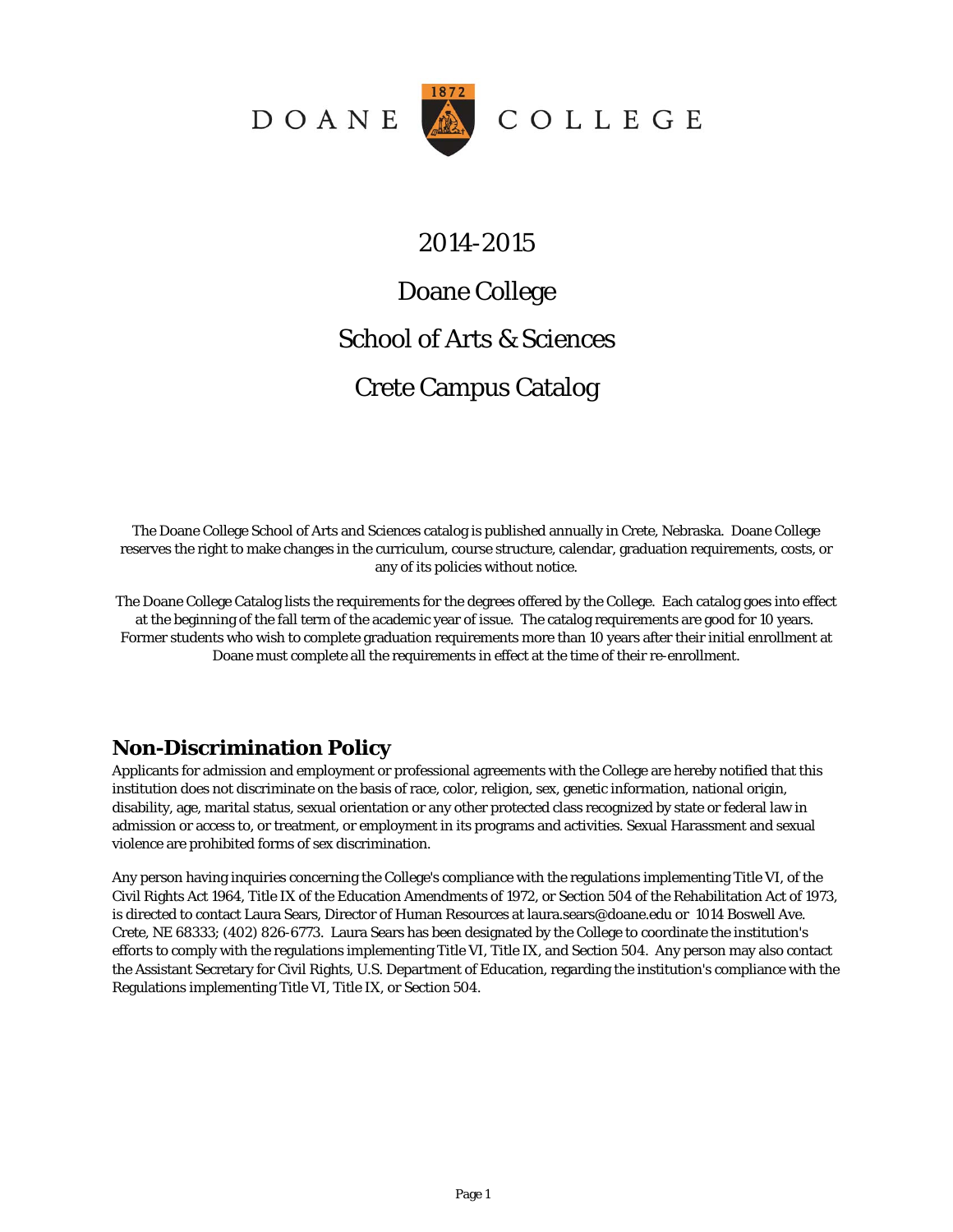# **Campus Offices for Quick Reference**

Correspondence should be addressed to the appropriate office, followed by: Doane College, 1014 Boswell Avenue, Crete, NE 68333-2430.

| <b>Crete Campus toll free</b>             | 1.800.333.6263 |
|-------------------------------------------|----------------|
| <b>Academic Affairs Office</b>            | 402.826.8221   |
| <b>Academic Support Center</b>            | 402.826.8554   |
| <b>Admission Office</b>                   | 402.826.8222   |
| Advancement/Alumni Offices                | 402.826.8258   |
| <b>Athletic Department</b>                | 402.826.6717   |
| <b>Bookstore</b>                          | 402.826.8288   |
| <b>Business Office</b>                    | 402.826.8200   |
| <b>College to Career Center</b>           | 402.826.8501   |
| <b>Faculty Office</b>                     | 402.826.8660   |
| <b>Financial Aid Office</b>               | 402.826.8260   |
| <b>Graduate Studies Office</b>            | 402.466.4774   |
| <b>Grand Island Campus</b>                | 308.398.0800   |
| <b>Grand Island Campus toll free</b>      | 877.443.6263   |
| Hansen Leadership Program                 | 402.826.8271   |
| <b>Lincoln Campus</b>                     | 402.466.4774   |
| <b>Lincoln Campus toll free</b>           | 888.803.6263   |
| <b>Office of International Programs</b>   | 402.826.8215   |
| <b>Office of Technology (Help Desk)</b>   | 402.826.8411   |
| <b>Office of Strategic Communications</b> | 402.826.8294   |
| <b>Omaha Campus</b>                       | 402.891.6600   |
| Perkins Library                           | 402.826.8287   |
| President's Office                        | 402.826.8253   |
| <b>Registrar's Office</b>                 | 402.826.8251   |
| <b>Student Leadership</b>                 | 402.826.8111   |
|                                           |                |

#### Fax Machines:

| <b>Athletics</b>              | 402.826.8647 | Library               | 402.826.8303 |
|-------------------------------|--------------|-----------------------|--------------|
| <b>Business Office</b>        | 402.826.8600 | Lincoln               | 402.466.4228 |
| Grand Island                  | 308.398.7279 | <b>Service Bureau</b> | 402.826.8278 |
| <b>International Programs</b> | 402.826.8592 |                       |              |

E-mail/Internet Accounts: first name.last name@doane.edu Doane College Web site: www.doane.edu Doane College Bookstore: http://bookstore.doane.edu/doane Doane College WebAdvisor: www.doane.edu/wa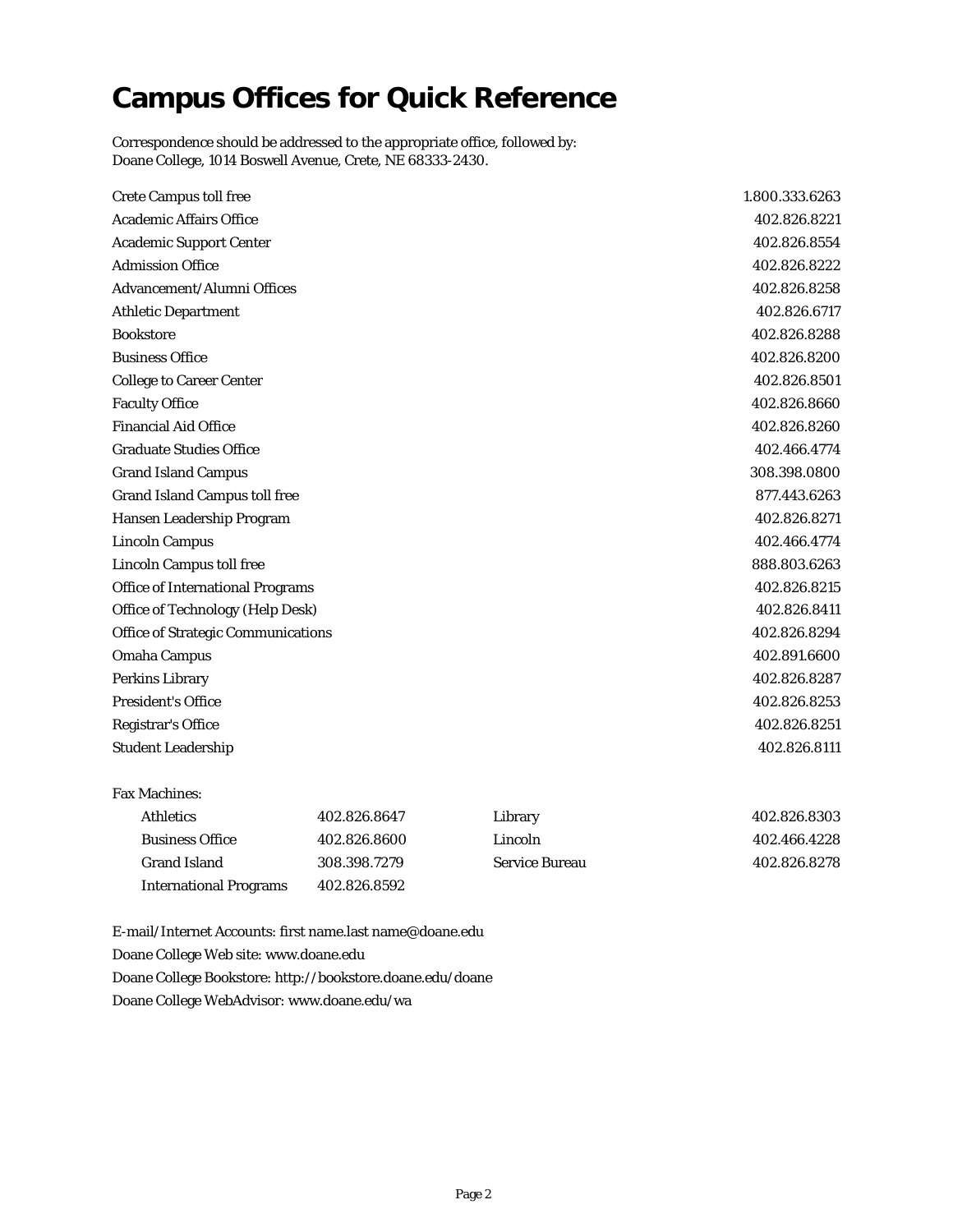# **Doane College: A college of countless possibilities**

Doane College is known for its leadership in higher education, grounded in the college's commitment to academic excellence, innovation, community and a special sense of place for each individual. These are the values that have made Doane successful for more than 140 years and will help build an even stronger college for the future.

Through this commitment to leadership, inquiry, values and engagement, Doane creates the ideal setting for experiences and connections with lifelong value. Our innovative approach to education integrates learning in the classroom with our students' work and life experiences.

This catalog provides a description of the programs, services and academic and financial aid policies at Doane's School of Arts and Sciences in Crete, Nebraska. However, the pages within cannot illustrate Doane's student-centric approach that fosters success for all of its students. The college's emphasis on its students is shown through how Doane:

- Produces leaders who have received a broad, liberal arts education linked closely to career and professional preparation.
- Provides graduates with appropriate academic programs and skills to prepare them for satisfying and profitable careers.
- Offers the distinctive Zenon C.R. Hansen Leadership Programs, which promotes self-confidence and reads students for a future of independence.
- Puts an emphasis on an international and multicultural campus to enhance educational opportunities.
- Extends its education to strategic locations in Nebraska's metro regions, taking learning off-campus through internships, work and a variety of impressive public events.
- Takes an innovative approach to both traditional and nontraditional undergraduate and graduate education, making the college a leader in higher education in the Midwest.

#### **History of Doane**

For 142 years, Doane College has occupied a distinguished place among the liberal arts and sciences colleges of the Midwest.

The history of Doane dates from 1857, when the General Association of Congregational Churches, in its first annual meeting at Fremont, Nebraska, resolved to lay the foundation of a literary institution of a high order in Nebraska. Fourteen years later, and after several unsuccessful attempts to establish Congregational schools across the state, an academy was founded in Crete on May 22, 1871.

The efforts of the local Congregational pastor and Thomas Doane, chief civil engineer for the Burlington and Missouri River Railroad, were instrumental in advancing the idea of the academy.

On July 11, 1872, Doane College preempted the Crete Academy. The college was officially incorporated at that time as a nonprofit institution governed by an independent, self-perpetuating Board of Trustees. It has received continuous accreditation from the North Central Association of Colleges and Schools, now named the Higher Learning Commission, since 1913. The college is authorized to conduct all affairs considered essential to the liberal arts enterprise wherever it is carried on, including teaching, research, academic study and granting degrees.

Doane is historically affiliated with the church, now called the United Church of Christ (UCC). Doane serves as the representative institution for the Nebraska, Rocky Mountain, Kansas-Oklahoma and South Dakota conferences of the UCC. Doane, although founded by Protestants, is open to students of all religions, as well as those who profess no formal religion.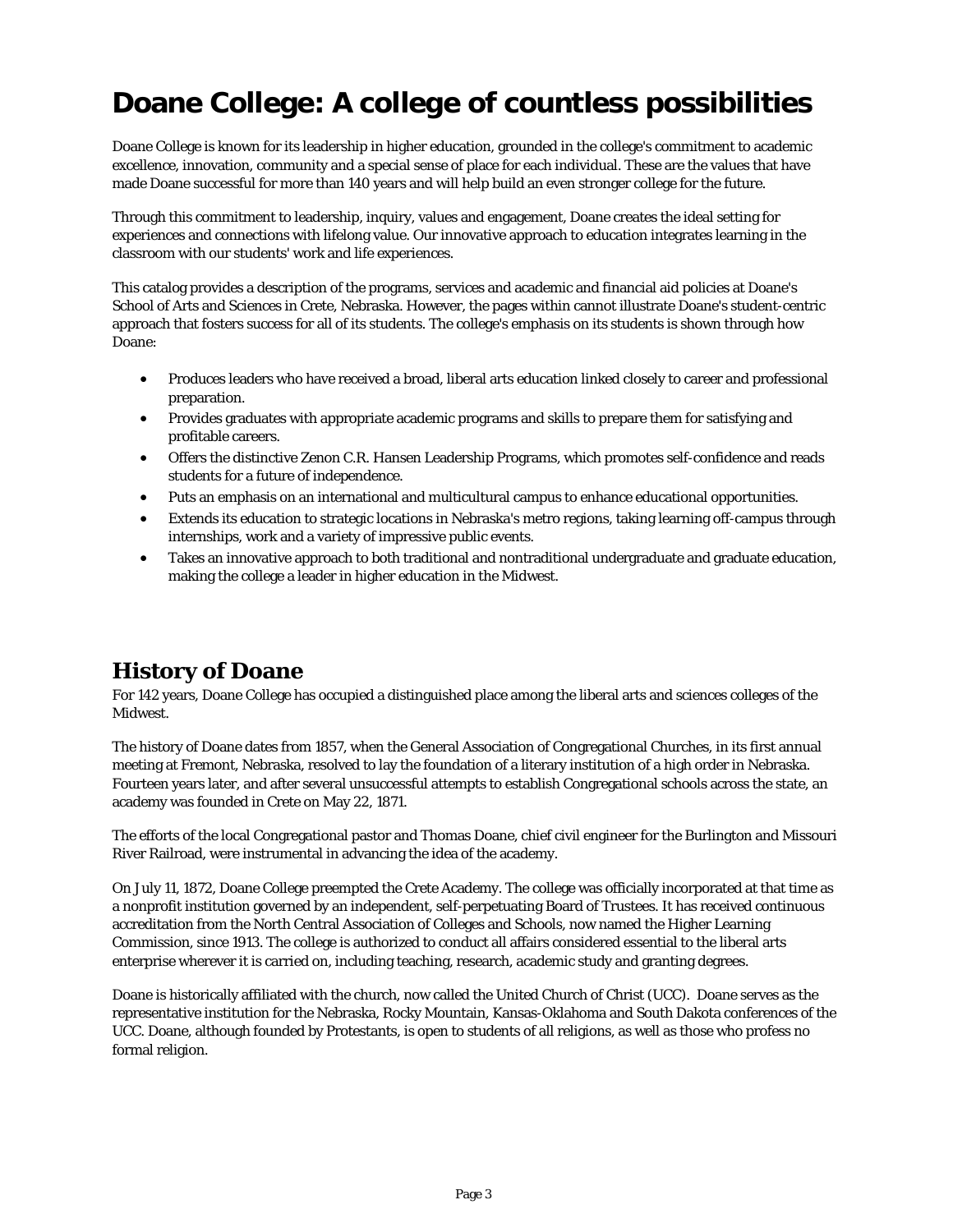## **Education for a Lifetime**

Throughout Doane's 142-year history, the college has provided students with dedicated faculty and quality programs. The highest priority for Doane faculty is to continually improve the teaching and learning process. They are also active with scholarly research and publication, community service and campus life.

### **Mission Statement**

The Doane College mission is to provide an exceptional liberal arts education in a creative, inclusive, and collaborative community where faculty and staff work closely with undergraduate and graduate students preparing them for lives rooted in intellectual inquiry, ethical values, and a commitment to engage as leaders and responsible citizens in the world.

## **Accreditation Statement**

Doane College is accredited by The Higher Learning Commission and is a member of the North Central Association (NCA), 30 N. LaSalle Street, Suite 2400, Chicago, IL, 60602-2504. NCA may be reached at 800.621.7440 or www.ncahlc.org

In addition, the Teacher Education unit at Doane College is accredited by the National Council for Accreditation of Teacher Education (NCATE), 2010 Massachusetts Ave., N.W., Suite 500, Washington, DC 20036; 202.466.7496. This accreditation covers initial teacher preparation programs and advanced educator preparation programs.

Doane is also accredited by the Nebraska Coordinating Commission of Post-Secondary Education, 301 Centennial Mall South, P.O. Box 94987, Lincoln, NE, 68509-4987; 402.471.2295; and by other standardizing agencies.

Documentation of accreditation may be viewed upon request in the Doane College President's Office.

### **Assessment Statement**

Doane values the participation of undergraduate and graduate students in its institution-wide program to assess student achievement. This program is part of the institution's responsibility to monitor student outcomes and assure the continuing quality of a Doane degree. Multiple strategies are used to gather information about student achievement throughout the college experience. Information collected as a part of the assessment program is used for assessment purposes only and is not used to evaluate individual performance. The college protects the confidentiality of data collected.

## **Doane College Memberships**

American Association of Colleges for Teacher Education Association of Independent Colleges and Universities of Nebraska College Entrance Examination Board Council for the Advancement and Support of Education Council of Independent Colleges Great Plains Athletic Conference National Association of Independent Colleges and Universities National Association of Intercollegiate Athletics Nebraska Association of Colleges and Universities Nebraska Independent College Foundation Nebraska Independent College Library Consortium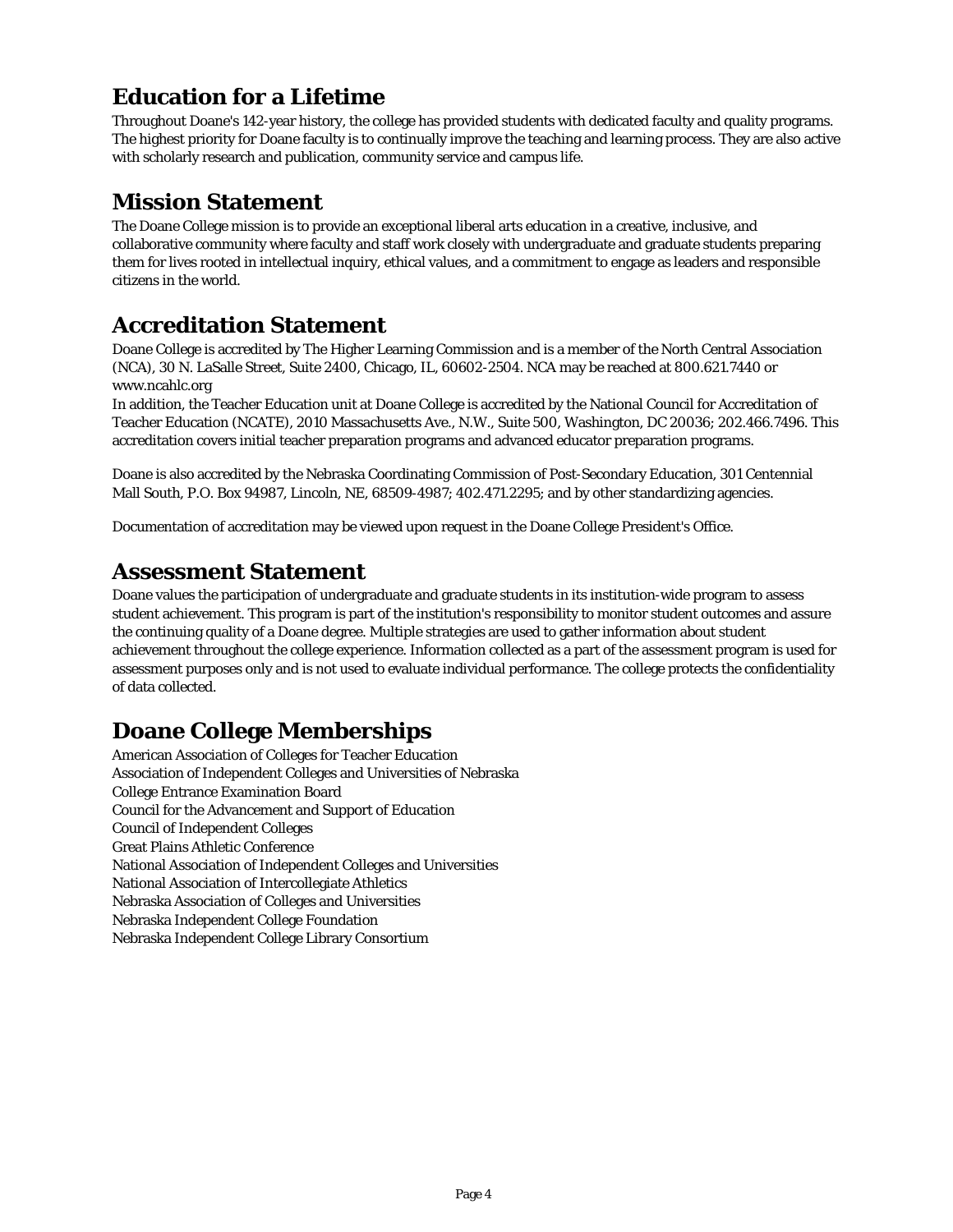## **Doane College Presidents**

Doane College has been led by a succession of enlightened presidents. Doane's first president, David Brainerd Perry, served from the official founding of the college in 1872 until 1912. He was followed by:

| Arthur B. Fairchild | 1912-1914 (acting) | David L. Crawford | 1948-1954 |
|---------------------|--------------------|-------------------|-----------|
| William O. Allen    | 1914-1918          | Donald M. Typer   | 1954-1966 |
| John N. Bennett     | 1919-1925          | Philip R. Heckman | 1967-1987 |
| Edwin B. Dean       | 1925-1936          | Frederic D. Brown | 1987-2005 |
| Bryan S. Stoffer    | 1937-1942          | Jonathan M. Brand | 2005-2011 |
| <b>Bryant Drake</b> | 1942-1947          | Jacque Carter     | 2011-     |

## **Fiscal Responsibility**

The college provides a strong financial base for education through endowment growth, by annual fiscal integrity, through annual gift income, by a competitive comprehensive fee, and by a supportive scholarship program.

## **Campus Buildings and Scenic Locations**

Doane College's first students in the late 1800s studied in one primary building, Merrill Hall, which was destroyed by a fire in 1969. Through years of careful stewardship by faculty, staff and students, Doane now has one of the most scenic campuses in the Midwest. Currently, Doane maintains 26 primary buildings for academic, residential and cocurricular activities.

**Bauer House** is the official home of the Doane College president and was donated by Dr. John Bauer, a 1904 graduate. Built in 1950, the home was dedicated in 1965. The three-story home is located on Boswell Avenue, near the south entrance to campus.

**Boswell Observatory,** built in 1883, was named for Charles Boswell of Connecticut, whose stepson taught at Doane. He was also a close friend of Doane's first president, David Brainerd Perry. He donated \$5,000 for the building and astronomy equipment, which included an eight-inch equatorial telescope and a meridian transit used by college founder and civil railroad engineer Thomas Doane. The observatory is believed to be the first weather service headquarters in Nebraska, and its is one of three Doane buildings listed in the National Register of Historic Places. It has been altered several times, including after a fire in 1930. The observatory now serves as a mini-museum for historical equipment and is available for sky-viewing with the restored original telescope. It also houses the Doane Family Association archives

**Brandt Memorial Bridge,** erected in 1930, spans Miller Pond. College treasurer A.T. Cassel designed the bridge, and it was named for Herman F. Brandt, who joined the Doane faculty in 1927 and donated funds for its construction.

The **Bridge to Distinction** is the college's newest bridge, spanning the ravine on the north side of the campus. It was constructed in 2004 and dedicated to Dr. Fred Brown, the college's 10th president.

**Burrage Hall and Colonial Hall**, commonly known together as "The Quads," are residential halls consisting of four bedrooms (quads) that accommodate eight people (two in each room). Each quad also has a living room and a bathroom. The majority of the Greeks consider the quads their home. Burrage was completed in 1966 as Georgian Hall but was renamed for Dwight G. Burrage, an instructor in Greek and Latin and registrar from 1906-44, in 1978. Colonial is the smaller of the two halls. In 2006, an outdoor basketball court was added just south of "The Quads" and east of Smith Hall.

**Butler Gymnasium** was built in 1936 and named in honor of U.S. Senator Hugh Butler, a longtime member and chairman of the Board of Trustees from 1917-54. An addition was built onto the gymnasium in 1944 to house a former swimming pool, and in 1955, classrooms were added to the west side of the building.

**Cassel Open Air Theatre** was created in 1936 by Doane alumnus and treasurer A.T. Cassel. The outdoor theatre is the site of commencement exercises each year. Cassel, who graduated in 1894, was responsible for campus landscaping for many years. Doane renovated the open air theatre in 2011, expanding the space, replacing retaining walls and updating landscaping and other features.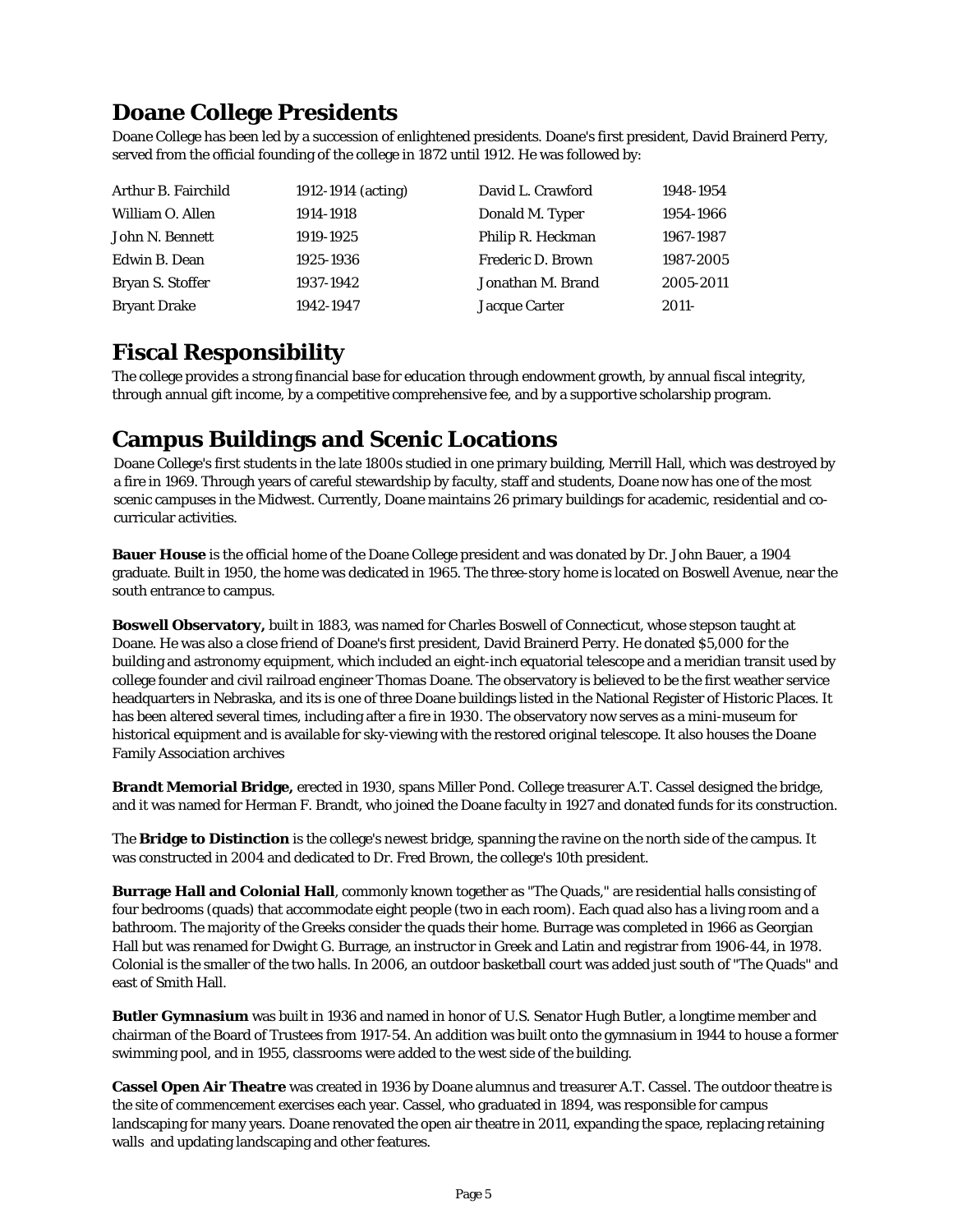The **Chab Weyers Education and Hixson Lied Art Building** opened in 2007, providing new offices and classrooms for the Education and Art departments. It also houses the college's Farley Korff Welcome Center, Admission Office and Information Technology Services. The main entrance to the building features the reclaimed signature portico of the former Whitin Building. The building was funded in part by a \$2 million gift from the Lied Foundation Trust and a donation by Lois (Chab) and Larry Weyers, 1967 graduates of Doane.

**College Heights Country Club** is on land owned by Doane College and leased to the country club. Students, faculty and staff are welcome to enjoy this outstanding nine-hole course.

**The Communications Building** was completed in 1970. This building houses faculty offices, classrooms, computer labs, the library, art gallery and, new in 2014, the Learning Commons. **Perkins Library**, located on the lower level at the southern end of the building, was made possible through gifts from the Kitty Perkins Charitable Trust and the estate of Lincoln attorney T.F.A. Williams. The Perkins family was originally from Hastings, and several members have attended Doane. **Rall Art Gallery** was originally created in 1986 as part of the library. The gallery is named for Reinhold '33 and Lillian Rall and Leonard '35 and Dorothy '38 Rall, who provided funds for the project. The gallery is now part of the **Learning Commons**, the transformed previous upper level of the library. The new space is also home to the **Writing Center**, the **Help Desk** and new student study spaces. The building also houses **Heckman Auditorium**, named for Doane's ninth president, Dr. Phil Heckman. The auditorium, in the northern end of the building, is the site of numerous musical performances, lectures by visiting speakers and other events each year.

**Dean Memorial Pergola** was built in 1930 with funds from 1880 alumna Carrie Dean in honor of her parents. The pergola is of Greek design and is situated over a natural spring. Numerous Dean family members attended the college, and Carrie's brother, Edwin, served as Doane's president from 1925-36. In 2006, a renovation project restored the pergola and added the Pappy '70 and Debra Solomon '71 **Khouri Garden and Outdoor Classroom**, rejuvenating Doane's historic district. The project was completed as a gift from Delta Kappa Pi fraternity and alumni in honor of former college treasurer Khouri and Debra.

**Doane Lake** was created in 1931. In 1944, the spillway and water level were raised, allowing the lake to spread out. The dam was again raised in 1970 after completion of nearby Sheldon Hall. The lake has been home to pairs of swans for many years and was last renovated in 2000.

**Fairchild Apartment Building**, completed in 1956, was named for Arthur B. Fairchild, longtime treasurer (1886- 1919) and acting president of the college from 1912-14.

**Frees Hall** was completed in 1931 as a women's residence, and was designed by Dean and Dean, Architects. The building matches Smith Hall in design and was built to accommodate 185 students. A 450-seat dining hall was included in the basement, where students ate their meals until the campus center was built. The hall is named for Mr. and Mrs. Benjamin Frees for their "generous interest in Christian education in Nebraska." Frees is now a coed residence. A 2009 renovation project restored and improved this campus landmark, adding amenities such as air conditioning, remodeled bedrooms and living spaces, a game lounge and theater area plus outdoor gathering spaces.

**Fuhrer Field House**, built in 1969, was described at the time as a one of the premier facilities of its kind in the Midwest. The building grew to enclose 55,000 square feet of space for men's and women's athletics. In 2014, a 20,694 square-foot expansion was completed with numerous improvements to restore Fuhrer as a superior facility and a comprehensive recreation and athletic space for students and community. The renovation boosted arena seating for a capacity of 1,130 spectators, a 200-meter regulation length track for Doane's preeminent track program, classroom space and **Fred Beile Arena**, the indoor track competition space named after Doane's legendary track and field coach.

**Gaylord Hall** was built in 1884 as Ladies Hall. The building was re-named in 1890 for the Rev. Reuben Gaylord, a pioneer home missionary and Christian educator. One wing of the building was renovated into apartments in 1931. The building houses classrooms and faculty offices. Production studios for television, radio and the student newspaper are located in the lower level. Gaylord is one of three Doane buildings listed in the National Register of Historic Places.

The **George and Sally Haddix Recreation and Athletic Center** opened in 2010 with a performance gymnasium and fitness facility, and is located east of the Lied Science and Mathematics Building. It spans two levels and 63,535 square-feet, housing **Bob Erickson Court** for volleyball and basketball (with seating for 1,100), a fitness center for both Doane and area communities, several classrooms and office space for the athletic department. The center is funded in part by George and the late Sally Haddix, two longtime members of the college's Board of Trustees,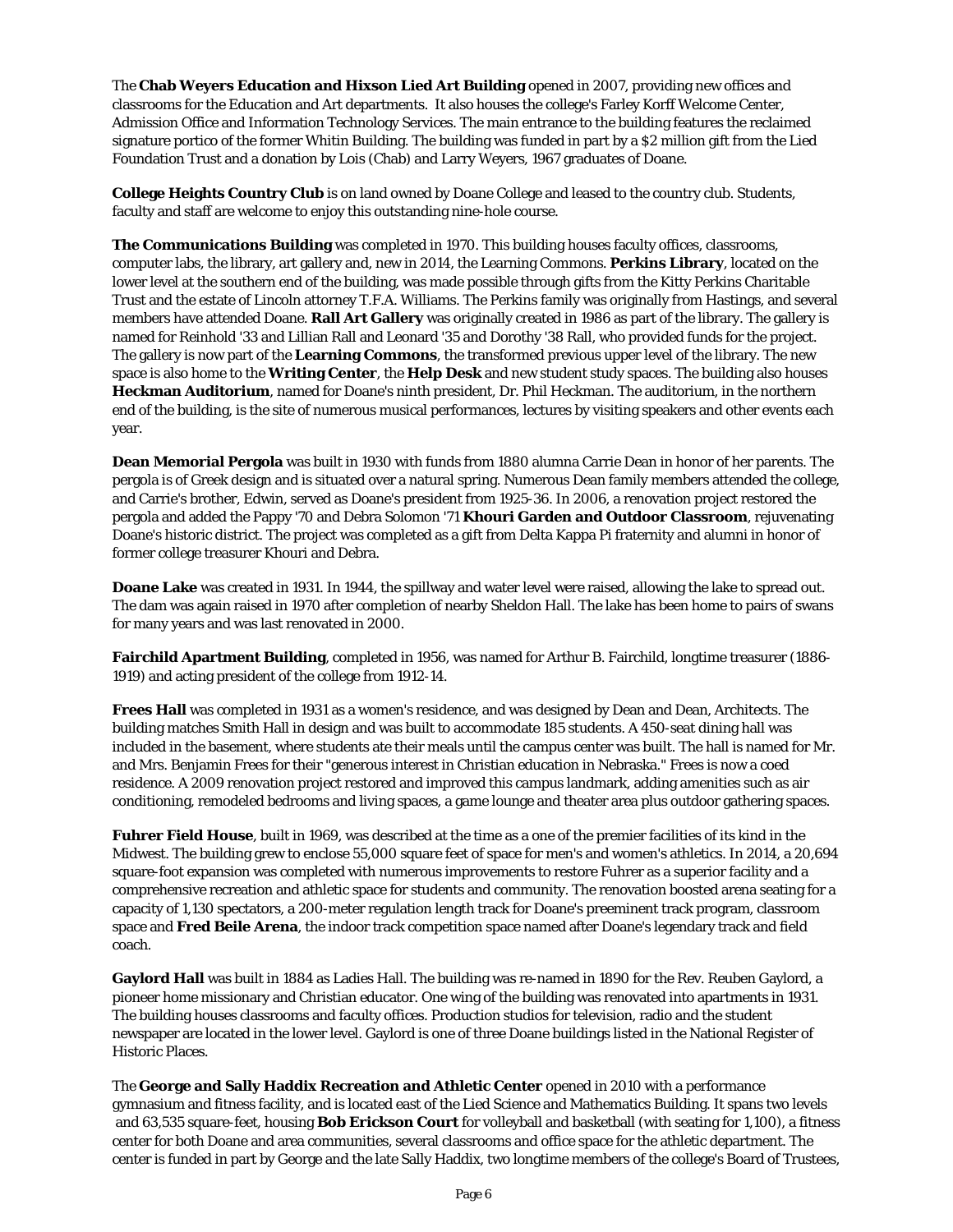and their families. They contributed a total of \$7 million to the project. The **Gibson Hall of Fame Room**, on the upper level of the building and looking out into the performance gym, is named after Richard and Wanda Gibson of Council Bluffs, Iowa, who donated \$2.5 million toward the building.

**Gregory Grove** is a landscape feature located south of Frees Hall. In 1932, George Gregory, an 1882 graduate and a member of the Board of Trustees from 1912-33, planted 100 pin oak trees. The grove is now part of **Osterhout Arboretum**, the campus-wide tree nursery and sanctuary.

**Hansen Leadership Hall** is the college's newest residence hall and was completed in 2000. The building is named for the late Zenon C.R. Hansen, former CEO of Mack Trucks, and was funded in part by The Zenon Hansen Foundation.

**Lauritsen Track** is named for the late Walter Lauritsen '30, an outstanding alumnus, former multi-sport athlete and chairman of the Board of Trustees who did much to further the academic and financial advancement of the college. The outdoor track is located in Memorial Stadium.

The **Jose M. and Elizabeth Ledon Softball and Baseball Complex** opened in 2007. Named for the parents of a former softball team member, the complex is located on the eastern edge of campus. It includes a baseball field and softball field, both with seating, batting cages and a shared two-story press box and concession stand. The complex also includes new track and field throwing competition areas.

The **Lied Science and Mathematics Building** was completed in 1999 and was funded in part by a \$3 million gift from the Lied Foundation Trust. The \$10.2 million, 60,000 square-foot building houses the science, mathematics, and Information Science and Technology departments. The building is connected to campus by a bridge dedicated to the Crete area.

**Martin Maintenance Building** was built in 1991 and houses the maintenance department and storage areas. Funding was provided by Alfred Martin, a former member of the Board of Trustees, and the Martin Foundation.

**Memorial Stadium** was officially dedicated Nov. 11, 1948, as the Doane-Crete Memorial Stadium, honoring veterans of both World War I and World War II. **Al Papik Field** (formerly Simon Field) and **Lauritsen Track** are housed within the stadium. Historic **Fiske Lodge**, built in 1910 on the south side of campus, was moved to the stadium in 2008 and serves as the ticket booth, concession stand and merchandising area at the south end of the stadium.

**Miller Pond** was named in memory of Florence Hazen Miller of Crete, who designed the Nebraska flag. In 1962, she provided funds for the renovation of this biology "bug" pond, a natural campus feature. A 1989 project dredged the pond and added a retaining wall and a fountain was installed in the center in 1990. The pond and the surrounding area were renovated again in 2014.

**Osterhout Lane** was finished in 2002 and connects the eastern part of campus to Iris Avenue. The lane is named for the late David Osterhout, a 1937 Doane graduate and a longtime college administrator, and his family. It features the Navy Memorial Plaza, dedicated to the Navy V5/V12 trainees, more than 700 men who received officer training at Doane during World War II.

**Padour Walker Administration Building** was dedicated in 1972 as a replacement for Merrill Hall, which was destroyed by fire in 1969. Built just west of the Merrill site, it houses administrative offices, a conference room and Noyce Chapel, which was dedicated in the spring of 1975. The chapel is located in the lower level and dedicated in memory of Ralph B. Noyce '15 by his family in 1975. Funding for the building was provided by Edson O. Walker in honor of his wife, Ida Padour '15. An interior renovation in 1999 was funded by former trustee Alfred Martin and the Martin Foundation.

**Al Papik Field**, in Memorial Stadium, was formerly known as Simon Field. It was built in 1929 from a generous gift from G. Eli Simon, a Nebraska attorney and father of a graduating senior. The college and the community share use of the field, which features new FieldTurf installed in 2011, for football and soccer games throughout the year. In 2013, the field was rededicated in honor of Al Papik, a 1950 graduate who had a celebrated career as a coach and administrator at Doane. He later worked with Bob Devaney and Tom Osborne in the University of Nebraska-Lincoln's athletic department.

**Perry Memorial Campus Center** is named for Doane's first president, Rev. David Brainerd Perry, who came to Nebraska as a missionary/circuit rider and stayed to establish a college on the treeless prairie. The building opened in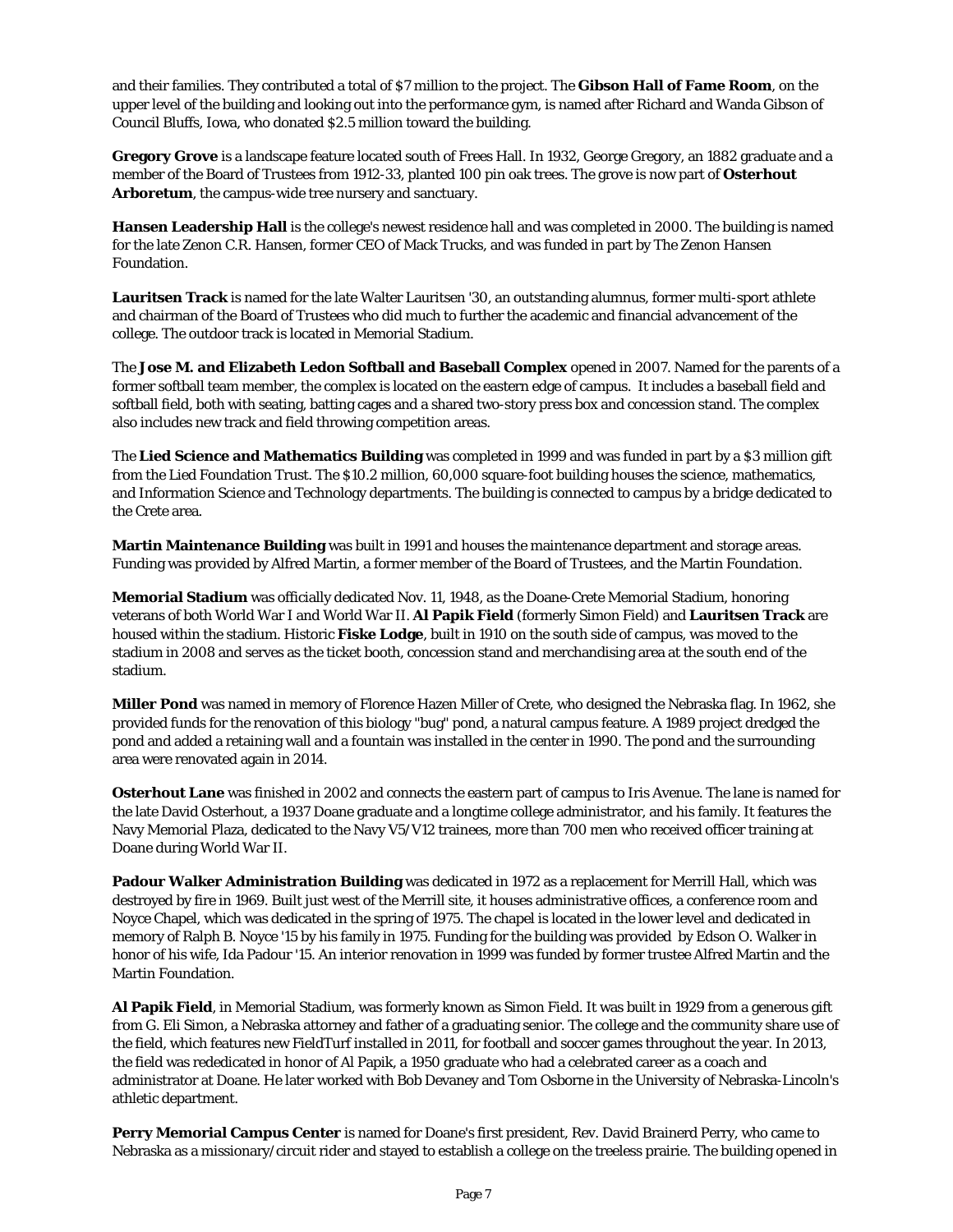January of 1963 and included recreation areas, a lounge and Tiger Inn snack bar. In 1970, a two-story addition was built onto the southern façade of the building. The building was again enlarged in 1995 and further renovated in 2007-08. **Common Grounds Coffeehouse** opened in 2006 and provides assorted beverages and pastries in a relaxing, social atmosphere. In 2011, one wing of the campus center was rededicated as **Don Nyrop Great Hall** to honor the late Don Nyrop, a Nebraska native who graduated from Doane in 1934 with a history degree. He went on to earn a law degree from George Washington University and then had a distinguished career in aviation, heading the Civil Aeronautics Administration and running Northwest Airlines. He was a 14-year member of Doane's Board of Trustees and the recipient of numerous Doane awards for his longtime, generous support and leadership on behalf of the college.

**Poets' Grove** is an area south of Whitcomb Lee Conservatory where students planted trees to honor notable poets. On Arbor Day 1884, Trustee Samuel Andrews tossed pebbles across the lawn, and students then planted trees at the landing site of each stone. More trees were added at a rededication ceremony on Earth Day 2014.

**Porter Memorial Bridge** was built in 1931 to span the small stream between Gaylord and Frees Halls. Constructed in the same design as Brandt Memorial Bridge, this bridge honors Kezzie Porter Brande, a 1905 graduate who, according to the dedication plaque, "Loved the Doane Campus."

**Sally Smith Fountain** was constructed in memory of Sally J. Smith '82, who was killed in a 1981 automobile/ bicycle accident. The fountain is located just south of Cassel Open Air Theatre. The waterfall flows into nearby Doane Lake.

**Sheldon Hall**, located east of Frees Hall and west of Hansen Leadership Hall, opened in 1970 as a women's dormitory but is now a co-ed residence hall. The three-story building remained nameless until 1978, when it was dedicated after Margaret Thompson Sheldon, an 1886 graduate and, later, Doane's first dean of women and an English professor. She served the college for 21 years. A renovation project in 2010 enhanced the hall's living spaces and added lounges, a meeting space, patio and other amenities.

**Smith Hall**, formerly Men's Hall, was renamed in 1977 to honor Charles C. Smith, an 1887 graduate, former trustee and benefactor of the college. In 1929, Smith contributed a substantial, then-anonymous gift to assure construction of the hall. The renaming of the building provided public recognition of his earlier contribution. The building became a co-ed residence with the completion of a 2011 renovation project that added a fourth floor to the landmark building while making improvements on a lounge area, gaming room, kitchen, business center and outdoor courtyard.

**Taylor House**, located at 1110 E. 4th St., was purchased in 1976 with the help of a generous gift from the Kruse family, former occupants of the house. The two-story frame house was the original home of Doane's former academic dean J.E. "Josh" Taylor.

**Teachers' Grove** is located on the site of the former Goodall Science Building. Dedicated in 2008, it is a place of respite in honor of those who open the doors of knowledge. The grove also honors those in the education field whose donations helped landscape the area.

**Tiger Inn** was the name given to the snack shop located at 13th Street and Forest Avenue in the 1940s and 1950s. The name stuck when the shop moved to campus in the 1950s. Located for a time in Fiske Lodge, it was then moved to Perry Memorial Campus Center in 1964. Tiger Inn was given a new look in 1995, offering an alternative area for meals, and was renovated again in 2007.

**Whitcomb Lee Conservatory** was built in 1906-07 in the prairie school style. The building, which originally housed a chapel and the music department, was named for Mr. and Mrs. George F. Lee of Otoe County (Nebraska) and Mr. and Mrs. Henry Whitcomb of Massachusetts. Renovated in 2003-04, the Conservatory now houses the theatre and speech/forensics departments with an auditorium used for theatre productions and other events. Also known as "The Con," the building is one of three Doane buildings in the National Register of Historic Places.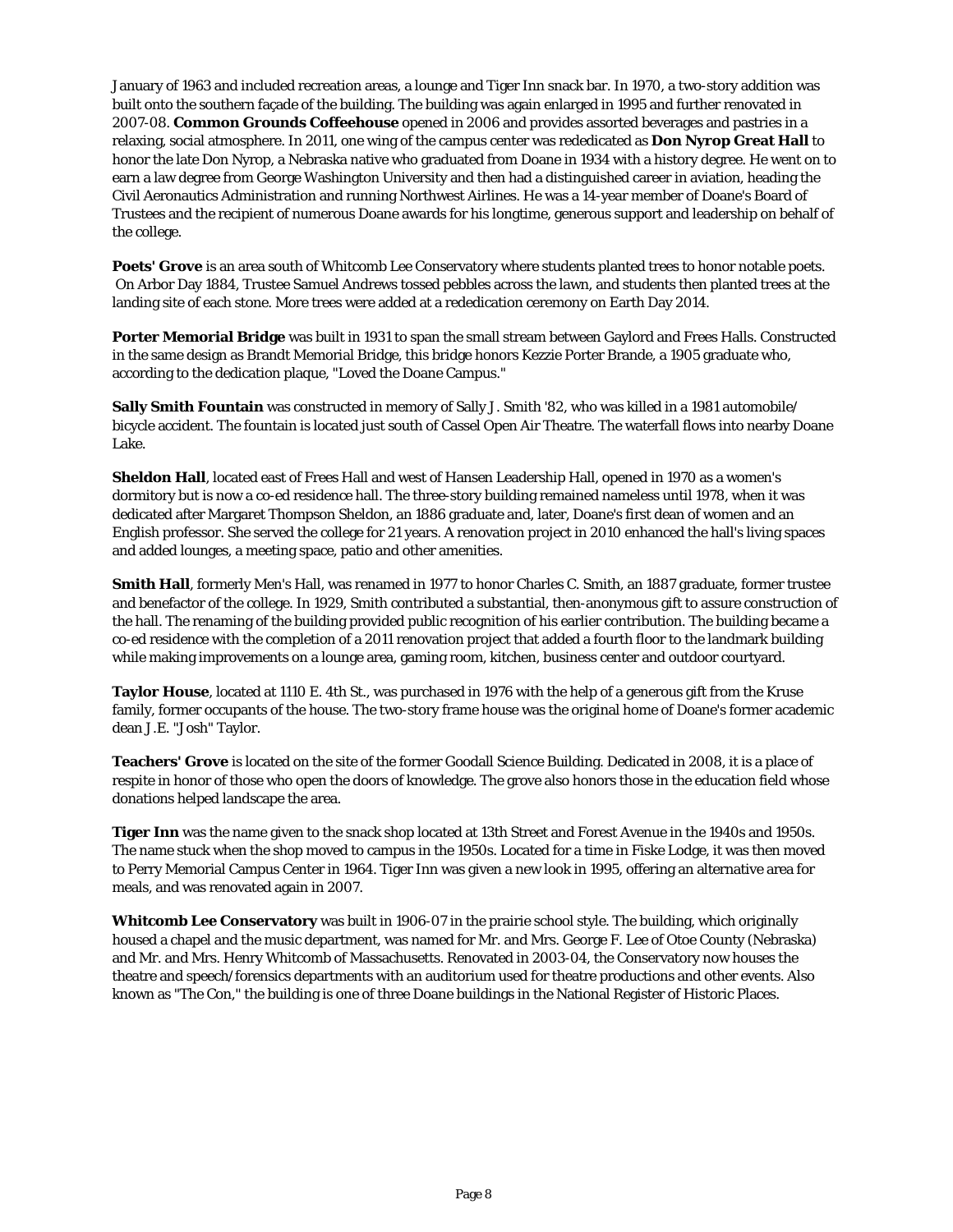# **Admission**

## **General Admission Policy**

#### www.doane.edu/applynow

The overarching goal of Doane College is to attract engaged students who can benefit from our superior educational program, graduate and use their education to serve and lead in the state, the nation and the world. We seek students who want to be actively involved in the intellectual enterprise and the community and who embrace the ideals of high expectations, personal responsibility, leadership, and free inquiry.

## **High School Seniors and First-year Students**

Full-time students and part-time students requesting financial assistance must apply for admission. An official transcript of credits from the high school (and/or other educational institution) and results of the ACT (American College Test) or SAT (Scholastic Aptitude Test) must accompany a completed application. Students should consult their high school counselor for ACT and SAT test dates and registration. Information on ACT and SAT testing is also available from the Office of Admission at Doane College.

The Doane College Office of Admission must receive a new student's official FINAL high school transcripts prior to registering for the semester following the offer of admission.

Doane College's selective admission program is based on the following criteria:

- 1. Rank in high school graduating class, college preparatory coursework, and high school grade point average (GPA).
- 2. Scores on ACT or SAT.
- 3. Individual character and personal abilities.

Every applicant is considered equally without reference to race, color, religion, gender, national origin, disability, age, marital status, or sexual orientation. Successful applicants to Doane will:

Complete a strong college preparatory program. Preference is given to applicants who have taken four years of English, and three years of each mathematics, science and social studies. Two years of a foreign language is also encouraged.

First-year students who have been out of high school more than five years are not required to submit ACT or SAT scores. Students may be admitted on the basis of a GED score.

Students who wish to enter Doane College from a home-schooling environment must complete the application for admission and submit the following:

- 1. Official ACT or SAT results.
- 2. Satisfactory transcript documentation. In lieu of a transcript, a completed "Home School Credit Evaluation Form" is accepted (contact the Office of Admission to obtain a form).

High school students are encouraged to submit an application for admission during the first semester of their senior year. Applicants must have at least six semesters of completed coursework evident on their high school (secondary) transcript. Incomplete or false information is grounds for denial of admission or subsequent dismissal from the college. Steps for applying for admission:

- 1. Complete an application for admission online and submit it to the Office of Admission.
- 2. Provide official academic transcripts and financial aid information from all secondary (high schools) and post-secondary (colleges and/or universities) institutions from whom you have received college credit.
- 3. Request standardized test scores (ACT or SAT) be mailed directly to Doane College from the testing services if not already provided on transcript.

Upon receipt of all application materials, the Faculty Admission Committee will review the application file and notify the applicant of a decision within two to three weeks. If accepted, the applicant must send a \$200 enrollment deposit - refundable through May 1 - to confirm his/her place in the incoming class.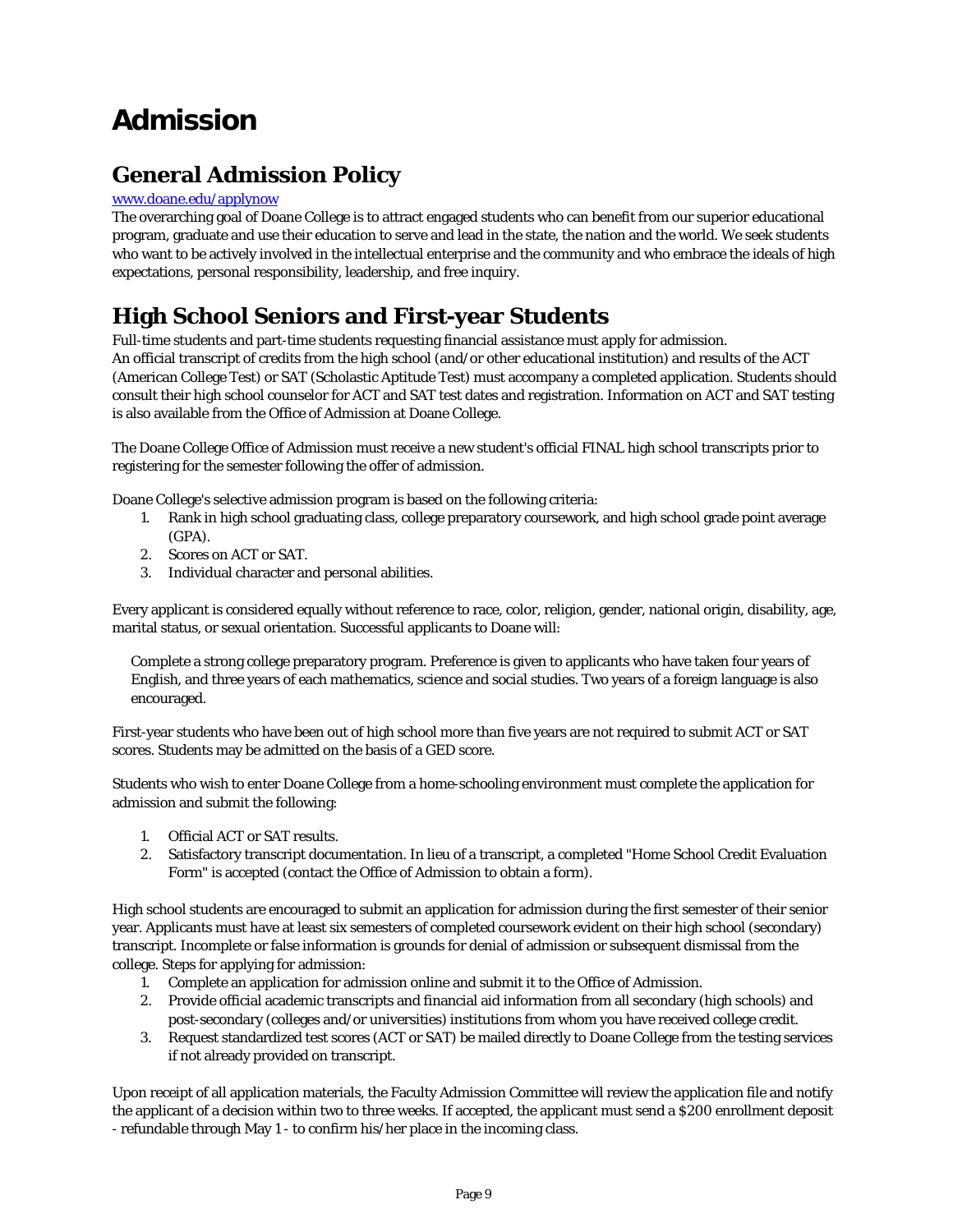## **Early Enrollment of High School Students**

A student who has completed three years of high school and has 14 units may apply for admission as a special student at Doane College. The recommendation of the high school principal is required. This student will pay the normal tuition rate and any additional fees.

## **Transfer Applicants**

Students transferring from another post-secondary institution (college or university) must follow the steps listed below for applying for admission to Doane College.

- 1. Complete an application for admission and submit it to the Office of Admission.
- 2. Provide official academic transcripts and financial aid information from all secondary (high schools) and post-secondary (colleges and/or universities) institutions attended.

The Registrar makes an evaluation of credits earned at other institutions. Transfer applicants who have earned less than 24 transferrable semester credit hours of post-secondary coursework must defer to the admission standards for the high school seniors and first-year students and may also be evaluated by the Faculty Admission Committee.

Doane College's selective admission program for transfers is based on the following criteria:

- 1. Evaluation of official collegiate transcripts.
- 2. Rank in high school graduating class and grade point average (when necessary).
- 3. Scores on ACT or SAT admissions tests (when necessary).
- 4. Individual character and personal abilities.

Incomplete or false information is grounds for denial of admission or subsequent dismissal from the college. Final transcripts from institutions previously attended must be received prior to census day, or the student will be dropped from courses. Upon receipt of all application materials, the Faculty Admission Committee will review the file for admission and notify the applicant of a decision within two to three weeks. If accepted, the applicant must send a \$200 enrollment deposit (\$100 if living off campus) - refundable through May 1 - to confirm his/her place in the incoming class.

## **Spring Term Applicants**

First-year and transfer students applying for admission to Doane College's Spring term must meet applicable admission standards as stated in the "first-year" and "transfer" sections. Upon receipt of all application materials, the Faculty Admission Committee will review the file for admission and notify the applicant of a decision within two to three weeks. If admitted, the applicant must send in a \$200 enrollment deposit (\$100 if living off campus) refundable through February 1 - to confirm his/her place in the class.

### **International Applicants**

Doane is authorized under Federal law to enroll nonimmigrant alien students. More information is available in the Office of Admission.

## **Admission of Veterans of Military Service**

Doane College courses are approved by the Veterans Administration for veterans and other persons eligible for VA benefits. Doane also participates in the Yellow Ribbon program.

## **Readmit Process**

A readmitted student is defined as a student who has matriculated at Doane College in the School of Arts and Sciences (LAS) but does not enroll in consecutive terms, in effect, stepping out of the educational process, who then decides to re-enroll in LAS. The readmitted student could also be a graduate of LAS who decides to return for another degree.

Readmitted students will be required to complete a short form in the Admission Office. After the student completes the form, the Admission Office will check with the Registrar's Office, Financial Aid Office, Student Leadership Office, Business Office and the Athletic department, as well as its own records, to determine if the student is eligible to be readmitted.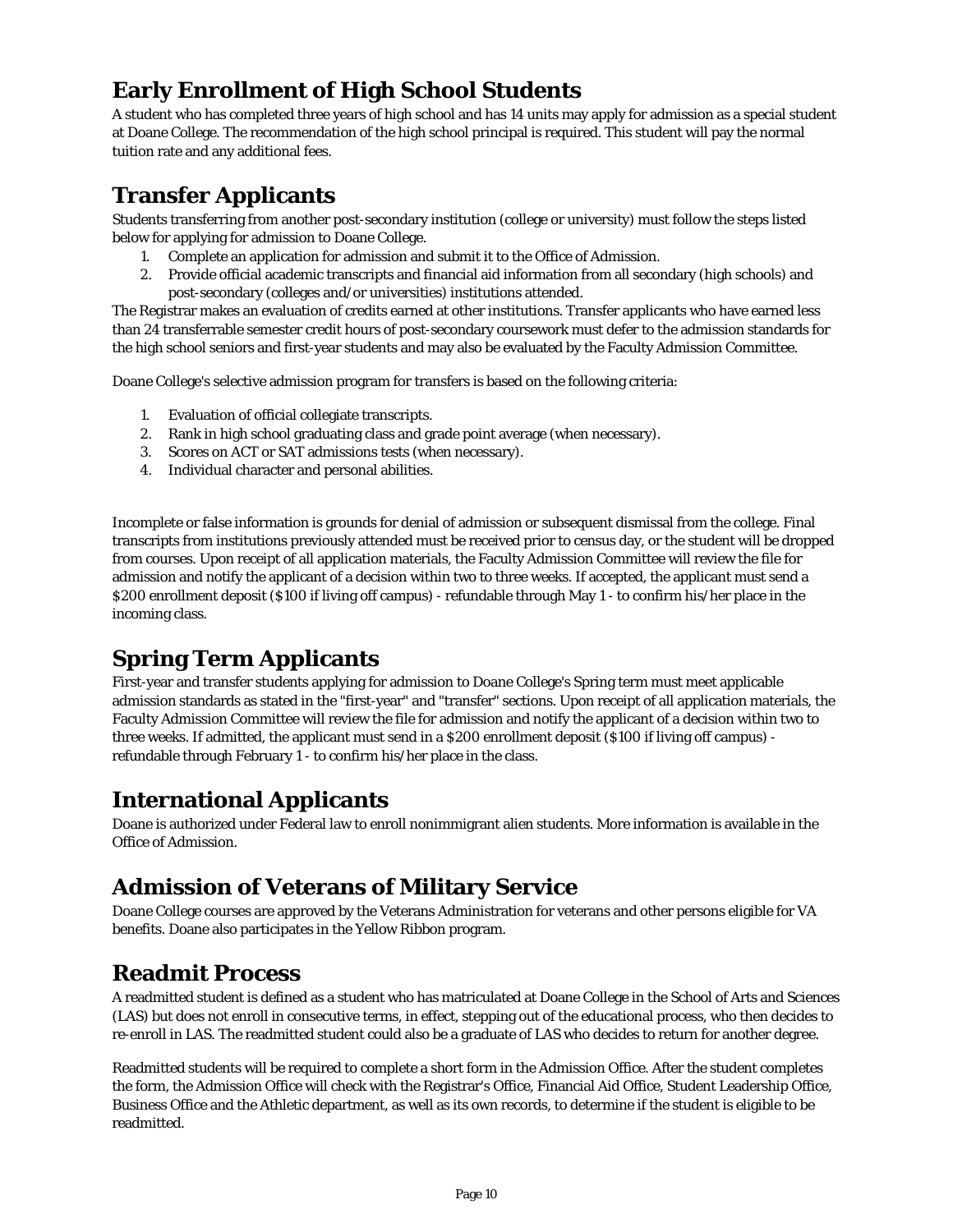## **HELPS Program**

Higher Education Life Planning Systems (HELPS) is a program designed for graduates of Doane's School of Arts and Sciences (AS) who wish to return to AS to seek further education that prepares them for better career opportunities. Candidates must demonstrate that by returning for a specific progression of courses, career advancement is possible.

HELPS participants must be full-time students. They can earn tuition-free undergraduate credit during two academic terms (summer excluded) not to exceed 36 credits. If their program exceeds two academic terms, they must pay for the additional credit hours required. Graduates must have completed their Doane degree at least two years prior to eligibility. A maximum of six to eight hours of pre-approved credit can be transferred to count toward a major pursued in the HELPS program. This transfer may be accomplished with approval of the Vice President for Academic Affairs prior to beginning the program at Doane, or subsequent to the completion of work on campus. Credits from the School of Graduate and Professional Studies, when applicable, are accepted, as well as those from other institutions. An application for admission and detailed guidelines are available from the Admission Office.

## **Educational Costs and Business Regulations**

## **General Information**

Tuition and fees for full-time students include fees for library services, travel opportunities, academic and student computing, student publications, Student Congress, Student Center activities, admission to college activities such as athletics, music and drama events, health program, intramurals, and other programs and activities as the college deems advisable.

Summary of Costs for the Academic Year 2014-2015

#### **Tuition**

| Full-time students per term (includes fees): |             |
|----------------------------------------------|-------------|
| <b>Fall Term</b>                             | \$13,600.00 |
| <b>Spring Term</b>                           | 13,600.00   |
| TOTAL.                                       | \$27,20.00  |
| Part-time students per credit hour           |             |
| (fewer than 12 credit hours):                | \$890.00    |
| Credit overload per credit hour:             |             |
| (more than 18 credit hours per semester)     | \$890.00    |
|                                              |             |
|                                              |             |

### **Fees**

| Part-time students per semester: |          |
|----------------------------------|----------|
| 1-2 credit hours                 | \$130.00 |
| 3-5 credit hours                 | \$155.00 |
| 6-8 credit hours                 | \$260.00 |
| 9 credit hours                   | \$310.00 |

#### **Basic Room and Board:**

| <b>Fall Term</b>   | \$4,015.00 |
|--------------------|------------|
| <b>Spring Term</b> | 4.015.00   |
| <b>TOTAL</b>       | \$8,030.00 |

#### **TOTAL \$35,230.00**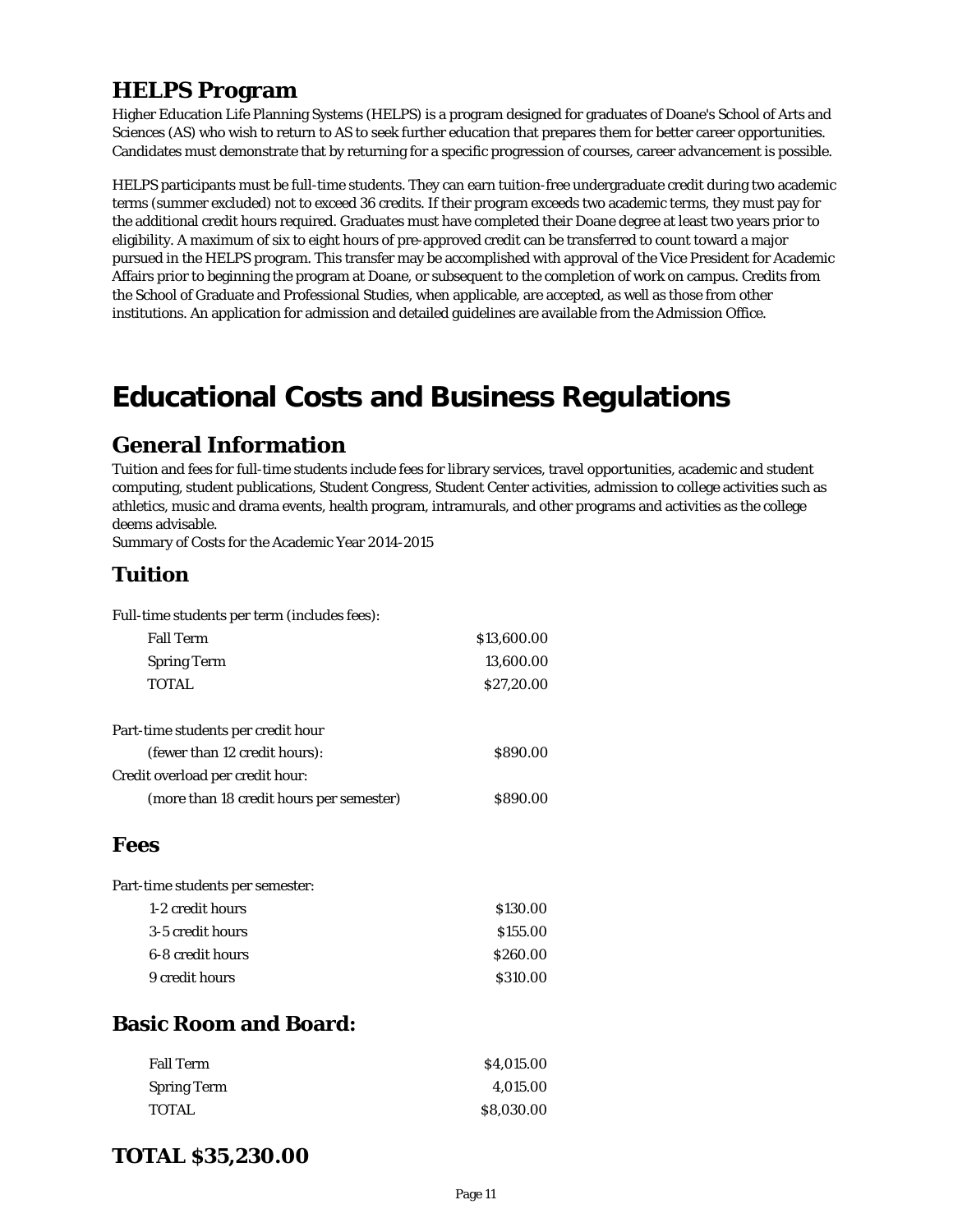## **Room and Board Requirements**

All students living in campus housing are required to be on a meal plan and the college will attempt to meet special dietary needs when documented by a physician's order. Basic board charges are for a 21-meal anytime plan. Tenmeal-a-week and 14-meal-a-week plans are available at a reduced rate. A 21-regular meal plan is also available. A 5 meal-a-week plan is available to students who live off-campus. (Meal plan options and prices are subject to change.)

A room and key deposit of \$100 is withheld from the student's admission deposit. Private rooms (subject to availability) are extra.

#### **Miscellaneous Fees:**

- Professional Education course fees
- Studio Art course fees
- Applied music fees for non-music majors/non-music scholarship recipients
- Other fees including graduation fees, residence hall fees, and travel related fees are not listed, but may be applicable

## **Business Office**

Located on the lower level of the Padour Walker Administration Building, the Business Office serves as the center of the college's business and accounting functions.

## **Check Cashing**

The Business Office will gladly cash a check between 8:30 a.m. and 3:30 p.m., Monday through Friday. There is a \$10 charge for each check returned to Doane College payable by the individual who cashed the check. In addition, payment for returned checks must be settled within 48 hours or the County Attorney's Office will be contacted. Stopped payment requests for lost checks carry a \$10 service charge.

## **Student Bills**

Student bills are available online through WebAdvisor. Questions regarding the billing process or payments to the student account should be directed to student accounts personnel in the Business Office at 402.826.8250.

### **Business Policies**

A student is not eligible to attend classes until his/her registration has been approved by the Registrar and the Vice President for Finance and Administration.

College bills are due in full on the first day of class each semester, unless a payment plan has been authorized by the Business Office.

Registration may be refused any student whose previous term account is not paid in full. No refund of charges will be made to any student suspended or dismissed from the college. Registration may be cancelled for any student who is delinquent in his/her payments.

A late fee will be added to all unpaid accounts in the event that amounts due and owed to the college are not paid in full when due. At the discretion of the administration of Doane College, a student may be suspended for nonpayment of his/her indebtedness.

A transcript or diploma is not issued to a student who has failed to pay off any indebtedness to Doane College.

At the discretion of college administration, a transcript may be released for a currently enrolled student entering graduate or a professional school who has a balance on his/her account, provided the student is current with the payment plan.

All bills are due and payable the first day of class for each semester. In order to assist students in meeting college expenses, an online installment plan is available through FACTS. Payments may be made through automatic debits to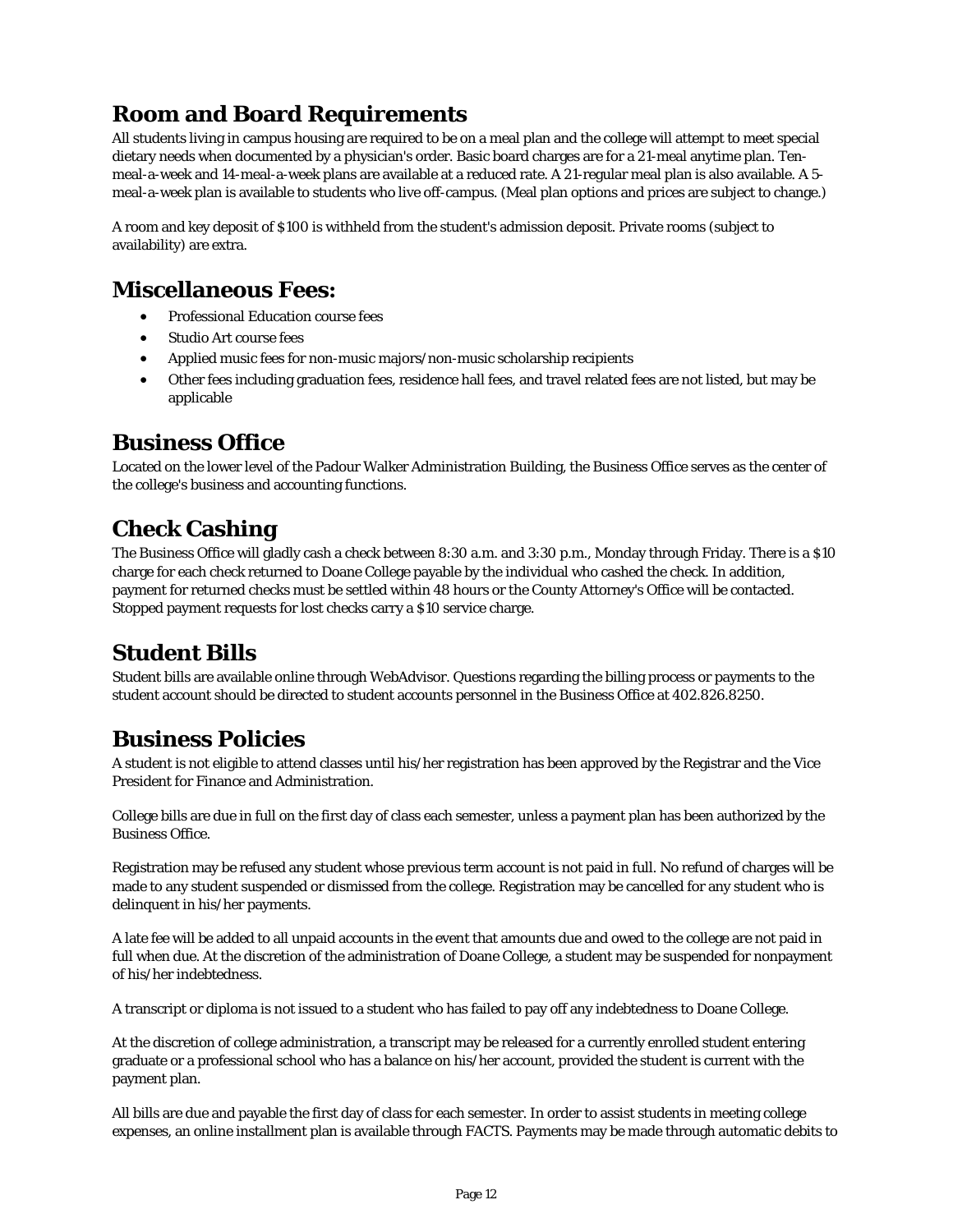checking or savings accounts or through credit or debit cards. The college also accepts Visa, MasterCard, Discover, and American Express, and a 2.75 percent convenience fee applies to card payments.

Adjustments may be made to the payment plan, depending on the actual amount of financial aid received and the net cost for that semester.

If the financial aid package or the charges change, it is the student's responsibility to contact the Business Office to make adjustments in the payment plan. If a student who initially commits to Doane elects not to enroll at Doane, a complete refund is made of the money paid up to that time. No interest will be credited to this refund.

A student is held responsible for damage to college property, and is either billed for the cost thereof, or the amount is deducted from the room deposit.

## **Installment Payment Plan Option-FACTS for Tuition Management:**

The FACTS monthly payment plan is a low-cost plan that allows for budgeting tuition and education expenses. It is possible to budget up to 12 monthly payments for each academic year. Agreement must be received by the college 30 days prior to the first payment date. All payments will be processed from a checking or savings account or credit card (Visa, MasterCard, Discover, American Express, 2.75% convenience fee applies) on either the 5th or 20th of the month.

FACTS charges a \$25 semester/ \$45 annual non-refundable enrollment fee for this service. More information is available at the Financial Aid and Business Offices, or go to www.doane.edu/facts.

### **Official Business Day**

The college's official business day, as defined for federal financial aid delivery purposes, is 8:30 a.m. to 3:00 p.m., Central time.

### **Cross Enrollment**

In rare instances, a student is permitted to cross-enroll between the School of Graduate and Professional Studies and the School of Arts and Sciences during the fall and spring terms. Permission to do so is required from the Vice President for Academic Affairs. A cross-enrolled student must pay all costs, including tuition, associated with enrollment at other than his/her main campus. Students may cross-enroll during the summer without special permission, but must notify the Registrar's Office. Directed Study and Internship courses can be offered only from a student's home campus.

## **Refunds**

Registration constitutes a financial contractual agreement between Doane College and the enrollee. If a student withdraws from college prior to the official start of a term, all tuition and fees are refunded. After the term begins, a student who withdraws is refunded a portion of tuition and fees for all classes in which the student enrolled on or after census day. (Census day is listed on the college calendar as the last day for registration.) The amount of the refund and the manner in which it is calculated depends upon the student's status at Doane College.

For a student who is not receiving Federal Title IV (Pell Grant, Federal Supplemental Grant, Federal Perkins Loan and/or Federal Stafford Loan[s]) student financial aid, the refund is determined by the number of days that have passed from the official beginning of a term according to the following schedule:

| 0-10 days: 100% | 22-28 days: 25% |
|-----------------|-----------------|
| 11-21 days: 50% | 29-35 days: 10% |

Tuition and fee refunds are generally based on the last documented date of attendance or the official withdrawal date. For a student who does not officially withdraw, the refund is generally based on the last date of class attendance, as determined by the college.

After census day, no refund is made unless a complete withdrawal occurs. Refunds are not made for a student dropping an overload, credits or classes, or a student dropping from full-time to part-time status. A student adding modules and credits after census day which result in an overload, is billed for these credits.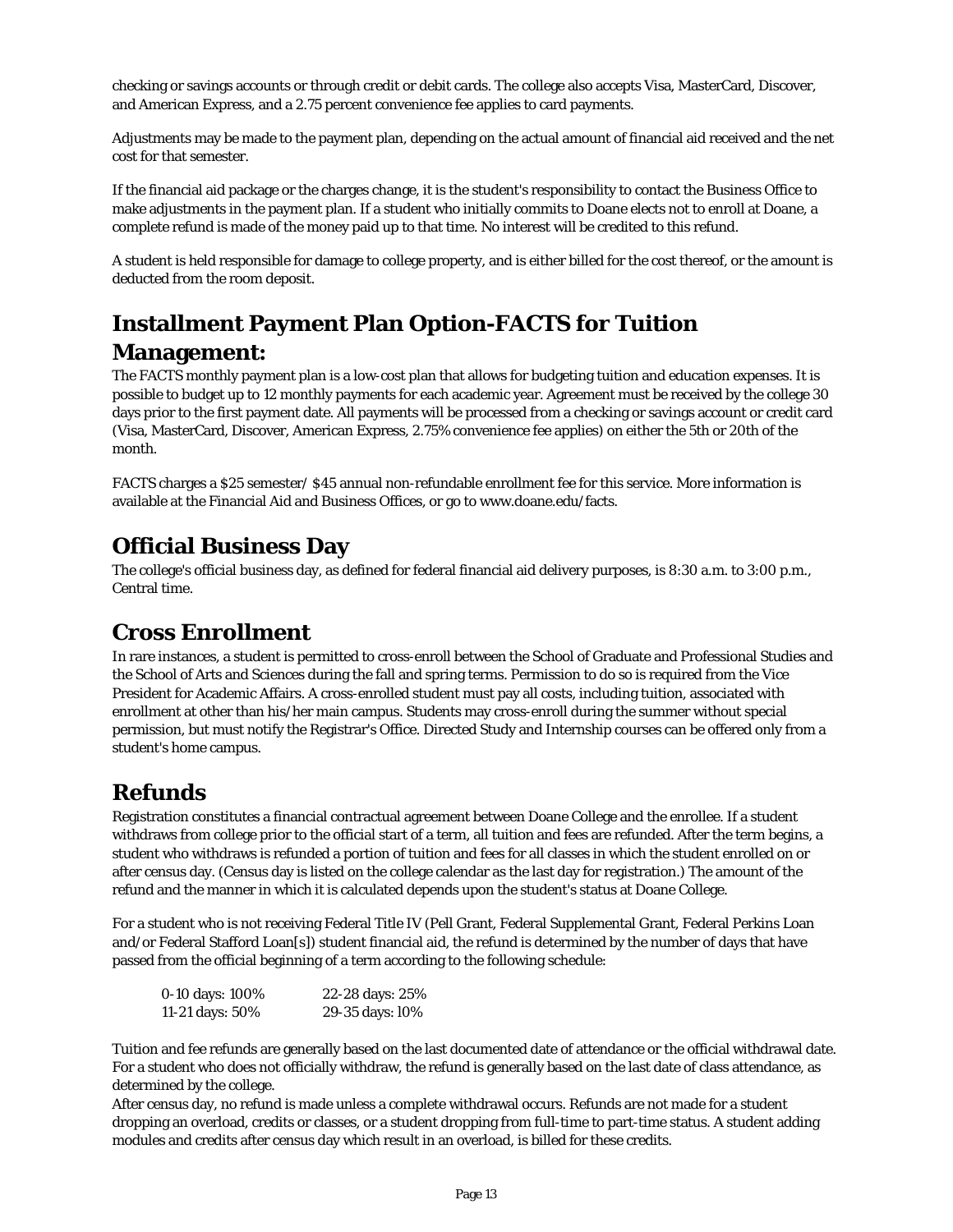Room charges are not refundable after the first 10 days of class (census day). Refunds are not made for occasional absences from the dining room. Absences extending beyond one week due to illness or other recognized circumstances may receive consideration for an adjustment when approved by the Vice President for Finance and Administration. In case of withdrawal from college, the costs for board are pro-rated according to the withdrawal policy in effect at that time.

Federal law requires a specific calculation be used for those students who are Federal Title IV recipients, and who withdraw from the institution during the first 60 percent of the period for which they have been charged. (Institutional costs are defined as charges that Doane College assesses a student for education expenses that are paid to Doane College directly.) If a student drops after the 60% point in the enrollment period, the percentage earned is 100%. There is no refund, nor is there a calculation of Title IV Assistance earned. Doane College retains 100% of all charges.

The following education expenses are considered institutional costs:

- All charges for tuition, fees, room and board, (if contracted with Doane College)
- Expenses for required course materials, if the student does not have a "real and reasonable opportunity" to purchase the required course materials from any place but Doane College.

The total amount of all institutional costs must be used in the calculation of a refund, including the calculation of unpaid charges, if they are specifically designated as excludable.

Excludable costs are defined as costs that the regulations permit Doane College to exclude from the total amount of institutional charges when calculating the refund.

- An administrative fee
- Documented costs of unreturnable equipment
- Documented costs of returnable equipment, if not returned in good condition within 20 days of withdrawal.

The Doane College refund policy is based on the last date of verified class attendance, as determined by the college. The calculation will use the total number of calendar days of the enrollment period divided by the total number of calendar days the student attended. This percentage shall be used to determine the Doane College costs to be charged, as well as the financial aid dollars credited to the period of enrollment.

Refunds are based upon the official start of the term and the official withdrawal date. A term is defined as one complete semester in the School of Arts and Sciences. The official registration and withdrawal process must take place during the appropriate time frame for the student to be considered for a refund. In some cases, the actual start date of a course may occur after a refund is no longer available.

If a withdrawing student received benefits from federal financial aid, a portion of any refund calculated must be returned to the federal student aid program(s) used. Funds are restored to each program up to the total amount disbursed for the term before any funds are replaced in the next program.

*Doane College restores funds to the student aid programs in the following order:*

- 1. Federal Stafford Student Loan Program (unsubsidized, subsidized)
- 2. Federal Perkins Loan Program
- 3. Federal Parent (PLUS) Loan Program (if applicable)
- 4. Federal Pell Grant Program
- 5. Federal Supplemental Educational Opportunity Grant Program (SEOG)
- 6. Federal Academic Comp. Grant (ACG) or Federal SMART Grant
- 7. Nebraska State Grant
- 8. Doane Scholarships/Grants
- 9. Outside Scholarships
- 10. Student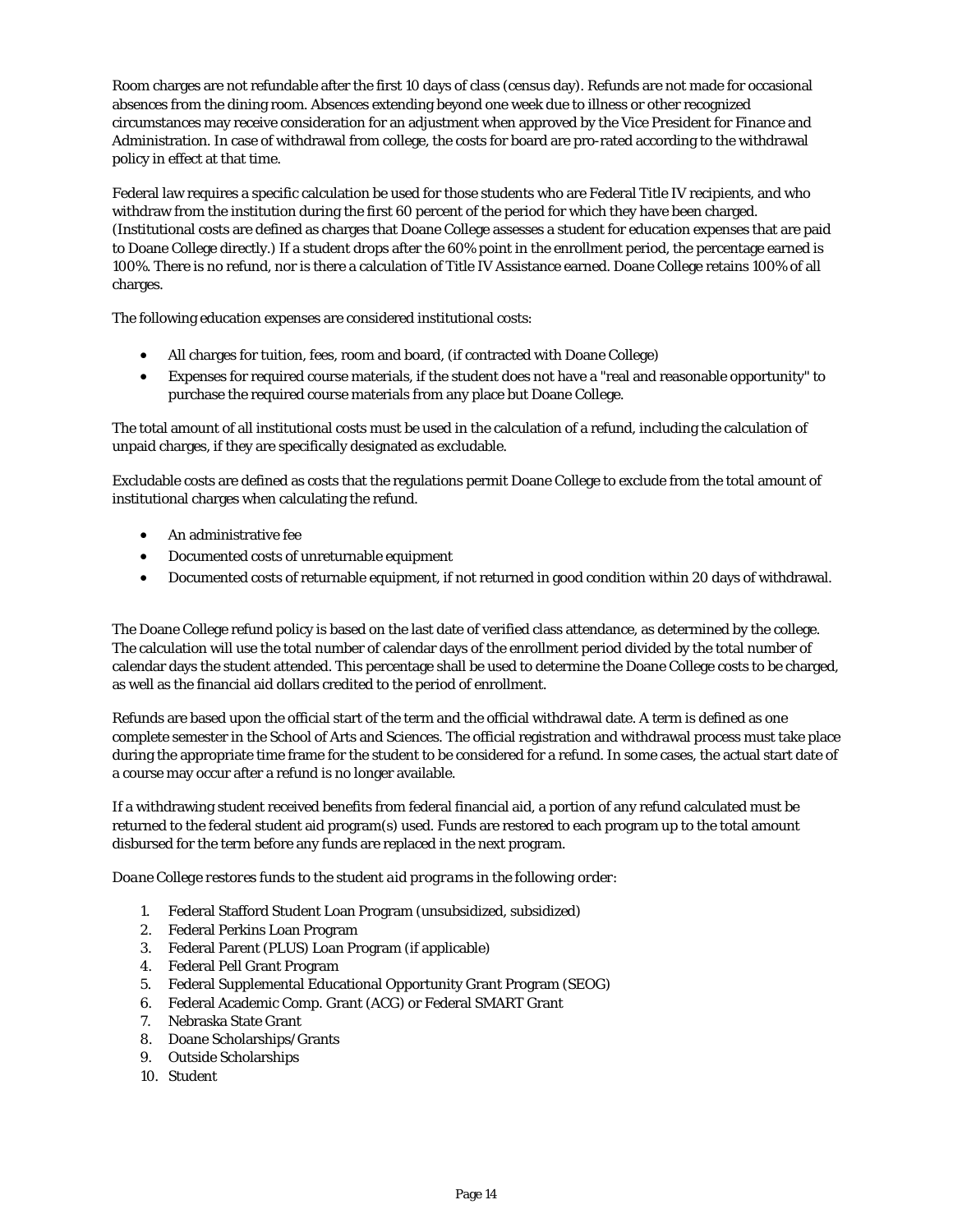# **Financial Aid**

## **Applying for Financial Aid**

Financial aid consists of scholarships, grants, loans and work programs which provide funds for students to assist them in paying for educational expenses. At Doane College, funds are awarded to students based on their qualifications and/or financial need. Financial aid based on need must be applied for by completing the FAFSA on an annual basis.

A new student who wishes to apply for financial aid should:

- 1. Complete the Doane College admission process.
- 2. Complete the Free Application for Federal Student Aid (FAFSA).

Doane's Title IV code is **002544.**

Doane College encourages families to complete the FAFSA electronically (www.fafsa.gov). In order to file electronically, one parent and the student need to request a PIN (personal identification number) from the Department of Education. The PIN is the electronic signature when completing the FAFSA. The address to request a PIN is www.pin.ed.gov. The application is used to determine eligibility for all federal and Doane aid based upon financial need.

Doane College awards certain limited grants on a first come first serve basis. Therefore the Financial Aid Office encourages you to complete the FAFSA early.

A continuing student who wishes to apply for financial aid should:

- 1. Complete the Renewal Free Application for Federal Student Aid (FAFSA) at www.fafsa.gov. Doane's Title IV code is **002544.** This application must be completed annually. Commitments for financial aid based upon financial need are made annually.
- 2. Preregister for the upcoming academic year.

## **Requirements for Financial Aid**

All types of financial aid are normally awarded for an academic year and credited equally to fall and spring semester bills. Each semester, the Financial Aid Office examines the academic records of students to determine if they are fulfilling the satisfactory academic progress (SAP) requirements necessary for the federal and state aid dollars awarded to them. Doane College is not required to replace lost funds with other types of financial aid.

For more information, please contact the Financial Aid Office or refer to the College website.

Notice of Federal Student Financial Aid Penalties for Drug Violations is located in the Student Handbook or online at www.doane.edu/federal-drug-conviction.

## **Academic Scholarships**

Academic Scholarships are granted in the School of Arts and Sciences on the basis of high school academic records and performance to first-time full-time degree-seeking students only. Transfer students can receive academic scholarships based on their performance at their previous institution/s.

The student's Cumulative Grade Point Average (CGPA) is reviewed each spring after the grades are final. If the student is not meeting the CGPA requirements, his/her academic award is decreased accordingly for the next academic year. The student may regain his/her scholarship the following year, if he/she has regained the required CGPA after the following Spring semester. Scholarships can be reinstated up to the original award level, but not higher.

The students academic scholarship remains the same all four years if all requirements are being met. The scholarship does not increase in accordance with tuition increases.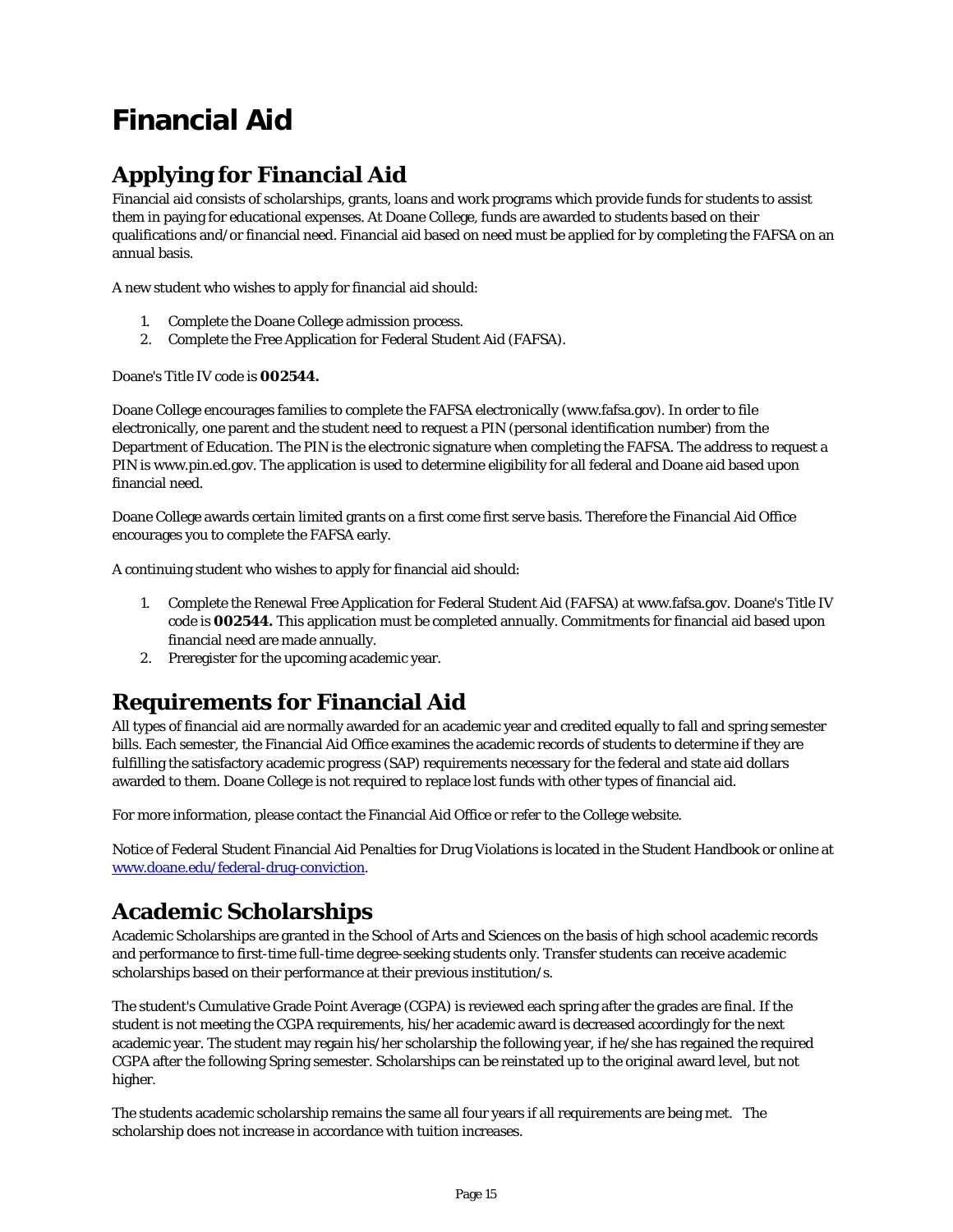**Faculty Distinction Scholarships** are available to juniors and seniors in the School of Arts and Sciences who excel at Doane College. A minimum of 60 Doane College credits is required to be eligible for this scholarship. The award is made to those students who have a 3.60 cumulative grade point average (CGPA) or higher and do not already have a full tuition scholarship. Full-time students must maintain a cumulative grade point average of 3.50 to retain this scholarship once received.

**Special Ability Scholarships** may be awarded to first-time or transfer full-time students in the School of Arts and Sciences. Such students are expected to participate in the program for which the award was given. Failure to participate, remain eligible, or satisfactorily meet the area department's requirements may result in the removal of the scholarship. Doane College is not obligated to replace lost funds.

## **Academic Scholarship Cumulative GPA Level Requirements**

Cumulative GPA levels needed for continuing students to maintain a scholarship are:

**Senator Hugh Butler Academic Leadership:** 3.50 or above **Board of Trustees:** 3.20 or above **Dredla/Sanderson:** 3.20 or above **Faculty Distinction:** 3.50 or above **Perry or Merrill Transfer Scholarship:** 3.00 or above **Phi Theta Kappa Scholarship:** 3.00 or above **Presidential:** 3.40 or above **Van Hoy:** 3.00 or above

Cumulative GPA levels needed for students beginning on/after the fall 2014 semester to maintain a scholarship are:

**Board of Trustees:** 3.00 or above **Directions Leadership:** 3.00 or above **Dredla/Sanderson:** 3.20 or above **Faculty Distinction:** 3.50 or above **Perry or Merrill Transfer Scholarship:** 3.00 or above **Phi Theta Kappa Scholarship:** 3.00 or above **Presidential:** 3.00 or above **Van Hoy:** 3.00 or above

### **Student Employment**

Student employment in the School of Arts and Sciences is awarded with the expectation of satisfactory performance. Job performance that is not satisfactory to the supervisor may result in the termination of such employment. The student is responsible for securing aid from other resources if unable to work the number of hours necessary to reach the employment award. The Doane College Student Employment Handbook is a guide and available to download online at www.doane.edu/workstudy

## **Availability of Financial Aid**

- 1. A student may receive institutional grant monies and/or scholarship aid for up to eight semesters or until the first baccalaureate degree is received, whichever comes first.
- 2. Students may receive up to 10 semesters of employment.
- 3. Transfer students may receive financial aid at a pro-rated amount based on the number of semesters necessary to complete their degree. **Determination of this amount is made by the Financial Aid Office.**
- 4. **Award packages for part-time students** may include the following, if the student is eligible: Federal Pell Grant, Federal Stafford Student Loan, Federal Parent Loan (PLUS), and other aid programs on a fundsavailable-only basis. *There is no institutional scholarship program for less-than-full-time students.*
- 5. Students who already have a baccalaureate degree are not eligible for institutional scholarships and/or grants.
- 6. Employee scholarships are available to employees, their spouse and their dependent children. For more information, please refer to the Doane College Employee Handbook.

More information of financial aid can be found online at www.doane.edu/financial-aid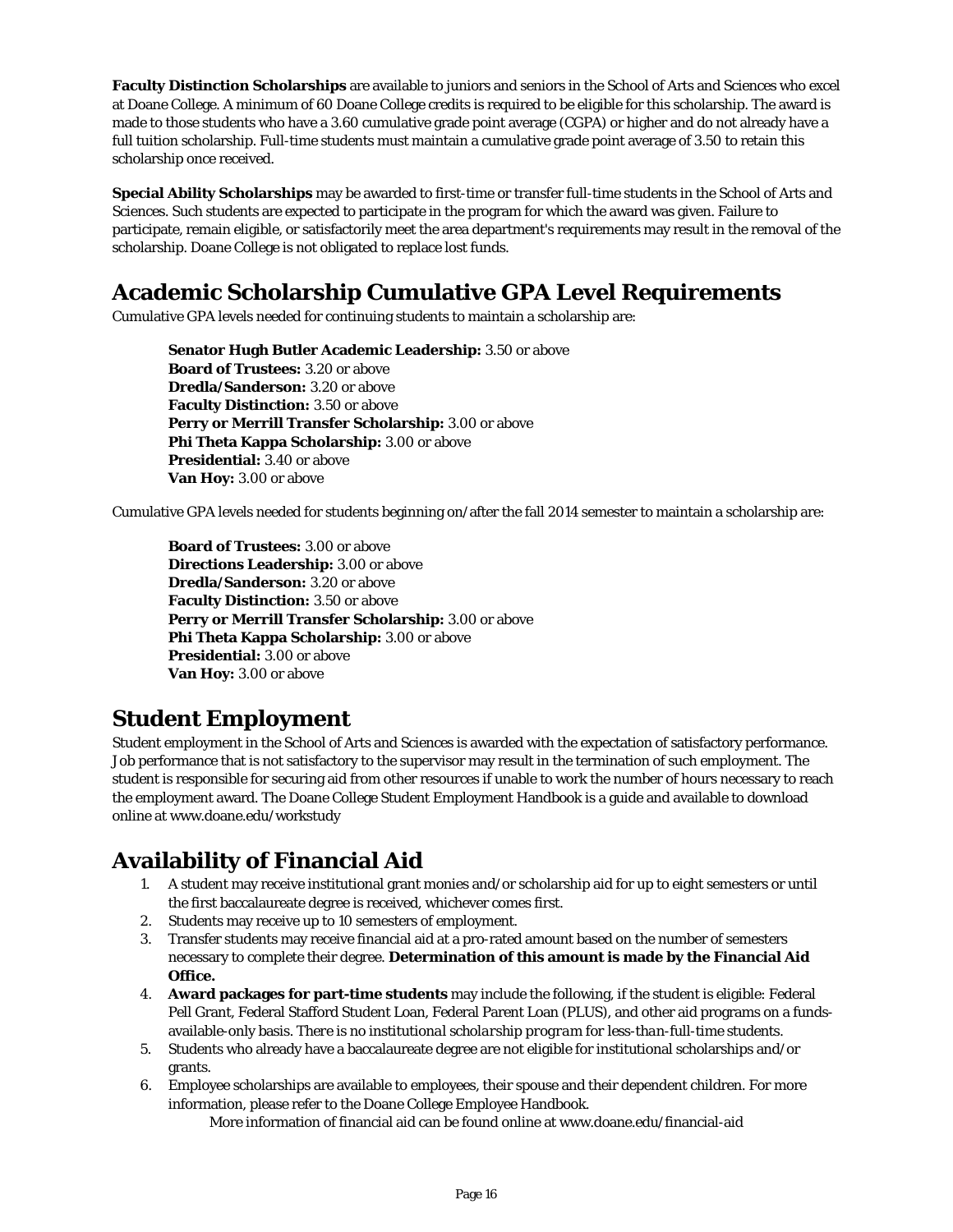## **Doane Semesters Abroad**

Students pay Doane tuition, fees, room and board (if provided while abroad) and register through the college. If the study abroad experience is required by the catalog for a major, or if the student is in the Honors program the student is able to retain their institutional aid for one semester of study abroad. If the experience is not required by the catalog for a student's major, the student does not receive his/her institutional aid for the semester abroad. Federal grants and loans are available; student employment funds are not. All students must attend approved programs from the Office of International Programs and complete all required paperwork. Students may use their Travel Scholarship for Study Abroad Programs.

## **Travel Scholarship for Off-Campus Trips**

Full-time students enrolled at Doane pay the additional student costs, if any, for travel courses as indicated herein. All juniors and seniors are eligible for the \$1000 Travel Scholarship for travel courses. To qualify, students must enroll in TVL-300 and the off-campus portion of the travel course must last 10 days or more. The Travel Scholarship can be applied to one or two eligible off-campus travel courses, with no more than 75% of the expenses of any one trip paid for from the travel fund. Transfer student vouchers will be pro-rated by the number of semesters students will have attended Doane. Eligible students should consult with the travel course instructor for details about application procedures for the travel fund.

## **Satisfactory Academic Progress for Title IV Federal Financial Aid**

Doane College is required by federal regulations to define and monitor standards of satisfactory academic progress for students who are receiving or wish to receive Title IV Federal Financial Aid from one or more of the following programs:

- 1. Federal Pell Grant
- 2. Federal SEOG (Supplemental Educational Opportunity Grant)
- 3. NOG (Nebraska Opportunity Grant)
- 4. FWS (Federal Work-Study)
- 5. Federal Perkins Loan
- 6. Federal Stafford Loan
- 7. Federal PLUS (Parent Loan for Undergraduate Students)
- 8. Federal TEACH Grant
- 9. Iraq & Afghanistan Service Grant

Standards of Satisfactory Academic Progress consist of two measurements:

- 1. Qualitative or Cumulative Grade Point Average (CGPA) ensures the student is able to meet the minimum academic grade point average (GPA) to complete a degree at Doane College
- 2. Quantitative or Pace measures the student's progress toward a degree by completing 75% of attempted hours.

Each term the financial aid office reviews the transcript of all students to determine if a student is maintaining the required minimum cumulative grade point average to be eligible to receive Title IV Federal Financial Aid. Below is the minimum grade point average requirements based on the number of attempted credits:

| Credits Attempted: | <b>Cumulative GPA:</b> |
|--------------------|------------------------|
| $12 - 35$          | 1.70                   |
| $36 - 59$          | 1.85                   |
| $60+$              | 2.00                   |
| .                  |                        |

*Note: Withdrawals are considered attempted credits.*

Transfer credits are not factored into a student's cumulative GPA but are considered in the number of attempted credits. For example if Doane College accepted 60 transfer credit hours from another institution, the student would be required to maintain a cumulative GPA of 2.0 to ensure he/she is meeting graduation requirements.

In addition to the minimum cumulative GPA standards, the financial aid office must also ensure the student is completing at least 75% of their attempted hours and is progressing through their program of study towards completion of a degree. Attempted credits are measured by the number of credits the student was enrolled in as of census day (last day for drop and add) each term. At the end of each term, the financial aid office will review all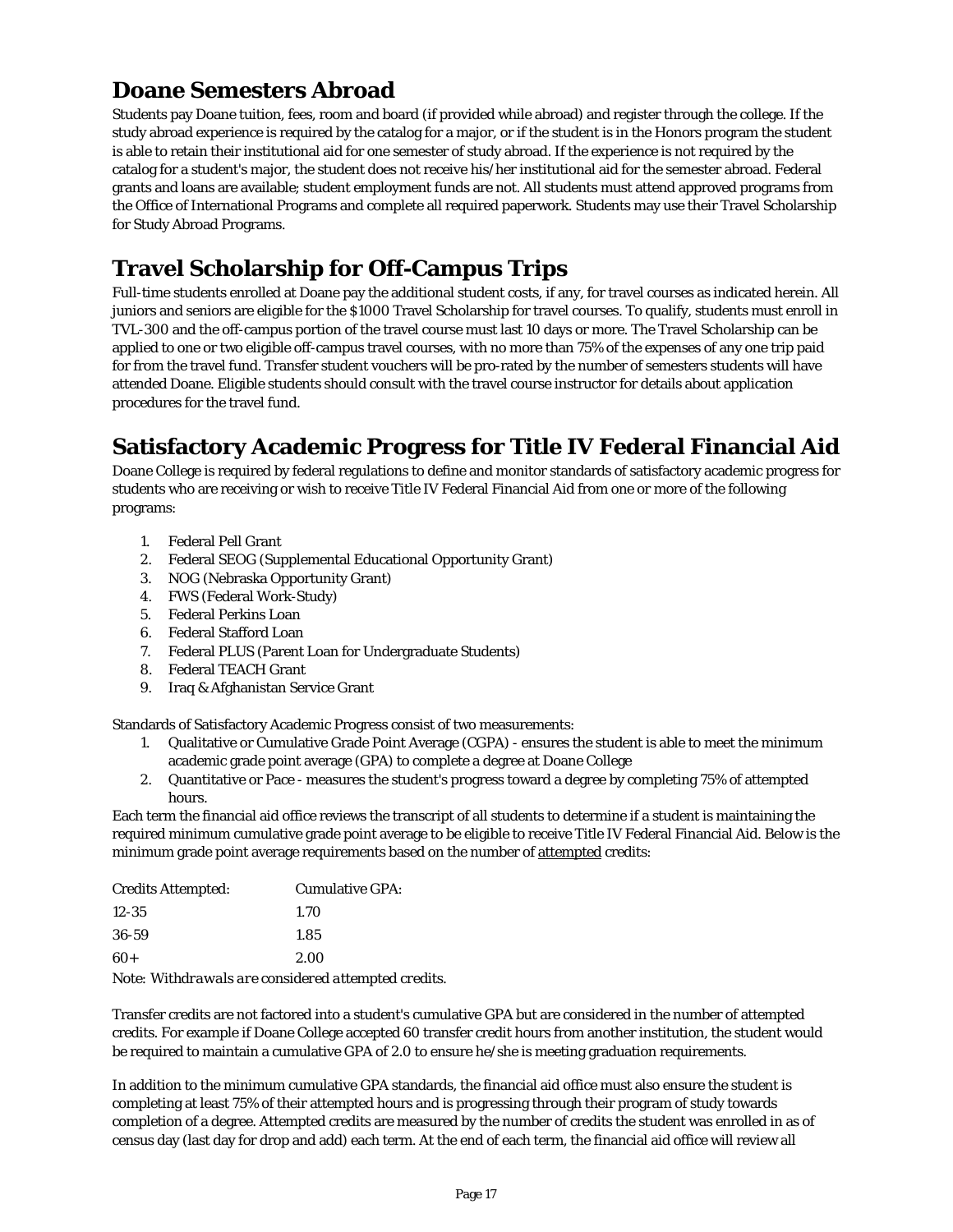student records to determine if they have completed at least 75 percent of their total hours attempted. The measurement used is as follows:

Total Credit Hours Completed <sup>=</sup> PACE Total Credit Hours Attempted

Only credit hours passed (grades A through D and P) are considered as credits earned. Transfer credits are considered in both the total credit hours completed and in the total credit hours attempted. Grades of I and /or IP are not counted as credits earned until they are replaced by a satisfactory letter grade. Grades of I, IP, W, and F are included as attempted credits in the calculation. A student should notify the financial aid office when I and IP's grades are replaced with a satisfactory letter grade.

#### **Maximum Time Frame**

Students can receive financial aid for up to 150% of the published credit hour requirements to complete his/her bachelor's degree or until a degree is earned. This is determeind by the students catalog year of entry. If it is determined by the college the student is not able to complete his/her bachelor's degree without surpassing the 150% attempted credits, the student would be placed on Financial Aid Suspension and would not be able to receive federal financial aid.

#### **Financial Aid Warning**

Students that are not meeting either the Qualitative and/or the Quantitative measurements at the end of a term, are placed on Financial Aid Warning the ensuing term of enrollment. Students are allowed to receive financial aid during the Financial Aid Warning period. A student receives only one Financial Aid Warning term while at Doane College. The student will be notified of their Financial Aid Warning Status.

#### **Financial Aid Suspension**

Financial Aid Suspension occurs following the term of Warning or any subsequent term after the Warning term if the student fails to achieve the minimum CGPA and/or the 75 percent completion rate. Students are not eligible to receive Title IV Federal financial aid if on suspension and are notified in writing of his/her Financial Aid Suspension status. Students may be able to continue taking coursework, however they are not able to receive Title IV federal aid funds and will need to pay at their own expense.

Financial Aid Suspension can occur without an official warning term if it is not mathematically possible for the student to return to satisfactory progress the ensuing term.

## **Appeals**

If the student has experienced extenuating circumstances which have impeded his/her ability to make satisfactory academic progress, the student may appeal his/her suspension. Examples of extenuating circumstances include; death of a relative, personal injury or illness of the student, family medical emergency, etc.

A student must submit their circumstances in writing by the date notated in their suspension letter. The appeal must include the following information:

- 1. Explanation of the circumstance that prevented him/her from making satisfactory progress
- 2. Explanation of what has changed or been resolved for him/her to make satisfactory progress in the ensuing term and going forward.
- 3. Supporting documentation of the extenuating circumstance.

The appeal is considered incomplete if any of the three requirements are missing and it will not be sent to the Financial Aid Appeal Committee for review. If the financial aid appeal committee agrees to let the student continue to receive financial aid for an additional term due to extenuating circumstances, the student will be placed on Financial Aid Probation or on a Financial Aid Academic Monitoring plan.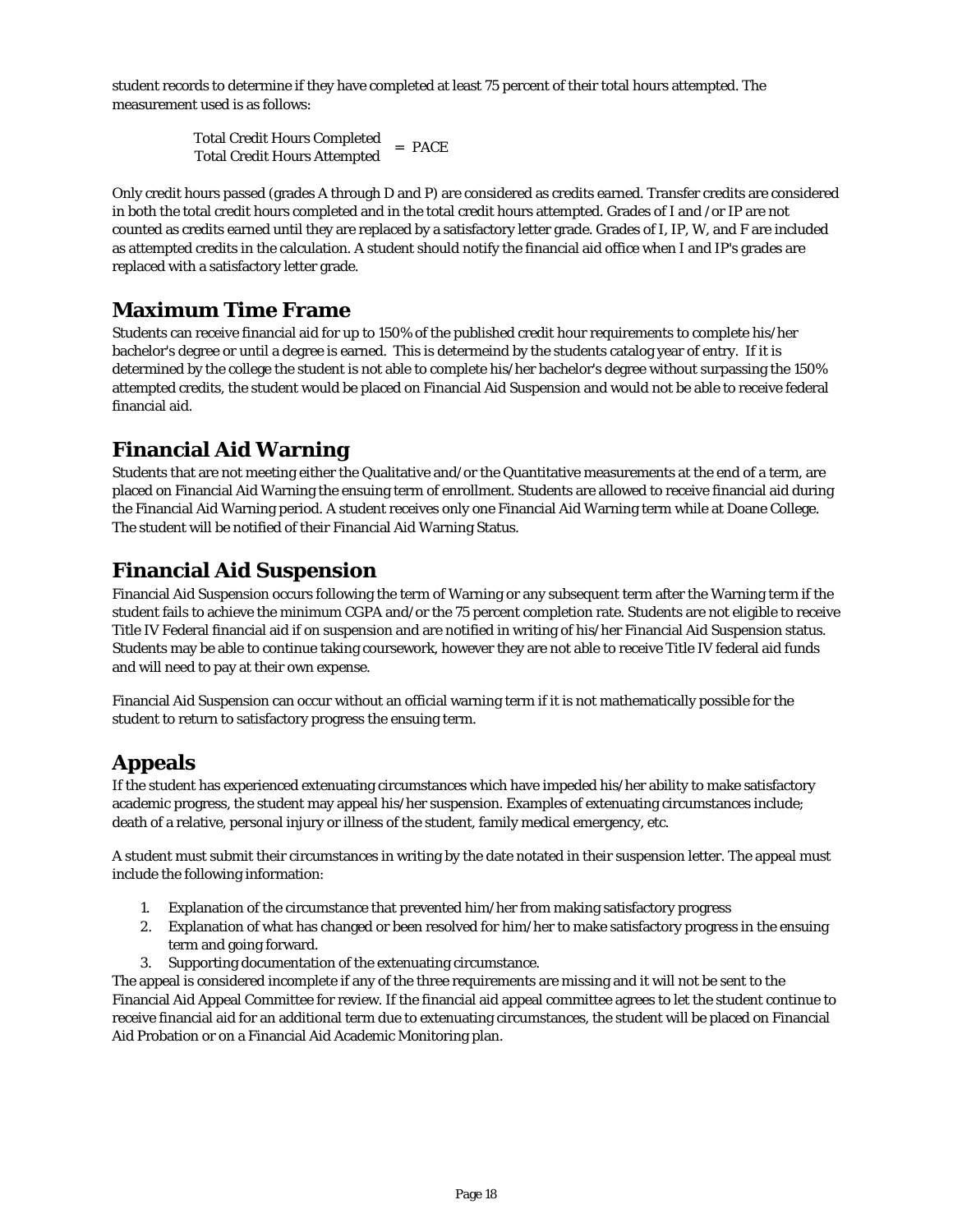## **Financial Aid Probation**

Students placed on Financial Aid Probation or on a Financial Aid Academic Monitoring plan will be required to complete an academic plan and agree to the terms and the conditions of the plan in order to receive financial aid. The student's progress will be monitored to ensure he/she is meeting the conditions of the academic plan. If the student completes the terms and conditions of the academic plan, but does not return to satisfactory status after the ensuing term, the student will continue to be monitored and held to the conditions of the academic plan. The student can continue to receive financial aid as long as he/she is meeting the conditions of the academic plan.

If after the term of Financial Aid Probation the student has not complied with the terms of the academic plan and has not returned to satisfactory status, the student will be placed on Financial Aid Suspension and is not eligible to receive Title IV federal financial aid.

#### **Reinstatement**

Reinstatement of Title IV federal financial aid occurs at the end of any term in which the student reaches the 75% percent completion rate and has met the required minimum GPA requirement consistent with graduation requirements. At his/her own expense, a student may take courses to attempt to regain their Title IV federal financial aid eligibility. A student who has regained their eligibility may contact the financial aid office if they wish to begin receiving Title IV federal financial aid.

#### **Repeat Coursework**

A student may receive financial aid for a course taken previously. The student may only receive financial aid twice for the repeated coursework.

The exception to this rule is when a student receives college credits for his/her participation in Intercollegiate Athletics and/or membership in one of the major vocal/instrumental music ensembles.

In addition to the Title IV federal aid rules, a student is subject to Doane College's institutional academic policies. A student not maintaining the minimum grade point average based on credits attempted (as referenced above) may be subject to Academic Probation and/or Academic Suspension at the end of any term if the student is not meeting the above referenced cumulative GPA requirements.

The Vice President for Academic Affairs may place a student on Academic probation or Academic suspension if a student is not making satisfactory progress or is in danger of not meeting all college graduation requirements. If a student is on Academic Suspension, he/she is not allowed to enroll in classes at Doane College. Specific conditions of Academic Probation and Academic Suspension are communicated in writing to the student by the Academic Affairs office.

*Note: This policy is separate from the Federal Aid Satisfactory progress policy.*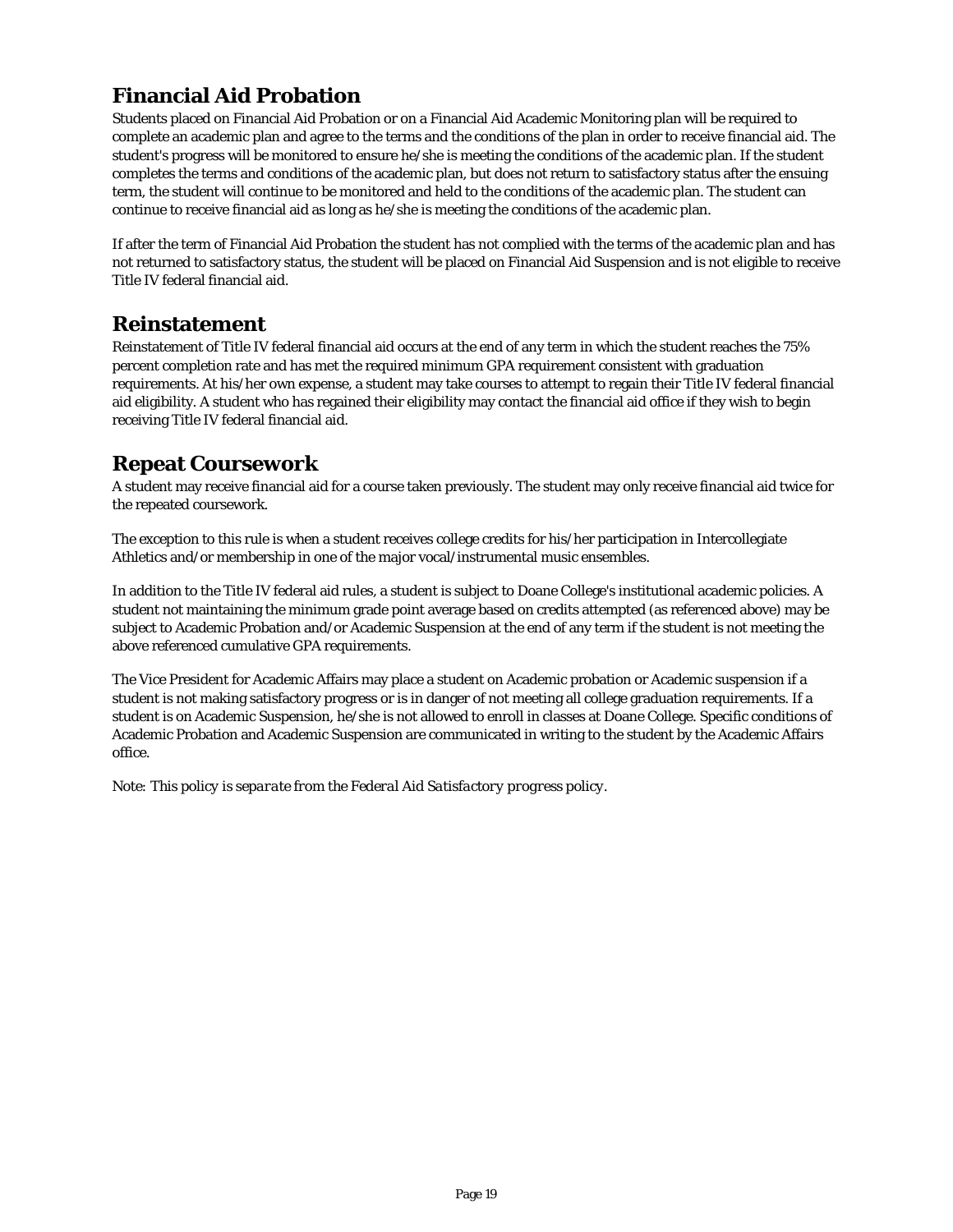# **Student Leadership**

## **Student Services**

Doane believes that student life outside the classroom is an important part of the college education and that cocurricular activities have a significant impact on student development. Therefore, the college provides and promotes programs for students, which create a sense of community and enhances personal development.

## **Student Leadership Office**

The office primarily responsible for Doane student services is the Student Leadership Office. Professional staff offer programs and assistance in career development, counseling, residence life and commuter services, safety, orientation, multicultural support services, leadership development, student involvement, student government, health and wellness services, spiritual guidance, as well as community service and volunteerism.

## **New Student Enrollment Days and Orientation**

Enrollment Days for new students are held during the summer. The students work with faculty and student orientation leaders to adjust to college life, make academic plans, and develop goals and activities for the college years which are consistent with the student's objectives.

Orientation, which occurs right before classes begin in the fall, is a four-day program which assists students in making a successful transition to college.

## **International Student Advising**

The Office of International Programs coordinates international student academic advising and SEVIS reporting for those students who hold an F-1 Visa.

Upon arrival to campus each term, international students must check in with the International Programs Office. Students enrolling in their first term must attend the orientation program coordinated by the Office of Student Leadership.

The Offices of Residence Life, Student Leadership, Multicultural Affairs and International Programs coordinate information and services for international students. Throughout the year, cultural programs and workshops are offered by the Office of Multicultural Support Services to encourage integration within Doane's multicultural Community.

### **College to Career Center**

Doane's College to Career Center provides opportunities for students to assess their career interests and goals, explore career options, or help in choosing a major.

Experimental education is an important component at Doane, and the College to Career Center offers internship resources and supervision support. Job search assistance is available including resume and cover letter development, mock interviewing, and job postings. The Career Library contains print resources on career fields, internships, job search, graduate programs, and graduate test preparation. Workshops on various subjects are offered throughout the year.

## **Multicultural Support Services (MSS)**

MSS provide the campus community with diversity training for student leaders, multicultural programming and education, mentoring opportunities and each semester, host an artist in residence program. There are student, staff, and faculty advisory committees that meet and provide input and feedback to MSS and support their activities and efforts. Some of the MSS resources include the Diversity Resource Center located in the Sheldon Hall classroom and the student area located next to the Doane Safety Office where student advisory meetings are held and where students from diverse backgrounds can meet.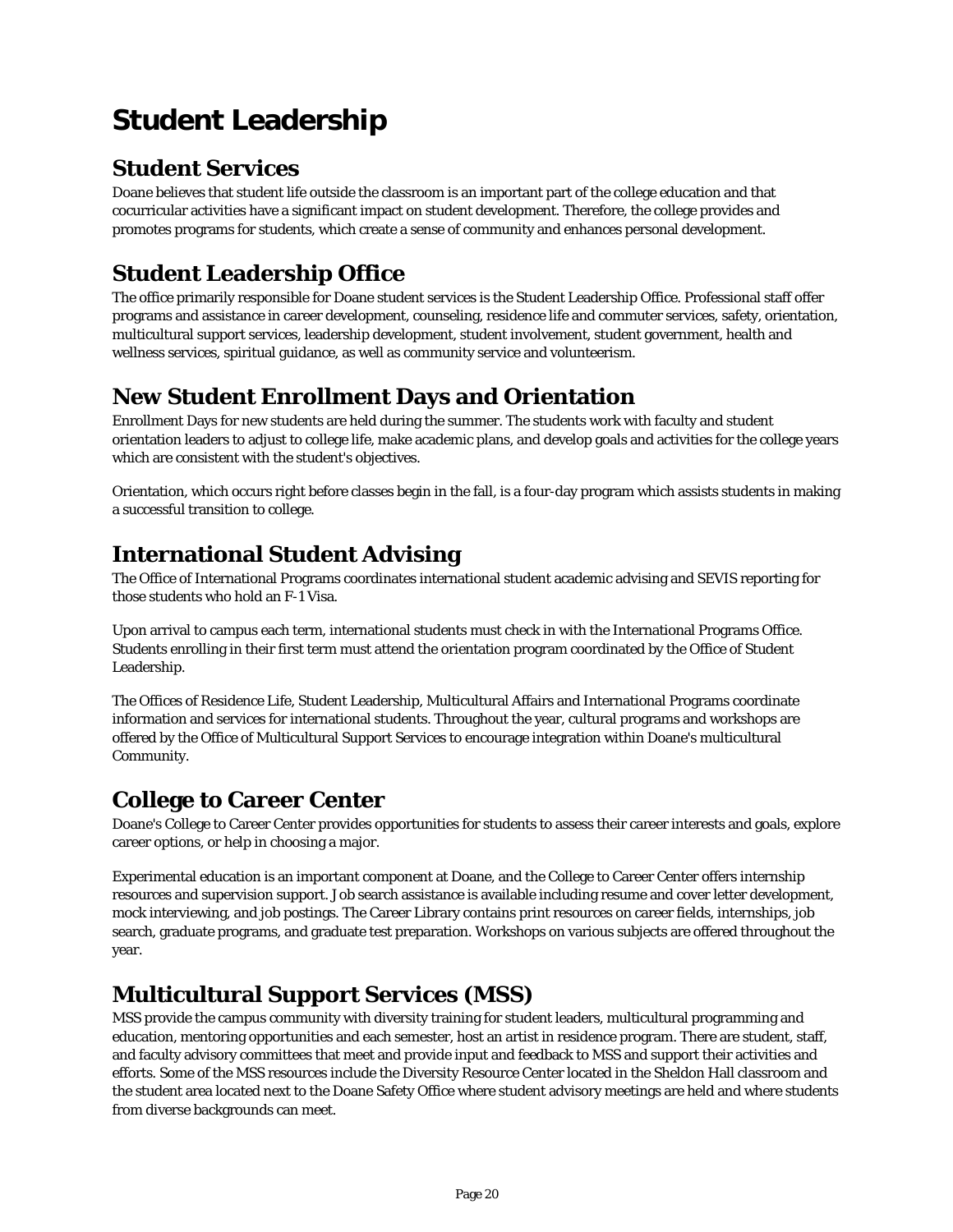## **Counseling**

Doane provides free counseling and referral for students who are experiencing personal, academic or career concerns. These concerns can range from drug and alcohol problems, depression or test anxiety to problems in decisionmaking. Our counselors are trained professionals and their assistance is confidential.

## **Health Services**

The college has an on-campus Health and Wellness Center which employs a registered nurse. Care and treatment for general illness are available at the Health Center. Referrals for advanced medical care are made to local physician clinics. Student fees do not include fees for physicians' services or hospitalization. Students should notify the Health and Wellness Center for any illness or injury.

## **Safety Office**

The Doane Safety Office provides security resources for all community member. The Safety Office is open 24 hours during the academic year and provides services such as: escorts, patrols, ID cards, video surveilliance, parking enforcement, event stafifng, creime reports and general campus information.

## **Food Service**

A professional food service organization offers nutritious and varied menus for a meal plan that includes up to 21 meals per week. Meals are served in the upstairs dining room in the Perry Campus Center, the Simply to Go station, Common Grounds Coffeehouse, and in the Tiger Inn.

## **The Zenon C.R. Hansen Leadership Program**

The Zenon C.R. Hansen Leadership Program is designed to help develop the leadership skills of Doane students. The program was launched in 1994 with a fully funded grant from the W.K. Kellogg Foundation. The Zenon C.R. Hansen Foundation endowed the leadership program in 1997.

This collaborative effort involves not only students and faculty, but also alumni and community leaders serving as role models. The unique aspect of the Hansen Leadership Program (HLP) is that the majority of its initiatives are open to all current Doane students. Anyone can participate in HLP.

#### *Hansen Leadership Program initiatives include:*

**Hansen Speakers Assembly:** Through a generous grant awarded by The Zenon C.R. Hansen Foundation, Doane College is able to invite internationally and regionally recognized professional and community leaders to speak on campus each year. Guests of the Hansen Speakers Assembly visit various classes, dine with students, and present lectures which are open to the public free of charge.

**Leadershops/Retreats:** Throughout the academic year, students may attend various presentations and discussions led by college and community leaders, as well as by other students. All workshops (leadershops) and retreats are specially designed to achieve specific outcomes. Such outcomes include: developing an awareness of leadership styles, attributes and a personal definition of leadership; acquiring and practicing self-development, interpersonal and group/community skills; working effectively with others; and coaching, mentoring and developing leadership skills in others.

**Faculty-in-Residence Programs:** Faculty-in-Residence programs are designed to foster a stronger relationship between academic inquiry, professional development and the cocurricular experience of Doane students. Several times a year, a member of the college's faculty leads an informal discussion on a topic of his or her choosing with students in the main lounge of a residence hall on campus.

**Masters Series:** Co-sponsored with the Alumni Office, the Masters Series invites alumni back to campus who have "mastered" their chosen field to share their "post-Doane" experiences with current students. The event allows students to listen and ask questions of alumni on how Doane helped prepare them for their careers. The Masters Series also gives students a chance to interact with alumni holding jobs similar to what they may want to do after graduating from Doane.

**Relay For Life:** Relay For Life is an opportunity for people to contribute their time, effort and donations toward the fight against cancer. Students and other members of the Doane and Crete communities walk through the night to show their support of those who suffer from this disease.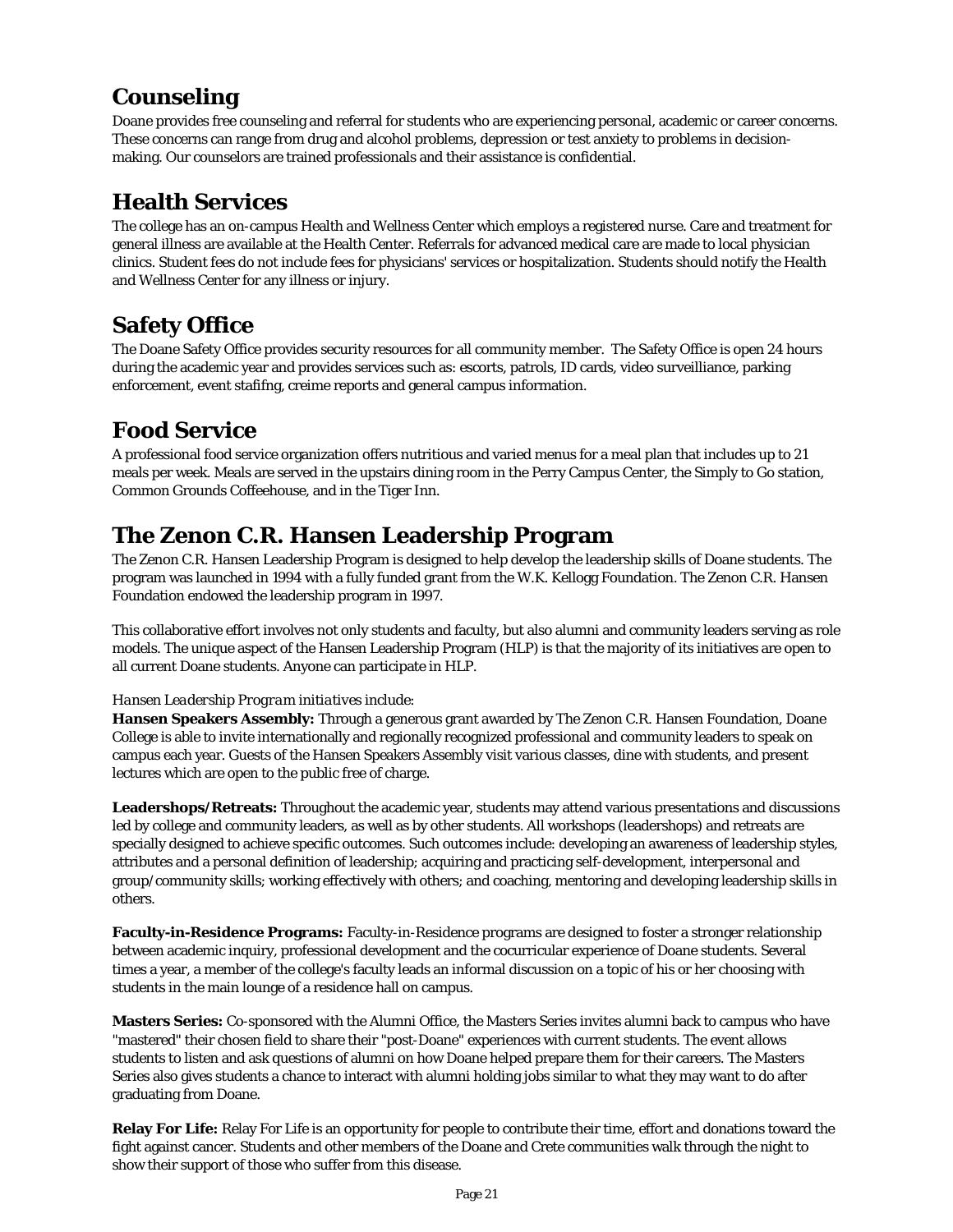**Hansen Leadership Hall:** This residence hall opened in the fall of 2000 and provides students the opportunity to expand their involvement in community service and leadership development. Students must meet and maintain set criteria in order to reside in this hall.

*For more information about The Zenon C.R. Hansen Leadership Program, contact the Student Leadership Office.*

## **Community Living Residence Life**

Doane is a residential college and believes that learning to live with others and participating in the self-governance of a residence hall community are essential elements of the college experience. Therefore, all unmarried full-time students under the age of 21 are required to live and board on campus during the regular academic year. Requests for exceptions to this policy (e.g., students living at home with their parents) should be made to the Director of Residence Life.

Doane's residence halls provide a variety of accommodations, including suite-style living as well as more traditional residences. The halls are staffed with professionals and returning students who have received training in advising, community development, crisis intervention, and programming. The staff is available to help students with problems and to provide leadership in community development.

*For a complete description of Residence Life, refer to the* Student Handbook*.*

#### **Judicial Affairs**

Doane College has expectations which reflect the values to which the college is committed and which are designed to protect the rights of community members, ensure order in the community, and encourage student responsibility. College expectations include (but are not limited to): 1) Consumption and/or possession of alcoholic beverages on campus are limited to persons of legal age in their private rooms; 2) Doane students are expected to respect the rights of all persons and property; 3) Violations of the law on or off campus are prohibited; and 4) Honesty is expected in all academic endeavors. College policies and procedures are described in detail in the Student Handbook.

#### **Disciplinary Probation, Suspension or Expulsion**

Students placed on disciplinary probation may lose all their Doane College aid, and may lose federal entitlement aid. Students suspended from Doane College will lose their Doane scholarships and grants. Doane scholarships and grants will be removed from the beginning of the semester of judicial sanction. Loss of federal aid will follow federal policy. Expulsion from Doane College will be noted on the students official transcript.

### **Religion**

Doane College affirms its historical connection with the United Church of Christ, and joins in fellowship and service with other UCC colleges in the United States. Students are encouraged to realize their spiritual growth through participation in campus religious organizations, through involvement with Doane faculty and staff, and through worship in any of the area churches.

Worship services and spiritual programs are offered on campus regularly by the campus chaplain. The chaplain also provides counseling to students.

Fellowship of Christian Athletes, Newman Club, and Campus Crusade for Christ, as well as a variety of other spiritual organizations, meet weekly, conduct regular campus-wide activities, participate in regional conferences, and host speakers.

**Alternative Spring Break:** Doane students have an opportunity to travel out of state each year to assist one of a variety of non-profit organizations. An Alternative Spring Break committee, consisting of students and a staff adviser, selects the organization it wishes to serve.

#### **Motor Vehicles**

Students may operate and maintain motor vehicles on campus. All vehicles must be registered at the Safety Office, and campus vehicle regulations must be obeyed.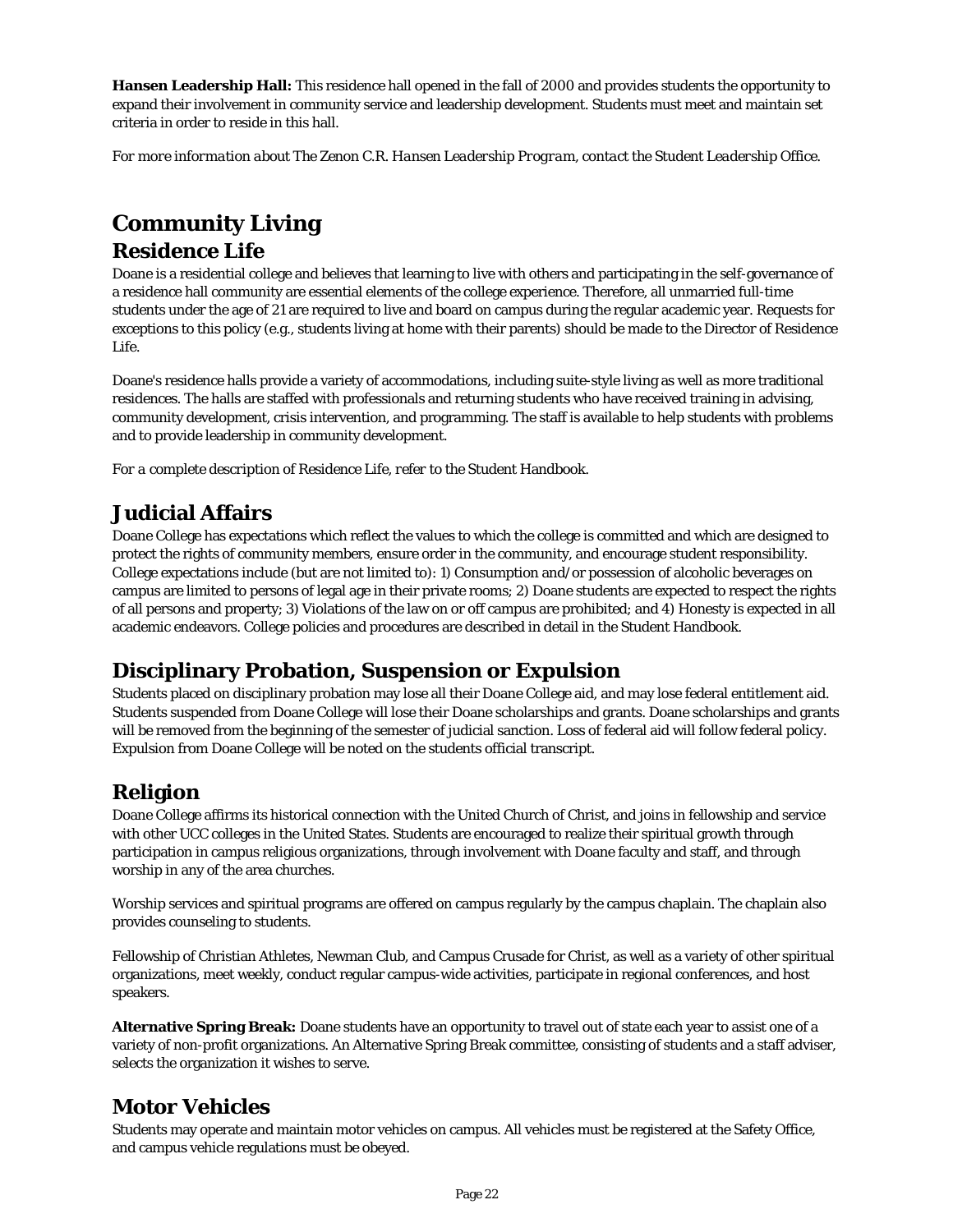## **Cocurricular Activities**

#### **Student Government**

Student involvement in college governance is encouraged. Student Congress, Peer Judicial Board, Hall Councils, Student Programming Board, Greek Council make decisions which affect many aspects of student life at Doane, while providing excellent opportunities for leadership experience and service.

Students also serve with faculty members on college committees which govern judicial, curricular, and other institutional matters.

The Student Leadership Office has information about ways in which students may become involved in campus governance.

#### **Athletics**

Doane students are encouraged to participate in athletic activities at a level commensurate with their skills and interests. Intercollegiate sports for women include basketball, cross country, golf, soccer, softball, tennis, track and field, cheer, dance, and volleyball. Intercollegiate sports for men include baseball, basketball, cross country, equestrian, football, golf, soccer, tennis, track and field, and wrestling.

Intercollegiate athletes are required to carry their own accident and health insurance. Proof of insurance must be provided to the college before athletes are allowed to participate in athletics in anyway, including practice.

#### **Arts**

All Doane students may participate in music, art, and theatre activities on campus. Theatre provides experience in all aspects of theatre production, from set painting to performing on stage. There are also vocal and instrumental music organizations which give students opportunities to develop skills, perform, and travel. The Doane Art League offers the study of art in museums in Nebraska and the region.

#### **Publications**

Students interested in writing should consider becoming involved with the Doane Owl, the oldest college newspaper in Nebraska; the 1014 Magazine; and Xanadu, the college's literary magazine.

#### **Student Organizations**

Opportunities for participation in Doane's student organizations are limited only by the time a student wants to give to cocurricular activities. The student organizations at Doane reflect varied interests and offer the opportunity to develop new skills, discuss new ideas, and serve the campus community.

Doane has four local sororities and five local fraternities. These groups do not have chapter houses, but do provide social and philanthropic activities for members. Greek rush is held during spring semester.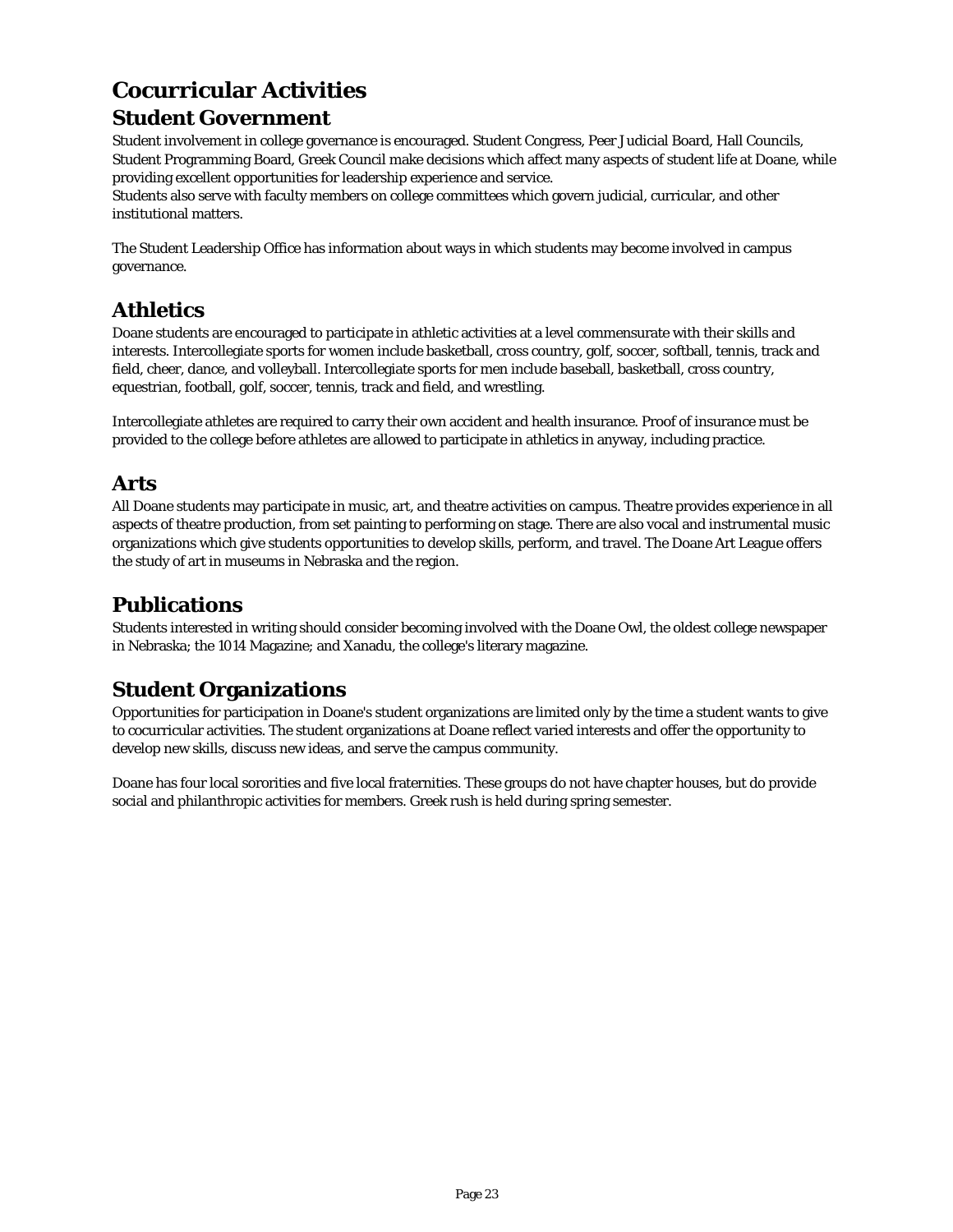#### **Student Organizations at Doane College**

1014 Magazine Alternative Spring Break AAUW (American Association of University Women) APO (Alpha Psi Omega) Athletic Training Club Biochemistry Club Building Tomorrow Cardinal Key C-Pals **CRU** Collegiate Chorale Community Services DAEYC (Doane Association for the Education of Young Children) Photography Club Doane Accounting Club Doane Art League Doane Band (SWE & Concert) Doane Catholic Newman Club Doane Choir Doane College Computer Club (DC3) Doane Democrats Doane Forensics Team Doane German Club Doane History and Political Science Club Doane Line Doane Mascot Club Doane Owl Doane Players (theatre) Doane Television (DCTV) Doublewide Fellowship of Christian Athletes (FCA) Greek Fraternities and Sororities

Hansen Leadership Advisory Board Health & Medical Occupation Club (HMOC) Health & Wellness Programming Human Resource Club Jazz Unlimited and Ensemble KDNE 91.9 FM (college radio station) Multicultural Services National Association for Music Education (NAfME) National Science Teacher Association Nature Ambassadors Peer Judicial Board (PJB) Phi Beta Lambda Pool League Pre Law Club Psychology/Sociology Club Queer Straight Alliance (QSA) Relay For LIfe Residence Hall Council Roots and Shoots Sertoma SSA (Secular Student Alliance) String Chamber Music Student Congress (StuCo) Student Education Association (SEA) Student Programming Board (SPB) Tiger Marching Band Wildlife and Conservation Organization (WACO) Women's Chorale Xanadu

## **Technology Available for Students**

Doane College has a sophisticated network connecting every building on campus with fiber optic cable. Every classroom has Internet access and each residence hall room has two Internet/network connections available. All of the buildings and rooms have access to high speed Internet connection. Students may connect their computers to the network in the residence halls and other academic areas. Wireless network access is available in all Residence Halls and campus buildings.

### **Bringing a Computer to Campus**

Students who have computers are encouraged to bring them to campus. Doane College provides a license for AVG for every student computer connected to Doane's network. This is provided at no charge to the student; all student computers are required to run Doane's corporate license if they are connected to the campus network. When students arrive on campus with their computers, it will be installed for them.

Student computers must meet minimum hardware and software standards prior to connecting to the campus network and to the internet. Below are the criteria that must be met.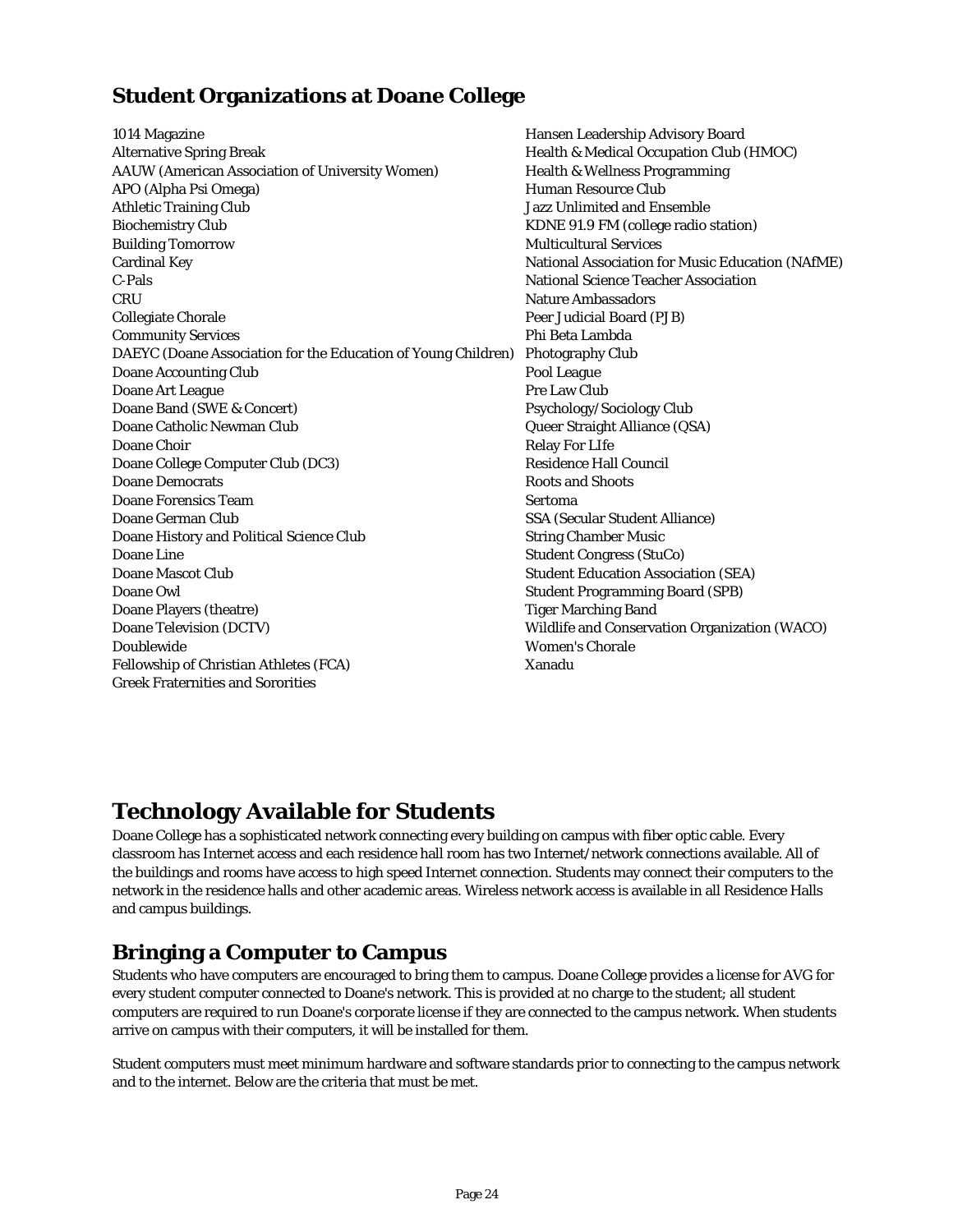#### **Minimum Hardware Requirements**

Windows Operating Systems Processor: Pentium 1 GHz or higher RAM: 512 MB or higher Hard Disk: at least 300 MB of free space Ethernet 10/100 (for room access) Optional: Wireless 802.11 b/g

Macintosh Operating Systems Processor: G3 or higher RAM: 512 MB or higher Hard Disk: at least 300 MB of free space Ethernet 10/100 (for room access) Optional: Wireless 802.11 b/g

### **Minimum Software Requirements**

Windows XP with current patches or Macintosh OS X with current patches. We do not support Windows 95, 98, ME NT Server, Server 2000 or 2003 on student computers. Windows users must install and run at least one spyware removal tool, and one antivirus program. The college-licensed version of AVG is available for no cost.

#### **Computer Software and Other Products**

Doane College students may purchase Microsoft Office Professional at a reduced rate in the bookstore. If students would like to order software or other products, Doane has an agreement with http://www.govconnection.com/doane to provide students with academic pricing on all computer software or hardware. A student's Doane College e-mail account will allow access to the academic purchasing web sites. Doane also has relationships with Dell and Apple for more details visit http://www.doane.edu/About\_Doane/Offices/its/technology-discounts/

## **E-mail, Web Pages, and Other Network Applications**

All students at Doane College are assigned a personal network account that allows them access to their Doane e-mail account, a personal folder for storing documents on a server, online course materials, access to computers in lab areas, and access to electronic databases and reference materials. The college does not charge a fee for network accounts or use of network resources. A student's network account remains active until graduation or withdrawal from Doane. During spring enrollment, students can receive their e-mail accounts, or it will be sent through campus mail during the first week of classes. Doane College students receive a lifetime e-mail account.

### **Computers Provided by Doane College**

More than 340 computers are available for students to use in labs, classrooms, and offices on campus. All computers are connected to the Internet and laser printers.

Most of the computers that are available to students are Pentium 4 class computers running Windows XP Pro operating systems. About 25 percent are Macintosh iMac or eMac computers using operating systems OS X.

Computers in the residence hall labs are open 24 hours, seven days a week. Each of the large residence halls has twothree Mac Mini's with OS X and Windows XP. All computers are connected to laser printers and the Internet.

Laptops are available for students to check out overnight. The laptops are Internet-ready and students may access the Internet from their residence hall rooms.

### **Using Technology in the Classroom**

Students will use technology in a variety of ways. More than 300 courses have an online component that is used to enhance the traditional classroom setting. Professors use Blackboard and course web sites to post syllabi and ideas for class projects, and to deliver online quizzes and discussions.

The Office of Technology provides laptop computers and multimedia projection units for students to use for their inclass presentations. In addition to this equipment, students may also check out a digital camera or digital video camera to prepare their presentations.

All of Doane's classrooms are equipped with a computer connected to the Internet, as well as multimedia presentation equipment. In these classrooms, the Internet and computer are used as teaching aids on a regular basis.

The Office of Technology requests input from the students on a regular basis and strives to meet their technological needs.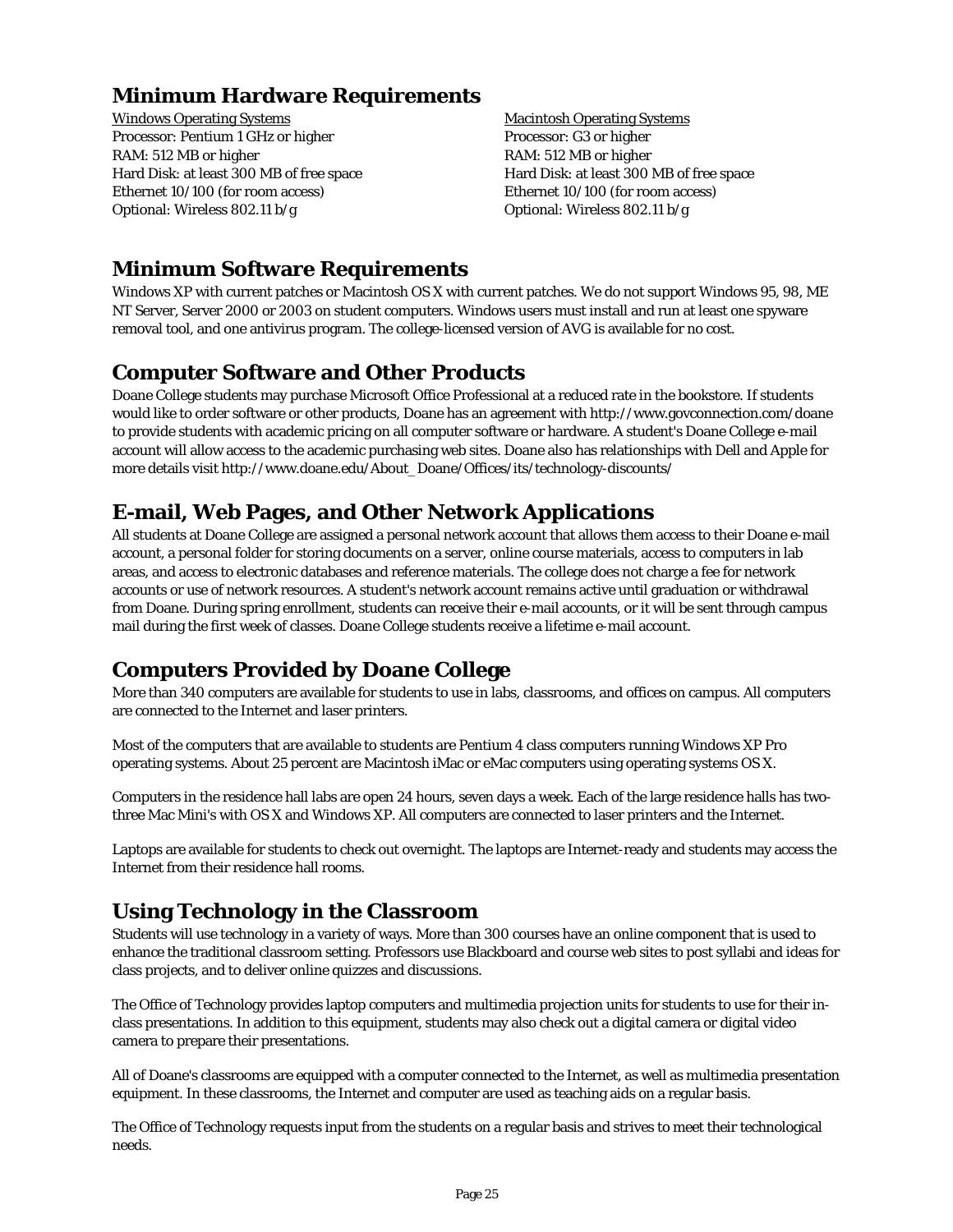## **Access/Services For Students With Disabilities**

The Rehabilitation Act of 1973 (section 504) and the Americans with Disabilities Act (ADA) provide that "no otherwise qualified disabled individual in the United States . . . shall, solely on the basis of disability, be denied access to, or the benefits of, or be subjected to discrimination under any program or activity provided by any institution receiving federal financial assistance." This regulation requires that Doane programs be accessible to the disabled, but it does not require that every building or part of a building on campus be accessible. Some of the architectural barriers on this campus cannot be removed in the immediate future. Thus, it may be necessary to reschedule classes to accessible buildings or take other steps to open some of the programs to students with mobility impairments.

- 1. Students interested in services related to a disability should notify the college of any special circumstances that would affect their ability to compete equally in the college environment. To assist the college in providing services, documentation of such disabilities must be provided by qualified professionals upon request.
- 2. While students are encouraged to self-identify at the earliest possible time, they can access services at any time by initiating the process described above.
- 3. To initiate this process, students are encouraged to contact any of the following offices before arriving on campus, so their needs can be anticipated, reviewed and accommodated: Admissions, Student Leadership, Academic Support Center, or Academic Affairs.

*For further information refer to Federal Disclosure Information. See student handbook for grievance procedure.*

#### **Doane Transportation for Events and Programming**

Doane will endeavor to provide students with transportation to off-site events and programming. Doane students and parents should understand that if a student elects to transport themselves, rather than using Doane-provided transportation, that Doane's insurance policies do not cover the student in the event of an accident.

Liability stemming from students transporting themselves is solely the responsibility of students and their parents, and their associated insurance policies.

Doane highly recommends that students transporting themselves not travel during bad weather or other dangerous conditions.

## **Alcohol and Drug Policy**

Because of the serious consequences related to the use of alcoholic beverages and controlled substances, and because this practice can lead to a loss of effectiveness in human life and does not contribute to the teaching-learning process, Doane College takes seriously the enforcement of state and federal laws pertaining to the use of alcohol and/or controlled substances. Doane college urges its community to exercise mature judgement and social responsibility regarding the use of alcoholic beverages.

### **Athletic Department Drug Policy**

The use of anabolic steroids, cocaine, amphetamines or any other controlled substance (as defined by federal or state law) by any member of any intercollegiate athletic team of Doane College is strictly prohibited. The only exceptions are physician-prescribed medications for the individual student athlete.

Unauthorized use of such drugs constitutes an abuse of the privilege of practicing and participating in intercollegiate competition. Such unauthorized use may result in dismissal from intercollegiate athletic teams and may lead to further sanctions.

#### **Title IX Policy Statement**

It is the policy of Doane College not to discriminate on the basis of gender in its educational programs, activities or employment policies as required by Title IX of the 1972 Education Amendments.

Inquiries regarding compliance with Title IX may be directed to the Director of Human Resources, Doane College, Crete, NE 68333 or to the Director of the Office for Civil Rights, Department of Education, Washington, D.C. 20202.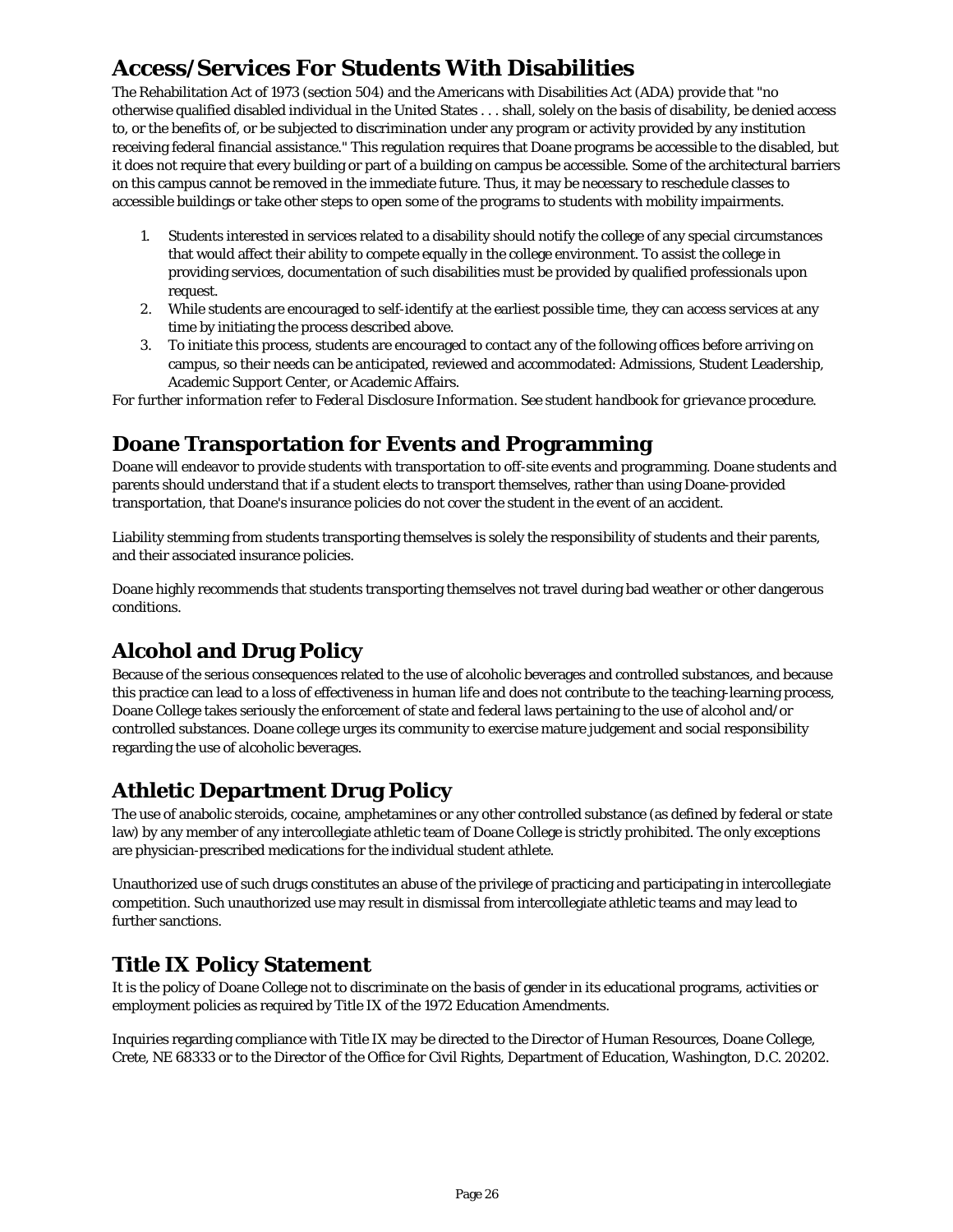# **Academic Policies & Procedures**

## **Enrollment Procedures**

#### **Registration**

All students are expected to register prior to the beginning of each term. Registration for the fall term takes place in April and spring term registration takes place in November, as specified in the college calendar.

New students, including transfer students, entering Doane for the fall term are encouraged to register during the summer months at one of the enrollment days. This is done after payment of the required deposit following admission to Doane (\$200 total: \$100 each for housing and tuition).

### **Full-Time Student**

The normal credit load for full-time students is 12-17 credits per term. A flat tuition rate is charged for these credits.

#### **Part-Time Student Enrollment**

Part-time students may register for fewer than 12 credits at the scheduled rate of tuition for such students.

### **Exceptional Student Program**

The Exceptional Student Program (ESP) enables qualified students to register for credits in excess of 18, but not over 20, without paying an additional per credit charge. A cumulative Doane grade point average of 3.25 must be earned or maintained each term to gain or continue eligibility for the next term.

#### **Excess Registration**

Students may wish to register for more than 18 credits in a term.

- 19-20 credits are free to ESP students; other students must pay for any credits above 18 at the rate of \$890 per credit.
- Any credits above 20 must be paid for by all students at the rate of \$890 per credit.

Any requested exceptions to the above guidelines are considered by the Student Status Committee or the Vice President for Academic Affairs.

#### **Changes in Registration**

Changes in registration (adding and/or dropping courses) may be made until census day. After that time, no course may be added (with the exception of a mini-course) unless the add is approved by the Vice President for Academic Affairs. Students may continue to drop courses, which results in a "W" (withdrawal) on their transcript for that course, until the deadline specified in the college calendar. After the withdrawal date, no courses may be removed except as approved by the Vice President for Academic Affairs.

### **Cross Enrollment**

In rare instances, a student is permitted to cross-enroll between the School of Graduate and Professional Studies and School of Arts and Sciences during the fall and spring terms. Permission to do so is required from the Vice President for Academic Affairs. A cross-enrolled student must pay all costs, including tuition, associated with enrollment at a campus different from his/her main campus. Students may cross-enroll during the summer without special permission but must notify the Registrar's Office. Directed Study and Internship courses can be offered only from a student's home campus.

#### **Senior Citizen Enrollment**

Tuition-free courses are open to senior citizens age 65 or over, as class space permits. However, fees must still be paid. Senior citizens wishing to enroll tuition-free are asked to bring identification to verify their age.

Senior citizens interested in enrolling at Doane as part-time students taking non-degree course work may contact the Registrar's Office. Information on full-time, degree-oriented programs is available from the Admission Office. Tuition-free classes are not available in the School of Graduate and Professional Studies campus programs.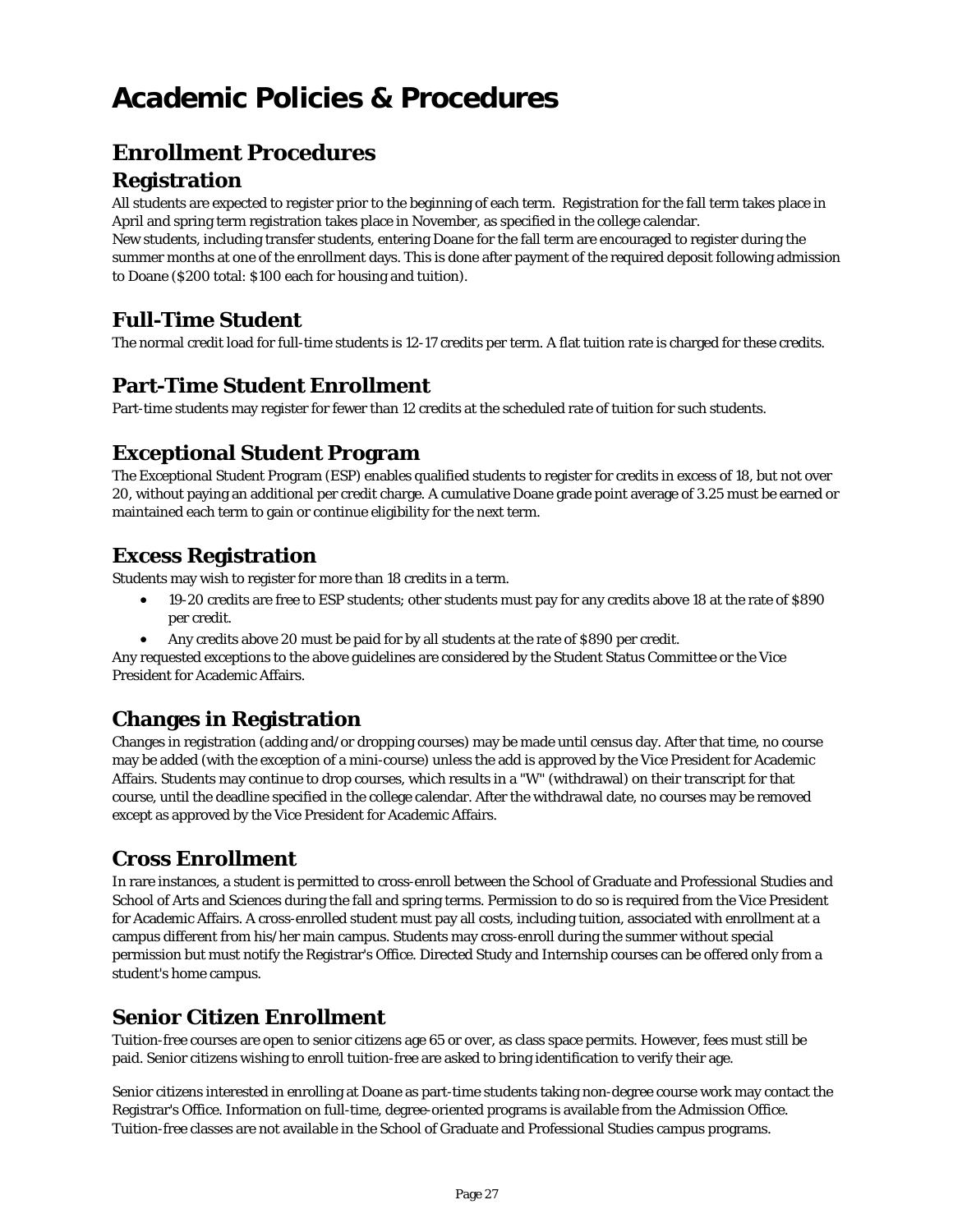#### **Veteran Enrollment**

Doane submits enrollment verification each term, after census, to the Veterans' administration. After this submission benefits can be received. Any change in enrollment (dropping or adding hours) **must be** reported to the VA. It is the student's responsibility to notify their Doane VA representative of any change in enrollment. Repeated courses that are used to improve the student's GPA cannot be included in the credit hours reported to the VA. A required class that is failed can be repeated one time for purposes of VA assistance.

#### **Leave of Absence**

A student who finds it necessary to leave Doane for a semester because of extraordinary reasons may take a leave of absence with the intention of returning to Doane after one semester. Readmission requirements for such students are waived. While on a leave of absence, a student may choose to enroll at another college, but the course(s) must be approved in advance by the Doane Registrar. If a student decides to extend the leave of absence to more than one term, completion of the readmission process is required in order to return to Doane.

For purposes of financial aid, students will be treated as though they have withdrawn from the college. Return to Title IV calculations will be conducted if applicable and lenders will be notified of the student's last day of class attendance at Doane College.

### **Transfer Policy between Campuses**

A student who attends either the School of Graduate and Professional Studies or the School of Arts and Sciences may be admitted to the other program after an absence from the college of two full academic years. A student who wishes to attend the other program after a shorter period of time must have the written permission of the Vice President for Academic Affairs. The student must meet the criteria for admission and must be formally admitted by the other program. The student must also be in good standing with the Business Office

## **Withdrawal Policy**

A course which is dropped before Census Day does not appear on the transcript.

A student who withdraws from a semester-long course after census day, but before the last day to withdraw according to the college calendar, receives a grade of "W" (withdrawal). A "W" is not computed in the grade point average. The drop dates and withdrawal dates for mini-courses appear each term in the schedule of classes.

A student who discontinues his or her enrollment at Doane College before the close of a term must contact the Student Leadership Office. A student who withdraws from Doane College by the specified last day on the college calendar (around November and April 15th) receives grades of "W" in the subjects for which he/she is registered at the time of withdrawal. Students are subject to administrative withdrawal from the college if they miss all courses for two consecutive academic weeks without an officially valid excuse. The Registrar keeps records of the dates of withdrawal, and along with the Student Leadership Office, notifies all offices and agencies concerned.

## **Classification of Students**

Students are classified according to the number of credits they have earned. Student must successfully complete the minimum credits detailed:

Sophomore - 30 credits Junior - 60 credits Senior - 90 credits.

#### **Credit Hours**

A semester credit hour represents the completion of a total of one or more hours of work per week for one semester. Consisting of, but not limited to, formally scheduled events such as lectures, examination, laboratories, quizzes, seminars, studios, and other activities by arrangement, and the informal, which includes research, study, and preparation time.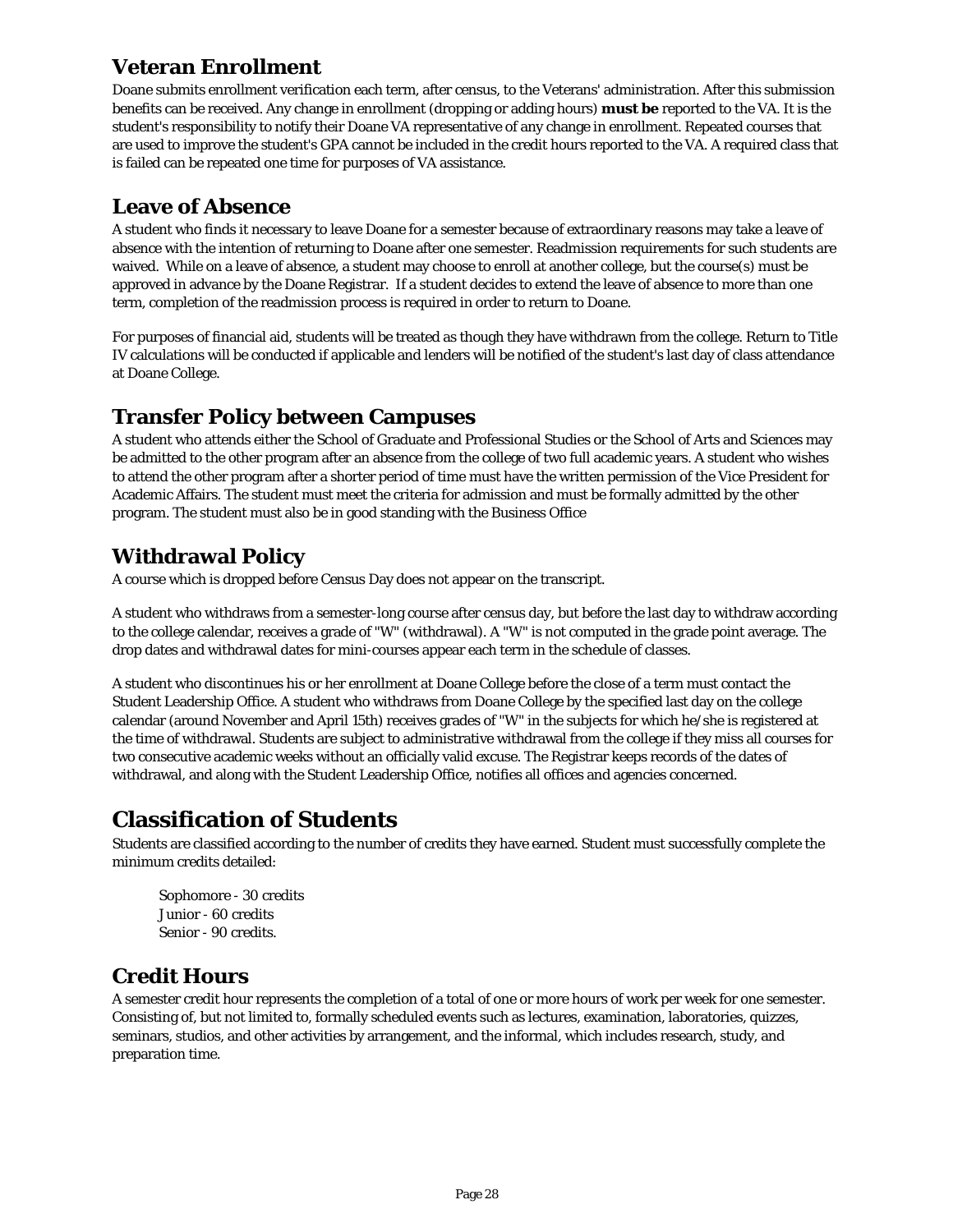## **Advising**

First-year students will be advised by a professional first year adviser. At the end of the first year, students will work with a faculty adviser for the duration of their enrollment at the College When the student officially declares a major they are encouraged to request an adviser in the discipline of the major. A student may change advisers by filing a request with the Registrar after obtaining permission of the new adviser.

Both student and advisor have responsibilities during the advising process.\*

The student is responsible for:

- 1. Seeking out the help available in determining the major.
- 2. Preparing for the advising meeting, including preparing a draft schedule.
- 3. Following through on tasks (officially declaring a major, naming the catalog of record, changing advisors, etc.).
- 4. Keeping accurate records. Making certain all degree requirements are met. Faculty advisors, student advising guides, and the degree audits generated by the Registrar's Office help students monitor their progress toward graduation.
- 5. Making decisions.

The advisor is responsible for:

- 1. Providing answers to questions on procedure, policy, etc. (or help find the answers).
- 2. Helping the student problem solve.
- 3. Providing academic advice.
- 4. Helping the student in deciding/selecting a major.
- 5. Providing information on careers and opportunities in the advisor's discipline.
- 6. Helping facilitate the student's interaction with the administration.

*\*These responsibilities are based on the National Academic Advising Association guidelines.*

A wide range of resources is available to students and their advisors. Among these resources are the Registrar's Office, Career Development Center, and Academic Support Center. Students are encouraged to contact the Academic Affairs Office with questions and concerns about advising and other issues related to their success at Doane.

## **Class Attendance**

A student is expected to regularly attend all classes for which he/she is registered. It is college policy that valid absences are only those due to illness or to college sponsored trips or activities. However, absences from class due to extraordinary circumstances affecting students, either directly or indirectly, such as a death in the family or a health emergency, may also be considered justified provided all parties concerned agree the absence is valid.

Absence due to college-sponsored trips or activities should be reported by the student to each individual instructor prior to the absence in order to make arrangements for making up work and assignments missed. A list of students participating in all college-sponsored trips or activities is filed in the office of Academic Affairs. Information concerning absences due to illness is on file in the Office of the Director of Health Services. Absences due to valid extraordinary circumstances require students to make arrangements with their professors as soon as possible for making up work and assignments missed.

Absence from class jeopardizes a student's understanding of the course and may result in a reduction of grade. The extent of such reduction is to be determined by the individual instructor. The accumulated absences in all classes are considered by the appropriate committee in any probationary or disciplinary decision. Furthermore, students are subject to administrative withdrawal from the college if they miss all courses for two consecutive academic weeks without an officially valid excuse.

Each student is responsible for all work missed, regardless of the reason. There is no automatic excuse from any segment of academic endeavor. If possible, a student is expected to contact instructors before an absence occurs, in order to receive the next assignments and to minimize possible loss in the sessions missed.

All classes should begin and end on time. However, if the instructor is detained, students should wait at least 10 minutes before disbanding. Each instructor determines his or her own treatment of any student tardiness.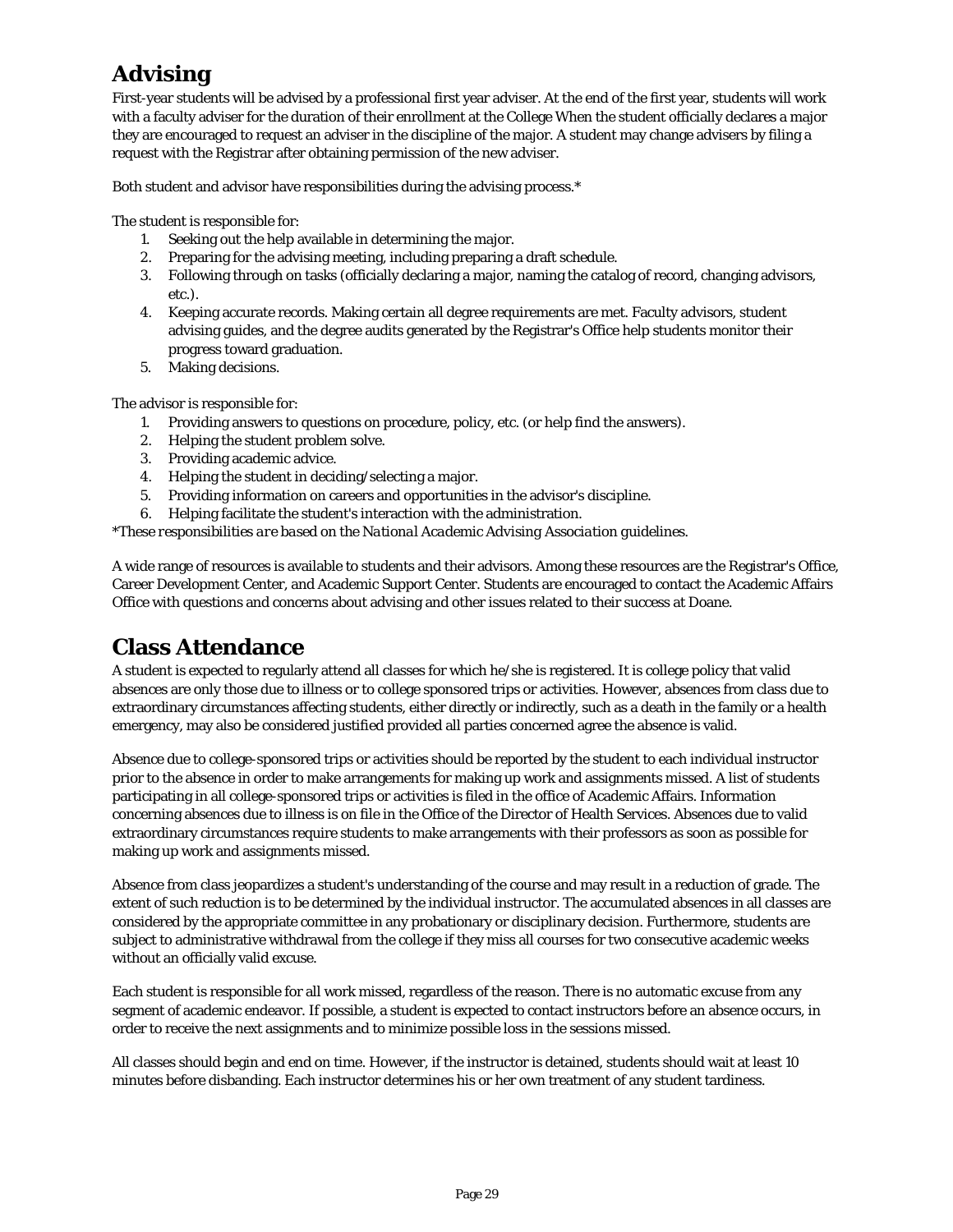### **Grades Evaluation of Academic Work**

Letter grades are used to evaluate a student's performance in class work. These letter grades become part of the student's permanent record. The grade of "A" is reserved for superior performance in all course requirements. The grade of "B" is awarded for work of high quality. The grade of "C" recognizes satisfactory achievement in meeting course expectations. The grade of "D" designates unsatisfactory performance in meeting course requirements. The grade of "F" represents failure to meet course requirements.

#### **Calculating the Grade Point Average**

Grade point averages are computed by dividing the total grade points earned by the total number of GPA credits. AU, I, W, and P grades are not included in the calculation. Doane's GPA is rounded up to the second decimal point.

#### **Grade Point System**

Grade points are assigned to the respective grades as follows:

| Grade | <b>Grade Points Per</b><br>Credit | Grade | <b>Grade Points Per</b><br>Credit | Grade | <b>Grade Points Per</b><br>Credit |
|-------|-----------------------------------|-------|-----------------------------------|-------|-----------------------------------|
| $A+$  | 4.0                               | $B -$ | 2.7                               | D     | 1.0                               |
| A     | 4.0                               | C+    | 2.3                               | D-    | 0.7                               |
| A-    | 3.7                               | C     | 2.0                               | F     | 0.0                               |
| $B+$  | 3.3                               | $C-$  | 1.7                               |       |                                   |
| B     | 3.0                               | D+    | 1.3                               |       |                                   |

#### **Audit**

A student wishing to attend classes regularly without the responsibility of completing assignments and without receiving credit towards graduation may do so with the approval of the Vice President for Academic Affairs and the instructor. One-half the regular tuition rate is charged for an audited course. This needs to be indicated at preregistration.

### **Final Examinations**

The dates for final examinations are printed in the academic calendar for the year. The final examination schedule is available at the beginning of each semester. All students are expected to take final examinations in each course for which they are registered unless otherwise specified. The time allotted for each exam is three hours.

## **Grade Appeal Policy**

If a student thinks an instructor has graded him or her in a way that is inconsistent with the grading policy outlined in the course syllabus, the student may initiate the grade appeal process below. (Students who think their grade was calculated in error should consult the Grade Change Policy.) If at any stage of the process the appeal is withdrawn or resolved, the process stops. The Grade Appeal Request form and a written statement of the resolution will be kept in the student's record.

Steps:

- 1. Within 10 days of the grade's release, the student will contact the instructor to discuss the student's concern.
- 2. To continue with the appeal, the student will contact the division chair no later than 10 days into the next term to set up a meeting with the student and instructor to discuss the student's concern. (If the division chair is the instructor, the chair will designate another division faculty member to act as chair in this matter.)
- 3. The student's next recourse is to file a Grade Appeal Request form with the Registrar's Office within 3 days of meeting with the division chair. The Registrar will notify the Academic Affairs Committee, which will appoint a subcommittee to render a decision on the issue. Within 7 days, the committee will seek a written statement from the student and instructor, and may call a meeting with the student and instructor. If a meeting is called, the student may have an advocate at the meeting.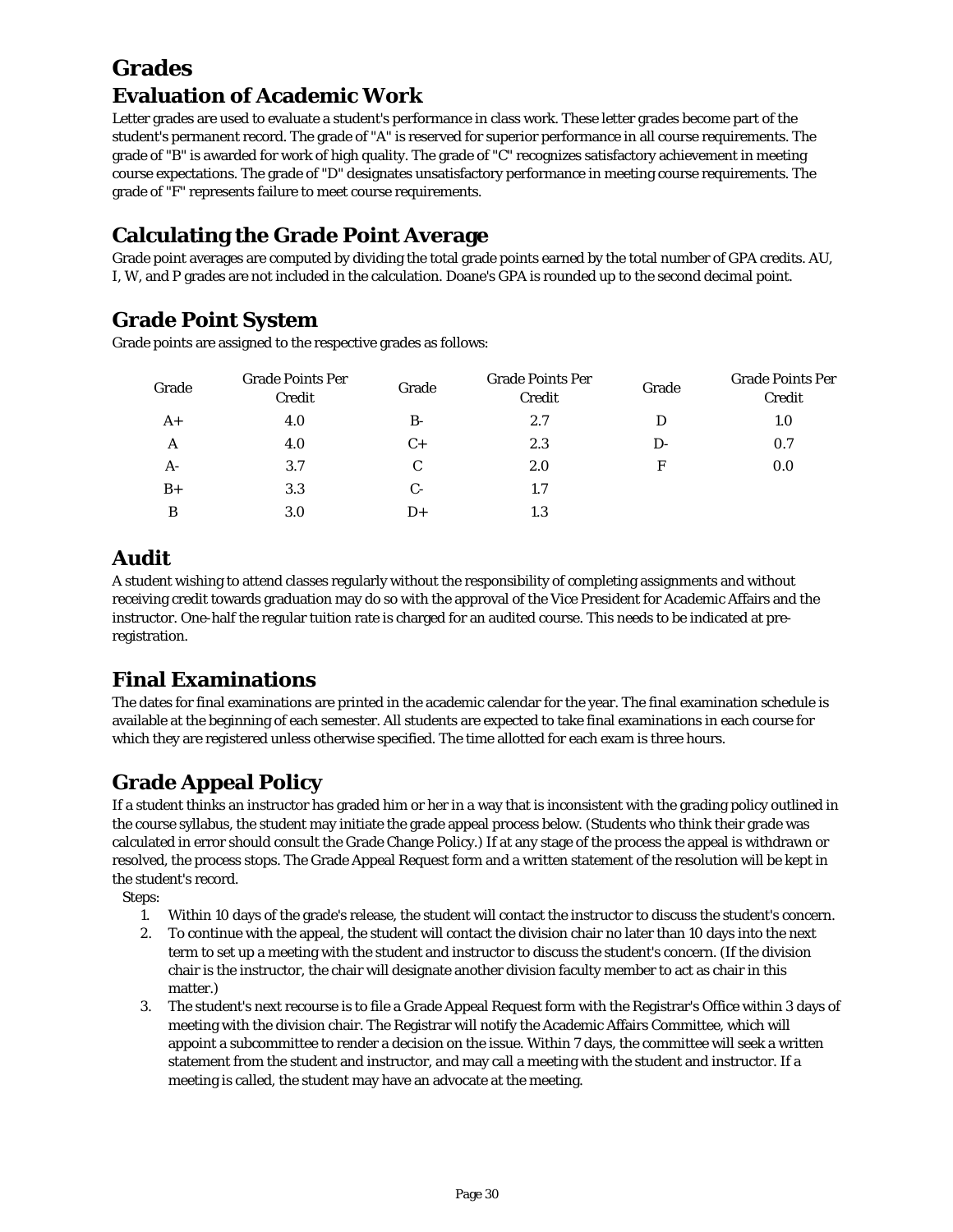4. The student or instructor may appeal within 7 days to the Vice President for Academic Affairs, who will review the committee's process. If the process has been followed as stipulated in the policy, the committee's decision will be final.

#### **Grade Changes**

After final grade reports are released at the end of a term, the student has up to 10 days to report an error or omission. After 10 days have elapsed, the grade report will be considered correct and complete.

#### **Grade Reports**

Reports are issued to students over the web via WebAdvisor at mid-term and end of term. Mid-term grades are not considered permanent grades and do not appear on the transcript. New students and students on academic probation receive mid-term grades as do continuing students who are failing or doing unsatisfactory work.

Continuing students who are doing satisfactory work (C- or above) do not receive mid-term grades. Dependent students are expected to report grades to parents at mid-term and end of term.

#### **Incomplete Grades**

An Incomplete (I) may be given if a student is not able to complete the work required for a course by the last day of the course due to sickness or other extenuating circumstance that the student has discussed with the instructor. When awarding an incomplete, the instructor will assign an expiration date NO LATER THAN the last day of the next term. If the expiration date passes without a grade change from the instructor, the incomplete grade will automatically convert to an "F". This is a final grade and will not be changed, per the grade change policy.

In order to receive an incomplete (I), a student must have completed at least 75% of the coursework required for the course. If a student wishes to receive an incomplete for a course, the student will obtain a form from the registrar that will allow the teacher and the student to detail the coursework required to remove the incomplete. The student must complete the form, obtain the signature of the instructor on the form, and return it to the appropriate office.

For courses such as practicums, senior seminars, or internships, intended to last longer than a single term, instructors will submit a grade of "In Progress" (IP) at the end of the first term.

### **Pass/Fail Grading Options**

A number of courses at Doane are offered only on a Pass/Fail basis. Such courses include internships, activities, media practica, and many interterm courses. Instructors report only "P" (Pass) or "F" (Fail) grades for these particular courses. The grade of "P" earns credit, but this credit is not computed in the grade point average. A grade of "F" is figured into the grade point average.

A student who is a junior or senior may enroll in one course per term using the Pass/Fail option. This option allows an instructor to assign either a "P" or "F" grade in the course, instead of a letter grade. The following stipulations apply:

- 1. A student must not enroll in an internship of four credits or more in the same term he/she has declared a Pass/Fail option course.
- 2. A maximum of two Doane Plan courses may be taken using the Pass/Fail option. A student who transfers in two or more courses for the Doane Plan is not eligible to use the Pass/Fail option for any additional Doane Plan courses.
- 3. A Pass/Fail option course may be taken in, but not counted toward, the student's major, minor, or endorsement. Exception: A Doane Plan course which is taken using the Pass/Fail option may count toward the major or minor if the course was taken before the major or minor was declared.
- 4. A student must sign up for the Pass/Fail option in the Registrar's Office by the end of the third full week of the semester. Once a course is designated as Pass/Fail, it cannot be changed back to a letter grade.
- 5. A grade of "P" will have no effect on the student's cumulative grade point average. A grade of "F" will be figured into the student's cumulative grade point average. (In order to receive a grade of "P", a student must earn a grade of "C-" or above in the course.)
- 6. Credits taken using the Pass/Fail option do not count toward GPA credits required for academic honors.
- 7. Credits taken using the Pass/Fail option may not be accepted by graduate or professional schools.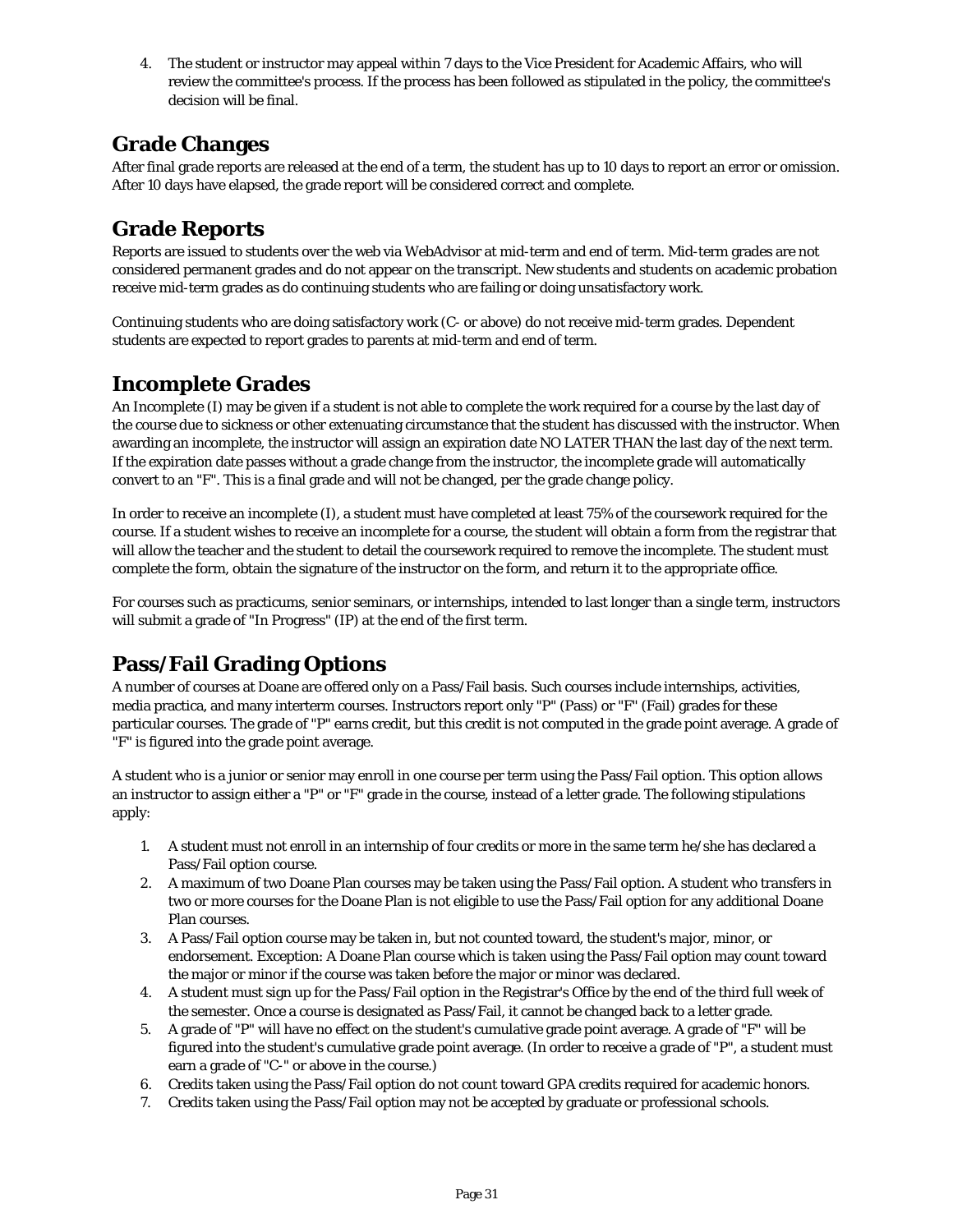#### **Repeated Courses**

Courses in which a grade of F, D-, D or D+ has been received may be repeated, and generally such courses may be repeated only once.

The cumulative grade point average and the grade point average in the major are computed using only the credits and grade earned in the most recently completed course.

A student may enroll at another college in a course that is a repeat of a course taken at Doane in which the grade earned was below a C-. The course must be taken for a grade and the grade earned must be at least a C-. The grade in the repeated course is recorded on the Doane transcript as "P" (Pass). The cumulative grade point average is then computed without the original grade in the calculation.

#### **Senior Grades**

Final grades for seniors who are completing graduation requirements in May are processed before Commencement. Once processed, these grades are considered correct and complete.

#### **Withdrawal**

Students who withdraw from courses according to the withdrawal policy receive a grade of "W."

## **Academic Dishonesty**

is defined in four categories

- a. Cheating "Intentionally using or attempting to use unauthorized information or study aids in an academic exercise." (Gehring, et al p. 6)
- b. Fabrication "Intentional and unauthorized falsification of invention or any information or citation in an academic exercise." (Gehring, et al, p. 6)
- c. Facilitating Academic Dishonesty "Intentionally or knowingly helping or attempting to help another to commit an act of dishonesty," (Gehring, et al, p. 6) and/or coercing others to do the same. Examples (list is not all-inclusive):
- d. Plagiarism "Intentionally or knowingly representing the words or ideas of another as one's own in any academic exercise," (Gehring, et al, p. 6) in both oral and written projects.

*Gehring, D., Nuss, E.M., & Pavela, G. (1986). Issues and perspectives on academic integrity. Columbus, OH: National Association of Student Personnel Administrators*

#### **Sanctions for Academic Dishonesty**

The process is initiated when a faculty member files a complaint for alleged act(s) of academic dishonesty or misconduct. The faculty member will write up the incident and file a copy of the formal complaint with the Chair of the Academic Integrity Committee, who will forward the complaint to the Academic Affairs Office. Copies of any documents of evidence must be provided to the Academic Affairs Office. Before the Charge of Academic Integrity Violation complaint form is filed, the student must sign the form to show that he/she has been informed of the charges. Only the Chair of the Academic Affairs Integrity Committee will check to see if this is a first or subsequent charge(s) for the student. The faculty member will retain discretion with regard to the sanctions for the offense in the case of a first offense. However, sanctions will not be imposed until the faculty member receives written notification from the Academic Integrity Committee concerning the outcome of the meeting between the committee and the student. If a student is charged and found guilty of a subsequent offense, the faculty member may impose sanctions for the course; however, the committee may impose additional sanctions. In cases where the faculty member is a parent or close relative of the student involved, the faculty member is required to submit documents related to suspected academic dishonesty to the Department Chair or Vice President for Academic Affairs for evaluation and processing pursuant to the steps below.

#### **First Offense**

1. Once the charge has been filed, the student will be notified of when to appear before the Academic Integrity Committee. At this time, students will be notified that they may have an advocate appear before the committee with them. If the student fails to appear at the set time without an excuse acceptable to the Committee, the charges will be automatically confirmed.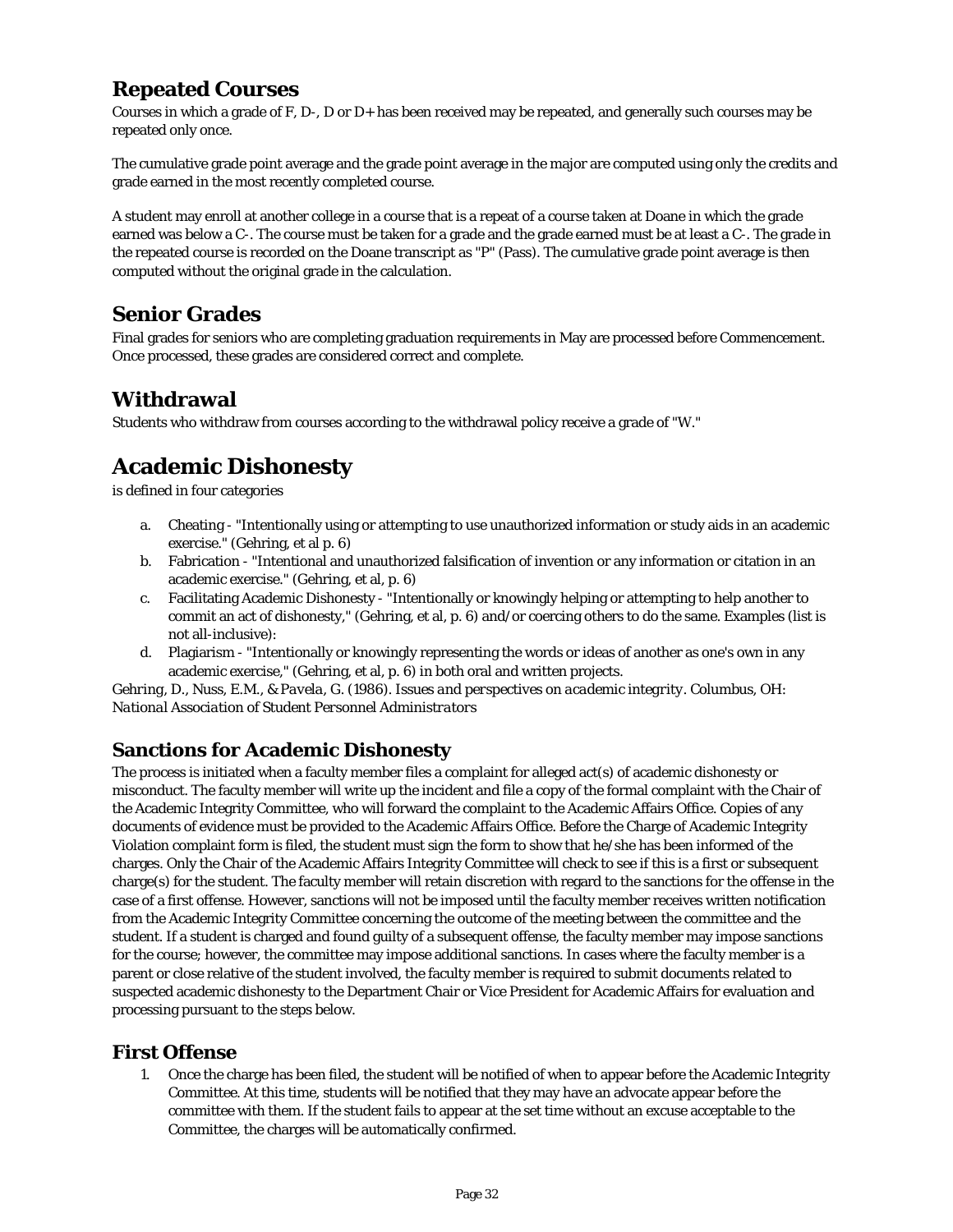- 2. If the student admits to the charge, he/she will appear before the committee to discuss academic integrity. The complaint and accompanying documentation will be filed with the Academic Affairs Office. The faculty member will be informed concerning the outcomes of the meeting and will impose sanctions for the course. If the student decides to appeal the charges, he/she is required to notify the chair of the Academic Integrity Committee in writing within 72 hours after receiving the initial notice. Committee members will hear testimony from the student and faculty member who has been asked to be available at the time of the meeting) and will have the opportunity to ask the student questions as well as inform the student on issues related to academic integrity. Students may provide evidence on their behalf.
- 3. Based on the testimony, the Committee will either confirm or rescind the charges. [NOTE: If the charges are rescinded, the student is exonerated and all documentation sent to the Academic Affairs Office and the Chair of the Committee will be destroyed immediately. If the charges are confirmed, the complaint and accompanying documentation will be kept only in the Academic Affairs Office for a period of seven years for record-keeping purposes (i.e. to establish whether or not a student has a prior complaint). At the end of the seven-year period, all documents concerning this charge are destroyed.]
- 4. If appealing or denying the charges, the student will be informed at the end of the meeting when the written decision of the Committee will be sent to the student through campus mail and that the student will need to sign for the letter during the next two weeks. The student has the right to appeal the Committee's decision to the Vice President for Academic Affairs within 72 hours after receiving the Committee's written decision. If the student has not signed for the written decision in the two weeks after the date of the letter, it will be assumed that the student does not wish to appeal. The faculty member will be informed of the Committee's decision and will impose sanctions for the course.
- 5. If the charges are confirmed, the student's advisor will also be informed of the charges and the sanction(s) in writing.

#### **Subsequent Offense(s):**

If a complaint is filed by a faculty member and it is determined that this is a subsequent offense for the student, the following procedures will take effect:

- i. If the Committee confirms the charges, the Committee has the right to impose additional sanctions for the second offense, including possible suspension or expulsion from the college.
- ii. The student has the right to appeal the Committee's decision to the Vice President for Academic Affairs within 72 hours after receiving the Committee's written decision.

## **Academic Probation and Suspension**

A student not maintaining the minimum required cumulative grade point average based on credits attempted is subject to academic probation or suspension at the end of any term, according to the following formula

| <b>Credits Attempted</b> | <b>Academic Average</b> |
|--------------------------|-------------------------|
| $12 - 35$                | <b>Below 1.70</b>       |
| 36-59                    | <b>Below 1.85</b>       |
| 60 or over               | <b>Below 2.00</b>       |

The Academic Standing Committee may place a student on academic probation or suspend a student who is not making satisfactory academic progress and is in danger of failing to meet any all-college requirement, including the grade point average in the major. Such students are notified in writing by the Vice President for Academic Affairs. A student who is suspended may request a review of the facts of his/her case by the Vice President for Academic Affairs by the appeal deadline stated in the suspension letter. A student suspended for academic reasons must remain out of the college for at least one regular term and undertake an activity that illustrates a renewed commitment to learning before applying to the Academic Standing Committee for readmission. Students who remain out of the college for an academic year or more must request readmission through the Admission Office.

A student whose cumulative grade point average is above the minimum for the number of credits attempted, but whose last term grade point average was low, is notified in writing by the Vice President for Academic Affairs that he/she is eligible to continue at Doane College, but the term grade point average needs to improve in the next term.

Students may also be suspended or expelled based on the policies outlined in the student handbook which includes the Student Conduct Code.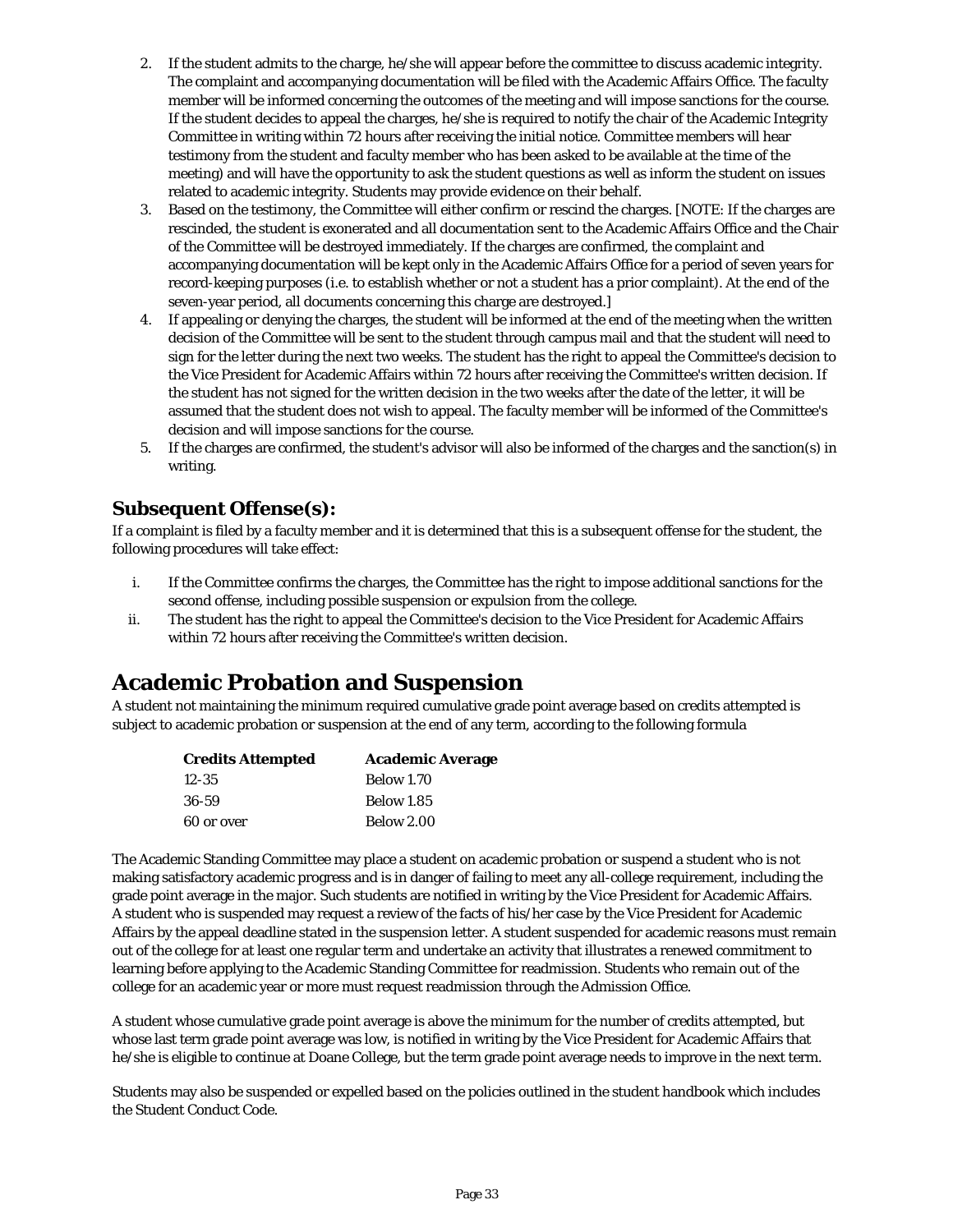## **Academic Honors**

A student award ceremony is held in the spring to recognize individual students and groups who have excelled academically during the previous year. Academic honors are based upon GPA credits earned at Doane College.

## **Alpha Lambda Delta**

The purpose of Alpha Lambda Delta is to recognize men and women who achieve high scholarship in their first year at Doane College. Eligibility is based on a grade point average of 3.50 or above in at least 14 GPA credits during the first semester at Doane College, or by earning a 3.50 or above in at least 28 GPA credits in two consecutive semesters of the first year. Credits earned in the summer terms are not included. A transfer student can meet requirements for membership in her first semester at Doane, provided no more than 20 credits have been transferred from previous schools.

#### **Dean's List**

A student who earns a grade point average of 3.70 or higher in at least 12 graded credits for the term is placed on the Dean's List for that term and receives a letter of congratulations from the Vice President for Academic Affairs.

#### **Doane Scholar**

A student ranking in the top eight percent of his or her graduating class and completing at least 105 GPA credits at Doane College receives the honor of Doane Scholar at the Student Award ceremony in the spring in the year the student intends to graduate from Doane. A student who participates in an approved one-semester off-campus or study abroad program in which credit is transferred with "P" (passed) grades rather than letter grades must have completed 85 graded credits at Doane in order to qualify for this award. A student who participates for two semesters must have completed 70 GPA credits at Doane.

### **Graduation Honors**

Degrees with honors are conferred upon those students who graduate with a 3.80 GPA or higher.

| Summa Cum Laude | $3.98 - 4.00$ |
|-----------------|---------------|
| Magna Cum Laude | $3.92 - 3.97$ |
| Cum Laude       | $3.80 - 3.91$ |

The School of Arts and Sciences and the School of Graduate and Professional Studies graduates are considered separately for determination of degrees with honors.

Degrees with honors are not conferred upon students who have been enrolled at Doane College for less than four terms, excluding summer sessions. Such degrees are not conferred upon those who have earned fewer than the following number of graded credits:

| <b>Regular Terms of Attendance</b> | <b>Graded Credits</b> |  |
|------------------------------------|-----------------------|--|
|                                    | 52                    |  |
| 5                                  | 65                    |  |
| 6                                  | 78                    |  |
|                                    | 91                    |  |
|                                    | 104                   |  |

If a Doane student participates in an approved off-campus or study abroad program in which credit is transferred as pass/fail rather than graded, the term or terms the student is off-campus do not count as regular terms of attendance.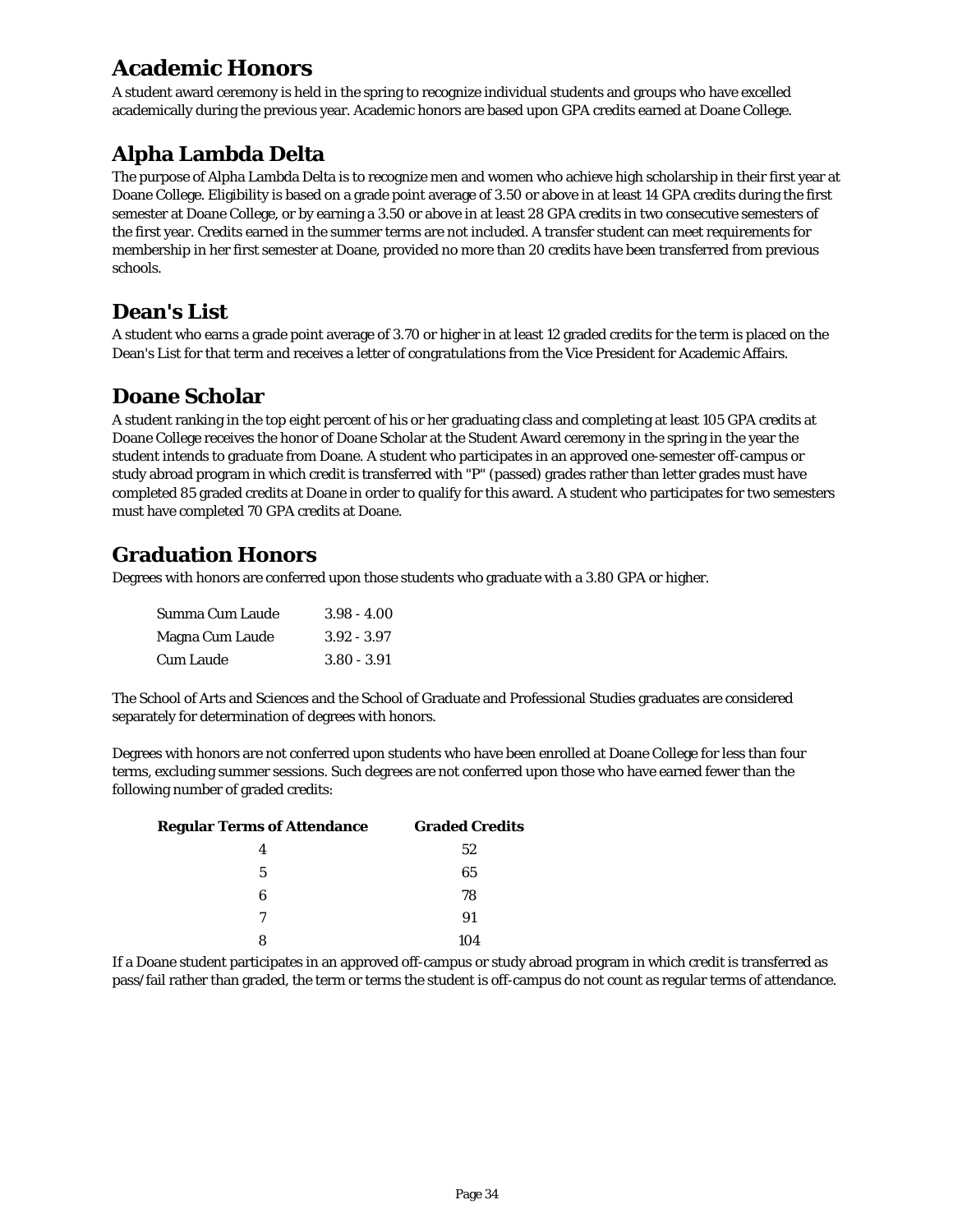#### **Honor Societies**

Doane has chapters of several national honor societies, including:

Alpha Lambda Delta, freshman honorary Alpha Kappa Delta, sociology honorary Alpha Psi Omega, theatre honorary Beta Beta Beta, biology honorary Cardinal Key, honorary society recognizing outstanding scholarship, leadership, and character Delta Phi Alpha, German honorary Omicron Delta Kappa, leadership honorary Phi Epsilon Kappa, physical education honorary Phi Sigma Iota, languages honorary Pi Kappa Delta, forensic honorary Pi Sigma Alpha, political science honorary Psi Chi, psychology honorary Sigma Delta Pi, Spanish honorary Sigma Tau Delta, English honorary

## **Graduation Participation in Commencement**

Commencement is held once a year at the end of the spring term. A student who has not completed degree requirements by the end of the spring term may participate in the ceremony and be considered a candidate for the August degree if he/she is lacking one requirement (competency or course) and receives permission from the Vice President for Academic Affairs to participate. The decision is based on the following criteria:

- Both the cumulative grade point average and the major grade point average are at least a 2.00 after spring grades are processed, and
- The student's plan to complete the requirement no later than August 15 is approved before Commencement by the Registrar or Vice President for Academic Affairs.

NOTE: *Any anticipated May graduate who takes a trip following Commencement may participate in the ceremony. However, all course work must be completed and the grade processed by the Registrar's Office before the diploma and any graduation honor can be awarded.*

### **Application for Graduation**

Students need to make formal application for graduation through the Registrar's Office. This application should be filed by February 1 for students who plan to graduate in May. Failure to comply may extend his/her intended graduation date.

#### **Award of Degree/Issuance of Diplomas**

Degrees at Doane College are awarded and diplomas are issued twice a year-at the end of the spring term in May and on August 15. However, the graduation ceremony takes place only in May. Students who complete graduation requirements after the August 15 degree date and before May Commencement of the following year will be May graduates. A comment stating that requirements for the degree have been met and that the degree will be awarded at the May ceremony is added to the transcripts of such students upon completion of all requirements. The diploma will be issued during the May Commencement or mailed to the student if he/she is in absentia.

Students who complete graduation requirements after May Commencement but no later than August 15 of the same year are awarded their degree as of August 15. (All final grades and any official transcripts from other schools must be received by the Registrar by August 15.) Diplomas will be mailed to each August graduate.

Diploma's only list the degree awarded (Bachelor of Arts or Bachelor of Science) not the majors earned. Students who double major do not receive two diplomas.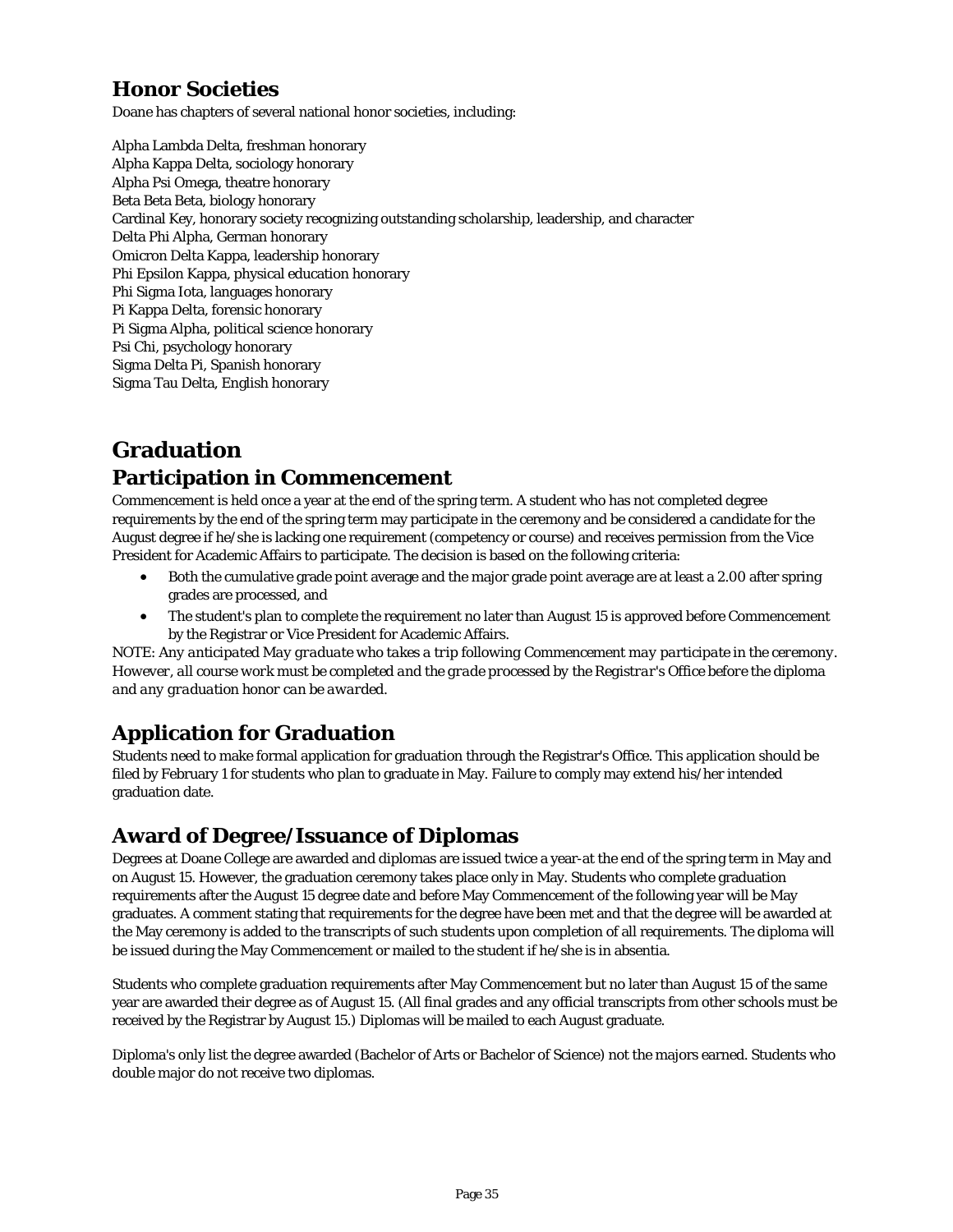#### **Second Degree Policy**

It is possible for a student to satisfy the requirements for more than one major program; the College will not grant two degrees for programs taken concurrently. The student must declare which degree will be posted on the transcript and diploma. A graduate who returns and completes a minimum of 30 credits beyond whatever number was accumulated for the first baccalaureate may qualify for a different Doane degree. (One can earn two majors, that will be posted on the transcript, but cannot earn two B.A. degrees, for example.)

## **Transfer of Credit**

A Doane student may enroll in summer courses at other institutions with the intention of transferring those credits to Doane, but that student must receive prior approval from the Registrar, adhere to the final 30 credits in residency rule, and complete the appropriate forms. A student who plans to enroll in courses in his/her major or minor field of study must also receive prior approval from faculty in the department. Courses are to be taken for a letter grade, but they are entered on the Doane transcript as "P" (Pass), provided the grades earned are C- or above.

Approval of the Vice President for Academic Affairs is needed before a student may enroll in the School of Graduate and Professional Studies (GPS) in any term other than summer. The Registrar must also be consulted before enrolling in any GPS course in order to verify that the course meets a particular requirement. All GPS courses are considered Doane credits and therefore show on the transcript as graded. All costs associated with GPS enrollment, including tuition, must be paid.

A student who is full-time in the School of Arts and Sciences during a regular term must have permission from the Vice President for Academic Affairs to take a course from another institution during that term.

A student who studies abroad for a summer, semester, or year must have his/her program approved in advance by the appropriate study-abroad program director, the Registrar, and the Director of Financial Aid. For additional information on study abroad, refer to Off-Campus and Study Abroad options.

A student who has been admitted to Doane College as a degree-seeking candidate may transfer credits to Doane for inclusion on the Doane transcript. Official transcripts must be sent directly to Doane from all colleges attended. Hand-carried transcripts are not acceptable. Final determination of all transfer credit is made by the Registrar with the advice and consent of the instructors in the appropriate academic disciplines.

The following guidelines are used in the evaluation process:

- 1. Doane requires that the previous institution(s) be accredited by one of the regional accrediting associations: The Higher Learning Commission (HLC), New England, Middle States, Northwest, Southern or Western. Credit from unaccredited institutions is not accepted. However, in some instances, credit from special purpose institutions (e.g., Bible Colleges accredited by the Association for Biblical Higher Education) is accepted.
- 2. Transfer credits are accepted for courses in which a student received a C- or above. Credits transferred from another institution are entered on the Doane College transcript as "P" (passed) credits. These credits are not included in the Doane College grade point average calculations, but do count toward the total credits required for graduation.
- 3. The School of Arts and Sciences accepts a maximum of 90 semester credits completed at a four-year college or university.
- 4. If a student has completed an Associate Degree, Diploma, or Professional Certificate at a two-year college, a maximum of 60 semester credits are accepted in transfer.
- 5. If a student did not complete a professional competency, (i.e., Associate Degree, Diploma, or Certificate), courses are evaluated individually. In this evaluation, a maximum of six semester credits are accepted in transfer for courses not normally offered at a four-year accredited college or university.

Doane awards credits in semester hours. Credit from institutions on the quarter system are accepted at the rate of two-thirds of a semester hour per quarter hour.

Students who transfer to Doane may use courses from a previously attended institution to meet requirements for a major or minor at Doane College. If all requirements for the major or minor are met using previous course work, the transfer student must enroll in a three- or four-credit senior-level course in that major or minor which is not a repeat of any previous course work and must earn at least a grade of "C".

Courses taken at a previously attended institution may also be used to meet requirements for the Doane Core Connections. Courses which fit Doane Core Connections criteria, but are not offered at Doane, may be substituted in the appropriate area. Completion of three or more courses, each of which are equivalent to at least two semester credits in one Doane Core Connections subject, fulfills the general education requirement in that subject.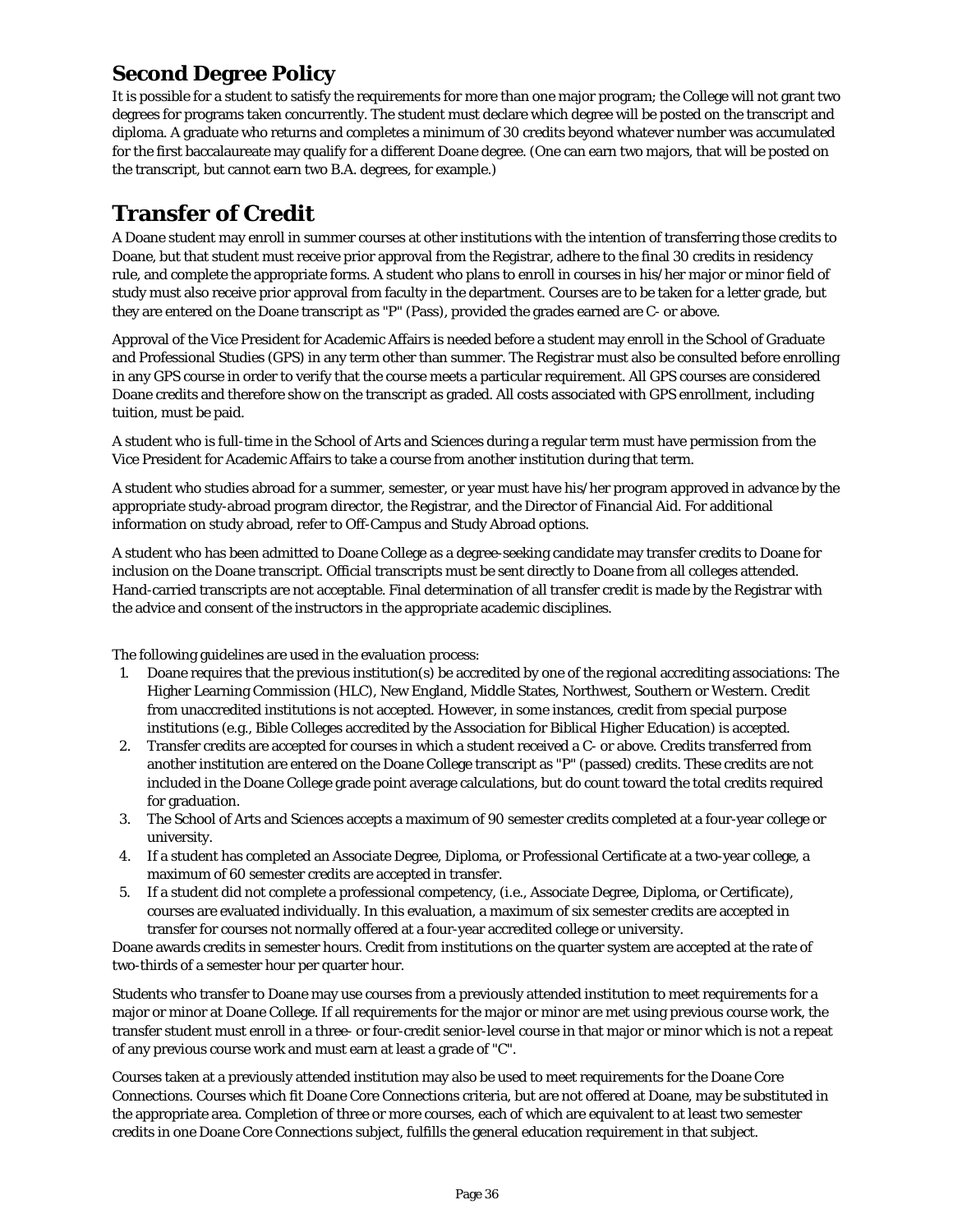## **Credit by Examination**

A student may qualify to receive up to 30 semester credits through one or more of the following options: Advanced Placement Program, the College Level Examination Program (CLEP), Doane Tests, ACT Proficiency Examination Program, DANTES, and International Baccalaureate Diploma. If credit is earned, a grade of "P" (pass) is given and the credits count toward the total required for graduation. The grade of "P", however, does not figure in the calculation of the grade point average. Credits earned through the credit-by-examination options may not be accepted by graduate or professional schools.

Doane will not award test credit if the course has been failed in the past at Doane. A student who receives credit for a course by examination and repeats that course at Doane will have the examination credit removed. Also, students are not eligible to receive credit by examination for a lower-level course after they have completed or begun a course for which the other is a prerequisite.

### **Advanced Placement (AP)**

The College Entrance Examination Board's Advanced Placement Examinations are used by Doane College in awarding advanced academic credit to an incoming student who receives a grade of 5, 4 or 3. A student must request that the College Board send results directly to the Registrar at Doane. There is no additional tuition charge for AP credit which is accepted by Doane College.

### **College Level Examination Program (CLEP)**

Doane College grants credit based upon successful completion of subject CLEP examinations and supplementary essays. Credit is not awarded for the CLEP General Examinations. A student must request that the College Board send results directly to the Registrar at Doane. The credit for subject examinations is awarded according to the recommendations of the American Council on Education (ACE). There is no additional tuition charge for CLEP credit which is accepted by Doane College.

### **DANTES Subject Standardized Tests (DSSTs)**

A student who has successfully completed selected subject examinations administered through the Defense Activity for Non-Traditional Education Support (DANTES) may earn college credit. This credit is awarded according to the recommendations of the American Council on Education (ACE). There is no additional tuition charge for DANTES credit which is accepted by Doane College. Only tests which are designated as Baccalaureate/Associate Level (B) or Baccalaureate Upper Division (BU) are considered in the awarding of credit.

### **Doane College Test**

A student has the opportunity to earn credits by successfully completing a test administered by Doane faculty. If credits are earned, a tuition charge of \$75.00 per credit is assessed and must be paid prior to the student's final term of attendance. Test are available in accounting and math. The credit is not added to the Doane transcript until the tuition is paid in full.

### **International Baccalaureate Diploma**

Students who have earned the International Baccalaureate (IB) Diploma through their high school are eligible to receive college credit. Visit www.doane.edu/international-baccalaureate-credit for score requirements and credit amounts awarded. There is no additional tuition charge for IB credit which is accepted by Doane College.

### **Transcripts**

The Registrar's Office releases official Doane transcripts of a student's academic record only after the student has granted permission in writing. Transcripts are not issued to students who have financial obligations to the college. Students who request transcripts should allow three days for them to be prepared and issued. A \$5 fee will be assessed for each transcript.

During periods at the beginning or following the end of a semester, at least one week should be allowed for issuance. Official transcripts from other institutions which may be a part of a Doane student's file cannot be copied and issued to the student. To obtain copies, the student must contact the original issuing institution directly.

Once a student graduates or discontinues attendance at Doane College, subsequent college credits from other schools do not become a part of the student's Doane College transcript.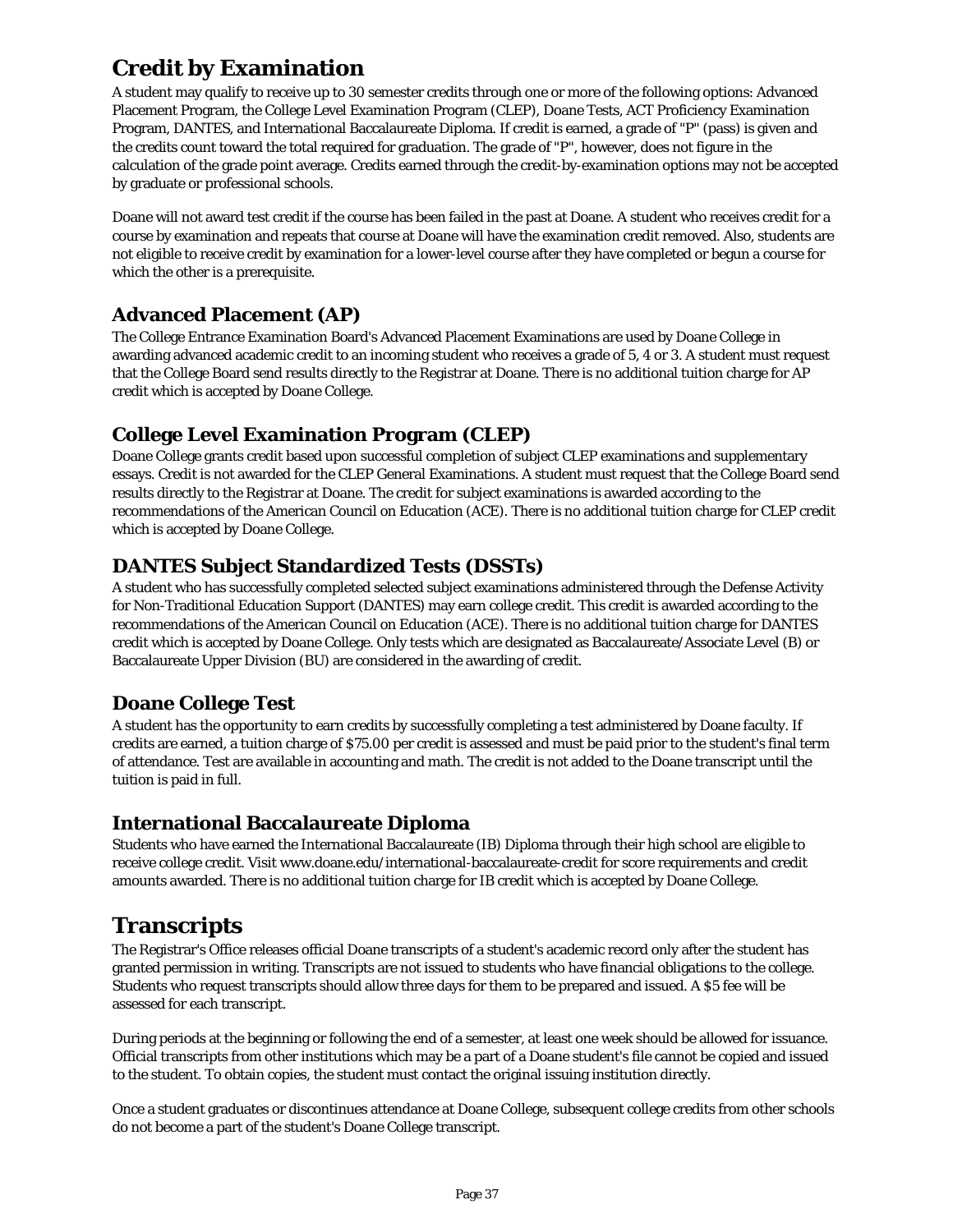### **FERPA**

The Family Educational Rights and Privacy Acts of 1974 (commonly referred to as "FERPA" or the "Buckley Amendment") is designed to protect the confidentiality of students educational records and to give students access to their records to assure accuracy. FERPA outlines four rights with respect to students Education Records. They are:

- 1. **Access to Education Records:** students have the right to inspect and review their Education Records within 45 days of the day the College receives a written request for access, anytime after their matriculation.
- 2. **Request for Amendment of Education Records:** students have the right to request amendment of Education Records if they believe the records are inaccurate, misleading or in violation of their privacy rights.
- 3. **Disclosure of Education Records:** this right protects confidentiality of student records and requires the student's signature to release academic records, such as transcripts. Some exceptions exist such as school officials who've been determined to have a legitimate educational interest, or information determined to be directory information. Examples of directory information include: name, addresses, email, telephone numbers, major and/or minor fields of study, degree sought, expected date of completion of degree requirements and graduation, degrees conferred, awards and honors (e.g. Dean's list), full or part time enrollment status, dates of attendance, or photograph.
- 4. **Compliance:** students have the right to submit complaints concerning the College's compliance with the requirement of FERPA to the Family Policy Compliance Office, U.S. Department of Education, 400 Maryland Ave., S.W., Washington, DC 202024605, email address: ferpa@ed.gov.

*For more information on FERPA, or to view the entire FERPA policy, please visit the Registrar's web page or office.*

### **Verification of Student Identity**

To meet federal guidelines, Doane requires all electronic coursework be submitted through Black Board or Doane email. Blackboard requires students to login each time using their Doane login and student selected password. All coursework e-mail correspondence is done using Doane assigned e-mail accounts. When student accounts are set-up the password is mailed to the students' permanent address via US mail. Students can change their password via the web at any time to maintain their security.

# **Academic Divisions**

Courses are grouped into the following six academic divisions:

**Academic Information Services** - Library, Instructional Design

**Economics and Business** - ACC-Accounting, BUS-Business, ECO-Economics, ENT-Entrepreneurship

**Education** - EDC-Early Childhood, EDU- Education, EDS-Special Education, PED-Physical Education

**Fine Arts and Humanities** - ART-Art, ENG-English, ESL-English as a Second Language, CMS-Communication Studies/Speech Communication, FAR-*Fine Arts*, FRE-French, GER-German, HUM-*Humanities*, JOU-Journalism & Media, MUS-Music, PHI-Philosophy, PRE-*Philosophy/Religion*, RST-Religious Studies, SPA-Spanish, THE-Theatre

**Science, Mathematics, and Information Science and Technology** - AST-*Astronomy*, Biochemistry\*, BIO-Biology, CHM-Chemistry, CST-Computational Studies, EVS-Environmental Science, GEG-*Geography*, GEO-*Geology*, HSC - Health and Society, IST-Information Science & Technology/Computer Science or Information Systems, MTH-Mathematics, PHS-Physical Science, PHY-Physics, RES-*Research,* SCI*-*Science

**Social Science** - ANT-*Anthropology*, HIS-History, INT-International Studies, LDR-Leadership, LPS-Law, Politics & Society, PSI-Political Science, PSY-Psychology, PAD-Public Administration, SOC-Sociology, SSI-Social Science

*Italics indicate areas where courses are offered, but not a major or minor.* \*Indicates an interdisciplinary major without a course prefix

Additional interdepartmental course areas include: ATV-Activities, CED-Cooperative Education, DLC-Doane Learning Center, DSS-Doane Student Support Services, HNR-Honors Program, IDS - Interdisciplinary Studies, LCM-Learning Communities, LAR-Liberal Arts Studies, MSI-Military Science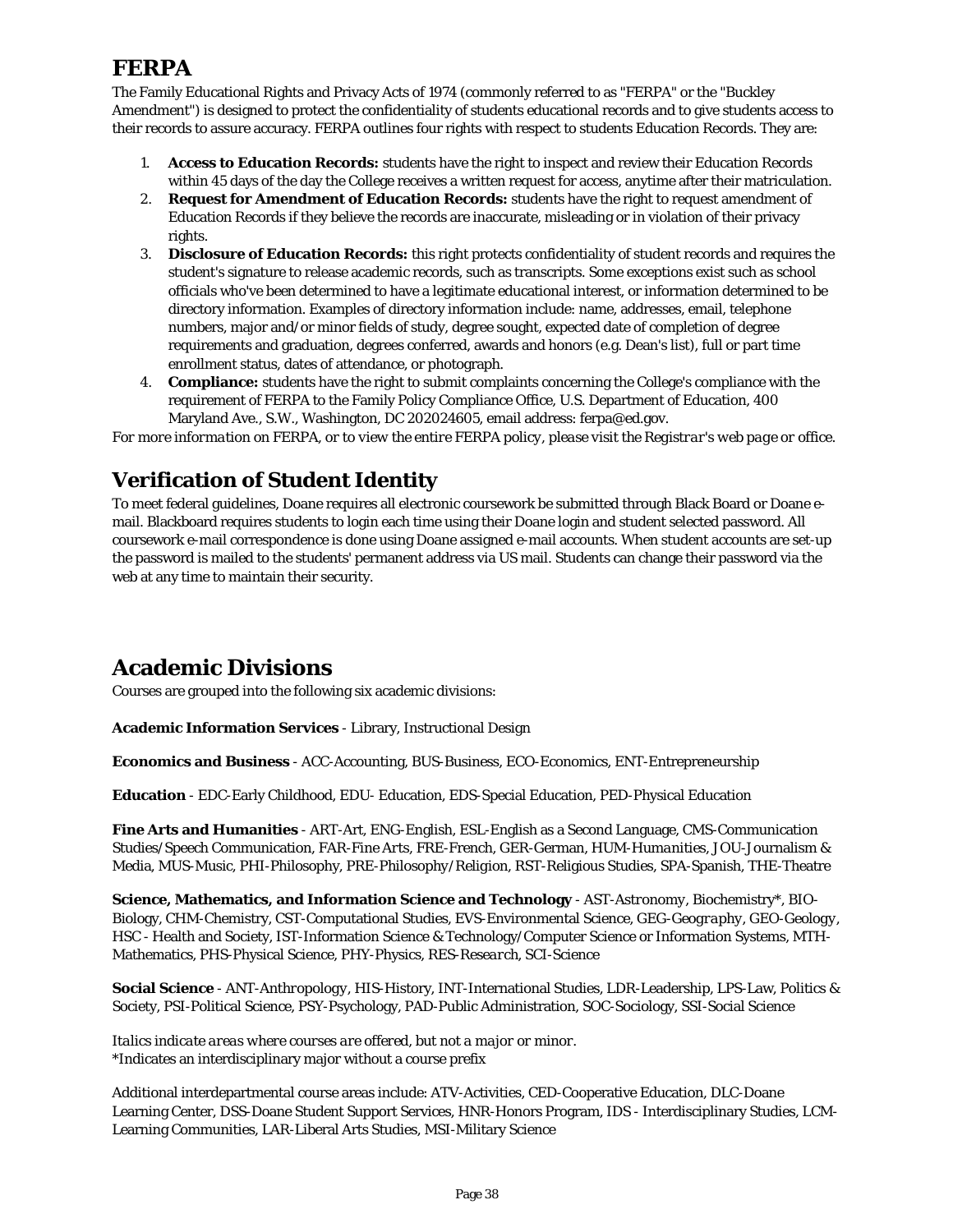# **The Academic Program**

Successful completion of the Doane Core Connections, an academic major, the general requirements, and the additional degree requirements qualifies students to receive a baccalaureate degree from Doane College.

The bachelor of arts degree (BA) is the central degree at Doane College, but a student may opt for the bachelor of science (BS) degree if the following criteria are met:

1) a major in biochemistry, biology, chemistry, computer science, environmental science, information systems, mathematics, natural science, physical science, or physics; or

 2) a total of four courses (a minimum of 12 credits) chosen from astronomy, biology, chemistry, geology, information science and technology (not including any course below IST 140), mathematics, physical science, or physics, in addition to the two courses required in the Mathematical Reasoning and Scientific Perspective categories of the Doane Core Connections.

# **Majors**

Requirements for the majors are specified in the "Programs of Instruction: Majors & Minors and Courses of Instruction" chapter. Major requirements must be met by following the catalog in effect during the student's year of entry or subsequent terms of enrollment at Doane College.

Environmental Science \*

Accounting Art Biochemistry \* Biology Business Administration Music Chemistry Computer Science Computer Science - Honors Economics Elementary Education English English as a Second Language English/Language Arts \*

- French German Health and Society **History** Information Systems Information Systems - Honors Interdisciplinary Studies \* International Studies \* Journalism and Media Law, Politics, & Society \* Mathematics Philosophy Physical Education
- Physics Political Science Psychology Public Administration Religious Studies Science \* Social Science \* Sociology Spanish Special Education Theatre

\* Interdisciplinary Majors

# **Minors**

A minor is not required for graduation. Students who choose to complete one or more minors must declare their choice(s) at the Registrar's Office. Once declared, students must meet the requirements specified in the catalog in effect during their year of entry or subsequent terms of enrollment at Doane College.

- Accounting Art Biology Business Administration Chemistry Computational Science Computational Thinking Computer Studies Creative Writing **Economics**
- English Entrepreneurship Environmental Studies French German History Journalism and Media Leadership Studies **Mathematics** Music
- Philosophy Physics Political Science Psychology Religious Studies Sociology Spanish Speech Communication **Theatre**

# **Declaration of Major and Minor**

In the fall semester of the sophomore year, students are asked to officially declare their major by filing the Declaration of Major form with the Registrar's Office. (Students who sign the Four-year Guarantee may be required to declare their major earlier than the sophomore year.) Students may also declare a secondary major, minor(s), emphasis or endorsement. Students are encouraged to select an adviser in their area of study by obtaining permission of the new adviser and completing a change of adviser form. Transfer students entering at the junior or senior level declare their major during their first term at Doane. Once a student officially declares a major, minor, or emphasis, he/she must report any additions, deletions, or changes to the Registrar's Office and fill out a Change of Major form.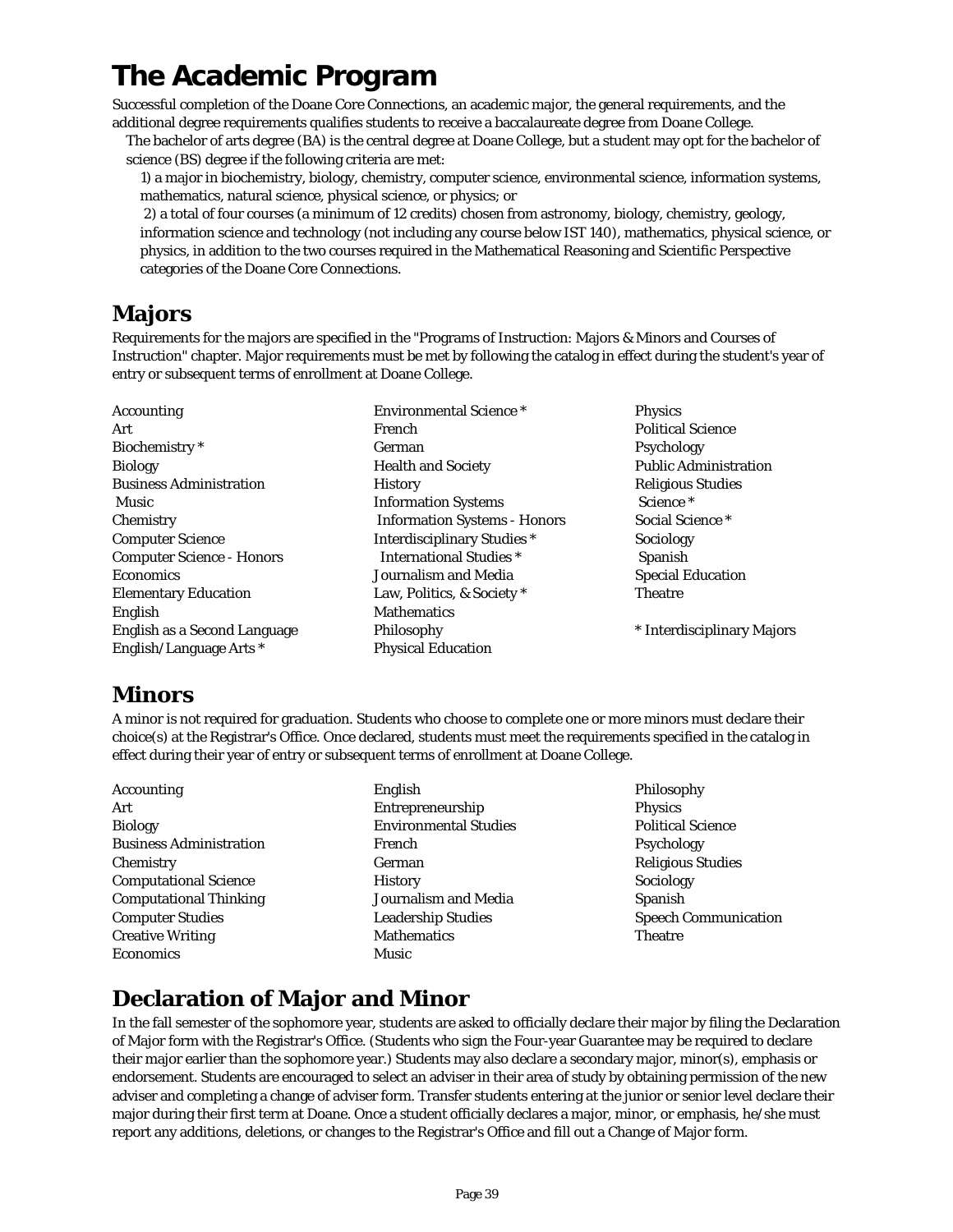# **Multiple Majors, Minors, Emphases, Endorsements**

A student who chooses to complete more than one major, minor, emphasis, or endorsement may fulfill the requirements of each by using common courses, unless otherwise specified.

### **Student-Generated Major**

The student-generated major enables a Doane student to design an interdisciplinary alternative to established majors. A petition co-signed by the student's faculty adviser stating the objectives and listing specific courses to be included in the proposed major must be submitted to the chair of the Academic Affairs Committee. The petition is then reviewed by this committee and, if approved, constitutes the approved course of study to be followed by the student.

Student-generated majors are governed by the following stipulations:

- 1. A proposal for a student-generated major must be presented to the Academic Affairs Committee chairperson no later than the third day after classes begin in the fall of the student's junior year. This deadline must be met except in unusual extenuating circumstances.
- 2. Students are required to include in their proposal:
	- a. A statement of rationale for the student-generated major showing why this major is necessary rather than, or in addition to, a traditional major, and how the student-generated major will be useful in career planning.
	- b. An assessment plan which includes at least two sources of data (e.g., portfolio, evidence from internships, etc.) to demonstrate how the student will meet the objectives.
	- c. A list of courses completed to date, and those yet to be completed, for the student-generated major.
	- d. A plan showing how the student-generated major can be completed in four years and, if it cannot be completed in that time, an expected completion date.
- 3. After approval of the student-generated major by the Academic Affairs Committee, the student submits a copy of the major to the Assessment Committee.
- 4. The student submits a final report to the Assessment Committee prior to the last month of the student's final semester. The report must include a summary of the data gathered to measure the objectives.
- 5. Requests for changes in a student-generated major at any point after its initial acceptance by the Academic Affairs Committee must be submitted to that committee for approval.
- 6. The Registrar can approve changes to the Doane Core courses listed in the proposal.

## **Supplemental Course Offerings**

In addition to regular courses offered in a particular term, the following options are also available:

**Selected Topics** courses (271, 371, 471) offer students an opportunity to investigate topics not covered in any other course and provide a procedure for faculty to pilot new courses. A selected topics course is not offered as an independent study but as a supplement to regular catalog courses and is listed on the schedule of classes with an assigned time and room. The faculty in the discipline must submit a proposal to the Academic Dean for approval to offer a selected topics course. Once it is approved, they must inform the Registrar of the course title and description.

Selected topics courses may be offered for 1-3 credits. (For courses which include a laboratory component, one additional credit may be added.) Generally a maximum of six credits of selected topics courses may be counted in the student's major. Selected topics are repeatable for credit, provided the topic is different. Once a particular selected topics course has been offered during two consecutive years, it must be approved by the faculty as a regular catalog course before it can be offered again.

**Directed Studies** (290, 390, 490) offer an opportunity for supervised, independent study of a particular topic based on the interest of the student and the availability and approval of the faculty. Any discipline may choose to offer a directed study. Such courses are generally restricted to sophomores, juniors, and seniors. Directed studies may be offered for 1-3 credits. (For courses which include a laboratory component, one additional credit may be added.) Students must complete a directed study application form, secure the necessary signatures and submit the form to the Registrar's Office. Directed studies are repeatable for credit, provided the topic is different.

**Honors Courses** (298, 398, 498) provide opportunities for enrichment and are offered to students who have demonstrated outstanding academic performance in a particular discipline. These opportunities may take several forms: reading projects, teaching and tutorial assistance in courses, or research and writing. Honors courses may be offered for 1-3 credits. (For courses which include a laboratory component, one additional credit may be added.) Students must complete an honors course application form and submit it to the Registrar.

**A Tutorial Course** is listed and described in the catalog and taught during a term in which the course is not scheduled to be offered. A special tutorial form from the Registrar's Office must be filled out and permission from the Academic Dean granted before such a course may be taught.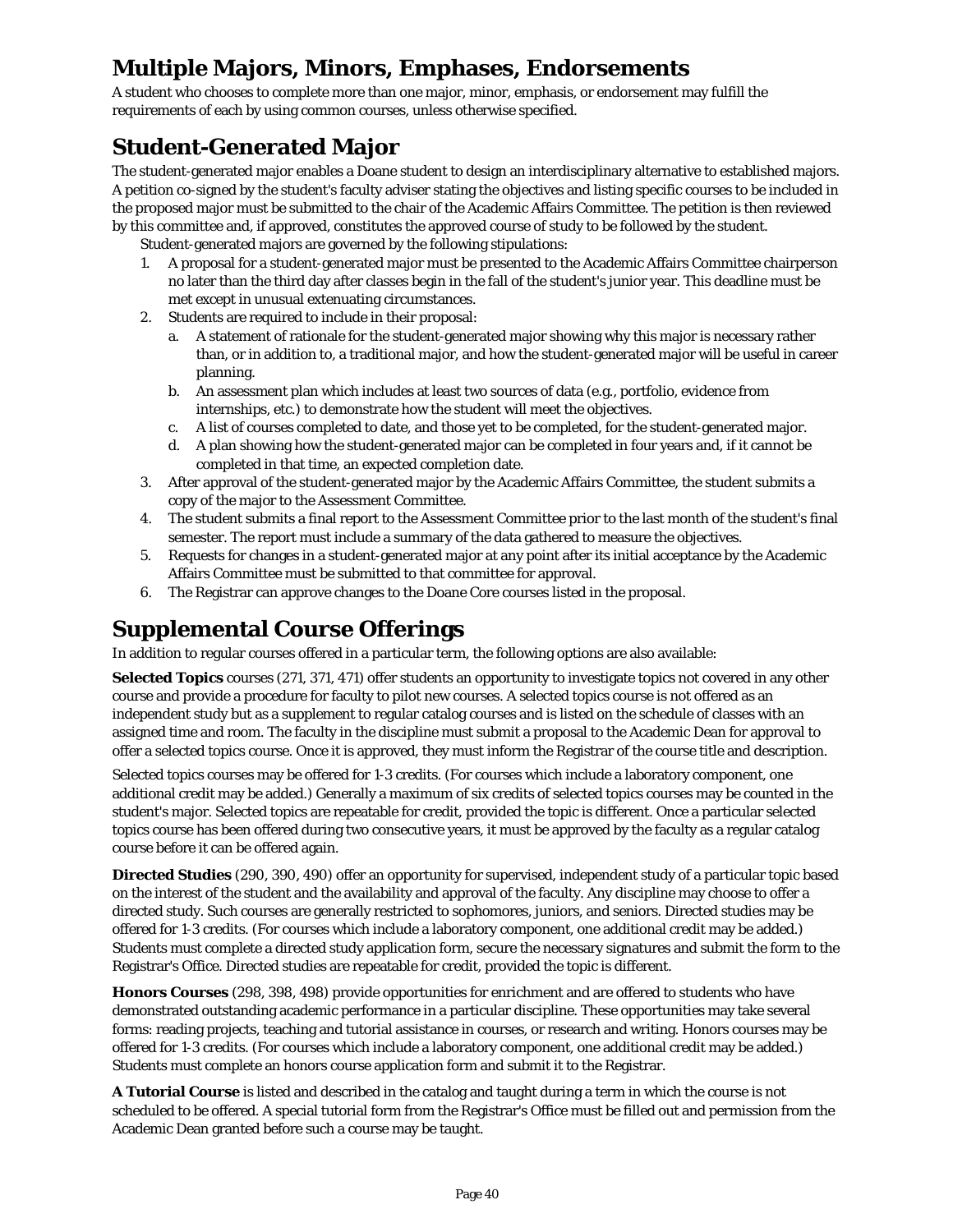# **Doane Core Connections**

Starting August 2014, Doane College's general education program was modified from the Doane Plan (DP) to the Doane Core Connections (DCC). Students starting fall 2014 or later will follow the new Doane Core Connections. Students entering Doane College prior to the fall of 2014 will follow the Doane Plan.

In addition to this change, the School of Arts and Sciences eliminated Interterm starting 2014-15 and modified the semester calendar. With elimination of the 9 credit hour Interterm requirement, Doane reduced the amount of hours required to graduate for all undergraduate students from 132 to 123 credits.

School of Arts & Sciences has a gradual reduction of credits required to graduate based on when students started at Doane and the availability of interterms.

| <b>Start Term</b>    | <b>Catalog Year</b> | Anticipated<br>Graduation | <b>Credits</b><br>Required | <b>Interterms</b><br>Required | <b>General Education</b><br>Program |
|----------------------|---------------------|---------------------------|----------------------------|-------------------------------|-------------------------------------|
| $14$ /FAL            | 2014                | <b>May 2018</b>           | 123                        |                               | Doane Core Connections              |
| 14/SPR               | 2013                | December 2017             | 126                        | $\overline{0}$                | Doane Plan                          |
| 13/FAL, 14/ITM       | 2013                | <b>May 2017</b>           | 126                        |                               | Doane Plan                          |
| 13/SPR               | 2012                | December 2016             | 129                        |                               | Doane Plan                          |
| $12$ /FAL, $13$ /ITM | 2012                | <b>May 2016</b>           | 129                        | $\overline{c}$                | Doane Plan                          |
| 12/SPR               | 2011                | December 2015             | 132                        | $\overline{c}$                | Doane Plan                          |
| 11/FAL, 12/ITM       | 2011                | <b>May 2015</b>           | 132                        | 3                             | Doane Plan                          |

### Philosophy of the Undergraduate Core at Doane

The undergraduate experience at Doane is an immersive, collaborative environment, a community of students, faculty, and staff, that motivates students to take responsibility for their ongoing academic and personal growth. It is a defining experience that serves as a catalyst for students to develop intellectual skills, to build connections among diverse sources of knowledge, and to adapt their liberal education to serve and to lead at all levels of social, civic, and professional citizenship.

Essential Student Learning Outcomes of the Undergraduate Core Through the liberal arts, students will: Understand *foundational areas of knowledge*. Students will learn to:

- analyze how identity is formed through the interaction of the individual and society;
- apply basic strategies of mathematical thought to solve problems;
- communicate purposefully, effectively, and precisely;
- analyze the foundations of the contemporary world and the interconnectedness of cultures;
- apply scientific methodologies to and articulate the scientific context of issues they will confront as citizens;
- explore the complexities of the creative process; and
- evaluate the ways in which humans understand the meanings of existence.

Develop crucial *intellectual skills*. Students will learn to:

- engage in discovery;
- gather and evaluate facts and assumptions;
- support conclusions with relevant evidence; and
- practice effective communication.

Build *connections of knowledge* across various disciplines. Students will learn to:

- synthesize knowledge across foundational areas and specialized studies;
- develop creative and imaginative insights and expressions; and
- apply and integrate knowledge collaboratively to solve complex problems

*Adapt* their liberal education to serve and to lead at all levels of citizenship. Students will learn to:

- pursue a refined, empathetic understanding of a multifaceted world;
- orient their own ethical compasses to act accordingly; and
- engage with people of varying perspectives to build just societies.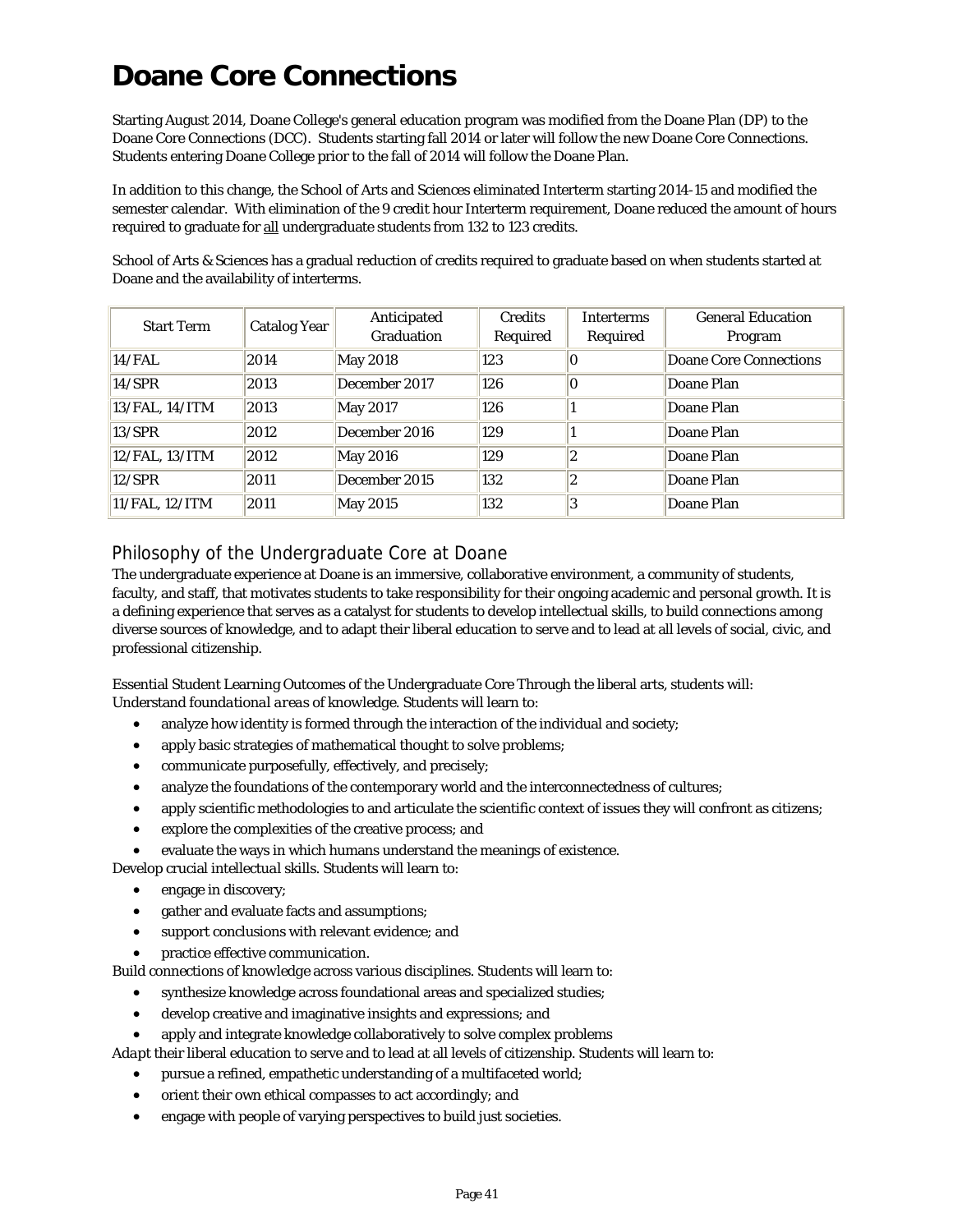Important complementary *habits of an intellectual and balanced life* will be developed through the depth and breadth of their entire collegiate experience - curricular, co-curricular and extracurricular. Specifically, students will learn to:

Communicate effectively

- practice effective oral communication in order to increase knowledge, foster understanding, and/or promote change in the listener's attitudes, values, beliefs and behaviors
- practice effective reading in order to extract and construct meaning through interaction and involvement with written language
- practice effective writing that is context appropriate in order to develop and express ideas to convey meaning to an intended audience

Use information wisely

- use digital media and environments to communicate and work collaboratively to support individual and group learning
- demonstrate insightful thinking to ask questions and construct knowledge, using information resources and techniques to conduct research, manage projects, solve problems, or make informed decisions
- understand the cultural, ethical and societal issues related to the use of technology and information resources Pursue a healthy lifestyle
	- Examine the factors that promote or inhibit a healthy lifestyle to maximize individual potential
	- Engage in a self-examination of their own behaviors and attitudes
	- Develop and apply insights and skills to live a healthy, balanced and impactful life

### **Components of the Undergraduate Core 33 credit minimum Foundational Areas of Knowledge 21 Credits**

#### Community and Identity 3 credits

Students will gain a greater understanding of themselves and the communities in which they live and work, and how identity is formed through the interaction of the individual and larger society.

Students will work to:

- explore dimensions of human experience with regard to perceptions of self
- understand how individuals interact to form communities and social structures
- analyze the practical and ethical implications of interactions between individuals and those social structures
	- o CMS 112 Small Group Communication (3)
	- o ECO 203 Macroeconomics and Literacy (3)
	- o ENG 231 Linguistics (4)
	- o HIS 205 History of the United States I (3)
	- o HIS 206 History of the United States II (3)
	- o JOU 105 Introduction to Journalism and Media (3)
	- o PSI 101 American Politics (3)
	- o PSY 117 Introduction to Psychology (3)
	- o SOC 109 Introduction to Sociology (3)

#### Mathematical Reasoning 3 credits

Students will learn basic strategies of mathematical thought in order to analyze complex scenarios, make connections, solve problems, explain conclusions, and think more effectively.

Students will work to:

- analyze and model mathematical situations using a variety of techniques to solve problems effectively
- communicate a clear understanding of conclusions
- apply mathematical systems of thinking
	- o MTH 107 Problem Solving (3)
	- o MTH 108 Modeling & Applications (3)
	- o MTH 115 Finite Mathematics (3)
	- o MTH 125 Precalculus (4)
	- $O$  MTH 235 Calculus I (4)
	- o PHI 105 Logic and Critical Thinking (3)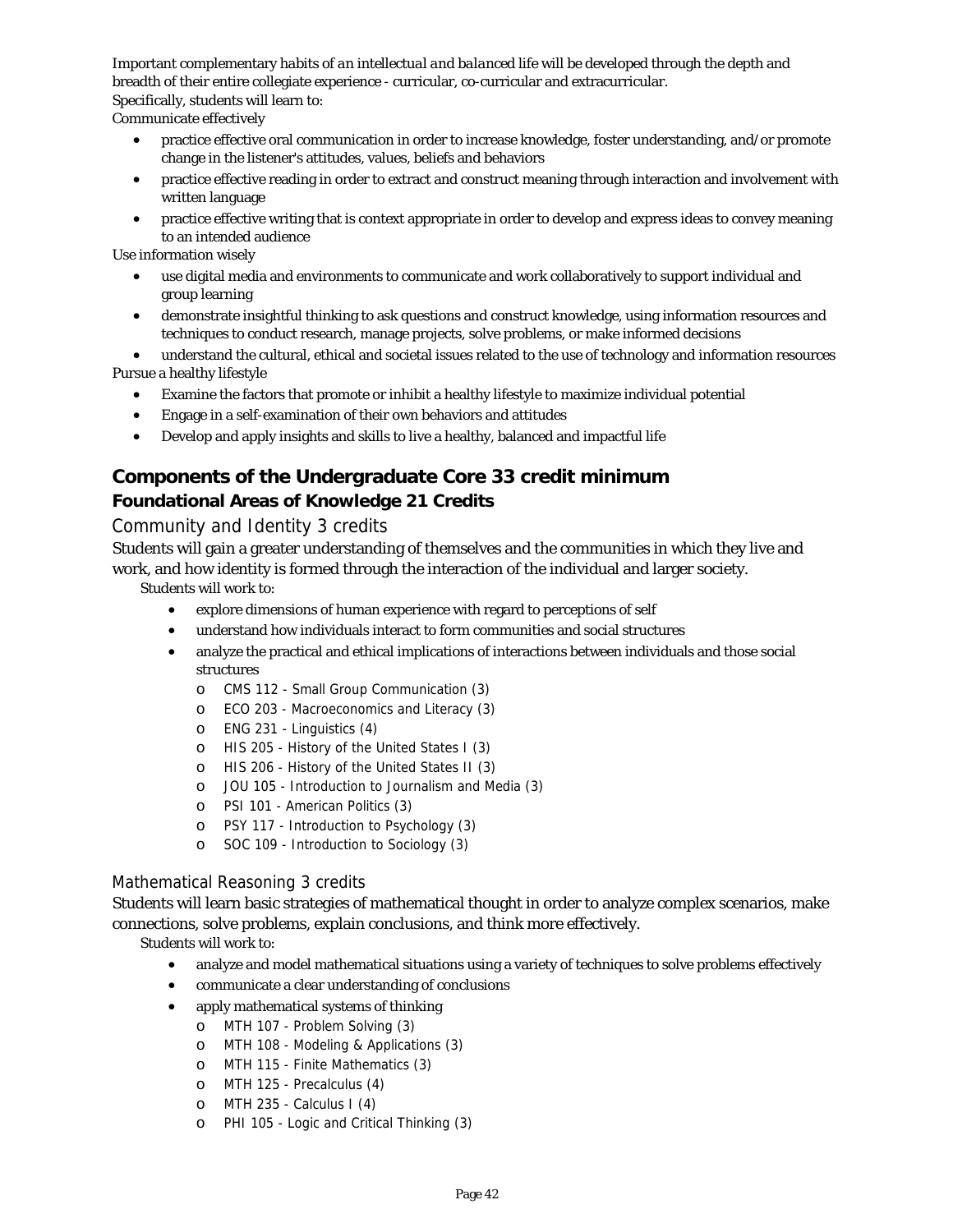#### Rhetorical Communication 3 credits

Doane students will use language purposely and effectively to become more thoughtful communicators, more keenly aware of what they are doing and why in each phase of the communication process.

Students will work to:

- analyze rhetorical context (purpose, audience, genre) and operate accordingly in oral and/or written communication
- support a clear argument with appropriate evidence and analysis in a focused and organized way
- understand effective communication as a process that involves reasoned decision making and multiple steps including planning, invention, drafting, feedback, revision, and editing
	- o CMS 210 Public Speaking (3)
	- o CMS 220 Interpersonal Communication (3)
	- o ENG 101 Writing Seminar (3)
	- o ENG 201 Intermediate Writing (3)
	- o GER 310 Oral German (3)
	- o GER 311 Reading and Composition (3)
	- o RST 316/416 The Book of Genesis (3) or
	- o SPA 305 Spanish Conversation and Composition (3)

#### Global and Cultural Context 3 credits

Doane students will gain a greater understanding of the foundations of the modern world and interconnections of global cultures. Students may address complex questions about race, gender, nationality, religion, law, economics, business and/or politics in order to understand multiple cultural perspectives.

Students will work to:

- understand the evolution and development of cultural frameworks in the context of historical, political, social, religious, economic and/or legal structures
- interpret intercultural experiences from the perspectives of more than one worldview and demonstrate the ability to appreciate other cultures beyond their own experience
- create a refined empathetic understanding of a multifaceted world
	- o ANT/SOC 308 Cultural Anthropology (3) or
	- o BUS 101 Understanding the Environment of Business (3)
	- o BUS 357 International Marketing (3)
	- o CMS 321 Intercultural Communication (3)
	- o ENG 205/206 World Literature (3)
	- o ENG 329 Great Plains Studies (3)
	- o FRE 101/102 Elementary French (3)
	- o FRE 203/204 Intermediate French (3)
	- o GEG 301 Social-Cultural Geography (3)
	- o GER 101/102 Elementary German (3)
	- o GER 203/204 Intermediate German (3)
	- o HIS 106 History of Civilization II (3)
	- o HIS 304 Military History (3)
	- o HIS 321 American Race Relations (3)
	- o INT 101 Global Issues (3)
	- o MUS 335 World Music (3)
	- o PHI 310 Comparative Philosophy (3)
	- o PRE 115 Comparative Religions (3)
	- o PSI 105 Comparative Governments (3)
	- o RST 315/415 Buddhism (3) or
	- o RST 318/418 Islam (3) or
	- o SOC 324 Race and Nationality (3)
	- o SPA 101/102 Elementary Spanish (3)
	- o SPA 203/204 Intermediate Spanish (3)
	- o SPA 210 Medical Spanish (3)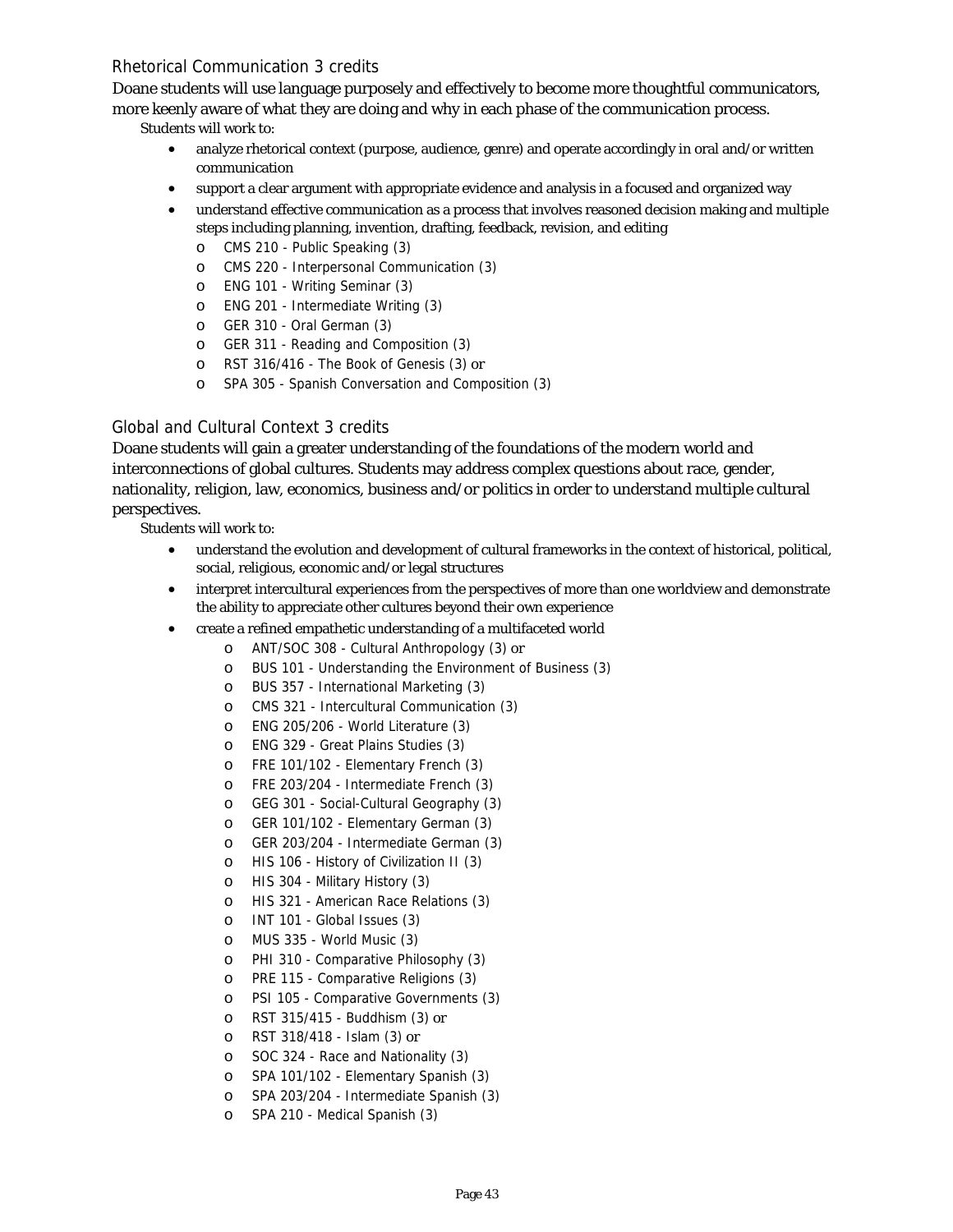#### Scientific Perspectives 3 credits

Doane students will gain a greater understanding of scientific thinking and applications using core ideas in courses that include laboratory or field experience. Students will consider the complexities of scientific methodologies in one or more disciplines of the natural sciences, the scientific context of issues they will confront as informed citizens, and the scientific impact on the global community.

Students will work to

- employ methods of science for inquiry in a scientific discipline
- develop their scientific literacy and ability to critically evaluate scientific information
- consider the ethical and social implications of scientific study and use of scientific findings
	- o AST 103 Introductory Astronomy (3)
	- o BIO 101 Introduction to Biology (4)
	- o BIO 110 Inquiry Laboratory: Introduction to Biological Investigation (3)
	- o CHM 101 Introduction to Chemistry (4)
	- o CHM 125 General Chemistry I (4)
	- o GEG 112 Physical Geography (3)
	- o GEO 101 Environmental Geology (4)
	- o GEO 103 Physical Geology (4)
	- o GEO 107 Introduction to Meteorology (3)
	- o PHS 105 Principles of Physical Science (4)
	- o PHY 107 Introductory Physics (4)
	- o PHY 201 General Physics (4)

#### Human Creativity 3 credits

Doane students will understand the complex layers of the creative process, its reflection of human society and its power to impact.

Students will work to:

- interpret artistic and/or aesthetic expression
- develop skills in self-expression through the production of their own creative work, or the critical analysis of others' work
- use their insights to articulate the role of creativity in the examination of the human condition
	- o ART 101 Art Appreciation (3)
	- o ART 107 Two-Dimensional Design (3)
	- o ART 110 Three-Dimensional Design (3)
	- o ART 207 Drawing (3)
	- o ART 234 Introduction to Digital Photography (3)
	- o ART 235 Color Theory and Application (3)
	- o ENG 202 Introduction to Poetry Writing (3)
	- o ENG 238 Introduction to Fiction Writing (3)
	- o ENG 285 Introduction to Writing Creative Nonfiction (3)
	- o FAR 103 Introduction to Fine Arts: Music (3)
	- o FAR 104 Fundamentals of Music (3)
	- o MUS 125 History of Rock and Roll (3)
	- o RST 310 Jesus: History and Afterlives (3)
	- o RST 325/425 Religion and Popular Culture (3) or
	- o THE 101 Introduction to the Theatre (3)
	- o THE 103 Acting I (3)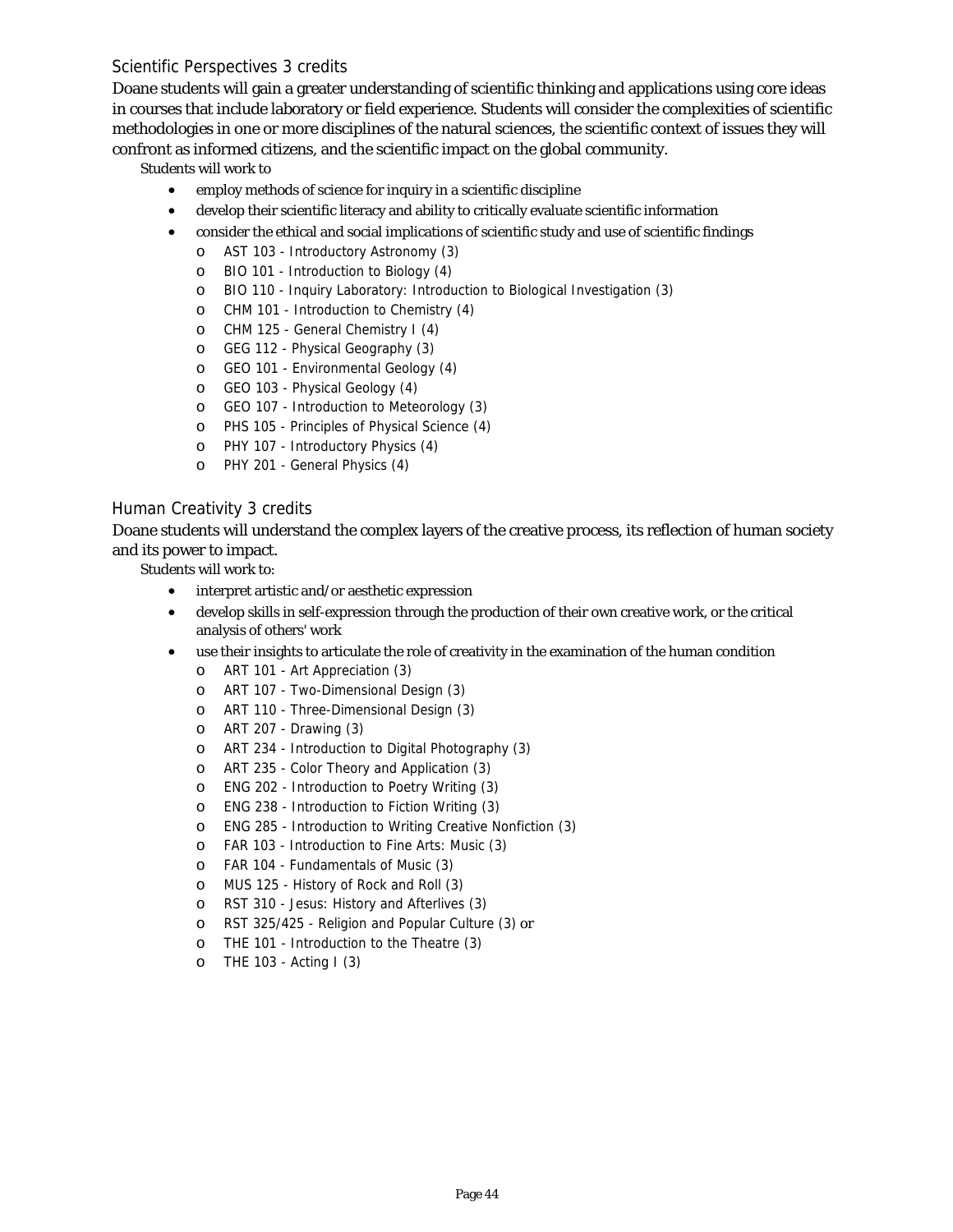#### In Search of Meaning and Values 3 credits

Doane students will consider the importance and significance of what it means to be human.

Students will work to:

- consider ways that humans have come to understand the meaning of existence
- evaluate the philosophical or spiritual implications of human actions and policies
- develop an understanding of their ethical values
	- o ENG 237 Introduction to Fiction (3)
	- o HIS 105 History of Civilization I (3)
	- o PHI 210 Ancient and Medieval Philosophy (3)
	- o PHI 212 Modern and Contemporary Philosophy (3)
	- o PRE 110 Philosophical Problems (3)
	- o PRE 111 Ethics (3)
	- o PRE 120 Introduction to the Old Testament (3)
	- o PRE 121 Introduction to the New Testament (3)
	- o RST 305/405 Christianity (3) or
	- o RST 309/409 Judaism (3) or

#### Liberal Arts Studies 9 credits

The Liberal Arts Seminars progressively address the essential learning outcomes. In addition to addressing the appropriate essential learning outcomes and the habits of an intellectual life, each Liberal Arts Seminar will have learning outcomes unique to the course section.

- LAR 101 Inquiry Seminar: Learning the Art of Inquiry (3)
- LAR 202 Integrative Seminar: Democracy and Diversity (3)
- LAR 303 Impact Seminar: Connecting Knowledge to Choices and Actions (3)

#### Experiential Learning 3 credits

A defining experience, applying knowledge and skills to practice, requiring guided reflection, which includes one or more of the following:

- Internships
- Independent Research
- Student Teaching
- Service-Learning
- Creative Production or Performance
- Study Abroad or Short-Term Travel Experiences

### General Requirements

The level of teaching and learning at Doane requires that students have certain basic skills. All students must demonstrate competencies in each of the following areas during their first year at Doane by one of the methods listed below. (Individual academic majors may require particular competencies.)

#### Basic Mathematical Skills

All students must demonstrate adequate basic computational skills before enrolling in any mathematics course numbered 100 or above. This requirement may be met in any of five ways:

- a. By attaining an ACT math score of 19 or higher
- b. By attaining an SAT math score of 500 or higher
- c. By passing Doane's Computational Skills Test
- d. By completing Doane Learning Center DLC 090/Doane Student Support Services DSS 090 with a grade of C- or higher
- e. By transferring credits that are equivalent to DLC 090/DSS 090, or college-level mathematics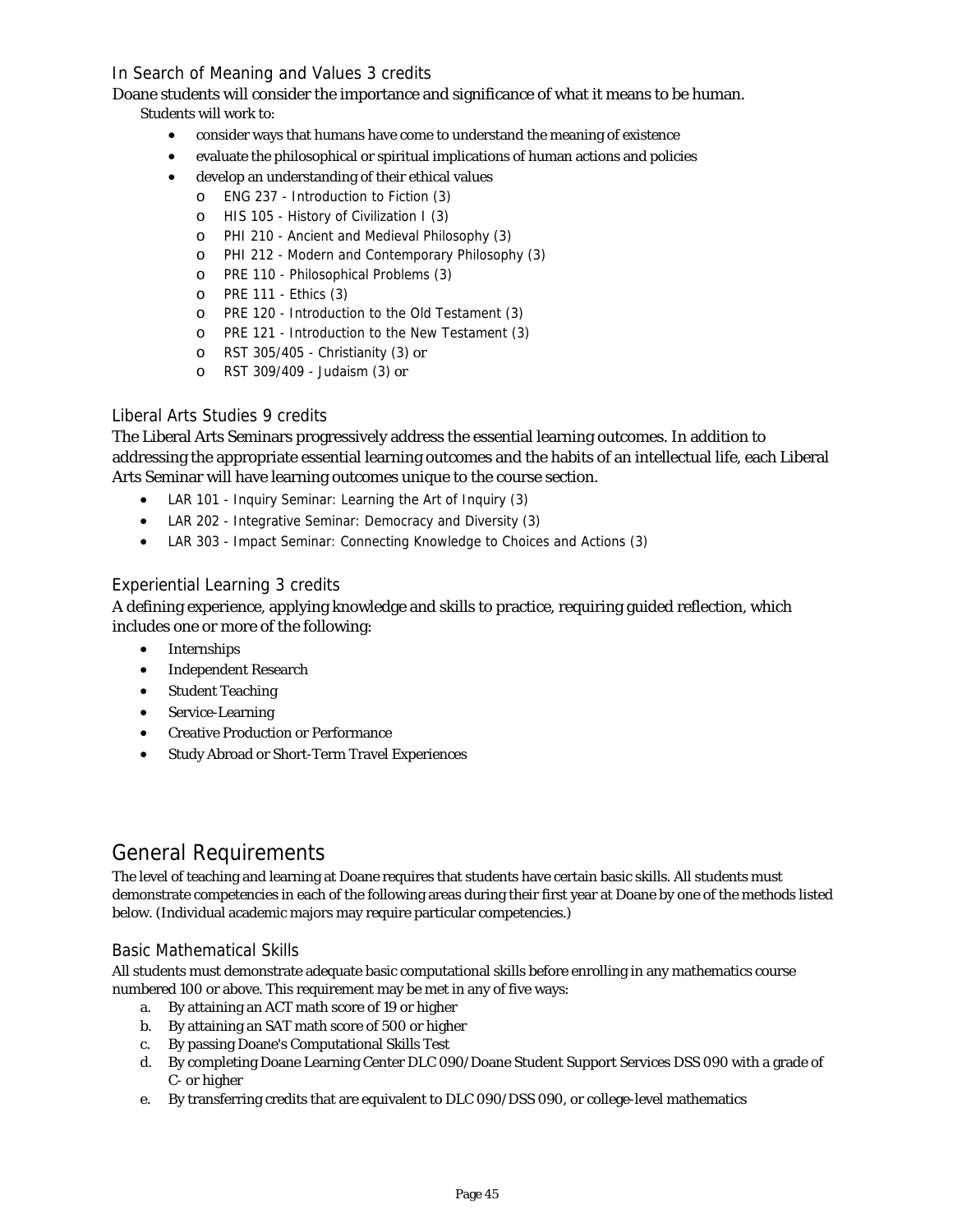#### Basic Writing Skills

All students must demonstrate adequate basic skills before enrolling in ENG 101. This requirement may be met in any of four ways:

- a. By attaining an ACT English subscore of 19 or above
- b. By completing Doane Learning Center DLC 116/Doane Student Support Services DSS 117 with a C- or higher
- c. By completing ENG 100 with a C- or higher (for international students whose primary language is not English)
- d. By transferring credits that are equivalent to DLC 116, DSS 117, or ENG 101

#### Additional Graduation Requirements

- 1. Completion of a minimum of 123 credits, with a cumulative grade point average of 2.00 or above. NOTE: Students who take DLC 090 or DSS 090 are required to complete a minimum of 126 credits.
- 2. Completion of an academic major in which the grade point average is 2.00 or above in all major coursework including cognates, which may be outside the students primary discipline.
- 3. Completion of an optional minor or additional major(s) or minor(s) also requires a grade point average in that major or minor of 2.00 or above.

#### **Stipulations**

- 1. The following credit maximums apply toward graduation:
	- a. A total of 48 credits in the major prefix discipline with these exceptions: 54 credits in the music major, public school music emphasis; 54 credits in the art major, public school art emphasis; 63 credits in the art major, professional or graphic arts emphasis; 56 credits in the art major, art history emphasis.
		- *NOTE: The 48-credit limit does not apply to the interdisciplinary majors.*
	- b. Three physical education activity credits.
	- c. Six activity credits.
- 2. Students who have been full-time students at Doane for at least two terms (excluding summer session) and are in good academic standing may earn internship credit through work experience. Before enrolling for internship credit, however, students are required to successfully complete CED 205. A maximum of 12 combined internship credits may count toward graduation.
- 3. The last 30 credits immediately preceding graduation will normally be in residence.
- 4. Requirements for a major or minor must be met by following a catalog in effect during the student's year of entry or a subsequent term of enrollment at Doane College.
- 5. A student who chooses to complete more than one major, minor, emphasis, or endorsement may fulfill the requirements of each by using common courses, unless otherwise specified.
- 6. A course used to fulfill a requirement for the Doane Core Connections may also be used to fulfill a requirement for a major, minor, emphasis, or endorsement, unless otherwise specified.
- 7. Each student is responsible for making certain all degree requirements are met. Faculty advisers, student advising guides, and the program evaluations available on web adviser help students monitor their progress toward graduation.
- 8. Graduation requirements are reviewed on a case-by-case basis for students who return to Doane after an extended absence.
- 9. All other academic policies and regulations as stated in this catalog must be followed.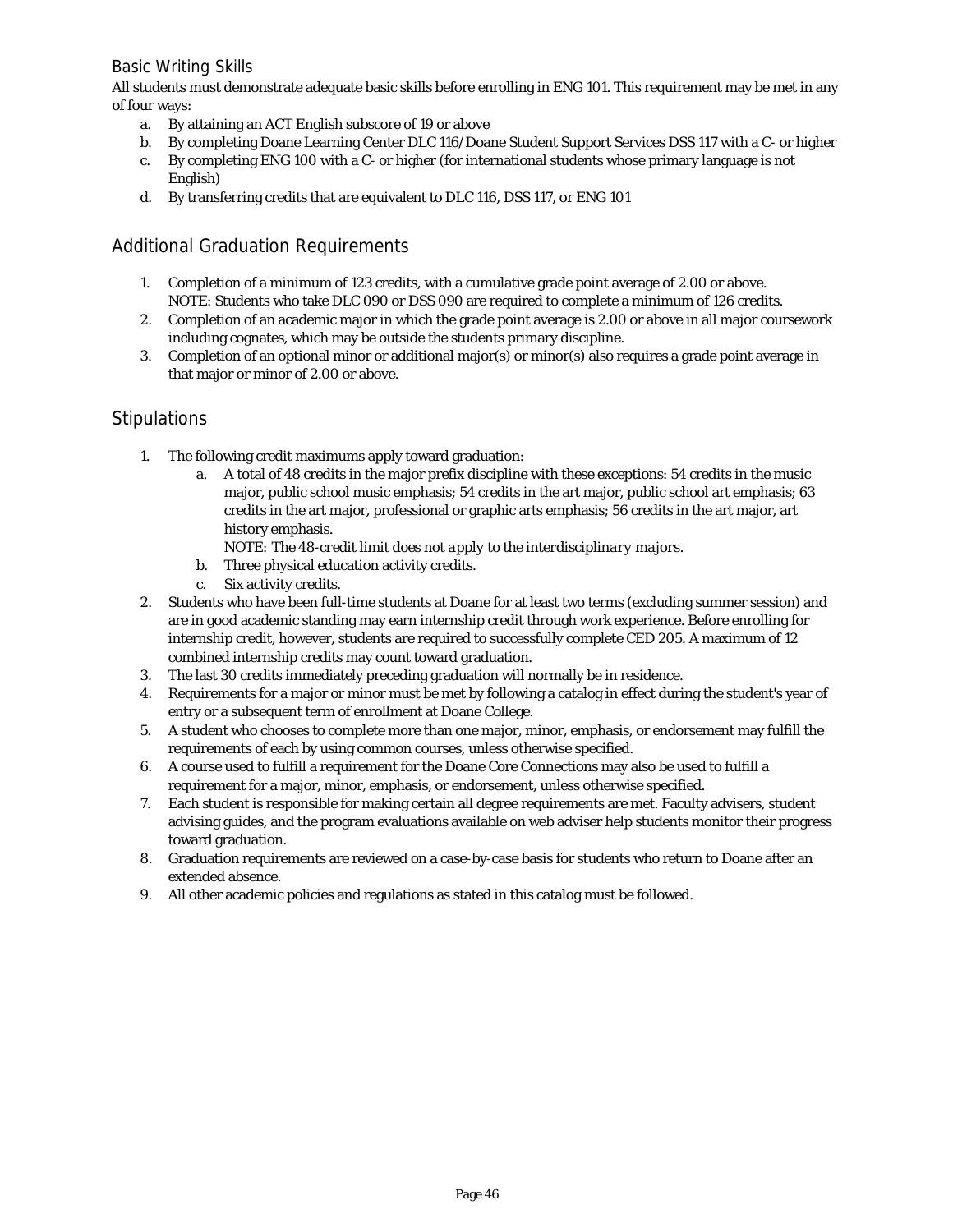# **Programs of Instruction: Majors & Minors**

### **Accounting**

**Professor Springer Assistant Professor Wize**

The accounting major prepares students for a variety of careers in business, both in and out of the accounting field. Accounting students learn to understand, analyze, report, and interpret accounting information as a decision-making tool in various organization structures. Students must exhibit effective communication and interpersonal skills in a variety of business contexts. The accounting major also prepares students for further study at the graduate level. Some accounting students may consider taking a certification examination (e.g., CMA [Certified Management Accountant] or CPA [Certified Public Accountant]); however, accountants can have successful careers without a certificate. Students qualify to take the CMA exam upon completion of the accounting major. Students considering the CPA exam need to meet additional state-mandated requirements, in addition to completion of the accounting major, in order to write the exam. Academic advisers at Doane work closely with students who are considering certification options.

**Internship Credits:** Students majoring in Accounting who are on the 150-hour track are required to earn a minimum of 1 credit hour for internship experience. However, many Accounting majors complete more than one internship during their four years at Doane. Because internships are a valued part of the Accounting degree and help meet the 150-hour requirement to sit for the Uniform CPA Exam, Accounting majors on the 150-hour track are allowed to apply up to six hours of Summer internship credit to the following Fall semester (rather than the three credit hours usually allowed).

# **Accounting**

Requirements for the Accounting Major: Upon successful completion of the Accounting major, students qualify to take the CMA examination.

Complete the following 37 credits:

- ACC 103 Financial Accounting (3)
- ACC 104 Managerial Accounting (3)
- ACC 231 Intermediate Accounting I (4)
- ACC 232 Intermediate Accounting II (4)
- ACC 315 Tax Accounting I (4)
- ACC 331 Advanced Accounting I (3)
- ACC 332 Advanced Accounting II (3)
- ACC 335 Managerial Cost Accounting (3)
- ACC 411 Systems/Applied Accounting (3)
- ACC 415 Tax Accounting II (3)
- ACC 421 Accounting Internship (0-12) (1 credit minimum)
- $\bullet$  ACC 427 Auditing (3)

Complete the following cognates:

- BUS 205 Business Writing (3)
- BUS 215 Statistics (3) or
- $\bullet$  MTH 356 Statistics (3)
- $\bullet$  BUS 226 Finance (3)
- BUS 242 Management (3)
- BUS 250 The Legal Environment of Business (3)
- BUS 251 Marketing (3)
- BUS 339 Quantitative Methods (3)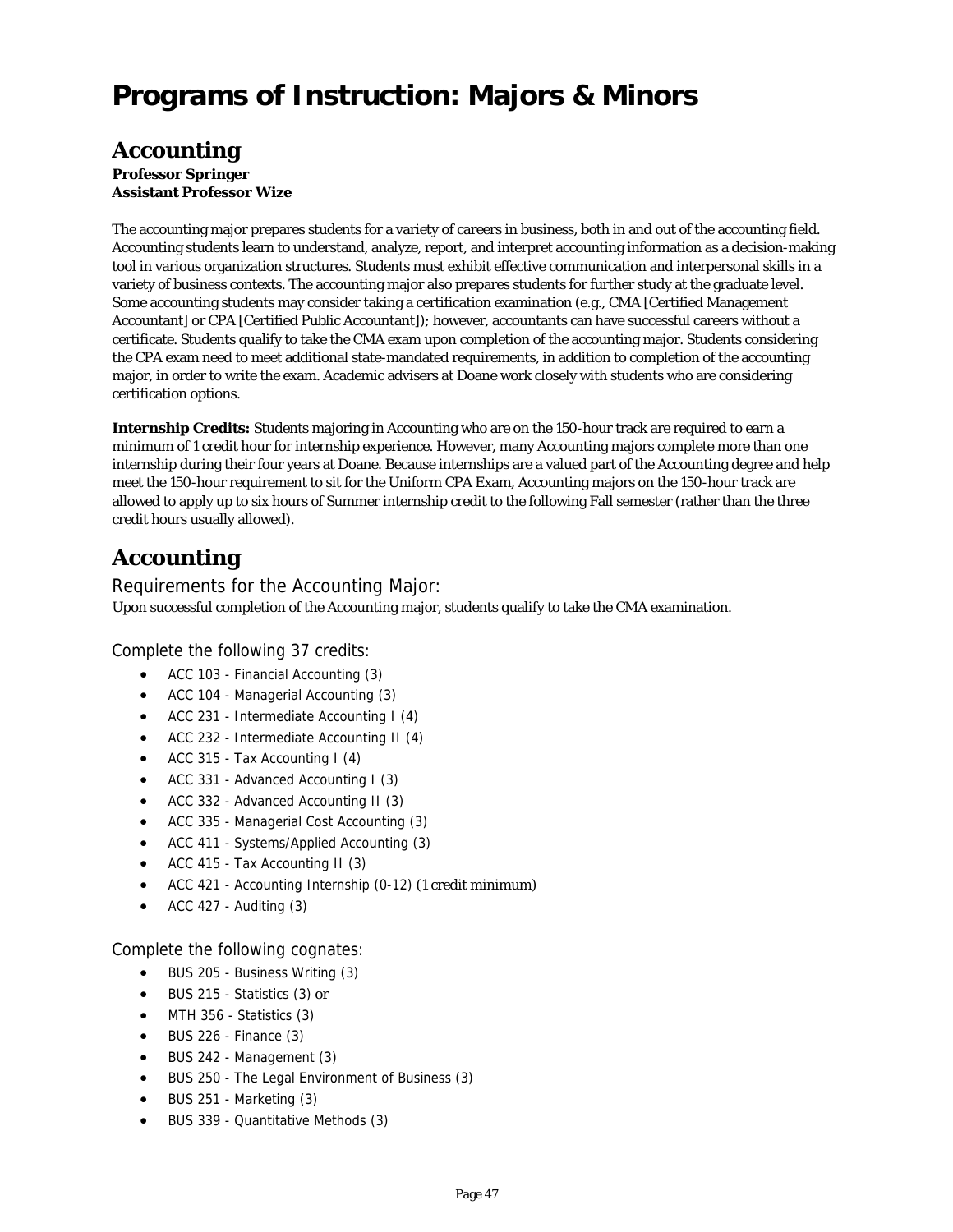- BUS 350 Commercial Law (3)
- BUS 365 Ethics in a Business Environment (3)
- ECO 203 Macroeconomics and Literacy (3)
- ECO 204 Microeconomics and Business (3)
- MTH 115 Finite Mathematics (3) or
- $\bullet$  MTH 235 Calculus I (4)

ACC 104 and above must be completed through the Division of Economics and Business at the Doane College School of Arts and Sciences.

#### Requirements to Sit for the CPA Examination in the State of Nebraska:

*Any student interested in writing the CPA examination in Nebraska after January 1, 1998 must meet the statemandated "150-hour rule." Students should work closely with their academic adviser to be sure that they are aware of all of their options, which may include graduate study.*

- 1. *Complete all requirements for the Accounting major (see above).*
- 2. *Earn a total of 150 credit hours (excluding the CPA Review course). Sixty of the 150 credit hours must include oral and written communication skills, mathematics, arts, natural sciences, social sciences, humanities and statistics.*

# **Accounting Minor**

Requirements for the Accounting Minor:

Complete the following 18 credits:

- ACC 103 Financial Accounting (3)
- ACC 104 Managerial Accounting (3)
- ACC 231 Intermediate Accounting I (4)
- ACC 232 Intermediate Accounting II (4)
- ACC 315 Tax Accounting I (4)

ACC 104 and above must be completed through the Division of Economics and Business at the Doane College School of Arts and Sciences.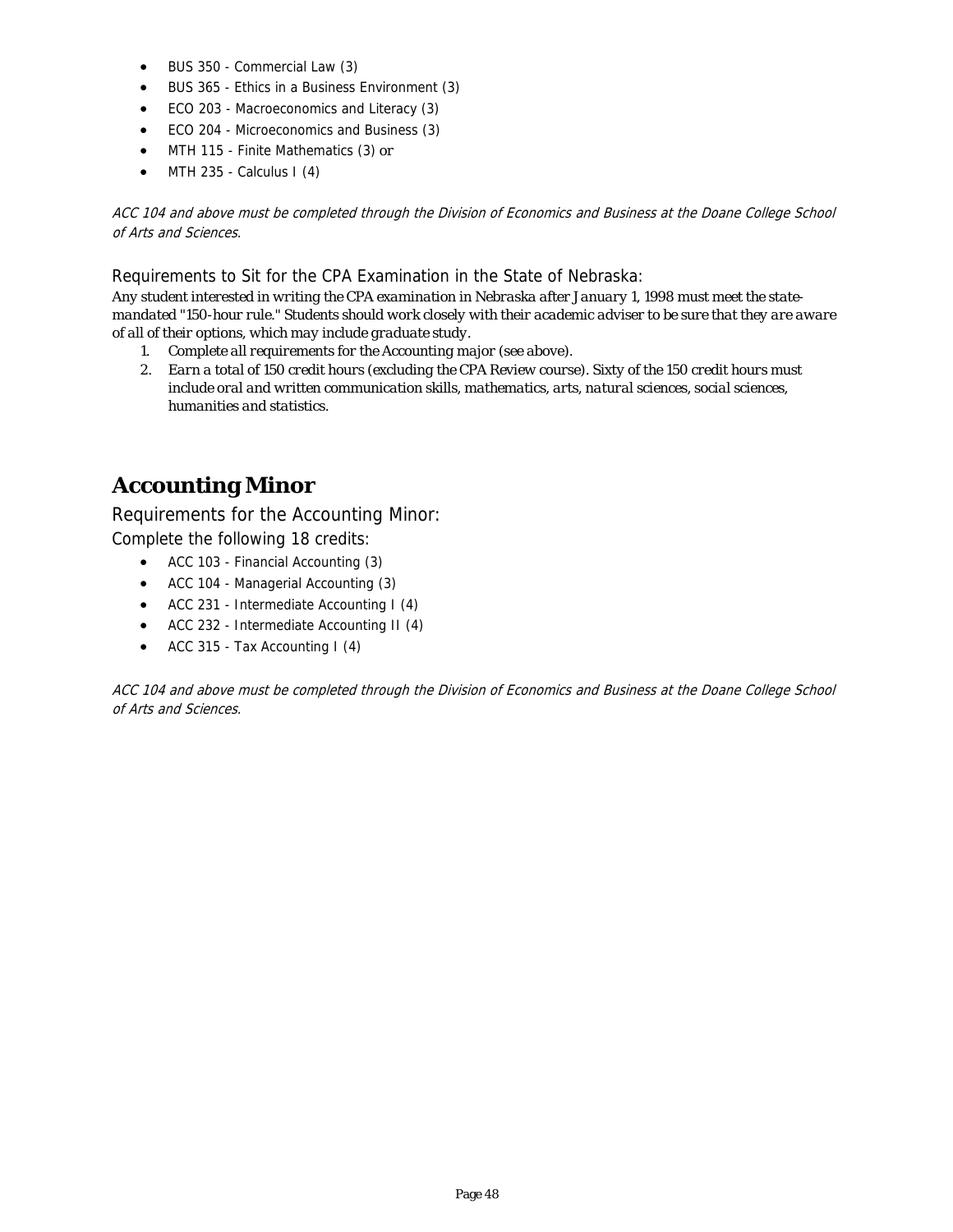### **Art**

**Assistant Professor Belitz Assistant Professor Gaul Assistant Professor Stearns Assistant Professor of Practice Knobel Visiting Assistant Professor Smith**

The department of Art at Doane College offers students a solid Liberal Arts education with several Art emphases to choose from:

- 1. Liberal Arts Emphasis (Usually combined with another major: ex. Art/Business, Art/Theatre, Art/Biology);
- 2. Professional Emphasis in studio arts allows students to acquire additional credits in anticipation of pursuing a graduate school degree;
- 3. Graphic design emphasis a mix of studio, history;
- 4. Art history emphasis which allows students to prepare for a grad degree in art history or museum studies;
- 5. Certification emphasis which prepares students for K-12 teaching.

### **Art**

Requirements for the Art Major:

Complete the following courses:

- ART 107 Two-Dimensional Design (3)
- ART 110 Three-Dimensional Design (3)
- $\bullet$  ART 207 Drawing (3)
- $\bullet$  ART 209 Sculpture (3)
- ART 235 Color Theory and Application (3)
- ART 252 Modern Art (3)

Complete 1 or 2

Option 1

Complete one emphasis chosen from the following:

Liberal Arts (minimum 26, maximum of 48 total art credits)

- ART 204 Visual Communication in History I (3)
- ART 205 Visual Communication in History II (3)
- ART 260 Sophomore Seminar (1)
- $\bullet$  ART 307 Drawing (3)
- ART 460 Senior Seminar (1) (2 credits)
- Minimum of 6 elective credits in art; maximum of 18 elective credits in art

Professional (minimum 54, maximum of 63 total art credits)

- ART 204 Visual Communication in History I (3)
- ART 205 Visual Communication in History II (3)
- ART 260 Sophomore Seminar (1)
- $\bullet$  ART 307 Drawing (3)
- ART 460 Senior Seminar (1) (2 credits)
- Minimum of 24 elective credits in art; maximum of 33 elective credits in art

Graphic Arts (minimum 42, maximum of 63 total art credits)

- $\bullet$  ART 225 Typography (3)
- ART 234 Introduction to Digital Photography (3)
- ART 256 Illustration (3)
- ART 258 Introduction to Digital Media (3)
- ART 260 Sophomore Seminar (1)
- ART 303 Computer Graphics I (3)
- ART 304 Computer Graphics II (3)
- ART 355 History of Modern Design (3)
- ART 403 Computer Graphics III (3)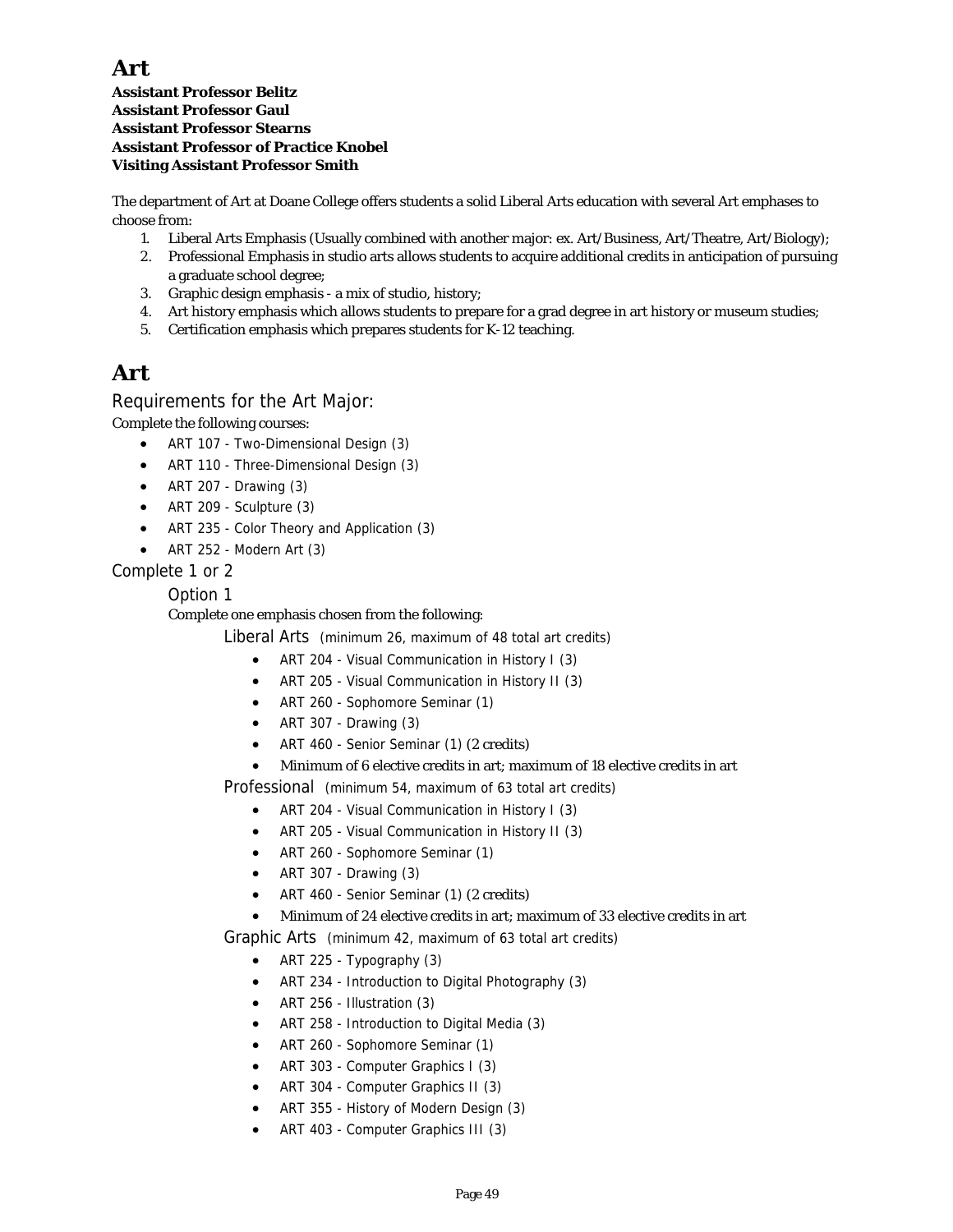- ART 404 Advanced Graphic Design Studio (3)
- ART 460 Senior Seminar (1) (2 credits)
- Minimum of 6 elective credits in art; maximum of 15 elective credits in art

Art History (minimum 52, maximum of 56 total art credits)

- ART 204 Visual Communication in History I (3)
- ART 205 Visual Communication in History II (3)
- ART 211 Printmaking (3)
- ART 214 Beginning Painting (3)
- ART 234 Introduction to Digital Photography (3)
- ART 254 The Visual Arts in the United States (3)
- ART 355 History of Modern Design (3)
- ART 350 Contemporary Art and Issues (3)
- ART 460 Senior Seminar (1) (2 credits)
- ART 421 Art Internship (0-12) for 2-6 credits
- 6 credits of any foreign language

#### Option 2: Art Teaching (maximum of 54 total art credits)

Students seeking certification for teaching in Art (K-12) must complete the following courses in addition to the core requirements listed above

- ART 204 Visual Communication in History I (3)
- ART 205 Visual Communication in History II (3)
- ART 211 Printmaking (3)
- ART 231 Ceramics Handbuilding (3) or
	- o ART 232 Ceramics Throwing (3)
- $\bullet$  ART 307 Drawing (3)
- ART 310 Art in Secondary Schools: 7-8 (3)
- ART 315 Art in Secondary Schools: 9-10 (3)
- ART 320 Art in Secondary Schools: 11-12 (3)
- ART 325 Art in Secondary Schools (3)
- ART 326 Art in Elementary Schools (3)
- ART 350 Contemporary Art and Issues (3)
- A total of seven elective credits in art
- All requirements listed under the catalog section Secondary Education

Note: *All students majoring in Art must contribute works to the annual Seniors' Art Exhibition group show. Students completing the Professional emphasis have the option of a solo show in addition to the group show. Students with an emphasis in Art History may write a major research paper in lieu of the exhibition requirement.*

### **Art Minor**

Requirements for the Art Minor: Complete the following 21 credits in Art:

- ART 107 Two-Dimensional Design (3)
- ART 207 Drawing (3) or
	- o ART 110 Three-Dimensional Design (3)
- ART 204 Visual Communication in History I (3) or
	- o ART 205 Visual Communication in History II (3)
- ART 209 Sculpture (3)
- ART 252 Modern Art (3)
- Six additional credits in art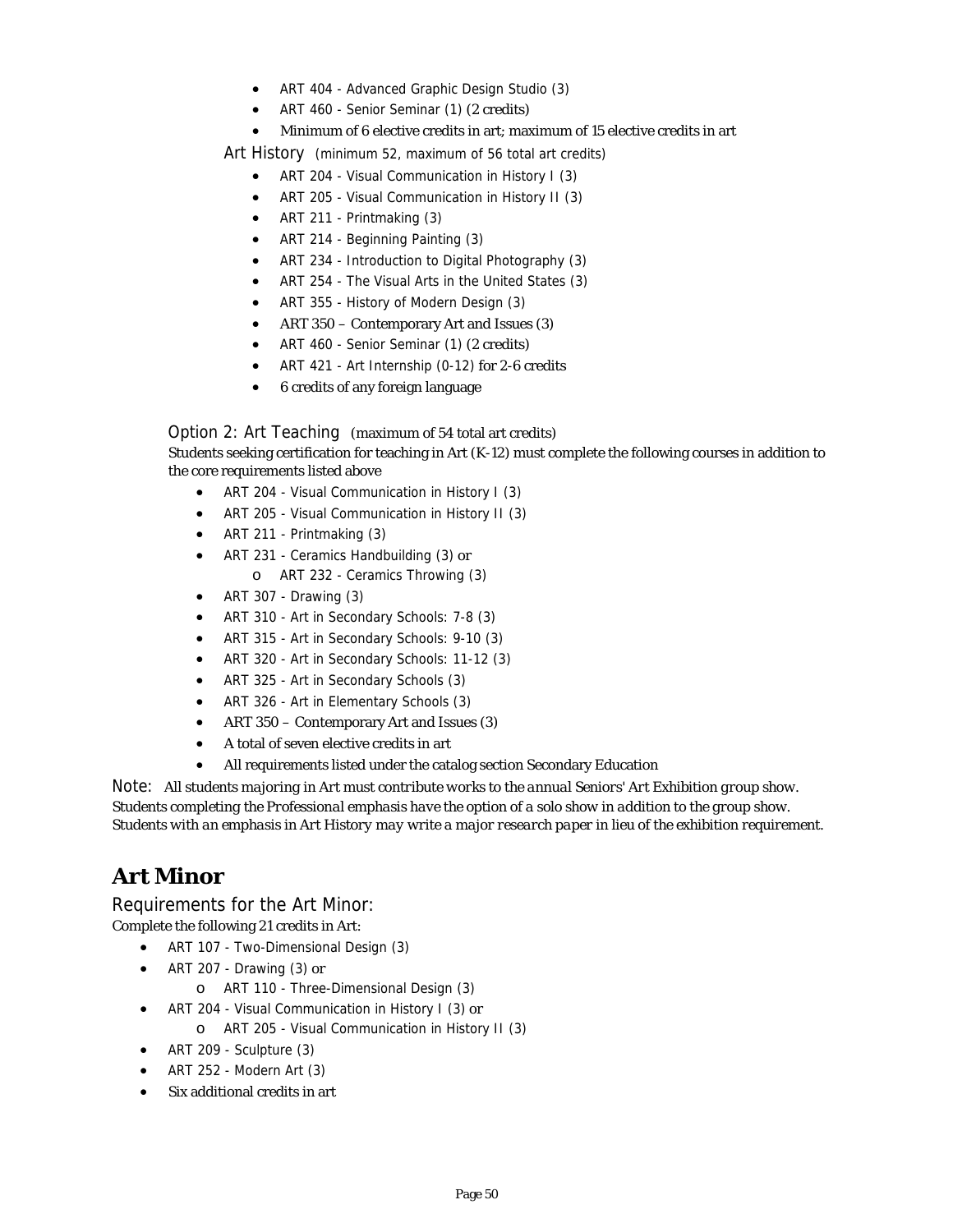### **Biochemistry**

Requirements for the Biochemistry Major:

- BIO 110 Inquiry Laboratory: Introduction to Biological Investigation (3)
- BIO 111 Energy of Life: Cells to Ecosystems (3)
- BIO 112 Information of Life: Genetics to Evolution (3)
- BIO 335 Molecular Biology (4)
- CHM 110 Professional Development and Careers in Chemical Sciences (1)
- CHM 125 General Chemistry I (4)
- CHM 126 General Chemistry II (4)
- CHM 195 Introduction to Chemical Research (1)
- CHM 205 Organic Chemistry I (4)
- CHM 206 Organic Chemistry II (4)
- CHM 210 Biochemistry Inquiry Experience (2)
- CHM 303 Analytical Chemistry (4)
- CHM 330 Biochemistry I (4)
- CHM 430 Biochemistry II: Advanced Topics in Biochemistry (3)

To complete the research sequence students must take:

- CHM 351 Chemistry Research I (2) or
- BIO 351 Biology Research I (2) or
	- CHM 495 Chemistry Research II (2) or
	- RES 495 Research II (1-2) for 2 credits or
	- BIO 495 Biology Research II (4)
- CHM 496 Chemistry Research III (2) or
	- RES 496 Research III (1-2) for 2 credits or
	- BIO 496 Biology Research III (3)

Two additional courses are required:

a) One course chosen from

- BIO 317 Introduction to Immunology (3)
- BIO 331 Cell Biology (3)
- BIO 348 Microbiology (4)
- BIO 349 Infectious Diseases (3)
- BIO 356 Human Physiology (4)

b) One course chosen from

- CHM 322 Instrumental Analysis (4)
- CHM 326 Advanced Inorganic Chemistry (4)
- CHM 411 Physical Chemistry I (4)

Complete the following cognates:

- PHY 107 Introductory Physics (4) or
	- PHY 201 General Physics (4)
- $\bullet$  MTH 235 Calculus I (4)

Note:

*BIO 295, PHY 108 (or PHY 202), and MTH 236 are strongly recommended. MTH 236 is a prerequisite for CHM 411. PHY 108 (or PHY 202) is required for entrance into most medical schools.*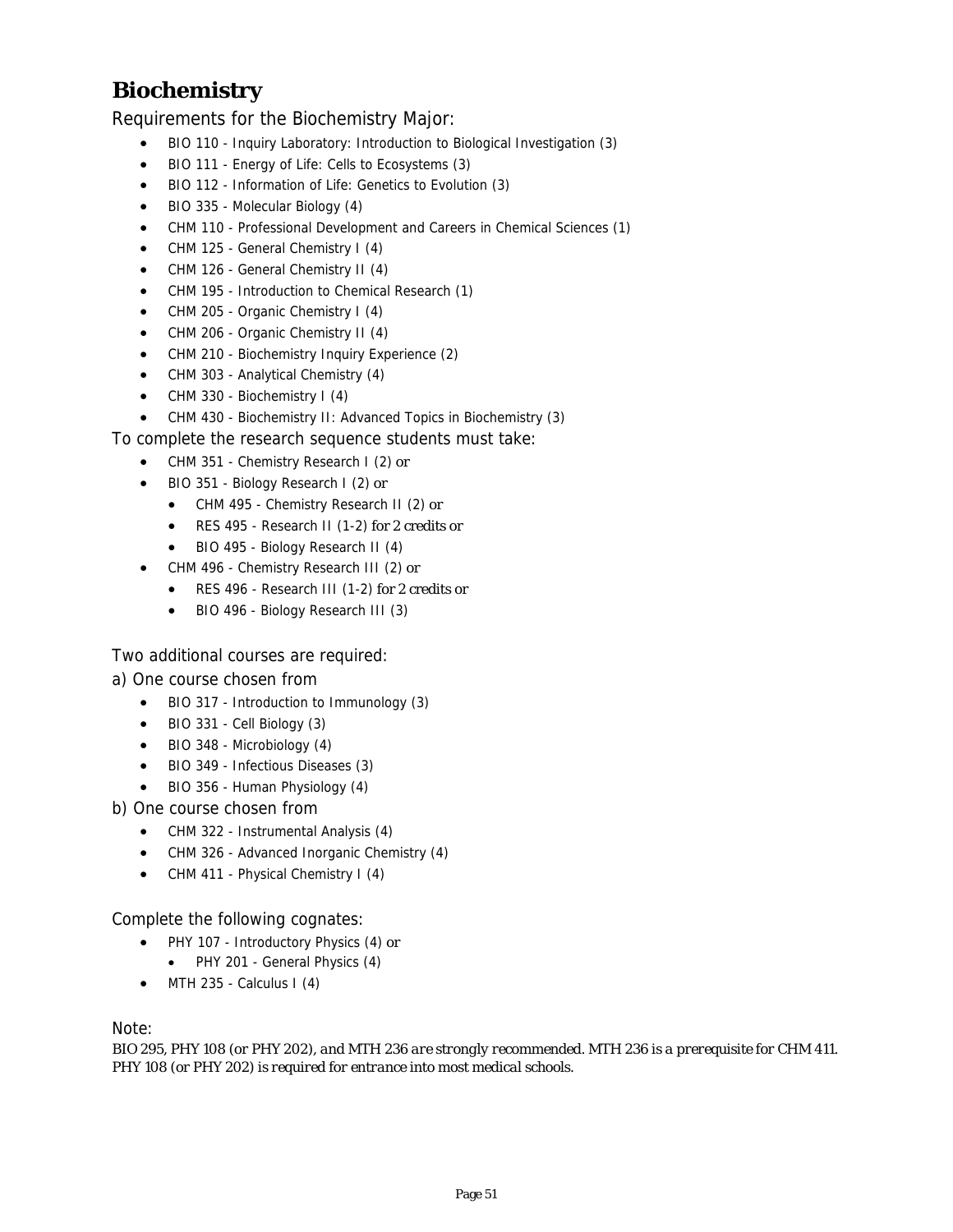### **Biology**

**Professor Clement Associate Professor Elder Assistant Professor Doyle Assistant Professor Durham Brooks Assistant Professor Laungani Visiting Assistant Professor Haverkost Visiting Instructor Dworak**

The goal of the Doane College Biology Department is to foster student development of a strong foundation of biological concepts, grounded in critical thinking, experimental design, written and oral communication, and practical application in the field and laboratory. The major, beginning with an intensive introductory sequence and culminating in a capstone research experience, prepares students for careers and continuing study in a wide range of biological disciplines.

### **Biology**

Requirements for the Biology Major:

Complete 1 or 2.

Option 1

Complete the following

- BIO 110 Inquiry Laboratory: Introduction to Biological Investigation (3)
- BIO 111 Energy of Life: Cells to Ecosystems (3)
- BIO 112 Information of Life: Genetics to Evolution (3)
- BIO 202 Biology Career Seminar (1)
- BIO 295 Biostatistics (3)
- BIO 351 Biology Research I (2) or
	- CHM 351 Chemistry Research I (2) or
	- EVS 351 Environmental Science Research I (2)
- BIO 495 Biology Research II (4) or
	- CHM 495 Chemistry Research II (2) or
	- RES 495 Research II (1-2) or
	- EVS 495 Environmental Research II (2) for 2 credits
- BIO 496 Biology Research III (3) or
	- CHM 496 Chemistry Research III (2) or
	- RES 496 Research III (1-2) or
	- EVS 496 Environmental Research III (2) for 2 credits

One course with a laboratory from each of the following elective groups:

Organismal Group:

- BIO 326 Comparative Anatomy (4)
- BIO 332 Ecological Zoology (4)
- BIO 333 Ecological Botany (4)

Molecular Group:

- BIO 335 Molecular Biology (4)
- BIO 348 Microbiology (4)
- BIO 356 Human Physiology (4)

Two Additional BIO Electives

Complete two additional BIO electives for a total of 4 elective courses. Electives can be additional courses from the organismal or molecular groups above, not already taken and/or from among the following courses:

- BIO 308 Animal Behavior (3)
- BIO 317 Introduction to Immunology (3)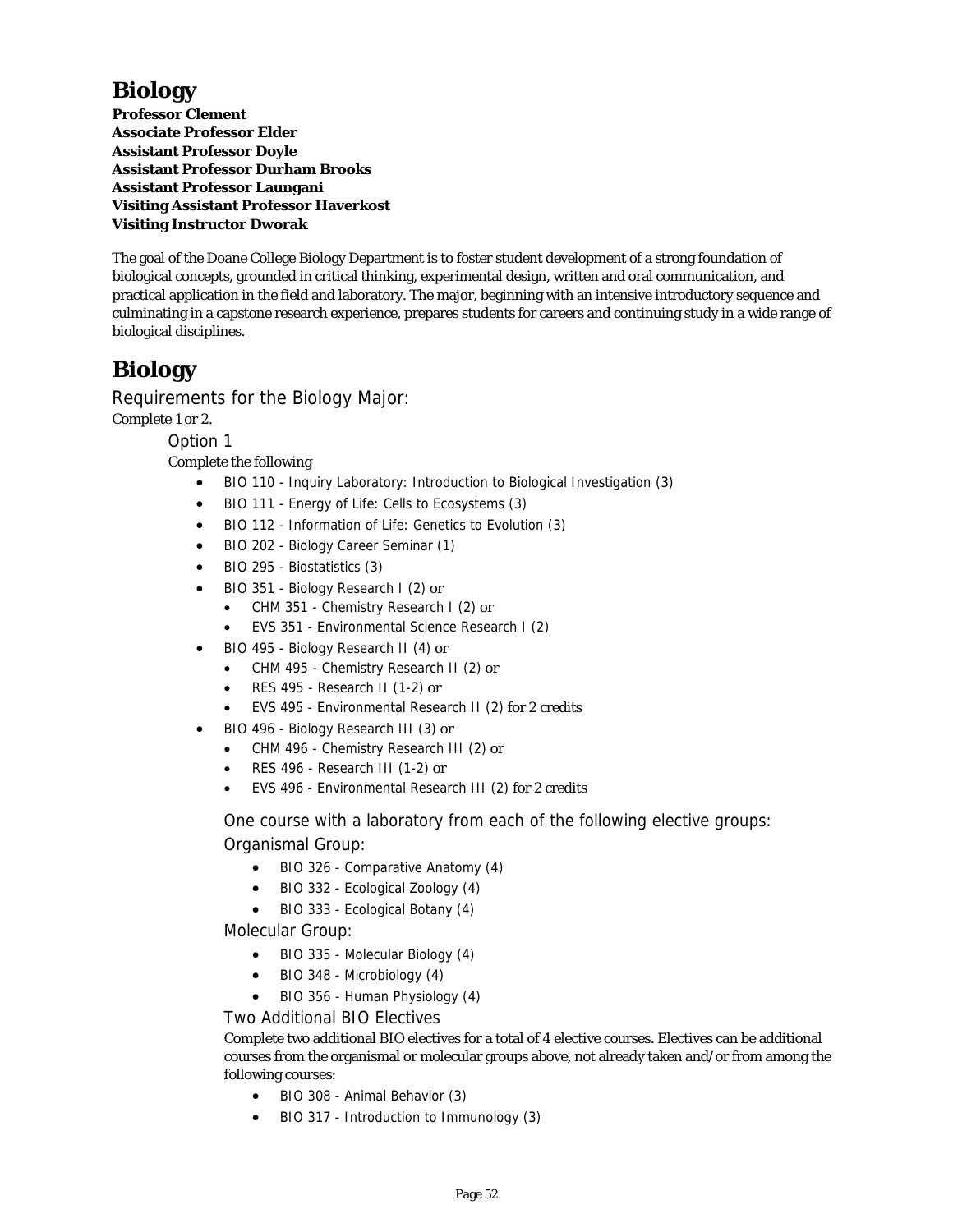- $\bullet$  BIO 331 Cell Biology (3)
- BIO 340 Evolution (3)
- BIO 345 Conservation Biology (3)
- BIO 355 Human Anatomy (4)

Note: A maximum of 4 credits of Biology directed study may be counted toward the major.

#### Complete the following cognates:

- CHM 125 General Chemistry I (4)
- CHM 126 General Chemistry II (4)
- Two additional four-credit courses in Chemistry or
	- PHY 107 Introductory Physics (4) and
	- PHY 108 Introductory Physics (4) or
	- PHY 201 General Physics (4) and
	- PHY 202 General Physics (4)
- MTH 107 Problem Solving (3) or
- MTH 108 Modeling & Applications (3) or above (MTH 235 is strongly recommended)

Note: *Partial fulfillment of the major may be arranged through transfer of credit by successful completion of appropriate courses from an approved professional school.*

#### Option 2: Biology Teaching

Students seeking certification for teaching in biology must complete:

- BIO 110 Inquiry Laboratory: Introduction to Biological Investigation (3)
- BIO 111 Energy of Life: Cells to Ecosystems (3)
- BIO 112 Information of Life: Genetics to Evolution (3)
- BIO 295 Biostatistics (3)
- BIO 348 Microbiology (4)
- BIO 351 Biology Research I (2) or
	- CHM 351 Chemistry Research I (2) or
	- EVS 351 Environmental Science Research I (2)
- BIO 494 Bioscience Research (2)

Complete four of the courses listed below. At least one course must come from each group.

Organismal Group

- BIO 326 Comparative Anatomy (4)
- BIO 332 Ecological Zoology (4)
- BIO 333 Ecological Botany (4)

Molecular Group:

- BIO 335 Molecular Biology (4)
- BIO 355 Human Anatomy (4)
- BIO 356 Human Physiology (4)

**Cognates** 

- CHM 125 General Chemistry I (4)
- CHM 126 General Chemistry II (4)
- MTH 107 Problem Solving (3) or
	- MTH 108 Modeling & Applications (3) or above (MTH 235 is strongly recommended)
- SCI 322 The Teaching of Laboratory Sciences I (0-1)
- SCI 324 The Teaching of Laboratory Sciences II (0-1)
- SCI 326 The Teaching of Laboratory Sciences III (0-1)
- SCI 327 The Teaching of Laboratory Sciences IV (4)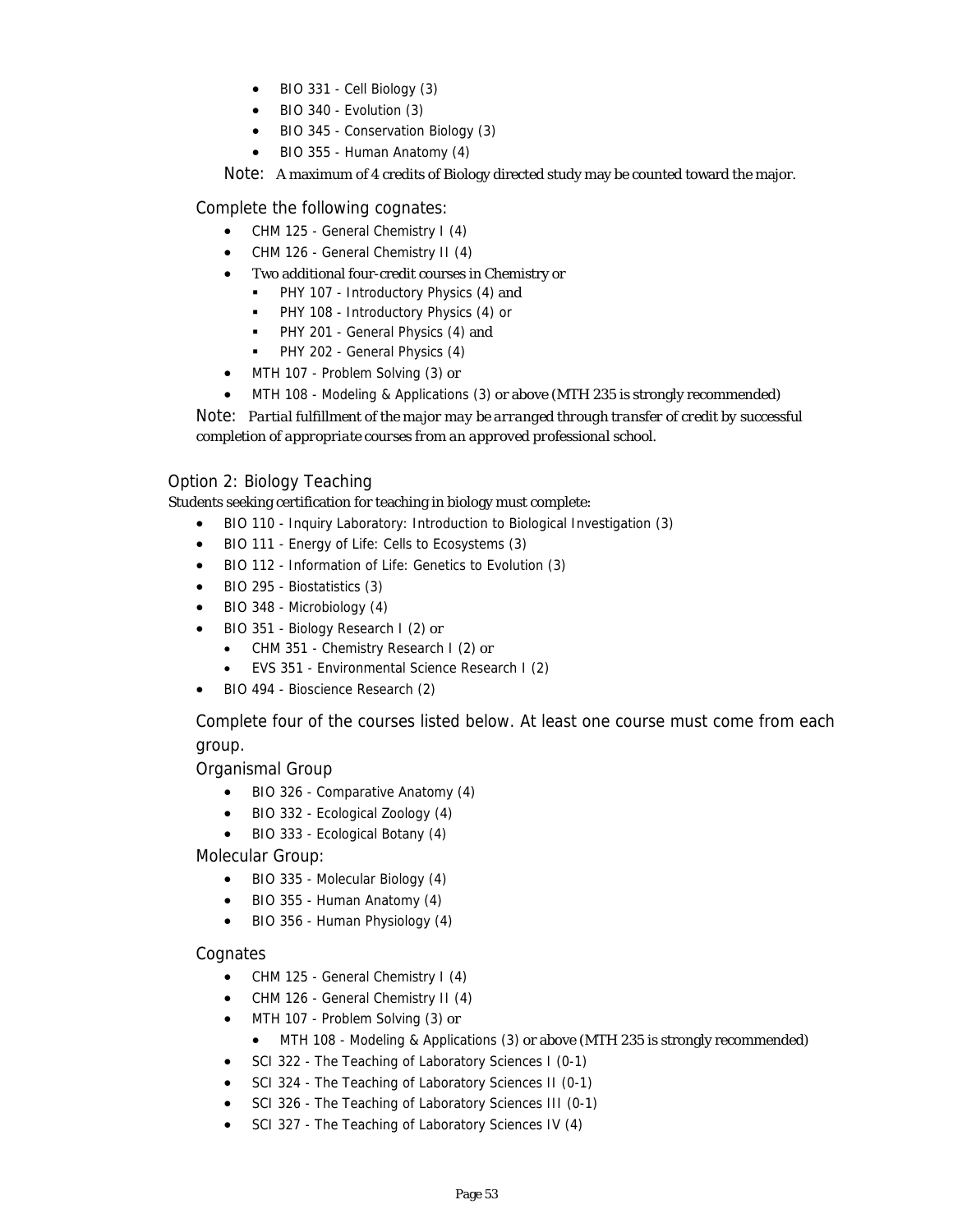- PHY 107 Introductory Physics (4)
- GEO 101 Environmental Geology (4) or
- GEO 103 Physical Geology (4)

All requirements listed under the catalog section Secondary Education

### **Biology Minor**

Requirements for the Biology Minor:

Complete the following:

- BIO 110 Inquiry Laboratory: Introduction to Biological Investigation (3)
- BIO 111 Energy of Life: Cells to Ecosystems (3)
- BIO 112 Information of Life: Genetics to Evolution (3)

Complete one and two below for at least nine additional credits:

1) Two courses with laboratory, one from each of following groups:

Organismal Group:

- BIO 326 Comparative Anatomy (4)
- BIO 332 Ecological Zoology (4)
- BIO 333 Ecological Botany (4)

Molecular Group:

- BIO 335 Molecular Biology (4)
- $\bullet$  BIO 348 Microbiology (4)
- BIO 356 Human Physiology (4)

2) One additional course from Organismal or Molecular groups above or the following list:

- BIO 308 Animal Behavior (3)
- BIO 317 Introduction to Immunology (3)
- BIO 331 Cell Biology (3)
- BIO 340 Evolution (3)
- BIO 345 Conservation Biology (3)
- BIO 351 Biology Research I (2)
- BIO 421 Biology Internship (0-12)
- BIO 494 Bioscience Research (2)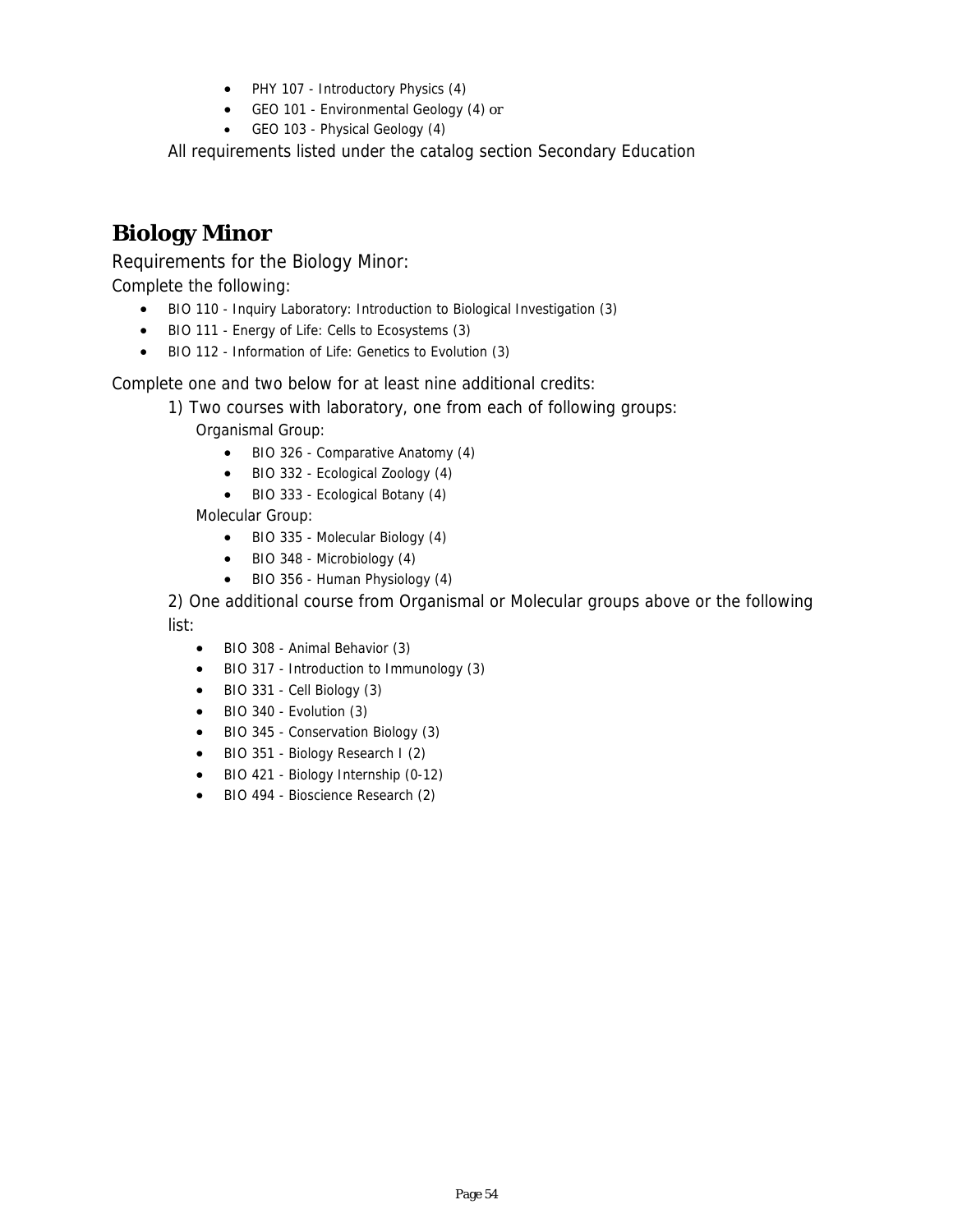### **Business Administration**

**Professor Merritt Associate Professor Bossard Assistant Professor Hind Visiting Assistant Professor Court Lecturer Zumpfe**

The Business Administration major prepares students for a variety of careers in business. The Business Administration major requires students to demonstrate their abilities to anticipate, understand, and adapt to change as it affects the diverse business world. Students must exhibit effective communication and interpersonal skills in a variety of business contexts. Successful completion of this major will significantly enhance a student's career opportunities in the many fields of business. The Business Administration major at Doane College also prepares students for further study at the graduate level.

# **Business Administration**

Requirements for the Business Administration Major:

Complete the following 23 credits:

- BUS 215 Statistics (3) or
	- o MTH 356 Statistics (3)
- $\bullet$  BUS 226 Finance (3)
- BUS 242 Management (3)
- BUS 250 The Legal Environment of Business (3)
- BUS 251 Marketing (3)
- BUS 365 Ethics in a Business Environment (3)
- BUS 496 Strategic Management (3)
- BUS 498 Executing Business Strategy (2)

Complete the following cognates:

- ACC 103 Financial Accounting (3)
- ACC 104 Managerial Accounting (3)
- ECO 203 Macroeconomics and Literacy (3)
- ECO 204 Microeconomics and Business (3)

#### 300/400 Level Electives

Complete 12 additional credits of 300/400 level Business or Economics courses with at least 3 of those credits at the BUS 400 level (excluding BUS 421 and all 400-level ECO prefixed courses).

Note: Only two 300-level Economics courses may be used toward the 12 additional credits required for the Business Administration major.

#### Division of Economics and Business Residency Requirement

Must be completed through the Division of Economics and Business at the Doane College School of Arts and Sciences.

- ACC 104 Managerial Accounting (3)
- BUS 496 Strategic Management (3)
- BUS 498 Executing Business Strategy (2)
- plus six business credits at the 300/400 level (excluding BUS 421)

No more than 48 credits of BUS courses may apply toward graduation.

Students choosing a business administration major may want to focus on a specific functional area of business and should consider suggested electives for each area, as stated on-line or available from their advisors.

Note: *Students choosing a business administration major may want to focus on a specific functional area of business and should consider suggested electives for each area, as stated on-line or available from their advisors.*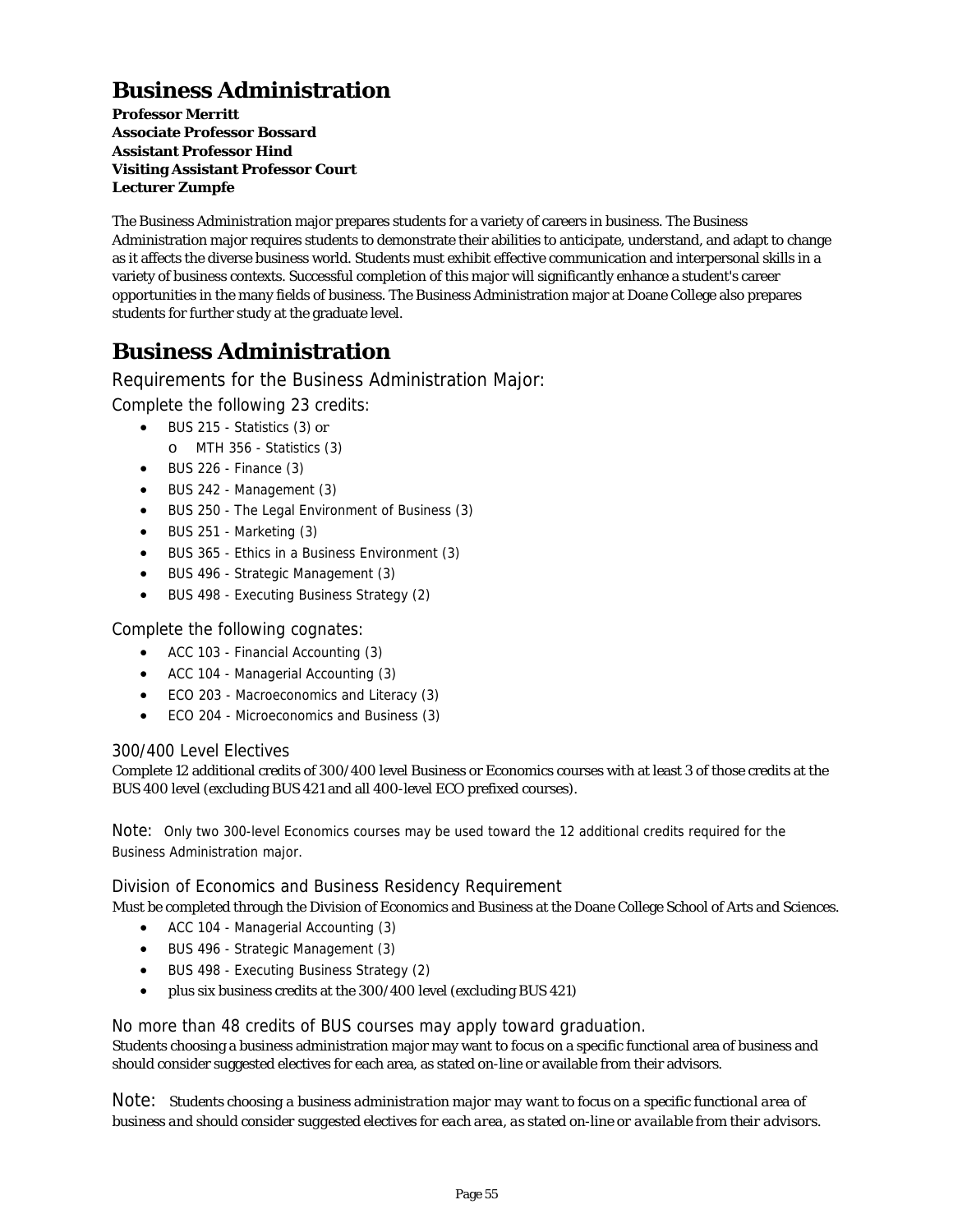### **Business Administration Minor**

Requirements for the Business Administration Minor:

Complete

- BUS 242 Management (3)
- BUS 251 Marketing (3)

Complete six credits chosen from

any 300/400 BUS prefixed course (excluding BUS 365 and BUS 496).

Note: One 300 level ECO prefixed course can also be counted toward the minor.

Complete the following cognates:

- ACC 103 Financial Accounting (3)
- ECO 203 Macroeconomics and Literacy (3)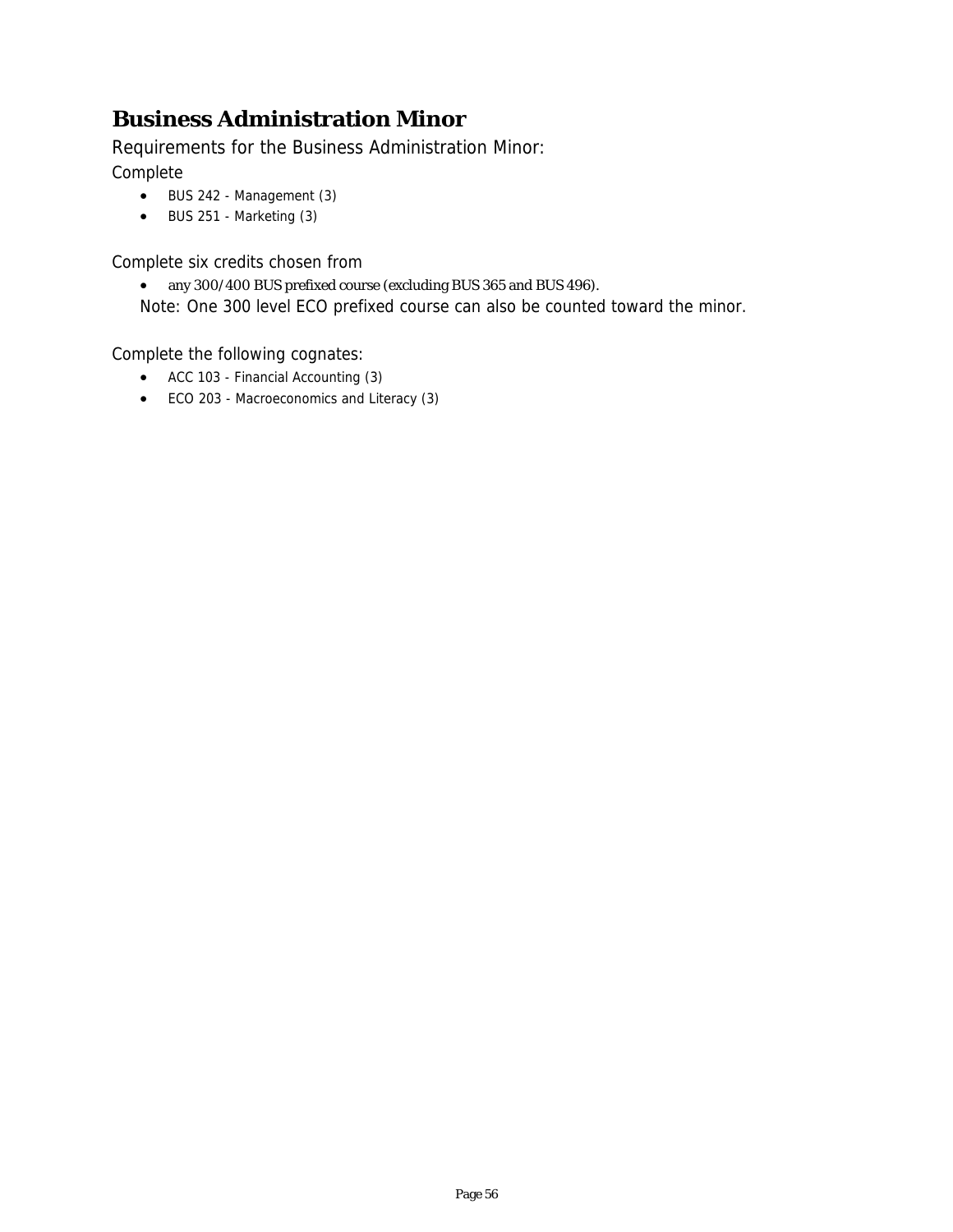### **Chemistry**

**Professor Clevette Associate Professor Holmes Associate Professor E. Wilson Assistant Professor Sikich**

Chemistry is the study of matter and its changes. These changes affect everything we eat, wear, and touch. Chemistry is the only science that studies the changes that involve both huge industries and the well-being of each of us. Chemists are employed in almost every sector of the economy. The work called chemistry is incredibly varied.

Chemistry graduates pursue advanced degrees in chemistry, chemical engineering, pharmacy, medicine, medical technology, law, and other areas. Other graduates obtain jobs in the chemical or pharmaceutical industries.

### **Chemistry**

Requirements for the Chemistry Major:

Complete 1 or 2.

Option 1

Complete the following:

The following thirteen courses:

- CHM 110 Professional Development and Careers in Chemical Sciences (1)
- CHM 125 General Chemistry I (4)
- CHM 126 General Chemistry II (4)
- CHM 195 Introduction to Chemical Research (1)
- CHM 205 Organic Chemistry I (4)
- CHM 206 Organic Chemistry II (4)
- CHM 303 Analytical Chemistry (4)
- CHM 351 Chemistry Research I (2)
- CHM 411 Physical Chemistry I (4)
- CHM 412 Physical Chemistry II (4)
- CHM 494 Communication of Chemical Research (0)
- CHM 495 Chemistry Research II (2)
- CHM 496 Chemistry Research III (2)

Note: RES 495 and RES 496 for 2 credits each may be substituted for CHM 495 and CHM 496.

Two additional courses from

- CHM 322 Instrumental Analysis (4)
- CHM 326 Advanced Inorganic Chemistry (4)

The following cognates:

- $\bullet$  MTH 235 Calculus I (4)
- $\bullet$  MTH 236 Calculus II (4)
- PHY 107 Introductory Physics (4)
- PHY 108 Introductory Physics (4)

#### Option 2: Chemistry Teaching

#### Students seeking certification for teaching in chemistry must complete:

The following nine courses:

- CHM 125 General Chemistry I (4)
- CHM 126 General Chemistry II (4)
- CHM 205 Organic Chemistry I (4)
- CHM 206 Organic Chemistry II (4)
- CHM 303 Analytical Chemistry (4)
- CHM 411 Physical Chemistry I (4)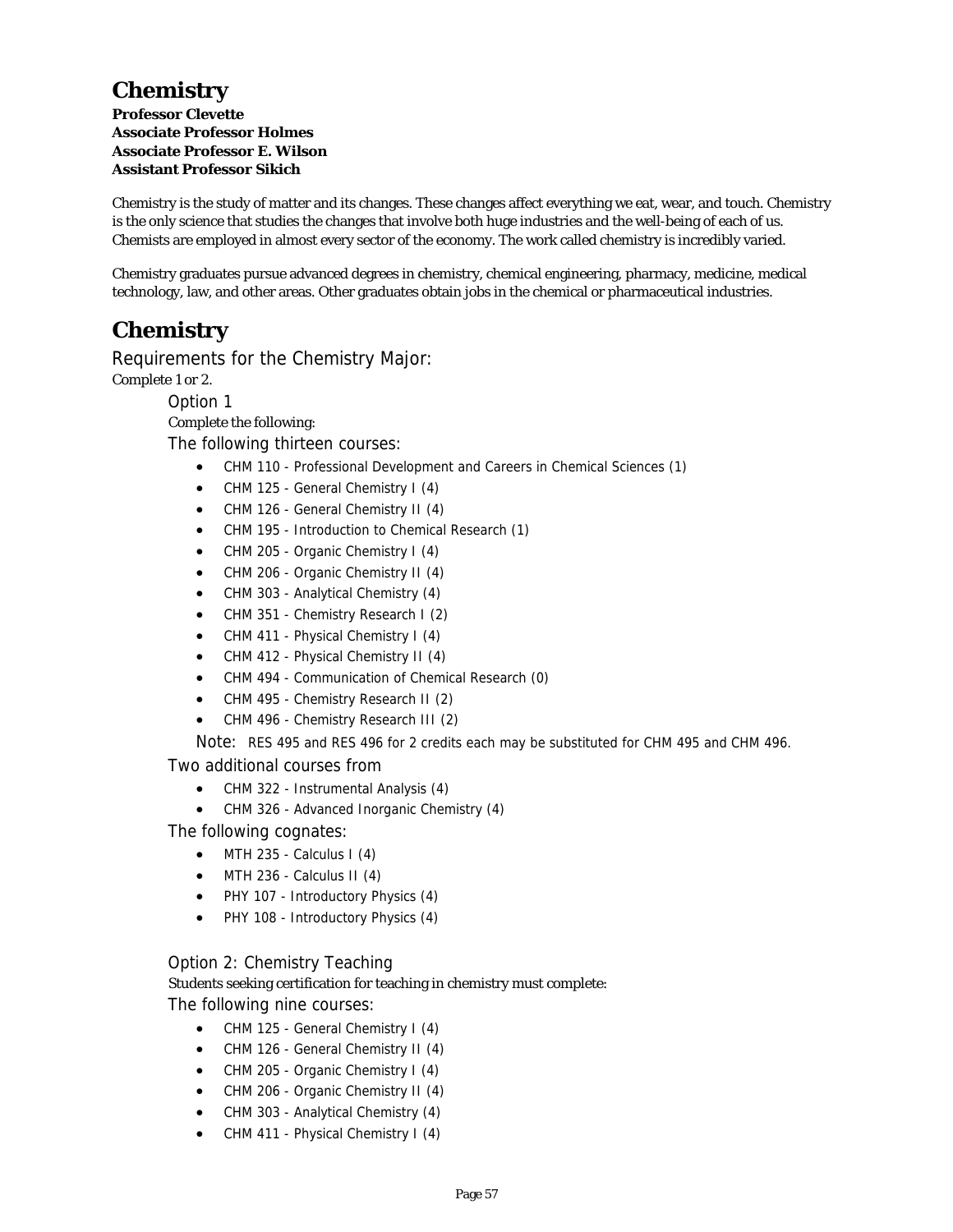- CHM 412 Physical Chemistry II (4)
- CHM 110 Professional Development and Careers in Chemical Sciences (1)

The following cognates from the natural sciences:

- PHY 107 Introductory Physics (4)
- o PHY 108 Introductory Physics (4)
- BIO 111 Energy of Life: Cells to Ecosystems (3) or o BIO 112 - Information of Life: Genetics to Evolution (3)
- AST 103 Introductory Astronomy (3) and
- AST 103L Astronomy Laboratory (1) or
- GEO 103 Physical Geology (4)

The following cognates in mathematics:

- $\bullet$  MTH 235 Calculus I (4)
- $\bullet$  MTH 236 Calculus II (4)

The following natural science methods courses:

- SCI 322 The Teaching of Laboratory Sciences I (0-1)
- SCI 324 The Teaching of Laboratory Sciences II (0-1)
- SCI 326 The Teaching of Laboratory Sciences III (0-1)
- SCI 327 The Teaching of Laboratory Sciences IV (4)

One additional teaching major.

All requirements listed under the catalog section Secondary Education.

### **Chemistry Minor**

Requirements for the Chemistry Minor: Complete the following courses:

- CHM 125 General Chemistry I (4)
- CHM 126 General Chemistry II (4)
- CHM 205 Organic Chemistry I (4)
- CHM 303 Analytical Chemistry (4)

Complete eight credits from:

- CHM 206 Organic Chemistry II (4)
- CHM 322 Instrumental Analysis (4)
- CHM 326 Advanced Inorganic Chemistry (4)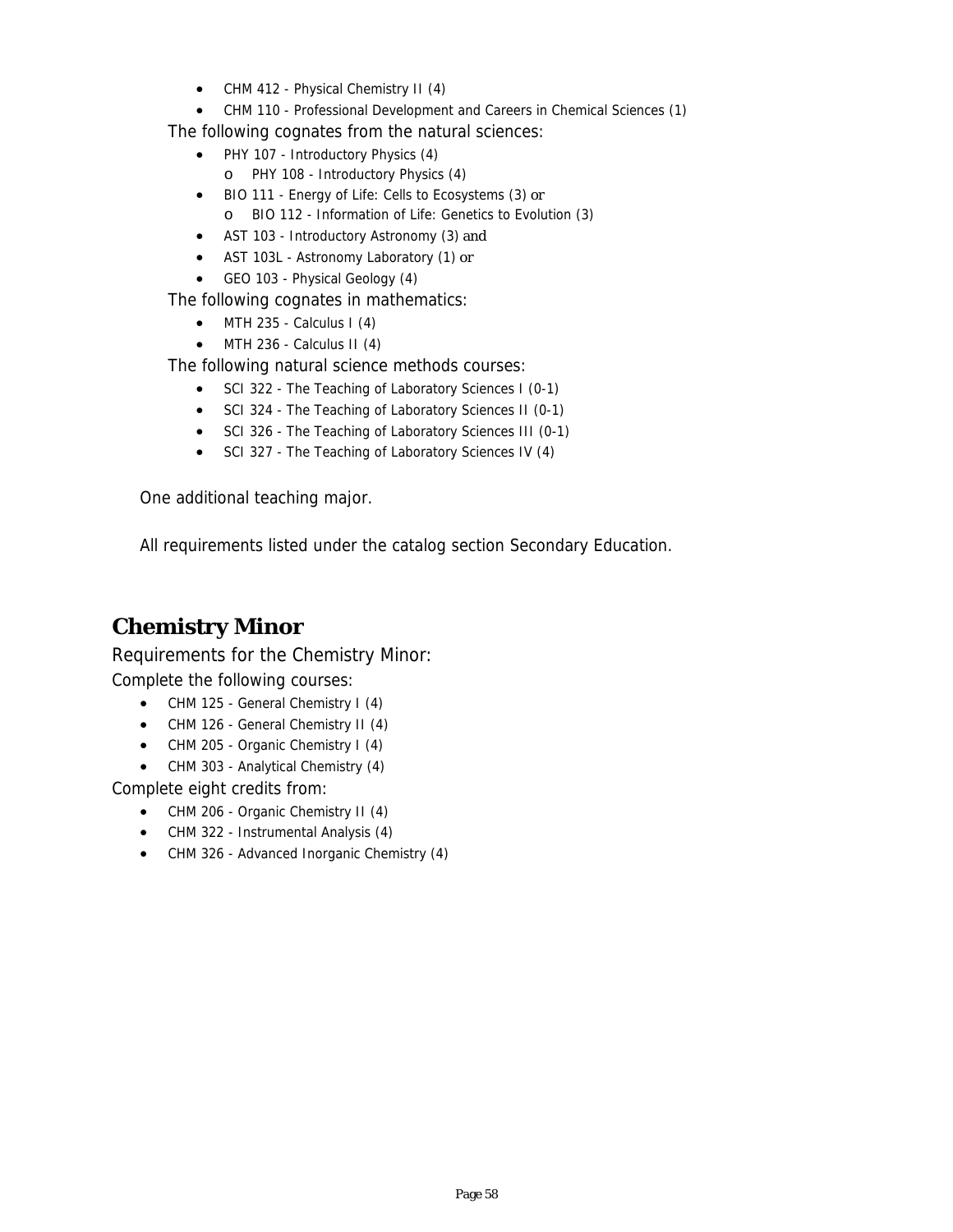### **Communication Studies**

#### **Instructor Wilson**

This speech communication minor is designed for students who are interested in the essential role communication plays in the development and maintenance of identities, relationships, groups, and societies and cultures. Communication structure and process is explored and particular attention paid to the way in which meaning is managed in order to coordinate joint activity.

## **Speech Communication Minor**

Requirements for the Speech Communication Minor:

Complete

- CMS 112 Small Group Communication (3)
- CMS 220 Interpersonal Communication (3)

Complete three of the following courses:

- CMS 315 Organizational Behavior (3)
- CMS 321 Intercultural Communication (3)
- CMS 348 Gender Communication (3)
- CMS 351 Persuasion (3)

Complete one of the following courses for three credits:

- CMS 210 Public Speaking (3)
- CMS 226 Beginning Competitive Speech I (0 or 3)
- CMS 227 Beginning Competitive Speech II (0 or 3)
- CMS 326 Advanced Competitive Speech I (0 or 3)
- CMS 327 Advanced Competitive Speech II (0 or 3)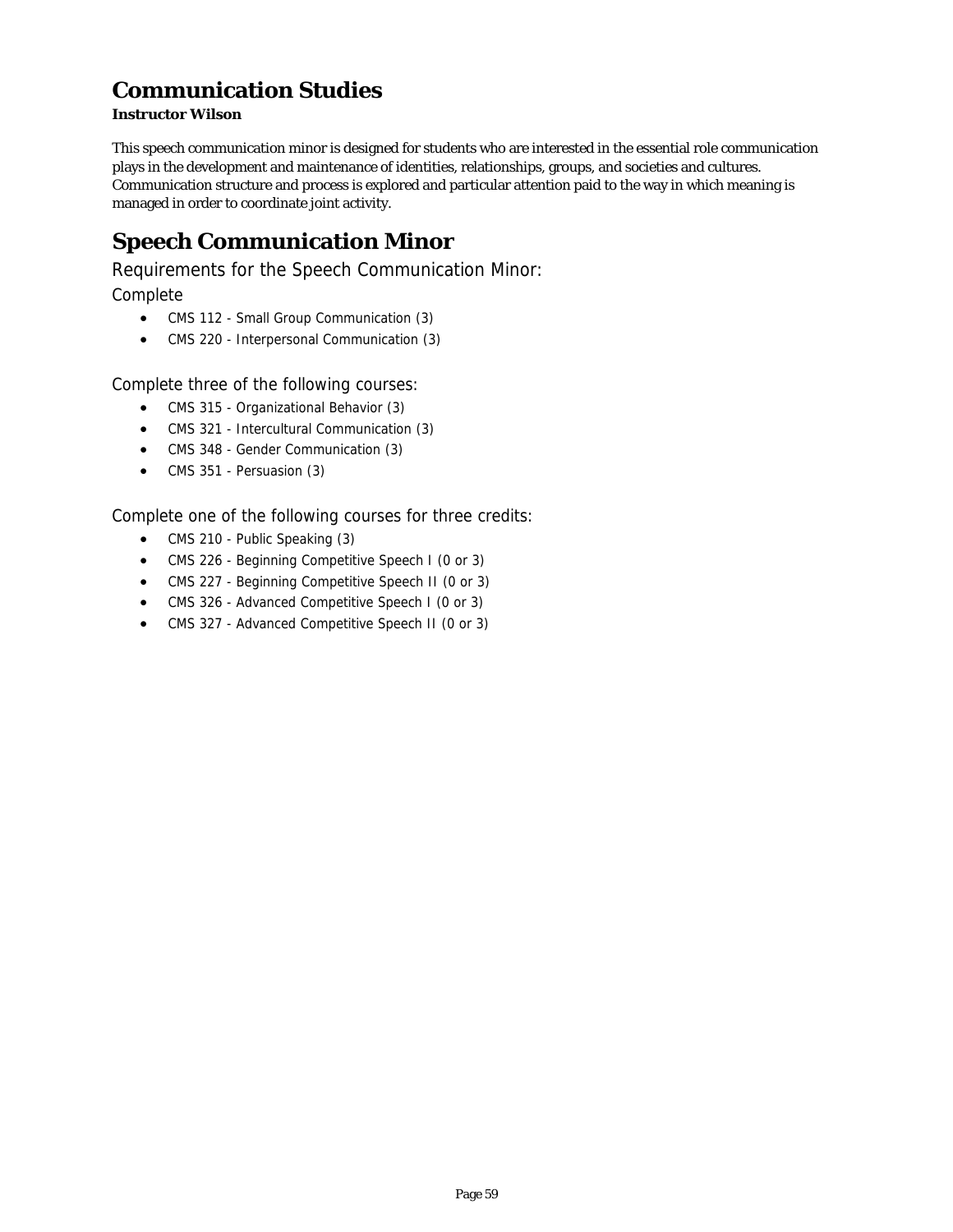# **Computational Studies**

### **Computational Science Minor**

While applicable to many disciplines, the computational science minor is designed to complement majors in the natural sciences - biology, chemistry, physics, environmental science, and mathematics.

Complete a minimum of 21 credits including the following:

To develop foundational skills in problem solving and mathematics, complete:

- BIO 295 Biostatistics (3) or
	- o MTH 356 Statistics (3)
- IST 145 Introduction to Programming and Problem-Solving (3)
- MTH 107 Problem Solving (3)

To build simulation, modeling and visualization skills on top of the foundational skills, complete:

CST 210 - Fundamentals of Computational Science (3)

To apply the foundational, simulation, modeling and visualization skills in a scientific domain, complete:

- CST 310 Parallel Computational Techniques (3)
- CST 495 Computational Studies Seminar (0-3)

Two courses from:

- BIO 332 Ecological Zoology (4) or
	- o BIO 333 Ecological Botany (4)
- BIO 356 Human Physiology (4)
- CHM 303 Analytical Chemistry (4)
- EVS 320 Introduction to Geographic Information Systems (3) or o IST 320 - Introduction to Geographic Information Systems (3)
- EVS 325 Soil Systems and Sustainability (3)
- MTH 329 Differential Equations (3)
- PHY 302 Electricity and Magnetism (4)
- $\bullet$  PHY 306 Mechanics (4)
- PHY 405 Quantum Mechanics (4)
- PHY 435 Mathematical Methods for Physics (4)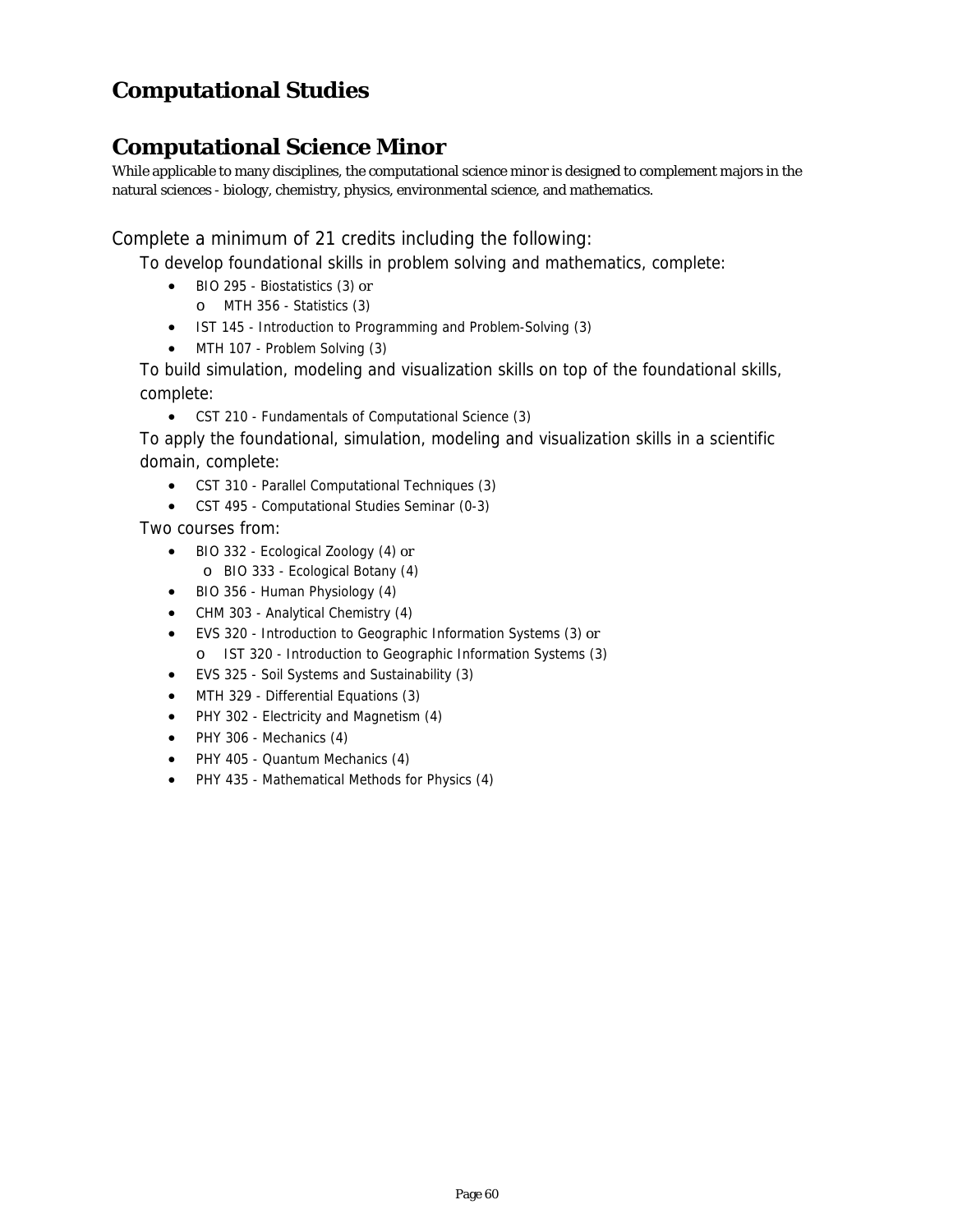### **Computational Thinking Minor**

While applicable to many disciplines, the computational thinking minor is designed to complement majors in fine arts and humanities, business and economics, education, and the social sciences.

Complete a minimum of 18 credits including the following:

To develop foundational skills in problem solving and reasoning, complete:

- IST 145 Introduction to Programming and Problem-Solving (3)
- MTH 107 Problem Solving (3)
- PHI 105 Logic and Critical Thinking (3)

To build simulation, modeling and visualization skills on top of the foundational skills, complete:

• MTH 108 - Modeling & Applications (3)

To apply the foundational, simulation, modeling and visualization skills, complete:

CST 495 - Computational Studies Seminar (0-3)

Two courses from:

- ACC 411 Systems/Applied Accounting (3)
- BIO 332 Ecological Zoology (4) or
	- o BIO 333 Ecological Botany (4)
- BIO 356 Human Physiology (4)
- BUS 215 Statistics (3) or
	- o SSI 217 Applied Statistics for Social Science (3)
- BUS 339 Quantitative Methods (3)
- CHM 303 Analytical Chemistry (4)
- CST 310 Parallel Computational Techniques (3)
- ECO 340 Econometrics (3)
- EVS 320 Introduction to Geographic Information Systems (3) or o IST 320 - Introduction to Geographic Information Systems (3)
- EVS 325 Soil Systems and Sustainability (3)
- MTH 329 Differential Equations (3)
- PHY 302 Electricity and Magnetism (4)
- $\bullet$  PHY 306 Mechanics (4)
- PHY 405 Quantum Mechanics (4)
- PHY 435 Mathematical Methods for Physics (4)
- SOC 285 Social Research (4)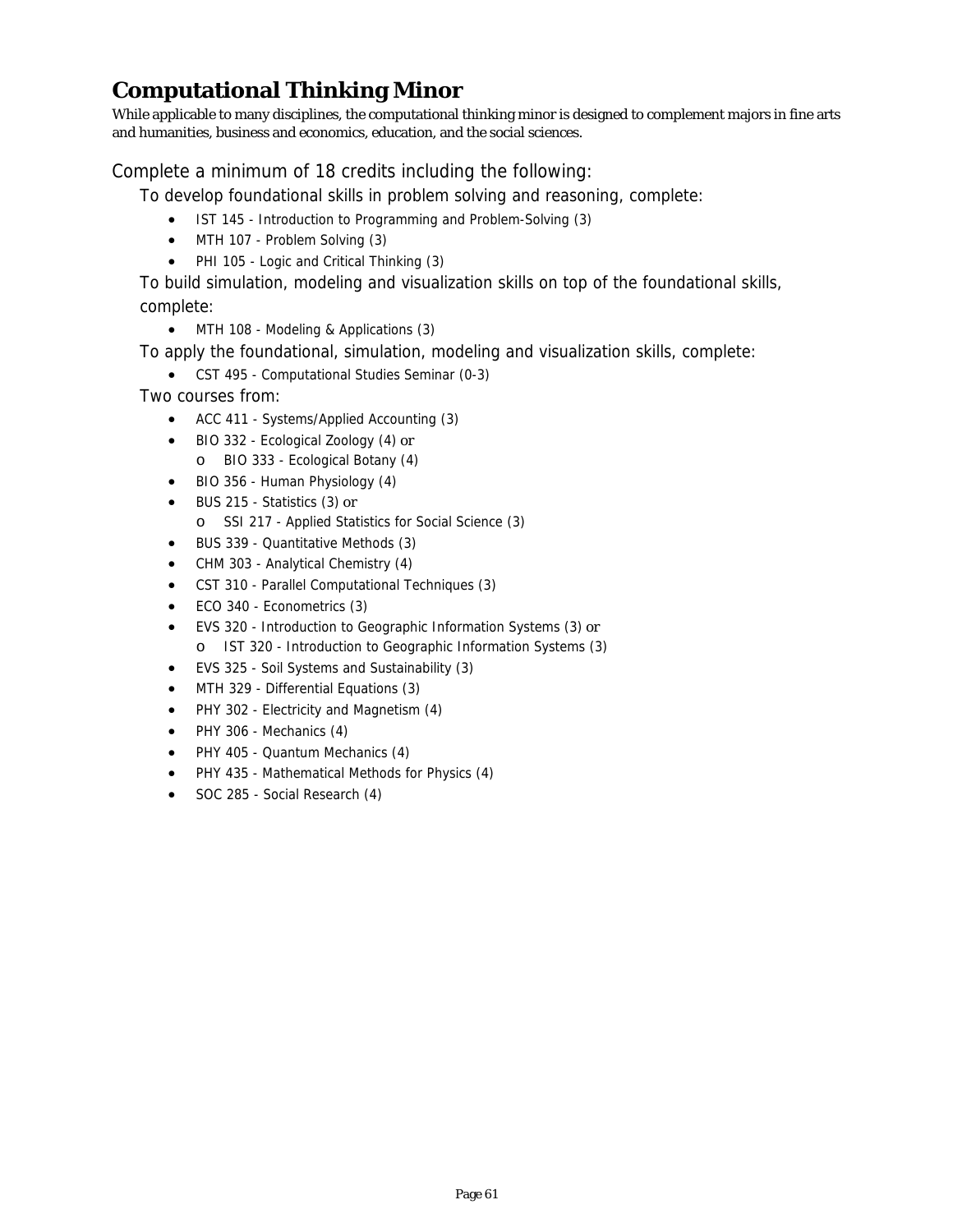### **Economics**

#### **Professor Manns Associate Professor Bossard**

The Economics major prepares students for a variety of careers in business and government. Economics provides a logical, ordered way of looking at various problems and issues. It draws upon history, philosophy and mathematics to help students examine the choices that individuals and groups make concerning the allocation of their scarce resources to meet their varied and limitless wants. The study of economics at Doane is designed from a liberal arts perspective and emphasizes international economics and financial markets. Economics courses are taken by most students of the college as part of the general education requirements (Doane Core Connections). Pursuit of the major is appropriate for those interested in graduate work in business, law, and economics. The program complements many other areas of study.

### **Economics**

Requirements for the Economics Major:

Complete the following 30 credits:

- ECO 203 Macroeconomics and Literacy (3)
- ECO 204 Microeconomics and Business (3)
- ECO 303 Intermediate Macroeconomics (3)
- ECO 304 Intermediate Microeconomics (3)
- ECO 340 Econometrics (3)
- ECO 495 Seminar in Economics (3)

and four additional economics courses at the 300-400 level, excluding ECO 421.

Complete the following cognates:

- BUS 215 Statistics (3) or
- MTH 356 Statistics (3)

### **Economics Minor**

Requirements for the Economics Minor: Complete 18 credits in Economics, excluding ECO 421

- ECO 203 Macroeconomics and Literacy (3)
- ECO 204 Microeconomics and Business (3)
- ECO 303 Intermediate Macroeconomics (3) or o ECO 304 - Intermediate Microeconomics (3)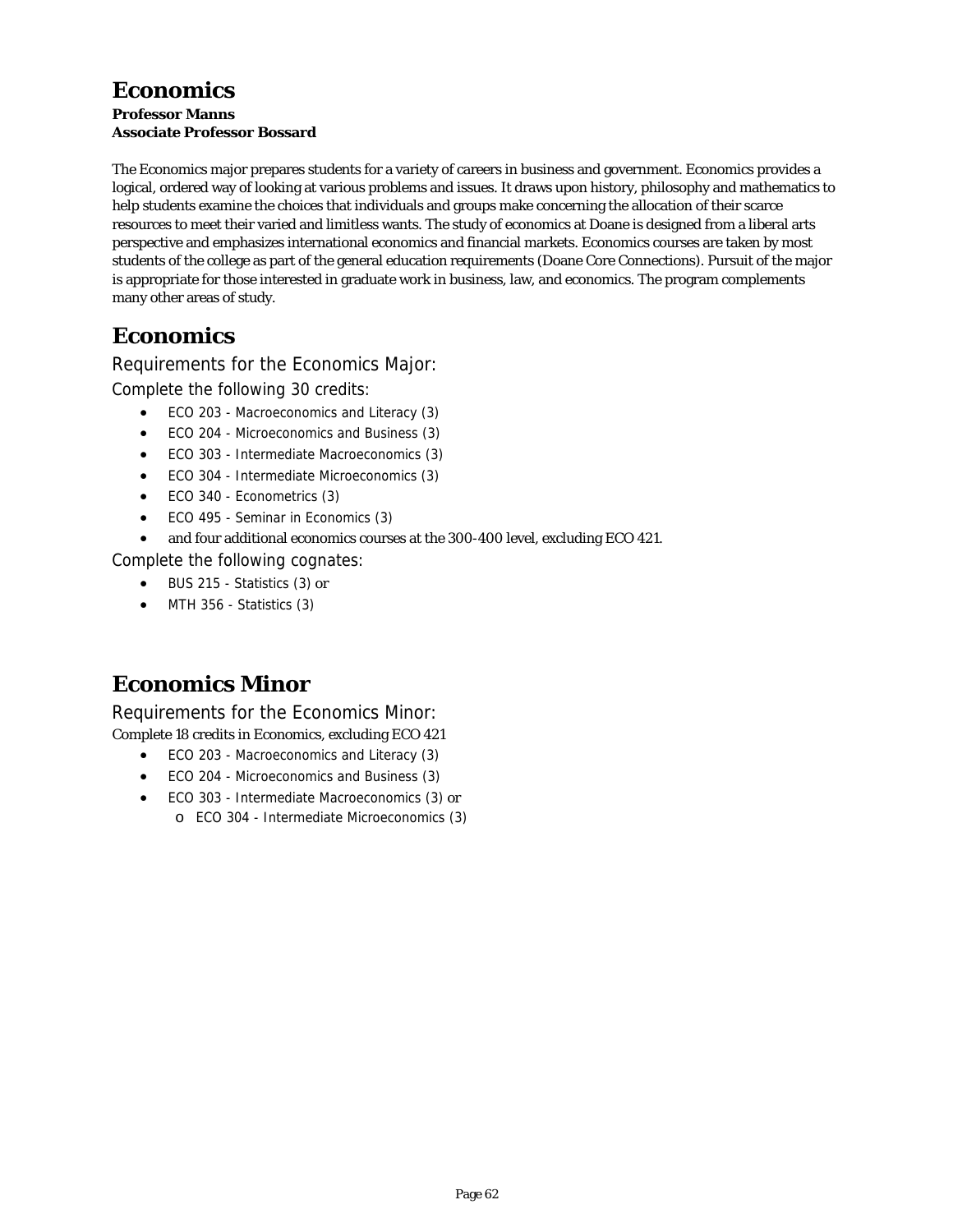## **Education Division**

**Professor Hegler Instructor Wehrs Professor Johnson-Farr Lecturer Griesch Professor Kozisek Lecturer Piper Associate Professor Frey**

**Professor Forester Associate Professor Kalbach Professor Diercks Assistant Professor Kutscher**

Doane's Education Division commits its mission, beliefs and guiding principles to the future in setting the following standards:

### **Mission**

To meet future expectations of our nation's schools as they respond to a changing world, the Doane Education faculty believes the education of teachers and administrators is a developmental and emergent process. For development to occur, the roles of the educational professional are learner, teacher, researcher, and leader. To facilitate this growth, we will: 1) establish collaborative opportunities; 2) promote reflective inquiry tied to coursework, practicum experiences and action research; 3) provide leadership experiences; and 4) facilitate learning in context. We believe these essential elements create practices designed to develop the knowledge, skills, and dispositions for the developing professional. These elements are grounded in reflective and collaborative work which advocates success for all students.

### **Belief Statements**

Becoming a teacher/leader is an emergent process based upon integration of theory and practice to develop knowledge, skills and dispositions. We believe:

- Programs of quality promote learner-centered experiences, and collaborative planning among the college teacher-educators, liberal arts faculty, PK-12 practitioners, and pre-service/in-service students.
- Programs of quality promote inquiry and reflectivity and develop leadership to improve professional practice.
- Programs of quality provide a learning environment encouraging teachers to inquire into the context of learning and practice, act on beliefs, critique their own learning and teaching, and accept their research as an authentic and important means of improving practice.
- Programs of quality facilitate curriculum and instruction honoring diversity in gender, ethnicity, culture, language, social class and exceptionalities.
- Programs of quality promote modeling as an essential aspect of effective teacher education. Faculty in teacher education will model excellent teaching as defined by current research, applied practice, and professional experience.
- Faculty in programs of quality engage in teaching in authentic settings and utilize research for the direct purpose of enhancing educational practices.
- Programs of quality offer opportunities for students to examine the moral purposes of education and put into practice a philosophy of learning and teaching that is inclusive and based on a personal ethical platform.
- Programs of quality see change and innovation as an essential element in learning, teaching and leadership, and promote practices which value students, teachers and administrators as change agents in educational settings.
- Programs of quality prepare teachers to work in and contribute to society utilizing community resources and interacting with its constituency.
- Programs of quality prepare teachers to advocate for students valuing self-determination and fairness, and believing in the right for all students to succeed.
- Programs of quality promote the practice of leadership by providing opportunities for accepting different roles, becoming a leader in the school, community, and in engaging self-development.

### **Guiding Principles**

- All teacher education students have a strong foundation in the liberal arts and sciences.
- All teacher education students have a strong foundation in pedagogical knowledge, skills, and dispositions.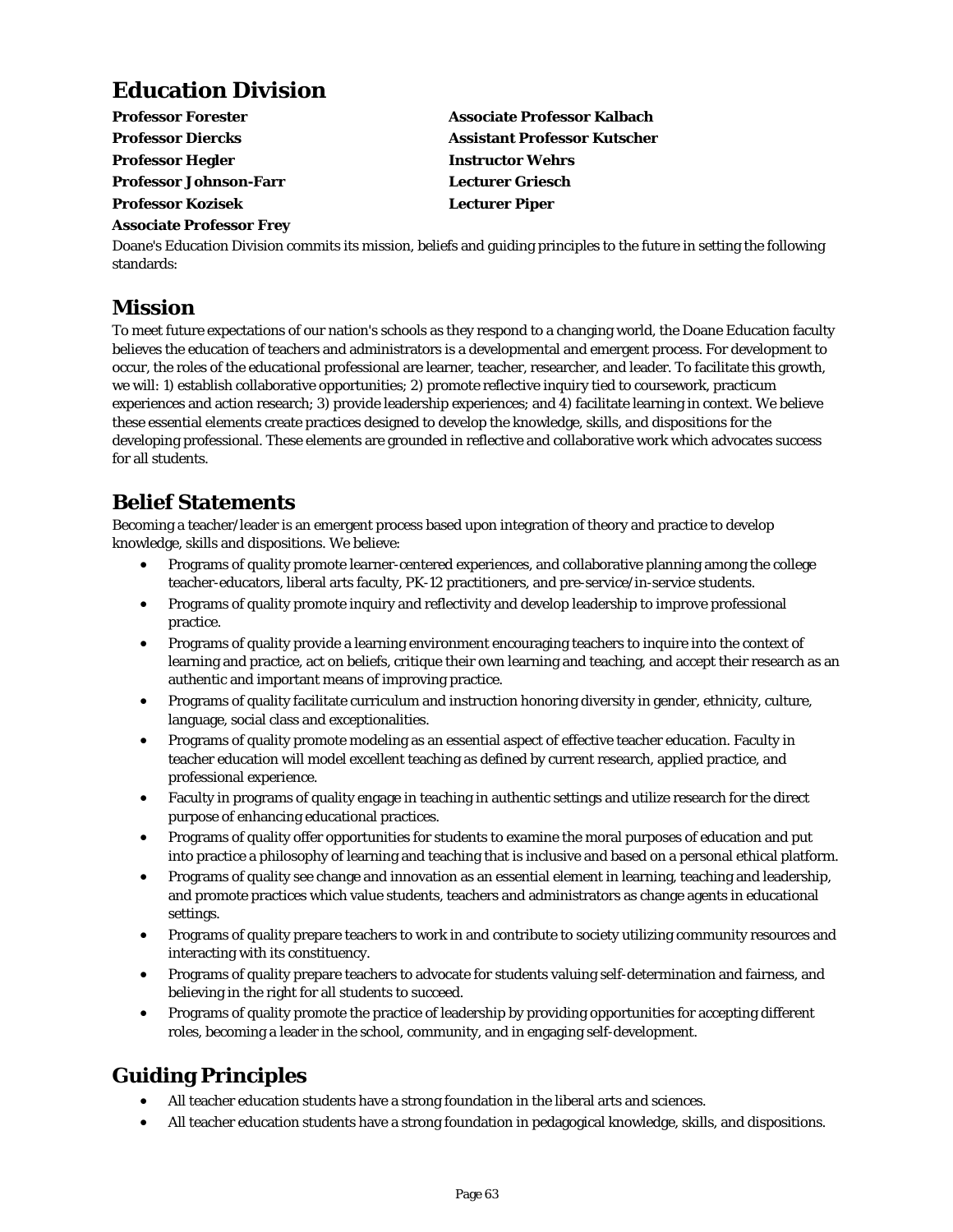- All middle school, early childhood and ESL pre-service teachers demonstrate competency in their respective academic areas.
- All elementary, special education, and secondary pre-service teachers complete practica majors in their certification area(s).
- The teacher education programs integrate PK-12 practicums and internships and Doane classroom experiences locally and globally in the promotion of educational leaders. Emphasis is placed on learning content in context through collaboration and reflection.
- The teacher education programs pledge the competence of their program graduates to the employing school. This pledge assures that beginning teachers enter the professional work force with adequate knowledge, skills and dispositions to successfully fulfill responsibilities of the teaching profession or the teacher education programs will provide in-service education for the graduate.
- The teacher education programs provide an induction experience for their graduates in the first year of teaching.
- The teacher education programs maintain high standards.
- The teacher education programs design and revise certification areas based on current theory, research, applied practice, state and national requirements and program review.
- The teacher education programs utilize historical, philosophical and practical knowledge as the foundation for understanding educational purposes and values.
- The teacher education faculty and pre-service and in-service teachers engage in meaningful research and dialogue about the world of practice to enhance contextual understanding.
- The teacher education faculty values authentic forms of assessment, including performance assessment, and traditional forms of assessment to evaluate students and programs.
- The teacher education programs provide leadership opportunities for students to engage in meaningful dialogue and experiences concerning ethnicity, race, gender, class, language, religion and exceptionalities.

### **Requirements for Admission and Certification:**

- 1. Students intending to work toward certification in either elementary education, special education or secondary education must have a 2.30 grade point average to enter the initial teacher education course, EDU 211 - Practicum IA (3). Students intending to receive certification in either elementary education, special education, or secondary education are required to apply to the Teacher Education Committee for admission to the program at the conclusion of the sophomore year (or after they have completed EDU 211, if it comes later than the sophomore year). The minimum requirements for admission to the Teacher Education Program are:
	- a. Attainment of a cumulative grade point average in all courses of 2.60.
	- b. Attainment of a cumulative grade point average in all education courses of 2.80.
	- c. Attainment of a cumulative grade point average in all courses in the major of 2.50.
	- d. Recommendation from the teacher(s) under whom they have completed their teacher assisting for Practicum I.
	- e. Recommendation from the faculty in the student's major.
	- f. Recommendation from the faculty in education.
	- g. Recommendation of the Student Leadership Office for the school of Arts and Sciences students.
	- h. Recommendation of a medical professional.
	- i. Demonstration of basic mathematical skills by achieving an acceptable score on the mathematics portion of the ACT or SAT test, by passing the Doane College Computational Skills Test, or by completing a designated course in computational skills with a grade of C- or higher.
	- j. As required by the Nebraska State Department of Education, each student must achieve a passing score on the Core Academic Skills for Educators: Reading, Writing and Math. The following scores have been set by the State as minimum passing scores:

#### **\* CORE tests** - Reading (156), Writing (162), and Math (150); **The initially CORE tests must be taken by May 1st of the sophomore year.**

A student must pass the CORE tests by the end of the first semester of his/her junior year. If the student does not pass the CORE tests, he or she may not enroll in education classes. Once the tests are passed, the student may again reapply for admission to teacher education. Individual cases may be reviewed by the certification officer.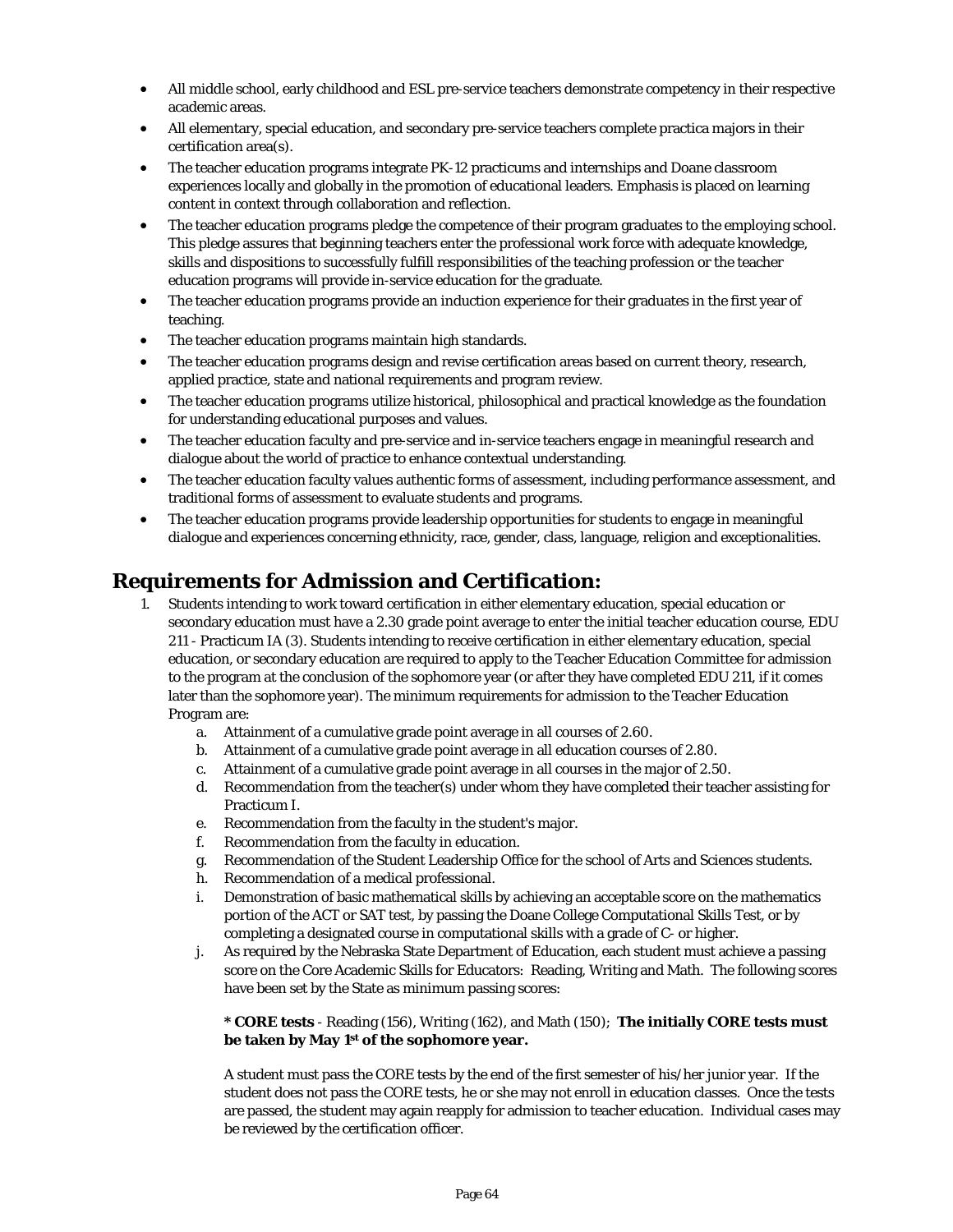k. Students who are denied admission to the program due to below passing scores on the CORE test, may choose to continue taking education courses through Education 321 and one methods course, but must have passed the CORE test and been admitted to the Teacher Education Program prior to continuing in the program beyond that point.

In the special case of students from underrepresented groups, if the student has been denied admission to Teacher Education on the basis on CORE test scores below the Nebraska minimally acceptable level, the student may continue in education courses beyond the first methods course provided he/she is also enrolled and participating in special courses designed to improve performance on the CORE test. Education faculty will assist all students in enrolling in these special courses.

Students denied on the basis of CORE test scores may retake the test as many times as they wish. After completion of the test with scores above the Nebraska minimum, the student may reapply for admission to the Teacher Education Program.

Students generally take the CORE tests during the sophomore year. These tests are given at testing sites in Nebraska. Registration for the tests will be completed at Doane during the sophomore year.

- l. A student with any grade in a cognate that is below C- has that grade reviewed and may be required to repeat the course.
- m. A student who has received negative comments on those recommendations which relate to personality may be required to complete a personality survey. The form of the survey is determined by the Teacher Education Committee in consultation with the Teacher Education faculty. As required by the State of Nebraska, each student is required to affirm under oath that he or she does not have an order or determination currently in affect by a court or any other governmental body which finds the student to be any of the following: a mentally ill and dangerous person, mentally competent to stand trial, acquitted of criminal charges because of insanity, an incapacitated person in need of a guardian, or unable to manage his/her property due to mental illness, mental deficiency, chronic use of drugs or chronic intoxication; or is currently an inpatient or resident in a mental health facility due to a determination by a qualified mental health professional. In compliance with this rule, each student must affirm yearly, prior to student assisting or teaching in any practicum methods class or student teaching experience, that he/she has not been convicted of a felony or misdemeanor involving moral turpitude. Furthermore, it is the student's responsibility to report any change in his/her status regarding this rule. Students not meeting this standard are not allowed to participate in K-12 activities until they have received permission to proceed by the State Board.
- n. As required by the Nebraska State School Board, each student must affirm that he/she has not been convicted of a felony or a misdemeanor involving abuse, neglect, or sexual misconduct. The State board further states that felons may not observe, assist, or take part in any K-12 classroom with such a conviction. If there should be such an instance, the student may appeal to the State Board of Education for review. In compliance with this rule, each student must affirm yearly, prior to student assisting or teaching in any practicum methods class or student teaching experience, that he/she has not been convicted of a felony or misdemeanor involving abuse, neglect, or sexual misconduct. Furthermore, it is the student's responsibility to report any change in his/her status regarding this rule. Students not meeting this standard are not allowed to participate in K-12 activities until they have received permission to proceed by the State Board.
- 2. Students intending to complete student teaching are required to apply to the Teacher Education Committee for permission. The minimum requirements for admission to student teaching are:
	- a. Attainment of a cumulative grade point average of 2.75 in all courses.
	- b. Attainment of a cumulative grade point average of 3.00 in all education courses.
	- c. Attainment of a cumulative grade point average of 2.60 in all courses in the major.
	- d. Recommendation from the teacher(s) under whom the student completed student assisting for Practicum I. (At least two of the recommendations must be positive.)
	- e. Recommendation from the faculty in the major.
	- f. Recommendation from the faculty in education.
	- g. Recommendation of the Student Leadership Office.
	- h. Recommendation of a medical professional.
	- i. Demonstration of proficiency in written English by successfully completing 15 credits of "W" (writing) courses as specified in the college graduation requirements and receiving a grade of C or higher in the required composition course.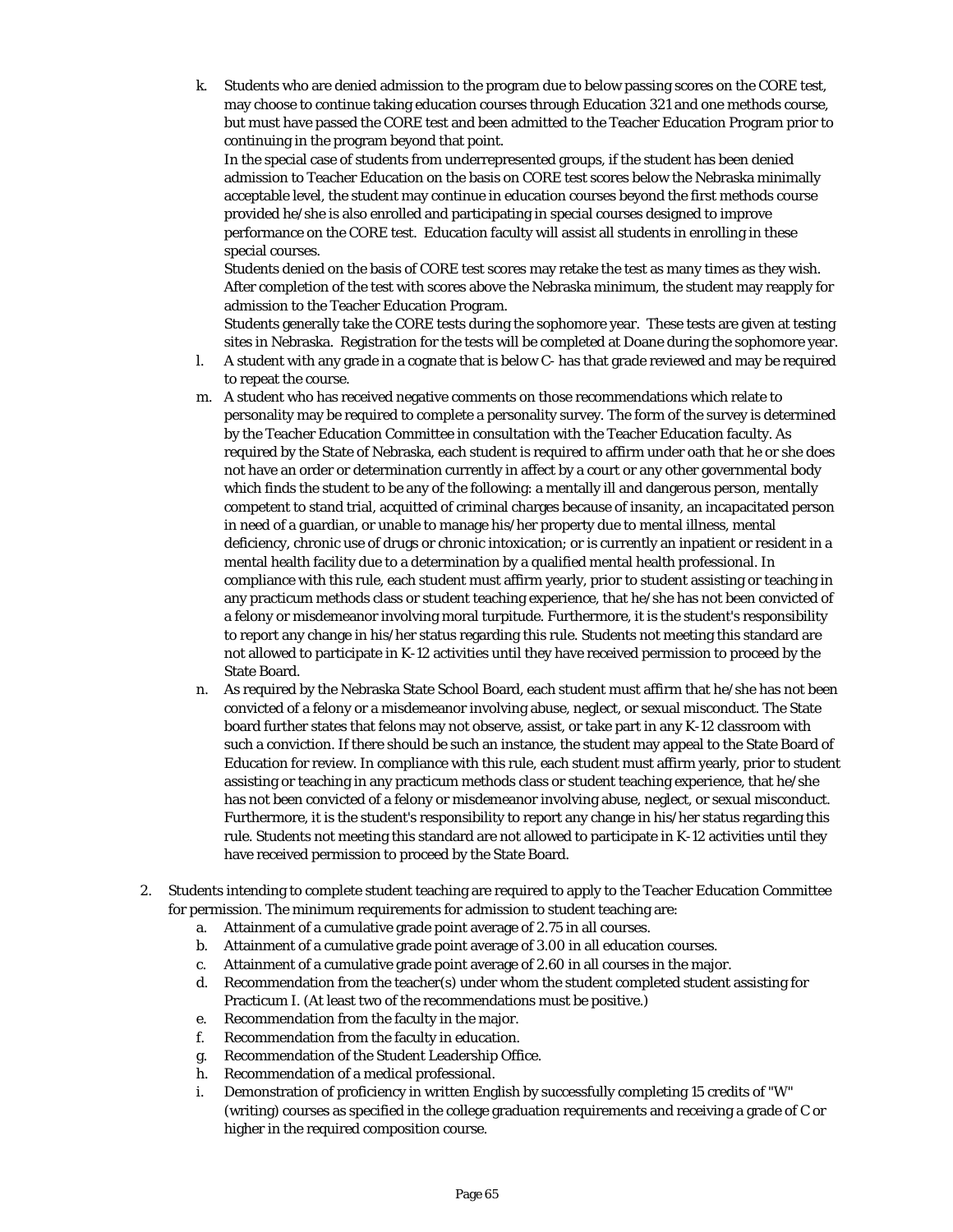- j. A student with any grade in a cognate that is below C- will have that grade reviewed and may be required to repeat the course.
- k. A student with any grade in a methods course that is below B- will have that grade reviewed and additional work may be required. (Even though the general guidelines for grade point averages have been met by the student, a grade below B- in a methods course may be used as part of the criteria for not accepting the student into student teaching.)
- l. A student who has received negative comments on the recommendations which relate to personality may be required to complete a personality survey. The form of the survey will be determined by the Teacher Education Committee in consultation with the Teacher Education faculty. As required by the State of Nebraska, each student is required to affirm under oath that he or she does not have an order or determination currently in affect by a court or any other governmental body which finds the student to be any of the following: a mentally ill and dangerous person, mentally competent to stand trial, acquitted of criminal charges because of insanity, an incapacitated person in need of a guardian, or unable to manage his/her property due to mental illness, mental deficiency, chronic use of drugs or chronic intoxication; or is currently an inpatient or resident in a mental health facility due to a determination by a qualified mental health professional. In compliance with this rule, each student must affirm yearly, prior to student assisting or teaching in any practicum methods class or student teaching experience, that he/she has not been convicted of a felony or misdemeanor involving moral turpitude. Furthermore, it is the student's responsibility to report any change in his/her status regarding this rule. Students not meeting this standard are not allowed to participate in K-12 activities until they have received permission to proceed by the State Board.
- 3. Students are recommended for certification when all of the following criteria have been met:
	- a. Successful completion of the student teaching experience with a recommendation from both the cooperating teacher(s) and the college supervisor.
	- b. Attainment of a cumulative grade point average of 3.00 in all courses.
	- c. Attainment of a cumulative grade point average of 3.00 in all education courses.
	- d. Attainment of a cumulative grade point average of 2.80 in all courses in the major.
	- e. To receive a licensure from the State of Department of Education, students must take and pass the required content test(s) for their endorsement area.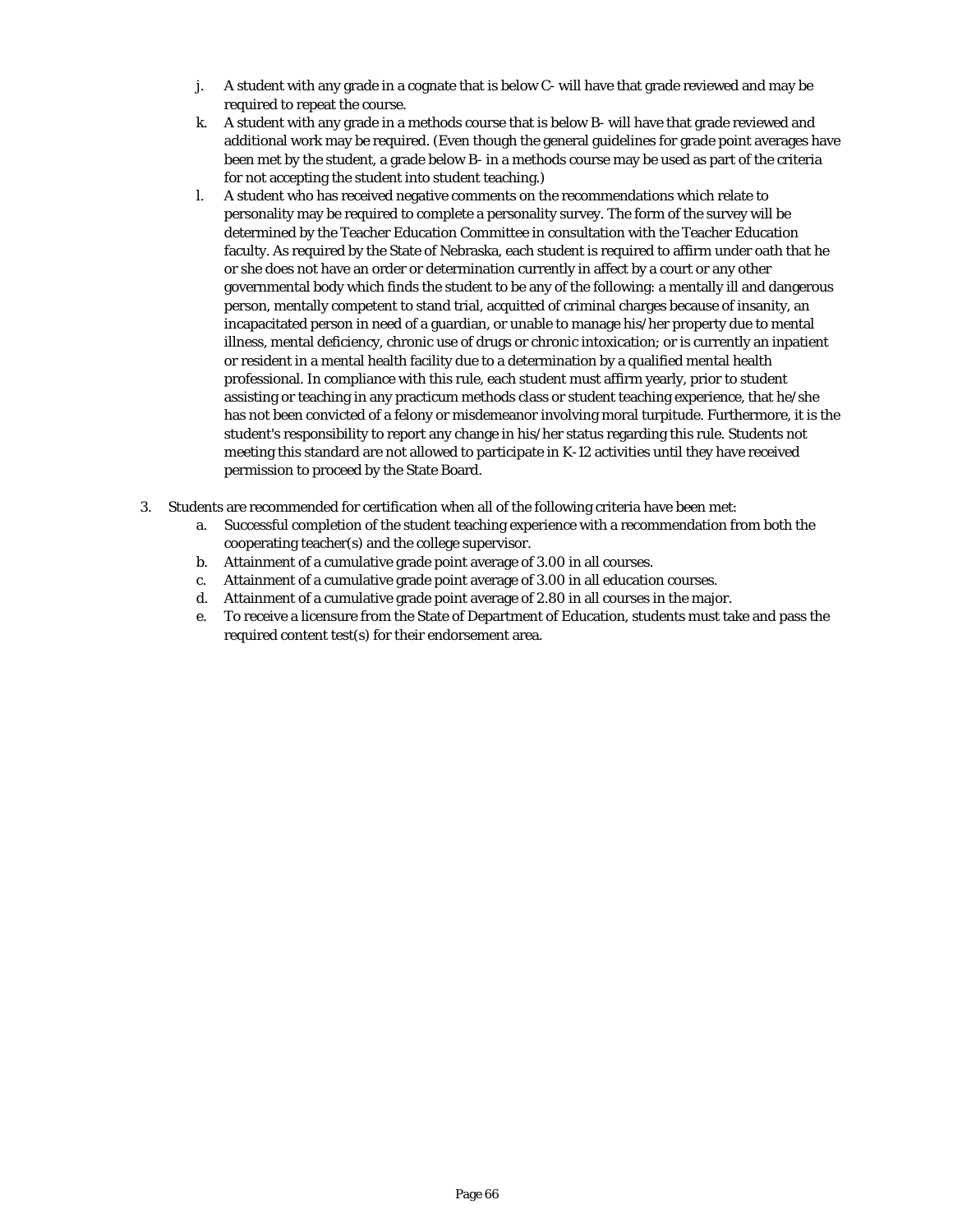### **Elementary Education**

Requirements for the Elementary Education Major:

- EDU 312 Language Arts and Reading II (3)
- EDU 318 Mathematics Methods (3)
- EDU 321 Practicum IC (2)
- EDU 322 Science Methods (2)
- EDU 323 Social Studies Methods (2)
- EDU 330 Language Arts and Reading III (5)
- EDU 338 Children, Youth and the Family (3)
- EDU 341 Practicum ID (2)
- EDU 451 Student Teaching (Elementary) (8)

Complete the following cognates:

- ART 326 Art in Elementary Schools (3)
- GEG 301 Social-Cultural Geography (3)
- IST 201 Instructional Technology (3)
- MTH 217 Mathematics for Elementary Teachers (3)
- PED 101 Physical Activity Course (1)
- PED 104 Theory of Lifetime Fitness (1)
- ART 101 Art Appreciation (3) or
	- o ART 107 Two-Dimensional Design (3) or
	- o ART 110 Three-Dimensional Design (3) or
	- o FAR 103 Intro to Fine Arts: Music (3) or
	- o FAR 104 Fundamentals of Music (3) or
	- o THE 101 Introduction to the Theatre (3)
- BIO 101 Introduction to Biology (4) or
	- o BIO 110 Inquiry Laboratory: Introduction to Biological Investigation (3) and
	- o BIO 111 Energy of Life: Cells to Ecosystems (3)
- CMS 112 Small Group Communication (3) or
	- o CMS 210 Public Speaking (3) or
	- o CMS 220 Interpersonal Communication (3)
- ENG 101 Writing Seminar (3) or
	- o ENG 201 Intermediate Writing (3)
- HIS 205 History of the United States I (3) or
	- o HIS 206 History of the United States II (3)
- MUS 226 Music and Movement for Young Children (3) (music majors use MUS 221)
- PED 450 Structuring Movement Activities for Elementary-Aged Children (2) (double majors of physical education and elementary education use PED 458)
- MTH 107 Problem Solving (3) or
	- o MTH 108 Modeling & Applications (3)
- PHS 105 Principles of Physical Science (4) or
	- o GEO 101 Environmental Geology (4) or
		- o GEO 103 Physical Geology (4) or
		- o CHM 101 Introduction to Chemistry (4)
- PSI 101 American Politics (3) or
	- o PSI 105 Comparative Governments (3)
- PRE 110 Philosophical Problems (3) or
	- o PRE 111 Ethics (3)
- PSY 117 Introduction to Psychology (3) or
	- o SOC 109 Introduction to Sociology (3)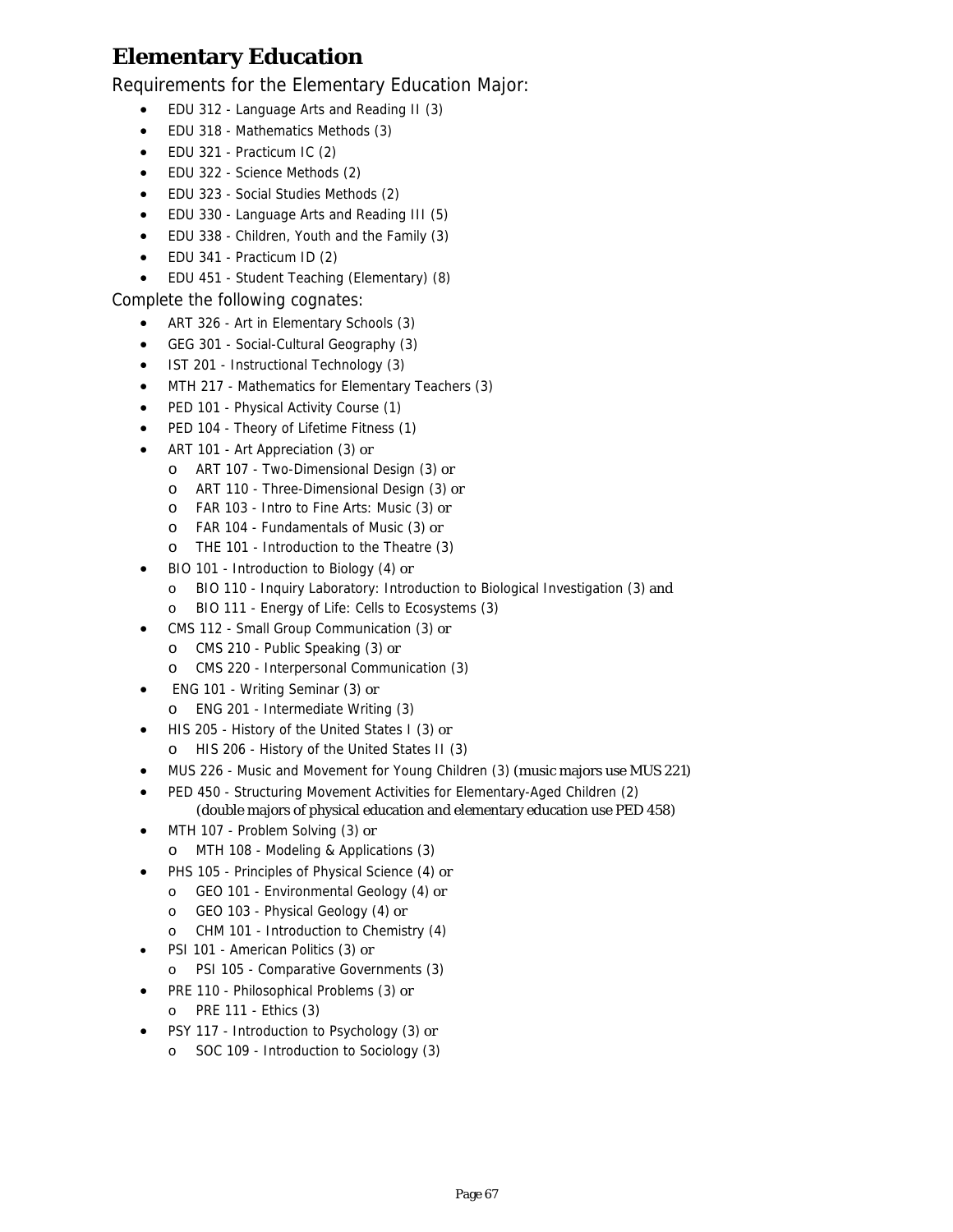Note:

*Elementary education majors who are also majoring in special education or who have an endorsement in early childhood are required to take EDS 207. All other elementary education majors will take either EDS 207 or EDS 620.*

Complete a second teaching major or endorsement area or emphasis chosen from the following:

- a. special education (major).
- b. Spanish (major).
- c. music (major).
- d. mathematics (major).
- e. science (major in natural science, biology, or chemistry).
- f. physical education (major).
- g. middle school (endorsement).
- h. early childhood education (endorsement).
- i. English as a Second Language (endorsement).

#### Nebraska Pre-Standard Certificate

To meet requirements for the Nebraska Pre-Standard Certificate with an endorsement in Elementary Education, the student must also complete 12 graduate credits at Doane College in the summer immediately following graduation and prior to certification as follows:

Elementary/Special Education:

- EDS 622 School Programming for Exceptional Youth (3)
- EDS 626 Advanced Instructional Modifications and Accommodations for Students with Special Needs (3)
- EDU 645 Assessment of Literacy (3)
- EDU 664 Seminar For Beginning Teachers I (3) or
	- o EDU 665 Seminar For Beginning Teachers II (3)

Elementary Education with a middle school or early childhood endorsement:

- EDU 600 Improvement of Instruction (3)
- EDU 645 Assessment of Literacy (3)
- EDU 664 Seminar For Beginning Teachers I (3)
- EDS 620 Exceptional Children (3) or
	- o elective

Elementary Education with a second area of 7-12 or K-12 focus:

- EDS 620 Exceptional Children (3)
- EDU 600 Improvement of Instruction (3)
- EDU 663 Reading and Writing in the Content Area (3)
- EDU 664 Seminar For Beginning Teachers I (3) or
	- o EDU 665 Seminar For Beginning Teachers II (3)

#### Note:

*Students completing EDS 207 as an undergraduate student do not complete EDS 620 , but are individually advised as to which graduate course would be appropriate.*

- a. Attain a grade point average of at least 2.80 in all education courses.
- b. Attain a cumulative grade point average of at least 3.00.
- c. Receive the recommendation of the Teacher Education Committee.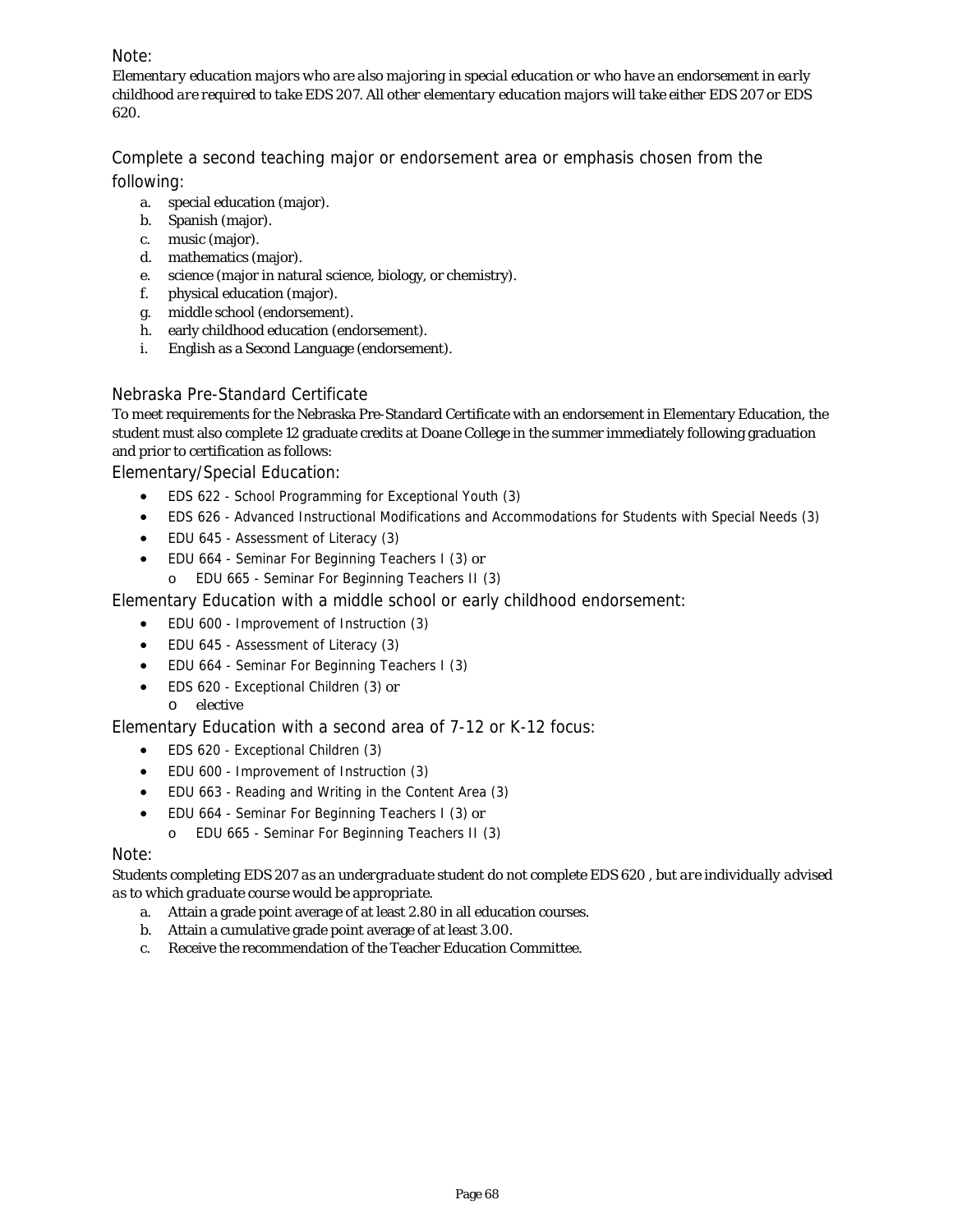# **Special Education**

Requirements for the Special Education Major:

- EDU 211 Practicum IA (3)
- EDU 221 Practicum IB (3)
- EDU 311 Language Arts and Reading I (3)
- EDU 312 Language Arts and Reading II (3)
- EDU 321 Practicum IC (2)
- EDU 338 Children, Youth and the Family (3)
- EDU 341 Practicum ID (2)
- EDS 207 Introduction to Exceptional Children (3)
- EDS 236 Curricula and Collaboration in Special Education (3)
- EDS 328 Assessment and Verification, and Management (3)
- EDS 332 Methods for Secondary Special Education (3)
- EDS 426 Integration of Special Education Competencies I (3)
- EDS 428 Integration of Special Education Competencies II (3)
- EDS 456 Student Teaching: Mildly/Moderately Handicapped (10)

Complete the following cognates:

- IST 201 Instructional Technology (3)
- MTH 217 Mathematics for Elementary Teachers (3)

Nebraska Pre-Standard Certificate

To meet requirements for the Nebraska Pre-Standard Certificate with a Mild/Moderate Handicapped endorsement, the student must also:

- a. Attain a grade point average of at least 3.00 in the combined areas of Education and Special Education.
- b. Attain a cumulative grade point average of at least 3.00.
- c. Receive the recommendation of the Teacher Education Committee.
- d. Complete 12 graduate credits at Doane College in the summer immediately following graduation and prior to certification as follows: EDS 626, EDS 622, EDU 663, EDU 664 (or EDU 665)

# **Special Education & Elementary Education Double Major**

Requirements for the Special Education Major plus the Elementary Education Major: Students may obtain certification in both Elementary Education and Special Education by completing the requirements for the major in both areas. Graduate course work requirements for the double major are listed under the Elementary Education major.

### **Coaching Endorsement**

Requirements for the Coaching Endorsement:

- PED 106 Cardiopulmonary Resuscitation, First Aid, and First Responder (2)
- PED 221 Fundamentals in Athletic Training (2)
- PED 345 Exercise Physiology (4) or
	- o PED 346 Kinesiology/Applied Biomechanics (3)

A minimum of four of the following courses:

- PED 308 Coaching Basketball (2)
- PED 309 Coaching Volleyball (2)
- PED 310 Coaching Track and Field (2)
- PED 311 Coaching Football and Wrestling (2)
- PED 312 Coaching Tennis and Golf (2)
- PED 314 Coaching Baseball and Softball (2)

A teaching major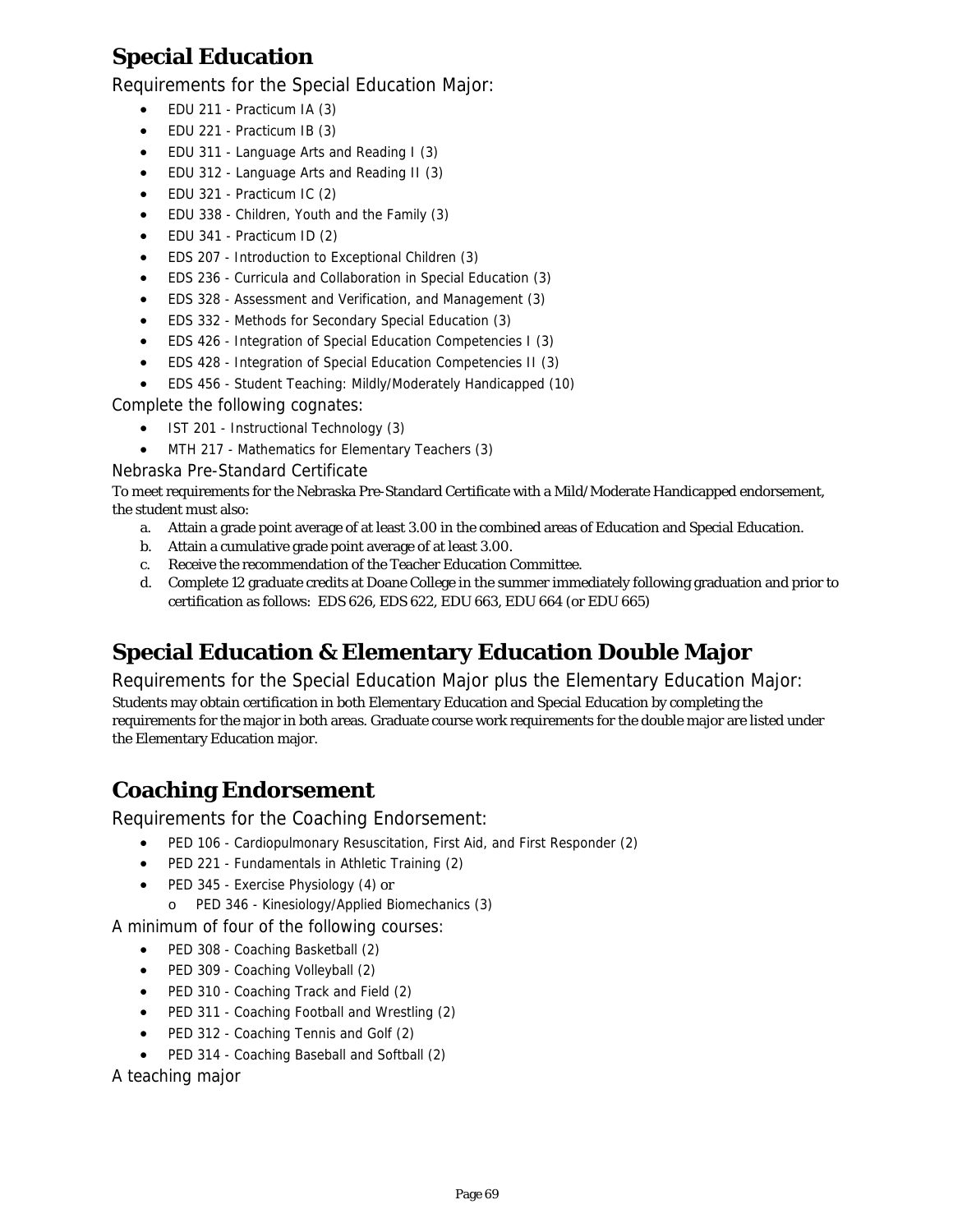# **Early Childhood Endorsement**

Requirements for Early Childhood Endorsement:

- EDU 211 Practicum IA (3)
- EDU 221 Practicum IB (3)
- EDU 311 Language Arts and Reading I (3)
- EDU 312 Language Arts and Reading II (3)
- EDU 318 Mathematics Methods (3)
- EDU 321 Practicum IC (2)
- EDU 322 Science Methods (2)
- EDU 323 Social Studies Methods (2)
- EDU 338 Children, Youth and the Family (3)
- EDU 341 Practicum ID (2)
- EDC 201 Introduction to Early Childhood Education (3)
- EDC 425 Methods for Young Children I (3)
- EDC 427 Methods for Young Children II (3)
- EDC 447 Seminar in Early Childhood Education (3)
- EDC 457 Practicum in Early Childhood Education (8)
- EDS 207 Introduction to Exceptional Children (3)
- MTH 217 Mathematics for Elementary Teachers (3)
- PSY 117 Introduction to Psychology (3)
- PSY 255 Child and Adolescent Development (3)

Completion of one of the following majors:

Elementary Education or Special Education.

### **English as a Second Language Endorsement**

Requirements for the English as a Second Language Endorsement:

- ENG 201 Intermediate Writing (3)
- $\bullet$  ENG 231 Linguistics (4)
- CMS 321 Intercultural Communication (3)
- One semester of a foreign language
- EDU 211 Practicum IA (3)
- EDU 221 Practicum IB (3)
- EDU 321 Practicum IC (2)
- EDU 341 Practicum ID (2)
- EDU 325 Methods in Secondary Education (2) or
	- o EDU 361 Seminar in Secondary Education (2)
- $\bullet$  ESL 325 Methods I (3)
- $\bullet$  ESL 326 Methods II (3)
- ESL 455 Student Teaching (English as a Second Language) (10) or
	- o EDU 455 Student Teaching (K-12) (8)

Completion of one of the following majors:

- a. Special Education
- b. Elementary Education
- c. A secondary teaching major

Secondary education students completing the K-12 endorsement must complete the following:

- EDU 312 Language Arts and Reading II (3)
- MTH 217 Mathematics for Elementary Teachers (3) or
	- o EDU 318 Mathematics Methods (3)
- EDU 338 Children, Youth and Family (3)

Elementary education students completing the 7-12 endorsement must complete:

EDU 325 - Methods in Secondary Education (2)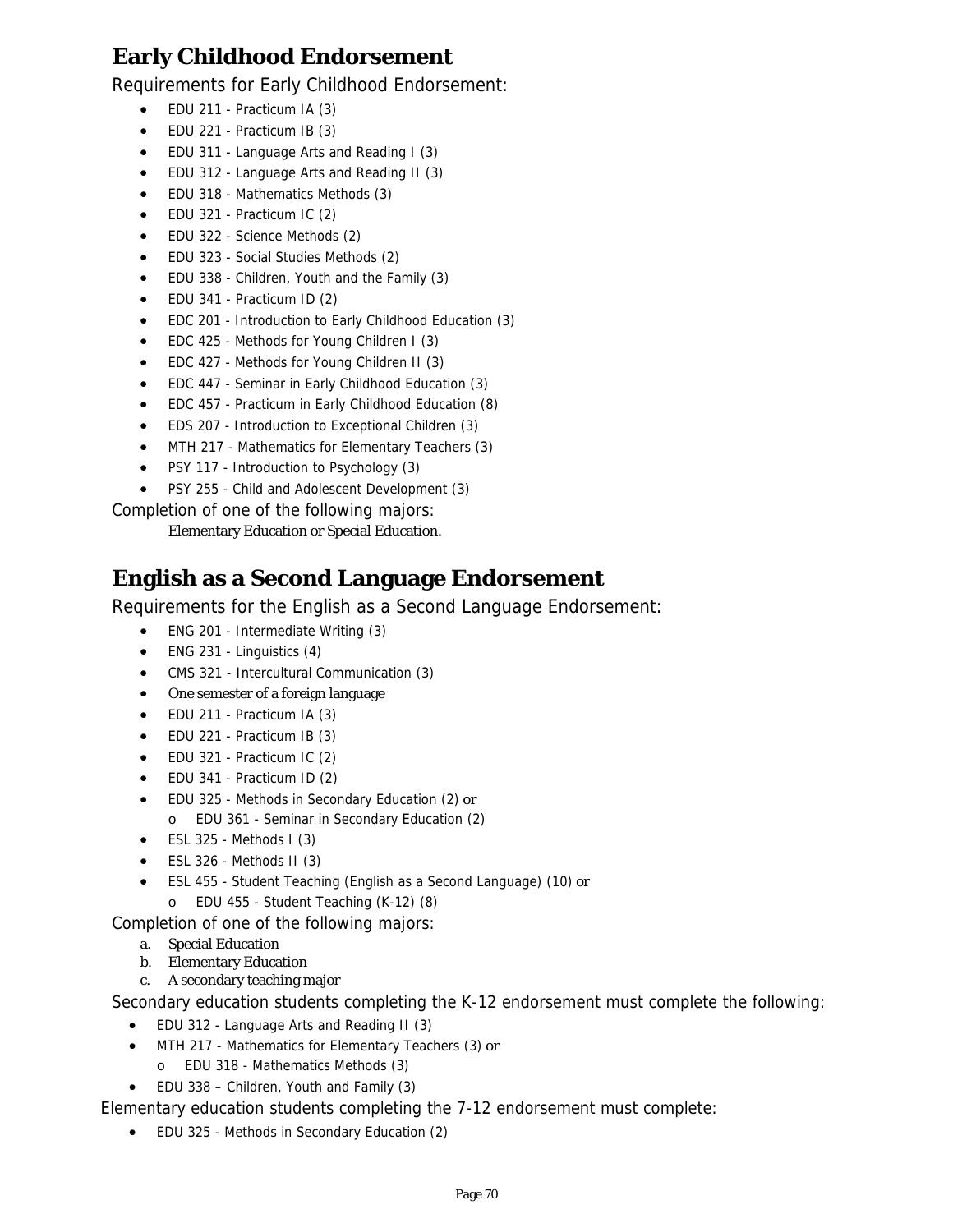# **Middle School Endorsement**

Requirements for the Middle School Endorsement:

- EDU 211 Practicum IA (3)
- EDU 221 Practicum IB (3)
- EDU 250 Curriculum and Teaching Methodology in the Middle Grades I (3)
- EDU 311 Language Arts and Reading I (3)
- EDU 318 Mathematics Methods (3)
- EDU 321 Practicum IC (2)
- EDU 322 Science Methods (2)
- EDU 323 Social Studies Methods (2)
- EDU 338 Children, Youth and the Family (3)
- EDU 341 Practicum ID (2)
- EDU 350 Curriculum and Teaching Methodology in the Middle Grades II (3)
- EDU 458 Student Teaching (Middle Grades) (8)
- MUS 226 Music and Movement for Young Children (3) or
	- o ART 326 Art in Elementary Schools (3)

Special Area Requirements:

Students shall demonstrate competence in two or more Areas of Specialization with a minimum of 18 semester hours in each, for a total of 36 semester hours.

An endorsement in Special Education Mild/Moderate K-12 Education may be accepted in lieu of an area of specialization. Specialization course work must be selected from the following list.

Complete all courses in two or more areas from the following:

Art:

- ART 110 Three-Dimensional Design (3)
- ART 204 Visual Communication in History I (3)
- ART 205 Visual Communication in History II (3)
- ART 207 Drawing (3)
- ART 310 Art in Secondary Schools: 7-8 (3)
- one elective (at least 2 credits chosen from any studio or art history course)

Foreign language (choose French, German, or Spanish)

French

- FRE 203 Intermediate French (3)
- FRE 204 Intermediate French (3)
- FRE 310 Advanced Composition and Conversation (3)
- FRE 312 French Civilization and Culture (3)
- FRE 319 The Teaching of French I (0)
- FRE 321 The Teaching of French II (0)
- FRE 322 Introduction to French Literature (3)
- FRE 324 The Teaching of French III (0)
- FRE 325 The Teaching of French IV (2)
- FRE 423 Twentieth Century French Literature (3)

German

- GER 203 Intermediate German (3)
- GER 204 Intermediate German (3)
- GER 310 Oral German (3)
- GER 311 Reading and Composition (3)
- GER 322 The Teaching of German I (0)
- GER 323 The Teaching of German II (0)
- GER 324 The Teaching of German III (0)
- GER 325 The Teaching of German IV (2)
- GER 415 German Civilization and Culture (3)
- GER 429 Introduction to German Literature (3)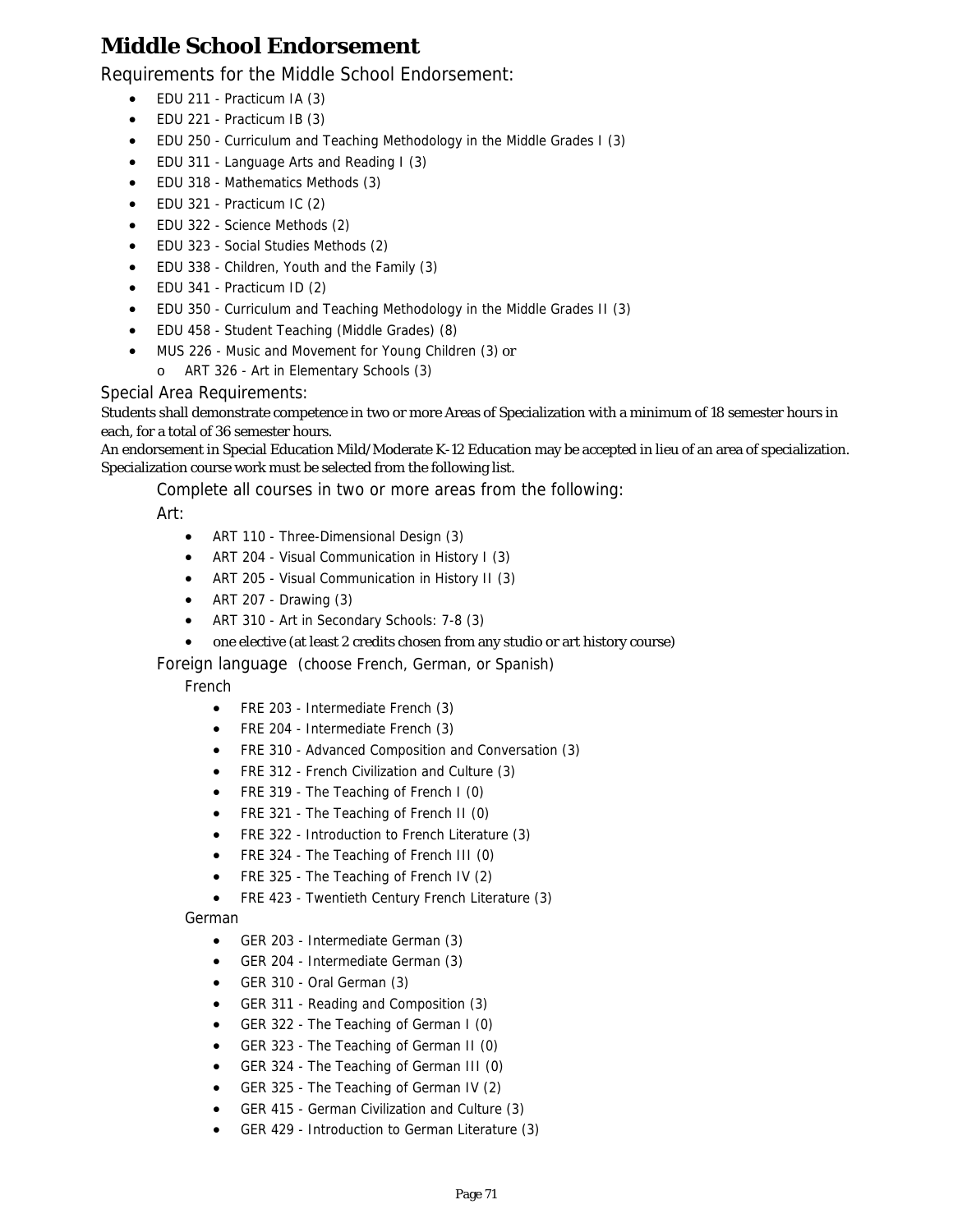#### Spanish

- SPA 203 Intermediate Spanish (3)
- SPA 204 Intermediate Spanish (3)
- SPA 305 Spanish Conversation and Composition (3)
- SPA 306 Spanish Conversation and Composition (3)
- SPA 312 Spanish Civilization and Culture (3)
- SPA 314 Spanish-American Civilization (3)
- SPA 317 The Teaching of Spanish I (0)
- SPA 319 The Teaching of Spanish II (0)
- SPA 321 The Teaching of Spanish III (0)
- SPA 325 The Teaching of Spanish IV (2)

Note: Courses taken in an experience abroad may be substituted for the foreign language courses above.

Language Arts:

- EDU 312 Language Arts and Reading II (3)
- ENG 101 Writing Seminar (3)
- ENG 231 Linguistics (4)
- ENG 237 Introduction to Fiction (3) or
	- o ENG 205 World Literature I (3) or
	- o ENG 206 World Literature II (3)
- ENG 323 The Teaching of English I (0)
- ENG 324 The Teaching of English II (0)
- ENG 325 The Teaching of English III (0)
- ENG 326 The Teaching of English IV (3)
- CMS 112 Small Group Communication (3) or
	- o CMS 210 Public Speaking (3) or
	- o CMS 220 Interpersonal Communication (3)
- CMS 321 Intercultural Communication (3) or
- ANT 308 Cultural Anthropology (3)

Mathematics:

- MTH 107 Problem Solving (3)
- MTH 108 Modeling & Applications (3) or o MTH 115 - Finite Mathematics (3)
	- MTH 125 Precalculus (4) or
	- o MTH 235 Calculus I (4)
- MTH 217 Mathematics for Elementary Teachers (3)
- MTH 218 Geometry for Teachers (3)
- MTH 327 Middle School Methods (2)

Natural Sciences:

- AST 103 Introductory Astronomy (3)
- BIO 101 Introduction to Biology (4) or
	- o BIO 110 Inquiry Laboratory: Introduction to Biological Investigation (3) and
- BIO 111 Energy of Life: Cells to Ecosystems (3)
- GEO 101 Environmental Geology (4) or
- o GEO 103 Physical Geology (4)
- GEO 107 Introduction to Meteorology (3)
- SCI 324 The Teaching of Laboratory Sciences II (0-1) (0 credit)
- PHS 105 Principles of Physical Science (4)

Physical Education:

- PED 106 Cardiopulmonary Resuscitation, First Aid, and First Responder (2)
- PED 201 Issues of Health and Safety (3)
- PED 233 Personal Performance Competencies I (1)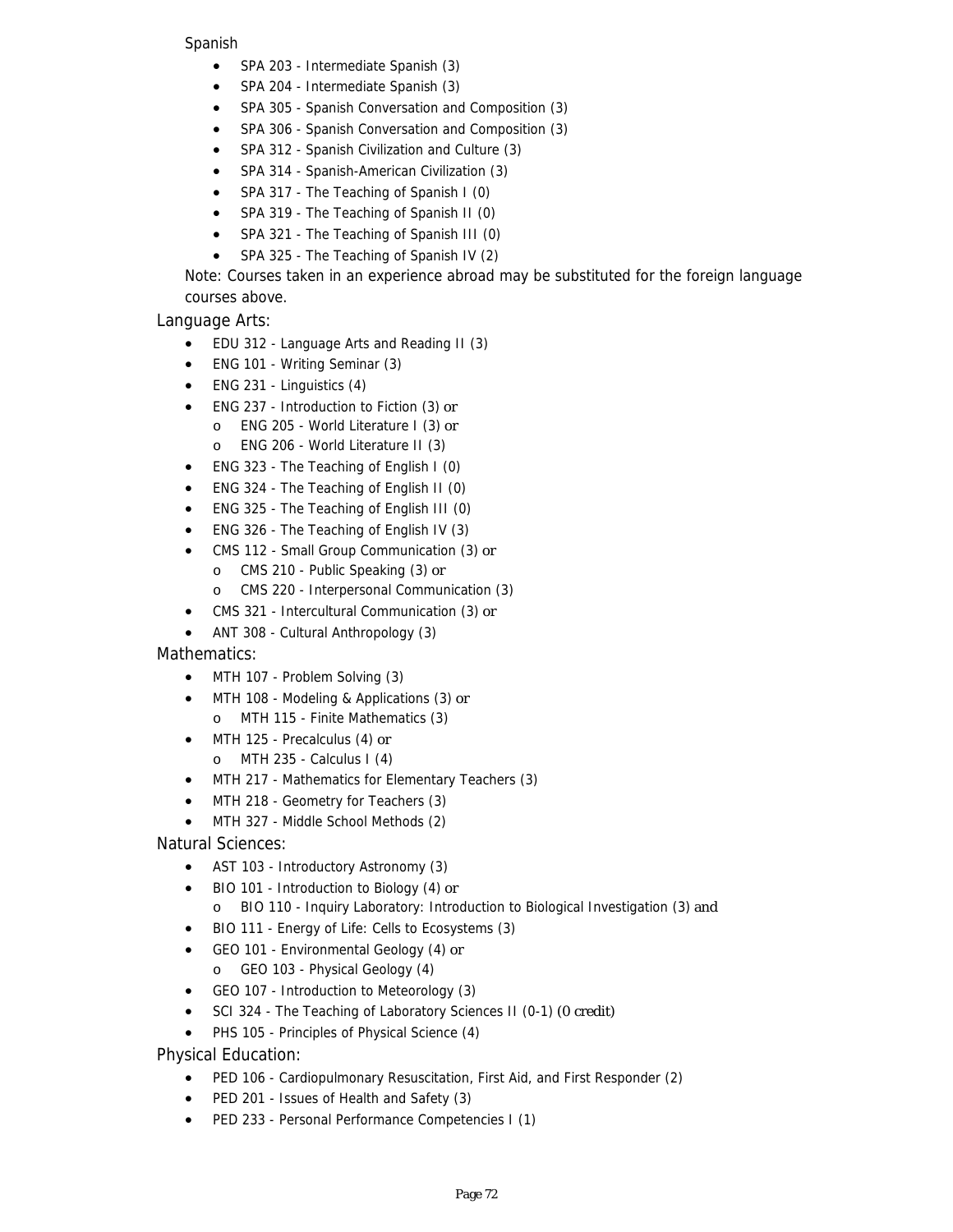- PED 234 Personal Performance Competencies II (1)
- PED 345 Exercise Physiology (4) or
	- o PED 346 Kinesiology/Applied Biomechanics (3)
- PED 352 Perceptual Motor Development and Movement Experiences for School-Aged Children (3)
- PED 355 Adaptive Physical Education (3)
- PED 457 Techniques of Teaching Physical Education I (7-12) (4)

Social Sciences:

- GEG 301 Social-Cultural Geography (3)
- HIS 105 History of Civilization I (3)
- HIS 106 History of Civilization II (3)
- HIS 205 History of the United States I (3)
- HIS 206 History of the United States II (3)
- PSI 101 American Politics (3)
- SSI 322 The Teaching of the Social Sciences I (0)

### **Secondary or K-12 Endorsements**

Requirements for the Secondary or K-12 Endorsements for Nebraska Pre-standard Certificate:

- EDU 211 Practicum IA (3)
- EDU 221 Practicum IB (3)
- EDU 321 Practicum IC (2)
- EDU 325 Methods in Secondary Education (2)
- EDU 341 Practicum ID (2)
- EDU 361 Seminar in Secondary Education (2)
- EDU 453 Student Teaching (Secondary) (8) or
	- o EDU 455 Student Teaching (K-12) (8)
- EDS 207 Introduction to Exceptional Children (3)

Complete the special methods requirement in each of the teaching majors. Complete the cognate

• IST 201 - Instructional Technology (3)

Complete a teaching major or endorsement in one of the following areas:

- Art
- Biology
- Chemistry
- English
- English/Language Arts
- French
- German
- History
- **Mathematics**
- Music
- Physical Education
- Physics
- Science
- Social Science
- Spanish
- **Theatre**

### Note:

A second teaching major or endorsement is required when majoring in the following:

- Chemistry
- English
- French
- German

Attain the following grade point averages:

- a. 2.80 in each teaching major.
- b. 3.00 in all education courses.
- c. 3.00 cumulative (all courses).

Receive the recommendation of the Teacher Education Committee.

- **History**
- Physical Education
- Physics
- **Theatre**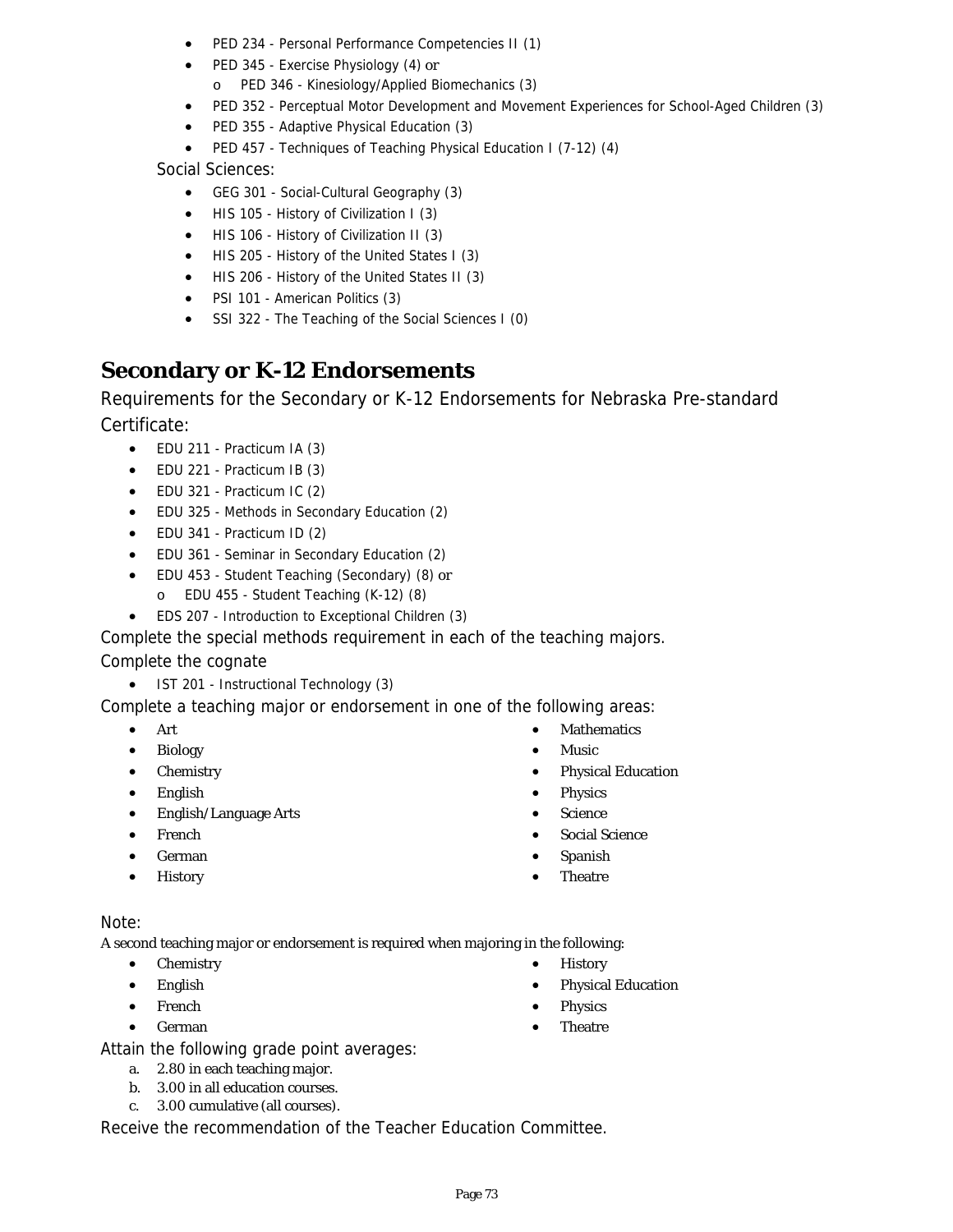### Graduate Credits at Doane College

Complete 12 graduate credits at Doane College in the summer immediately following graduation and prior to certification as follows:

Secondary:

- EDU 600 Improvement of Instruction (3)
- EDU 602 Assessment Learning (3)
- EDU 663 Reading and Writing in the Content Area (3)
- EDU 665 Seminar For Beginning Teachers II (3)

Secondary/Special Education:

- EDS 626 Advanced Instructional Modifications and Accommodations for Students with Special Needs (3)
- EDS 622 School Programming for Exceptional Youth (3)
- EDU 663 Reading and Writing in the Content Area (3)
- EDU 664 Seminar For Beginning Teachers I (3) or
	- o EDU 665 Seminar For Beginning Teachers II (3)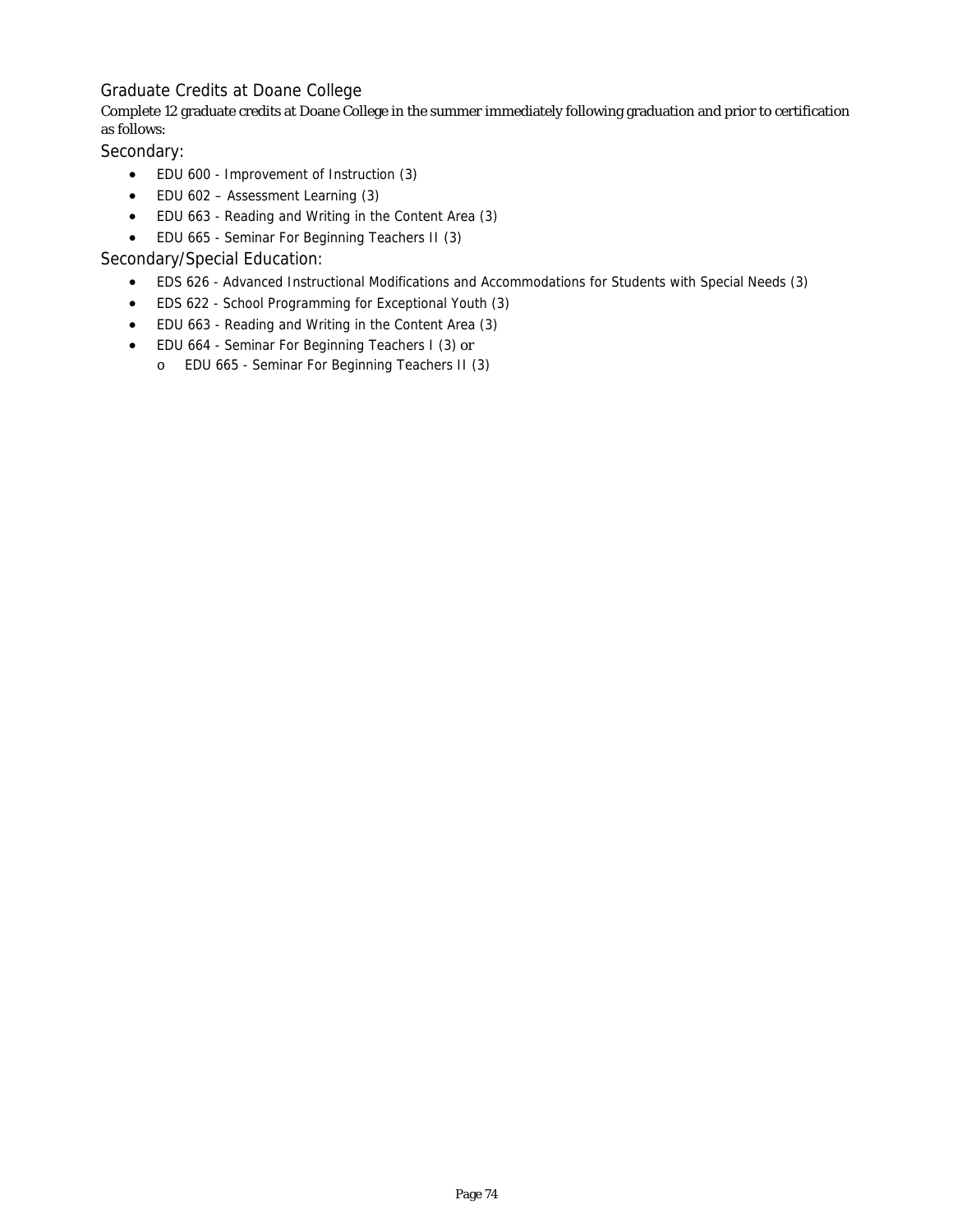## **English**

**Professor Haller Professor Johnson Professor Purdon Associate Professor Scheele Associate Professor Weitl Assistant Professor Hanggi Instructor Francis**

The English major is designed for a variety of possible professions where a sound foundation in general literacy is important, from editing and writing to teaching and law. The major provides unusually strong preparation for graduate study as well, through the core of required courses. The major combines well with a variety of other majors. Note that a second area is needed for teaching certification in English.

# **English**

Requirements for the English Major:

Complete 1 or 2.

Option 1

Complete one of the following emphases:

General emphasis

- ENG 305 Nineteenth Century American Literature (3)
- ENG 392 Shakespeare (4)
- ENG 393 Chaucer and the English Language (4)
- ENG 495 English Seminar (5)
- ENG 342 The Romantic Era (3) or
	- o ENG 351 Renaissance Literature (3)
- 12 additional credits in English (excluding ENG 100, ENG 101, ENG 326)

Note: *One foreign language literature course may be counted as an English literature course but cannot be substituted for a specific course requirement.*

### Creative writing emphasis

(Students interested in poetry are required to take ENG 202, ENG 316, ENG 496. Students interested in fiction are required to take ENG 238, ENG 312, ENG 497. Students interested in creative nonfiction are required to take ENG 285, ENG 312, ENG 485.)

- ENG 231 Linguistics (4)
- ENG 302 Advanced Writing (3)
- ENG 305 Nineteenth Century American Literature (3)
- ENG 392 Shakespeare (4)
- ENG 393 Chaucer and the English Language (4)
- ENG 495 English Seminar (5)
- ENG 301 Women Writers (3) or
	- o ENG 342 The Romantic Era (3)
- ENG 202 Introduction to Poetry Writing (3) or
	- o ENG 238 Introduction to Fiction Writing (3) or
	- o ENG 285 Introduction to Writing Creative Nonfiction (3)
- ENG 312 The Novel (3) or
	- o ENG 316 Modern Poetry (3)
- ENG 485 Seminar in Writing Creative Nonfiction (3) or
	- o ENG 496 Seminar in Poetry Writing (3) or
	- o ENG 497 Seminar in Fiction Writing (3)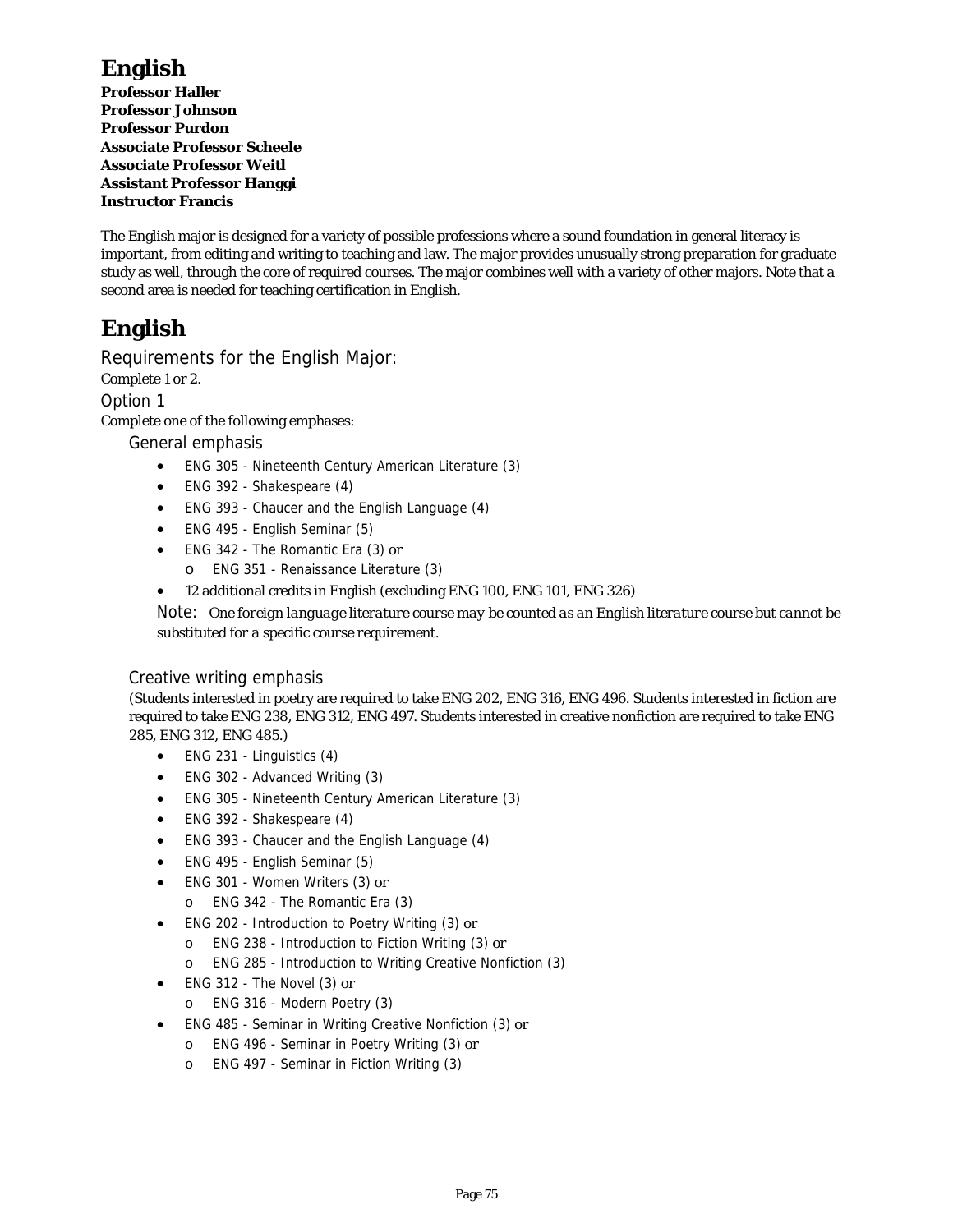### Option 2: English Teaching

Students seeking certification for teaching in English must complete the following:

- ENG 305 Nineteenth Century American Literature (3)
- ENG 342 The Romantic Era (3)
- ENG 392 Shakespeare (4)
- ENG 393 Chaucer and the English Language (4)
- ENG 495 English Seminar (5)
- ENG 101 Writing Seminar (3) or
	- o ENG 201 Intermediate Writing (3)
- ENG 231 Linguistics (4)
- ENG 302 Advanced Writing (3)
- ENG 306 Modern American Literature (3)
- ENG 323 The Teaching of English I (0)
- ENG 324 The Teaching of English II (0)
- ENG 325 The Teaching of English III (0)
- ENG 326 The Teaching of English IV (3)

**Cognates** 

- CMS 112 Small Group Communication (3)
- $\bullet$  THE 103 Acting I (3)

One additional teaching major

All requirements listed under the catalog section Secondary Education

## **English - Creative Writing Minor**

Requirements for the Creative Writing Minor: Complete the following courses:

- $\bullet$  ENG 231 Linguistics (4)
- ENG 302 Advanced Writing (3)

Complete one:

Poetry:

- ENG 202 Introduction to Poetry Writing (3)
- ENG 316 Modern Poetry (3)
- ENG 392 Shakespeare (4) or
	- o ENG 393 Chaucer and the English Language (4)

ENG 496 - Seminar in Poetry Writing (3)

Fiction:

- ENG 238 Introduction to Fiction Writing (3)
- ENG 301 Women Writers (3) or
	- o ENG 342 The Romantic Era (3)
- $\bullet$  ENG 312 The Novel (3)
- ENG 497 Seminar in Fiction Writing (3)

Creative Nonfiction:

- ENG 285 Introduction to Writing Creative Nonfiction (3)
- ENG 301 Women Writers (3) or
	- o ENG 342 The Romantic Era (3)
- $\bullet$  ENG 312 The Novel (3)
- ENG 485 Seminar in Writing Creative Nonfiction (3)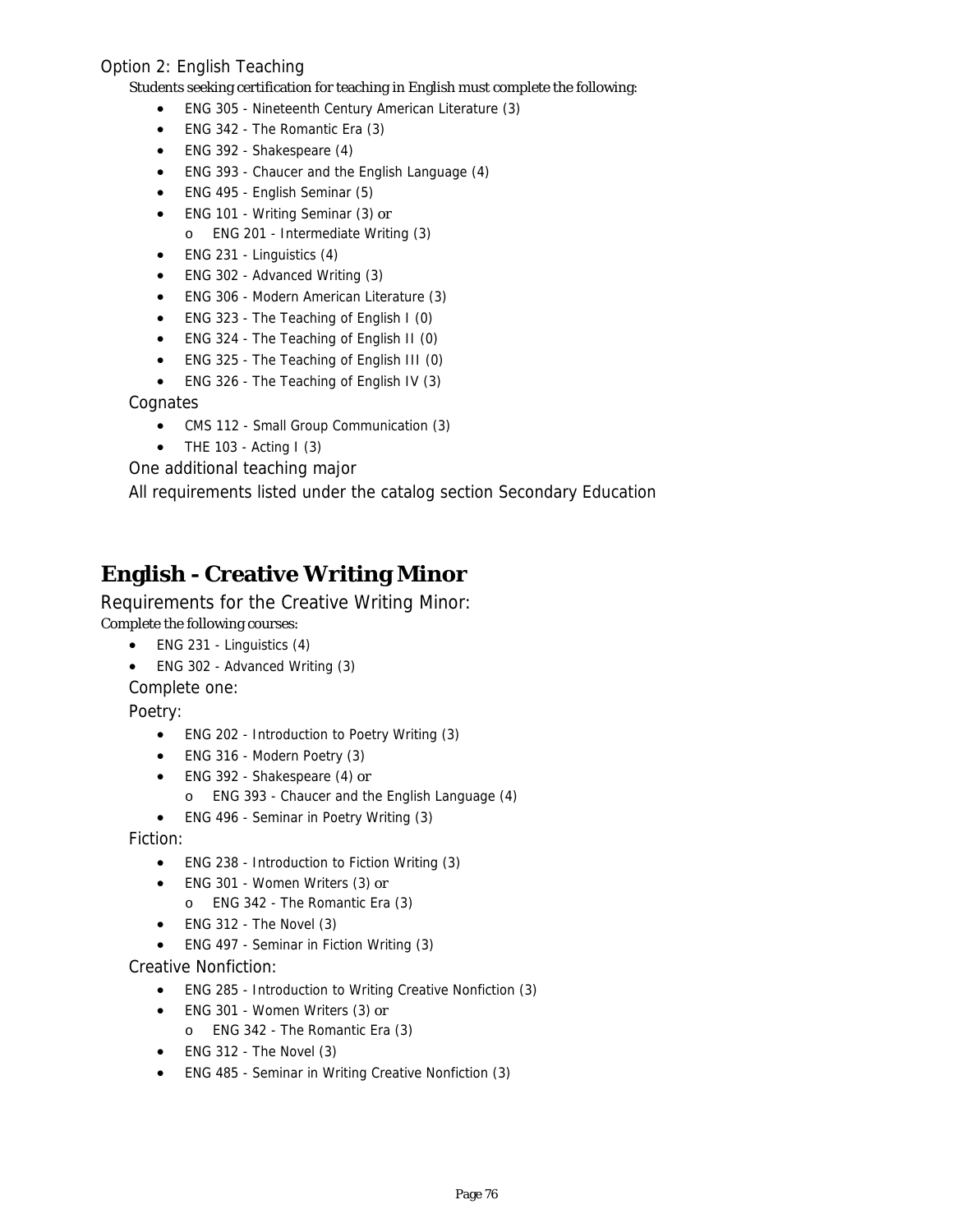# **English Minor**

Requirements for the English Minor:

Complete a minimum of 15 credits:

- ENG 205 World Literature I (3) or o ENG 206 - World Literature II (3)
- ENG 305 Nineteenth Century American Literature (3) or o ENG 306 - Modern American Literature (3)
- ENG 392 Shakespeare (4) or
	- o ENG 393 Chaucer and the English Language (4)

A minimum of five additional credits in English, excluding

- ENG 101 Writing Seminar (3)
- ENG 302 Advanced Writing (3)
- ENG 323 The Teaching of English I (0)
- ENG 324 The Teaching of English II (0)
- ENG 325 The Teaching of English III (0)
- ENG 326 The Teaching of English IV (3)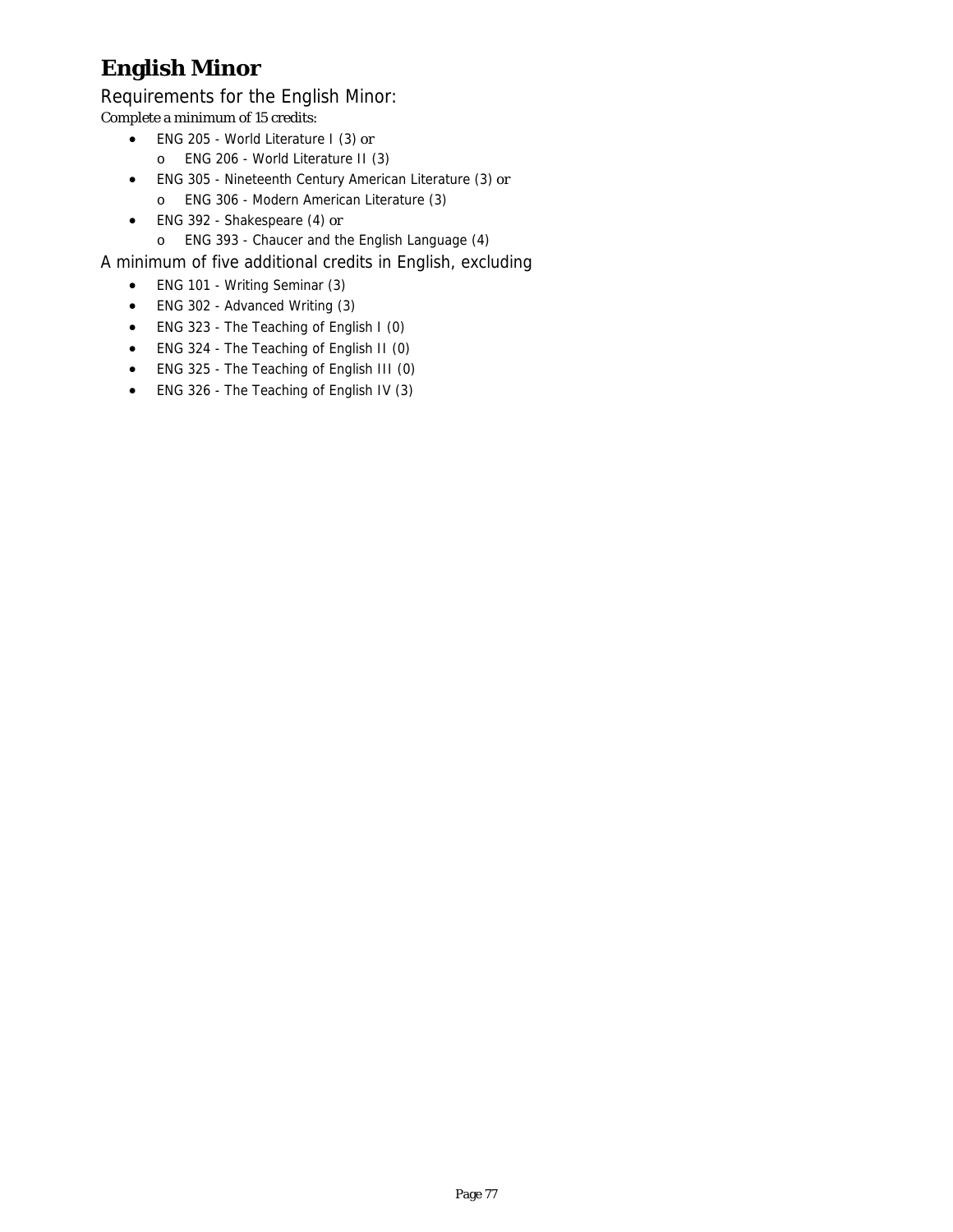### **English as a Second Language**

#### **Associate Professor Scheele Instructor Francis**

The English as a Second Language major is intended to provide an education in the teaching of English to speakers of other languages. This major does not provide certification for American public school teaching, but is intended to prepare students for teaching English in non-English-speaking countries. Internship possibilities through the Office of International Programs provide unique training for this major.

Requirements for the English as a Second Language Major:

- ENG 100 Writing English as a Second Language (3) (or equivalent)
- ENG 101 Writing Seminar (3)
- ENG 201 Intermediate Writing (3)
- ENG 231 Linguistics (4)
- ENG 306 Modern American Literature (3)
- ANT 308 Cultural Anthropology (3) or
	- o SOC 308 Cultural Anthropology (3)
- SOC 109 Introduction to Sociology (3)
- CMS 112 Small Group Communication (3) or
	- o CMS 210 Public Speaking (3) or
		- o CMS 220 Interpersonal Communication (3)
- ESL 211 Practicum IA (3)
- $\bullet$  ESL 325 Methods I (3)
- $\bullet$  ESL 326 Methods II (3)
- ESL 421 Internship in Teaching English as a Second Language (0-12)

Three credits chosen from

- ENG 301 Women Writers (3) or
- $\bullet$  ENG 312 The Novel (3)

Six credits chosen from

- ENG 237 Introduction to Fiction (3)
- ENG 302 Advanced Writing (3)
- ENG 305 Nineteenth Century American Literature (3)
- ENG 393 Chaucer and the English Language (4)
- PSY 336 Social Psychology (3) or
	- o SOC 336 Social Psychology (3)
- SOC 370 Social Stratification (3)
- CMS 321 Intercultural Communication (3)
- CMS 351 Persuasion (3)

### English Language Proficiency

Demonstration of English language proficiency by annual testing of English language skills

### Completion of the Second Language Competency as follows:

Proficiency in a language not one's own at an intermediate level. Students demonstrate competency comparable to successful completion of second-year college course work in a foreign language. (This requirement is waived for nonnative speakers of English.)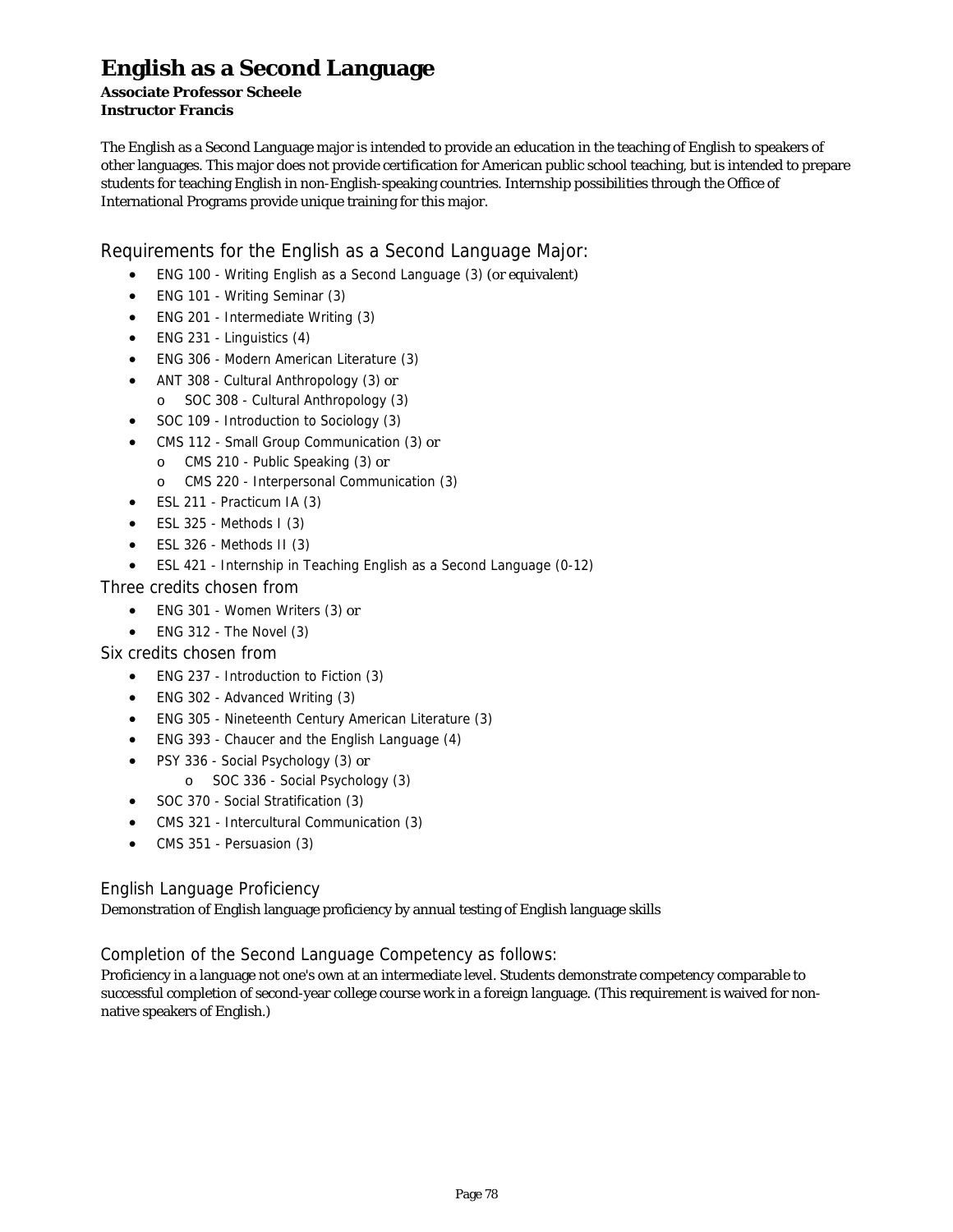## **English/Language Arts**

The English/Language Arts major is intended to prepare teachers in the three areas of English, speech, and theatre, for teaching in schools where such multiple skills are needed. No second major is needed for certification in this area, but an interest in all three areas of language arts is necessary.

Requirements for the English/Language Arts Major:

Complete the following courses:

- ENG 113 Basic News Writing and Reporting (3) or
	- o JOU 113 Basic News Writing and Reporting (3)
- ENG 213 Beat Reporting (3) or o JOU 213 - Beat Reporting (3)
- ENG 205 World Literature I (3) or
- o ENG 206 World Literature II (3)
- ENG 231 Linguistics (4)
- ENG 305 Nineteenth Century American Literature (3)
- ENG 306 Modern American Literature (3)
- ENG 392 Shakespeare (4)
- ENG 393 Chaucer and the English Language (4)
- ENG 495 English Seminar (5)

Two of the following courses:

- ENG 101 Writing Seminar (3)
- ENG 201 Intermediate Writing (3)
- ENG 302 Advanced Writing (3)

Complete the following cognates:

- CMS 112 Small Group Communication (3)
- CMS 210 Public Speaking (3)
- CMS 220 Interpersonal Communication (3)
- JOU 105 Introduction to Journalism and Media (3) or o JOU 353 - Contemporary Issues (3)
- $\bullet$  THE 103 Acting I (3)
- THE 108 Introduction to Stagecraft (3)
- THE 217 Fundamentals of Play Directing (3)

One credit of

 $\bullet$  ATV 173 - Theatre (0-1)

Students seeking certification for teaching in English/Language Arts must also complete:

- ENG 323 The Teaching of English I (0)
- ENG 324 The Teaching of English II (0)
- ENG 325 The Teaching of English III (0)
- ENG 326 The Teaching of English IV (3)
- THE 320 The Teaching of Theatre I (0)
- THE 322 The Teaching of Theatre II (0)
- THE 324 The Teaching of Theatre III (0)
- THE 325 The Teaching of Speech and Theatre (2)

All requirements listed under the catalog section Secondary Education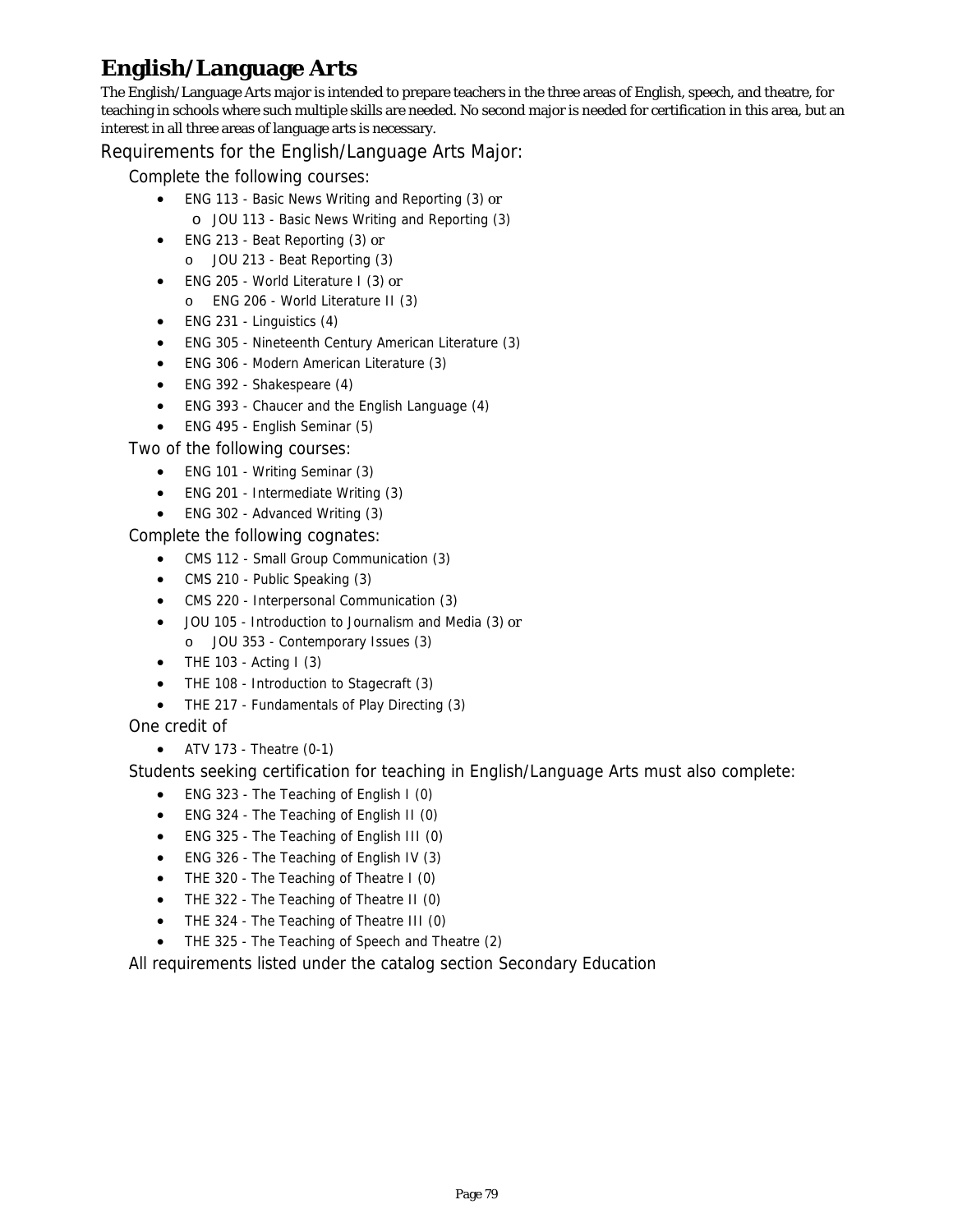## **Entrepreneurship Minor**

### **Professor Merritt**

The Entrepreneurship minor is intended to expose students to the process of planning, developing, and launching new ventures and leading in existing organizations using an entrepreneurial mindset. The coursework is focused on applying the concepts of entrepreneurship in a hands-on learning environment through specific task-oriented projects.

### Complete the following 12 credits

- ENT 201 Introduction to Entrepreneurship (3)
- ENT 301 Creating and Managing an Entrepreneurial Venture (3)
- ENT 350 Business Development Plan (3)
- BUS 455 Small Business Management (3)

### Complete 6 elective credits:

Complete 6 elective credits: Two 300/400 level courses determined by the primary course of study for each student (e.g. students majoring in Art will take electives in that area that support the process of completing the startup project) and determined by the student in consultation with his/her Entrepreneurship Director in advance of registering for the course.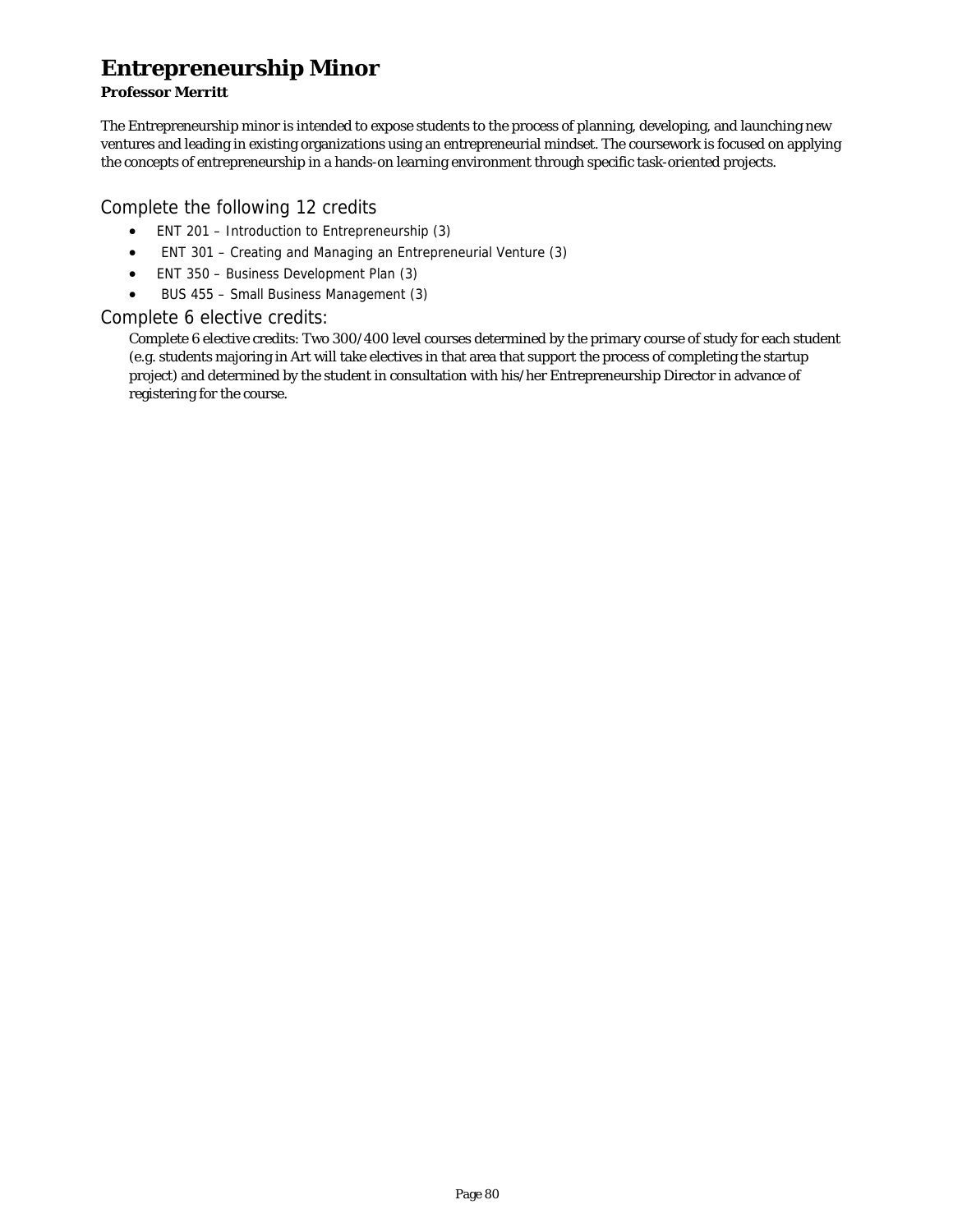## **Environmental and Earth Science**

#### **Professor Souchek**

A concern for the environment, its resources, and its continuing sustainability is basic to our well-being as individuals and as members of the world community. The Environmental and Earth Sciences Program examines a wide range of topics that arise from the interaction of humans with the environment. Inquiry is stimulated by learning the fundamental physical, geological, and biological processes that shape Earth's natural environment and the impact of humanity upon those processes. The study of environmental science is planned within a liberal arts context and also includes studies in environmental policy, literature, economics, and history. The program promotes interdisciplinary inquiry into environmental issues through education, outreach, internships, and research. Both the Environmental Science major and the Environmental Studies minor prepare students for careers and graduate study in science, law, government, business, and non-profit organizations.

### **Mission Statement**

The Environmental and Earth Sciences Program at Doane College nurtures students' perspectives on environmental topics and provides them with a thorough knowledge of environmental issues at the global, regional and local levels. The program will increase the students' competence in addressing these issues and their origins, consequences, and solutions. The Environmental and Earth Sciences program is interdisciplinary and designed to prepare its graduates for careers or advanced study in a variety of areas.

## **Environmental Science**

Requirements for the Environmental Science Major:

Environmental Science majors must select a biology, chemistry, computational thinking, or science teaching emphasis. Complete the following courses:

- BIO 110 Inquiry Laboratory: Introduction to Biological Investigation (3)
- BIO 111 Energy of Life: Cells to Ecosystems (3)
- BIO 112 Information of Life: Genetics to Evolution (3)
- BIO 295 Biostatistics (3)
- BIO 333 Ecological Botany (4) or
	- o BIO 332 Ecological Zoology (4)
- CHM 125 General Chemistry I (4)
- CHM 126 General Chemistry II (4)
- ECO 203 Macroeconomics and Literacy (3)
- ECO 309 Environmental Economics (3)
- EVS 301 Environmental Science (4)
- EVS 392 Environmental Policy and Sustainability (3)
- EVS 351 Environmental Science Research I (2) or
	- o BIO 351 Biology Research I (2) or
	- o CHM 351 Chemistry Research I (2)
- EVS 495 Environmental Research II (2) or
	- o BIO 495 Biology Research II (4) or
	- o CHM 495 Chemistry Research II (2) or
	- o RES 495 Research II (1-2) for 2 credits
- EVS 496 Environmental Research III (2) or
	- o BIO 496 Biology Research III (3) or
	- o CHM 496 Chemistry Research III (2) or
	- o RES 496 Research III (1-2) for 2 credits
- GEO 101 Environmental Geology (4)
- ENG 318 Environmental Literature (3) or
	- o HIS 320 American Environmental History (3)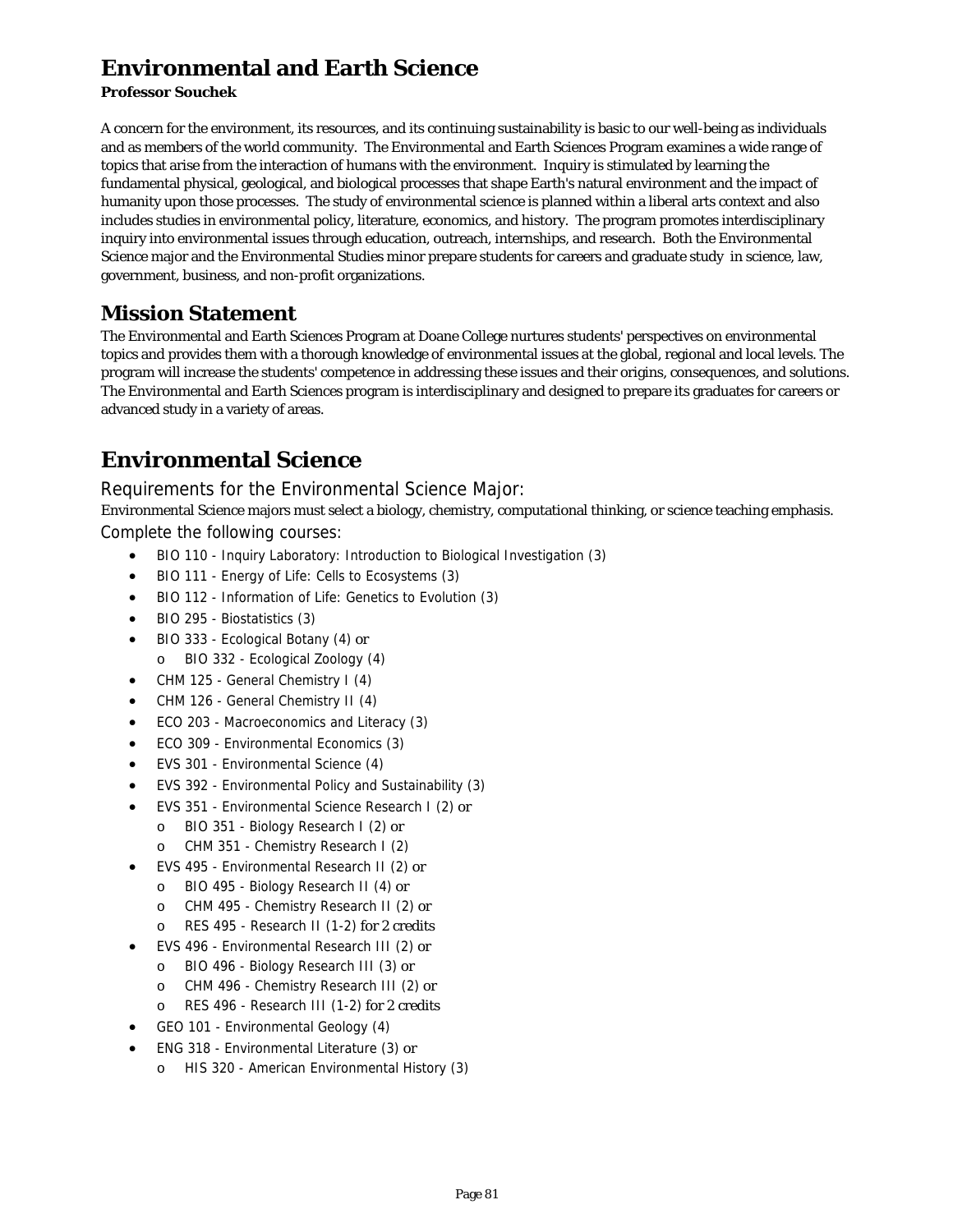One course chosen from the following:

- MTH 107 Problem Solving (3)
- MTH 108 Modeling & Applications (3)
- MTH 125 Precalculus (4)
- $\bullet$  MTH 235 Calculus I (4)

### Note:

*(Students interested in employment or further study in air quality should take MTH 235.) CMS 210 is strongly recommended.* RES 495 and RES 496 for two credits each may be substituted for EVS 495 and EVS 496.

### Complete A, B, or C:

A. Biology Emphasis

Complete

- BIO 348 Microbiology (4)
- CHM 205 Organic Chemistry I (4) or
	- o CHM 303 Analytical Chemistry (4)

Complete a minimum of seven credits from the following groups: (at least one three or four credit course must be from each group) Group 1:

- BIO 308 Animal Behavior (3)
- BIO 337 Wetlands Biology (4)
- BIO 349 Infectious Diseases (3)
- BIO 333 Ecological Botany (4) or
- o BIO 332 Ecological Zoology (4)

Group 2:

- CHM (any four credit course excluding CHM 101)
- EVS 101 Environmental Education (1)
- EVS 320 Introduction to Geographic Information Systems (3)
- EVS 330 Earth, Climate, and Energy (3)
- GEG 320 Geography of Agriculture (3)
- GEO 107 Introduction to Meteorology (3)
- HIS 352 American West (3)
- PSI 213 Political Attitudes and Behavior (3)
- PSI 234 Legislative and Executive Behavior (3)
- PSI 313 Political Parties and Interest Groups (3)
- PHY 107 Introductory Physics (4)
- PHY 108 Introductory Physics (4)
- PHY 201 General Physics (4)
- PHY 202 General Physics (4)
- B. Computational Thinking Emphasis

Complete

- MTH 107 Problem Solving (3)
- EVS 320 Introduction to Geographic Information Systems (3)
- IST 145 Introduction to Programming and Problem-Solving (3)
- IST 146 Programming and Problem-Solving II (3)

Complete one course chosen from

- PHI 105 Logic and Critical Thinking (3)
- MTH 108 Modeling & Applications (3)
- Complete a minimum of three credits chosen from the following:
	- CHM (any four credit course excluding CHM 101)
	- EVS 101 Environmental Education (1)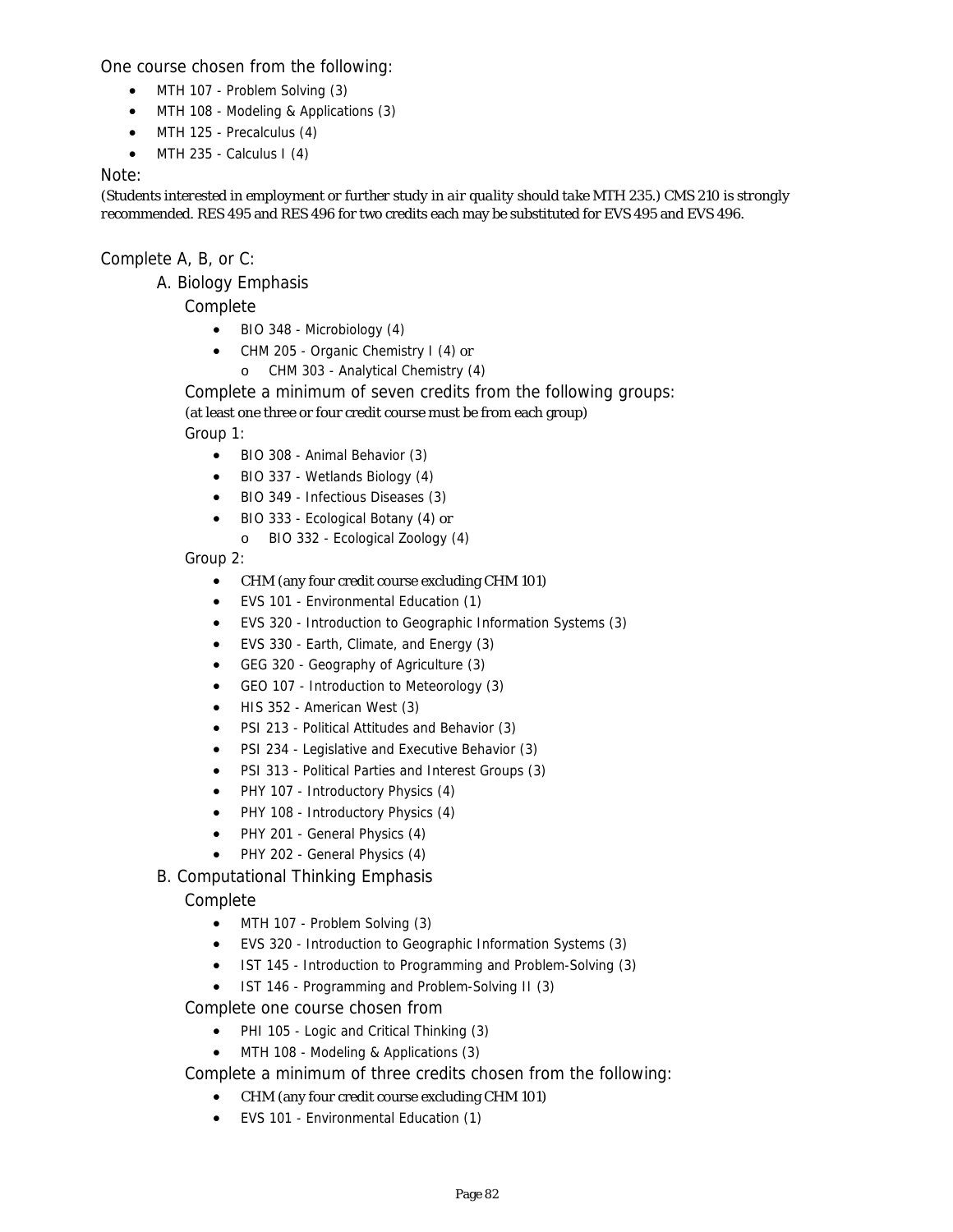- EVS 325 Soil Systems and Sustainability (3) or
	- o BIO 332 Ecological Zoology (4) or
	- o BIO 333 Ecological Botany (4)
- EVS 330 Earth, Climate, and Energy (3)
- GEG 320 Geography of Agriculture (3)
- GEO 107 Introduction to Meteorology (3)
- HIS 352 American West (3)
- PSI 213 Political Attitudes and Behavior (3)
- PSI 234 Legislative and Executive Behavior (3)
- PSI 313 Political Parties and Interest Groups (3)
- PHY 107 Introductory Physics (4)
- PHY 108 Introductory Physics (4)
- PHY 201 General Physics (4)
- PHY 202 General Physics (4)
- C. Chemistry Emphasis

### Complete

- CHM 205 Organic Chemistry I (4)
- CHM 303 Analytical Chemistry (4)
- Complete eight credits from the following:
	- CHM 206 Organic Chemistry II (4)
	- CHM 322 Instrumental Analysis (4)
	- CHM 326 Advanced Inorganic Chemistry (4)

Complete a minimum of three credits from the following:

- EVS 101 Environmental Education (1)
- EVS 320 Introduction to Geographic Information Systems (3)
- EVS 325 Soil Systems and Sustainability (3) or
	- o BIO 332 Ecological Zoology (4) or
	- o BIO 333 Ecological Botany (4)
- EVS 330 Earth, Climate, and Energy (3)
- GEG 320 Geography of Agriculture (3)
- GEO 107 Introduction to Meteorology (3)
- HIS 352 American West (3)
- PSI 213 Political Attitudes and Behavior (3)
- PSI 234 Legislative and Executive Behavior (3)
- PSI 313 Political Parties and Interest Groups (3)
- PHY 107 Introductory Physics (4)
- PHY 108 Introductory Physics (4)
- PHY 201 General Physics (4)
- PHY 202 General Physics (4)

### Requirements for Science Teaching Emphasis

Environmental Science majors completing this emphasis are qualified to teach earth science, biology, chemistry, and physics in grades 7-12.

### Complete the following courses:

Complete the following courses:

- BIO 110 Inquiry Laboratory: Introduction to Biological Investigation (3)
- BIO 111 Energy of Life: Cells to Ecosystems (3)
- BIO 112 Information of Life: Genetics to Evolution (3)
- BIO 295 Biostatistics (3)
- BIO 348 Microbiology (4)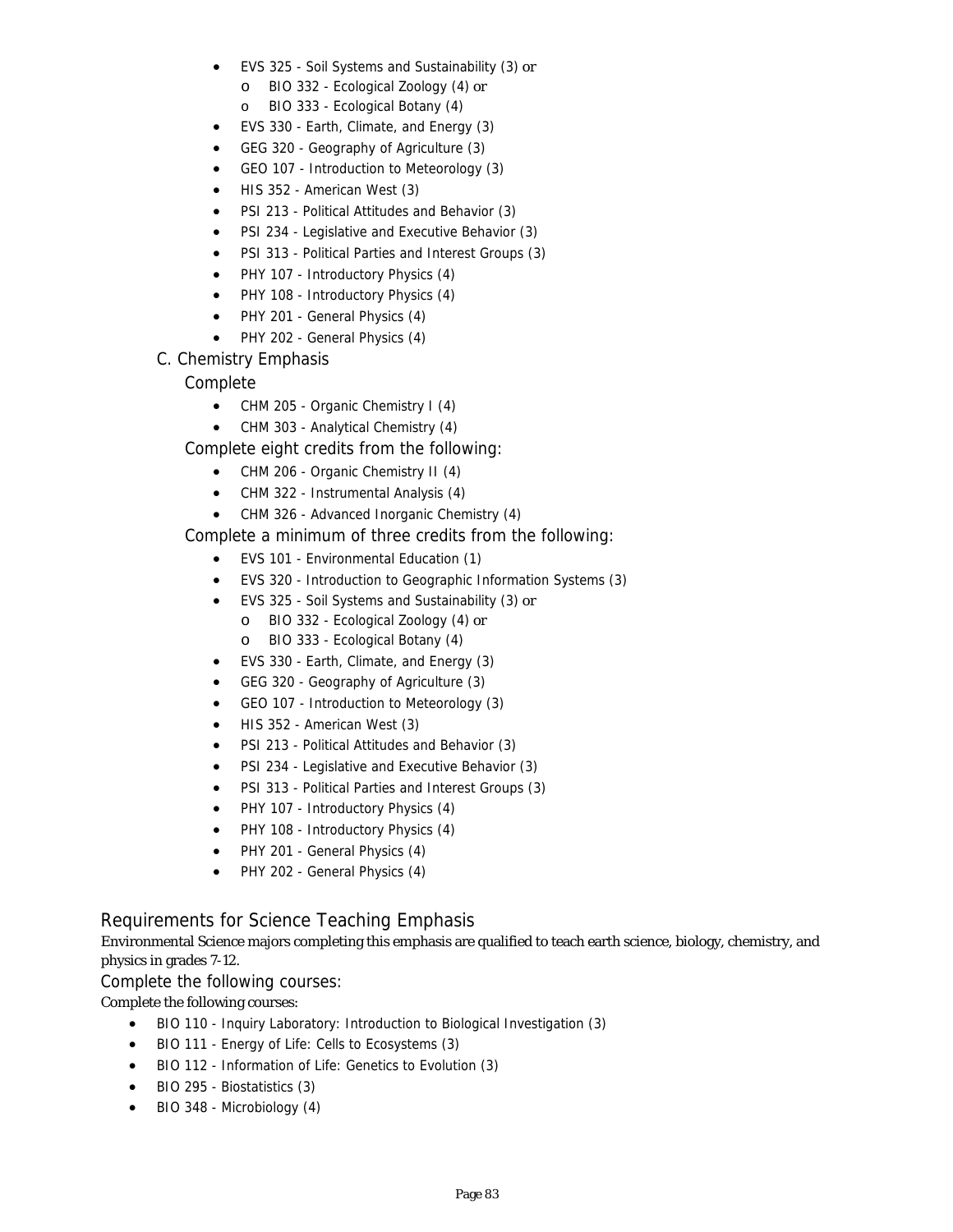- BIO 332 Ecological Zoology (4) or
	- o BIO 333 Ecological Botany (4)
- CHM 125 General Chemistry I (4)
- CHM 126 General Chemistry II (4)
- CHM 205 Organic Chemistry I (4) or o CHM 303 - Analytical Chemistry (4)
- PHY 107 Introductory Physics (4) or
- PHY 201 General Physics (4)
- PHY 108 Introductory Physics (4) or o PHY 202 - General Physics (4)
- GEO 101 Environmental Geology (4)
- GEO 107 Introduction to Meteorology (3)
- GEO 107L Introduction to Meteorology Laboratory (1)
- MTH 107 Problem Solving (3) or
	- o MTH 108 Modeling & Applications (3) or
		- o MTH 125 Precalculus (4) or
		- o MTH 235 Calculus I (4) recommended
- ECO 203 Macroeconomics and Literacy (3)
- ECO 309 Environmental Economics (3) or o EVS 392 - Environmental Policy and Sustainability (3)
- EVS 301 Environmental Science (4)
- ENG 318 Environmental Literature (3) or
	- o HIS 320 American Environmental History (3)
- SCI 322 The Teaching of Laboratory Sciences I (0-1)
- SCI 324 The Teaching of Laboratory Sciences II (0-1)
- SCI 326 The Teaching of Laboratory Sciences III (0-1)
- SCI 327 The Teaching of Laboratory Sciences IV (4)

### Select a or b:

### a. Biology

Select a total of two courses for at least seven credits, each from a different group.

- BIO 308 Animal Behavior (3) or
- BIO 345 Conservation Biology (3)
- BIO 215 Human Anatomy and Physiology I (4) or
	- o BIO 326 Comparative Anatomy (4) or
	- o BIO 355 Human Anatomy (4)
- BIO 216 Human Anatomy and Physiology II (4) or
- BIO 331 Cell Biology (3) or
- BIO 356 Human Physiology (4)
- b. Chemistry
	- CHM 205 Organic Chemistry I (4) or
	- CHM 303 Analytical Chemistry (4) (course not used to fulfill requirement one)

### Complete two courses chosen from:

- CHM 206 Organic Chemistry II (4)
- CHM 322 Instrumental Analysis (4)
- CHM 326 Advanced Inorganic Chemistry (4)

All requirements listed under the catalog section Secondary Education.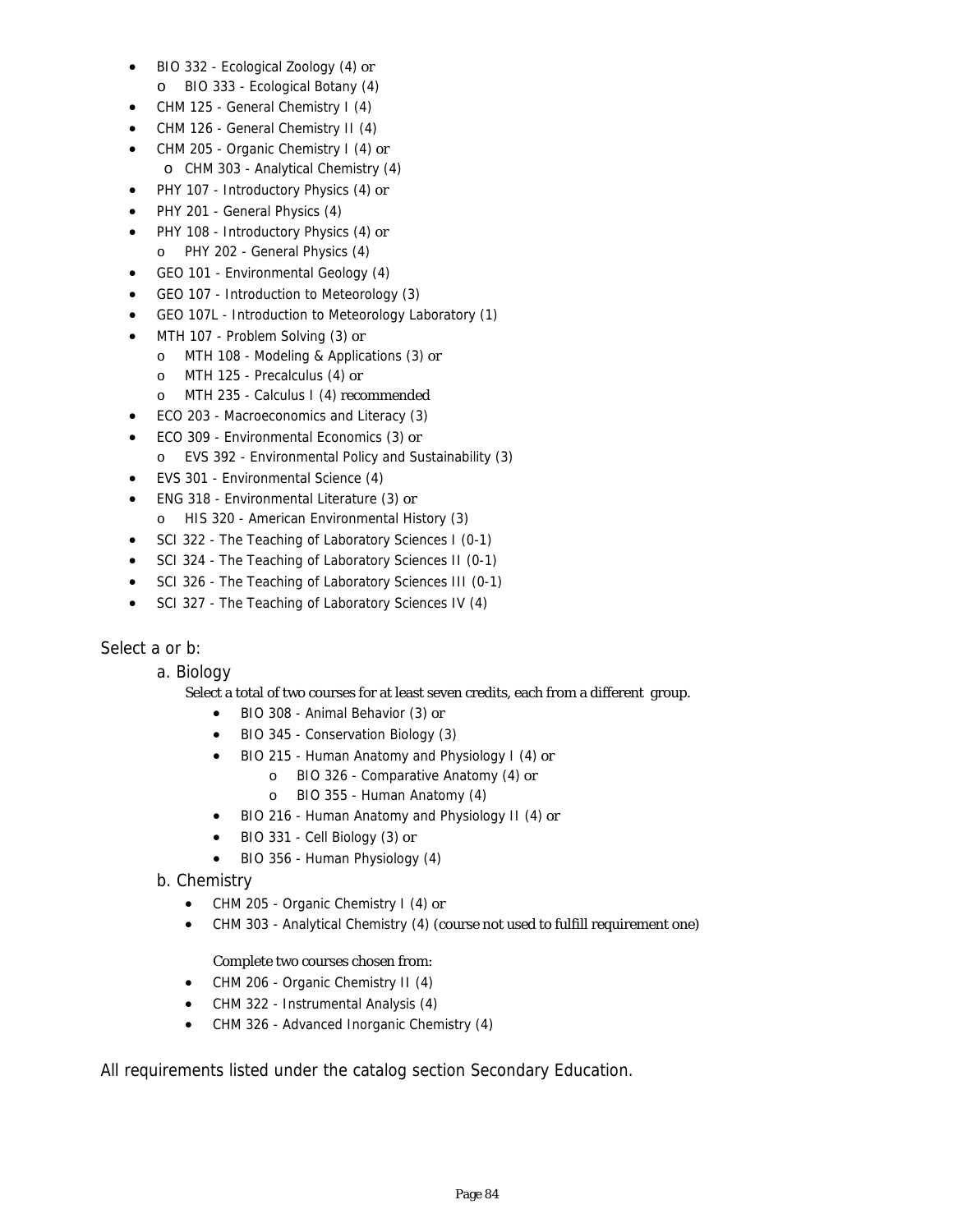## **Environmental Studies Minor**

Requirements for the Environmental Studies Minor:

Complete at least 19 credits as follows:

Complete one of the following courses:

- GEO 101 Environmental Geology (4)
- EVS 301 Environmental Science (4)

Complete one of the following courses:

- ECO 309 Environmental Economics (3)
- ENG 318 Environmental Literature (3)
- EVS 392 Environmental Policy and Sustainability (3)
- HIS 320 American Environmental History (3)

Complete an additional twelve credits selected from the following groups

(at least one three or four credit course must be from each group):

Group a:

(courses not used to fulfill requirement 2)

- ECO 309 Environmental Economics (3) \*
- ENG 318 Environmental Literature (3)
- EVS 101 Environmental Education (1)
- EVS 320 Introduction to Geographic Information Systems (3)
- GEG 301 Social-Cultural Geography (3)
- HIS 320 American Environmental History (3)
- HIS 352 American West (3)
- PSI 213 Political Attitudes and Behavior (3)
- PSI 234 Legislative and Executive Behavior (3)
- PSI 313 Political Parties and Interest Groups (3)

Group b:

- BIO 110 Inquiry Laboratory: Introduction to Biological Investigation (3)
- BIO 111 Energy of Life: Cells to Ecosystems (3)
- BIO 112 Information of Life: Genetics to Evolution (3)
- BIO 333 Ecological Botany (4) or
- o BIO 332 Ecological Zoology (4)
- BIO 345 Conservation Biology (3) \*
- CHM 101 Introduction to Chemistry (4)
- EVS 301 Environmental Science (4) \* or
	- o GEO 101 Environmental Geology (4) [course not used to fulfill core requirement]
- EVS 325 Soil Systems and Sustainability (3)
- EVS 330 Earth, Climate, and Energy (3)
- GEG 112 Physical Geography (3)
- GEG 320 Geography of Agriculture (3)
- GEO 107 Introduction to Meteorology (3)
- GEO 107L Introduction to Meteorology Laboratory (1)

### Note:

\*Note that these courses have prerequisites that do not count toward the 12 credit requirement. Strongly Recommended

• CMS 210 - Public Speaking (3)

### Note:

*Students can't declare both an Environmental Science major and an Environmental Studies minor. Early in their course of study, students should work with their advisor and appropriate faculty to ensure that prerequisites are met.*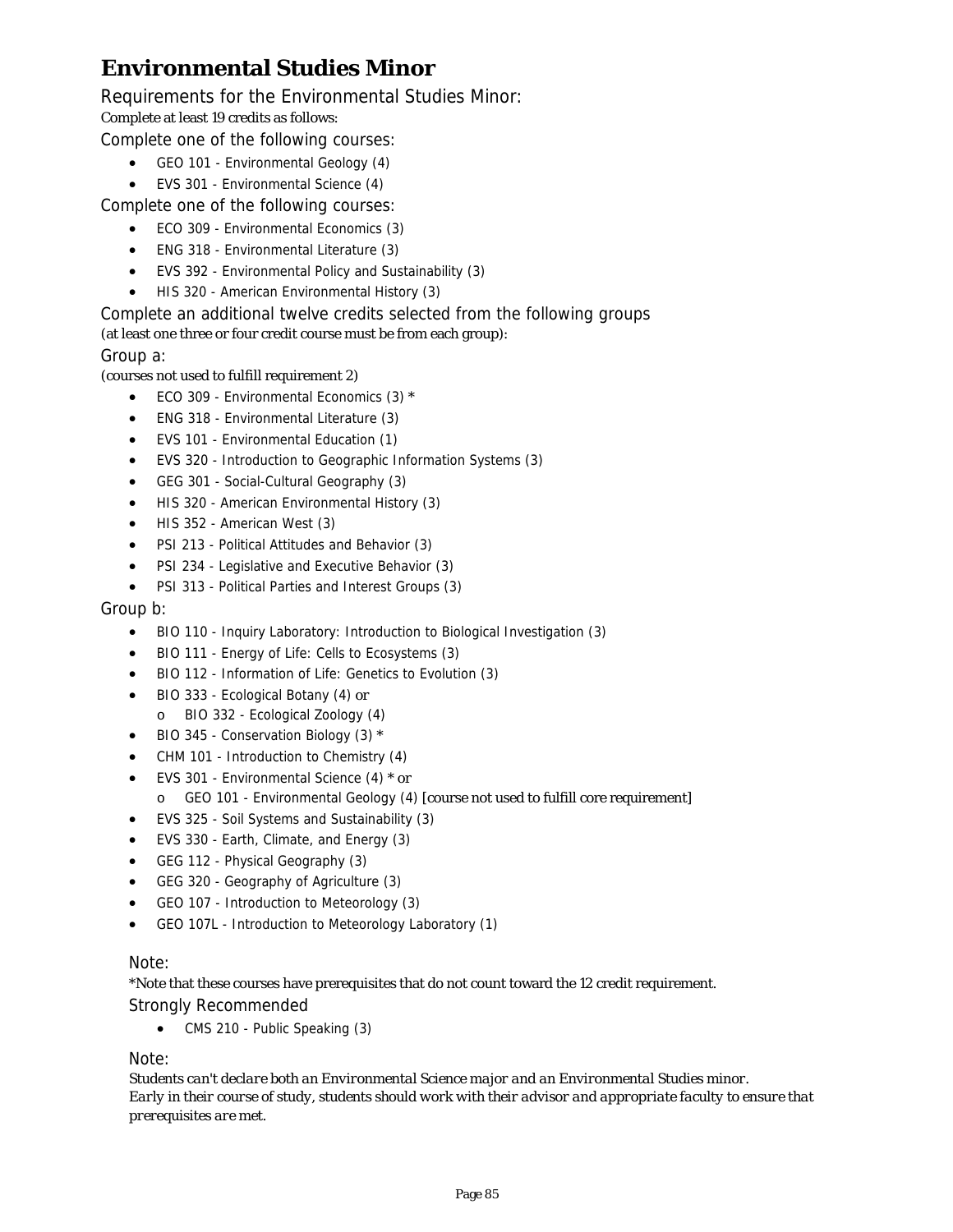## **French**

### **Associate Professor Franklin**

The French program is designed to serve a variety of goals. It provides instruction in the French language, French and Francophone literature and culture, and plays an integral role in the Contemporary European Studies major. Students with a knowledge of French will find career opportunities throughout the French-speaking world in business, management, marketing, development programs, education, science, and communication. A major in French is required for certification to teach the language in high school.

# **French**

Requirements for the French Major:

Complete 30 credits of French

### *excluding*

- FRE 101 Elementary French (3)
- FRE 102 Elementary French (3)
- FRE 319 The Teaching of French I (0)
- FRE 321 The Teaching of French II (0)
- FRE 324 The Teaching of French III (0)
- FRE 325 The Teaching of French IV (2)

12 to 17 credits in Study Abroad

A student must earn 12 to 17 credits in French in an approved semester or summer abroad program, with the approval of the department. The student has the option of earning up to 24 credits for a full year abroad. *(Refer to Off-Campus Study Programs.)*

Students seeking certification for teaching French in the public schools must also complete:

- FRE 319 The Teaching of French I (0)
- FRE 321 The Teaching of French II (0)
- FRE 324 The Teaching of French III (0)
- FRE 325 The Teaching of French IV (2)

One additional teaching major.

All requirements listed under the catalog section Secondary Education.

## **French Minor**

Requirements for the French Minor:

Complete 18 credits of French

### *excluding*

- FRE 101 Elementary French (3)
- FRE 102 Elementary French (3)
- FRE 319 The Teaching of French I (0)
- FRE 321 The Teaching of French II (0)
- FRE 324 The Teaching of French III (0)
- FRE 325 The Teaching of French IV (2)

Advanced students complete 12 credits of French beyond the intermediate level *excluding* 

- FRE 319 The Teaching of French I (0)
- FRE 321 The Teaching of French II (0)
- FRE 324 The Teaching of French III (0)
- FRE 325 The Teaching of French IV (2)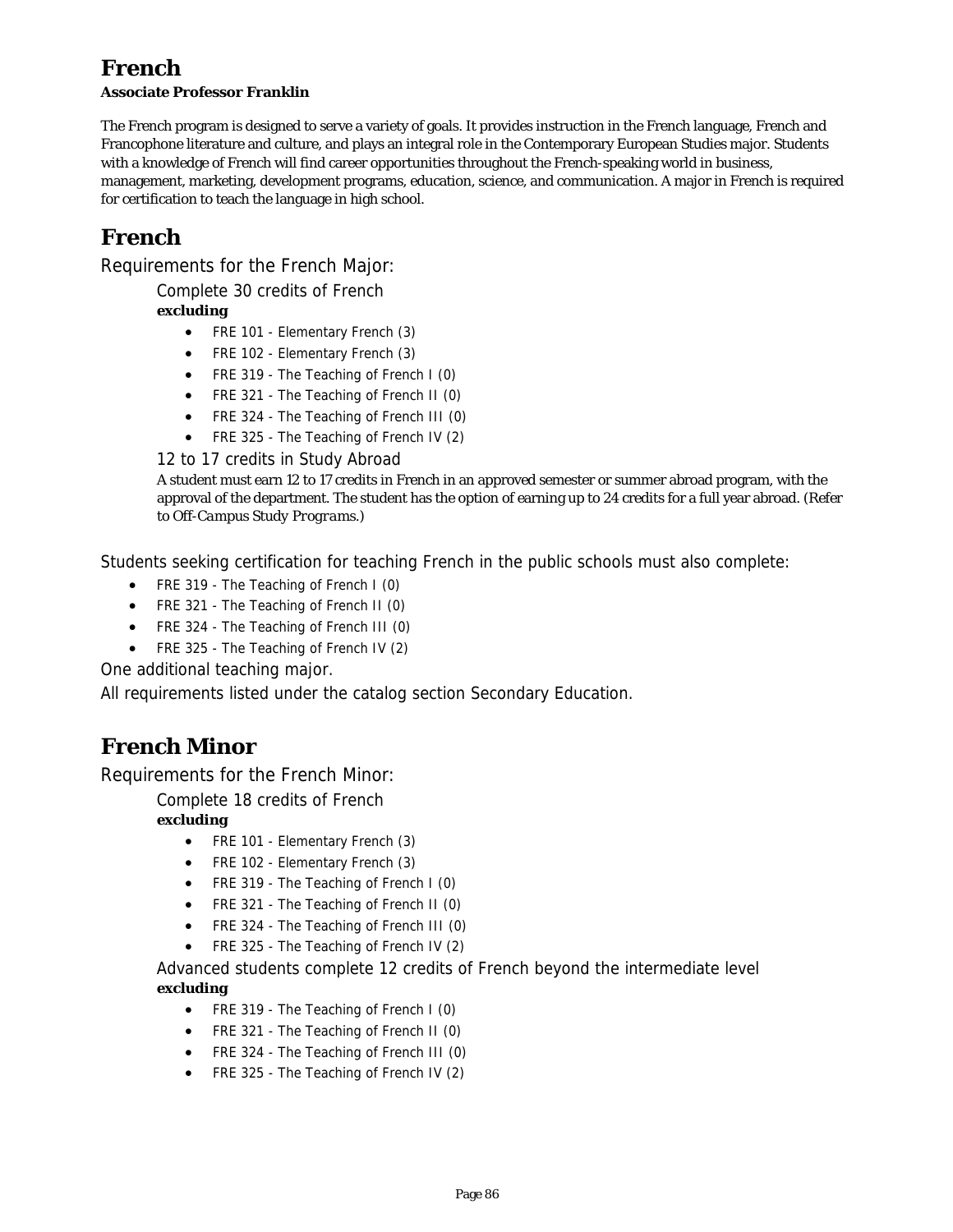### **German**

### **Assistant Professor Hetrick**

The German program is designed to serve a variety of goals. It gives the liberal arts student insight into one of the world's great languages and literatures. It provides an additional marketable skill for majors in several fields, such as business, sociology, psychology, education, and communication. A major in German is required for certification to teach the language in high school.

## **German**

Requirements for the German Major:

### Complete 30 credits of German

### *excluding*

- GER 101 Elementary German (3)
- GER 102 Elementary German (3)
- GER 322 The Teaching of German I (0)
- GER 323 The Teaching of German II (0)
- GER 324 The Teaching of German III (0)
- GER 325 The Teaching of German IV (2)

12 to 16 credits in Study Abroad

A student must earn 12 to 16 credits in German in an approved semester or summer abroad program, with the approval of the department. The student has the option of earning up to 24 credits for a full year abroad. *(Refer to Off-Campus Study Programs.)*

Students seeking certification for teaching German must also complete:

- GER 322 The Teaching of German I (0)
- GER 323 The Teaching of German II (0)
- GER 324 The Teaching of German III (0)
- GER 325 The Teaching of German IV (2)

One additional teaching major.

All requirements listed under the catalog section Secondary Education.

## **German Minor**

Requirements for the German Minor:

Complete 18 credits of German

### *excluding*

- GER 101 Elementary German (3)
- GER 102 Elementary German (3)
- GER 322 The Teaching of German I (0)
- GER 323 The Teaching of German II (0)
- GER 324 The Teaching of German III (0)
- GER 325 The Teaching of German IV (2)

Advanced students complete 12 credits of German beyond the intermediate level *excluding* 

- GER 322 The Teaching of German I (0)
- GER 323 The Teaching of German II (0)
- GER 324 The Teaching of German III (0)
- GER 325 The Teaching of German IV (2)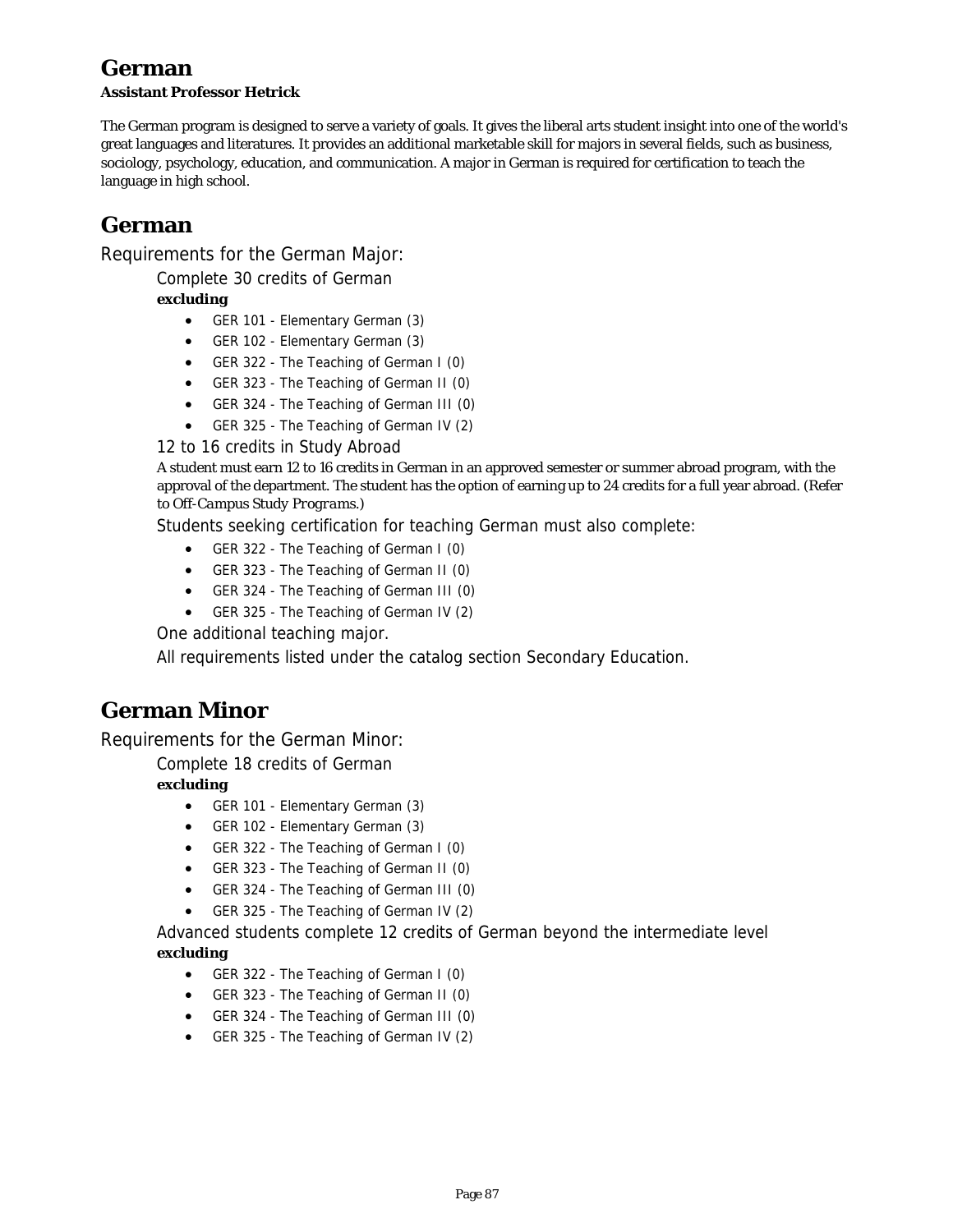# **Health and Society**

The Health and Society major, designed from an interdisciplinary perspective, prepares students to utilize knowledge from the natural and social sciences to meet human health needs in a dynamic, challenging world. Learning Outcomes:

- 1. Develop a strong, interdisciplinary foundation of core concepts in the natural and social sciences.
- 2. Develop critical thinking skills by applying foundational concepts to broadly-defined, complex problems in human health using multidisciplinary, collaborative approaches.
- 3. Gain an understanding of and skills for applying the process of science and scientific reasoning to health care and research settings.
- 4. Develop professional skills in oral and written communication, collaboration, and leadership
- 5. Develop an understanding of health disparities for different populations and the unique challenges faced by diverse and under-privileged groups both domestically and internationally.

### Science Core

- BIO 110 Inquiry Laboratory: Introduction to Biological Investigation (3) or
- BIO 111 Energy of Life: Cells to Ecosystems (3)
- CHM 101 Introduction to Chemistry (4) or
	- o CHM 125 General Chemistry I (4)

### Social Science Core

- PSY 117 Introduction to Psychology (3) or
	- o SOC 109 Introduction to Sociology (3)

Plus two additional courses from:

- ECO 203 Macroeconomics and Literacy (3)
- INT 101 Global Issues (3)
- $\bullet$  PRE 111 Ethics (3)

### Health and Society Core

HSC 201 - Introduction to Health and Society (3)

Plus 2 courses from the following:

- BIO 112 Information of Life: Genetics to Evolution (3)
- BIO 215 Human Anatomy and Physiology I (4)
- ECO 329 Health Care Economics (3)
- $\bullet$  PED 209 Nutrition (3)
- PSY 225 Introduction to Human Services (3) or
	- o SOC 225 Introduction to Human Services (3)
- SOC 308 Cultural Anthropology (3)

### Complete one course in statistics and one course in research methods

Statistics:

- BIO 295 Biostatistics (3)
- SSI 217 Applied Statistics for Social Science (3)

Research Methods:

- BIO 110 Inquiry Laboratory: Introduction to Biological Investigation (3)
- CHM 210 Biochemistry Inquiry Experience (2)
- PSY 252 Research Method in Psychology (3)
- SOC 285 Social Research (4)

### Programmatic Emphases

Select one programmatic emphases from the list below, completing at least 5 of the suggested courses; at least 3 courses must be at the 300-level and selected courses must include at least two prefixes. Courses used to satisfy requirements in sections 1 or 3 of this major cannot be used to satisfy the theme requirements. Alternatively, a student can design a theme in collaboration with their advisor and the Health Professions Advisory Committee.

- PSY 117 Introduction to Psychology (3)
- SOC 109 Introduction to Sociology (3)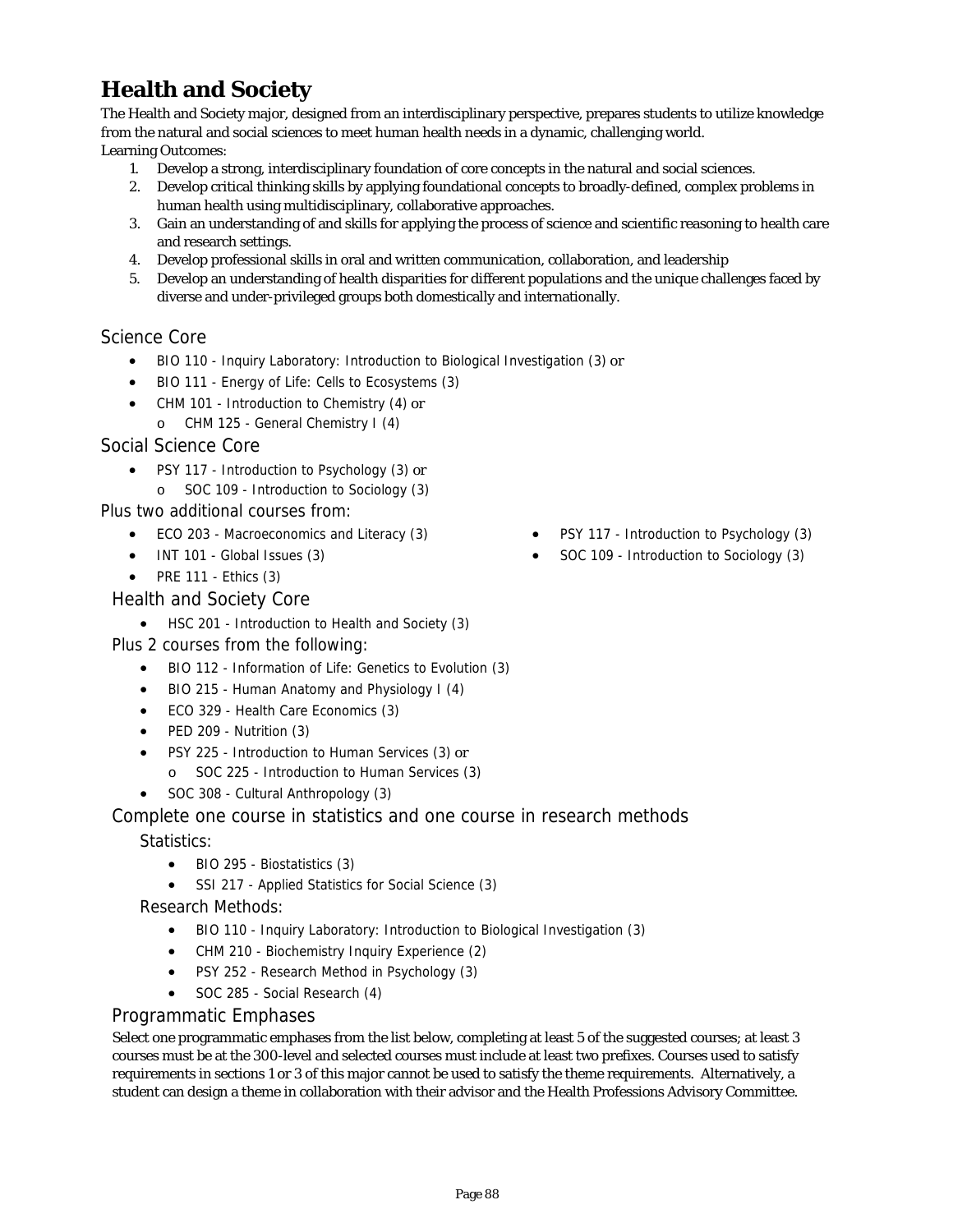### Neurological Aspects of Health

- PHI 315 Philosophy of Science & Technology (3)
- PSY 314 Physiological Psychology (3)
- PSY 344 Memory and Cognition (3)
- BIO 355 Human Anatomy (4)
- BIO 356 Human Physiology (4) or
	- o BIO 216 Human Anatomy and Physiology II (4)

Human Performance

- PED 345 Exercise Physiology (4)
- PED 346 Kinesiology/Applied Biomechanics (3)
- BIO 356 Human Physiology (4) or
	- o BIO 216 Human Anatomy and Physiology II (4)
- PSY 256 Adult Development (3) or
	- o PED 352 Perceptual Motor Development and Movement Experiences for School-Aged Children (3)
- PSY 336 Social Psychology (3) or
	- o SOC 336 Social Psychology (3)
- $\bullet$  PED 209 Nutrition (3)

### Disease Process and Prevention

- $\bullet$  MTH 235 Calculus I (4) or
	- o MTH 107 Problem Solving (3)

Four additional courses from the following:

- BIO 317 Introduction to Immunology (3)
- BIO 348 Microbiology (4)
- BIO 349 Infectious Diseases (3)
- SOC 308 Cultural Anthropology (3)
- SOC 336 Social Psychology (3)

### Healthcare Administration and Policy

- BUS 242 Management (3)
- BUS 315 Organizational Behavior (3)
- BUS 361 Contemporary Issues in Human Resource Management (3)
- BUS 365 Ethics in a Business Environment (3)
- ECO 329 Health Care Economics (3)
- PSI 234 Legislative and Executive Behavior (3)
- PSI 313 Political Parties and Interest Groups (3)
- EVS 392 Environmental Policy and Sustainability (3) (*This course has a prerequisite of PSI 101 which does not count towards satisfying this requirement.*)

### Women and Children's Health

- PSY 255 Child and Adolescent Development (3) or
	- o PED 352 Perceptual Motor Development and Movement Experiences for School-Aged Children (3)
- HIS 337 American Women's History (3)
- PED 355 Adaptive Physical Education (3)
- PSY 348 Psychology of Gender (3)
- $\bullet$  PED 209 Nutrition (3)
- SOC 366 Marriage and Family Relationships (3)
- PSY 310 Human Sexuality (3)
- EDU 338 Children, Youth and the Family (3)

### Capstone Experience

Develop a capstone experience plan (in collaboration with advisor) of 5-10 credits, to include a research experience of 4 or more credits in the natural or social sciences, and 1 credit of internship or travel abroad.

HSC 495 - Capstone Experience in Health and Society (1)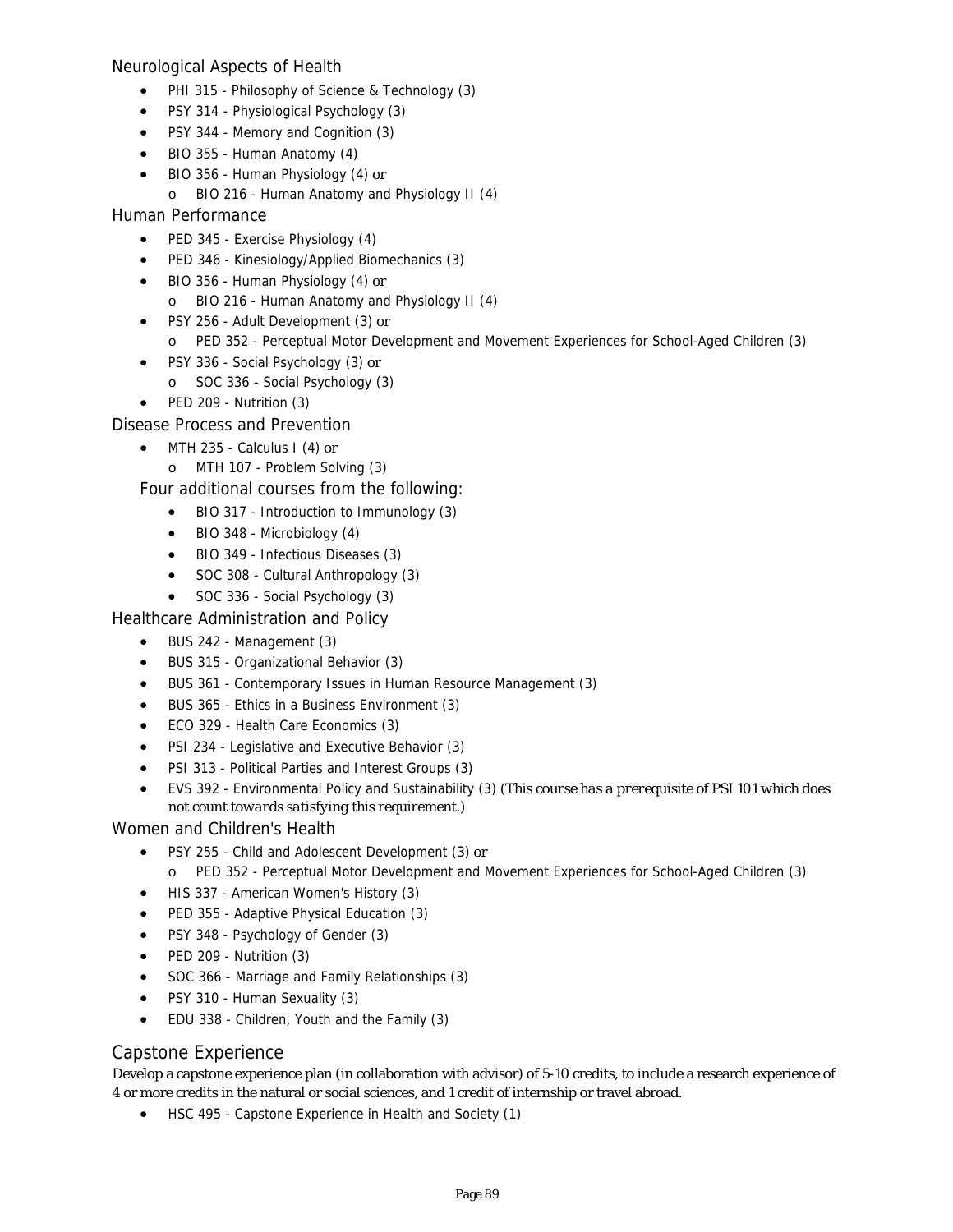## **History**

### **Associate Professor Jarvis Associate Professor Orsag Assistant Professor Hilton-Hagemann**

History is the study of the past, and of change over time. At Doane, the history major is geared toward in-depth study of Western (American and European) history and traditions. The major also exposes students to non-Western cultures such as those of Asia and the Middle East. History graduates go on to numerous careers including teaching, law, journalism, and government. History graduates go on to graduate study and work in a variety of career fields. History majors are attractive to employers because they have the ability to think critically, have developed good written and verbal communication skills, and are careful and attentive researchers. Over the years, a number of Doane history majors have won the prestigious Fulbright scholarship for post-graduation employment and/or research at an international site.

### **History**

Complete 1 or 2.

Option 1

Complete the following:

- HIS 105 History of Civilization I (3)
- HIS 106 History of Civilization II (3)
- HIS 205 History of the United States I (3)
- HIS 206 History of the United States II (3)
- HIS 220 Introduction to Historical Methods (2)
- HIS 496 Writing and Research Seminar (3)

Five additional elective courses in history with at least one course from each of the areas of: American:

- HIS 302 Native American History (3)
- HIS 305 Recent History of the United States (3)
- HIS 306 U.S. Interwar Years (3)
- HIS 307 Nebraska History (3)
- HIS 312 The Gilded Age and Progressive Era (3)
- HIS 314 History of the Vietnam War and the 1960's (3)
- HIS 315 The Civil War and Reconstruction (3)
- HIS 320 American Environmental History (3)
- HIS 321 American Race Relations (3)
- HIS 329 The U.S. Revolutionary Era (3)
- HIS 337 American Women's History (3)
- HIS 352 American West (3)

European:

- HIS 317 Twentieth Century European Culture: Fascism (3)
- HIS 318 Germany After Hitler (3)
- HIS 335 Modern French History 1815-Present (3)
- HIS 341 Modern British History (3)
- HIS 348 History of the Roman Empire (800 BCE-- 476 CE) (3)
- HIS 350 The Medieval World (3)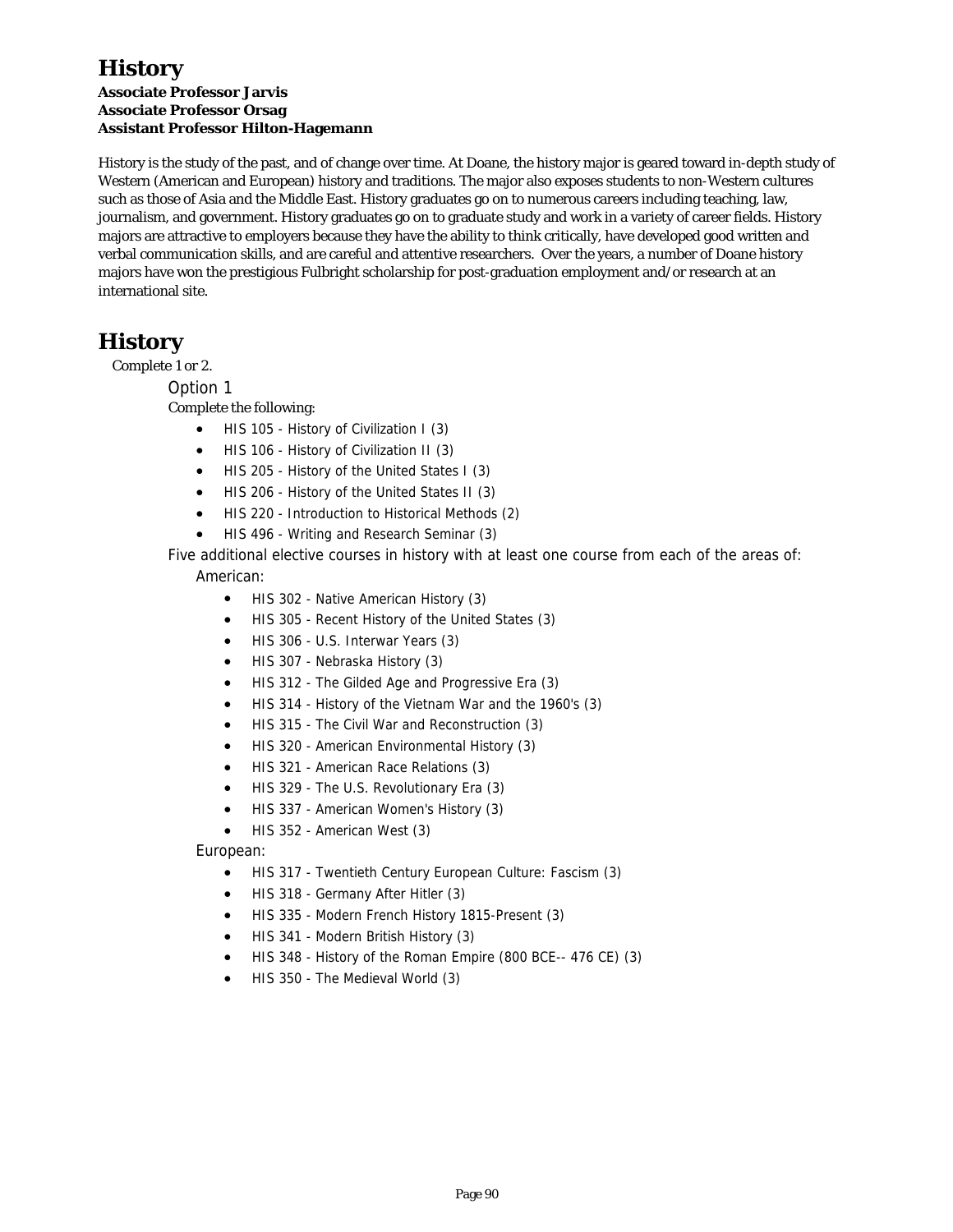non-Western:

- HIS 302 Native American History (3)
- HIS 304 Military History (3)
- HIS 314 History of the Vietnam War and the 1960's (3)
- HIS 326 Modern Asian History (3)
- HIS 338 Modern Russia (3)
- HIS 339 History of India 3
- HIS 340 The United States and Latin America (3)
- HIS 342 The United States and the Middle East (3)
- HIS 353 Modern World History (3)

#### Option 2: History Teaching

Students seeking certification for teaching in history must complete the following:

- HIS 105 History of Civilization I (3)
- HIS 106 History of Civilization II (3)
- HIS 205 History of the United States I (3)
- HIS 206 History of the United States II (3)
- HIS 220 Introduction to Historical Methods (2)
- HIS 321 American Race Relations (3) or
	- o HIS 302 Native American History (3)
- HIS 307 Nebraska History (3)
- HIS 496 Writing and Research Seminar (3)

Three additional elective courses in history with at least one course from each of the areas of: American:

- HIS 302 Native American History (3)
- HIS 305 Recent History of the United States (3)
- HIS 306 U.S. Interwar Years (3)
- HIS 312 The Gilded Age and Progressive Era (3)
- HIS 314 History of the Vietnam War and the 1960's (3)
- HIS 315 The Civil War and Reconstruction (3)
- HIS 320 American Environmental History (3)
- HIS 321 American Race Relations (3)
- HIS 329 The U.S. Revolutionary Era (3)
- HIS 337 American Women's History (3)
- HIS 352 American West (3)

European:

- HIS 317 Twentieth Century European Culture: Fascism (3)
- HIS 318 Germany After Hitler (3)
- HIS 335 Modern French History 1815-Present (3)
- HIS 341 Modern British History (3)
- HIS 348 History of the Roman Empire (800 BCE-- 476 CE) (3)
- HIS 350 The Medieval World (3)

non-Western:

- HIS 302 Native American History (3)
- HIS 304 Military History (3)
- HIS 314 History of the Vietnam War and the 1960's (3)
- HIS 326 Modern Asian History (3)
- HIS 338 Modern Russia (3)
- HIS 339 History of India 3
- HIS 340 The United States and Latin America (3)
- HIS 342 The United States and the Middle East (3)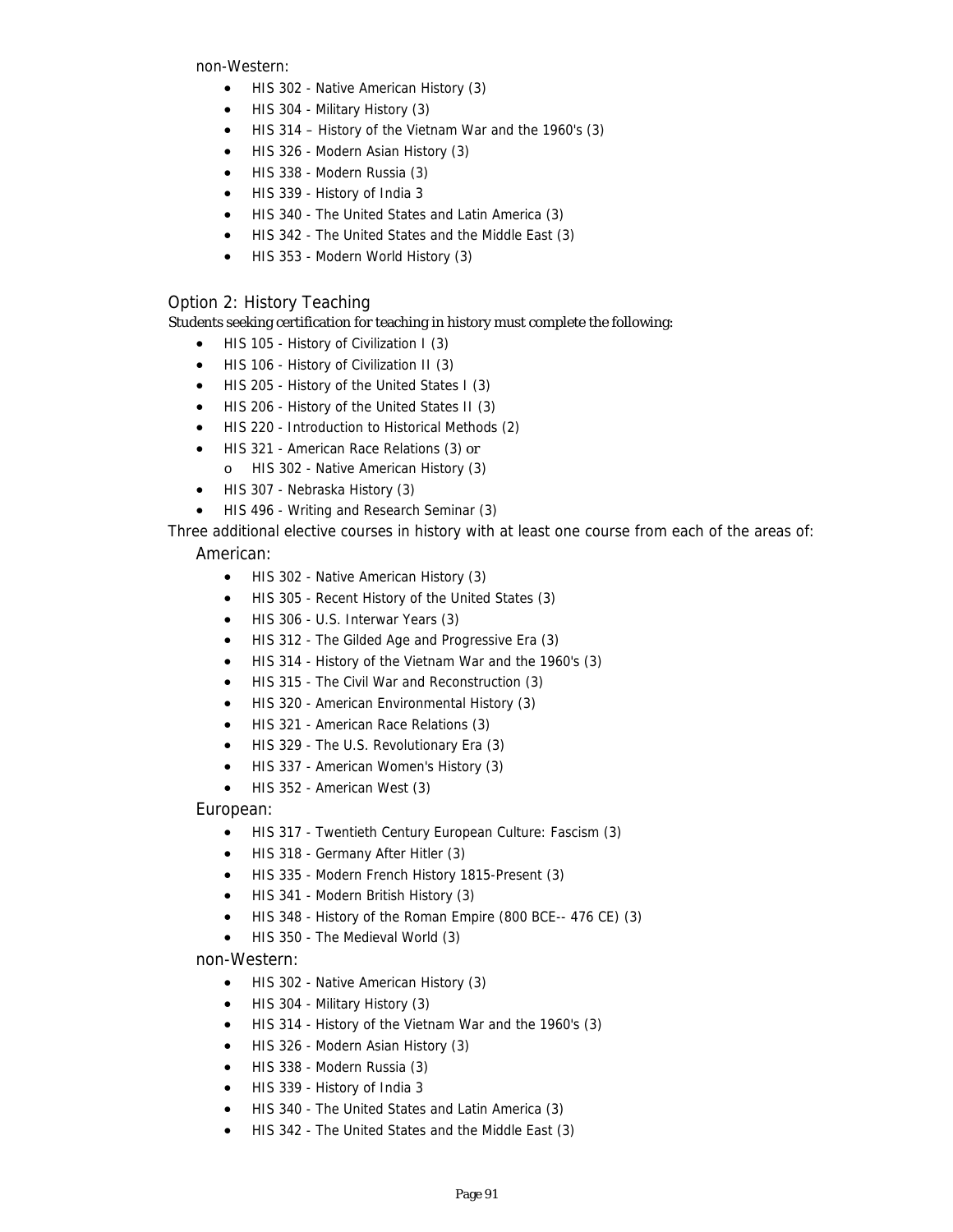- HIS 350 The Medieval World (3)
- HIS 353 Modern World History (3)

**Cognates** 

- SSI 322 The Teaching of the Social Sciences I (0)
- SSI 323 The Teaching of the Social Sciences II (0)
- SSI 324 The Teaching of the Social Sciences III (0)
- SSI 325 The Teaching of the Social Sciences IV (2)
- and a total of six or more credits chosen from one or more of the areas of economics, political science, and sociology.

One additional teaching major.

All requirements listed under the catalog section Secondary Education.

### **History Minor**

Requirements for the History Minor:

Complete

- HIS 105 History of Civilization I (3) or
	- o HIS 106 History of Civilization II (3)
- HIS 205 History of the United States I (3) or
	- o HIS 206 History of the United States II (3)

Complete four additional history courses at the 300-400 level.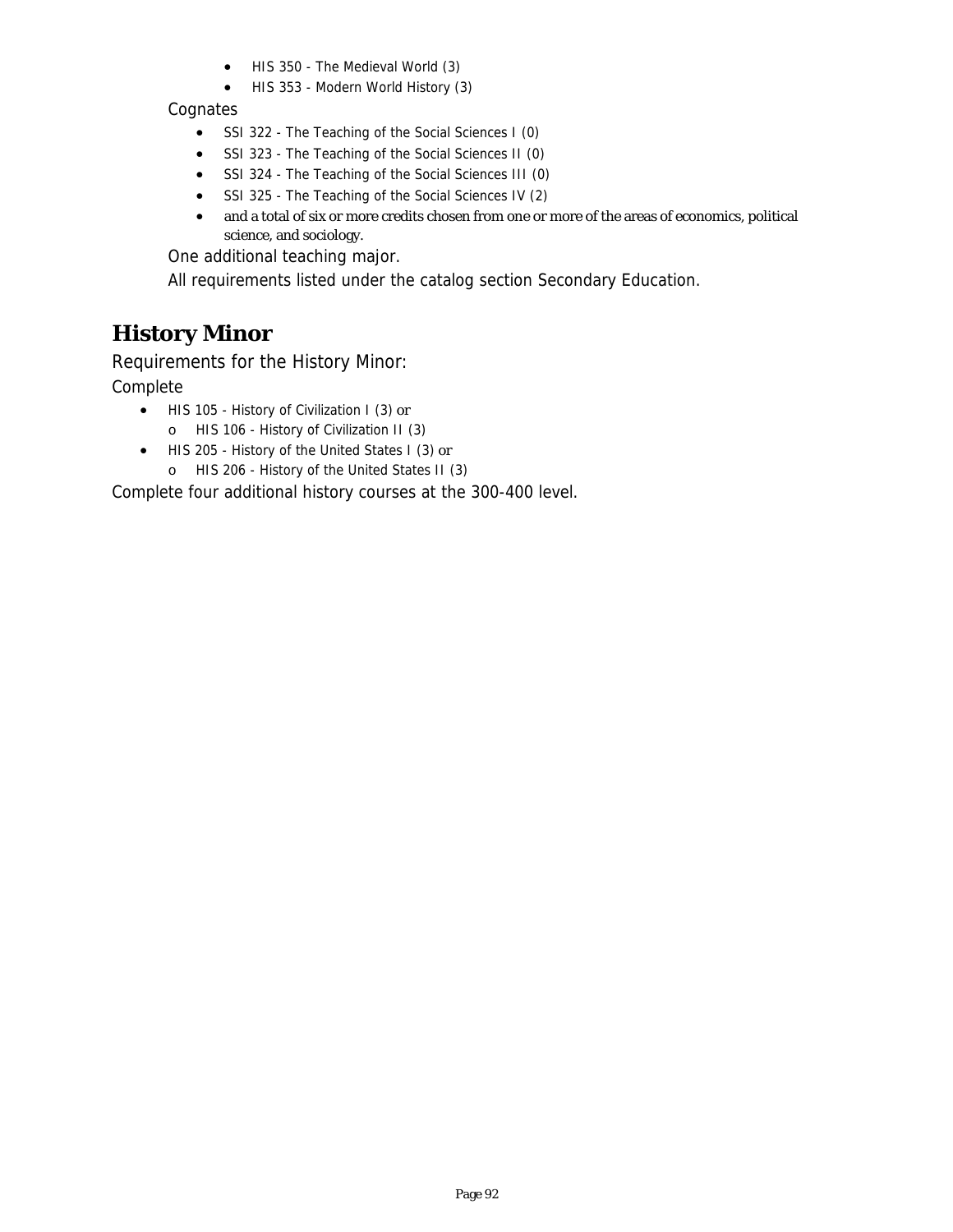## **Information Science and Technology**

### **Professor Engebretson Associate Professor Meysenburg**

Numerous career and graduate school opportunities exist for students who have completed a major in the area of information science and technology, whether it be in computer science or information systems. The opportunities available span many industries and disciplines, making a computer science or information systems major quite valuable, whether alone or in combination with majors or minors from other disciplines at Doane.

The information science and technology program at Doane includes experiences both inside and outside the classroom to provide students with a clear understanding of information science and technology concepts; the confidence and skills to work with existing and emerging information technology; the confidence and skills to efficiently research and learn an unknown topic or solve an unknown problem; and the confidence and skills to effectively communicate, including writing, speaking, reading, and listening.

As there are many areas of interest in the information science and technology field, reflected by the electives available at Doane, students are strongly encouraged to work with an information science and technology faculty member in developing a course of study most beneficial to each individual student's interests. Students planning to seek a major in computer science, a major in information systems, a teaching endorsement in computer science, a minor in computer studies, or those who would like to explore any of these options, should contact a member of the information science and technology faculty as early as possible.

## **Computer Science**

### Requirements for the Computer Science Major

The computer science major is designed for individuals interested in pursuing graduate school and/or a career related to the research and engineering of computer technology.

Complete the following 36 credits

- IST 140 Introduction to Information Science and Technology (3)
- IST 145 Introduction to Programming and Problem-Solving (3)
- IST 146 Programming and Problem-Solving II (3)
- IST 246 Data Structures and Algorithms (3)
- IST 252 Principles of Digital Logic & Computer Organization (3)
- IST 310 Parallel Computational Techniques (3)
- IST 314 Design and Analysis of Algorithms (3)
- IST 315 Theory of Computation (3)
- IST 421 Information Science and Technology Internship (0-12) 3 credits

### IST 495 - Information Science and Technology Seminar (1) two semesters

### Six additional information science and technology credits above IST 246, *excluding*

- IST 401 Information Science and Technology Honors Research (1)
- IST 421 Information Science and Technology Internship (0-12)
- IST 495 Information Science and Technology Seminar (1)

### One credit of

ATV 137 - Doane Information Solutions Cadre (DISC) (0-1)

Note: RES 495 and RES 496 for 1 credit each may be substituted for the two semesters of IST 495.

### Complete the cognate

• MTH 250 - Foundations of Mathematics (3)

### Complete a minor or second major.

This will be selected based on the student's interests and in consultation with a member of the IST faculty. Due to the ubiquitous nature of computing, any field will be considered. Suggested fields include : Mathematics, Physics, or Biology.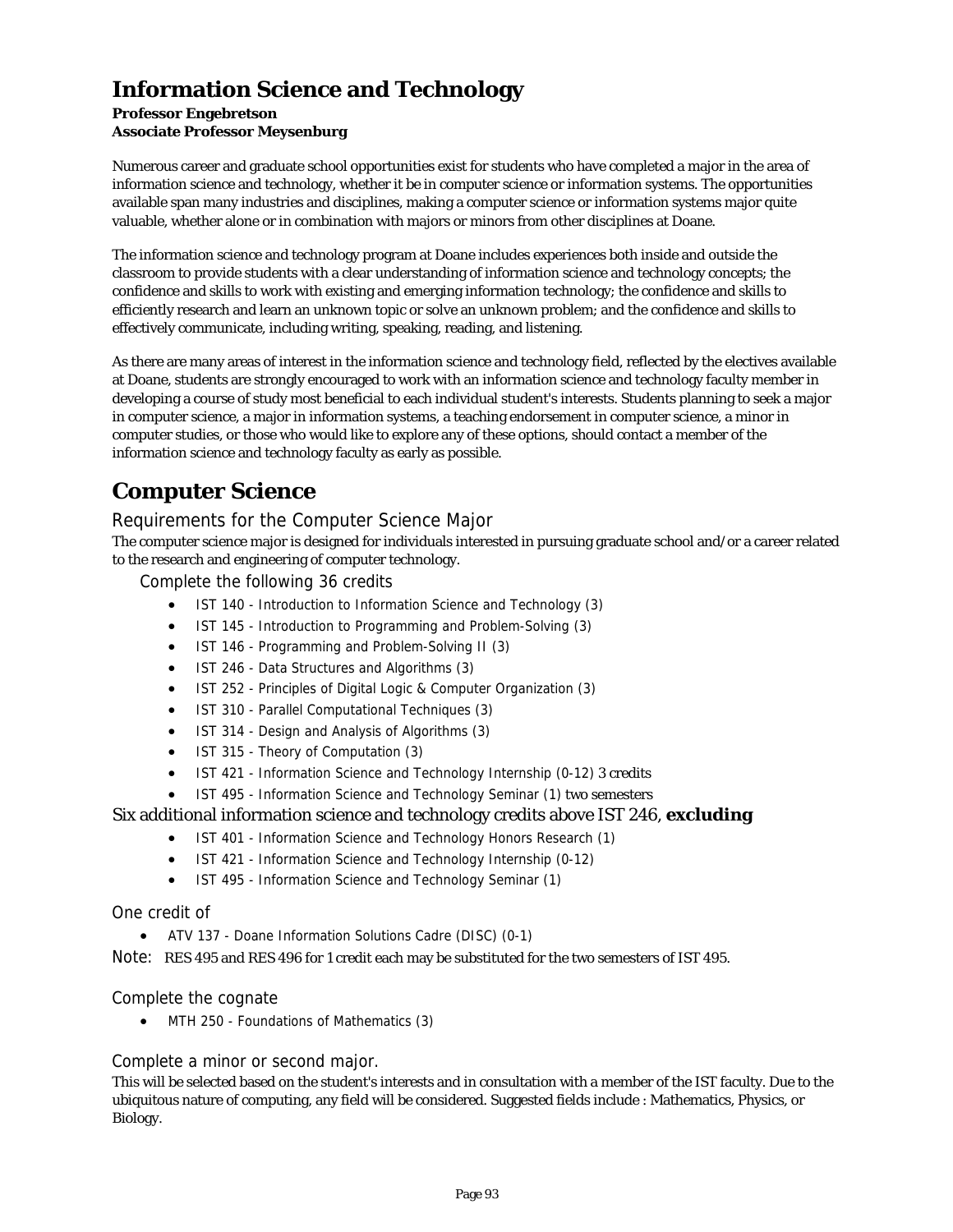## **Information Systems**

Requirements for the Information Systems Major

The information systems major is designed for individuals interested in pursuing careers related to the analysis, design, development, implementation, and support of computer information systems and technology in organizations.

Complete the following 36 credits:

- IST 140 Introduction to Information Science and Technology (3)
- IST 145 Introduction to Programming and Problem-Solving (3)
- IST 146 Programming and Problem-Solving II (3)
- IST 217 Information Systems Theory and Practice (3)
- IST 252 Principles of Digital Logic & Computer Organization (3)
- IST 322 Computer Networking I (3)
- IST 355 Web Application Design and Development (3)
- IST 356 Software Engineering (3)
- IST 421 Information Science and Technology Internship (0-12) three credits
- IST 495 Information Science and Technology Seminar (1) two semesters

### Six additional information science and technology credits at or above IST 246, *excluding*

- IST 401 Information Science and Technology Honors Research (1)
- IST 421 Information Science and Technology Internship (0-12)
- IST 495 Information Science and Technology Seminar (1)

### One credit of

ATV 137 - Doane Information Solutions Cadre (DISC) (0-1)

Note: RES 495 and RES 496 for 1 credit each may be substituted for the two semesters of IST 495.

Complete a minor or second major.

This will be selected based on the student's interests and in consultation with a member of the IST faculty. Due to the ubiquitous nature of computing, any field will be considered. Suggested fields include Business, Art, Theatre, or Music.

## **Computer Studies Minor**

Requirements for the Computer Studies Minor: Complete the following 21 credits:

- IST 140 Introduction to Information Science and Technology (3)
- IST 145 Introduction to Programming and Problem-Solving (3)
- IST 146 Programming and Problem-Solving II (3)
- IST 252 Principles of Digital Logic & Computer Organization (3)

Nine additional information science and technology credits at the 200 level or above excluding

• IST 495 - Information Science and Technology Seminar (1)

Note:

a maximum of three credits of IST 421 can be counted toward this requirement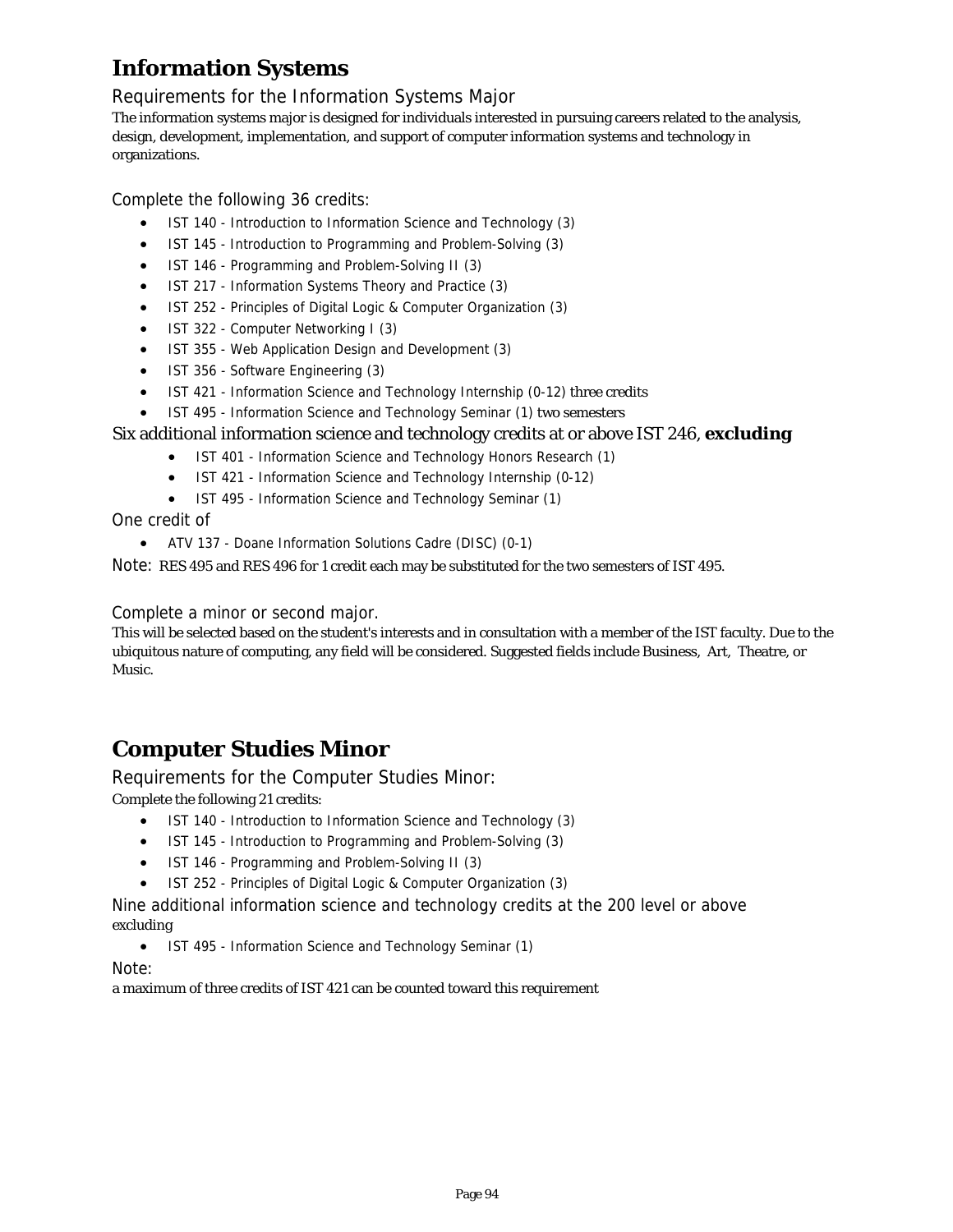# **Honors Program in Information Science and Technology**

Requirements for the Honors Program in Information Science and Technology:

Qualified students interested in further extending their studies of computer science or information systems beyond the requirements for the major are encouraged to enter the Information Science and Technology Honors Program. Students apply for the Information Science and Technology Honors Program during ATV 137, typically completed in the sophomore year.

To be accepted into the program, students must have at least a 3.30 GPA in information science and technology courses, have at least a 3.00 overall GPA, successfully complete a significant research paper in ATV 137, and unanimously be approved for the program by full-time members of the Information Science and Technology faculty.

To successfully complete the program and graduate with honors in the computer science or information systems major, students accepted into the Information Science and Technology Honors Program must:

- 1. Successfully complete a computer science or information systems major with at least a 3.50 GPA in information science and technology courses.
- 2. Graduate with at least a 3.00 overall GPA.
- 3. Successfully complete IST 401.
- 4. Successfully complete nine additional information science and technology credits beyond those required for the computer science or information systems major at or above IST 246, excluding IST 326 , IST 401, IST 421, and IST 495.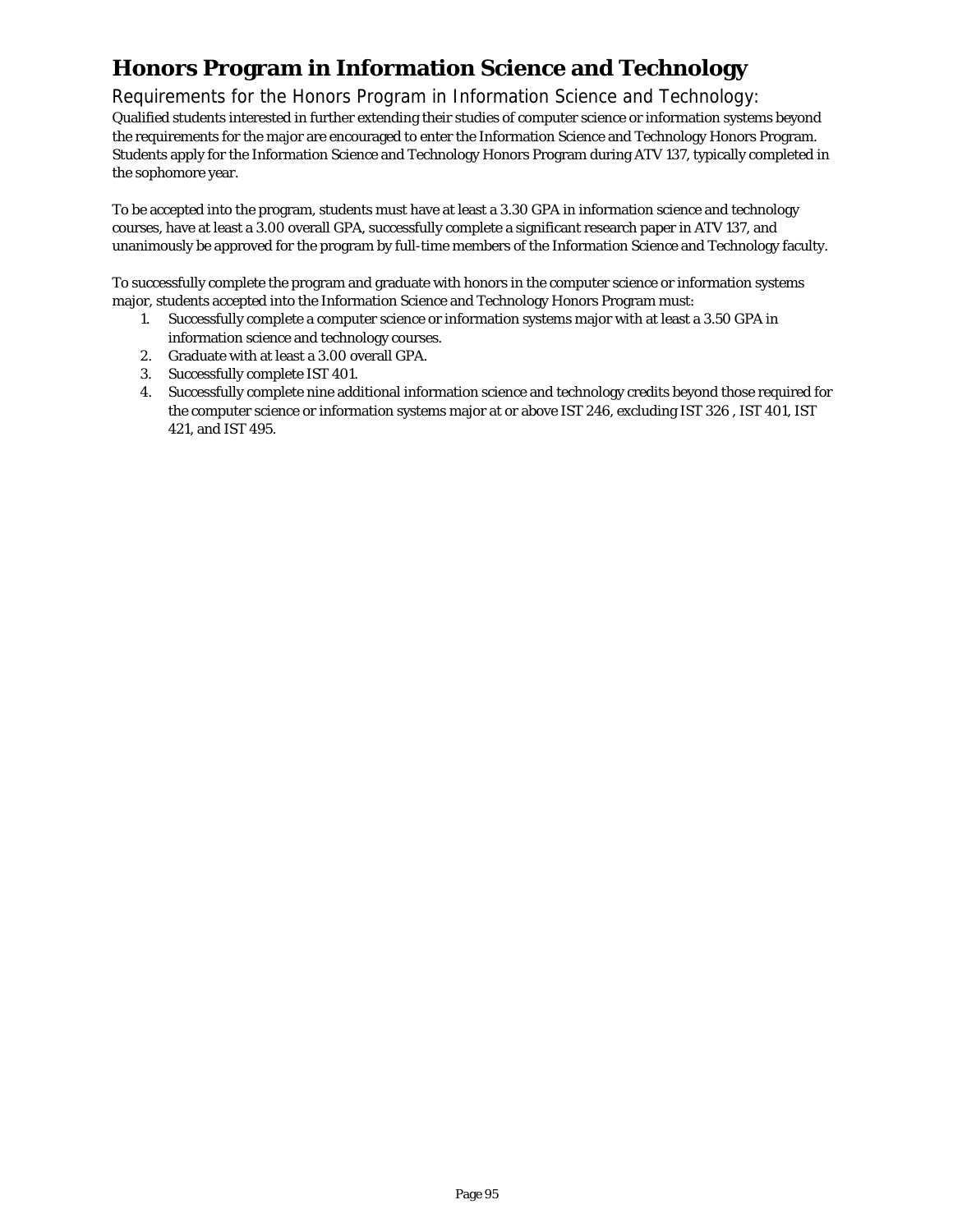## **Interdisciplinary Studies**

This program is for students who seek a bachelor's degree customized to fit their personal interests. Students choose two concentration areas to provide disciplinary depth. Students can choose a concentration in any program Doane offers, such as Business Administration and Information Science & Technology or Journalism and Art. The interdisciplinary nature of the major makes it especially important that students work closely with their academic advisor in selecting concentration areas and courses to construct a coherent academic program. Students must identify a faculty member in the primary prefix area and receive approval from the appropriate division chair and the Vice President of Academic Affairs prior to declaring this major.

Requirements for the Interdisciplinary Studies Major:

Complete

26 hours in a primary prefix area \* (at least 12 credits at the 300/400 level)

Complete

18 hours in a 2nd prefix area (at least 6 credits at the 300/400 level)

Complete

IDS 496 - Interdisciplinary Studies Culminating Project (3-4)

### Notes:

\* EDU and EDS can be combined for the primary prefix area

\* A minimum of one course from EACH of the following prefixes (ECO, BUS and ACC) must be taken to satisfy the requirements for students interested in BUS as their primary prefix area. BUS 101, ECO 421, BUS 421 and ACC 421 will not be accepted for this primary prefix area.

\* BIO 101 will not be accepted for the BIO primary prefix area.

\* CHM 101 will not be accepted for the CHM primary prefix area.

\*\*Students cannot also declare a major or minor in the areas they have selected as their concentration areas.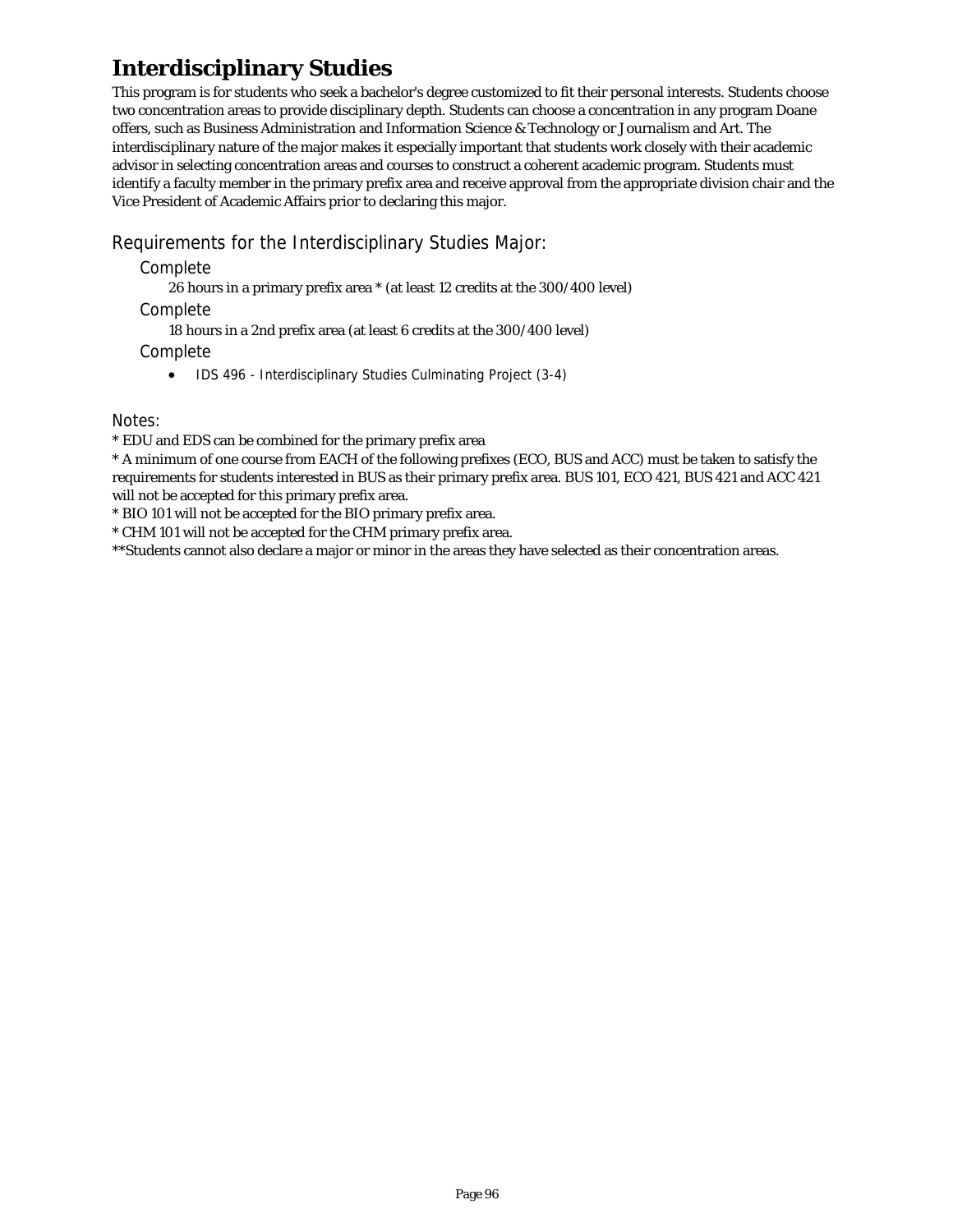### **International Studies**

### **Associate Professor Franklin**

### **Associate Professor Vaccaro**

International Studies is a multidisciplinary major, incorporating courses from the humanities, social sciences, and economics/business. Students will take a selection of core courses that offer a broad comparative perspective on important international issues and conditions; the remaining major requirements involve a selection of classes that can vary according to the student's regional or topical area of interest within international studies. A major in international studies provides the basis for future graduate studies in the US as well as abroad, or for careers with an international focus in a variety of fields (including business, government, education, or the non-profit sector).

### Requirements for the International Studies Major: Complete the following:

- INT 101 Global Issues (3)
- INT 496 Seminar in International Relations (3)

### Select 9 credits from the following courses:

- ANT/SOC 308 Cultural Anthropology (3)
- HIS 106 History of Civilization II (3)
- PSI 105 Comparative Governments (3)
- ECO/PSI 327 Globalization and Transnationalism (3)
- INT/PSI 325 International Relations in the Modern Era (3)
- PHI 310 Comparative Philosophy (3)

Complete an additional 15 credits chosen from the following courses:

- BUS 346 International Management (3) \*
- BUS 357 International Marketing (3) \*
- CMS 321 Intercultural Communication (3)
- ECO 330 Economic Development (3) \*
- ECO 358 International Trade and Finance (3) \*
- FRE 312 French Civilization and Culture (3)
- GEG 301 Social-Cultural Geography (3)
- GER 415 German Civilization and Culture (3) \*
- HIS 314 History of the Vietnam War and the 1960's (3)
- HIS 335 Modern French History 1815-Present (3)
- HIS 341 Modern British History (3)
- HIS/INT 317 Twentieth Century European Culture: Fascism (3)
- HIS 318 Germany After Hitler (3)
- HIS/PSI 326 Modern Asian History (3)
- HIS 338 Modern Russia (3)
- HIS 340 The United States and Latin America (3)
- HIS 342 The United States and the Middle East (3)
- INT 310 Survey of African Studies (3)
- PSI 215 The Politics of the Developing World (3)
- RST 318/418 Islam (3)
- SPA 312 Spanish Civilization and Culture (3) \*
- SPA 314 Spanish-American Civilization (3) \*
- INT 421 International Studies Internship (0-12) (3cr) *\*Note that these courses have pre-requisites that do not count toward the 15 credit requirement.*

### A Single Foreign Language

Complete 2 courses in a single foreign language at the 200 or 300 level (both of which must be taught in the foreign language)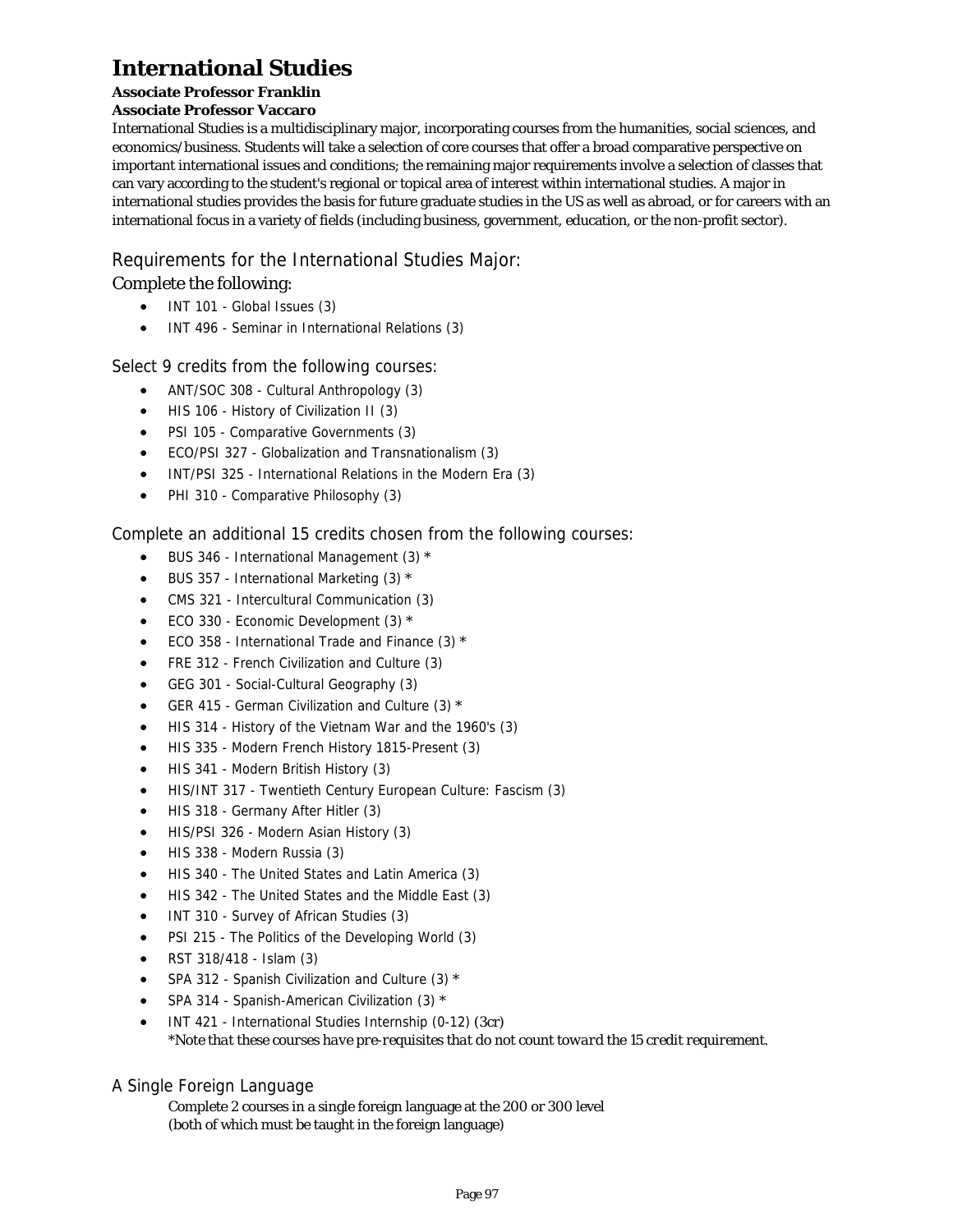### **Journalism and Media**

### **Associate Professor Thomas Associate Professor of Practice Swartzlander**

Doane College provides courses and experiences leading to a major in journalism and media. The courses of study prepare students to gather news and information and distribute them in a variety of media technologies - newspaper, online, audio, video, mobile - to tell stories and produce compelling journalism on multiple platforms. All courses require students to keep a portfolio of their work to help them gauge their improvement as well as to showcase their work to potential employers.

Journalism and media majors have the freedom to explore traditional liberal arts subjects that emphasize critical thinking skills required in the industry while learning the necessary journalistic techniques to tell the story. Journalists need to be strong critical thinkers who know enough about a variety of subjects, from accounting to zoology, to be able to comprehend and explain world, national and local events to news consumers.

The Journalism Department will prepare students for a variety of academic and professional pursuits in the field, including providing content for new technologies. The department encourages students to achieve their intellectual, professional, personal and creative potential by stimulating inquiry, enhancing knowledge and promoting the examination and development of values and perspectives. The department faculty pledge to supply the opportunities, academic environment and leadership training needed to polish student skills in the classroom and workplace.

### **Journalism and Media**

Requirements for the Journalism and Media major:

Complete the following courses:

- JOU 105 Introduction to Journalism and Media (3)
- JOU 113 Basic News Writing and Reporting (3)
- JOU 135 Broadcast Journalism Writing (3)
- JOU 236 Basic Audio Production (3)
- JOU 238 Basic Video Production (3)
- JOU 353 Contemporary Issues (3)
- JOU 360 Multiplatform Journalism (3)
- JOU 421 Journalism Internship (0-12) (minimum of three credits)
- JOU 445 Legal and Ethical Issues (3)
- JOU 495 Capstone Seminar and Workshop (3)

Complete a minimum of 1 credit hour from the following:

- ATV 131 KDNE (0-1)
- ATV 132 Doane Owl (0-1)

Complete 9 credits chosen from the following:

- JOU 213 Beat Reporting (3)
- JOU 214 Photojournalism (3)
- JOU 223 Editing and Design (3)
- JOU 230 Intro to Magazine Publishing (3)

### **Journalism and Media Minor**

Complete a total of 18 credit hours

- JOU 105 Introduction to Journalism and Media (3)
- JOU 113 Basic News Writing and Reporting (3)
- JOU 236 Basic Audio Production (3)
- JOU 238 Basic Video Production (3)
- JOU 360 Multiplatform Journalism (3)
- JOU 445 Legal and Ethical Issues (3)
- ATV 133 1014 Magazine (0-1)
- JOU 295 Television Practicum (1)
- JOU 245 Broadcast Performance (3)
- JOU 315 The Electronic Journalism Prog (3)
- JOU 355 Advanced Electronic Production (3)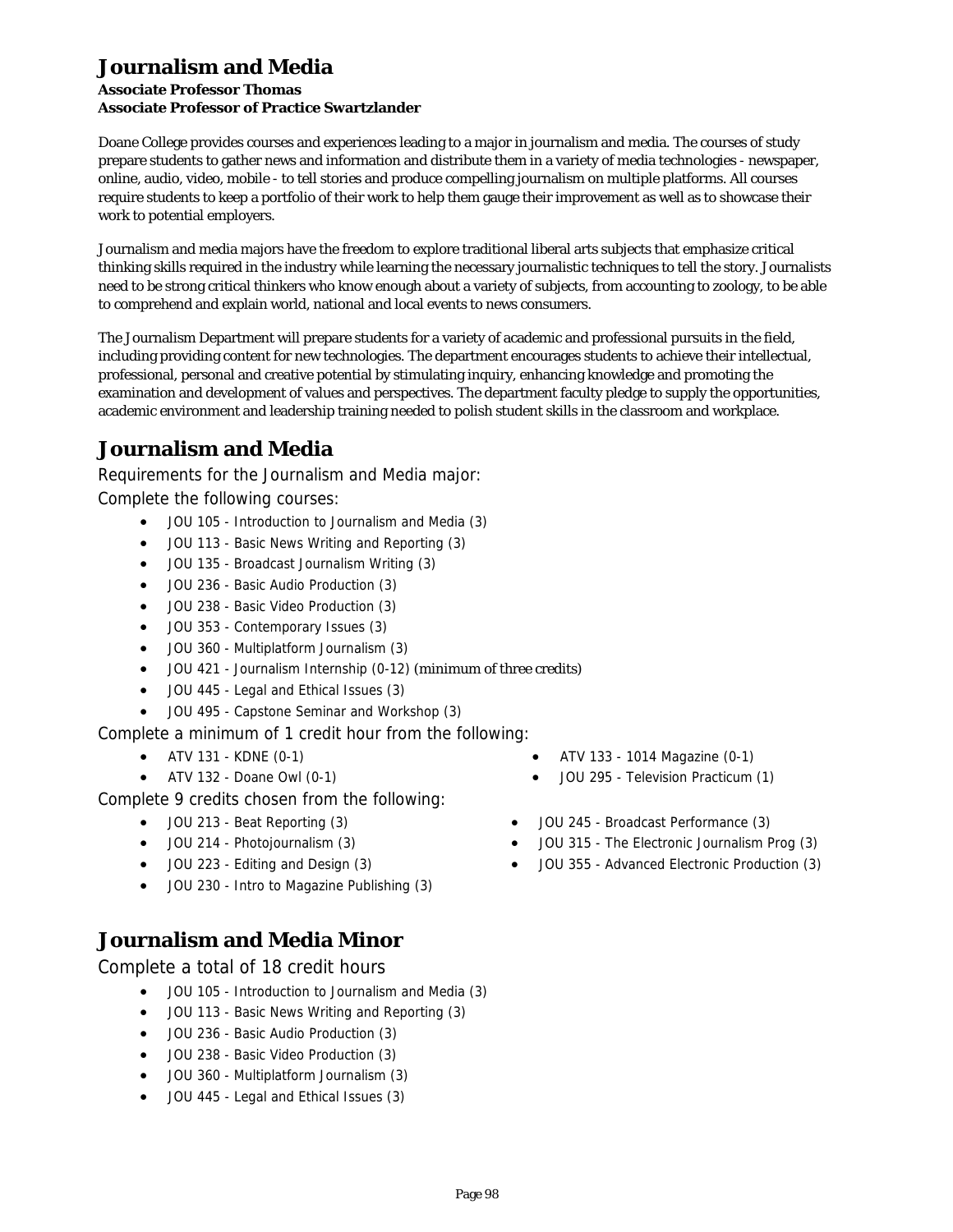## **Law, Politics, and Society**

#### **Assistant Professor Hind**

Law, Politics, and Society is an interdisciplinary major consisting of courses in sociology, law, political science and other relevant disciplines such as economics and philosophy. Students in this major will receive a generalized liberal arts education developing skills in critical analysis, communication and cultural knowledge. As students progress through the major, they will make connections between disciplines that will serve as a foundation for advanced studies or careers in law, public service, or related fields.

Requirements for the Law, Politics, and Society Major: Complete the following credits:

- LPS 101 Introduction to Law, Politics, and Society (3)
- $\bullet$  PRE 111 Ethics (3)
- PHI 105 Logic and Critical Thinking (3)
- SOC 109 Introduction to Sociology (3)
- PSI 101 American Politics (3)
- SOC 285 Social Research (4)
- ECO 203 Macroeconomics and Literacy (3)
- LPS 496 Seminar in Law, Politics, and Society. (3)

#### Select 5 courses from the following three categories

(3 courses must be at the 300-level and no more than two courses can be selected from each category):

Political Science:

- PSI 105 Comparative Governments (3)
- PSI 234 Legislative and Executive Behavior (3)
- PSI 243 Contemporary Political Issues (3)
- PSI 313 Political Parties and Interest Groups (3)
- PSI/INT 325 International Relations in the Modern Era (3)
- PSI/ECO 327 Globalization and Transnationalism (3)
- PSI/PHI 337 Political Thought (3)
- ECO 204 Microeconomics and Business (3)
- ECO 315 Economic Thought (3)

Society and History:

- SOC 210 Introduction to Criminal Justice (3)
- SOC/PSY 225 Introduction to Human Services (3)
- SOC/ANT 308 Cultural Anthropology (3)
- SOC 312 Juvenile Delinquency (3)
- SOC 324 Race and Nationality (3)
- SOC/PSY 336 Social Psychology (3)
- SOC 370 Social Stratification (3)
- HIS 302 Native American History (3)
- HIS/INT 314 History of the Vietnam War and the 1960's (3)
- HIS 320 American Environmental History (3)
- HIS 321 American Race Relations (3)
- HIS 337 American Women's History (3)
- ECO 330 Economic Development (3)

Law:

- BUS 250 The Legal Environment of Business (3)
- PSI 328 Constitutional Law (3)
- PSI 332 Current Legal Issues (3)
- SOC 314 Criminal Law and Procedure (3)
- BUS 350 Commercial Law (3)
- BUS 450 The Global Legal Environment (3)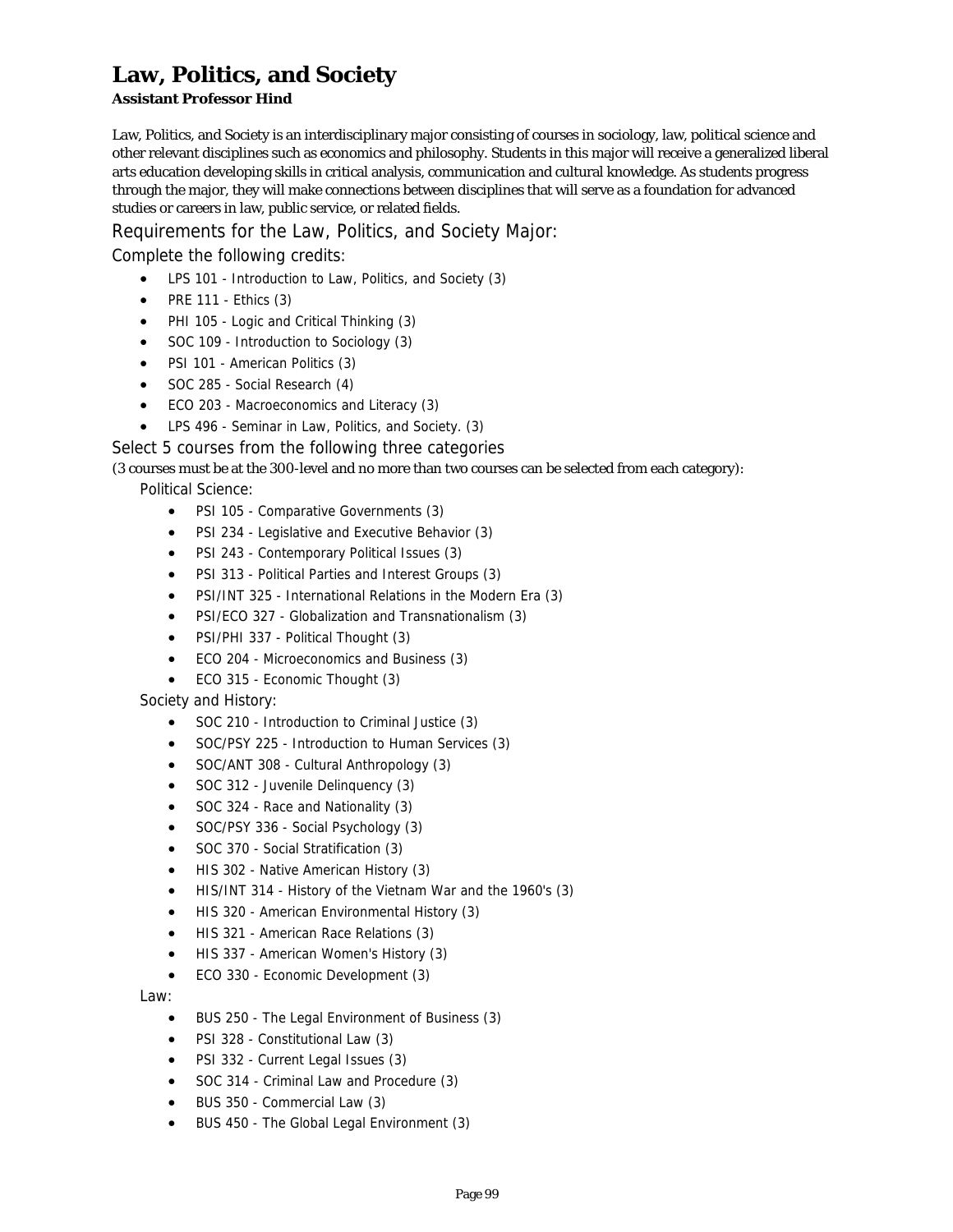# **Leadership Studies Minor**

The minor in Leadership Studies examines the phenomenon of Leadership from four contexts: Social Group Behaviors, Communication and Culture, Legal and Business Issues, and Historical-Political frameworks. The minor is grounded with a background in leadership theory and an examination of the ethical issues leaders face in today's culture and community. The minor is an interdisciplinary study that combines classroom experiences, co-curricular work, and on-site practicum.

Requirements for the Leadership Studies Minor: Complete 1 and 2

- 1)
- LDR 101 Introduction to Leadership Studies (1) or o ATV 140 - Directions Leadership Program (0-1)
- LDR 201 Introduction to Leadership History & Theory (3)
- LDR 401 Leadership Practicum Seminar (3)
- PRE 111 Ethics (3)
- 2) Complete nine additional credits.

One course must be taken in three of the four categories:

Social Group Behaviors in Leadership

- PSY/SOC 336 Social Psychology (3)
- PSY 365 Psychology of Personality (3)
- SOC 288 Deviance (3)
- SOC 210 Introduction to Criminal Justice (3)
- PSI 313 Political Parties and Interest Groups (3)

Communication and Culture for Leaders and Groups

- CMS 112 Small Group Communication (3)
- CMS 220 Interpersonal Communication (3)
- CMS 321 Intercultural Communication (3)
- CMS 348 Gender Communication (3)
- CMS 351 Persuasion (3)

Legal and Business Issues in Leadership

- BUS 250 The Legal Environment of Business (3)
- BUS/CMS 315 Organizational Behavior (3)
- BUS 350 Commercial Law (3)
- SOC 310 Corrections (3)
- SOC 314 Criminal Law and Procedure (3)

Historical-Political Context and Leadership

- ECO 315 Economic Thought (3)
- PSI 234 Legislative and Executive Behavior (3)
- PSI/INT 325 International Relations in the Modern Era (3)
- PSI 327 Globalization and Transnationalism (3) or
- SOC 324 Race and Nationality (3)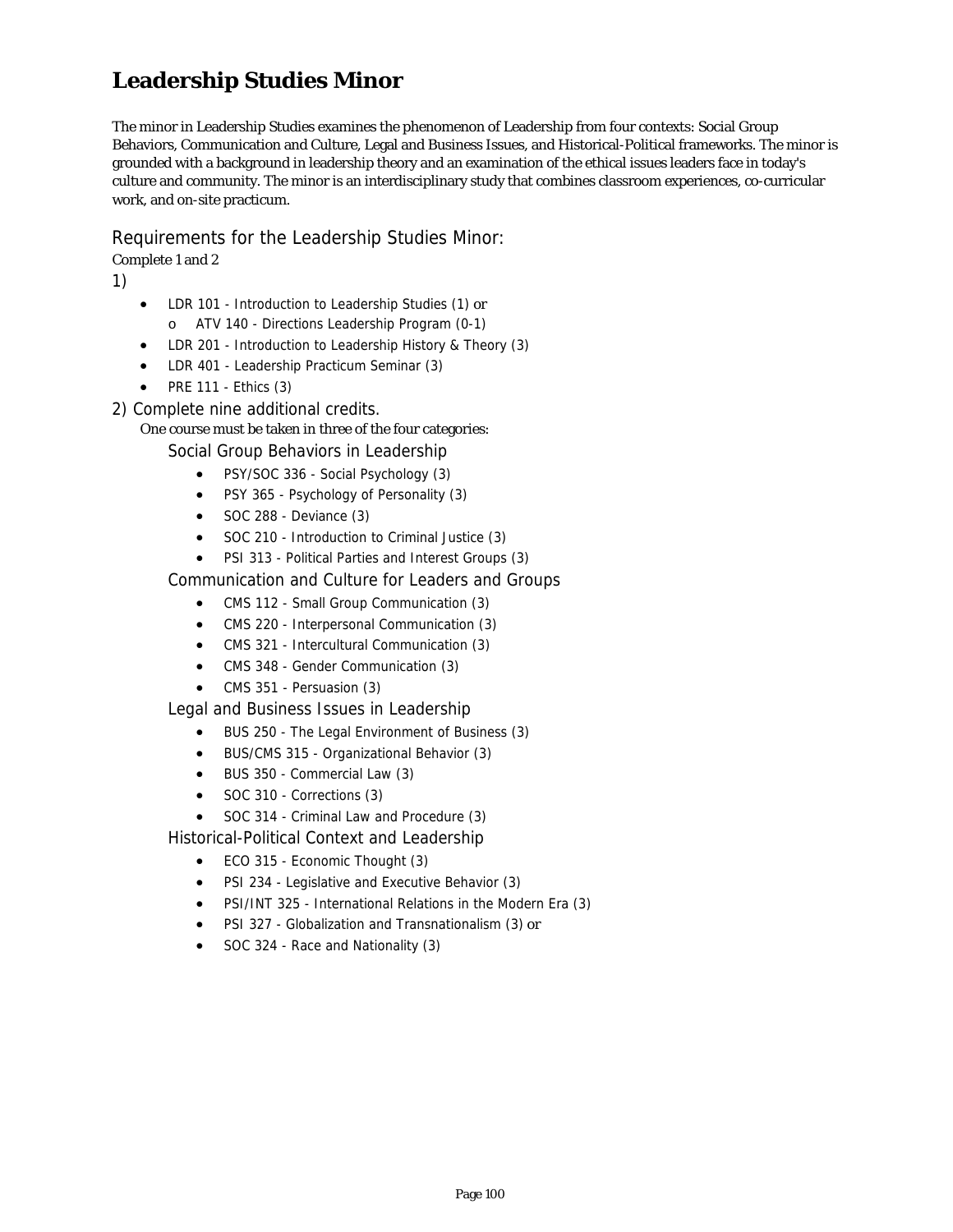### **Mathematics**

**Professor J. Johnson Associate Professor Hart Assistant Professor Fairbanks Assistant Professor Herzog Assistant Professor Williams Assistant Professor of Practice Vertin**

The mathematics major provides students with a rigorous, balanced curriculum designed to develop their criticalthinking skills and deepen and broaden their understanding of both applications and theoretical aspects of the discipline. Students majoring in mathematics are sought by business and industry because of their problem-solving skills and ability to think clearly and logically. Some students combine the mathematics major with a second major, often one which applies mathematics. Our graduates enter careers in teaching (all levels, elementary through college), research, engineering, actuarial science, and a wide variety of positions in business, government, and industry. Many pursue advanced study in education, mathematics, engineering, computer science, the natural and social sciences, statistics, or other fields.

## **Mathematics**

Requirements for the Mathematics Major: Complete 1 or 2.

Option 1

Complete the following:

- MTH 144 Introduction to the Mathematics Major (1)
- $\bullet$  MTH 235 Calculus I (4)
- $\bullet$  MTH 236 Calculus II (4)
- MTH 250 Foundations of Mathematics (3)
- MTH 303 Linear Algebra (3)
- MTH 403 Abstract Algebra (3) or o MTH 433 - Introductory Analysis (3)
- MTH 496 Mathematics Seminar I (1)
- MTH 497 Mathematics Seminar II (2)

Note: RES 495 and RES 496 for 1 credit each may be substituted for MTH 497.

### 36 Credits in Mathematics

A minimum of 36 credits in mathematics with a cumulative grade point average of 2.00 or above

Fifteen additional credits in Mathematics at the 300-400 level *excluding* 

• MTH 326 - Teaching of Mathematics IV (4)

The cognate

IST 145 - Introduction to Programming and Problem-Solving (3)

### Option 2: Mathematics Teaching

Students seeking secondary education certification in mathematics must complete the following:

- MTH 144 Introduction to the Mathematics Major (1)
- MTH 218 Geometry for Teachers (3)
- $\bullet$  MTH 235 Calculus I (4)
- MTH 236 Calculus II (4)
- MTH 250 Foundations of Mathematics (3)
- MTH 303 Linear Algebra (3)
- MTH 323 Teaching of Mathematics I (0)
- MTH 324 Teaching of Mathematics II (0)
- MTH 325 Teaching of Mathematics III (0-1)
- MTH 326 Teaching of Mathematics IV (4)
- MTH 351 Geometries (3)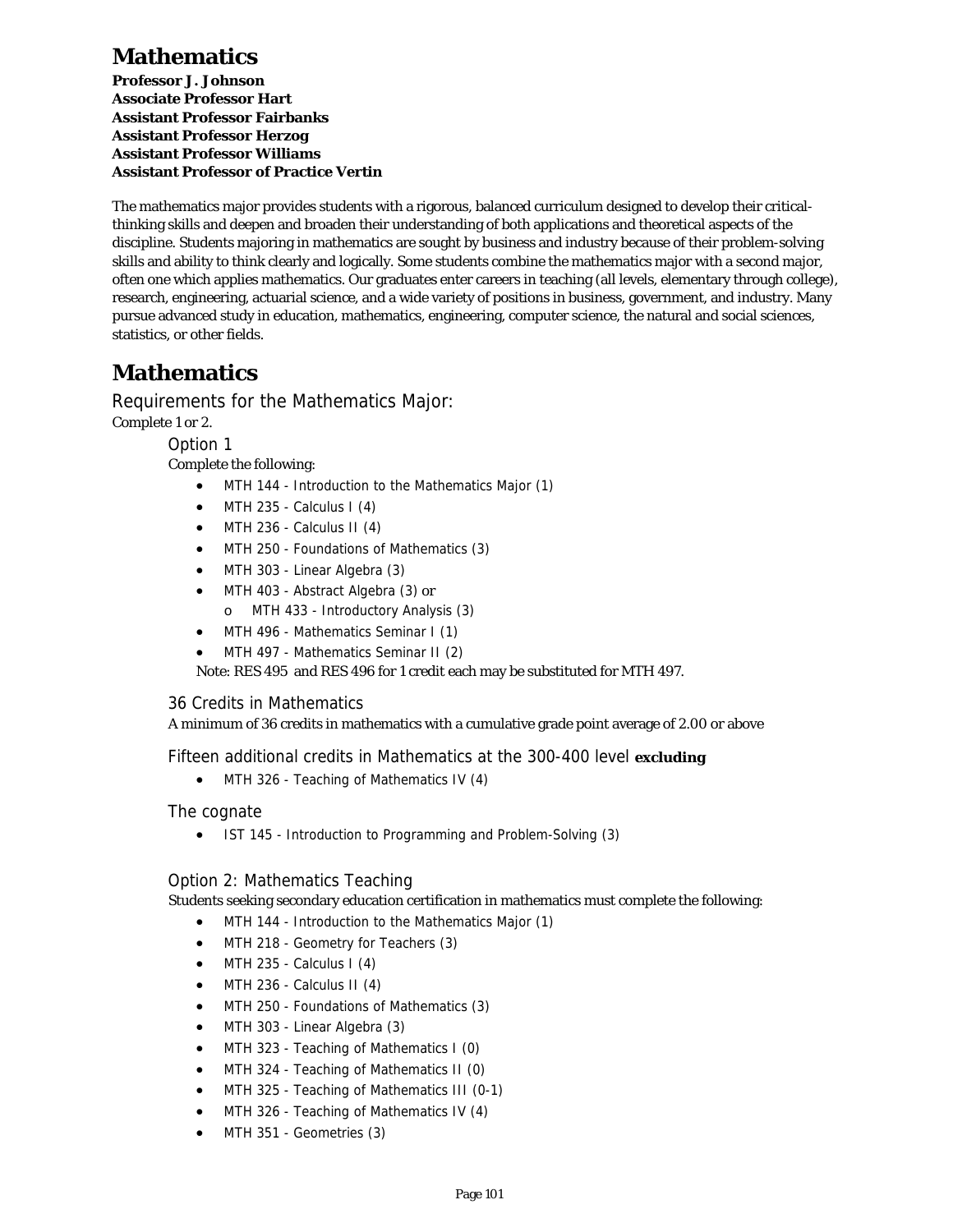- MTH 355 Probability (3)
- MTH 356 Statistics (3)
- MTH 403 Abstract Algebra (3)
- MTH 496 Mathematics Seminar I (1)

MTH 497 - Mathematics Seminar II (2)

Note: RES 495 and RES 496 for 1 credit each may be substituted for MTH 497.

40 Credits in Mathematics

A minimum of 40 credits in mathematics with a cumulative grade point average of 2.80 or above

All requirements listed under the catalog section Secondary Education

Three additional credits in Mathematics at the 300-400 level

The cognate

IST 145 - Introduction to Programming and Problem-Solving (3)

Recommended 300-400 level electives:

Graduate study (mathematics):

- MTH 329 Differential Equations (3)
- MTH 403 Abstract Algebra (3)
- MTH 433 Introductory Analysis (3)
- and as many additional 300-400 level mathematics courses as possible

Graduate study (statistics):

- $\bullet$  MTH 355 Probability (3)
- $\bullet$  MTH 356 Statistics (3)
- MTH 433 Introductory Analysis (3)

Graduate study (computer science):

- $\bullet$  MTH 355 Probability (3)
- $\bullet$  MTH 356 Statistics (3)
- MTH 433 Introductory Analysis (3)

Actuarial science:

- MTH 329 Differential Equations (3)
- MTH 334 Complex Variables (3)
- MTH 355 Probability (3)
- MTH 356 Statistics (3)
- MTH 358 Actuarial Mathematics (3)
- MTH 433 Introductory Analysis (3)

Pre-engineering:

- MTH 329 Differential Equations (3)
- MTH 334 Complex Variables (3)
- MTH 355 Probability (3)
- MTH 356 Statistics (3)
- MTH 433 Introductory Analysis (3)
- MTH-435 Mathematical Methods for Physics (4)

Math education:

- MTH 329 Differential Equations (3)
- MTH 347 Number Theory (3)

### **Mathematics Minor**

Requirements for the Mathematics Minor: Complete the following 20 credits in mathematics:

- $\bullet$  MTH 235 Calculus I (4)
- $\bullet$  MTH 236 Calculus II (4)
- Twelve credits in courses numbered aboveMTH 236 (excluding MTH 326)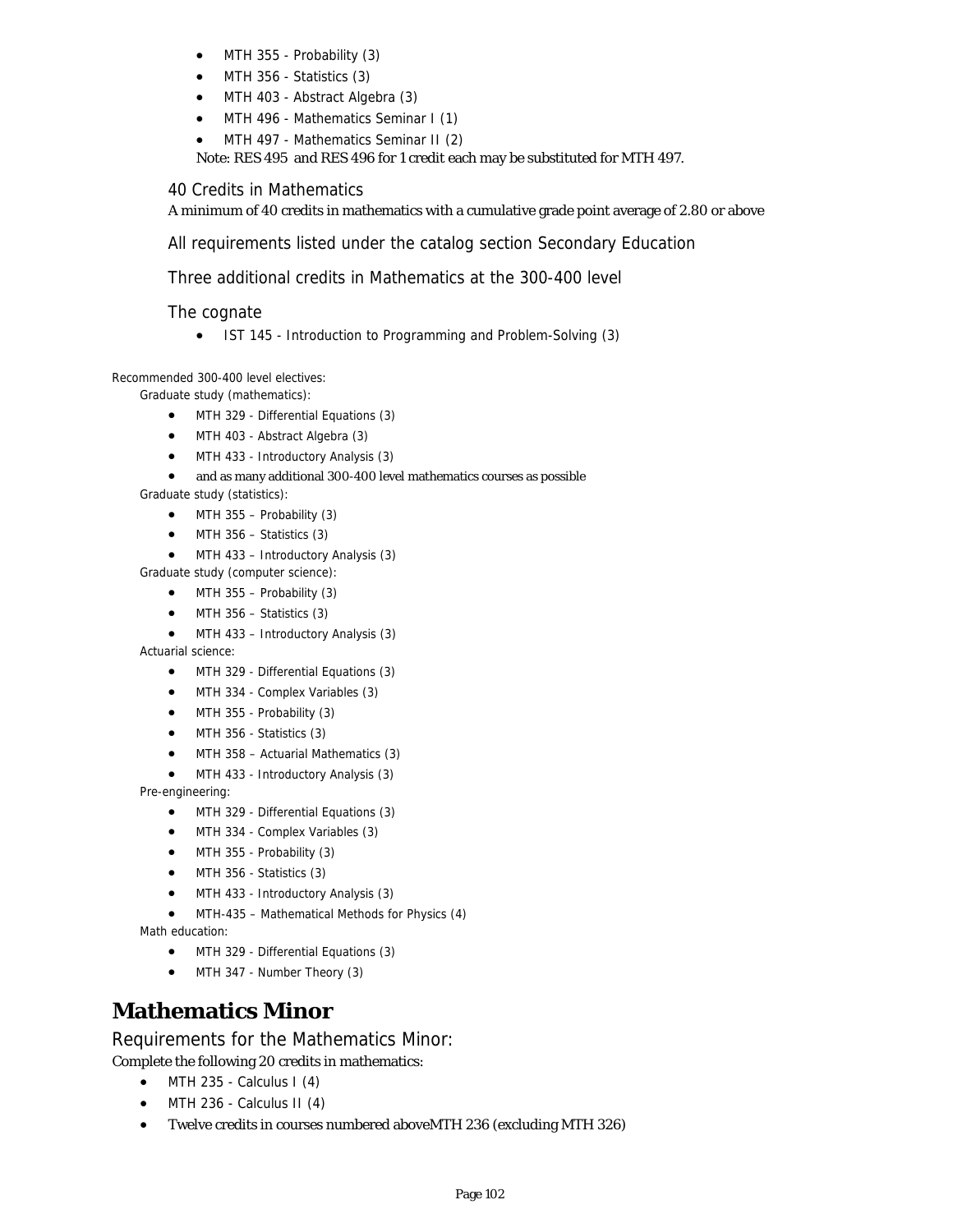## **Music**

#### **Professor Gilbert Associate Professor Ferguson Associate Professor Runestad Lecturer Ohlman**

The mission of the music program is to prepare students for careers as music educators, performers, music business entrepreneurs, musicologists and theorists, as well as prepare students for graduate programs in music.

The study of music touches on many aspects of the college's mission. It is an outstanding way to stimulate inquiry and develop perspective on the world. Those who study music at Doane gain valuable training and experience for participating in community ensembles and performing groups after graduation, thereby enriching their lives out of the workplace. Like courses in art and theatre, music is an excellent area to enhance the talents possessed by students. Finally, the band and choir programs are excellent examples of Doane's mission to provide models of harmonious community living. These programs develop student leadership and social interaction skills.

### **Music**

Requirements for the Music Major:

Complete 1, 2, or 3.

Option 1. Music:

- MUS 100 Piano Proficiency (0)
- MUS 115 Theory of Music I (4)
- MUS 116 Theory of Music II (3)
- MUS 204 Basic Conducting (2)
- MUS 215 Theory of Music III (2)
- MUS 235 Survey of Musical Literature (2)
- MUS 307 History of Music I (3)
- MUS 308 History of Music II (2)
- MUS 496 Senior Seminar (2)

Six credits chosen from the following applied lessons:

- MUS 111/112/211/212/311/312/411/412 A Piano (1-2)
- MUS 111/112/211/212/311/312/411/412 B Voice (1-2)
- MUS 111/112/211/212/311/312/411/412 C Instruments (1-2)

Nine additional music credits, six of which may be credits from membership in one of the major ensembles

- MUS 190 Concert Band (0-1)
- MUS 191 Doane Choir (0-1)
- MUS 192 Collegiate Chorale (0-1)
- MUS 195 Symphonic Wind Ensemble (0-1)
- MUS 196 String Chamber Music (0-1)
- MUS 198 Women's Chorale (0-1)

Participation each semester in a major performing ensemble

- MUS 190 Concert Band (0-1)
- MUS 191 Doane Choir (0-1)
- MUS 192 Collegiate Chorale (0-1)
- MUS 195 Symphonic Wind Ensemble (0-1)
- MUS 196 String Chamber Music (0-1)
- MUS 198 Women's Chorale (0-1)

The cognate

• FAR 104 - Fundamentals of Music (3)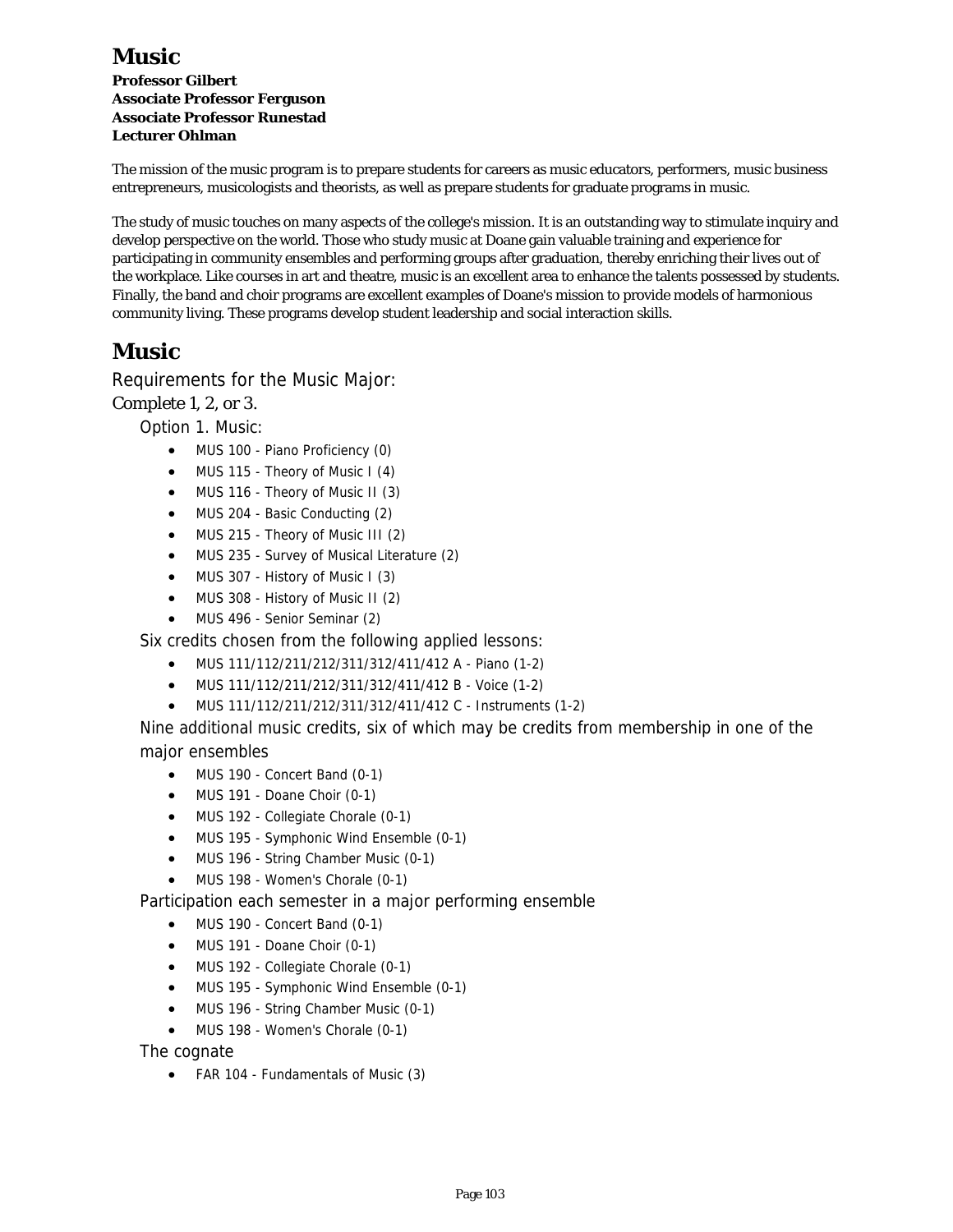Option 2. Music Performance emphasis:

- MUS 100 Piano Proficiency (0)
- MUS 115 Theory of Music I (4)
- MUS 116 Theory of Music II (3)
- MUS 204 Basic Conducting (2)
- MUS 215 Theory of Music III (2)
- MUS 235 Survey of Musical Literature (2)
- MUS 301 Half Recital (0)
- MUS 307 History of Music I (3)
- MUS 308 History of Music II (2)
- MUS 401 Full Recital (1)
- MUS 496 Senior Seminar (2)

Twelve credits of the following applied lessons, a minimum of 10 in their primary performing medium:

- MUS 111/112/211/212/311/312/411/412 A Piano (1-2)
- MUS 111/112/211/212/311/312/411/412 B Voice (1-2)
- MUS 111/112/211/212/311/312/411/412 C Instruments (1-2)

Twelve additional music credits, six of which may be credits from membership in one of the major ensembles

- MUS 190 Concert Band (0-1)
- MUS 191 Doane Choir (0-1)
- MUS 192 Collegiate Chorale (0-1)
- MUS 195 Symphonic Wind Ensemble (0-1)
- MUS 196 String Chamber Music (0-1)
- MUS 198 Women's Chorale (0-1)

### Participation each semester in a major performing ensemble

- MUS 190 Concert Band (0-1)
- MUS 191 Doane Choir (0-1)
- MUS 192 Collegiate Chorale (0-1)
- MUS 195 Symphonic Wind Ensemble (0-1)
- MUS 196 String Chamber Music (0-1)
- MUS 198 Women's Chorale (0-1)

The cognate

FAR 104 - Fundamentals of Music (3)

### Option 3: Music Teaching

Students seeking certification for teaching in music must complete the following 54 credits in music:

- MUS 115 Theory of Music I (4)
- MUS 116 Theory of Music II (3)
- MUS 215 Theory of Music III (2)
- MUS 235 Survey of Musical Literature (2)
- MUS 301 Half Recital (0)
- MUS 307 History of Music I (3)
- MUS 308 History of Music II (2)
- MUS 100 Piano Proficiency (0)
- MUS 121 Introduction to Music Education (1)
- MUS 204 Basic Conducting (2)
- MUS 205 Percussion/String Methods (2)
- MUS 207 Brass Techniques (1)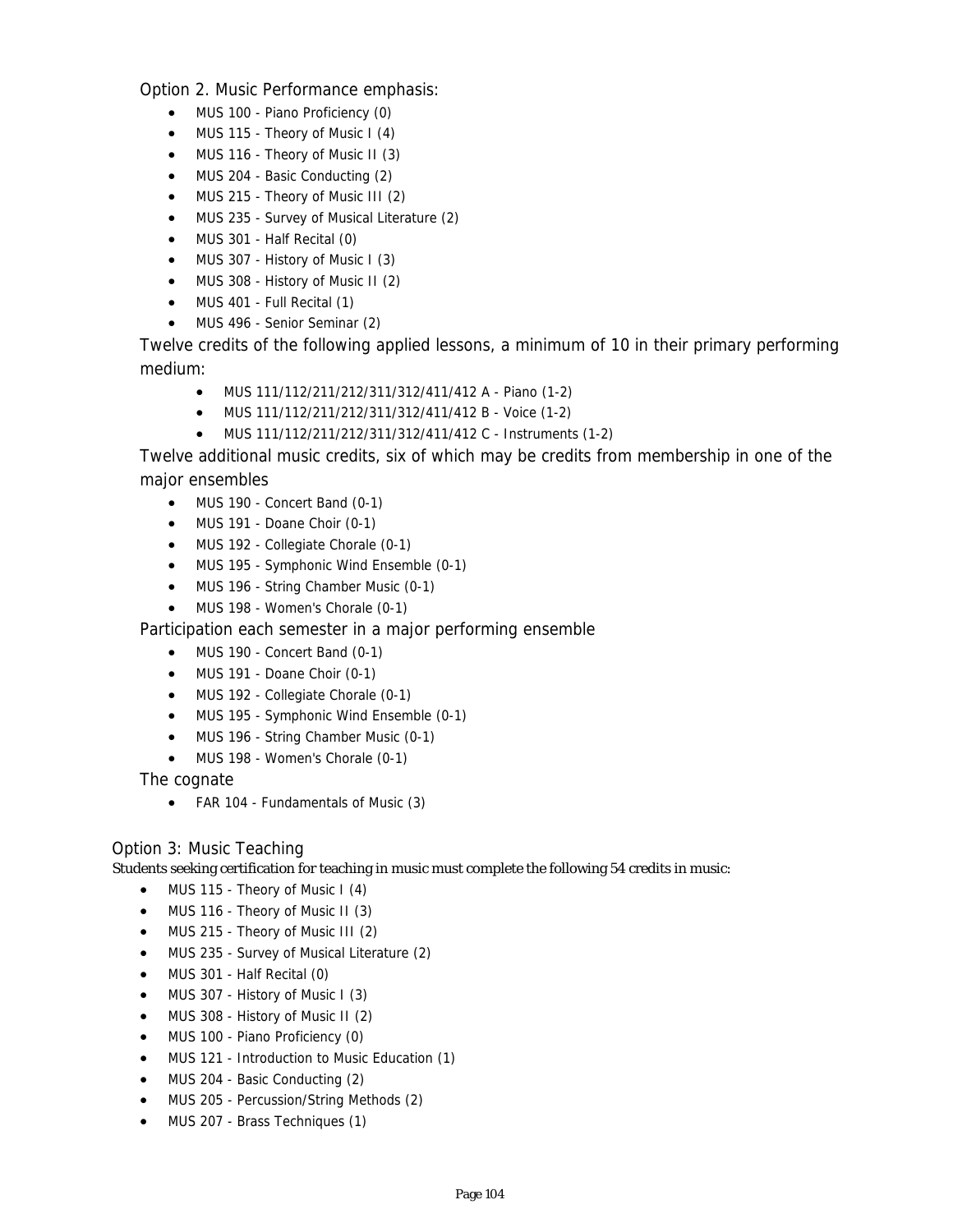- MUS 208 Woodwind Techniques (1)
- MUS 221 Elementary Music Methods (3)
- MUS 305 Advanced Conducting (2)
- MUS 316 Foundations of Music Teaching and Learning (0)
- MUS 331 Choral Methods (3)
- MUS 341 Instrumental Methods (3)
- MUS 426 Seminar in Music Teaching (4)
- MUS 431 Advanced Topics in Music Education (2)

Six credits in a primary performing medium (instrument and/or voice) chosen from the following applied lessons:

- MUS 111/112/211/212/311/312/411/412 A Piano (1-2)
- MUS 111/112/211/212/311/312/411/412 B Voice (1-2)
- MUS 111/112/211/212/311/312/411/412 C Instruments (1-2)

Two credits in a secondary performing medium (instrument and/or voice) chosen from the following applied lessons:

- MUS 105/106/107/108 A Class Piano (0-1)
- MUS 105/106 B Class Voice (1)
- MUS 111/112/211/212 A Piano (1-2)
- MUS 111/112/211/212 B Voice (1-2)
- MUS 111/112/211/212 C Instruments (1-2)

Participation each semester in one or more of the major performing ensembles for 0 or 1 credit.

- MUS 190 Concert Band (0-1)
- MUS 191 Doane Choir (0-1)
- MUS 192 Collegiate Chorale (0-1)
- MUS 195 Symphonic Wind Ensemble (0-1)
- MUS 196 String Chamber Music (0-1)
- MUS 198 Women's Chorale (0-1)

The cognate

• FAR 104 - Fundamentals of Music (3)

Six additional MUS credits, all of which may be credits from membership in one of the major ensembles

- MUS 190 Concert Band (0-1)
- MUS 191 Doane Choir (0-1)
- MUS 192 Collegiate Chorale (0-1)
- MUS 195 Symphonic Wind Ensemble (0-1)
- MUS 196 String Chamber Music (0-1)
- MUS 198 Women's Chorale (0-1)

All requirements listed under the catalog section Secondary Education.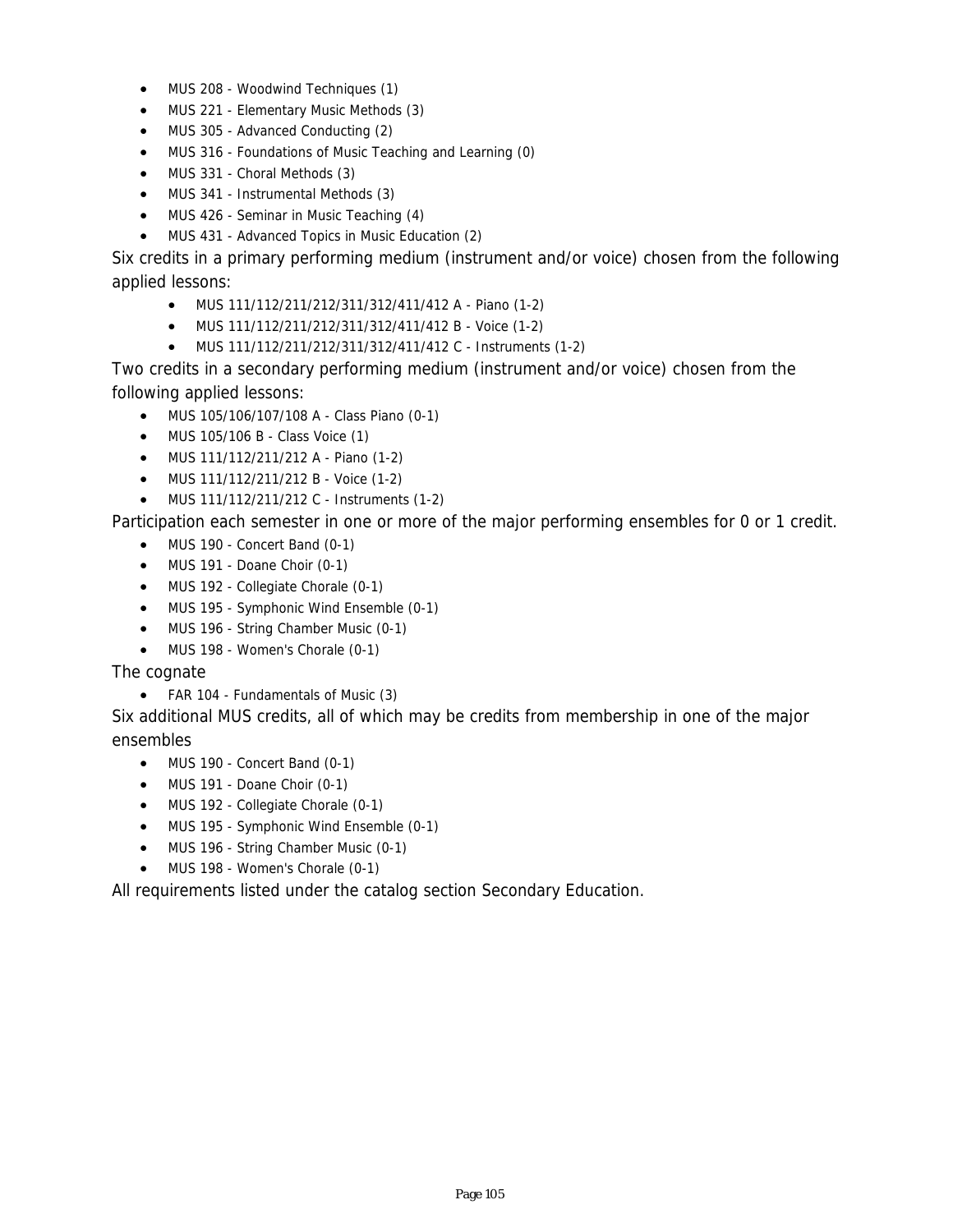## **Music Minor**

Requirements for the Music Minor:

- MUS 115 Theory of Music I (4)
- MUS 116 Theory of Music II (3)
- MUS 235 Survey of Musical Literature (2)

Four credits of the following applied lessons:

- MUS 111/112/211/212 A Piano (1-2)
- MUS 111/112/211/212 B Voice (1-2)
- MUS 111/112/211/212 C Instruments (1-2)

Five ensemble credits chosen from the following:

- MUS 190 Concert Band (0-1)
- MUS 191 Doane Choir (0-1)
- MUS 192 Collegiate Chorale (0-1)
- MUS 195 Symphonic Wind Ensemble (0-1)
- MUS 196 String Chamber Music (0-1)
- MUS 198 Women's Chorale (0-1)

The cognate

FAR 104 - Fundamentals of Music (3)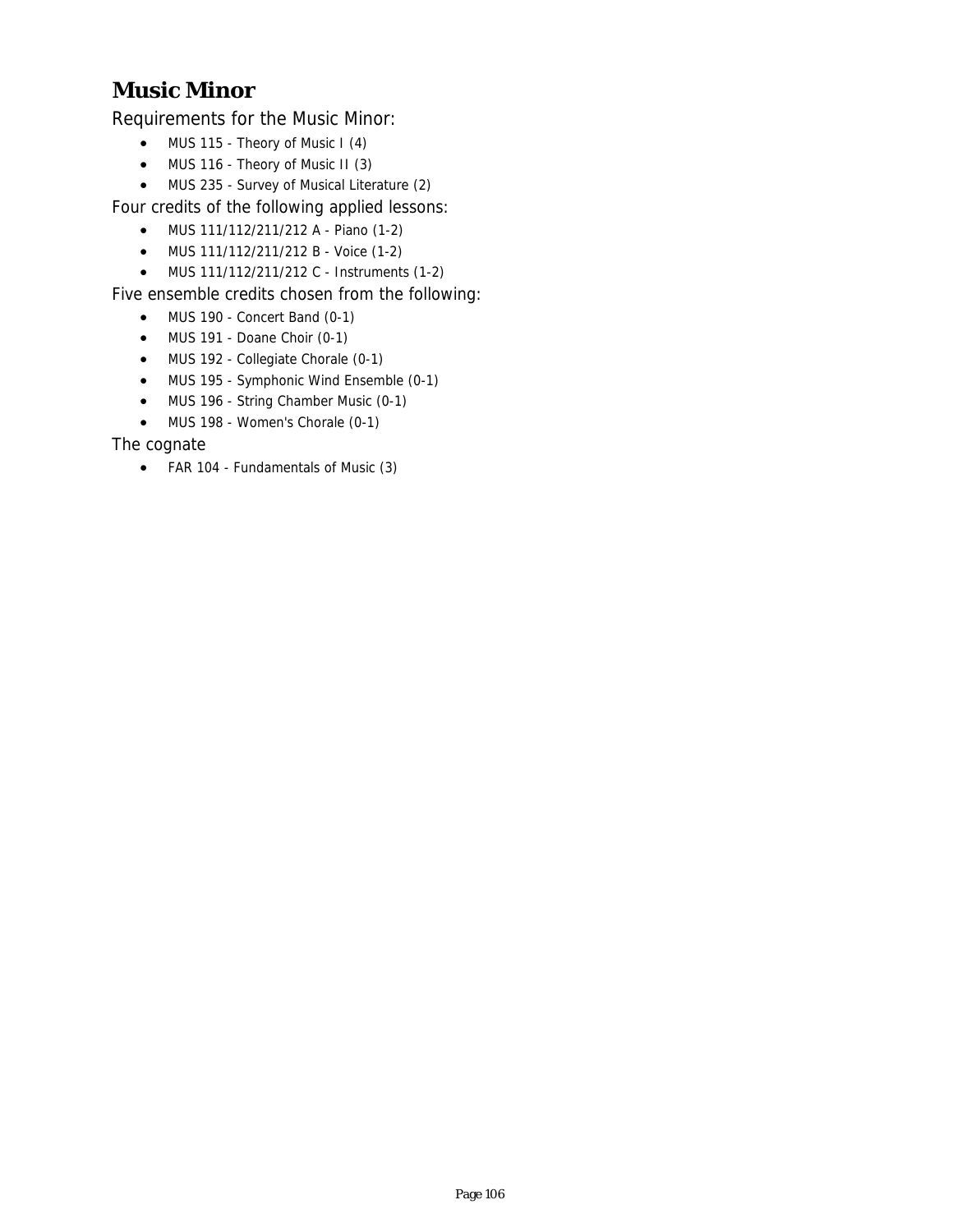# **Philosophy and Religious Studies**

### **Associate Professor Clanton Assistant Professor Monaghan**

Both philosophy and religious studies offer students the opportunity to explore deep-rooted values and ideals that have shaped the development of human culture, particularly in the West. Questions about the nature of being human, the nature of our private and social obligations, and faith and its relation to reason are discussed in many of the courses. Discussed are the historical dimensions of these questions, how answers to them have developed historically, and how questions have shaped the growth of our civilization. In religious studies, students do this through introductory and upper-level course work in Biblical studies, theology, and comparative religious traditions. In a nonreligious context, they see many of the same concerns arising in such courses as Ethics or Ancient and Medieval Philosophy.

In all courses, a major emphasis is to help students develop the ability to think knowledgeably, rationally and critically for themselves. Thus, at the end of either major, each student completes a senior thesis, in which he or she has the opportunity to work closely with one member of the department to explore in-depth an issue of the student's choosing.

# **Philosophy**

Requirements for the Philosophy Major:

Complete the following 33 credits:

- PHI 105 Logic and Critical Thinking (3)
- PHI 495 Examination and Thesis (3)
- PRE 110 Philosophical Problems (3)
- $\bullet$  PRE 111 Ethics (3)

Minimum of one course from

- PHI 210 Ancient and Medieval Philosophy (3)
- PHI 212 Modern and Contemporary Philosophy (3)

Minimum of one course from

- PHI 310 Comparative Philosophy (3)
- PHI 337 Political Thought (3)
- PSI 337 Political Thought (3)

Minimum of one (3) credit PRE or RST prefixed course

Twelve additional credits in PHI, PRE, or RST, (3) credits of which must be at the 400 level, **excluding:** 

• PHI/RST 495 - Examination and Thesis (3)

## **Religious Studies**

Requirements for the Religious Studies Major:

Complete the following 30 credits:

- PRE 115 Comparative Religions (3)
- RST 495 Examination and Thesis (3)

One of the following courses:

- PRE 120 Introduction to the Old Testament (3)
- PRE 121 Introduction to the New Testament (3)

Twelve credits in Religious Studies, six of which must be at the 400 level **excluding**

• RST 495 - Examination and Thesis (3)

One of the following courses:

- PRE 110 Philosophical Problems (3)
- $\bullet$  PRE 111 Ethics (3)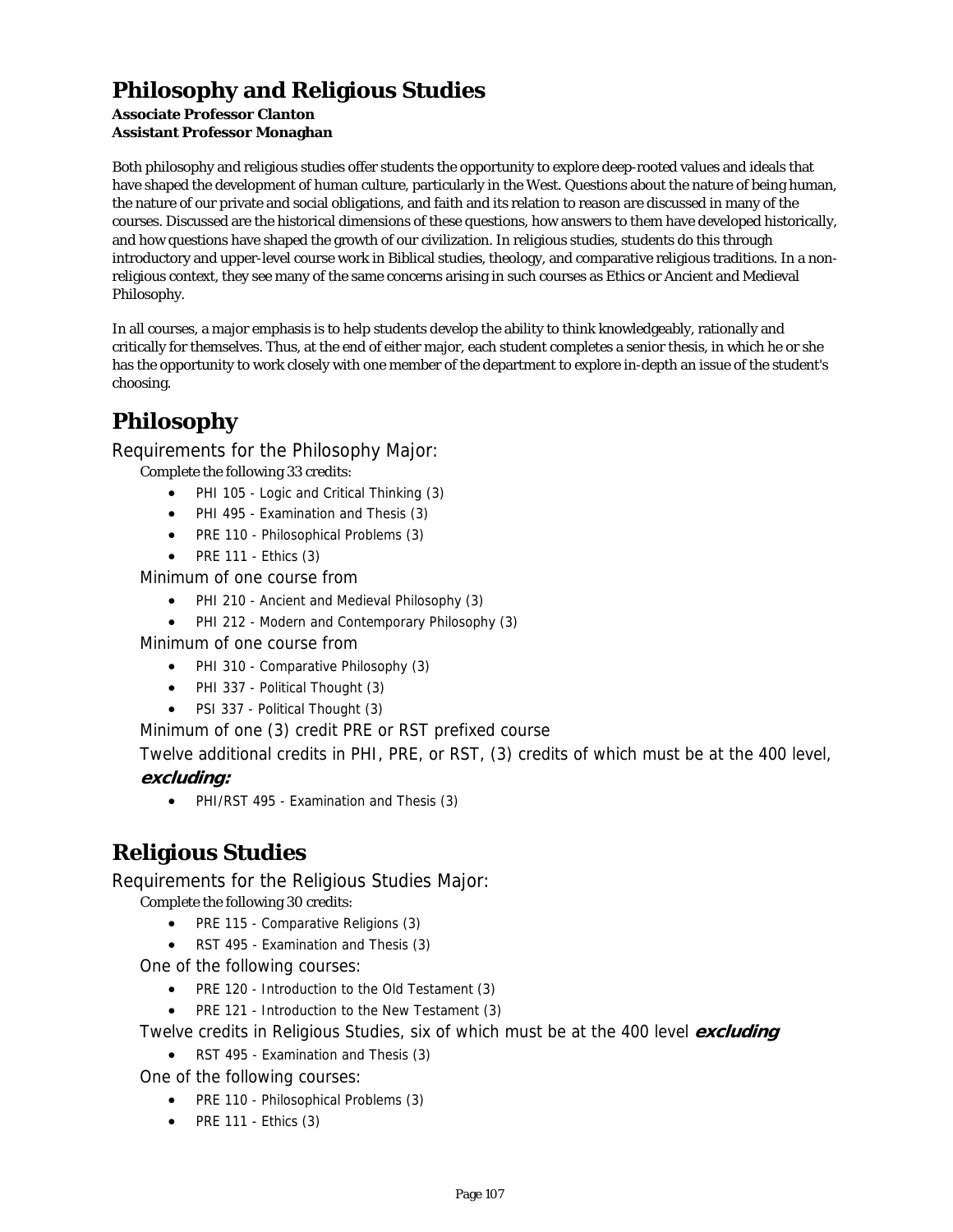Six credits chosen from

- PHI 210 Ancient and Medieval Philosophy (3)
- PHI 212 Modern and Contemporary Philosophy (3)
- PHI 271/371/471 Selected Topics (1-3)
- PHI 310 Comparative Philosophy (3)
- PHI 315 Philosophy of Science & Technology (3)
- PSI 330 Religion in Politics (3)

## **Philosophy Minor**

Requirements for the Philosophy Minor:

Complete the following 18 credits:

• PHI 105 - Logic and Critical Thinking (3)

One course chosen from

- PRE 110 Philosophical Problems (3)
- $\bullet$  PRE 111 Ethics (3)

Three (3) credits in any PRE or RST prefixed course One course chosen from

- - PHI 210 Ancient and Medieval Philosophy (3)
	- PHI 212 Modern and Contemporary Philosophy (3)
	- PHI 310 Comparative Philosophy (3)

Six additional credits in PHI or RST, three of which must be at the 300 or 400 level

### **Religious Studies Minor**

Requirements for the Religious Studies Minor: Complete the following 18 credits:

- PRE 115 Comparative Religions (3)
- PRE 120 Introduction to the Old Testament (3) or
	- o PRE 121 Introduction to the New Testament (3)

Six credits in Religious Studies at the 300 or 400 level Six credits in from

- PRE 110 Philosophical Problems (3)
- $\bullet$  PRE 111 Ethics (3)
- PHI 210 Ancient and Medieval Philosophy (3)
- PHI 212 Modern and Contemporary Philosophy (3)
- PHI 310 Comparative Philosophy (3)
- PHI 315 Philosophy of Science & Technology (3)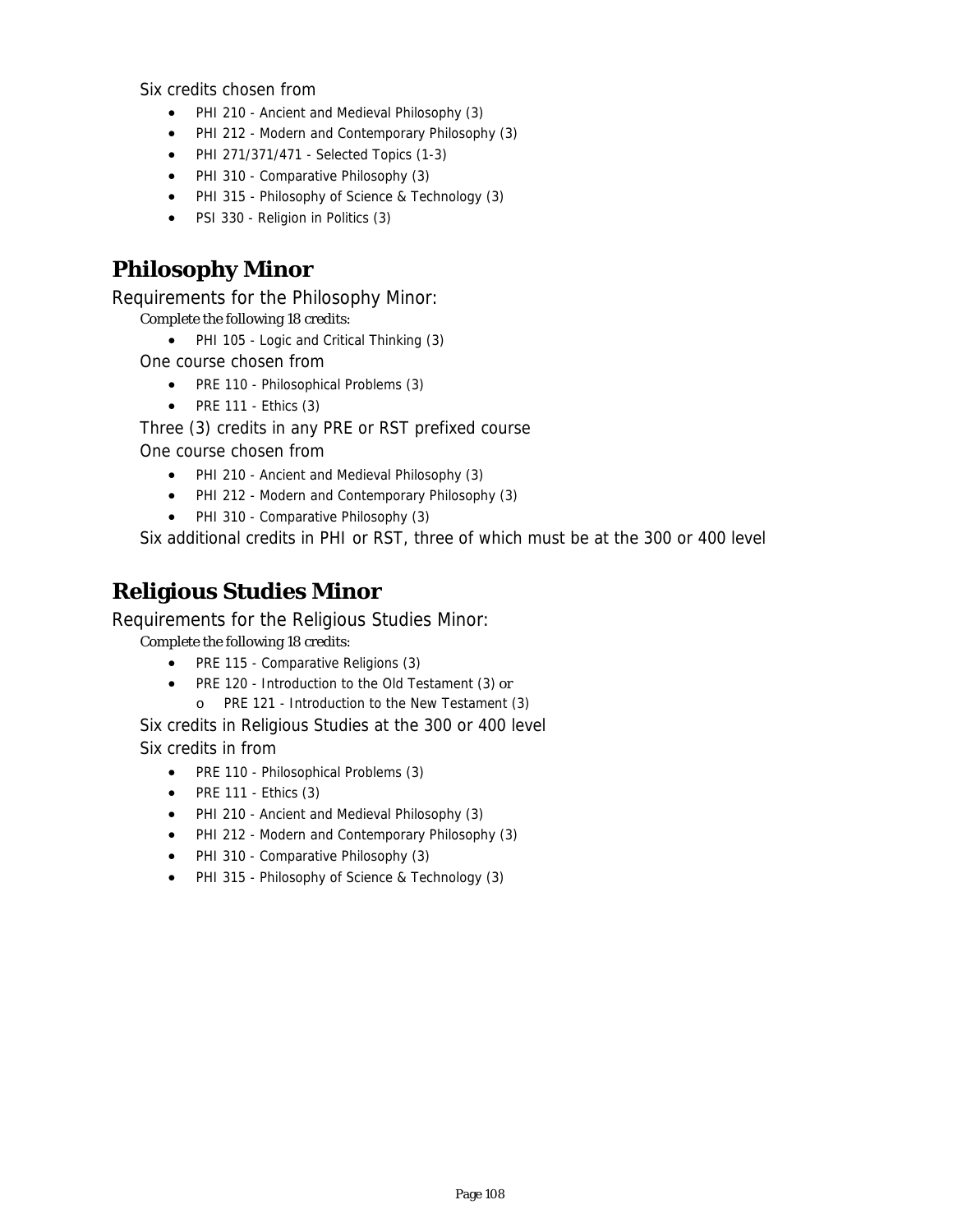# **Physical Education**

**Associate Professor Dunnigan Associate Professor Hood Associate Professor Meyer**

A student majoring in physical education chooses one emphasis from the following: fitness management, exercise science, or teacher education.

A physical education major prepares the student for such professional experiences as managing fitness settings, personal fitness training, teaching physical education, athletic training, and post-graduate, professional study. The physical education teacher must pursue an additional teaching major. The fitness manager will have the practical experience and coursework to facilitate success with the certifying examination of the National Strength and Coaching Association. The exercise scientist completes many of the requirements for acceptance into post-graduate, preprofessional allied health settings, to include settings which specialize in athletic training.

# **Physical Education**

Requirements for the Physical Education Major:

Complete the following courses:

- PED 106 Cardiopulmonary Resuscitation, First Aid, and First Responder (2)
- PED 201 Issues of Health and Safety (3)
- PED 221 Fundamentals in Athletic Training (2)
- PED 345 Exercise Physiology (4)
- PED 346 Kinesiology/Applied Biomechanics (3)
- PED 352 Perceptual Motor Development and Movement Experiences for School-Aged Children (3)

Complete at least one emphasis chosen from the following:

Fitness Management:

- PED 117 Organization and Administration I (2)
- PED 118 Organization and Administration II (3)
- $\bullet$  PED 209 Nutrition (3)
- PED 233 Personal Performance Competencies I (1)
- PED 234 Personal Performance Competencies II (1)
- PED 425 Fitness Management (3)

Cognates:

- ACC 103 Financial Accounting (3)
- BIO 101 Introduction to Biology (4)
- BIO 215 Human Anatomy and Physiology I (4) or o BIO 216 - Human Anatomy and Physiology II (4)
- BUS 205 Business Writing (3) or
	- o JOU 113 Basic News Writing and Reporting (3) or
	- o ENG 113 Basic News Writing and Reporting (3)
- BUS 215 Statistics (3) or
	- o SSI 217 Applied Statistics for Social Science (3) or
	- o BIO 295 Biostatistics (3)
- BUS 242 Management (3)
- BUS 250 The Legal Environment of Business (3)
- BUS 251 Marketing (3)
- BUS 315 Organizational Behavior (3) or
	- o BUS 361 Contemporary Issues in Human Resource Management (3)
- SOC 109 Introduction to Sociology (3) or
	- o PSY 117 Introduction to Psychology (3)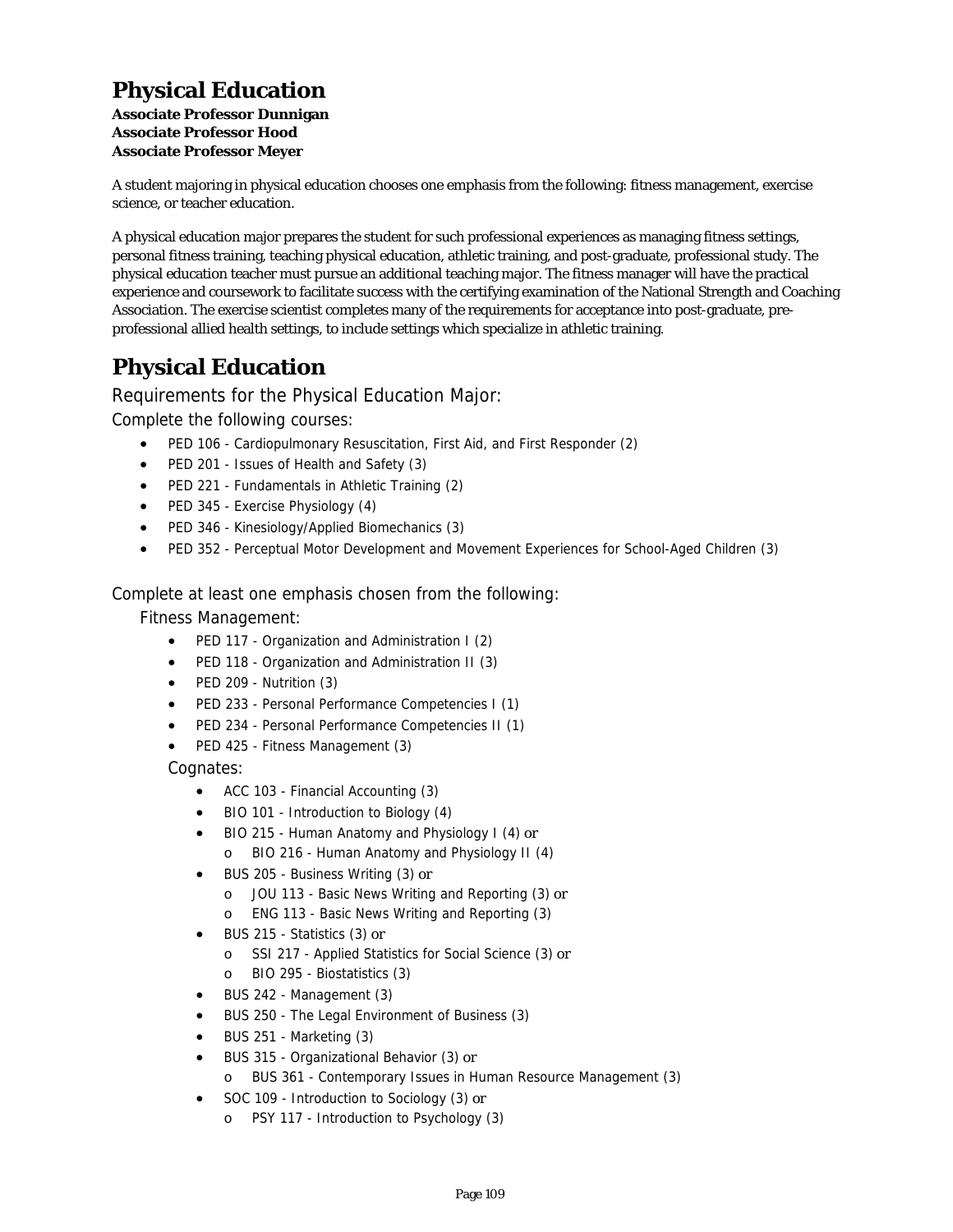Exercise Science

- $\bullet$  PED 209 Nutrition (3)
- PED 321 Techniques for Orthopedic Evaluation (3)
- PED 355 Adaptive Physical Education (3)
- PED 425 Fitness Management (3)
- PED 448 Therapeutic Modalities/Exercise (3)

Cognates:

- BIO 110 Inquiry Laboratory: Introduction to Biological Investigation (3)
- BIO 111 Energy of Life: Cells to Ecosystems (3)
- BIO 112 Information of Life: Genetics to Evolution (3)
- eight credits in human or vertebrate anatomy and physiology with labs
- BUS 215 Statistics (3) or
	- o SSI 217 Applied Statistics for Social Science (3) or
	- o BIO 295 Biostatistics (3)
- CHM 125 General Chemistry I (4) or equivalent
- PHY 107 Introductory Physics (4) or equivalent
- PSY 255 Child and Adolescent Development (3) or
	- o PSY 256 Adult Development (3) or
	- o PSY 416 Abnormal Psychology (3)

Internships in sports medicine/therapeutic settings.

Complete a or b.

- a. Those seeking athlete training certification will complete the A.T. requisite experiences as listed in the Doane College Athletic Training Clinical Proficiencies Manual.
- b. Those not seeking athlete training certification will complete the non-A.T. requisite experiences as listed in the Doane College Athletic Training Clinical Proficiencies Manual.

#### Certification for teaching in Physical Education (K-12)

Students who are seeking certification for teaching in Physical Education (K-12) complete the following courses in addition to the Physical Education core.

- PED 101 Physical Activity Course (1) (Four terms)
- PED 117 Organization and Administration I (2)
- PED 118 Organization and Administration II (3)
- PED 228 Movement and Rhythmics for Young Children (2)
- PED 233 Personal Performance Competencies I (1)
- PED 234 Personal Performance Competencies II (1)
- PED 355 Adaptive Physical Education (3)
- PED 457 Techniques of Teaching Physical Education I (7-12) (4)
- PED 458 Techniques of Teaching Physical Education II (K-6) (4)
- PED 459 Techniques of Teaching Physical Education III (K-12) (4)
- **Cognates** 
	- BIO 101 Introduction to Biology (4)
	- BIO 215 Human Anatomy and Physiology I (4) or
		- o BIO 216 Human Anatomy and Physiology II (4)

One additional teaching major.

All requirements listed under the catalog section Secondary Education.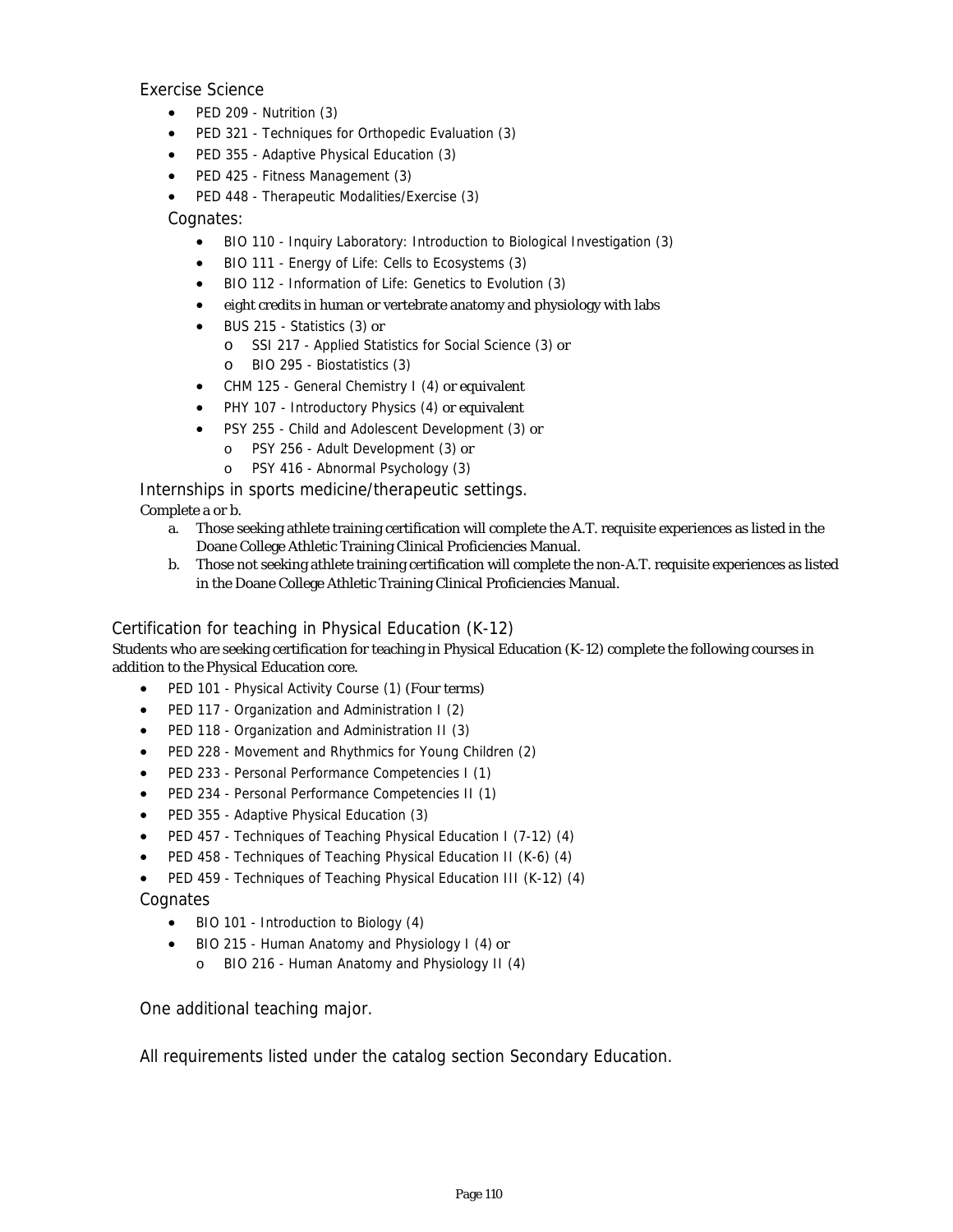# **Physics Professor Wentworth Assistant Professor Enders**

Physics is concerned with basic questions about the structure and behavior of the physical universe: The description and causes of motion, the nature of energy and energy changes in systems, the interactions between particles, the relationship between the macroscopic behavior of a system and its microscopic parts. It is both a foundation for understanding other sciences, such as astronomy, chemistry and biology, and a source of practical knowledge used by the engineering disciplines which promote technological advances.

Physics is often divided into subfields according to the type of system being studied: elementary particle physics, nuclear physics, atomic and molecular physics, and condensed matter physics. However, all of these subfields share common principles understood by all physicists.

Three groups of students are served by the Physics program: students needing a science course for the Doane Core Connections, science and preprofessional students in disciplines other than physics, and students majoring in physics. There are common goals for all of these students, although the level of achievement will differ between the groups. The common goals are to:

- Develop a student's ability to make observations about the physical world.
- Develop a student's ability to construct and test hypotheses about these observations.
- Give students experience in quantitative problem solving in a physical context.
- Help students become familiar with the fundamental laws of behavior for our universe as understood by contemporary science.

# **Physics**

Requirements for the Physics Major: Complete 1 or 2.

Option 1

Complete the following:

- PHY 201 General Physics (4)
- PHY 202 General Physics (4) (preferred) or
- PHY 107 Introductory Physics (4)
- PHY 108 Introductory Physics (4)
- PHY 225 Sophomore Exam (0) within two semesters of completing the courses listed above
- PHY 302 Electricity and Magnetism (4)
- $\bullet$  PHY 306 Mechanics (4)
- PHY 314 Modern Physics (4)
- PHY 325 Electronics (4)

A minimum of 35 credits in physics with a cumulative grade point average of 2.00 or above. One of the following

- PHY 405 Quantum Mechanics (4)
- PHY 435 Mathematical Methods for Physics (4)

Four additional credits in physics at the 300-400 level

The senior project sequence:

- PHY 395 Physics Research I (1)
- PHY 495 Physics Research II (1)
- PHY 496 Senior Seminar (1)
- Note: RES 495 and RES 496 for 1 credit each may be substituted for PHY 495 and PHY 496.

**Cognates**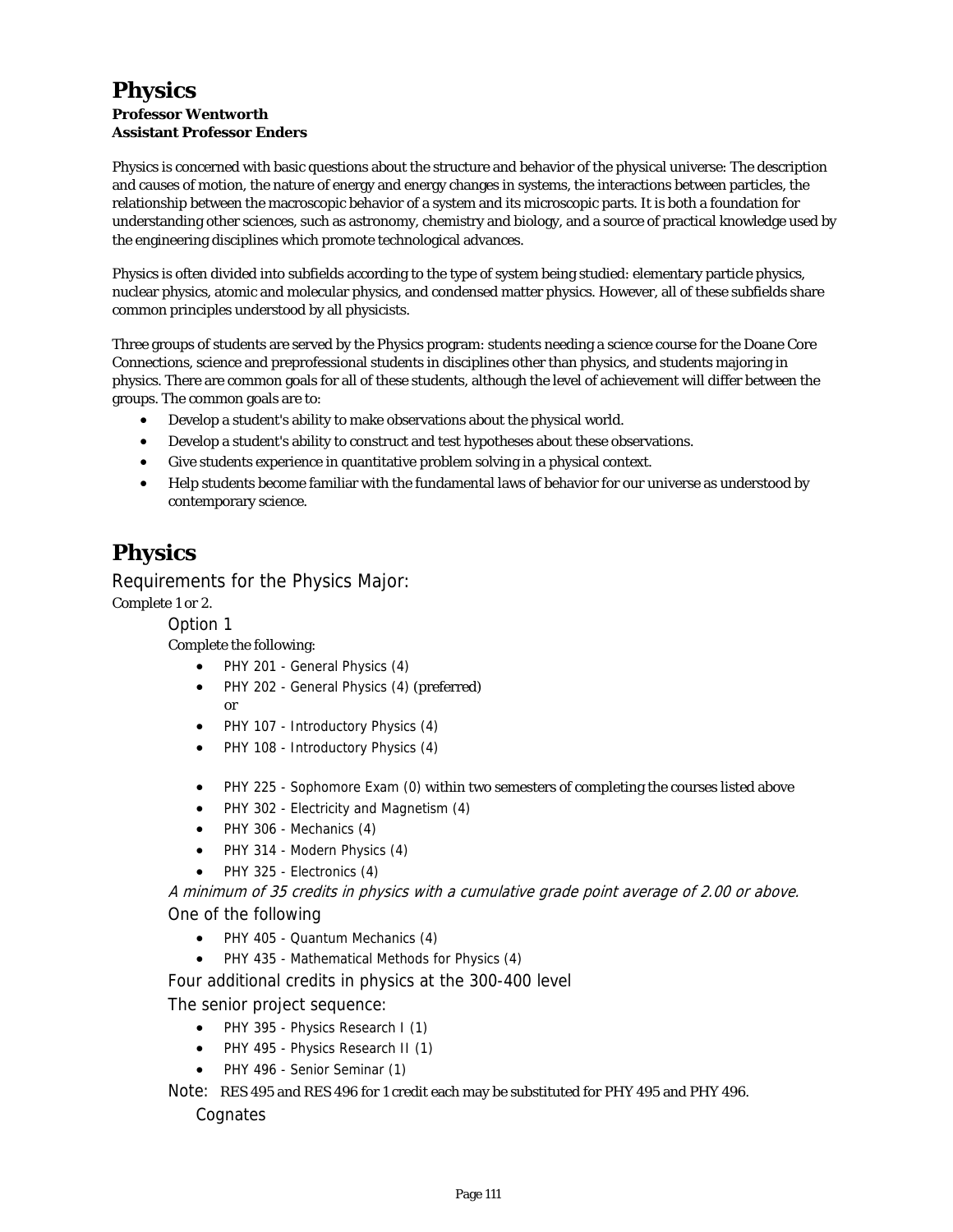- CHM 125 General Chemistry I (4)
- IST 145 Introduction to Programming and Problem-Solving (3)
- $\bullet$  MTH 235 Calculus I (4)
- $\bullet$  MTH 236 Calculus II (4)
- MTH 329 Differential Equations (3)
- MTH 337 Multivariate Calculus (4)

#### Option 2: Physics Teaching

Students seeking secondary education certification in physics must complete the following:

- PHY 201 General Physics (4)
- PHY 202 General Physics (4) (preferred)
- or
- PHY 107 Introductory Physics (4)
- PHY 108 Introductory Physics (4)
- PHY 225 Sophomore Exam (0) within two semesters of completing the courses listed above
- PHY 302 Electricity and Magnetism (4)
- $\bullet$  PHY 306 Mechanics (4)
- PHY 314 Modern Physics (4)
- PHY 325 Electronics (4)

A minimum of 24 credits in physics with a cumulative grade point average of 2.80 or above. **Cognates** 

- AST 103 Introductory Astronomy (3) and AST 103L Astronomy Laboratory (1) or o GEO 103 - Physical Geology (4)
- BIO 111 Energy of Life: Cells to Ecosystems (3) or o BIO 112 - Information of Life: Genetics to Evolution (3)
- CHM 125 General Chemistry I (4)
- IST 145 Introduction to Programming and Problem-Solving (3)
- $\bullet$  MTH 235 Calculus I (4)
- $\bullet$  MTH 236 Calculus II (4)
- MTH 337 Multivariate Calculus (4)
- SCI 322 The Teaching of Laboratory Sciences I (0-1)
- SCI 324 The Teaching of Laboratory Sciences II (0-1)
- SCI 326 The Teaching of Laboratory Sciences III (0-1)
- SCI 327 The Teaching of Laboratory Sciences IV (4)

One additional teaching major or subject endorsement.

All requirements listed under the catalog section Secondary Education.

# **Physics Minor**

Requirements for the Physics Minor:

Complete a minimum of 20 credits in physics as follows:

- PHY 107 Introductory Physics (4) and
- PHY 108 Introductory Physics (4) or
- PHY 201 General Physics (4) and
- PHY 202 General Physics (4)

A minimum of at least 12 additional credits in physics at the 300-400 level. Complete the cognates

- $\bullet$  MTH 235 Calculus I (4)
- $\bullet$  MTH 236 Calculus II (4)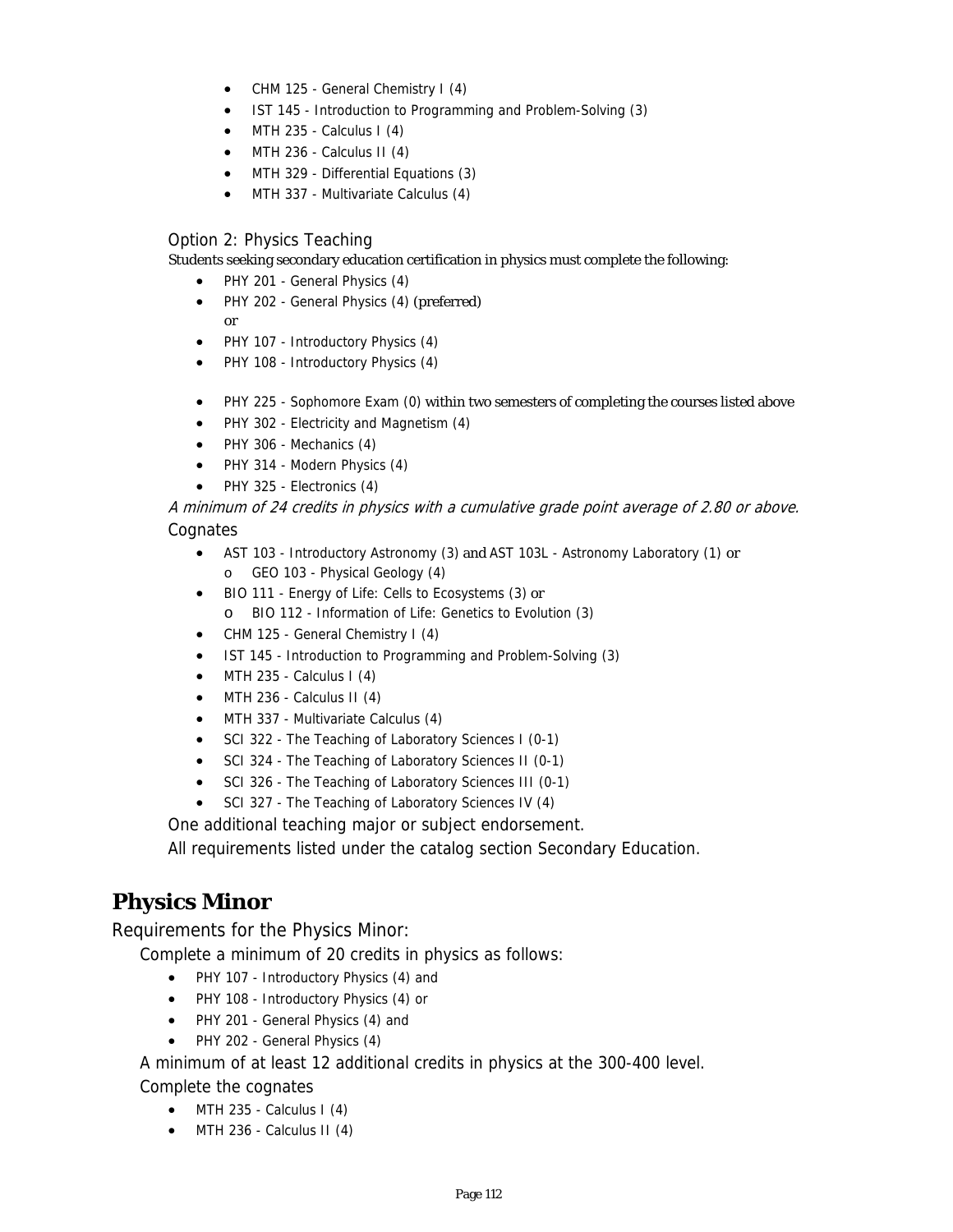# **Political Science**

#### **Associate Professor Hill Associate Professor Vaccaro**

Political science studies the use of authority and influence within legal, political, human and governmental contexts. It is designed to 1) prepare students to become effective citizens who contribute to and participate in democratic processes, 2) provide the knowledge and develop the intellectual skills which allow students to successfully enter and complete law school and graduate school, and 3) provide the knowledge and develop the talents of students for future leadership roles. Political science graduates generally pursue careers in law, government, politics, management, teaching and leadership positions.

# **Political Science**

Requirements for the Political Science Major:

Complete the following:

A total of 30 credits in political science including

- PSI 101 American Politics (3)
- PSI 105 Comparative Governments (3)
- PSI 325 International Relations in the Modern Era (3) or o PSI 337 - Political Thought (3)
- $\bullet$  PSI 496 Seminar (3)

Political Science Internship

A maximum of three political science internship credits under PSI 421 and three internship credits under PSI 425 may be counted toward the major in political science.

Note: PSI 426 may not be counted toward the major in political science.

# **Political Science Minor**

Requirements for the Political Science Minor:

Complete 18 credits in political science, including

- PSI 101 American Politics (3)
- PSI 105 Comparative Governments (3)
- PSI 325 International Relations in the Modern Era (3) or o PSI 337 - Political Thought (3)

Note: Political science internship credit may not be counted toward the minor.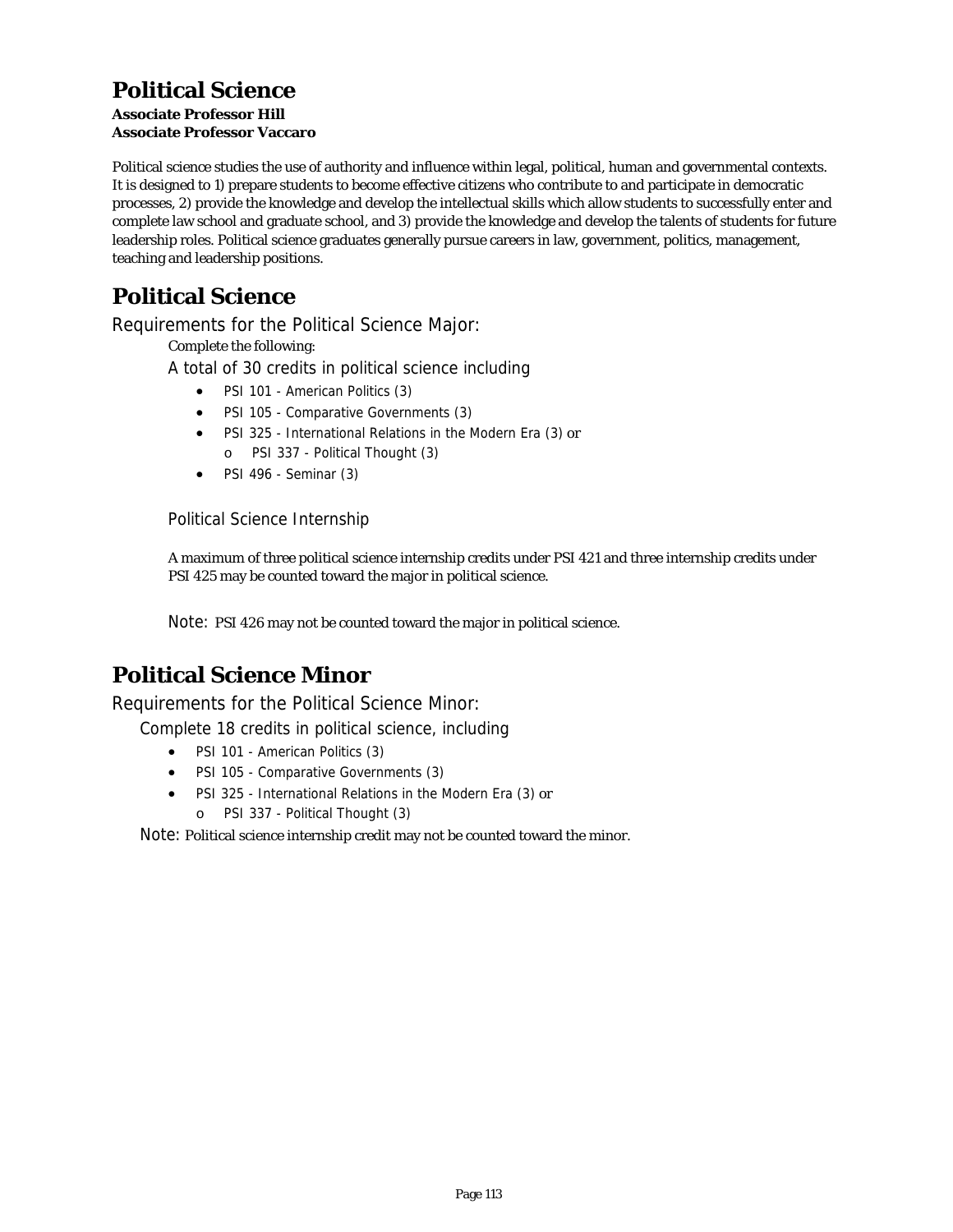# **Psychology**

**Associate Professor Lambert Associate Professor Pauwels Assistant Professor Homa**

The psychology major consists of theoretical and applied courses that benefit students interested in obtaining a broad understanding of human behavior through systematic exposure to the content and methods of psychology. The major prepares students for graduate level work in psychology as well as careers including but not limited to those in the human service settings.

# **Psychology**

Requirements for the Psychology Major:

Complete the following:

Thirty-five credits in psychology, including

- PSY 117 Introduction to Psychology (3)
- PSY 234 Introduction to Counseling Theories and Techniques (3) or o PSY 365 - Psychology of Personality (3)
- PSY 252 Research Method in Psychology (3) PSY 255 - Child and Adolescent Development (3) or o PSY 256 - Adult Development (3)
- PSY 314 Physiological Psychology (3) or o PSY 344 - Memory and Cognition (3)
- PSY 336 Social Psychology (3)
- PSY 396 Pre-seminar (1)
- PSY 416 Abnormal Psychology (3)
- PSY 496 Senior Research Seminar (3)

#### **Cognate**

• SSI 217 - Applied Statistics for Social Science (3)

#### Internship

A maximum of eight internship credits may be counted toward the major with the approval of faculty in the discipline.

#### Research Assistantship

A maximum of nine credits from PSY 380 - Psychology Research Assistantship (0-3) may be counted toward the major with the approval of faculty in the discipline.

# **Psychology Minor**

Requirements for the Psychology Minor:

Complete a minimum of 18 credits in Psychology, including

• PSY 117 - Introduction to Psychology (3)

#### Note:

Students choosing a minor in psychology should consult with the psychology faculty to select appropriate courses.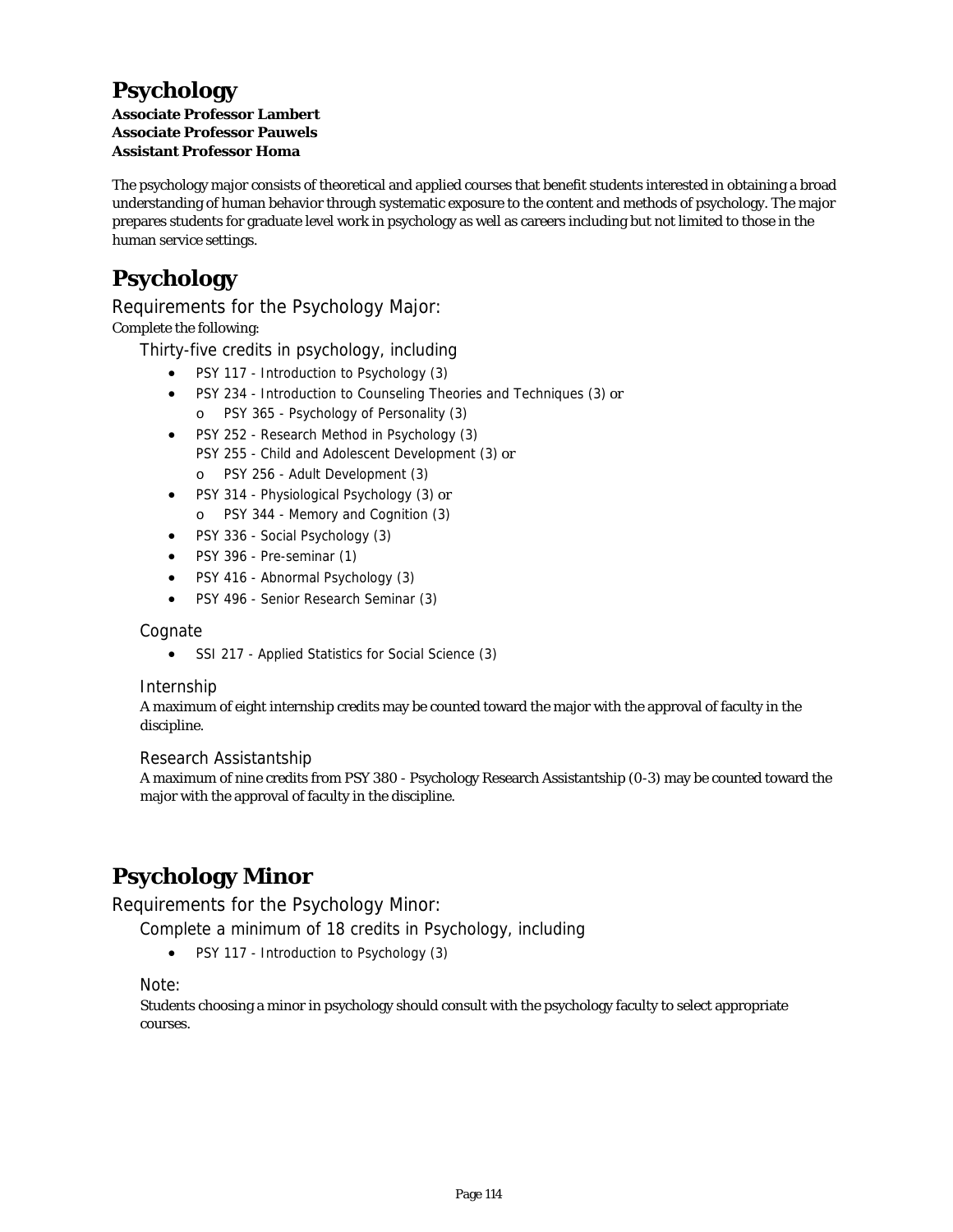# **Public Administration**

#### **Associate Professor Hill**

The public administration major is designed to prepare students for personnel and management positions in public agencies.

### Requirements for the Public Administration Major:

Complete the following five courses:

- BUS 242 Management (3)
- BUS 361 Contemporary Issues in Human Resource Management (3)
- ECO 203 Macroeconomics and Literacy (3)
- PSI 101 American Politics (3)
- PSI 234 Legislative and Executive Behavior (3)

Complete

PAD 493 - Public Administration Seminar (4-12)

Complete five courses chosen from the following:

- BUS 215 Statistics (3) or
	- o SSI 217 Applied Statistics for Social Science (3)
- BUS 250 The Legal Environment of Business (3)
- BUS 315 Organizational Behavior (3)
- BUS 418 Human Resource Strategy (3)
- ECO 204 Microeconomics and Business (3)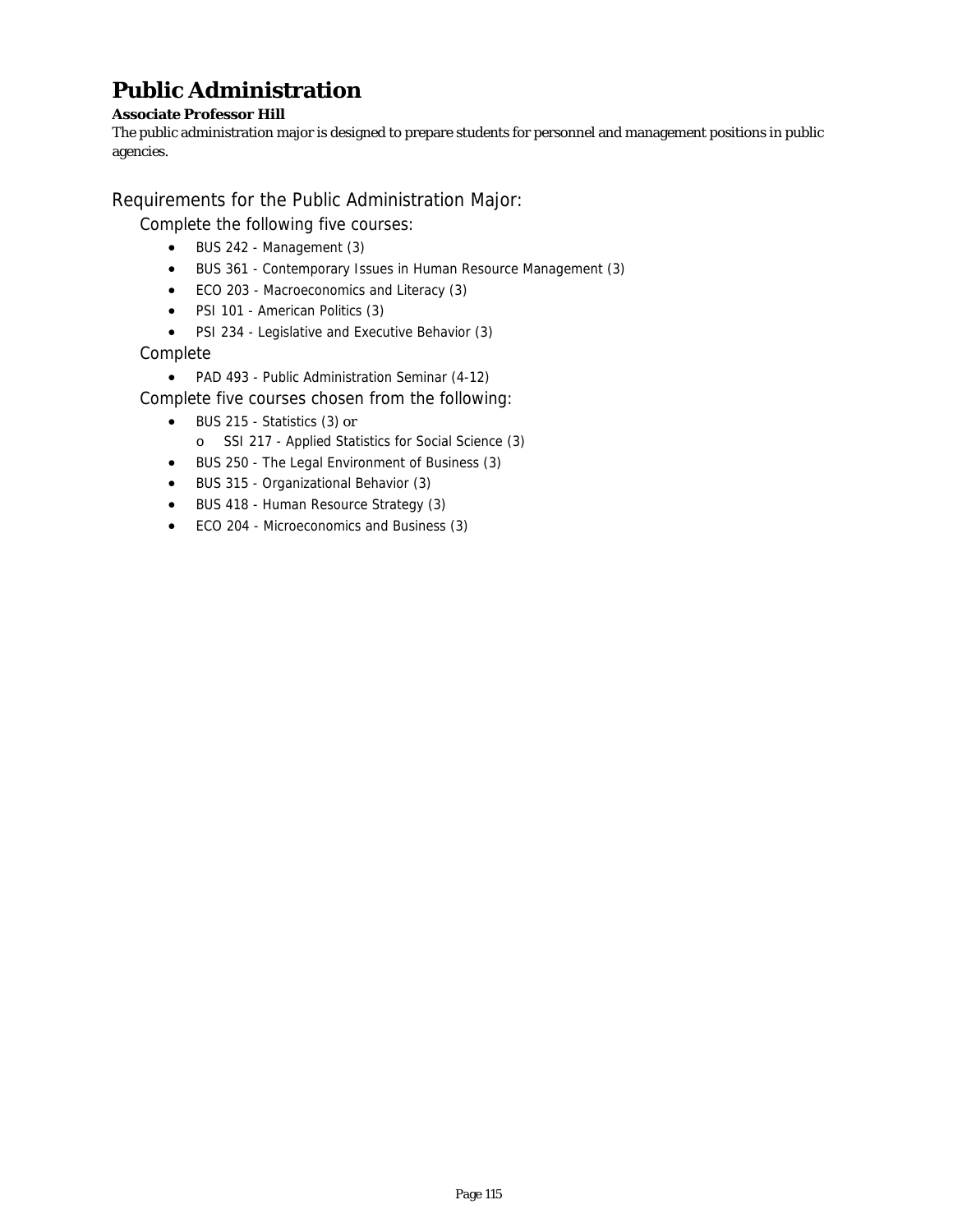# **Science**

#### **Professor Souchek**

The Science major is a broadly based bachelor of science degree program for students seeking a general education in science and the Science Field Endorsement. This major meets the requirements for certification to teach biology, chemistry, physics, and earth science in grades 7-12.

## Requirements for the Science Major:

Complete the following courses:

- BIO 110 Inquiry Laboratory: Introduction to Biological Investigation (3)
- BIO 111 Energy of Life: Cells to Ecosystems (3)
- BIO 112 Information of Life: Genetics to Evolution (3)
- BIO 348 Microbiology (4)
- CHM 125 General Chemistry I (4)
- CHM 126 General Chemistry II (4)
- CHM 205 Organic Chemistry I (4)
- PHY 107 Introductory Physics (4) or o PHY 201 - General Physics (4)
- PHY 108 Introductory Physics (4) or
	- o PHY 202 General Physics (4)
- GEO 101 Environmental Geology (4) or o GEO 103 - Physical Geology (4)
- GEO 107 Introduction to Meteorology (3) GEO 107L Introduction to Meteorology Laboratory (1)
- MTH 107 Problem Solving (3) or
	- o MTH 108 Modeling & Applications (3) or
	- o MTH 125 Precalculus (4) or
	- o MTH 235 Calculus I (4) (recommended)
- SCI 322 The Teaching of Laboratory Sciences I (0-1)
- SCI 324 The Teaching of Laboratory Sciences II (0-1)
- SCI 326 The Teaching of Laboratory Sciences III (0-1)
- SCI 327 The Teaching of Laboratory Sciences IV (4)

One additional chemistry course chosen from

- CHM 206 Organic Chemistry II (4)
- CHM 303 Analytical Chemistry (4)
- CHM 326 Advanced Inorganic Chemistry (4)

Complete additional credits as specified in either Biology or Chemistry according to the following lists:

Biology

For Biology select a total of three courses for at least 11 credits, each from a different group below. Only one course may be three credit course without a lab.

- BIO 308 Animal Behavior (3) or
	- o BIO 345 Conservation Biology (3)
- BIO 332 Ecological Zoology (4) or o BIO 333 - Ecological Botany (4)
- BIO 355 Human Anatomy (4) or
	- o BIO 326 Comparative Anatomy (4)
- BIO 356 Human Physiology (4) or
	- o BIO 331 Cell Biology (3)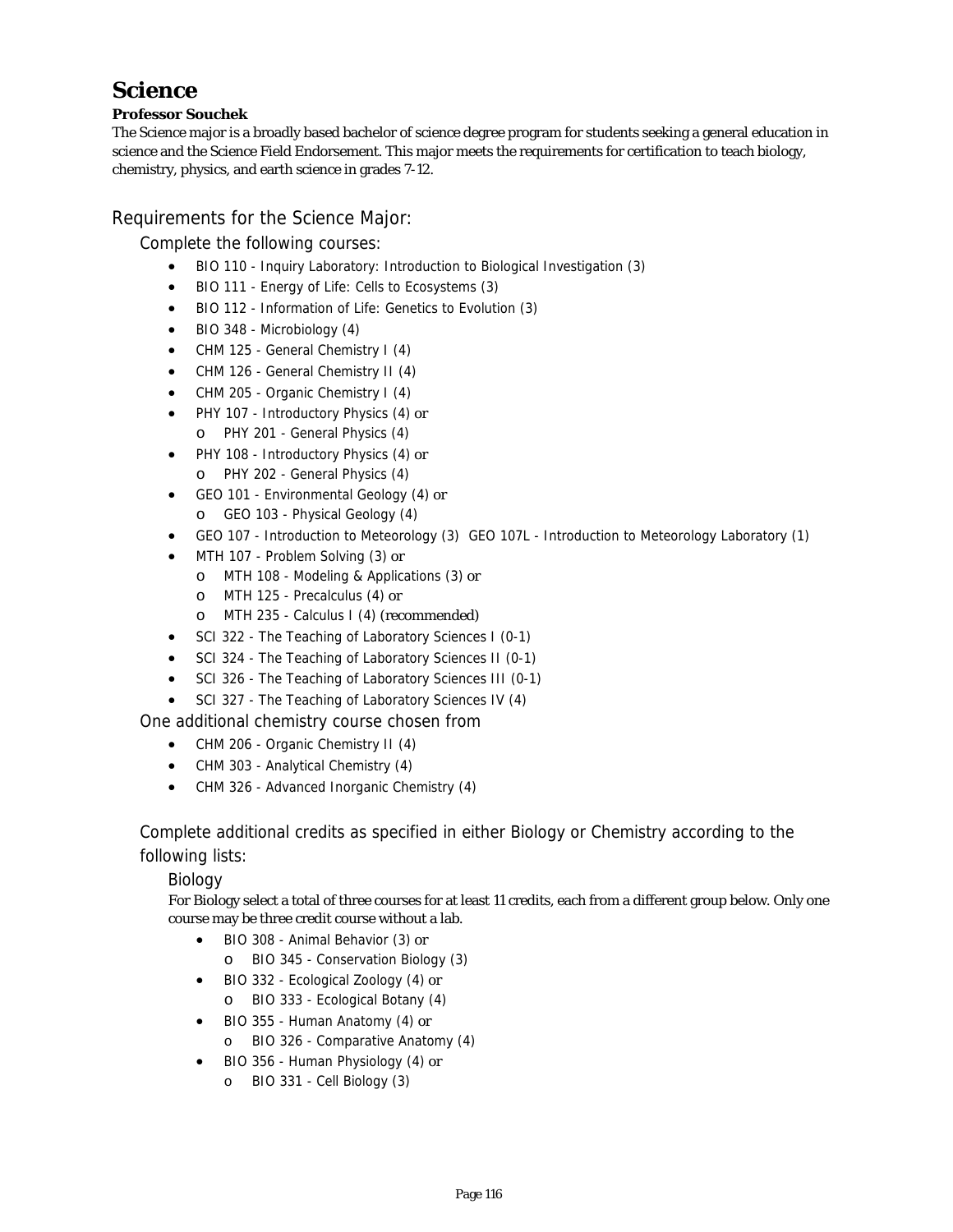#### **Chemistry**

For Chemistry, select two courses from the following (not to include the chemistry course selected above):

- CHM 206 Organic Chemistry II (4)
- CHM 303 Analytical Chemistry (4)
- CHM 326 Advanced Inorganic Chemistry (4)

Complete all requirements listed under the catalog section Secondary Education.

#### Note:

# *A student who has completed the biology course selections has also completed a Biology Minor. The chemistry minor may be completed by taking*

- CHM 125 General Chemistry I (4)
- CHM 126 General Chemistry II (4)
- CHM 205 Organic Chemistry I (4)
- CHM 303 Analytical Chemistry (4) And eight credits chosen from
	- CHM 206 Organic Chemistry II (4)
	- CHM 326 Advanced Inorganic Chemistry (4)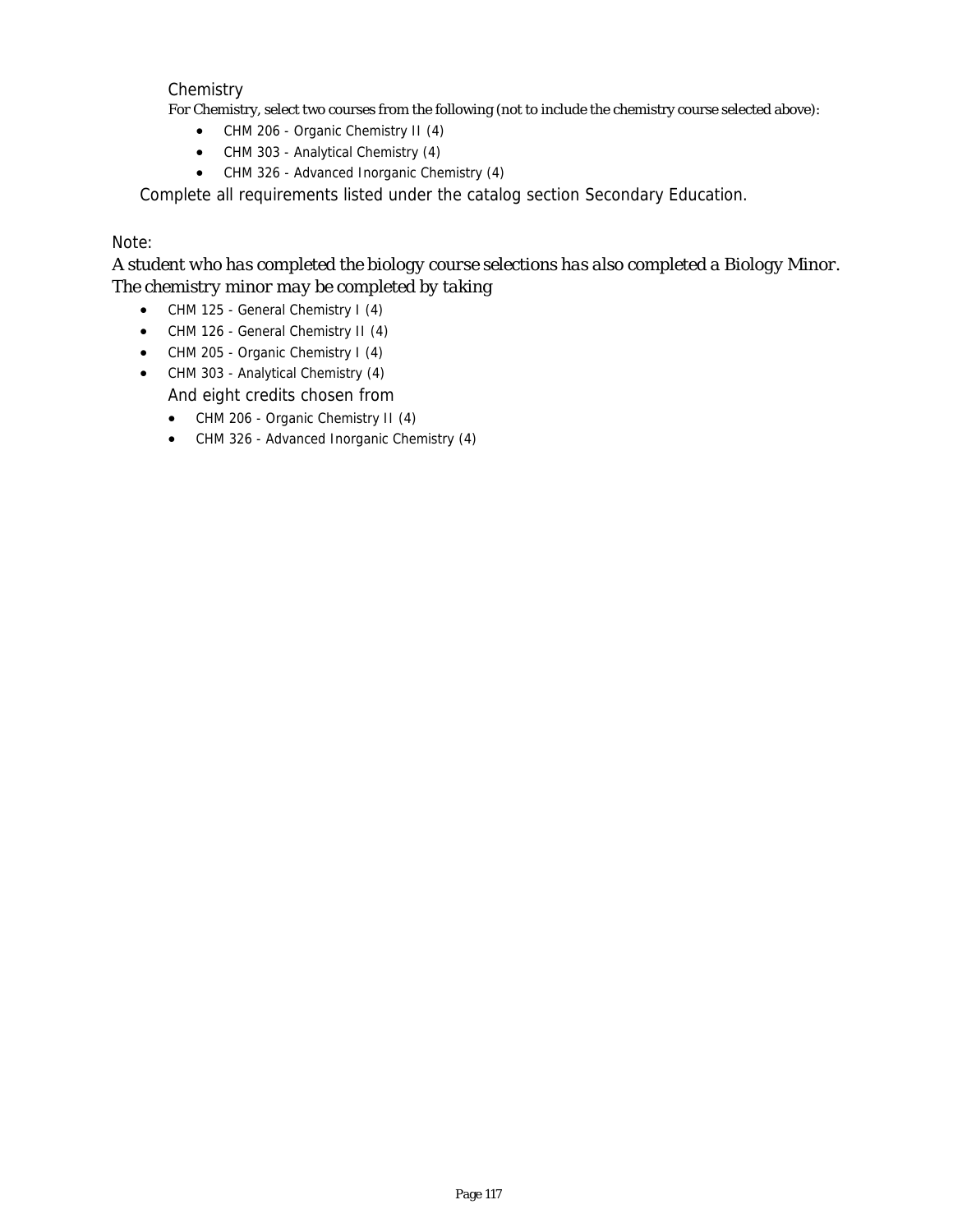# **Social Science**

Requirements for the Social Science Major:

Complete 1 or 2.

Option 1

Complete the following:

SSI 217 - Applied Statistics for Social Science (3)

A total of 20 credits in a discipline of emphasis chosen from economics, history,

political science, psychology or sociology.

- 1. A methodology course is recommended for students with an emphasis in psychology or sociology.
- 2. A seminar or a senior project in the form of a directed study in the discipline of emphasis is required.

Twelve credits in each of three disciplines other than the one of emphasis.

### Option 2

Students seeking certification for teaching in social science must complete the following:

- HIS 105 History of Civilization I (3)
- HIS 106 History of Civilization II (3)
- HIS 205 History of the United States I (3)
- HIS 206 History of the United States II (3)
- HIS 220 Introduction to Historical Methods (2)
- HIS 307 Nebraska History (3)
- HIS 321 American Race Relations (3) or o HIS 302 - Native American History (3)
- HIS 496 Writing and Research Seminar (3)
- ECO 203 Macroeconomics and Literacy (3)
- ECO 204 Microeconomics and Business (3)
- GEG 112 Physical Geography (3)
- GEG 301 Social-Cultural Geography (3)
- PSI 101 American Politics (3) or PSI 105 - Comparative Governments (3)
- PSY 117 Introduction to Psychology (3)
- ANT 308 Cultural Anthropology (3)
- SOC 109 Introduction to Sociology (3)
- SSI 322 The Teaching of the Social Sciences I (0)
- SSI 323 The Teaching of the Social Sciences II (0)
- SSI 324 The Teaching of the Social Sciences III (0)
- SSI 325 The Teaching of the Social Sciences IV (2)

Three additional elective courses in history with at least one course from each of the areas of

American:

- HIS 302 Native American History (3)
- HIS 305 Recent History of the United States (3)
- HIS 306 U.S. Interwar Years (3)
- HIS 312 The Gilded Age and Progressive Era (3)
- HIS 314 History of the Vietnam War and the 1960's (3)
- HIS 315 The Civil War and Reconstruction (3)
- HIS 320 American Environmental History (3)
- HIS 321 American Race Relations (3)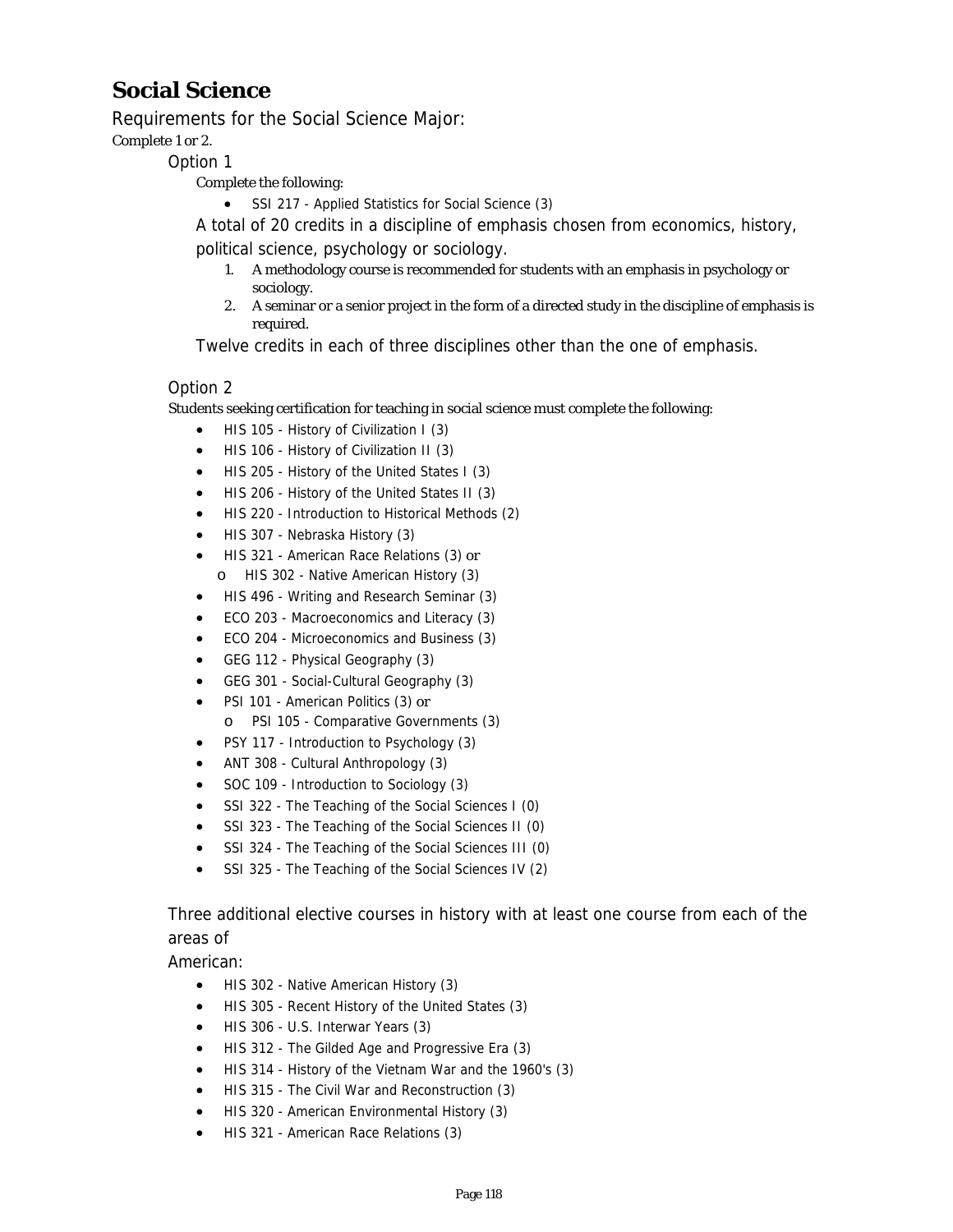- HIS 329 The U.S. Revolutionary Era (3)
- HIS 337 American Women's History (3)
- HIS 352 American West (3)

#### European:

- HIS 317 Twentieth Century European Culture: Fascism (3)
- HIS 318 Germany After Hitler (3)
- HIS 335 Modern French History 1815-Present (3)
- HIS 341 Modern British History (3)
- HIS 348 History of the Roman Empire (800 BCE-- 476 CE) (3)
- HIS 350 The Medieval World (3)

#### non-Western:

- HIS 302 Native American History (3)
- HIS 304 Military History (3)
- HIS 314 History of the Vietnam War and the 1960's (3)
- HIS 326 Modern Asian History (3)
- HIS 338 Modern Russia (3)
- HIS 339 History of India 3
- HIS 342 The United States and the Middle East (3)

Three additional credits in each of the following areas: political science, psychology and sociology.

All requirements listed for Secondary Education.

#### Note:

*Students who have completed the Social Science Teaching Major have also completed the History Major.*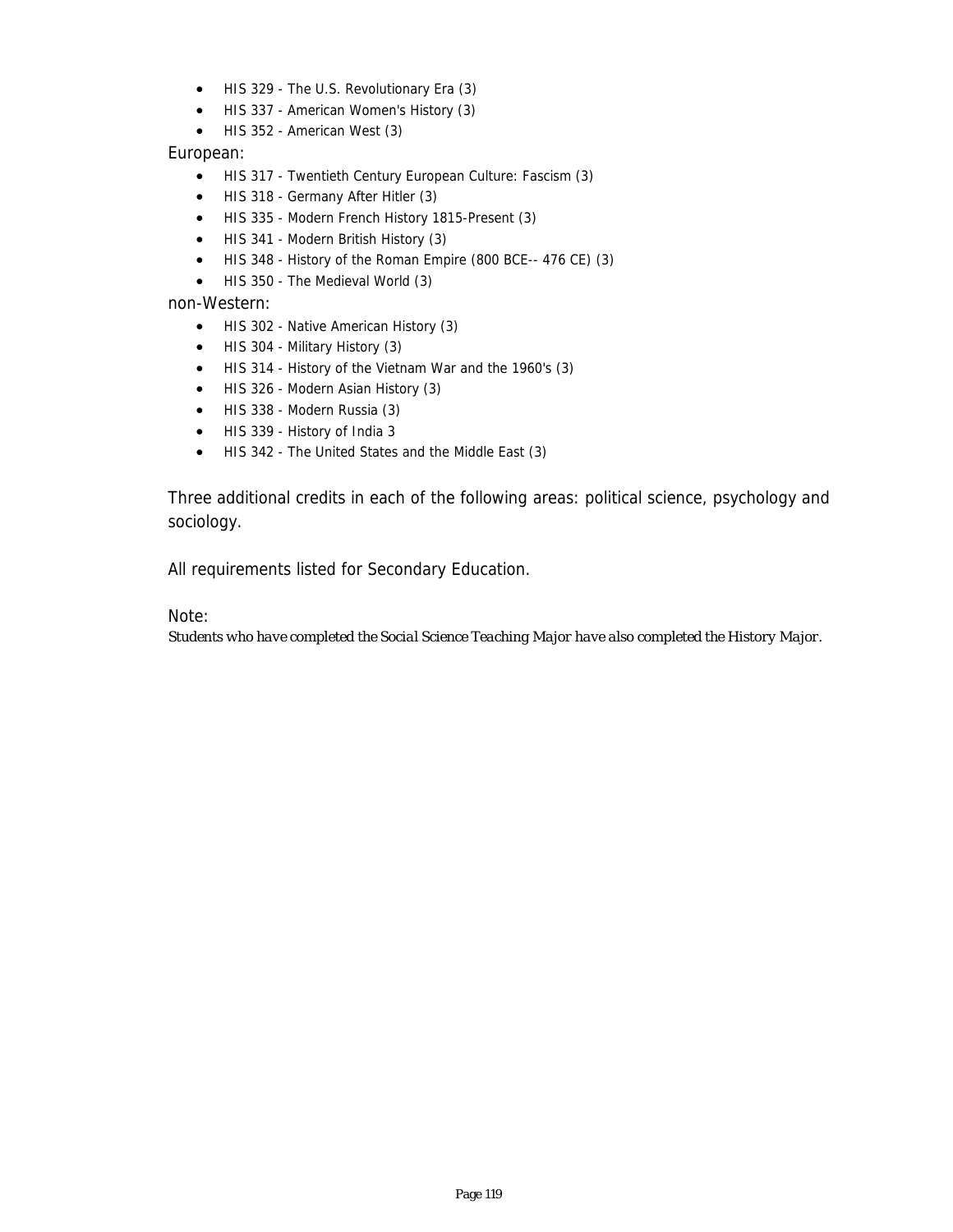# **Sociology Professor DeBoer Assistant Professor Erickson Assistant Professor Gentzler**

Sociology involves the systematic study of groups and institutions. Social scientists examine the social world using a variety of approaches. Students in sociology learn about urban and rural life, family patterns and relationships, social class, social movements, crime and the criminal justice system, and contemporary social issues. The major prepares students for careers in social research, criminology, demography, gerontology, and human services. The criminology emphasis within the sociology major meets the needs of students with interests and career plans in criminal justice while providing general background in all areas of sociology in order to maximize employment opportunities. A bachelor's degree in sociology also provides students with an excellent liberal arts foundation for numerous career paths. Students graduating with degrees in sociology develop their ability to critically consider issues having to do with human social behavior, develop an understanding of the logic and techniques of examining human social behavior, develop practical skills and knowledge about work, and develop an understanding of sociological concepts, theories, ideas, and explanations.

# **Sociology**

Requirements for the Sociology Major: Complete 1 or 2.

Option 1

### General sociology major:

Thirty credits in sociology, including

- SOC 109 Introduction to Sociology (3)
- SOC 285 Social Research (4)
- SOC 415 Social Theory (3)
- SOC 496 Seminar in Sociology (3)

The cognate

SSI 217 - Applied Statistics for Social Science (3)

### Internship

A maximum of eight internship credits in SOC 421 may be counted toward the major with the approval of the faculty in the discipline.

### Option 2

#### Sociology major with an emphasis in criminology:

- SOC 109 Introduction to Sociology (3)
- SOC 210 Introduction to Criminal Justice (3)
- SOC 285 Social Research (4)
- SOC 310 Corrections (3)
- SOC 312 Juvenile Delinquency (3)
- SOC 314 Criminal Law and Procedure (3)
- SOC 496 Seminar in Sociology (3)

#### Twelve credits from the following:

- SOC/PSY 225 Introduction to Human Services (3)
- SOC/PSY 336 Social Psychology (3)
- SOC 288 Deviance (3)
- SOC 324 Race and Nationality (3)
- SOC 370 Social Stratification (3)
- SOC 421 Sociology Internship (0-12)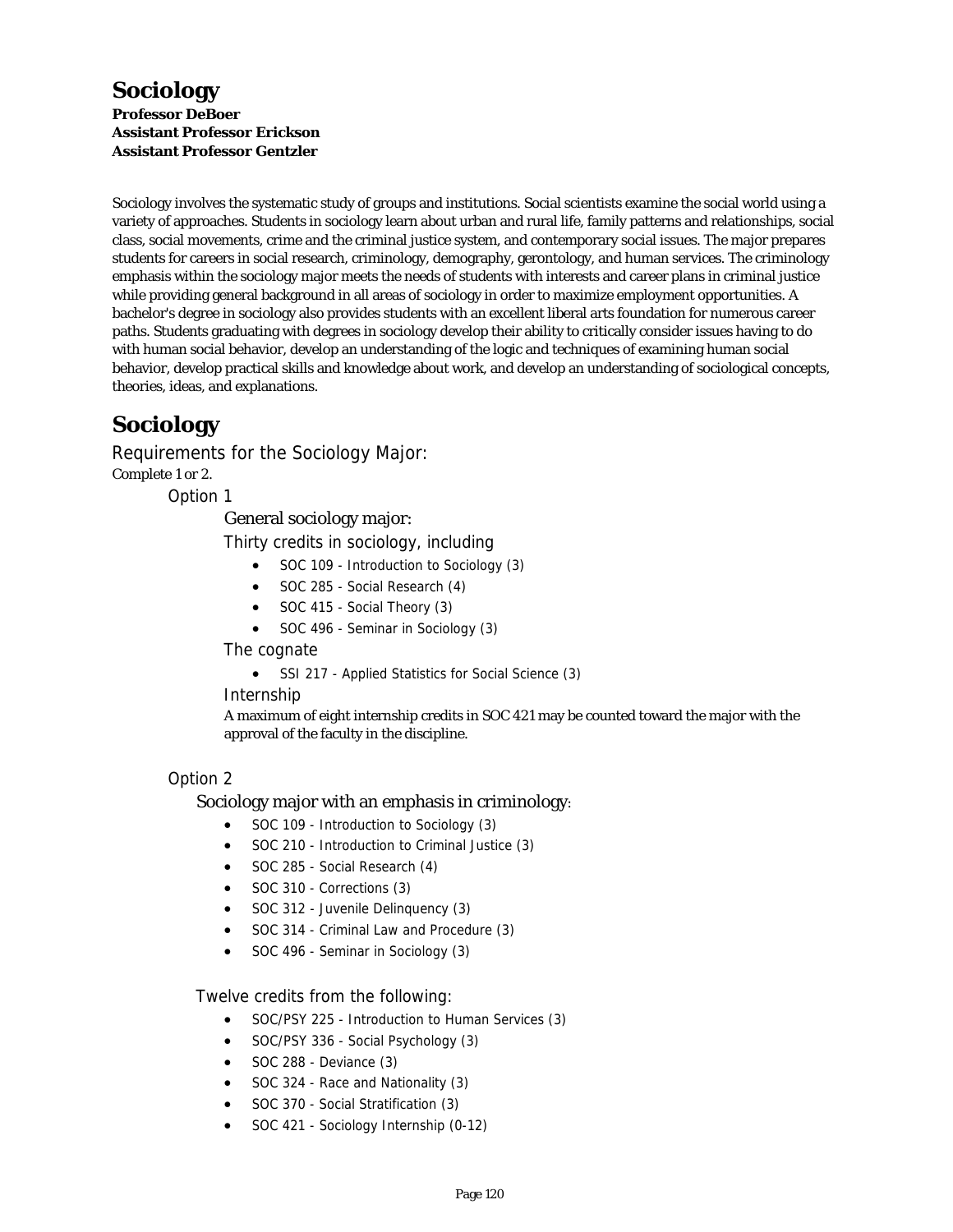- PSY 234 Introduction to Counseling Theories and Techniques (3)
- PSY 305 Principles of Behavior Modification (3)

Note: a maximum of six internship credits in SOC 421 may be counted toward the emphasis.

Complete the following cognates:

- BUS 242 Management (3)
- PSY 117 Introduction to Psychology (3)

# **Sociology Minor**

Requirements for the Sociology Minor:

Complete 18-20 credits in sociology, including

- SOC 109 Introduction to Sociology (3)
- SOC 285 Social Research (4)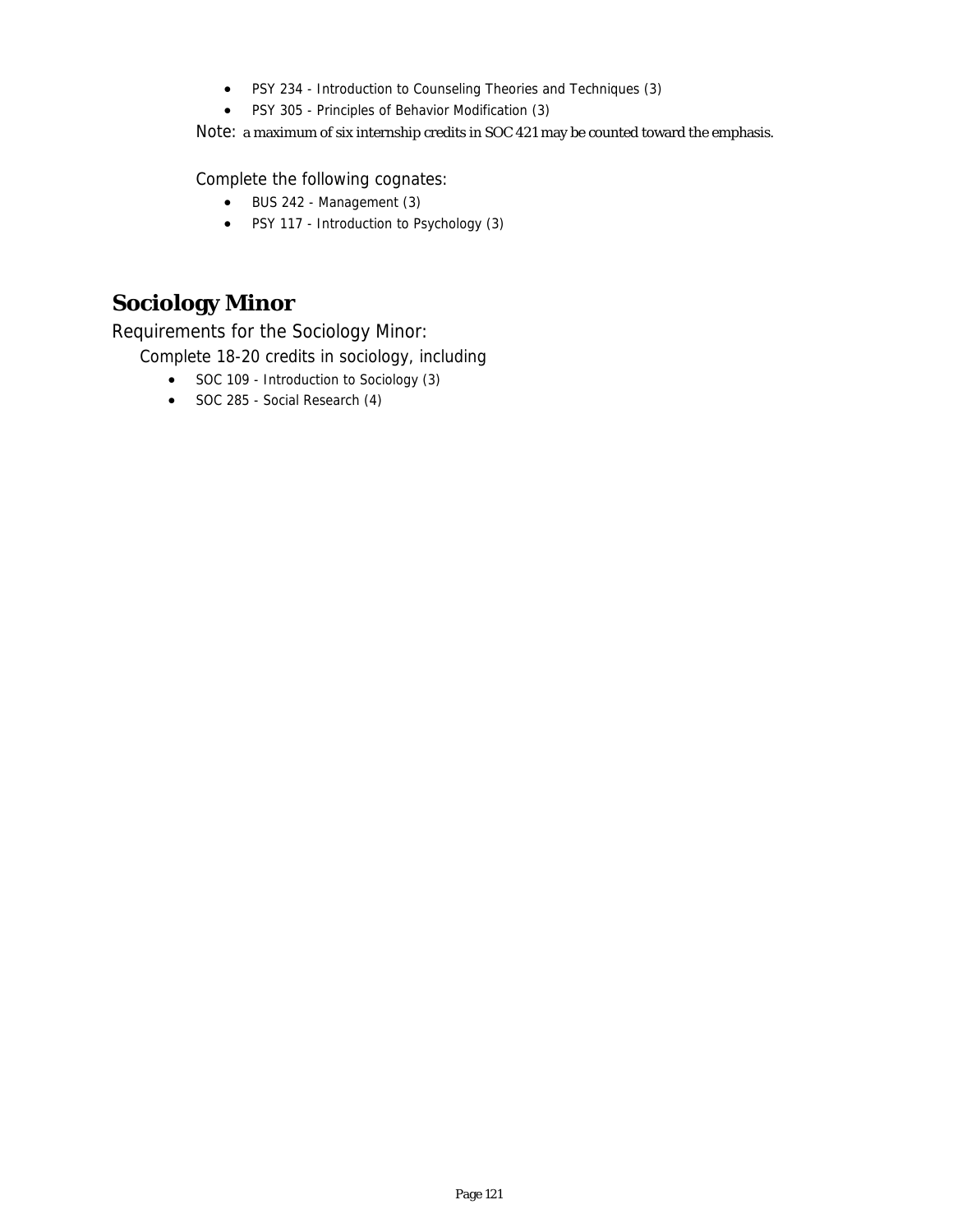# **Spanish**

#### **Assistant Professor List**

The Spanish program is designed to serve a variety of goals. It gives the liberal arts student insight into one of the world's great languages and literatures. It provides an additional marketable skill for majors in several fields, such as business, sociology, psychology, education, and communication. A major in Spanish is required for certification to teach the language in high school.

# **Spanish**

Requirements for the Spanish Major:

Complete 30 credits of Spanish, excluding

- SPA 101 Elementary Spanish (3)
- SPA 102 Elementary Spanish (3)
- SPA 317 The Teaching of Spanish I (0)
- SPA 319 The Teaching of Spanish II (0)
- SPA 321 The Teaching of Spanish III (0)
- SPA 325 The Teaching of Spanish IV (2)

### 12 to 17 credits in Spanish

A student must earn 12 to 17 credits in Spanish in an approved semester or summer abroad program, with the approval of the department. The student has the option of earning up to 24 credits for a full year abroad. *(Refer to Off-Campus Study Programs.)*

Students seeking certification for teaching Spanish in schools must also complete:

- SPA 317 The Teaching of Spanish I (0)
- SPA 319 The Teaching of Spanish II (0)
- SPA 321 The Teaching of Spanish III (0)
- SPA 325 The Teaching of Spanish IV (2)

All requirements listed under the catalog section Secondary Education.

# **Spanish Minor**

Requirements for the Spanish Minor:

Complete 18 credits of Spanish

#### *excluding*

- SPA 101 Elementary Spanish (3)
- SPA 102 Elementary Spanish (3)
- SPA 317 The Teaching of Spanish I (0)
- SPA 319 The Teaching of Spanish II (0)
- SPA 321 The Teaching of Spanish III (0)
- SPA 325 The Teaching of Spanish IV (2)

Advanced students complete 12 credits of Spanish beyond the intermediate level *excluding* 

- SPA 317 The Teaching of Spanish I (0)
- SPA 319 The Teaching of Spanish II (0)
- SPA 321 The Teaching of Spanish III (0)
- SPA 325 The Teaching of Spanish IV (2)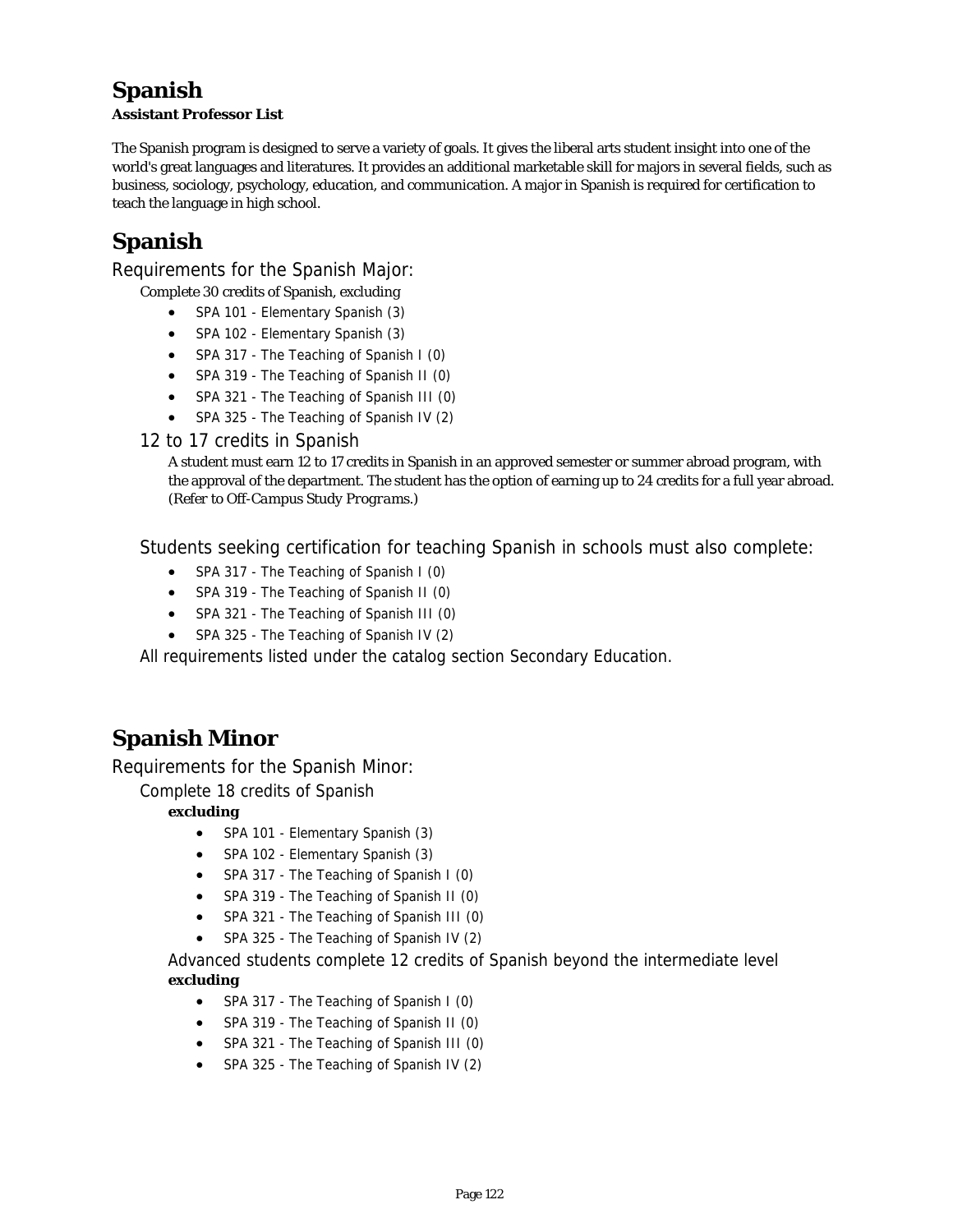# **Theatre**

**Associate Professor McKercher Associate Professor Stander Assistant Professor Himmelberger**

In keeping with Doane College's mission to stimulate inquiry, enhance knowledge and promote examination and development of values and perspectives, the Theatre Department guides students to a general knowledge of basic theatrical skills required to understand and create artistic works. The Theatre Department provides students with a variety of theatrical experiences (both academic and extracurricular) to help each student form a personal perspective in the dramatic arts. As well, the Theatre Department prepares its students for professional activity and graduate study in the performing arts.

# **Theatre**

Requirements for the Theatre Major:

Complete 1 or 2.

Option 1

Complete the following:

- THE 101 Introduction to the Theatre (3)
- $\bullet$  THE 103 Acting I (3)
- THE 108 Introduction to Stagecraft (3)
- THE 109 Introduction to Costumes (3)
- THE 115 Makeup for the Stage (1)
- THE 210 Script Analysis (3)
- THE 217 Fundamentals of Play Directing (3)
- THE 303 History of the Theatre I (3)
- THE 304 History of the Theatre II (3)
- THE 495 Senior Project (1-3) (3 credits)
- ATV 173 Theatre (0-1) each term of attendance (a minimum of four credits of ATV 173 must be applied to the major)

#### **Cognates**

- ENG 392 Shakespeare (4)
- PED 101 Physical Activity Course (1) Creative Movement (or Jazz Dance)

Three credits from the following:

- THE 207 Advanced Acting (3)
- THE 212 Scenic Design (3)
- THE 309 Theatre Management (3)
- THE 311 Advanced Scenic and Costume Design (3)
- THE 314 Actors and Playwrights (3)
- THE 318 Advanced Directing (3)

Three credits from the following:

- THE 224 Summer Stock Experience (3)
- THE 421 Theatre Internship (0-12)

#### Option 2: Theatre Teaching

Students seeking certification for teaching in theatre must complete the following:

- THE 101 Introduction to the Theatre (3)
- $\bullet$  THE 103 Acting I (3)
- THE 108 Introduction to Stagecraft (3)
- THE 109 Introduction to Costumes (3)
- THE 115 Makeup for the Stage (1)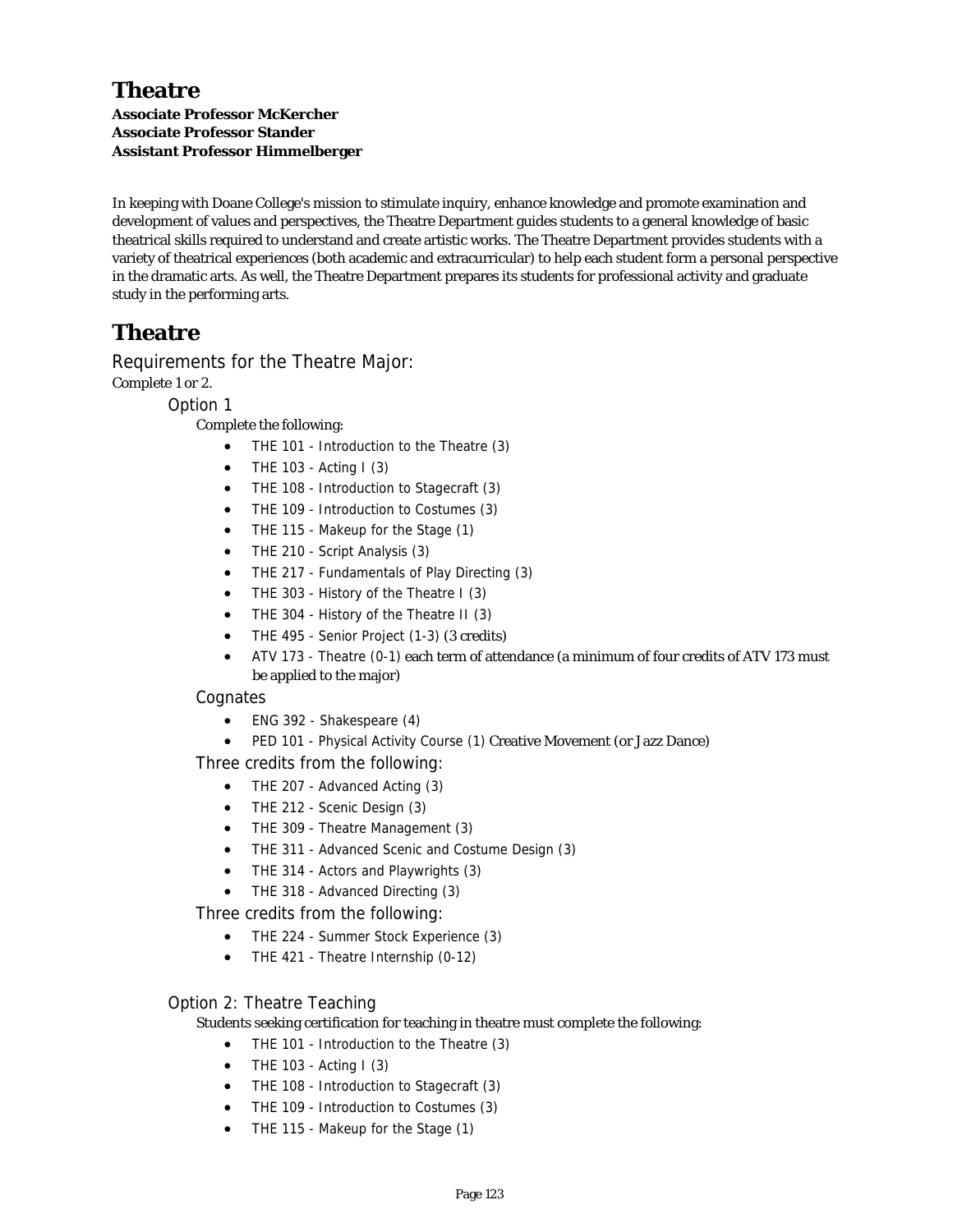- THE 210 Script Analysis (3)
- THE 217 Fundamentals of Play Directing (3)
- THE 303 History of the Theatre I (3) or
	- o THE 304 History of the Theatre II (3)
- THE 309 Theatre Management (3)
- THE 314 Actors and Playwrights (3)
- THE 320 The Teaching of Theatre I (0)
- THE 322 The Teaching of Theatre II (0)
- THE 324 The Teaching of Theatre III (0)
- THE 326 The Teaching of Theatre IV (2)
- THE 495 Senior Project (1-3) (3 credits)
- ATV 173 Theatre (0-1) each term of attendance (a minimum of four credits of ATV 173 must be applied to the major)

#### **Cognates**

- ENG 392 Shakespeare (4)
- PED 101 Physical Activity Course (1) Creative Movement (or Jazz Dance)

One additional teaching major.

All requirements listed for Secondary Education.

# **Theatre Minor**

Requirements for the Theatre Minor

Complete the following courses:

- THE 101 Introduction to the Theatre (3)
- $\bullet$  THE 103 Acting I (3)
- THE 108 Introduction to Stagecraft (3)
- THE 217 Fundamentals of Play Directing (3)

One course chosen from the following:

- THE 207 Advanced Acting (3)
- THE 271/371/471 Selected Topics (1-3)
- THE 303 History of the Theatre I (3)
- THE 304 History of the Theatre II (3)
- THE 311 Advanced Scenic and Costume Design (3)
- THE 312 Light and Sound for the Stage (3)
- THE 318 Advanced Directing (3)

**Cognates** 

- ENG 392 Shakespeare (4)
- PED 101 Physical Activity Course (1) Creative Movement (or Jazz Dance).

A minimum of two credits in

 $\bullet$  ATV 173 - Theatre (0-1)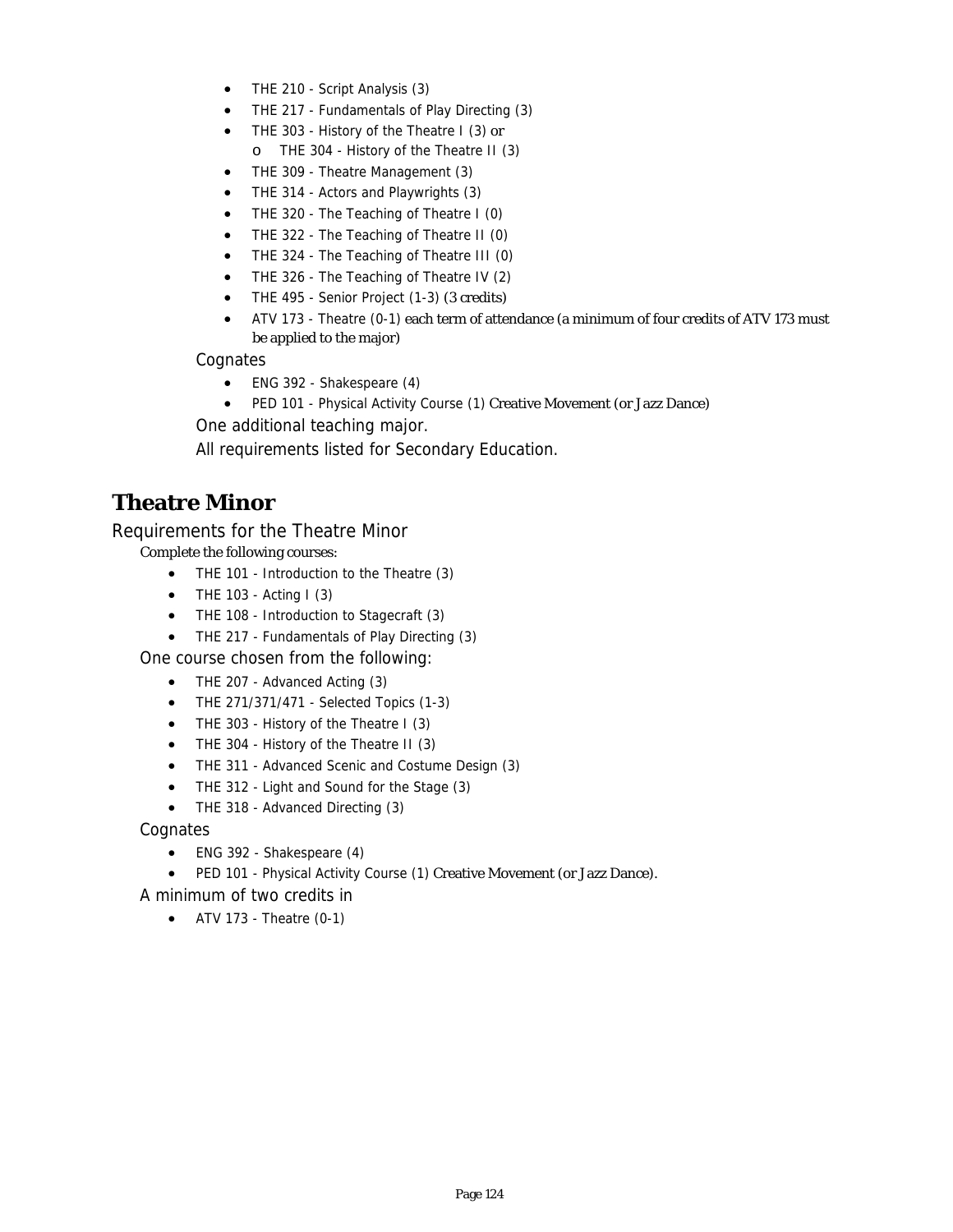# **Academic Support Center**

**Ms. Hanigan, DSS Director Ms. Sookram, DLC Director Ms. Francis, Academic Specialist Mr. Scheele, Writing Specialist Ms. Marvin, Mathematics Specialist**

The Academic Support Center consists of two separate programs: The Doane Learning Center (DLC) and Doane Student Support Services (DSS). Excluding DLC 090/DSS 090, up to nine DLC/DSS credits may be counted toward graduation.

Any student may enroll in the DLC program offerings. The DSS program is funded by the federal government, so participants must meet federal eligibility guidelines. Eligibility is verified by the Director of Student Support Services each fall. **Only eligible students may enroll in DSS classes**. Eligible students receive program bulletins throughout the year.

In addition to credit courses, the Academic Support Center provides peer tutoring, academic counseling, writing assistance, and a variety of workshops. Students eligible for Student Support Services may also check out computer software and attend cultural events in Lincoln (tickets and transportation provided at no cost).

*NOTE: All students must demonstrate adequate basic skills before enrolling in ENG 101. This requirement is met in one of the following ways:*

- 1. By attaining an ACT English subscore of 19 or above
- 2. By completing DLC 116/DSS 117 with a C- or higher
- 3. By completing ENG 100 with a C- or higher (for international students)
- 4. By transferring credits that are equivalent to DLC 116, DSS 117, or ENG 101

*NOTE: All students must demonstrate adequate basic computational skills before enrolling in any mathematics course numbered 100 or above. This requirement may be met in any of five ways:*

- 1. By attaining an Enhanced ACT math score of 19 or higher
- 2. By attaining an SAT math score of 500 or higher
- 3. By passing Doane's Computational Skills Test
- 4. By completing DLC 090/DSS 090 with a grade of C- or higher
- 5. By transferring credits that are equivalent to DLC 090/DSS 090, or college-level mathematics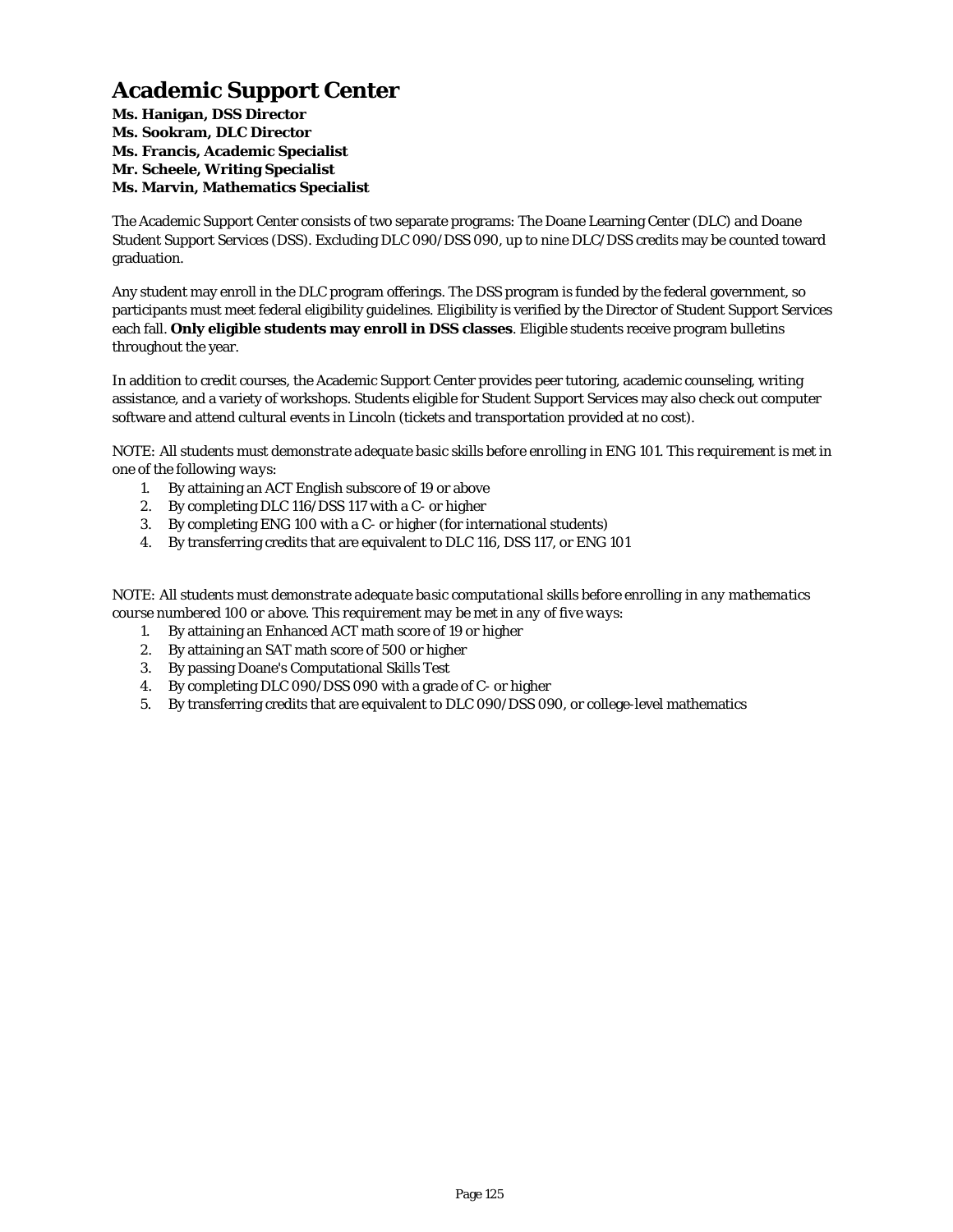# **Courses of Instruction**

# **Accounting**

## **ACC 103 - Financial Accounting (3)**

An introduction to accounting principles and their application to the proprietorship, partnership and corporation through a financial statement approach. Upon completion of this course, students will be able to: 1) read and understand accounting terminology at a basic level; 2) prepare and understand financial statements; 3) use accounting statements in decision making; and 4) demonstrate effective human interaction skills in group assignments.

### **ACC 104 - Managerial Accounting (3)**

An introduction to the use of accounting data by managers in directing the internal affairs of organizations. Topics include cost relationship, statement analysis, management reports and other accounting techniques and methodology used for management purposes. Upon completion of this course, students will: 1) analyze and interpret information conveyed in financial statements; 2) use standard accounting statements in decision making; 3) read and understand accounting terminology related to managerial accounting; and 4) work effectively with others in teams. **Required to be taken in residence (Crete campus) by all Accounting and Business Administration majors.**  *Prerequisite: ACC 103 with a minimum grade of C-.*

### **ACC 231 - Intermediate Accounting I (4)**

A two-semester introduction to the theory and practice of accounting which addresses financial reporting; conceptual framework; review of the accounting process; and preparation of accounting statements (financial position) related to financial position (balance sheet), results of operation (income statement), and cash flow (statement of cash flows). Other additional topics included in ACC 231 are time value of money; determination of cash and receivables; inventory measurement and flow assumptions; acquisition and disposal of property, land, and equipment; calculation and presentation of appreciation and depreciation; and measurement and reporting of intangibles. Upon completion of these courses, students will be able to: 1) recognize the ethical implications of accounting situations related to the topics discussed in each course; 2) apply the appropriate rules/procedures in preparing, analyzing, and interpreting financial statements, in particular as they apply to the topics covered each semester; 3) expand their understanding of accounting theory and the accounting framework as it applies to the topic areas discussed; 4) read and understand the precise accounting terminology appropriate to the operation of business entities; and 5) use financial statements to make more complex decisions related to the topical areas discussed each semester. *Prerequisite ACC 104* **with a**  *C- or higher, or permission. Offered fall term.*

### **ACC 232 - Intermediate Accounting II (4)**

A two-semester introduction to the theory and practice of accounting which addresses financial reporting; conceptual framework; review of the accounting process; and preparation of accounting statements (financial position) related to financial position (balance sheet), results of operation (income statement), and cash flow (statement of cash flows). Additional topics included in ACC 232 are valuation of current and non-current liabilities; accounting for the entity's equity; valuation of current and non-current investments; accounting for income taxes; accounting for leases; accounting for pensions and other post-retirement benefits; computation and presentation of earnings per share; and accounting for changes/errors. Upon completion of these courses, students will be able to: 1) recognize the ethical implications of accounting situations related to the topics discussed in each course; 2) apply the appropriate rules/procedures in preparing, analyzing, and interpreting financial statements, in particular as they apply to the topics covered each semester; 3) expand their understanding of accounting theory and the accounting framework as it applies to the topic areas discussed; 4) read and understand the precise accounting terminology appropriate to the operation of business entities; and 5) use financial statements to make more complex decisions related to the topical areas discussed each semester. *Prerequisite:* **ACC 231** *with a C- or higher, or permission. Offered spring term.*

# **ACC 271/371/471 - Selected Topics (1-3)**

An investigation of topics not offered in other courses, selected on the basis of student and faculty interest.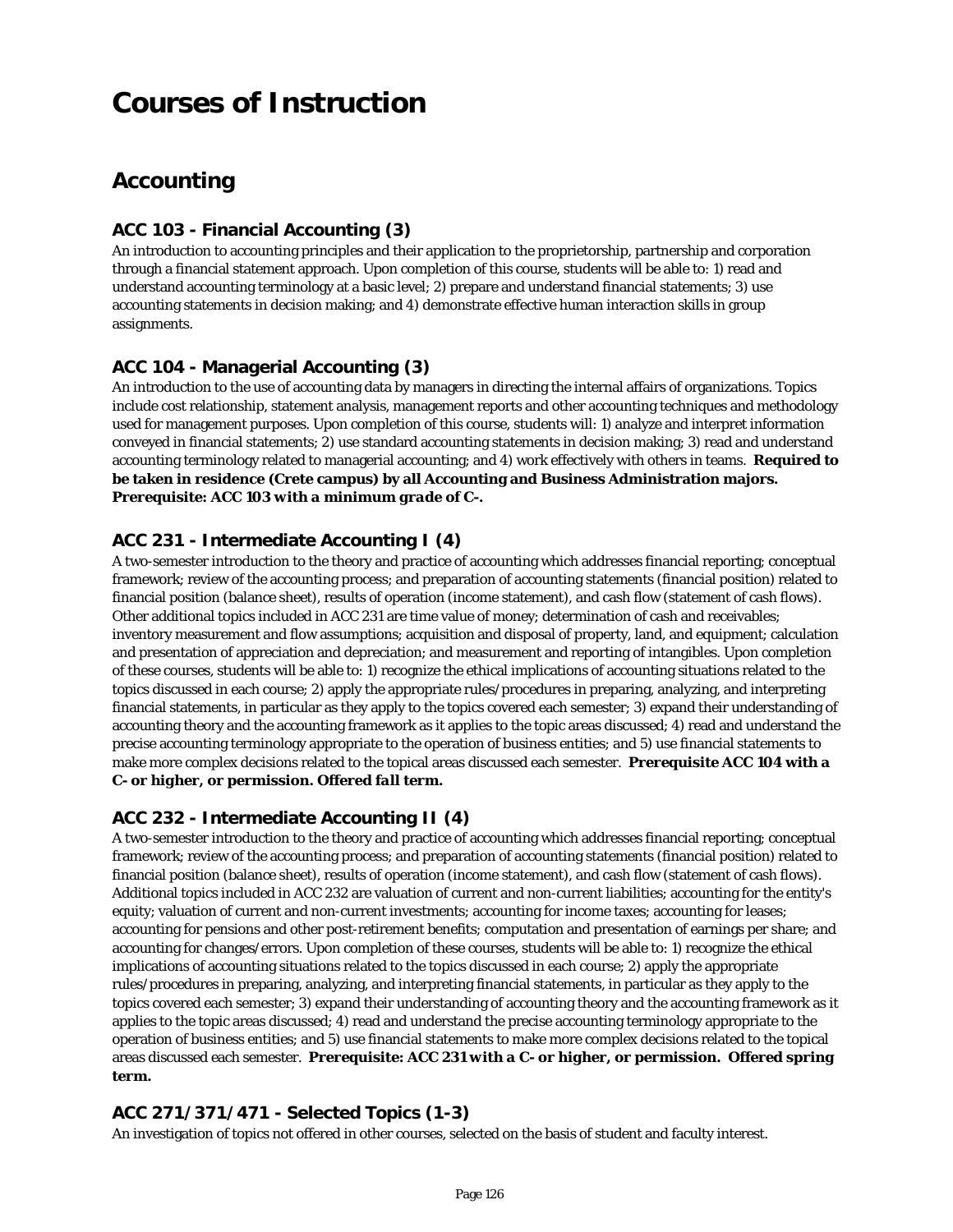# **ACC 290/390/490 - Directed Studies (1-3)**

An opportunity for supervised, independent study of a particular topic based on the interest of the student and the availability and approval of the faculty.

## **ACC 315 - Tax Accounting I (4)**

This course introduces students to the complex study of federal taxation. It focuses mainly on taxation of individuals, but also covers a broad range of subjects from the definition of income to tax practices related to businesses, and includes practice in preparation of tax returns. Upon successful completion of this course, students will be able to: 1) describe basic provisions of Federal income tax law as they relate to individual taxpayers; 2) discuss tax compliance issues affecting individual taxpayers; 3) recognize the ethical implications of working within a tax system characterized, in part, by a high degree of ambiguity; 4) understand (at a basic level) the Federal Income Tax Code and other sources of authority that combine to make up the working body of tax law; 5) use precise, tax-specific terminology in communicating with other constituencies regarding tax accounting issues; and 6) use tax information in a variety of planning and decision making contexts. *Prerequisite: Junior standing. Offered fall terms.*

# **ACC 331 - Advanced Accounting I (3)**

This course focuses primarily on financial accounting concepts and methods of analysis applicable to accounting for 1) combined, consolidated financial statements; and 2) multinational accounting issues (foreign currency transactions and financial instruments, and translation of foreign entity financial statements). Upon successful completion of this course, students will recognize the ethical implications and understand the precise accounting terminology and rules and procedures related to combined and/or consolidated corporations. In addition, students will recognize and account for transactions with foreign countries that have currencies other than U.S. dollars (foreign currency exchange rate differences), and be able to translate and/or restate financial statements that are denominated in currencies other than U.S. dollars. *Prerequisite: ACC 232 with a C- or higher, or permission. Offered even spring terms.*

# **ACC 332 - Advanced Accounting II (3)**

This course focuses primarily on financial accounting concepts and methods of analysis applicable to accounting for 1) partnerships; 2) governmental and not-for-profit organizations; and 3) a sampling of other accounting issues to be covered as time allows (such as SEC reporting, and interim and segment reporting). Upon successful completion of this course, students will recognize the ethical implications and understand the precise accounting terminology and rules and procedures related to partnerships, and governmental and not-for-profit organizations. In addition, students will understand what reporting requirements apply to organizations that prepare financial statements. *Prerequisite: ACC 232 with a C- or higher or permission. Offered odd fall terms.*

### **ACC 335 - Managerial Cost Accounting (3)**

This course contains the concepts and techniques of managerial cost accounting, including cost analysis and estimation, cost management systems, and management control systems. Upon successful completion, students will: 1) identify and analyze cost information for decision-making, 2) understand cost management systems and create reports for internal use, 3) create budgets, 4) analyze actual results (compared to budgets) and identify sources of variances, and 5) recommend action plans as variances are identified.

*Prerequisite: ACC 232 with a C- or higher or permission. Offered even fall terms.*

# **ACC 411 - Systems/Applied Accounting (3)**

This course helps students understand the potential and uses of a variety of accounting information systems, including both manual accounting systems and computer-based systems. Issues related to the design and evaluation of management accounting and control systems are discussed. Students will utilize existing technology to formulate solutions in the context of various problem and case scenarios. Upon successful completion of this course, students will be able to: 1) discuss the uses and limitations of accounting information in addressing solutions to diverse business problems; 2) describe the limitations of traditional general ledger based accounting systems; 3) utilize a manual set of accounting records and documents; 4) differentiate the methods used in computerized accounting software; 5) explain how technology affects the traditional accounting information process; 6) discuss the importance of continual learning in the "Information Age" for accounting professionals and the importance of controlling organization risk; and 7) apply flowcharting and systems narratives.

*Prerequisite: ACC 232 with a C- or higher or permission. Offered even spring terms.*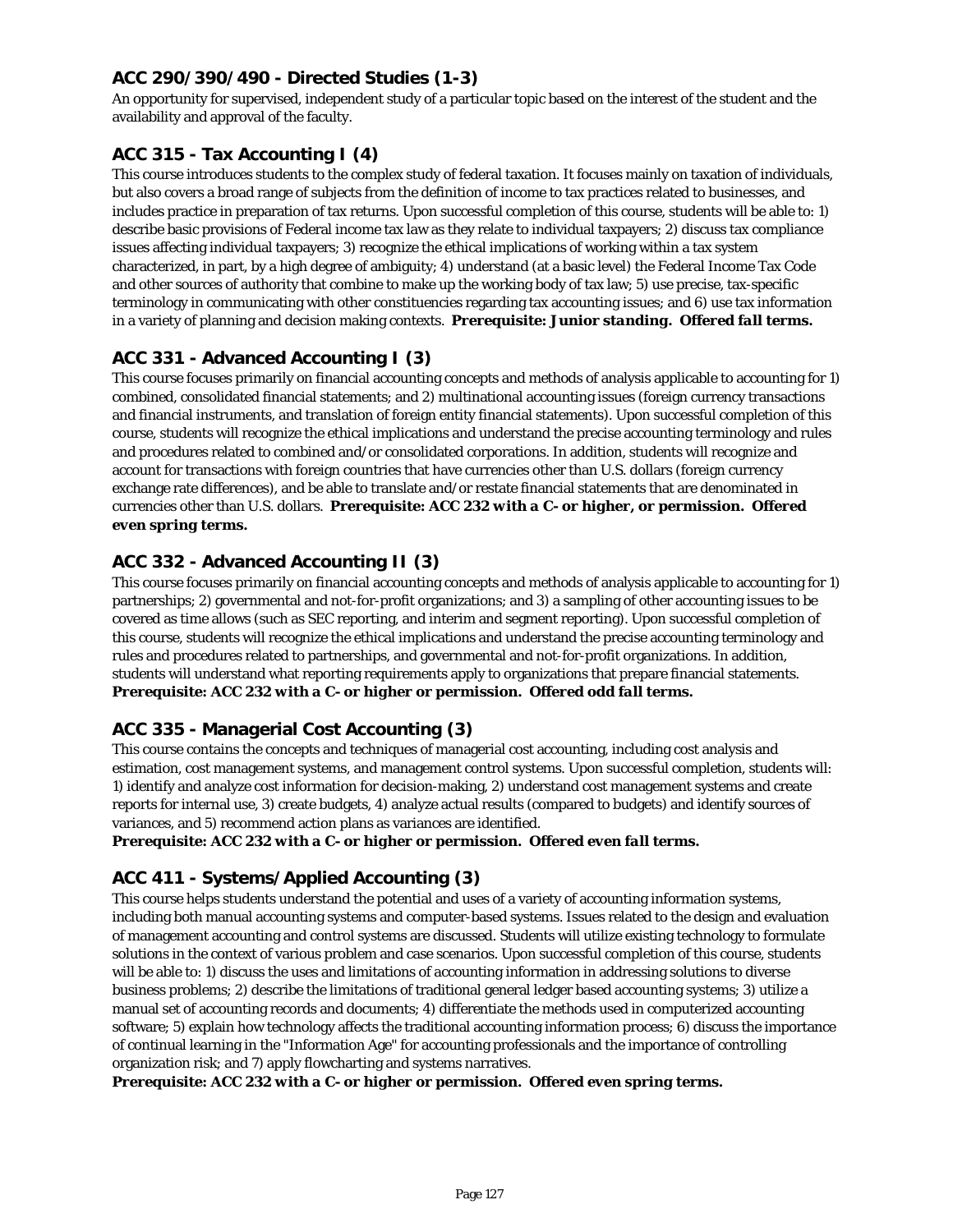# **ACC 415 - Tax Accounting II (3)**

This course provides an overview of income tax law as it relates to corporations, partnerships, fiduciaries, estates and trusts, and the gift tax, and includes practice in preparation of tax returns. In addition, there is a tax research and planning component to the course, which acquaints the student with the fundamentals necessary for better understanding complex tax issues. Upon successful completion of this course, students will be able to: 1) describe basic provisions of Federal income tax law as they relate to the taxpaying entities mentioned above; 2) discuss tax compliance issues affecting these taxable entities; 3) better understand the ethical implications of working within a tax system characterized, in part, by a high degree of ambiguity; 4) understand (at a basic level) the Federal Income Tax Code and other sources of authority that affect the specific topics discussed in this course; 5) use precise, taxspecific terminology in communicating with other constituencies regarding tax accounting issues related to this course; 6) use tax information in a variety of planning and decision making contexts; and 7) exercise research skills that will enable them to find answers to a variety of tax scenarios. *Prerequisite: ACC 232 and ACC 315, each with a C- or higher, or permission. Offered odd spring terms.*

#### **ACC 421 - Accounting Internship (0-12)**

On-the-job experience where work related to accounting is the primary responsibility of the position. *Prerequisite: CED 205 and accounting faculty permission***. (Pass/Fail)**

#### **ACC 427 - Auditing (3)**

This accounting major capstone course focuses on Generally Accepted Auditing Standards (GAAS), the ethical and legal responsibilities of auditing, and auditing procedures and sampling techniques. In addition to focusing on current ethical issues in accounting/auditing, the course includes the study of working paper techniques, preparation of audit reports, and evaluation of internal controls. Upon successful completion of this course, students will: 1) recognize the ethical and legal implications of various accounting/auditing situations in terms of the standards set by the accounting profession, 2) analyze, synthesize, and evaluate various accounting/auditing issues to form reasoned, logical solutions in light of the ethical and legal considerations, 3) analyze prepared financial statements in light of current Generally Accepted Auditing Standards, 4) be able to read and understand the precise accounting terminology used in the field of auditing, and 5) be able to communicate audit findings, both orally and in written form to interested stakeholders. *Prerequisite: ACC 232 with a C- or higher. Offered odd spring terms.*

# **Anthropology**

### **ANT 308 - Cultural Anthropology (3)**

An anthropological investigation of the meaning, content, and acquisition of the ways of thinking, doing and behaving as individuals in society. **(Cross-referenced with SOC 308.)**

# **Art**

### **ART 101 - Art Appreciation (3)**

This course is an introduction to the methods and principles of the visual arts. The course is intended to expand the student's perception of the visual arts, through an examination of form and content. An understanding of the basic elements and principles of design of the visual arts will be an important part of this course. By the end of the semester, the student should be able to apply these terms properly to a work of art through written assignments, inclass discussions, and hands-on exercises, enabling them to explain how these visual elements and principles contribute to expression in works of art. The student should come to realize that works of art and design influence their daily life in many ways. Not intended for art majors.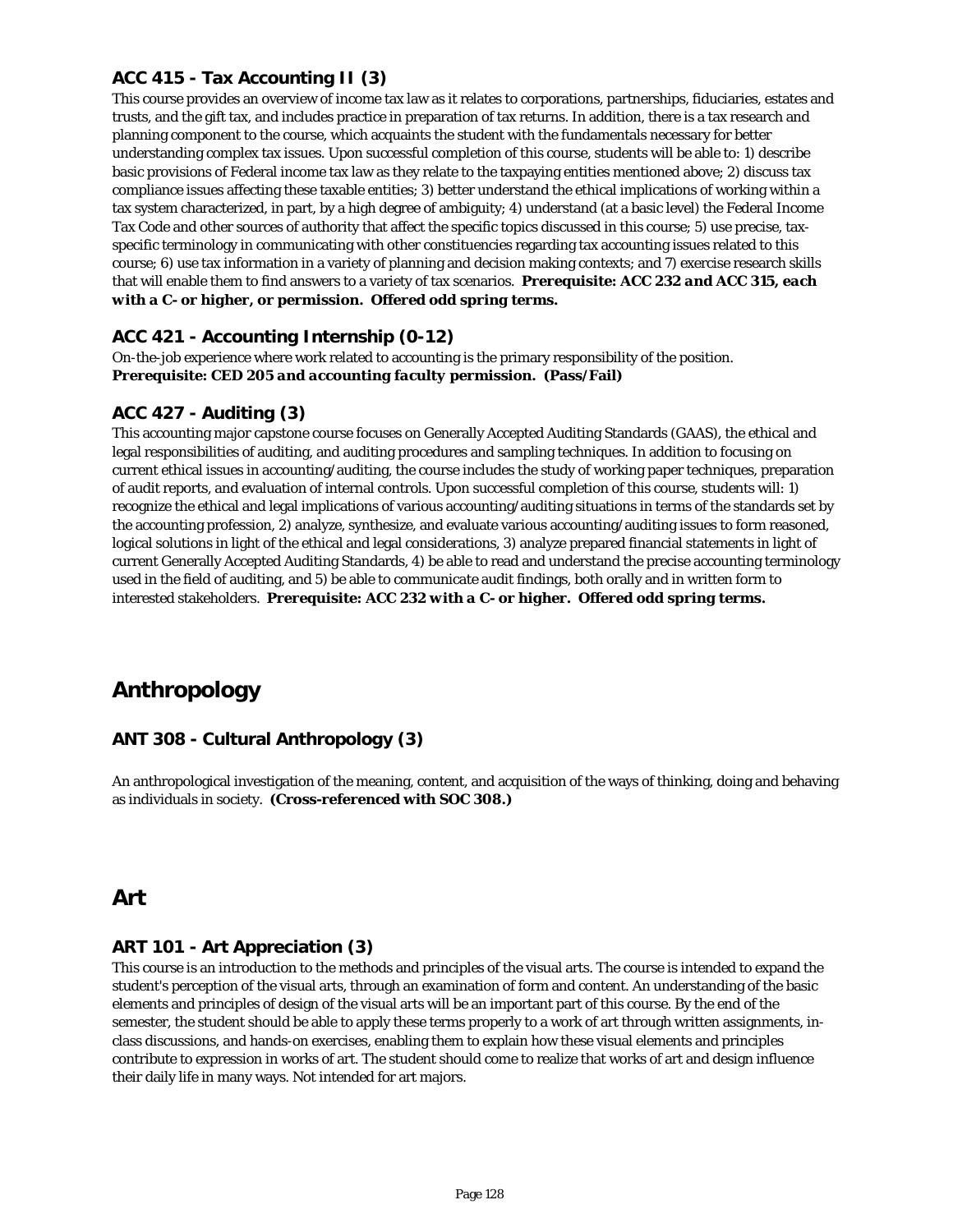# **ART 107 - Two-Dimensional Design (3)**

A course which focuses on the fundamentals of visual composition and design theory. Students work in various media, exploring the visual potential of line, color, texture, pattern, light and shadow, and space. Students will be able to apply the principles and elements of design, to understand how these principles and elements interact, and to analyze and evaluate the quality of design and form.

## **ART 110 - Three-Dimensional Design (3)**

Study of three-dimensional design using various materials such as paper, wire, plaster, tape, clay, and cardboard. Students will be able to construct three-dimensional sculptures from various materials using the principals and elements of design. *Offered spring term.*

## **ART 204 - Visual Communication in History I (3)**

A presentation of the various patterns of symbolic communication used in European, African and Middle-Eastern cultures and civilizations, from prehistoric times through the later Middle Ages. Topics include the Egyptian pyramids, Stonehenge, the classical heritage of Greece and Rome, and the Christian arts of Rome, Byzantium and northern Europe. Students will be able to articulate the meanings of artworks in their historical context. *Offered fall term.*

# **ART 205 - Visual Communication in History II (3)**

A discussion of the symbolic expression of ideas and values from the 14th century proto-Renaissance through 17th century Baroque. The major visual arts of architecture, painting, and sculpture are studied in the context of important historical, philosophic, and spiritual concerns. Students will be able to articulate the meanings of artworks in their historical context. *Offered spring term.*

### **ART 207 - Drawing (3)**

An exploration of various drawing media in relation to the expression of still life objects and the human figure. Students will learn to sketch fundamental shapes, draw still life compositions and develop the ability to draw what they see through the use of the principles and elements of design.

### **ART 209 - Sculpture (3)**

Broad exploration in the techniques and methods of sculpture, carving, casting, construction, and modeling. Students will be able to construct numerous sculptures using various methods. *Offered fall term.*

### **ART 211 - Printmaking (3)**

Studio work exploring various intaglio processes in zinc and copper. Emphasis is given to etching, engraving, aquatint, and soft-ground techniques. *Prerequisite: ART 107. Offered spring term.*

### **ART 212 - Printmaking (3)**

Studio work exploring various intaglio processes in zinc and copper. Emphasis is given to etching, engraving, aquatint, and soft-ground techniques. *Prerequisite: ART 107. Offered spring term.*

### **ART 214 - Beginning Painting (3)**

Introduction to painting with acrylic/oil and watercolor. Projects consist of instructor led painting exercises, copying of a masterwork and a related painting assignment that requires research and interpretation. Students will learn how to construct a stretched canvas. Various reading requirements introduce students to the artistic process and the art world at large. Weekly reflection papers deepen students' experiences and create connections to other fields of study. The Final Project is based on individual concepts and includes an oral presentation and a written artist statement. Open to non-majors.

### **ART 225 - Typography (3)**

A study of the history and character of various letter forms. Students create visual works in which letters and text are the primary design elements. Finished projects will be executed in traditional and digital methods. Students will submit a portfolio of work for evaluation. *Prerequisite: ART 107. Offered even spring terms.*

### **ART 230 - Introduction to Magazine Publishing (3)**

Course description including outcome statement: This class will explore how a magazine is created. Students will learn how to start a magazine by studying such elements as the intended audience, the editorial product,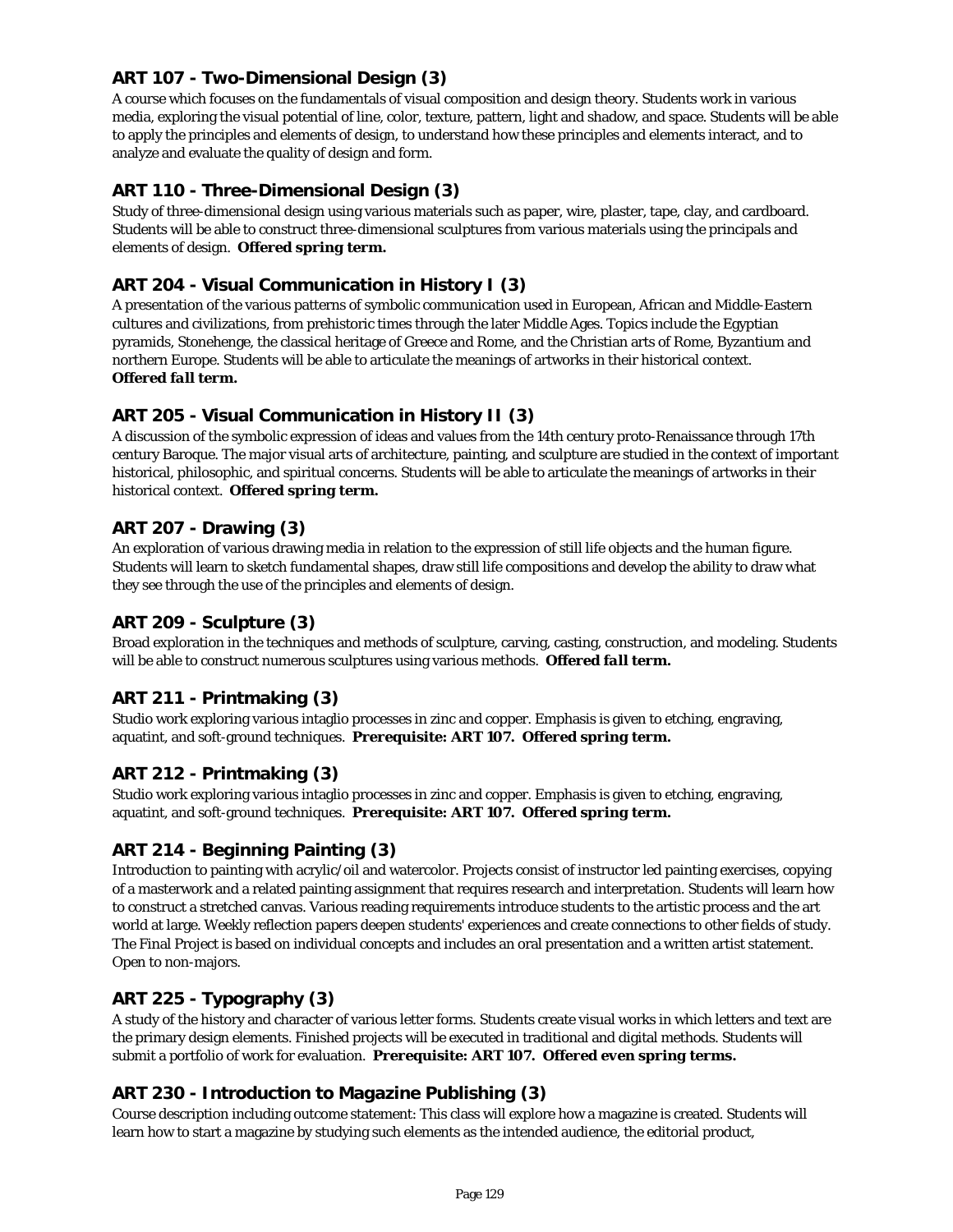contemporary magazine publishing trends, publication design, production methods, photography and artwork and content creation in the form of feature writing. Upon completion of the course, students will be able to articulate a working knowledge of magazine staffing, structure and duties and be able to help publish a student-produced magazine, including production, design and content. *Offered Fall term.* **(Cross-referenced with JOU 230)**

# **ART 231 - Ceramics Handbuilding (3)**

In this beginning ceramics course, the student will be introduced to the nature and potential of clay as an art material. Various techniques used in forming ceramic objects will be explored. Students will develop an understanding of the various stages of the ceramic process. Students will be encouraged to explore ceramic art history, develop their own ideas and utilize the technical information taught in class to bring their ideas into a three-dimensional reality.

# **ART 232 - Ceramics Throwing (3)**

Designing functional ceramic forms, throwing on the potter's wheel, glazing and firing are the primary focus in this ceramics course. The student should be developing his or her personal voice in clay through throwing and altering forms. The student will also be setting up, researching and solving problems in concept, form, surface, iconography, glaze, firing and self-expression in three personal series pieces. *Offered spring term.*

#### **ART 234 - Introduction to Digital Photography (3)**

An introduction to the fundamentals of digital photography, including the operation of digital cameras and related hardware, the uses of the various digital media, and the basic functions of image editing software. Additional topics will include the basic principles of photographic aesthetics and composition, and the history of photography. Course content will consist of lectures and demonstrations, with an emphasis on hands-on learning through the application of digital techniques to sample photographs and to the student's own work. Upon satisfactory completion of the course, the student will have the requisite knowledge to determine the appropriate equipment, materials, and software to meet their basic photographic requirements. The student will know the basic functions and capabilities of common digital services and software, and the skills required to utilize those functions and capabilities.

# **ART 235 - Color Theory and Application (3)**

The study of color systems and interaction through studio work, computer programs, and the consideration of historically notable works of art. Students will demonstrate their understanding through the creation of a portfolio of works. *Prerequisite: ART 107. Offered fall terms.*

### **ART 240 - Introduction to Art Therapy (3)**

This course will provide an introduction to the history and techniques of art therapy. Students will explore the creative process, developmental stages, and therapeutic effects of art making. Upon successful completion of the course, students will understand art therapy techniques, identify therapeutic effects, and have hands-on experience with a variety of media commonly used by art therapists. *Offered spring term.*

### **ART 252 - Modern Art (3)**

The study of architecture, sculpture and painting in Europe from the 18th century through the present. Attention is given to the role of the visual arts in political and social milieu, the impact of aesthetic theories, and the revolutionary impulses in modern Western civilization. Students will articulate the meanings and significance of artworks in their historical context. *Offered odd fall terms.*

#### **ART 254 - The Visual Arts in the United States (3)**

The history of the visual arts of architecture, sculpture, and painting in America from colonial times through the present. Emphasis is placed on the inter-relationships of the visual arts and social, political, and spiritual concerns. Students will articulate the meanings and significance of artworks in their historical context. *Offered even fall terms.*

#### **ART 256 - Illustration (3)**

The development of concepts and techniques relevant to the interpretation of stories, historical and contemporary events, architecture, and nature. The course includes an historical perspective on illustration art from the mid-19th century to the present. Upon completion of the course, students will be able to plan and execute a copy illustration, choosing the style, medium, and color scheme that most effectively illustrates the copy. *Prerequisite: ART 107, ART 201 and ART 207 or (ART 107, ART 207 and permission). Offered odd spring terms.*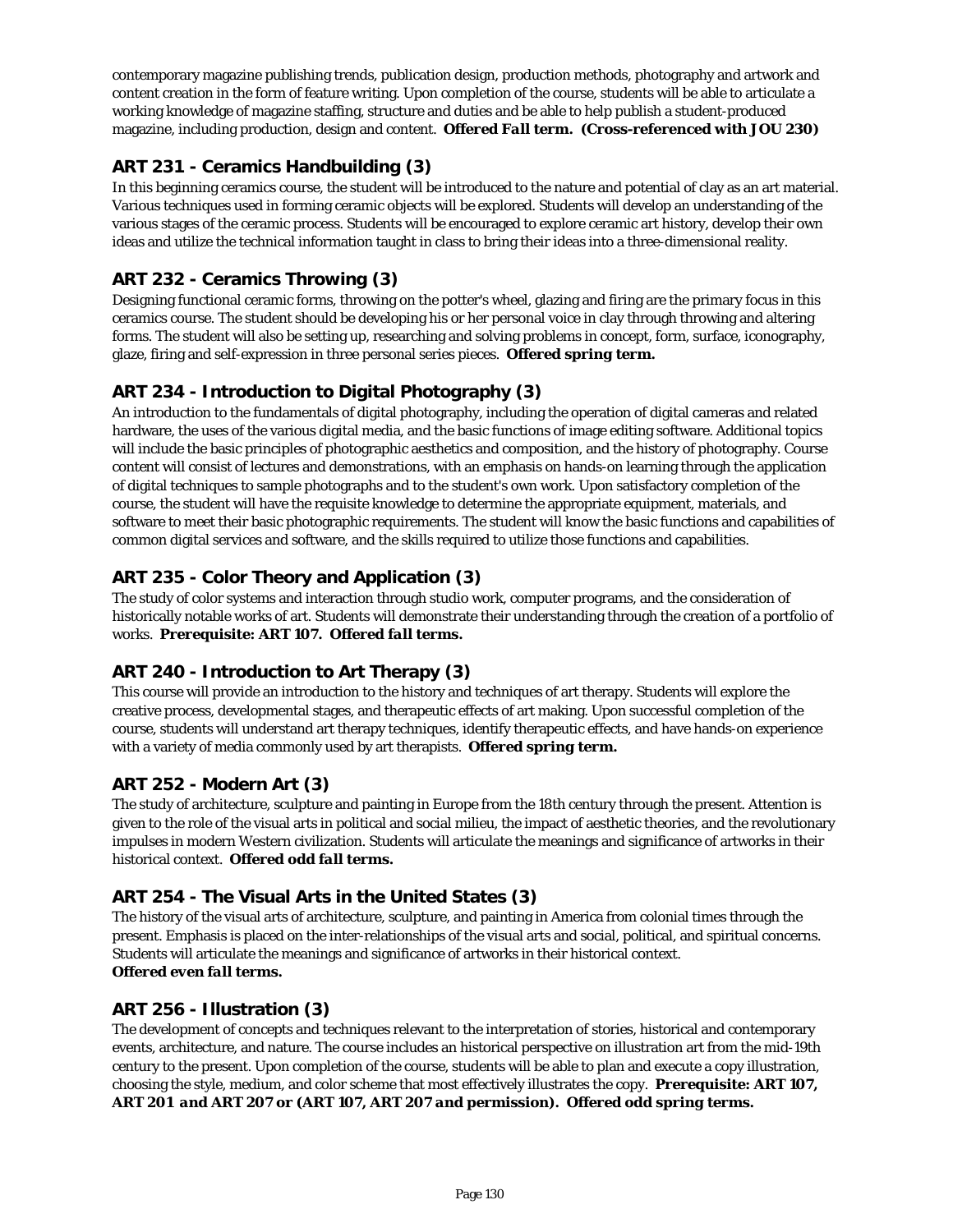# **ART 258 - Introduction to Digital Media (3)**

An introduction to standard software programs used in professional design and illustration. The focus of the course is the application of digital imagery to contemporary business-related design problems. Students will have an understanding of the internal dynamics of relevant software systems and how different programs interact with each other, while solving problems in design applicable to print media. *Prerequisite: ART 107 or JOU 223.*

# **ART 260 - Sophomore Seminar (1)**

After the completion of first-year art courses, students will be required to pass a portfolio review assessment in order to continue and declare (or confirm) their major. Students will be instructed in preparing work for presentation by the instructors of the seminar. Students will learn how to professionally present their work, be encouraged to think critically about their work, and be required to write a brief self-assessment addressing their strengths and weaknesses and plans for further development. *Prerequisites: ART 107, ART 110, ART 204 or ART 205, ART 207, or permission.* **(Pass/Fail)** *Offered spring term.*

### **ART 271/371/471 - Selected Topics (1-3)**

An investigation of topics not offered in other courses, selected on the basis of student interest and available instruction.

# **ART 290/390/490 - Directed Study (1-3)**

An opportunity for supervised, independent study of a particular topic based on the interest of the student and the availability and approval of the faculty.

### **ART 303 - Computer Graphics I (3)**

A course introducing vector graphics and concentrating on essential digital drawing techniques. Students will create imagery involving color, line, texture, and text using appropriate software. The course will provide a basis for expanding design, page layout, and illustration skills. Upon completion of the course, students will understand and be able to navigate the relationships between bitmap and vector programs and construct designs synthesizing various software elements. *Prerequisite: ART 258.*

### **ART 304 - Computer Graphics II (3)**

A course covering the fundamental skills required for creating high quality designs for print media using software widely required by the professional workplace. The course emphasizes design principles in relation to print publication problems. Practical projects are used to realistically demonstrate various production scenarios. Students will become acquainted with, and be able to apply, industry- standard software used in print media while continuing to apply principles of visual design. *Prerequisite: ART 303.*

### **ART 307 - Drawing (3)**

Advanced drawing for art majors with special emphasis given to maturing compositional concepts. *Prerequisite: ART 207.*

### **ART 310 - Art in Secondary Schools: 7-8 (3)**

An exploration of curriculum development for the middle grades learner. Students will gain an understanding of the foundations of art education; plan, organize, deliver, and assess an art education program; study methodology for integrating art with other content areas; and explore and implement safe instructional practices and safety standards for the teaching of art. *Prerequisite: Art major or permission.*

### **ART 311 - Printmaking (3)**

Advanced work with emphasis given to problems of color. *Prerequisite: ART 211-ART 212. Offered spring term.*

#### **ART 312 - Printmaking (3)**

Advanced work with emphasis given to problems of color. *Prerequisite: ART 211*-*ART 212. Offered spring term.*

#### **ART 314 - Intermediate Painting (3)**

Building on the skill acquired in ART 107 and ART 214, students will base their projects on personal concept. Various reading requirements broaden student's knowledge of contemporary artists with similar interests, artistic options and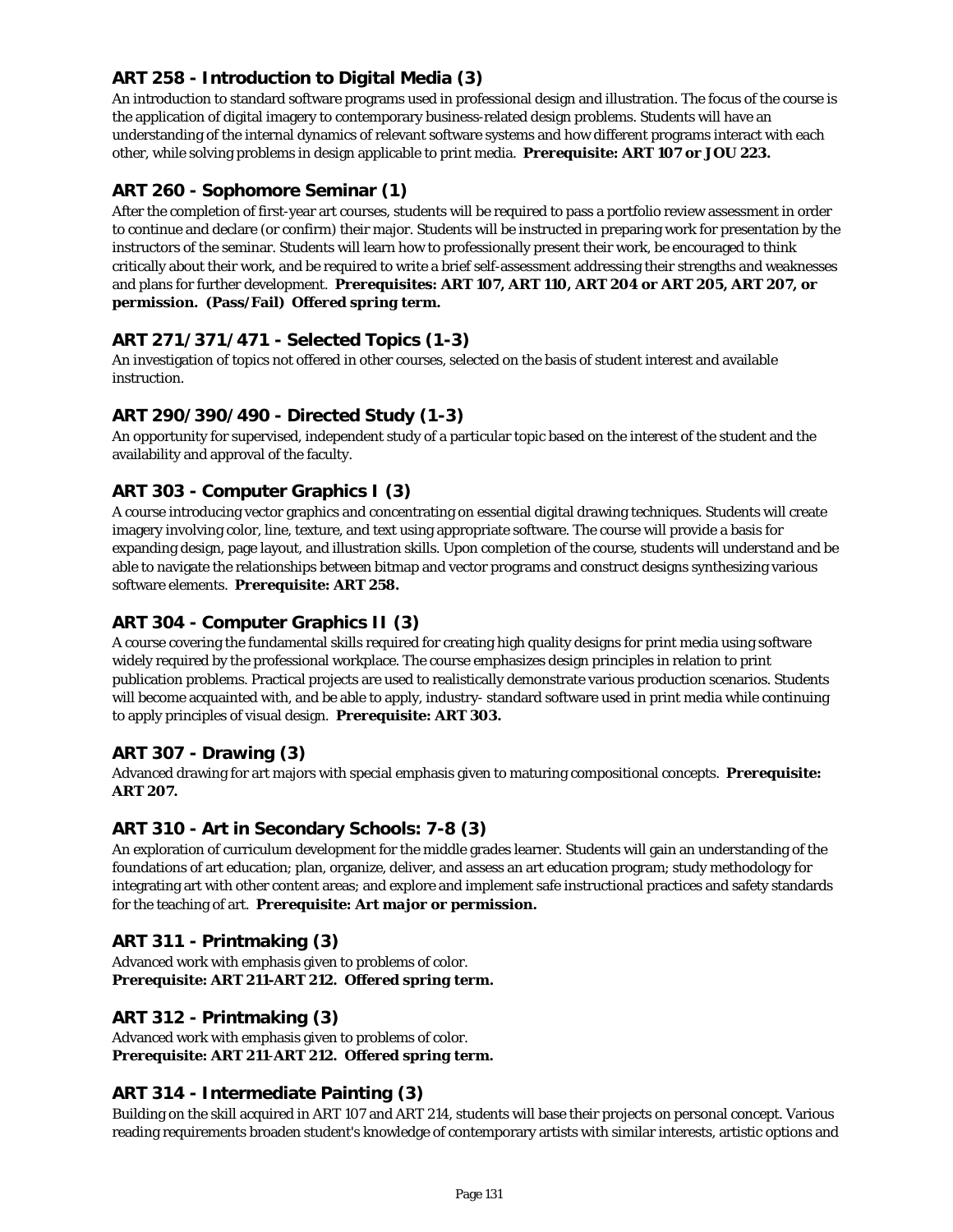research for their projects. Each project requires a short artist statement. Weekly reflection papers deepen the students' experiences and create connections to other fields of study. The class culminates in a classroom show, an oral presentation and an overarching artist statement. *Prerequisites: ART 107 ART 214* 

# **ART 315 - Art in Secondary Schools: 9-10 (3)**

An exploration of curriculum development for the 9th and 10th grade classrooms. Students will gain an understanding of the foundations of art education; plan, organize, deliver, and assess an art education program; study methodology for integrating art with other content areas; and explore and implement safe instructional practices and safety standards for the teaching of art. *Prerequisite: Art major or permission.*

### **ART 320 - Art in Secondary Schools: 11-12 (3)**

An exploration of curriculum development for the secondary classroom. Students will gain an understanding of the foundations of art education; plan, organize, deliver, and assess an art education program; study methodology for integrating art with other content areas; and explore and implement safe instructional practices and safety standards for the teaching of art. *Prerequisite: Art major or permission.*

### **ART 325 - Art in Secondary Schools (3)**

A seminar and studio for art majors seeking certification to teach art in the public schools (K-12). Emphasis is placed on the use of various materials and techniques including drawing and painting, printing, ceramics and fiber arts, photographic projects, and three-dimensional art. The course explores curriculum development for the K-12 classroom. Students will gain an understanding of the foundations of art education; plan, organize, deliver, and assess an art education program; study methodology for integrating art with other content areas; and explore and implement safe instructional practices and safety standards for the teaching of art.

#### *Prerequisite: ART 310, ART 315, ART 320 and enrolled in professional term, or permission.*

### **ART 326 - Art in Elementary Schools (3)**

A foundation of art education course exploring problems related to the teaching of art in the elementary (including early childhood K-3) and middle grades, emphasizing various materials and techniques, including fiber art, photography projects, printing, drawing and painting, and three-dimensional art.

*Prerequisite: Elementary Education major and enrolled in professional term.*

### **ART 333 - Problems I: Ceramics (3)**

Students will continue to work on mastering their skills in clay along with researching numerous glaze chemicals and materials used in ceramic glazes. In this advanced ceramics course, the student will begin to develop his or her voice in clay. The student will be setting up, researching and solving problems in concept, form, surface, iconography, glaze, firing and self-expression. Experimentation, research, and extensive ceramic production are vital to artistic growth. Students are required to develop a body of work reflecting a personal style and content that is worthy of exhibition. *Prerequisite: ART 232 or ART 231.*

### **ART 334 - Problems II: Ceramics (3)**

Students will develop and research numerous clay bodies and the different methods of firing ceramics. In this advanced ceramics course, the student will continue to develop his or her voice in clay. The student should be setting up, researching and solving problems in concept, form, surface, iconography, glaze, firing and self-expression. *Prerequisite: ART 333.*

### **ART 355 - History of Modern Design (3)**

The history of both print and object design from the beginning of the nineteenth century through the modern era will be studied in terms of art history, technology, politics, economics, and consumer behavior. This course is interested in a broad definition of design and will address its development through and examination of objects of varied materials, architecture, and graphic media. Furniture, textiles, lighting, appliances, books, magazines, posters, and other forms of advertisement will serve to illustrate the modern designer's response to an ever changing consumer culture. Students will be able to articulate the significance of design in relation to society and will gain an understanding of the evolution of design through the modern era.

*Prerequisites: ART 204 or ART 205 and ART 252. Offered odd spring terms.*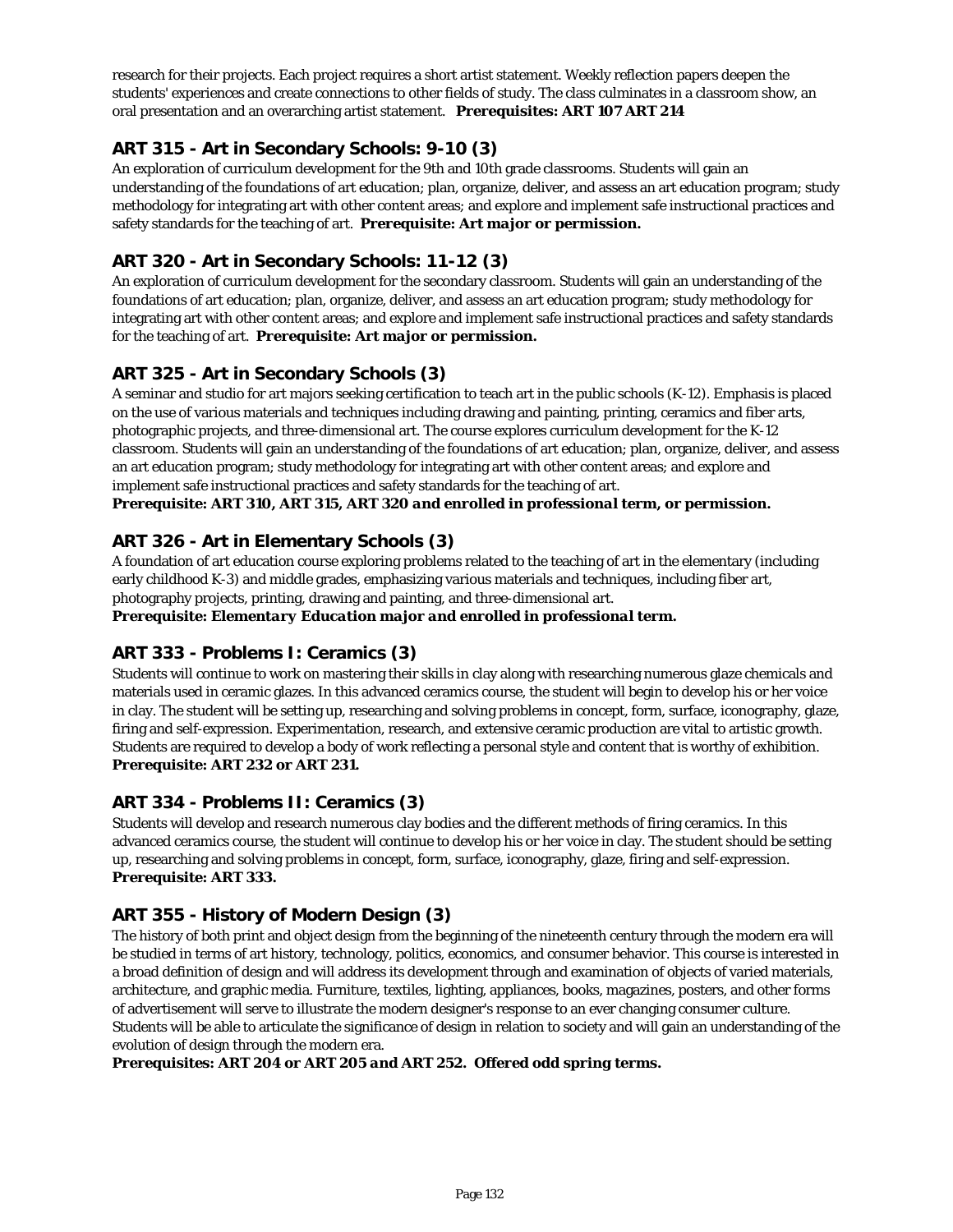# **ART 357 - Illustration II (3)**

A course exploring the creative interaction between visual imagery and texts through projects in black and white, as well as color, using various traditional and digital media. Students will submit a portfolio of work for evaluation. *Prerequisite: ART 256. Offered odd spring terms.*

## **ART 358 - Contemporary Art and Issues (3)**

The history of contemporary art will be addressed in terms of its influence on culture and society. Students will become well versed in current movements, artists, and new media. This course will look at the ever-changing relationships between contemporary art and its viewers. Students will observe and learn to articulate how visual imagery works to serve and challenge contemporary society.

#### *Prerequisite: ART 204 or ART 205. Offered even spring terms.*

#### **ART 403 - Computer Graphics III (3)**

A course continuing the integration of visual image with text through digital methods of composition. Students work with standard software programs applied to various problems of print publication. Students will gain an understanding of the programs and their potential for expressively integrating artistic, photographic, and typographic design. *Prerequisite: ART 304.*

### **ART 404 - Advanced Graphic Design Studio (3)**

The creative exploration of digital and traditional media in accordance with the individual student's long-term goals and interests. Advertising, game design, web site design, "fine arts" applications, illustration, book design, and animation are among the options for student exploration. Finished works will be saved in a disk portfolio for evaluation. *Prerequisite: ART 403.*

#### **ART 407 - Advanced Drawing (3)**

Continued exploration of drawing problems with emphasis on developing a mature command of drawing techniques in a specialized medium. *Prerequisite: ART 307.*

#### **ART 414 - Advanced Painting (3)**

Students will work on deepening their concept and honing their skills in composing and executing their work. All work is based on the student's personal concept and research. The work is interdisciplinary and digitally recorded in an artist portfolio. The class culminates in a coherent body of work appropriate for exhibition, and oral presentation. *Prerequisite: ART 235, ART 314* 

#### **ART 421 - Art Internship (0-12)**

On-the-job experience in art. *Prerequisite: CED 205 or permission***. (Pass/Fail)**

#### **ART 435 - Advanced Ceramics (3)**

Students will create a body of work that is worthy of exhibition. In this course, the students will continue to develop their work. Students will set up, research and solve problems in concept, form, surface, iconography, glaze, firing, and self-expression. *Prerequisite: ART 334.*

#### **ART 460 - Senior Seminar (1)**

This course will begin preparation for a smooth transition from their undergraduate college career to their aftergraduation plans. Upon successful completion of this course, the student will be able to articulate and contextualize his/her work within art history and the contemporary scene, work on preparing a professional portfolio, and continue preparation for the spring gallery shows they are required to participate in. Students with the Art History Emphasis will write a research paper. *Prerequisites: ART 107, ART 110, ART 204, ART 207, ART 209, ART 307 and permission.* **(Pass/Fail)**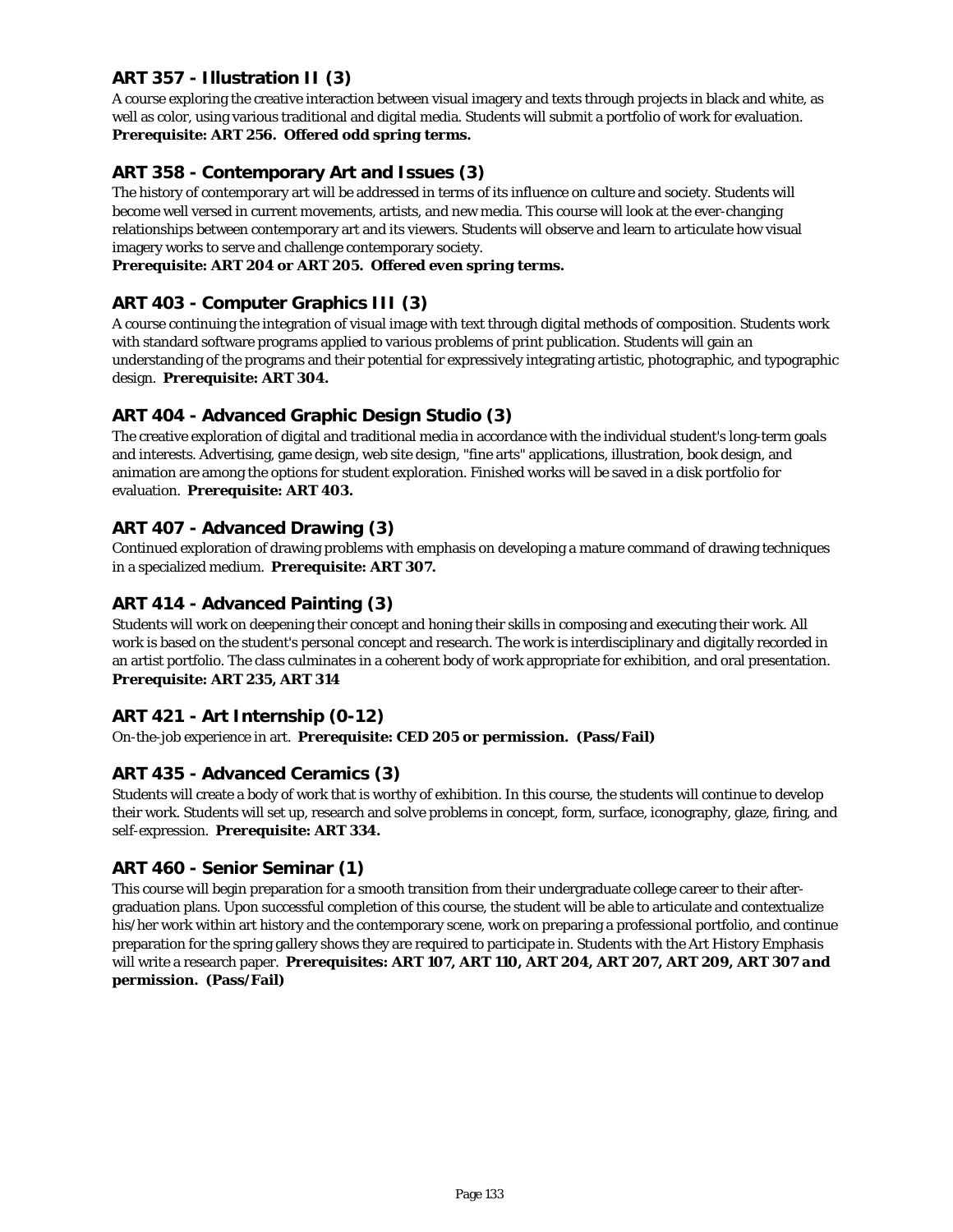# **Astronomy**

### **AST 103 - Introductory Astronomy (3)**

A study of the structure and evolution of the universe with emphasis on the solar system, stellar evolution, galaxies, cosmology, and planetary systems.

### **AST 103L - Astronomy Laboratory (1)**

An optional laboratory accompanying AST 103. The laboratory work includes telescope operations and viewing, and laboratory experiments illustrating the physical principles of astronomy. *Must be concurrently enrolled in AST 103.*

# **Biology**

#### **BIO 101 - Introduction to Biology (4)**

An introductory course in biology for non-majors utilizing the scientific method in the study of molecular, cellular, organismal, taxonomic, genetic, ecological, and evolutionary aspects of life. A weekly laboratory experience emphasizes observation and problem solving. Students completing this course will understand the basic theories of life and be prepared to critically evaluate reports of biology research that they encounter as informed citizens.

### **BIO 110 - Inquiry Laboratory: Introduction to Biological Investigation (3)**

This course will introduce students to the tools and approaches used in investigating biological problems, phenomena, questions, and ideas. Students will explore a broad topic area determined by the research interests of the faculty member. In small groups, teams will execute an independent investigation of this broad area based on their individual interests. Students will grow in their ability to ask scientific questions, design appropriate experiments to address these questions, collect relevant data and observations, and analyze the data effectively. Students will disseminate their findings in written and oral formats. Students will also develop skills in evaluating the merit of scientific work of other researchers.

### **BIO 111 - Energy of Life: Cells to Ecosystems (3)**

This course will introduce students to concepts of energetics across various biological systems. Students will consider the roles of chemical gradients and bonds in energy acquisition by living systems and conversion and storage of energy across biological scales from individual molecular interactions through whole ecosystem energy flow. Students will become familiar with the relationship between structure and function of biological molecules, organisms and ecosystems as they pertain to their roles in energy utilization.

*Prerequisite: BIO 110 or concurrent enrollment or permission. Offered spring term.*

### **BIO 112 - Information of Life: Genetics to Evolution (3)**

Information in biological systems is found in a variety of forms, ranging from the genetic code that determines protein structure at the cellular level to the species diversity of an ecosystem. Students will become familiar with the basic structure of nucleic acids and the processes involved in utilizing and regulating the flow of genetic information. Students will understand how evolutionary processes such as natural selection, genetic drift, and speciation contribute to information flow across biological scales.

*Prerequisite: BIO 110 and BIO 111 or concurrent enrollment or permission. Offered fall term.*

### **BIO 202 - Biology Career Seminar (1)**

In this seminar, students will investigate one or more biology related careers. Methods for investigation may include shadowing or interviewing a professional, writing a personal statement, and developing an academic program including a timeline for necessary coursework and required pre-professional examinations. Upon successful completion of this course, students will understand the pre-requisites of their potential careers and appreciate the expectations and demands that would be placed on them in those careers.

*Prerequisites: BIO 110, BIO 111, BIO 112 or permission. Offered every spring term.*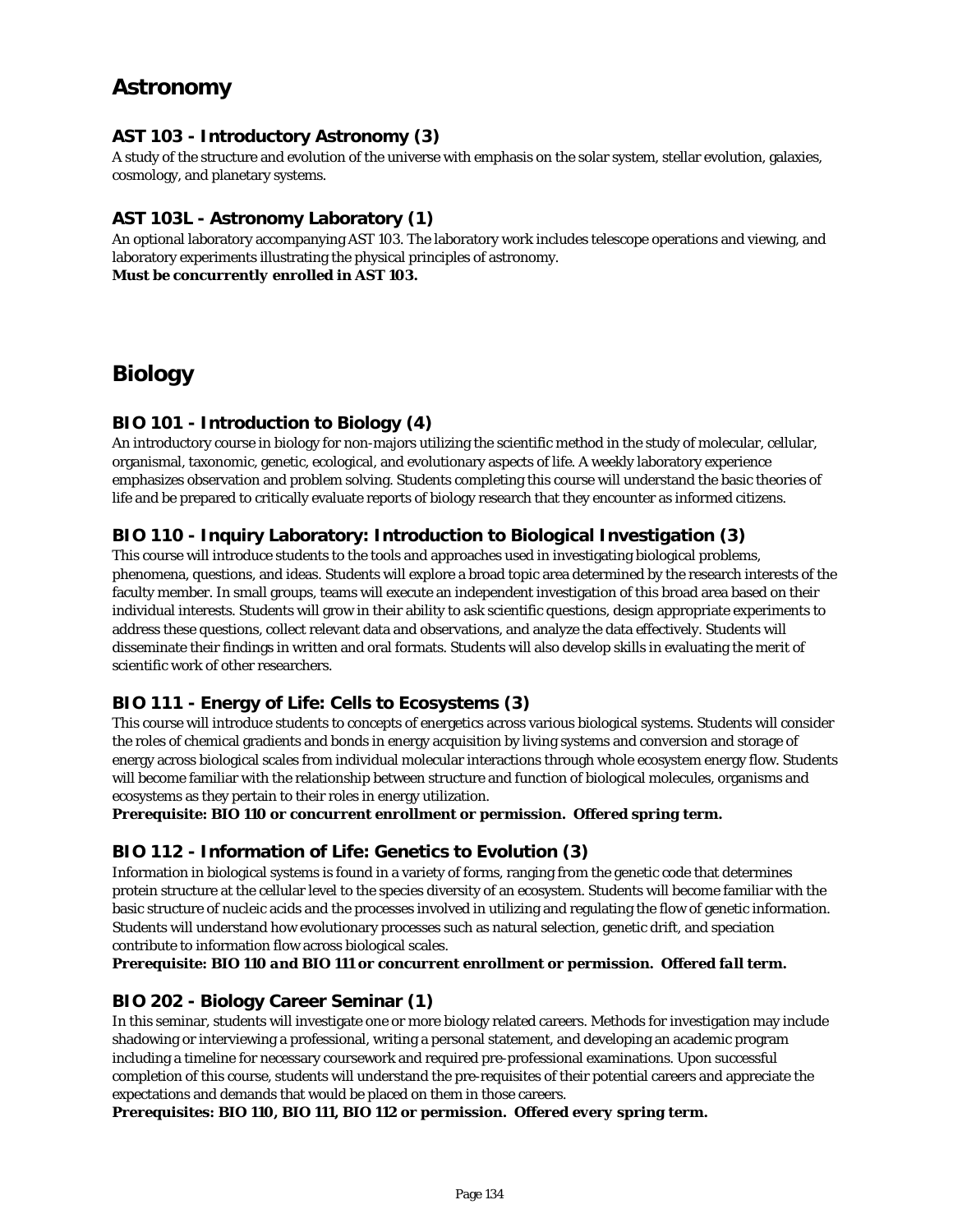# **BIO 215 - Human Anatomy and Physiology I (4)**

A study of the structure and function of the human body, beginning with cells and tissues and then continuing with the study of the 11 major systems. Upon successful completion of these courses students will have a solid foundation in human structure and function and be prepared for basic clinical course-work. *Prerequisite: BIO 101 or BIO 111 or BIO 112. BIO 215 offered fall term.*

## **BIO 216 - Human Anatomy and Physiology II (4)**

A study of the structure and function of the human body, beginning with cells and tissues and then continuing with the study of the 11 major systems. Upon successful completion of these courses students will have a solid foundation in human structure and function and be prepared for basic clinical course-work.

#### *Prerequisite: BIO 101 or BIO 111 or BIO 112. BIO 216 offered spring term.*

### **BIO 271/371/471 - Selected Topics (1-3)**

An investigation of topics not offered in other courses, selected on the basis of student interest and available instruction.

### **BIO 290/390/490 - Directed Study (1-3)**

An opportunity for supervised, independent study of a particular topic based on the interest of the student and the availability and approval of the faculty.

### **BIO 295 - Biostatistics (3)**

An introductory course to the use of statistics and study designs in biology in preparation for BIO 495/496, Senior Research. Upon successful completion of this course, students will be able to design experimental, quasi-experimental and observational studies that will meet regulatory guidelines; collect, analyze, and interpret data using appropriate statistical tools; and submit their study for publication.

#### *Prerequisite: Must have a C- or better in BIO 110 and BIO 111 (or BIO 112) or with permission.*

#### **BIO 308 - Animal Behavior (3)**

Questions concerning the behavior of individuals and populations are explored in a mechanistic and evolutionary context. The relationships of animal behavior studies to ecology, taxonomy, evolution, and genetics are investigated, as well as the anatomical and physiological basis of behavior. Upon successful completion of this course, students will develop an understanding of the behavior of animals in field and laboratory and will also become aware of the adaptive significance of behavior. *Prerequisite: Must have a C- or better in BIO 110, BIO 111, BIO 112 or with permission. Offered odd fall terms.*

### **BIO 317 - Introduction to Immunology (3)**

People and other animals, constantly besieged by disease-causing microorganisms, are more often healthy than ill. This course introduces the student to the reasons for this relative state of good health: a complex array of organs (bone marrow, thymus, lymph nodes, etc.), cells (lymphocytes, macrophages, dendritic cells, etc.), and chemicals (antibodies, lymphokines, etc.) that constitute the immune system. Upon successful completion of this course students will understand the structures and functions of the innate and acquired immune systems, and the implications for health and disease. *Prerequisite: Must have a C- or better in BIO 110, BIO 111, BIO 112 or with permission. Offered odd fall terms.*

#### **BIO 326 - Comparative Anatomy (4)**

This course uses an evolutionary perspective to provide an overview of characteristics shared by all chordates and to examine modifications particular to individual classes and orders. Topics such as homology and analogy, adaptation, and the interplay between form and function are emphasized, supplemented by laboratory observations of representative organisms. Students successfully completing the course will understand how studies of chordate evolution may be addressed from an anatomical perspective and, in turn, how the anatomy of various chordate groups has been shaped by evolutionary processes. Students are expected to develop skills in identifying major anatomical structures and their functions, conducting dissections and other laboratory techniques, and applying appropriate terminology to structures, functions, organisms, and evolutionary processes. *Prerequisite: Must have a C- or better in BIO 110, BIO 111, BIO 112 or with permission. Offered fall term.*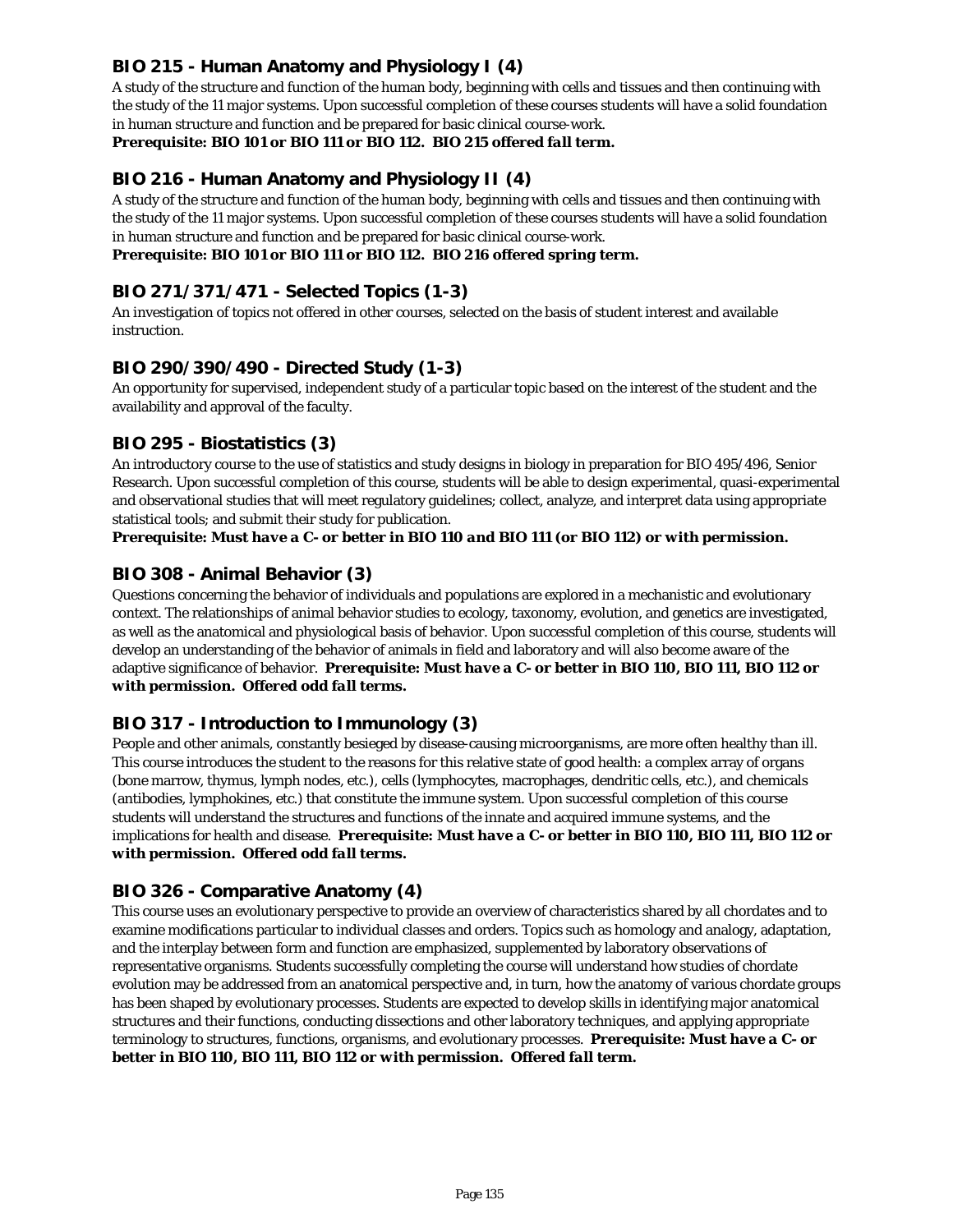# **BIO 331 - Cell Biology (3)**

As the smallest unit of living organisms, cells engage in a tremendous array of activities with the purposes of maintaining their boundaries; responding to and initiating communication and interaction with neighboring cells and environments; storing, maintaining, copying and sharing their genetic material; assembling and disassembling their cytoskeletons for structural support and movement; acquiring, converting, storing and using energy; and assembly and disassembly of complex biological molecules including proteins to carry out each of these cellular activities. Students taking cell biology will consider the systems and structures necessary for homeostasis, cellular activities and cell survival and the central role that cell biology research plays in life science discovery. *Prerequisite: Must have a C- or better in BIO 110, BIO 111, BIO 112 or with permission. Offered fall term.*

## **BIO 332 - Ecological Zoology (4)**

Ecological Zoology is the study of strategies employed by species in the animal kingdom ranging from sponges to cheetahs to survive in their environment. These strategies involve complex interactions with both biotic and abiotic components of an ecosystem. This course uses animals to understand ecological interactions and the ecological interactions to understand animal biology. Students will learn basic zoological classification systems and how the ecology of an organism influences where an organism fits into this classification system. In addition, students will learn the basic tools used to sample and study animal populations with an emphasis on prairie and freshwater ecosystems. In the service learning portion of the lab, students will collect and analyze data for local environmental interests. Upon completion of this course students will be able to identify and classify major groups of animals, identify animal guilds and discuss how species function in an ecosystem, recognize how the environment influences animal evolution, understand ecosystem process at all ecological scales (individual, population, community, ecosystem). In addition students will be able to compile, analyze and interpret scientific lab experiments. *Prerequisite: Must have a C- or better in BIO 110, BIO 111, BIO 112 or with permission. Offered even fall terms.*

### **BIO 333 - Ecological Botany (4)**

Ecological Botany is the study of strategies employed by species in the plant kingdom ranging from algae to flowering plants to survive in their environment. These strategies involve complex interactions with both biotic and abiotic components of an ecosystem. This course uses plants to understand ecological interactions and the ecological interactions to understand plant biology. Students will learn basic botanical classification systems and how the ecology of an organism influences where an organism fits into this classification system. In addition, students will learn the basic tools used to sample and study plant populations with an emphasis on prairie and freshwater ecosystems. In the service learning portion of the lab, students will collect and analyze data for local environmental interests. Upon completion of this course students will be able to identify and classify major groups of plants, identify plant guilds and discuss how species function in an ecosystem, recognize how the environment influences plant evolution, understand ecosystem process at all ecological scales (individual, population, community, ecosystem). In addition students will be able to compile, analyze and interpret scientific lab experiments. *Prerequisite: Must have a C- or better in BIO 110, BIO 111, BIO 112 or with permission. Offered odd fall terms.*

### **BIO 335 - Molecular Biology (4)**

The field of molecular biology explores the chemical and physical mechanisms that underlie genetic phenomena, from the organization and maintenance of the genome, the transmission and expression of genetic information, gene regulatory networks, molecular interactions of nucleic acids with each other and with proteins and how all of these activities govern cell structure and function. In this course students will engage in a detailed study of varied aspects of molecular biology and have significant exposure to techniques used in molecular biology research. *Prerequisites: Must have a C- or better in BIO 110, BIO 111, BIO 112 and CHM 205 or with permission. Offered spring terms.*

### **BIO 337 - Wetlands Biology (4)**

This course provides an in-depth study of wetland ecosystems, including history, regulations, delineation, major types of wetland systems, hydrology, biogeochemical cycling, human impact and management of wetlands, and wetland creation and restoration. Particular emphasis will be placed on examination of and familiarization with Nebraska wetlands. Students will gain an understanding and appreciation of wetland function and the role wetlands play in the health of the environment on both local and global scales. **Prerequisite: Must have a C- or better in BIO 110, BIO 111, BIO 112 or with permission. Offered odd fall terms.**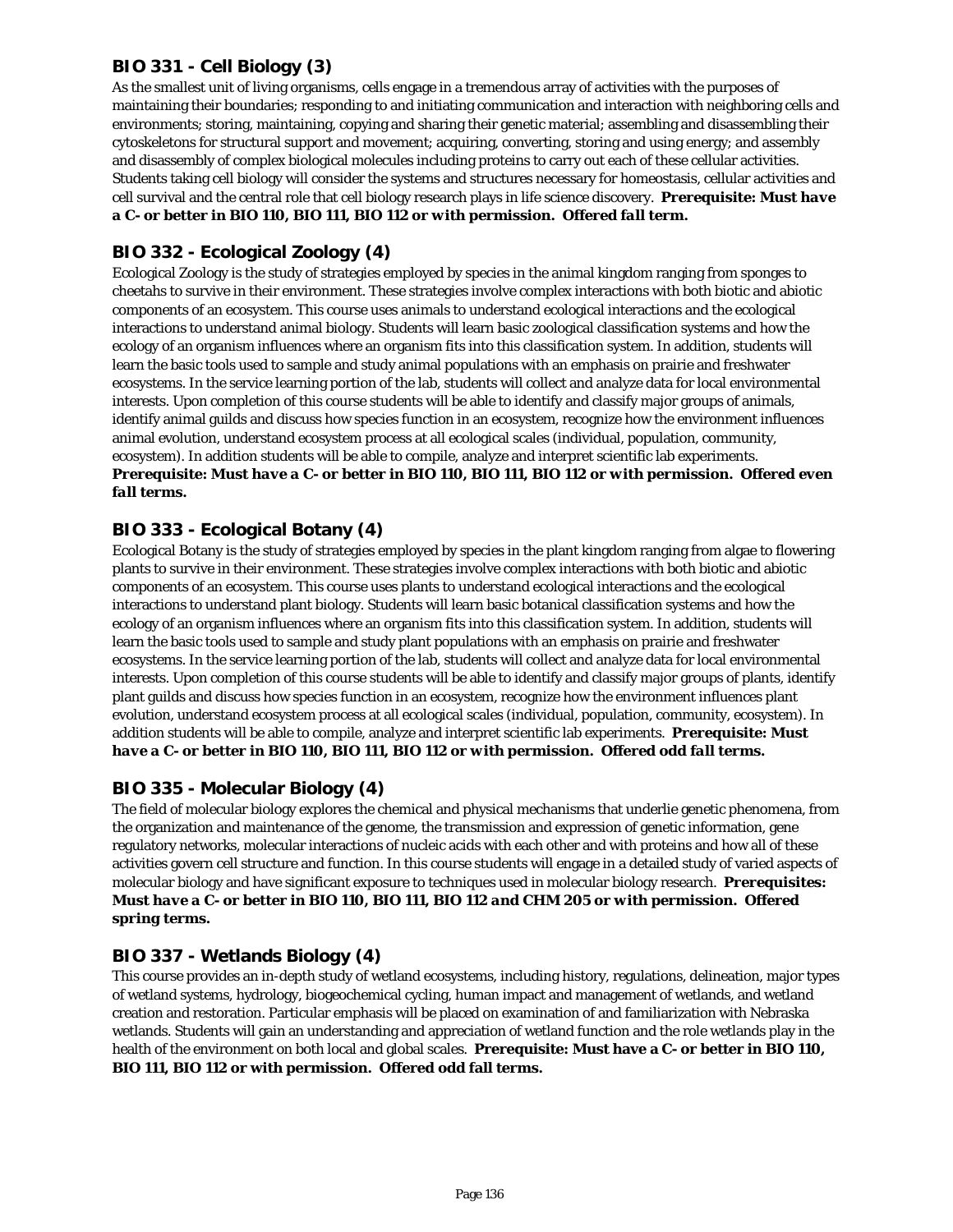# **BIO 340 - Evolution (3)**

Evolution is the unifying concept in biology. This course will cover the nature of science, selection process, micro and macro evolution, the theories surrounding the origins of life, and the evidence in the living and paleontological records. Students completing this class will be able to appreciate the breadth and application of evolution to their chosen fields, understand the mechanisms that drive evolution, understand the diversity of life and our origins from a common ancestor. *Prerequisites: Must have a C- or better in BIO 110, BIO 111, BIO 112 or with permission. Offered odd fall terms.*

# **BIO 345 - Conservation Biology (3)**

Conservation Biology is a broad topic. In this class we will address the issues that define conservation and the need for it. We will address the complexities of conservation biology and how conservation activities can preserve biodiversity and promote human welfare. As a major component of this class will be devoted to Service-Learning, students will conduct their own conservation project. The class will also take advantage of the Doane College Green Fund by submitting a class wide proposal to the committee for approval every year. The types of projects will be broad in scope to allow flexibility in student interests. Projects will be situated at Doane or in Crete, but may extend to national or global levels. Students will also take part in the Doane Carbon Capture Project where they will actively plant new trees on a pre-designated site on campus and will monitor current carbon stocks on campus through standard forestry techniques. Upon completion of this course students will gain an understanding of the complexities surrounding the major issues in conservation such as climate change mitigation, biodiversity, and ecosystem services. *Prerequisites: Must have a C- or better in BIO 110, BIO 111, BIO 112 or with permission. Offered spring term.*

### **BIO 348 - Microbiology (4)**

Microbiology introduces the student to the structure and function of prokaryotic life forms and relevant eukaryotic microbes. Topics addressed include diversity in habitat and metabolic capabilities, historical and current impacts (both positive and negative) on humans and human society, and control and evolution of medically relevant forms. Upon completion of this course, students will be competent in handling microorganisms in lab, understand the importance of microbes to the human state, understand how the metabolic diversity of microbes impacts the earth in its current form, understand that evolution is a central concept in biology, a concept that includes biodiversity, adaptability, change, survival, and mutagenesis, and how evolution fits into a study of microbiology. *Prerequisites: Must have a C- or better in BIO 110, BIO 111, BIO 112 or with permission. Offered spring term.*

### **BIO 349 - Infectious Diseases (3)**

This course addresses the historical and present day effects of infectious disease on human society, agriculture, and medical care. Issues of evolution of virulence mechanisms, biological organisms as terrorism weapons and bioterrorism preparedness, public health and disease, antibiotic use and overuse, common and not-so-common plague-causing organisms, vaccination, and more will be considered. Disease agents include bacteria, viruses, and selected eukaryotic pathogens. Students will achieve a solid understanding of the spread, control and cost of disease in the world today. *Prerequisites: BIO 348. Offered odd fall terms.*

### **BIO 351 - Biology Research I (2)**

Biology Research I is the biology student's introduction to formal research. Each student will select a topic, investigate it thoroughly in the primary scientific literature, identify a faculty research mentor, design experiments, and prepare a written proposal and oral presentation in a formal setting. Upon successful completion of this course, the student will have a proposal for their research project to be completed during the senior year in Biology Research II and III (BIO 495 and BIO 496). *Prerequisites: Must have a C- or better in BIO 110, BIO 111, BIO 112 or permission.*

#### **BIO 355 - Human Anatomy (4)**

This is a detailed course in human anatomy and histology of major body systems. With the successful completion of this course, students will be able to identify the major organs, structures, and the major functions of each body system. They will understand how form leads to function and be able to predict the function of a structure or organ based on its histology and organization. Students will engage in learning these structures and their relationships to each other through anatomical models, histological preparations, and study of human cadavers. Through this investigation, students will be able to predict which organs or body systems are affected with disease or injury. Students will work collaboratively to learn the organization of the human body and will gain an appreciation of the intricacy and detail of the human body. *Prerequisites: Must have a C- or better in BIO 110, BIO 111, BIO 112 or with permission. Offered fall term.*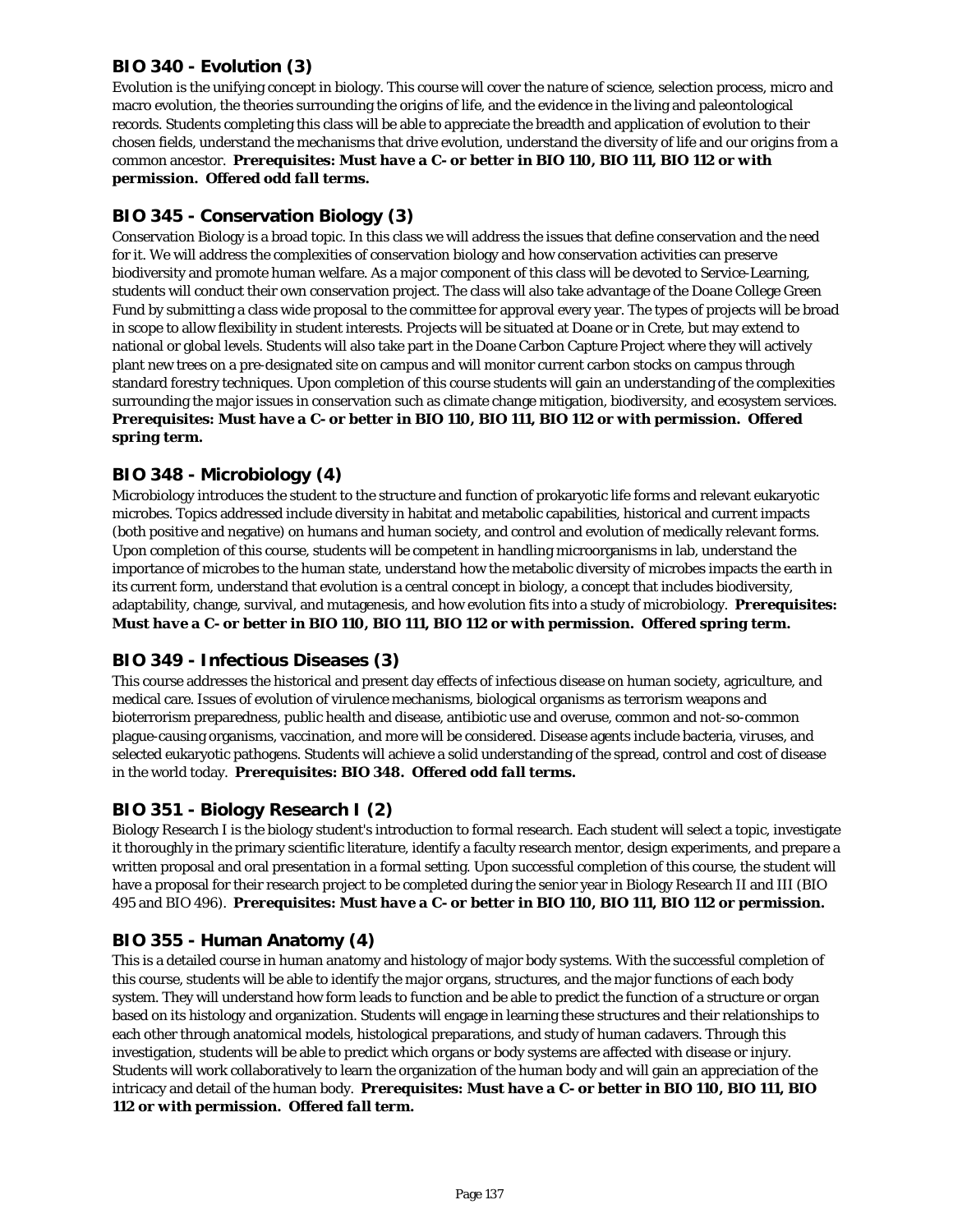# **BIO 356 - Human Physiology (4)**

This course covers functional aspects of the human body from the cellular to the organ-system level. Students will learn the major physiology of body systems, including mechanisms and regulation of normal body functions and pathophysiological aspects of disease. Students will gain skills in measuring physiological outputs and will analyze these data to give meaningful interpretations of the physiological status of the body. Finally, students will gain an appreciation of the intricacy and detail of the human body, the importance of precision and accuracy in experimental work, and the value of collaborative learning *Prerequisites: Must have a C- or better in BIO 110, BIO 111, BIO 112 or with permission. Offered spring term.*

# **BIO 395 - Biomedical Research Seminar (0-1)**

A seminar which will introduce students to current work in biomedical research. Specific topics will be selected by students and can include any research that has biomedical application. Students taking this seminar will learn how to read and present primary literature articles and to critically evaluate research results. This course cannot be used to fulfill any requirements for the major. **(Pass/Fail)**

# **BIO 400 - Tutorial (1)**

An organized review of biology directed toward the advanced placement tests most majors take (GRE, MCAT, DAT, etc.). The course meets one hour per week. To pass the course, students must pass the departmental Comprehensive Examination and/or other departmental requirements given as part of the course. *Prerequisite: Junior standing.*

#### **BIO 415 - Cadaver Dissection (2)**

This course is an intensive study of human anatomy through small-group dissection of a human cadaver. Students successfully completing the course will be able to plan and execute the dissection of a human cadaver and will develop their anatomical understanding from a systematic to a more regional perspective. This advanced study of anatomy will help students gain skills and knowledge useful in pursuing medically related careers. Students are enrolled in this course by application to and election by the Biology Department.

*Prerequisite: BIO 355 or BIO 356. Offered spring terms.*

#### **BIO 421 - Biology Internship (0-12)**

On-the-job experience in biology. **Prerequisite: BIO 202 or permission. (Pass/Fail)**

### **BIO 494 - Bioscience Research (2)**

A one semester laboratory or field research project required of all biology majors seeking teacher certification in biology. Students will complete the research project they proposed in Biology Research I (BIO 351 or CHM 351). To successfully complete this course students will conduct their scientific study by carrying out laboratory or field experiments, taking appropriate notes, analyzing their data, and presenting their findings in a written thesis and oral or poster presentation. *Prerequisite: BIO 351 (or CHM 351) and admission into teacher education program. Offered spring term.*

### **BIO 495 - Biology Research II (4)**

A two-semester laboratory or field research project required of all biology majors. Students will complete the research project they proposed in Biology Research I (BIO 351, CHM 351 or EVS 351). To successfully complete this sequence of courses students will conduct their scientific study by carrying out laboratory or field experiments, taking appropriate notes, analyzing their data, and presenting their findings in a written thesis and oral or poster presentation. This course will incorporate regular group (research team) meetings in order to foster collaboration among researchers. *Prerequisites: BIO 351 (or CHM 351 or EVS 351). Offered: BIO 495 every fall*

### **BIO 496 - Biology Research III (3)**

A two-semester laboratory or field research project required of all biology majors. Students will complete the research project they proposed in Biology Research I (BIO 351, CHM 351 or EVS 351). To successfully complete this sequence of courses students will conduct their scientific study by carrying out laboratory or field experiments, taking appropriate notes, analyzing their data, and presenting their findings in a written thesis and oral or poster presentation. This course will incorporate regular group (research team) meetings in order to foster collaboration among researchers. *Prerequisites: BIO 351 (or CHM 351 or EVS 351). Offered: BIO 496 every spring*

#### **BIO 498 - Honors in Biology (1)**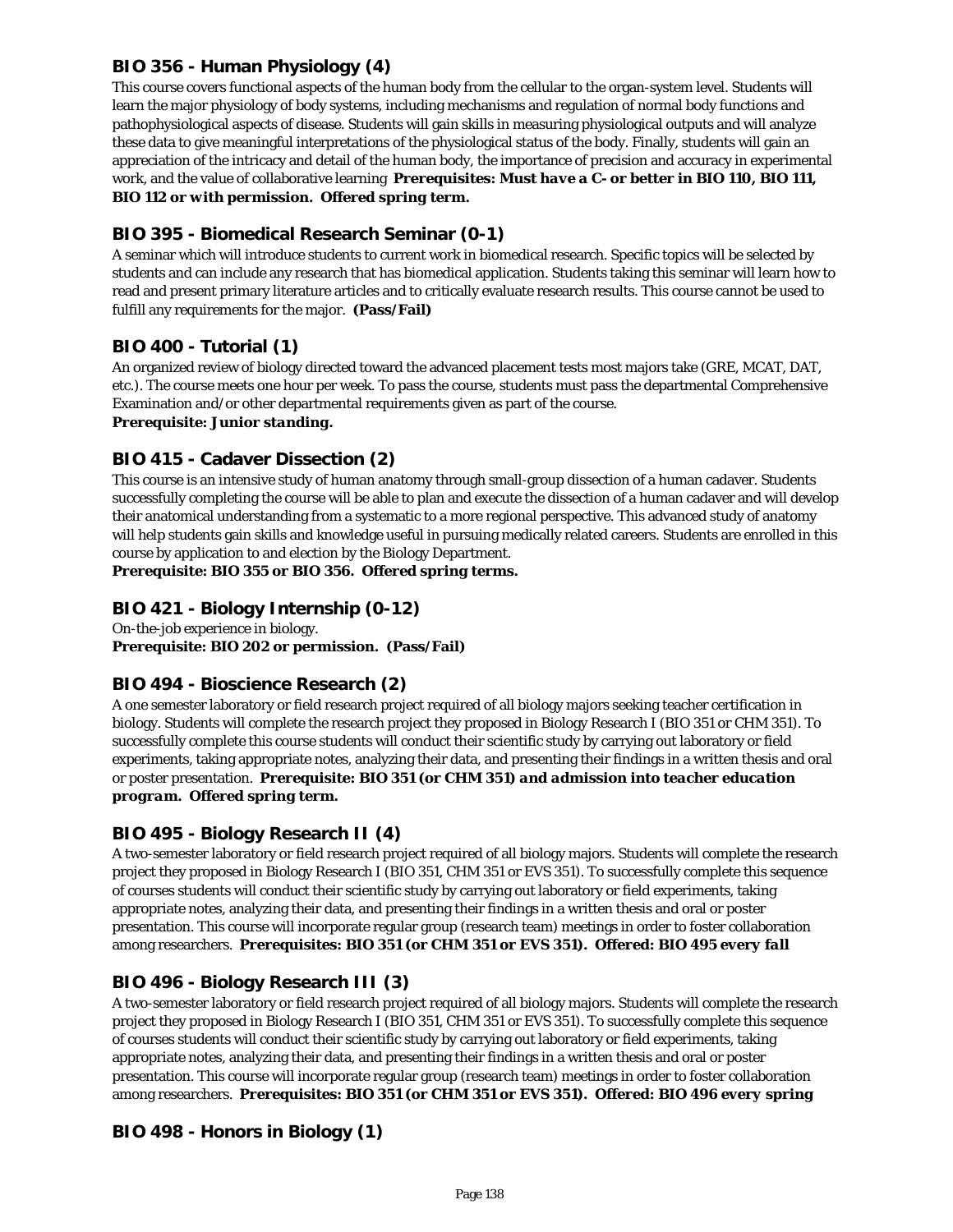Presentation of the Senior Research project at a professional scientific meeting such as that of the Nebraska Academy of Sciences. The presentation may either be oral or in a poster format. *Prerequisite: Concurrent enrollment in BIO 496 and minimum GPA of 3.00 overall and in the natural sciences. Offered spring term.*

# **Business Administration**

### **BUS 101 - Understanding the Environment of Business (3)**

A survey course that introduces the functional concepts of business in terms of economic systems, global markets, corporate social responsibility, and the importance of small business to the American business system. Although the functional areas of business will be the core of the course, it is not intended to present those areas in depth. Instead, all functional areas will be addressed using a stakeholder lens allowing students to become familiar with how and why businesses operate the way they do. Students successfully completing this course will be able to: 1) demonstrate a basic understanding of business, 2) define capitalism and explain the basics of how free markets work, 3) discuss the forces that affect trading in global markets, 4) define corporate social responsibility and its impact upon various stakeholders, and 5) discuss the importance of small business in the American economy. This course is intended for non-business majors and does not count toward in Business Administration major.

#### **BUS 205 - Business Writing (3)**

An examination of effective written communication in organizational contexts through realistic applications relevant to the current business environment. Upon successful completion of the course, students will be able to: 1) use technically correct, clear English in the preparation of business documents, including letters, memoranda, and reports; 2) analyze and synthesize information to write a focused, effectively organized report for a designated audience; and 3) document research sources appropriately.

#### **BUS 215 - Statistics (3)**

An introductory course in statistical procedures with applications to business. Topics include descriptive statistics, the binomial and normal distributions, sampling, hypothesis testing, estimation, correlations, contingency tables, one-way analysis of variance and linear regressions. Upon completion of this class, students will be able to: 1) collect a data set, identify the sampling method used, and recognize potential bias, 2) describe a dataset with tabular, graphical, and numerical methods, 3) test various hypothesis and construct confidence intervals, 4) scrutinize and interpret results and draw meaningful conclusions, and 5) present your data and results in a way that is concise, visually appealing, and provides information to the reader.

#### *Prerequisite: Sophomore standing or above. Offered fall term.*

#### **BUS 226 - Finance (3)**

A survey of financial concepts and analytical tools used by domestic and international businesses. This course includes financial mathematics, financial and operational planning and management, and long-term investment analysis, including cost of capital and capital budgeting. When appropriate, spreadsheet applications are integrated into this course. Upon successful completion of this course, students will be able to: 1) use analytical and creative thought processes to analyze financial decisions; 2) identify and understand the finance component of the business environment; 3) identify and understand the relationship between the finance function and other functions in business; 4) convey both simplistic and complex financial information using appropriate terminology and language, and presentation methodology; and 5) recognize ethical issues involved in various financial situations. *Prerequisite: Sophomore standing or above, ACC 103 and ECO 203. Strongly recommended: ACC 104 and BUS 215. Offered fall term.*

#### **BUS 242 - Management (3)**

This course addresses the internal organization, structure and executive functions of business enterprise by examining the critical management functions of planning, organizing, leading, and controlling. Students successfully completing this course will be able to: 1) identify the four management functions and the related skills that ensure managerial success, 2) explain the concept of organizational mission and its influence on strategic goal setting and planning, 3) discuss the importance of leadership within organizations facing an ever-changing global business environment, 4) discuss motivation theory and its link to organizational success, and 5) explain the process of organizational control. *Prerequisite: Sophomore standing or above.*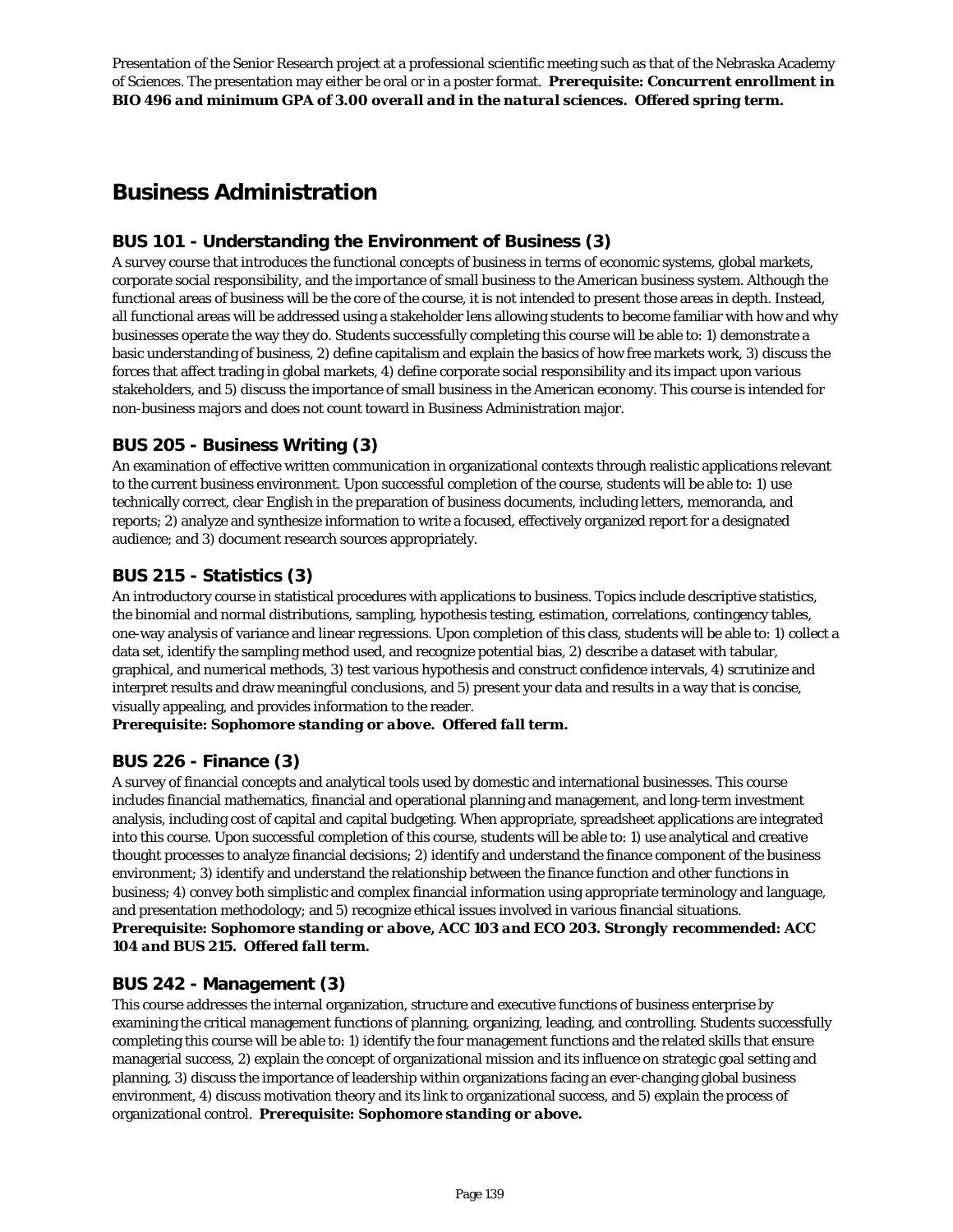# **BUS 250 - The Legal Environment of Business (3)**

A survey of topics related to the legal environment within which businesses and individuals must operate. Students will 1) be able to identify specific spheres of business within which the law requires certain behavior of businesses and individuals and the consequences of failing to adhere to these requirements, 2) become familiar with specific legal terminology, and 3) practice the identification and analysis of professional and personal legal issues within the context of business. *Prerequisite: Sophomore standing or permission. Offered fall term.*

#### **BUS 251 - Marketing (3)**

An introduction to the adjustment of the firm to its market environment with emphasis on competitive strategy. Also covers international aspects of marketing. Upon successful completion of this course, students should be able to: 1) Understand the concepts of value and relationships from the perspectives of customers, producers, and society; 2) Practice creating and managing strong brands to create brand equity; 3) Build a marketing plan, developing strategic planning skills; 4) Understand the concepts of measuring and managing return on marketing investment; 5) Discuss new marketing technologies; 6) Assess socially responsible marketing around the globe. *Prerequisite: Sophomore standing or above.*

#### **BUS 271/371/471 - Selected Topics (1-3)**

An investigation of topics not offered in other courses, selected on the basis of student interest and available instruction.

#### **BUS 290/390/490 - Directed Study (1-3)**

An opportunity for supervised, independent study of a particular topic based on the interest of the student and the availability and approval of the faculty.

#### **BUS 315 - Organizational Behavior (3)**

A study of the latest research and theory in organizational behavior and its practical application to the management of organizations. Topics include employee performance and satisfaction, leadership, and organizational development. Students successfully completing this course will be able to 1) define the various theories included in the area of organizational behavior, 2) identify and comprehend complex organizational behavior issues and problems, 3) collect and use evidence to effectively analyze and resolve organizational, behavioral, and managerial issues, 4) apply the theoretical concepts of organizational behavior to simulated business situations.

*Prerequisite: Junior standing or above. Offered even fall term.* **(Cross-referenced with CMS 315.)**

#### **BUS 324 - Promotions Management (3)**

A study of all aspects of marketing communication. Both personal and impersonal efforts are considered, ranging from sales to advertising. A managerial approach is taken with the emphasis on strategic decision-making applied to marketing communication. Integration of sales promotions programs and public relations is also covered. Upon successful completion of this course, students will be able to: 1) Understand the strategic and tactical aspects of marketing communications; 2) Evaluate various marcom models; 3) Create many forms of promotion-from direct mail and newspaper ads to blogs and Facebook promotions; 4) Assess techniques for measuring advertising effectiveness; 5) Demonstrate creative techniques to bust through cluttered promotional media; 6) Develop a personal branding campaign. *Prerequisite: BUS 251. Offered odd spring terms.*

#### **BUS 339 - Quantitative Methods (3)**

An introduction to modern quantitative methods used in decision-making in business. Topics include linear models, network and scheduling models, inventory models, decision theory, transportation method, and other methods. Students successfully completing this course will be able to 1) identify and comprehend management science issues and problems, 2) apply the theoretical constructs of operations research to simulated business situations, 3) construct appropriate models using computer software, and 4) develop professional reports using the information generated using the developed models. *Prerequisite: Math certification and cognates, or permission. (MTH 115 or MTH 235 recommended.) Offered odd fall terms.*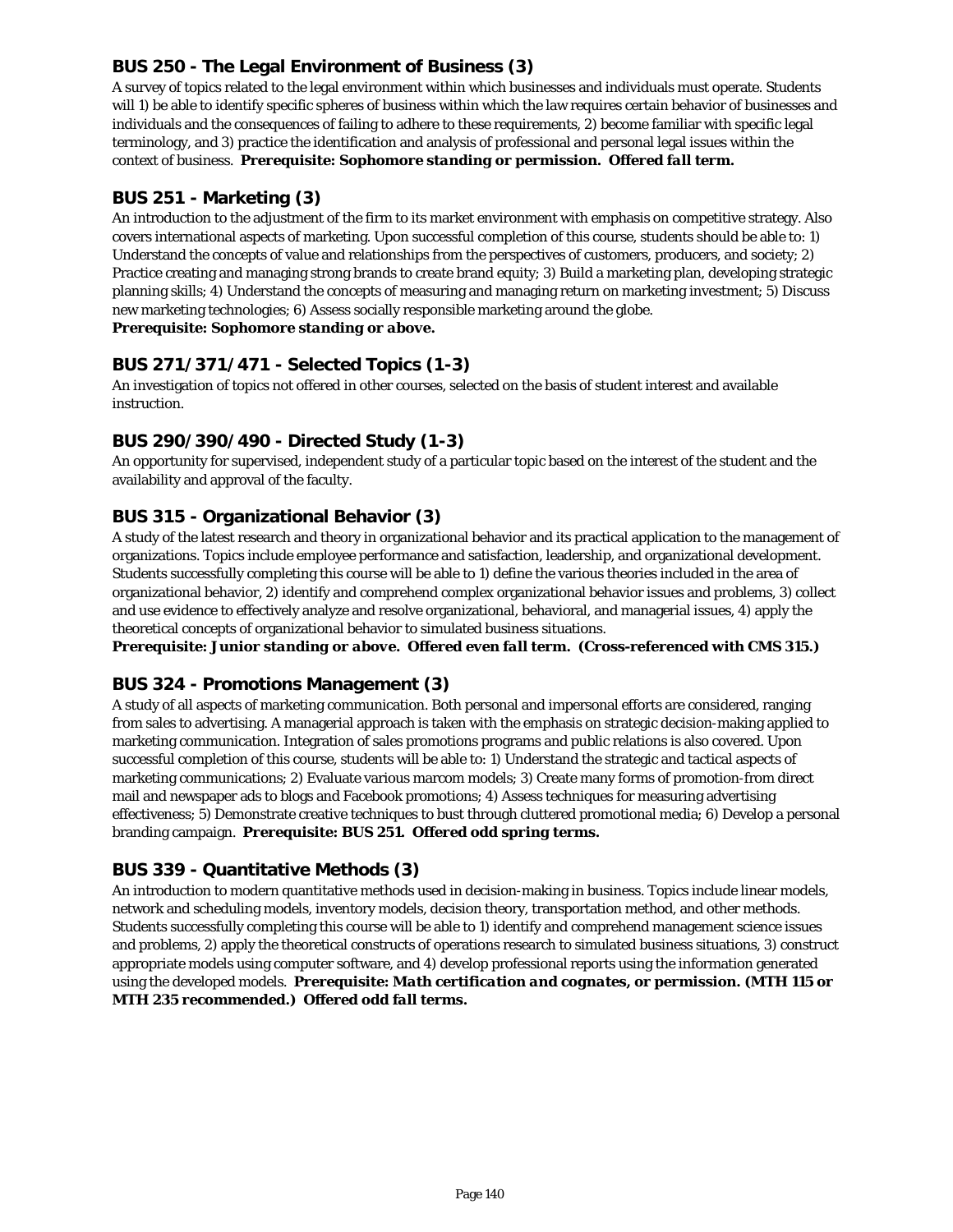# **BUS 346 - International Management (3)**

An overview of management of U.S. enterprises operating in the international context. Using case studies and application of relevant theories from management and economics, students consider ways in which cultural, economic, political, and social differences affect management of business. Students successfully completing this course will be able to identify the various components of the international business environment and understand the interrelationships among them, critically evaluate international business situations and identify potential outcome alternatives, and develop action plans that will explicate and accommodate anticipated changes in the international business environment. *Prerequisite: BUS 242. Offered odd spring terms.*

### **BUS 350 - Commercial Law (3)**

An examination of topics specific to businesses and individuals working in commercial law, including the Uniform Commercial Code, Negotiable Instruments, and Bankruptcy. Students will be able to: 1) specify laws relevant to specific areas of commercial law, 2) research court cases related to commercial law, and 3) apply specific commercial laws and court decisions to cases and fact patterns by identifying the issue, proposing and analyzing possible solutions, and choosing the most appropriate solution to address the issue.

#### *Prerequisite: BUS 250. Offered odd spring terms.*

### **BUS 353 - Managing Operations for Quality and Productivity (3)**

This course focuses on improving the quality of business operations through the use of best practices, standardization of procedures, reduction of variation, and continuous improvement of processes. Students successfully completing this course will be able to: 1) identify strategies to achieve competitive advantage through operations, 2) discuss the importance and use of project management techniques, 3) define quality and explain its relationship to organizational strategy, 4) construct and use control charts to help improve operations, 5) discuss the roles of ergonomics and methods analysis in achieving competitive advantage, 6) identify the major supply chain strategies, and 7) explain the operational impacts of the Just-In-Time approach and the use of Lean Production.

*Prerequisites: BUS 215 and BUS 242, or permission. Offered even fall terms.*

# **BUS 356 - Contemporary Issues in Marketing (3)**

This course provides opportunities to conduct in-depth analyses from a sales perspective of current and changing topics such as: electronic marketing, database marketing, social media, healthcare marketing, global marketing, entertainment and sports marketing, not-for-profit marketing, green marketing, ethnic marketing and loyalty clubs. Upon successful completion of the course, students will be able to: 1) understand marketing theories which are timeless and relevant, 2) recognize and evaluate contemporary issues facing marketers in today's dynamic marketplace, 3) explain how contemporary marketing practice is emerging and being managed, its major opportunities, limitations, issues and risks, 4) analyze existing literature to gain insight into selected current and future issues that will impact business and marketing, 5) understand tools necessary to adapt opportunistically in fluid markets, 6) recommend and compose responses to existing or potential marketing issues, and 7) discuss ways in which new technologies in marketing can improve and shape an organization's strategic advantage. *Prerequisite: BUS 251 or permission. Offered even fall terms.*

### **BUS 357 - International Marketing (3)**

An introduction to International Marketing, focusing on the competitive rigors of today's global business environment. The successful marketing student must be globally aware and have a marketing frame of reference that goes beyond a country or given region, and encompasses the world. Upon successful completion of this course, students should: 1) Become more globally aware, 2) Build skills related to strategic planning and organizing for global markets, 3) Explain and evaluate how products and services can be adapted to reflect international differences, 4) Understand how advertising and promotion methods can either communicate a common message to the world or be adapted to each localized market. *Prerequisite: BUS 251. Offered even spring terms.*

#### **BUS 361 - Contemporary Issues in Human Resource Management (3)**

This course provides opportunities for students to conduct in-depth analyses involving topics such as: employee recruitment and selection, performance evaluation and discipline, workplace discrimination, and recent issues raised by the Americans with Disabilities Act. Students successfully completing this course will be able to: 1) list and explain the requirements of the primary employment laws, 2) identify specific discriminatory management practices related to employee recruitment,3) discuss the requirements of the Americans with Disabilities Act, 4) discuss performance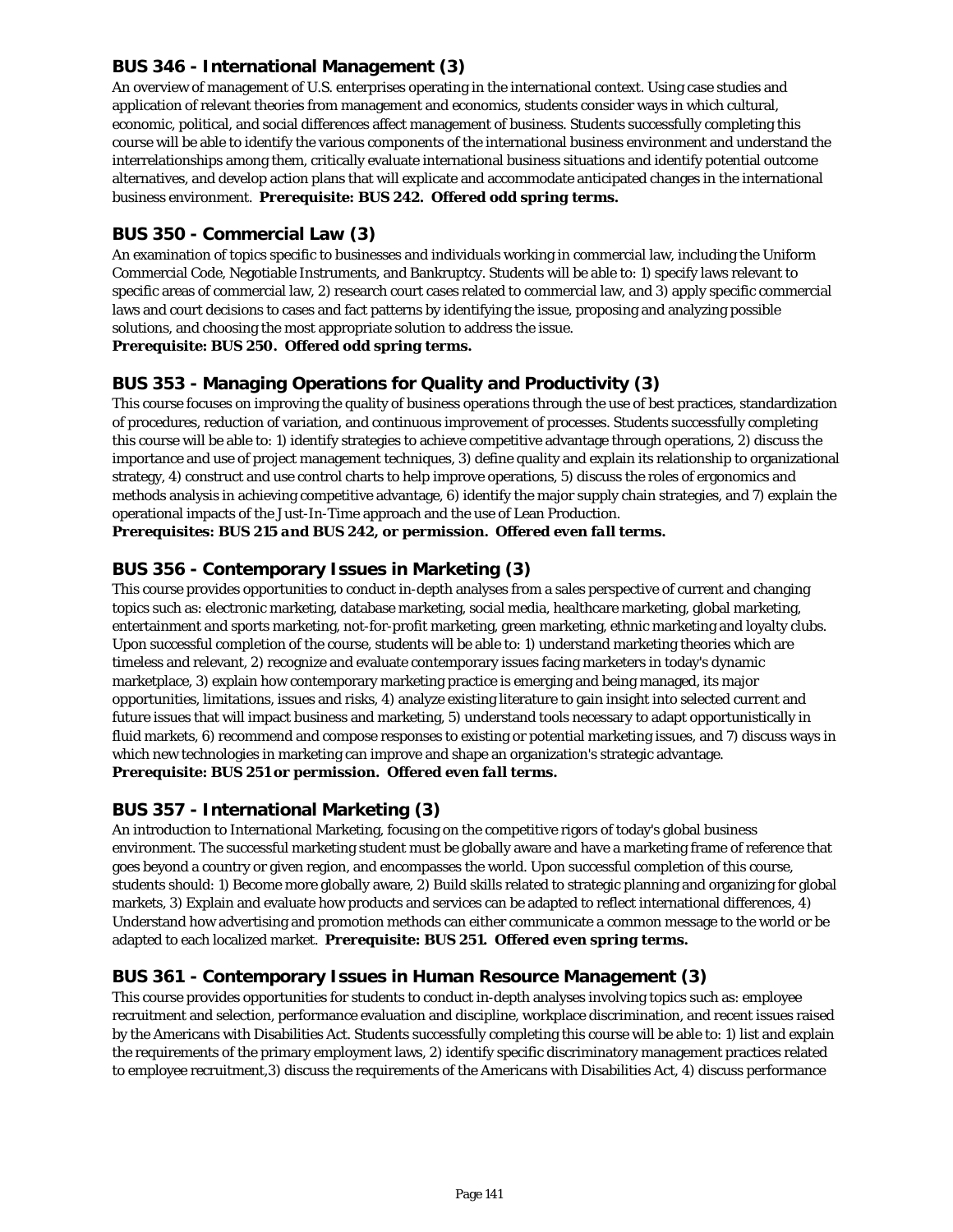appraisal and the role that feedback plays in that process, and 5) explain how to ensure fairness in the discipline process and the ramifications of a poorly designed program.

*Prerequisite: BUS 242 or permission. Offered odd fall terms.*

# **BUS 365 - Ethics in a Business Environment (3)**

Students explore the ethical implications of business policies, the decisions made and actions taken by business entities, and individual decisions and actions within a business environment. Students will be able to identify ethical problems found in business situations, analyze these problems from multiple perspectives, and apply concepts from many facets of the business environment in determining a recommended course of action for policy makers, organizations and individuals. *Prerequisite: Junior standing or permission. Offered spring term.*

# **BUS 418 - Human Resource Strategy (3)**

An advanced exposure to relevant human resource management topics, using a case-based analytical approach. Emphasis is placed upon how strategic human resource decisions interplay with the overall strategies of an organization. Upon successful completion of this course, students will be able to: 1) explain the relationship of human resource strategy with overall organization strategy; 2) describe how an organization's external and global environments directly and indirectly impact strategic human resource management decisions; 3) elucidate strategies for effective recruitment, selection, and retention of employees; 4) discuss ways to increase productivity through organizational restructuring, job design, and effective leadership; and 5) delineate the characteristics of a good disciplinary climate. *Prerequisite: BUS 242 or permission. Offered even spring terms.*

# **BUS 421 - Business Internship (0-12)**

Supervised on-the-job experience in a for-profit, not-for-profit, or governmental environment. *Prerequisite: CED 205 and permission.* **(Pass/Fail.)**

# **BUS 445 - Financial Institutions Management (3)**

A survey of the function, management and regulation of financial institutions while addressing the specific roles of commercial banks. When appropriate, computer applications are integrated into this course. Upon successful completion of this course, students will be able to: 1) understand basic monetary concepts and frameworks including the role of money and financial institutions and financial markets; 2) critically examine and analyze the business of banking and the role of government regulation of the banking industry; 3) understand the structure of global financial markets; and 4) increase their understanding of several categories of financial institutions.

# *Prerequisite: BUS 226, ECO 307 or ECO 303 strongly recommended. Offered even spring terms.*

### **BUS 450 - The Global Legal Environment (3)**

A course in the global environment of law as it applies to international business transactions. The course will cover the interrelationships among the laws of different countries and the legal effects on individuals and business organizations. The course includes economic, legal, political, governmental, financial and cultural issues related to the international business environment. The course focuses on the opportunities for, threats to, and options facing multinational or multicultural business enterprises. It emphasizes the interactions between the law and the host government, work force, consumer needs and cultural preferences. Students will be able to 1) explain various international laws and treaties; 2) apply applicable laws to cases and hypotheticals. Students will gain a global perspective of the legal implications, limitations and advantages of doing business in the world economy. Students will demonstrate an understanding of the multidisciplinary nature of conducting business in a foreign country. *Prerequisite: BUS 250, or instructor permission. Offered even spring term.*

### **BUS 453 - Marketing Communications Campaigns (3)**

A comprehensive course requiring application of marketing communication knowledge and skills to solve marketing problems. Students will create, from a managerial perspective, a comprehensive Integrated Marketing Communication (IMC) plan for a client. At the conclusion of the course, students will present a formal presentation to the client. There will be few formal lectures. Conceptual thinking and practice will be emphasized. Upon completion of this course, students will be able to: 1) create, produce, and evaluate an IMC campaign in the context of a real business, 2) develop, execute and apply basic primary and secondary communications research, 3) analyze client product/brand information and data, 4) work within a team environment, 5) develop appropriate marketing, creative, and promotional strategies, 6) develop prototype creative materials, 7) develop a comprehensive written communications plans book, 8) present a communications plan to client management, 9) understand the problems inherent in working with clients, and 10) understand job responsibilities in the marketing industry. *Prerequisite: BUS 251. (BUS 324 is recommended.) Offered odd fall terms.*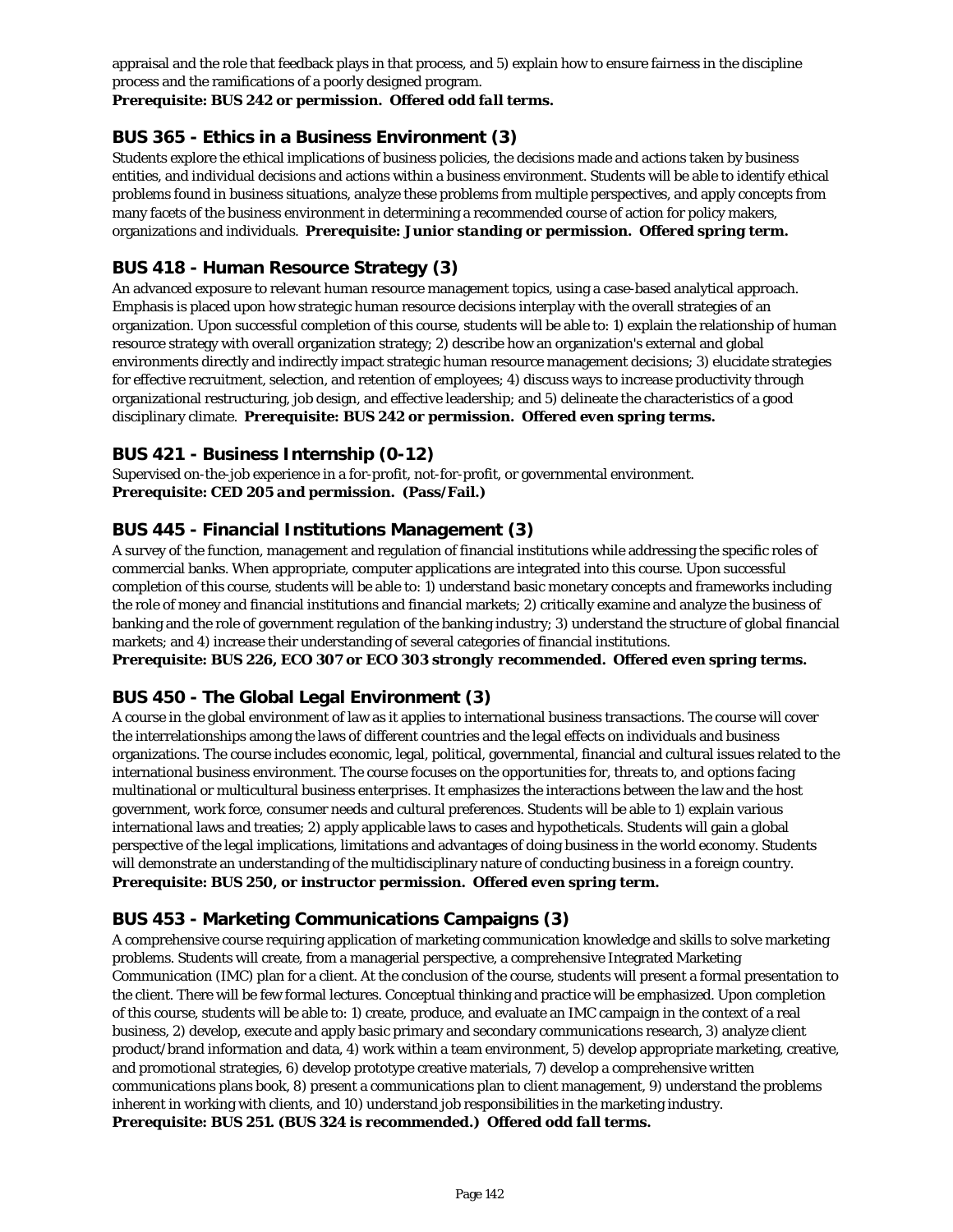### **BUS 455 - Small Business Management (3)**

This is a field course that allows student teams to develop, with the guidance of the course instructor, an intervention designed to address issues experienced by local small businesses. Potential clients for a student consulting team will be acquired by the faculty who teach in the Entrepreneurship area. Specific projects will be determined jointly by the consulting team and client. Students successfully completing this course will be able to effectively identify and analyze small business situations/issues, draw appropriate conclusions based on their analyses, develop implementation plans, and put the plan in motion. Students will also enhance their planning, writing, communication, critical reasoning skills. *Prerequisite: Senior standing, or permission. Offered fall term.*

#### **BUS 464 - Investments (3)**

An introduction to the risks and returns of investing both domestically and globally. Emphasis is placed upon understanding the characteristics and valuation of common financial securities, including stocks, bonds, mutual funds, futures, and options, as well as the financial markets in which they trade. In addition to the theories of investments, personal investing issues are addressed and students make investment decisions on the \$50,000 Martin portfolio. Upon successful completion of this course, students will be able to: 1) identify and differentiate the characteristics of the most common financial securities and markets, 2) apply financial tools and theories to measure risk and return associated with single securities as well as portfolios of securities, and 3) analyze risk and return factors that are relevant when making investment decisions.

*Prerequisite: BUS 226. Offered fall terms.*

#### **BUS 496 - Strategic Management (3)**

An advanced examination of the development, implementation, and ongoing analysis of corporate strategy. This course combines the information from multiple business areas (e.g. accounting, economics, finance, management, and marketing) to establish cogent strategic directions for organizations. Using a computer simulation, students are exposed to the theoretical constructs of strategic management and learn how to apply those constructs in a controlled competitive environment. Upon successful completion of this course, students will be able to: 1) identify and comprehend complex, business strategy related issues and problems, 2) collect and use evidence to effectively analyze and resolve strategically relevant issues and problems, 3) develop strategic initiatives appropriate for their simulation company, 4) create sophisticated strategic plans, and 5) demonstrate enhanced critical thinking, communication, and teamwork skills. *Prerequisite: Completion of all Business Administration core and cognate courses, or permission. Offered fall term.*

#### **BUS 498 - Executing Business Strategy (2)**

Taking the information from BUS 496 - Strategic Management and using a computer simulation, students function as the top management team for a large, international, manufacturing firm. This experiential process allows students to review the theoretical constructs of strategic management and learn how to apply those constructs in a controlled competitive environment. Students successfully completing this course should be able to 1) effectively analyze a firm's performance in a controlled environment, 2) complete accurate, detailed written analyses of industry movements and individual firm performance within that industry, and 3) understand how the various components of a competitive environment interact and what strategic directions to take based on those interactions. *Prerequisite: BUS 496 Offered spring term.*

# **Chemistry**

#### **CHM 101 - Introduction to Chemistry (4)**

This course introduces students to chemistry in the context of the environment and every day life. Upon successful completion of the course, students will demonstrate an understanding of the chemistry of acid rain, ozone layer depletion, global warming, nuclear reactions of power plants, molecules of life like DNA, proteins, important pharmaceuticals, etc. In contrast to general chemistry, this course stresses the conceptual perspectives of chemistry rather than focusing on quantitative reasoning. This course is designed for non-science majors and is not required for a science related major. Lecture and laboratory.

**Offered spring term.**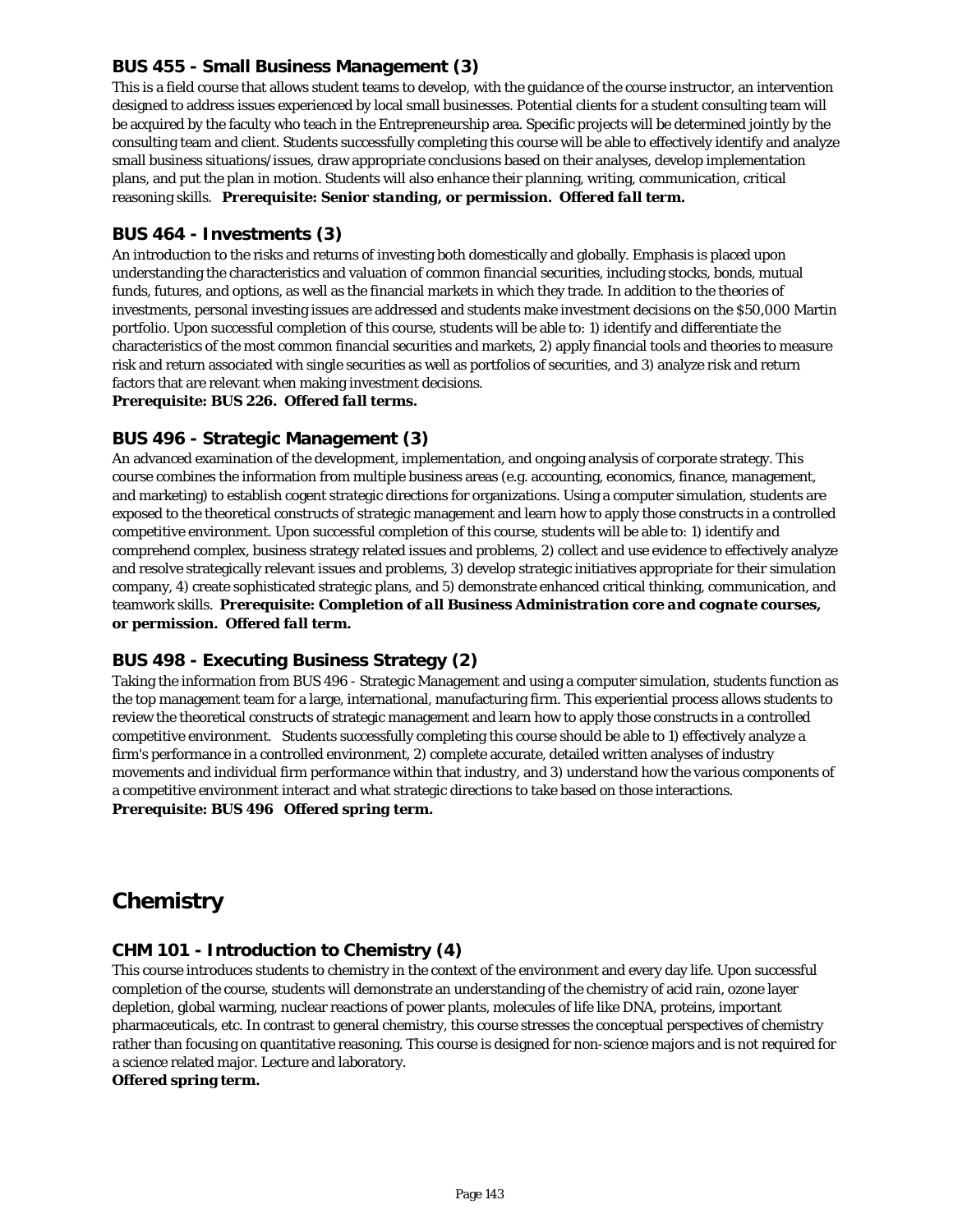# **CHM 110 - Professional Development and Careers in Chemical Sciences (1)**

Course will include topics such as professionalism, what is expected of students in their major, potential career paths, and how they should prepare for professional school, graduate school, or entering the workforce after graduation. Speakers from industry, graduate, and professional schools will be invited. Other topics for career development include preparing curriculum vitae, resumes, and interviewing skills. Methods of scientific communication and literature searching will be explored. Outside and internal speakers may also be invited to present their research. *Offered fall term.*

# **CHM 125 - General Chemistry I (4)**

Through lecture and lab experience, students will be exposed to and will demonstrate an understanding of basic concepts in chemistry such as nomenclature, stoichometry, thermochemistry, the periodic table, the electronic structure, bonding, and the gas laws.

#### *Prerequisite: Two years of high school algebra or any mathematics course numbered 100 or above. Offered fall term.*

### **CHM 126 - General Chemistry II (4)**

Through lecture and lab experience, students will be exposed to and will demonstrate an understanding of the factors that determine the speed and extent of chemical reactions - kinetics, equilibria, thermodynamics, and electrochemistry.*Prerequisite: CHM 125. Offered spring term.*

# **CHM 195 - Introduction to Chemical Research (1)**

Upperclass chemistry and biochemistry major students completing their research projects will present their work to new chemistry and biochemistry majors. Outside and internal speakers may also be invited to present their research. *Prerequisite: CHM 110 Offered spring term.*

# **CHM 205 - Organic Chemistry I (4)**

Organic Chemistry is the chemistry of carbon and its compounds. Organic molecules are building blocks of life. Proteins, fats, sugars, nucleic acids are some examples of important organic molecules. However, organic chemistry also includes synthetic compounds, such as polyesters, plastics, and countless other materials used in every day life. Through lecture and laboratory, students successfully completing the course will demonstrate an understanding of organic reactions, syntheses, mechanistic, and structural studies of organic compounds. Students will also learn classical organic laboratory skills and instrumentation, such as nuclear magnetic resonance, infrared spectroscopy, chromatography, and mass spectroscopy. *Prerequisite: CHM 126. Offered fall term.*

# **CHM 206 - Organic Chemistry II (4)**

This course is a continuation of CHM 205 and will teach students advanced organic reactions, syntheses, mechanistic, and structural studies of organic compounds. Furthermore, students will learn the organic synthesis of proteins and DNA. Through lecture and laboratory, students successfully completing the course will demonstrate an understanding of organic synthesis, organic laboratory skills, and instrumentation, such characterization of unknowns, nuclear magnetic resonance, infrared spectroscopy, chromatography, and mass spectroscopy. *Prerequisite: CHM 205. Offered spring term.*

### **CHM 210 - Biochemistry Inquiry Experience (2)**

This is an inquiry based laboratory experience intended for students wanting to major in Biochemistry. Students successfully completing this course will engage in authentic research introducing biochemistry topics. This lab will make the connections between the techniques and theory students are learning in their Chemistry or Biology courses to research/lab techniques in Biochemistry. *Prerequisite:CHM 125 or permission. Offered fall term.*

### **CHM 271/371/471 - Selected Topics (1-3)**

An investigation of topics not offered in other courses, selected on the basis of student interest and available instruction.

#### **CHM 290/390/490 - Directed Study (1-3)**

An opportunity for supervised, independent study of a particular topic based on the interest of the student and the availability and approval of the faculty.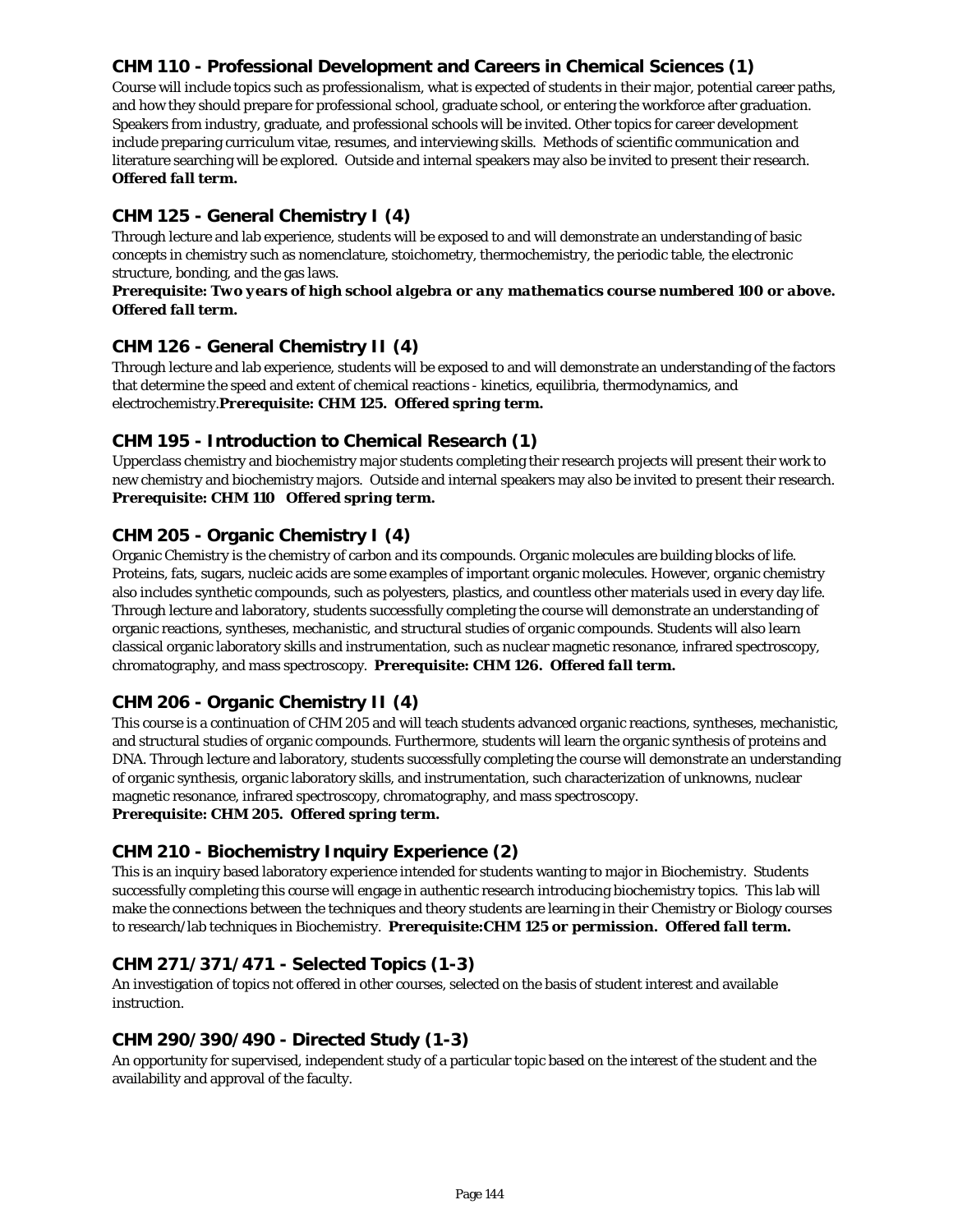# **CHM 303 - Analytical Chemistry (4)**

An introduction to modern analytical techniques, including sampling, sample preparation, instrument calibration and analysis. Students successfully completing the course will demonstrate an understanding of aqueous solution equilibria and statistical treatment of data. Lecture and laboratory. *Prerequisite: CHM 126. Offered fall term.*

#### **CHM 322 - Instrumental Analysis (4)**

A survey of modern instruments - their components and uses. Through lecture and laboratory, students successfully completing the course will demonstrate an understanding of spectroscopy and chromatography which provides the bulk of the material, with emphasis on method development.

*Prerequisite: CHM 303 or permission. Offered even spring terms.*

#### **CHM 326 - Advanced Inorganic Chemistry (4)**

The study of structures, properties, and reactivities of selected elements. Students successfully completing the course will demonstrate an understanding of modern theories of chemical bonding, transition metal and organometallic chemistry, as well as newly discovered compounds. Lecture and laboratory. *Prerequisite: CHM 126. Offered odd spring terms.*

# **CHM 330 - Biochemistry I (4)**

Biochemistry is the study of chemical processes at work in the context of living organisms. Students successfully completing this course will demonstrate an understanding of molecular structure and function of biomolecules, as well as chemical transformation, energetics and basic regulation of central metabolic pathways. In the lab students will gain experience with common methodologies for investigating proteins.

*Prerequisite: Must have a C- or better in CHM 206. Offered fall term.*

#### **CHM 351 - Chemistry Research I (2)**

An introduction to research techniques in chemistry, experimental design, literature searching methods, scientific writing, record keeping, and ethical perspectives. Students successfully completing the course will demonstrate an understanding of several scientific topics, investigate them thoroughly in the scientific literature and present their result in a written and oral setting. This report will include an original research proposal that will be pursued in Research II and III. *Prerequisite: Chemistry major and junior standing; CHM 126 and CHM 205, or permission from instructor.*

#### **CHM 411 - Physical Chemistry I (4)**

Through lecture and laboratory, students successfully completing the course will demonstrate an understanding of macroscopic physical properties of matter, including thermodynamics and kinetics. *Prerequisite: CHM 303, MTH 235 (may be taken concurrently). Offered fall term.*

#### **CHM 412 - Physical Chemistry II (4)**

Through lecture and laboratory, students successfully completing the course will demonstrate an understanding of microscopic physical properties of matter, including quantum mechanics and spectroscopy. *Prerequisite: CHM 411, MTH 236 (may be taken concurrently) or permission. Offered spring term.*

# **CHM 421 - Chemistry Internship (0-12)**

On-the-job experience in chemistry. *Prerequisite: CED 205 or permission.* **(Pass/Fail)**

#### **CHM 430 - Biochemistry II: Advanced Topics in Biochemistry (3)**

In this course students will explore advanced topics in biochemistry. Topics will vary by instructor and student interest and may include metabolic pathways (catabolism and anabolism of biological molecules) and their regulation through signal transduction, aspects of biological structure and structure defining techniques, and bioanalytical topics. Students will be able to complete a project that involves literature searching, writing and presentation. Students successfully completing this course will demonstrate an in-depth understanding of particular advanced topics in biochemistry. *Prerequisite: CHM 330 Offered even spring terms.*

#### **CHM 494 - Communication of Chemical Research (0)**

Chemistry and biochemistry majors completing CHM 496, BIO 496, or RES 496 will present their research projects to students in CHM 195 and faculty members in chemistry. *Co-enrollment:CHM 496, BIO 496, RES 496*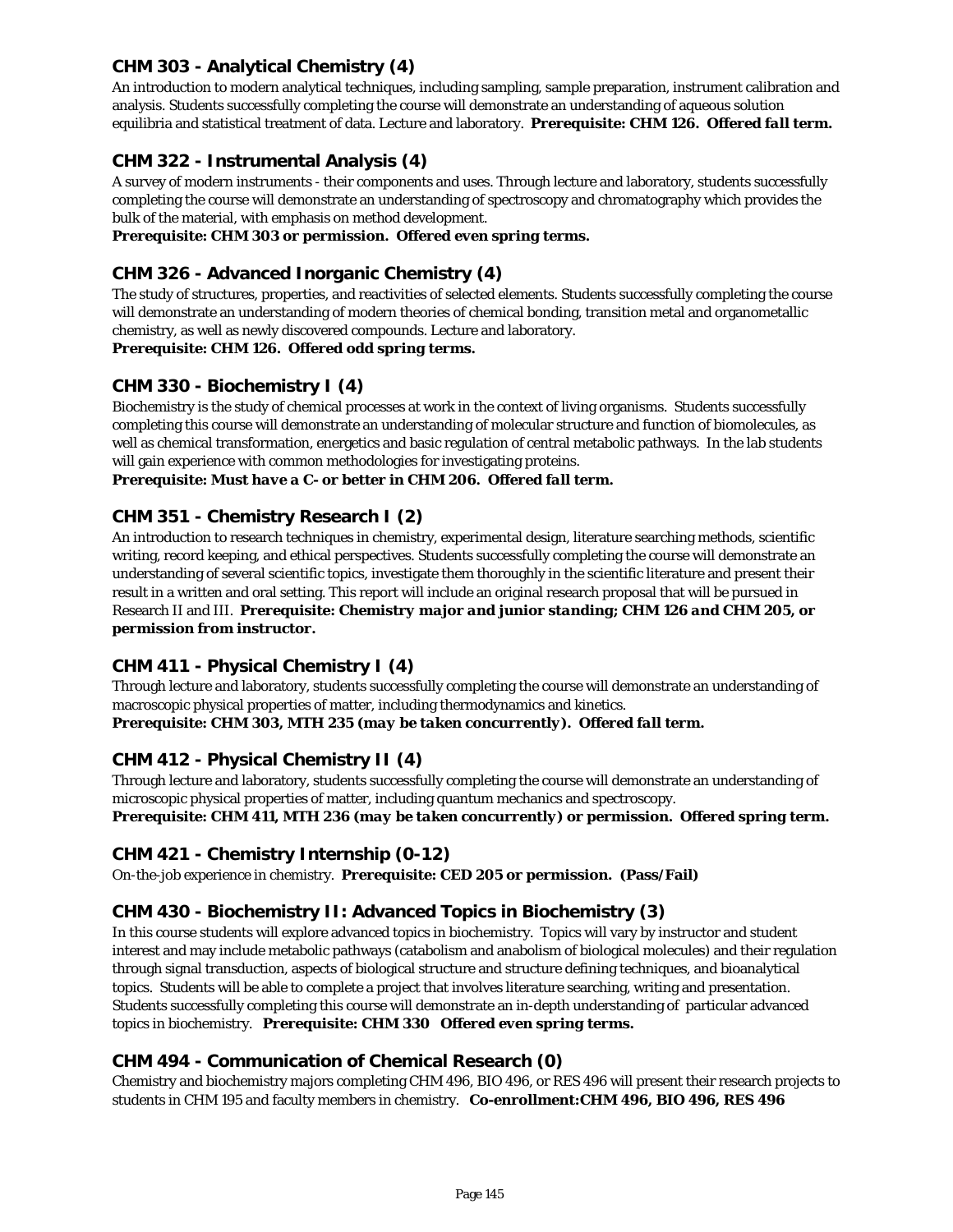#### **CHM 495 - Chemistry Research II (2)**

This is a second course in a three course sequence. Students successfully completing the course will participate in an original, independent research project conducted with a chemistry faculty member. Undergraduate research experience in chemistry is vital to the student's competitiveness in applying to professional or graduate school and in the workplace. *Prerequisite: CHM 351. Offered fall term.*

#### **CHM 496 - Chemistry Research III (2)**

This course is a continuation of Chemistry Research II (the third course in a three-course sequence). The student engages in an original, independent research project conducted with a chemistry faculty member. Students completing the course will demonstrate an understanding of the research and complete their studies with a report in an appropriate format. *Prerequisite: CHM 495. Offered spring term.*

# **Communication Studies**

#### **CMS 112 - Small Group Communication (3)**

A course in the theory and practice of communication in small groups for problem solving, decision making, education, therapy, and other purposes. Students completing the course will understand and be able to apply leadership concepts, small group processes, decision-making and problem-solving methodology (including parliamentary procedure). This knowledge will be demonstrated through group activities and by public speaking experiences.

#### **CMS 210 - Public Speaking (3)**

This course focuses on the development of effective public speaking skills. Students completing this course will understand and be able to apply public speaking knowledge, including audience analysis, exigency analysis, research and critical analysis of content, organization of content in appropriate formats, presentational skills, and the linguistic requirements of effective public speaking. These skills will be demonstrated through several speech presentations including informative, persuasive, interpretive, and other styles.

#### **CMS 220 - Interpersonal Communication (3)**

A focus upon the nature and influence of communicative behavior in close, personal relationships. Interpersonal communication structure and processes are explored as they relate to the development and maintenance of identities and friendships, as well as romantic and family relationships.

#### **CMS 226 - Beginning Competitive Speech I (0 or 3)**

This is a skills-based course for students participating in one or more competitive speech events (i.e., debate, oratory, informational speaking, impromptu, extemporaneous speaking, and oral interpretation). Students will develop beginning skills in public speaking for specialized contexts, analyzing contemporary issues, and techniques of textual analysis and communication criticism. This course is recommended for students interested in law, politics, teaching or graduate study in communication. Experience in high school speech competition, while helpful, is not required.

#### **CMS 227 - Beginning Competitive Speech II (0 or 3)**

This is a skills-based course for students participating in one or more competitive speech events (i.e., debate, oratory, informational speaking, impromptu, extemporaneous speaking, and oral interpretation). Students will develop beginning skills in public speaking for specialized contexts, analyzing contemporary issues, and techniques of textual analysis and communication criticism. This course is recommended for students interested in law, politics, teaching or graduate study in communication. Experience in high school speech competition, while helpful, is not required.

#### **CMS 271/371/471 - Selected Topics (1-3)**

An investigation of topics not covered in other courses, selected on the basis of student interest and available instruction.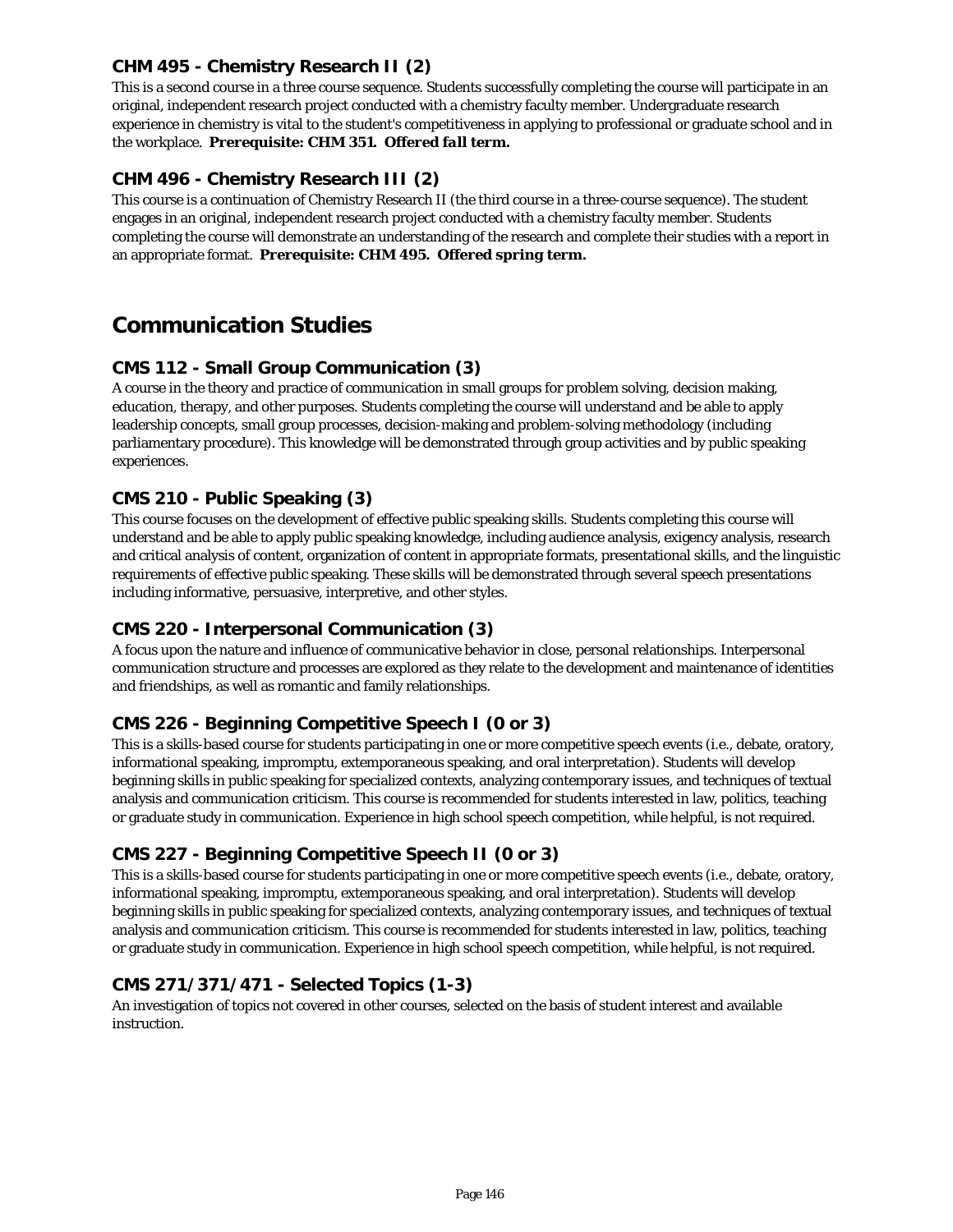# **CMS 315 - Organizational Behavior (3)**

A study of the latest research and theory in organizational behavior and its practical application to the management of organizations. Topics include employee performance and satisfaction, leadership, and organizational development. Students successfully completing this course will be able to 1) define the various theories included in the area of organizational behavior, 2) identify and comprehend complex organizational behavior issues and problems, 3) collect and use evidence to effectively analyze and resolve organizational, behavioral, and managerial issues, 4) apply the theoretical concepts of organizational behavior to simulated business situations.

*Prerequisite: Junior standing or above. Offered even fall term.* **(Cross-referenced with BUS 315.)**

#### **CMS 321 - Intercultural Communication (3)**

Communication between cultures in the interpersonal and organizational context. Differences in communication behaviors due to nationality, ethnicity, and social status are explored. Students study their own cultures, as well as the cultures of others, to develop greater awareness of patterns of thinking, beliefs, assumptions, values, and cultural norms which influence communicative (verbal, nonverbal, and listening) behaviors. *Offered spring term.*

#### **CMS 326 - Advanced Competitive Speech I (0 or 3)**

This is a skills-based course for students participating in one or more competitive speech events (i.e., debate, oratory, informational speaking, impromptu, extemporaneous speaking, and oral interpretation). Students will develop advanced skills in public speaking for specialized contexts, analyzing contemporary issues, and advanced techniques of textual analysis and communication criticism. *Prerequisite: CMS 226 and CMS 227, or permission***.**

#### **CMS 327 - Advanced Competitive Speech II (0 or 3)**

This is a skills-based course for students participating in one or more competitive speech events (i.e., debate, oratory, informational speaking, impromptu, extemporaneous speaking, and oral interpretation). Students will develop advanced skills in public speaking for specialized contexts, analyzing contemporary issues, and advanced techniques of textual analysis and communication criticism. *Prerequisite: CMS 226 and CMS 227, or permission.*

#### **CMS 348 - Gender Communication (3)**

This course surveys writings and research in human communication in order to answer the questions: "Are there differences in the ways men and women communicate, and, if so, what effects do those differences have on relationships?" Students completing this course will become familiar with the research and theories regarding samegender and cross-gender communication, will increase sensitivity to the effects and functions of communication within human relationships, and will become more aware of their historical/cultural/personal gender biases and how those biases affect communication with others. *Offered odd fall terms.*

#### **CMS 351 - Persuasion (3)**

A study of persuasive strategies for the purpose of becoming more enlightened recipients and skillful creators of persuasive messages and campaigns (in advertising, politics, and interpersonal and group interaction). *Offered even fall terms.*

# **Computational Studies**

#### **CST 210 - Fundamentals of Computational Science (3)**

Computational science lies at the intersection of the natural/social sciences, mathematics, and computer science. It involves using computational tools such as numerical computing/analysis, computer simulations, scientific visualization, symbolic computing, statistical analysis, and mathematical modeling to solve problems in the sciences. This course introduces students to the modeling process, methods of solving or simulating models using a computer, methods of statistical analysis for validating models, visualization techniques, basic programming, and elements of good programming practice. Open source computational tools will be used. Students who complete the course will be able to work through the process of designing, coding, and debugging a computer program; use a general approach to creating mathematical models in a variety of disciplines; map scientific or mathematical modeling problems to a computational framework; implement solutions or simulations of models using appropriate Python code; use basic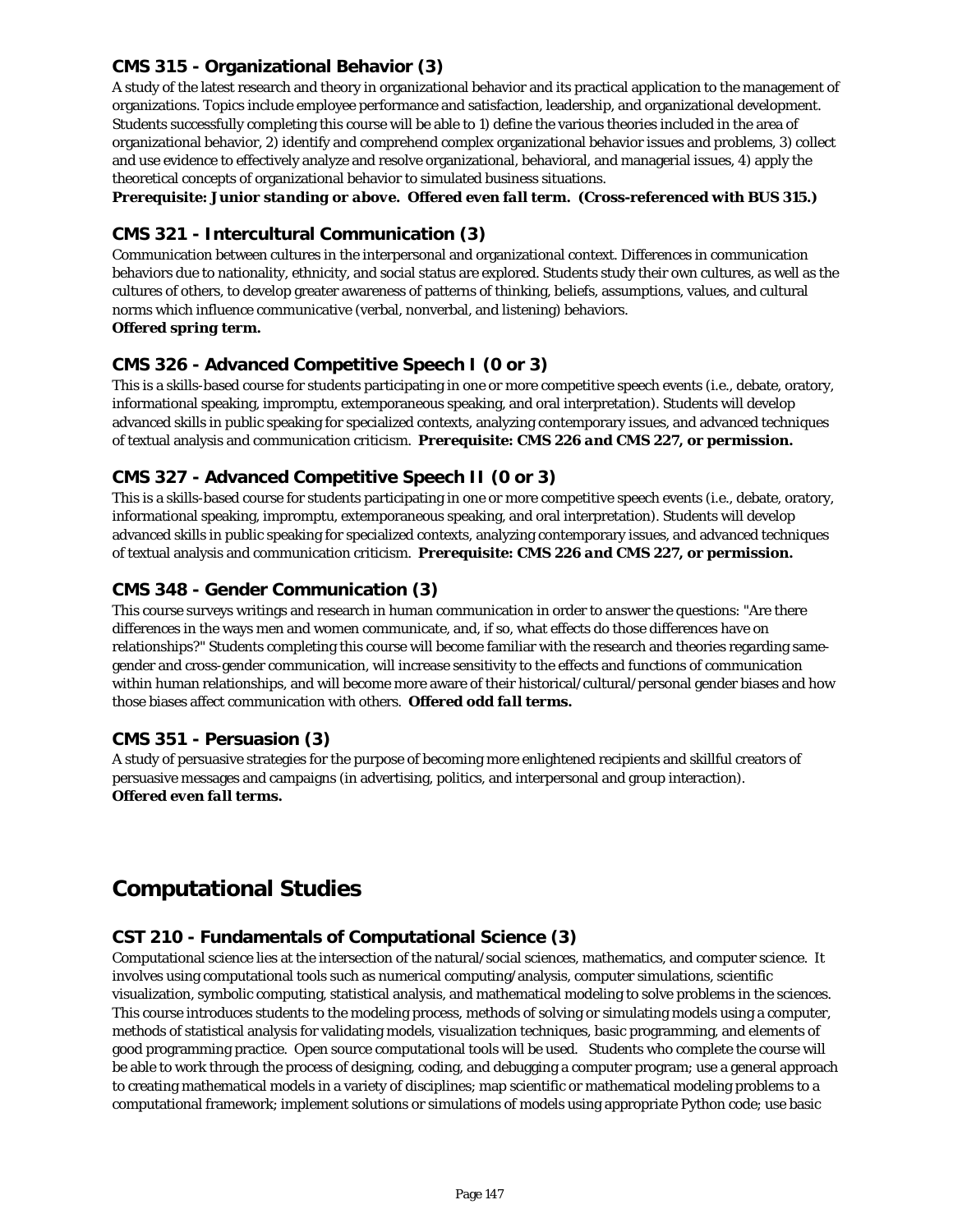statistical tools to assess reliability of models; use computer graphics tools to visualize model solutions or simulations; and collaborate successfully in a team working on a project. *Prerequisite(s): High School precalculus or equivalent. Offered spring term.*

### **CST 310 - Parallel Computational Techniques (3)**

A characteristic of computing the solutions to many problems is the need for large amounts of computational resources. One option for obtaining the necessary resources in a cost-efficient manner is to divide the computation apart in such a way that the parts can be performed in parallel. This course introduces students to using parallel programming and parallel architectures to provide the computational resources necessary to solve problems. Students who complete the course will be able to describe the fundamental concepts of parallel programming and related architectures; demonstrate the knowledge and ability to use high-performance computing (HPC) and highthroughput computing (HTC) to solve computational problems; and demonstrate ability to use parallel programming libraries and tools in solving a computational problem.

*Prerequisite: CST 210 or IST 322 Offered even spring terms.* **(Cross-referenced with IST 310.)**

#### **CST 495 - Computational Studies Seminar (0-3)**

A research or experiential project with a significant computational component developed under the guidance of faculty from the student's major and from the Computational Studies Program. Completion of the project, including both a written and oral presentation, will demonstrate that the student can apply computational science/thinking principles and skills to a significant problem. Computational Science Minor students should ideally build a significant computational component into the senior research project required by their major. Computational Thinking Minor students should choose a computational project related to their major, either as part of a required senior capstone project or as part of a course or directed study.

*Prerequisite(s): Students must have declared either the Computational Science or Computational Thinking minor, be of junior or senior standing, and get permission from a Computational Studies faculty member.*

# **Cooperative Education**

Cooperative Education is a process which expands student learning beyond the classroom. Commonly referred to as internship, this on-site learning is planned and supervised work which relates to a student's major field of study or career path.

#### **CED 202 - Career Education (2)**

An emphasis on career education for students in the middle grades. **(Pass/Fail)**

#### **CED 205 - Introduction to Field Experience (0)**

A preparation for the field experience that is concerned with career research, job seeking skills, and Doane's Internship Program requirements. This course or permission by the Director of Career Development is a prerequisite for any internship course. A student may take this course only once. **(Pass/Fail)**

# **Economics**

#### **ECO 203 - Macroeconomics and Literacy (3)**

The successful operation of modern economies depends on the participation of economically literate citizens. An economically literate citizen should be able to identify problems, gather relevant information, weigh costs and benefits, analyze incentives, and make choices. Students successfully completing this course will be able to comprehend and use basic economic concepts, interpret major macroeconomic statistics, explain how both monetary and fiscal policy can be used to stabilize the economy, and discuss macroeconomic issues.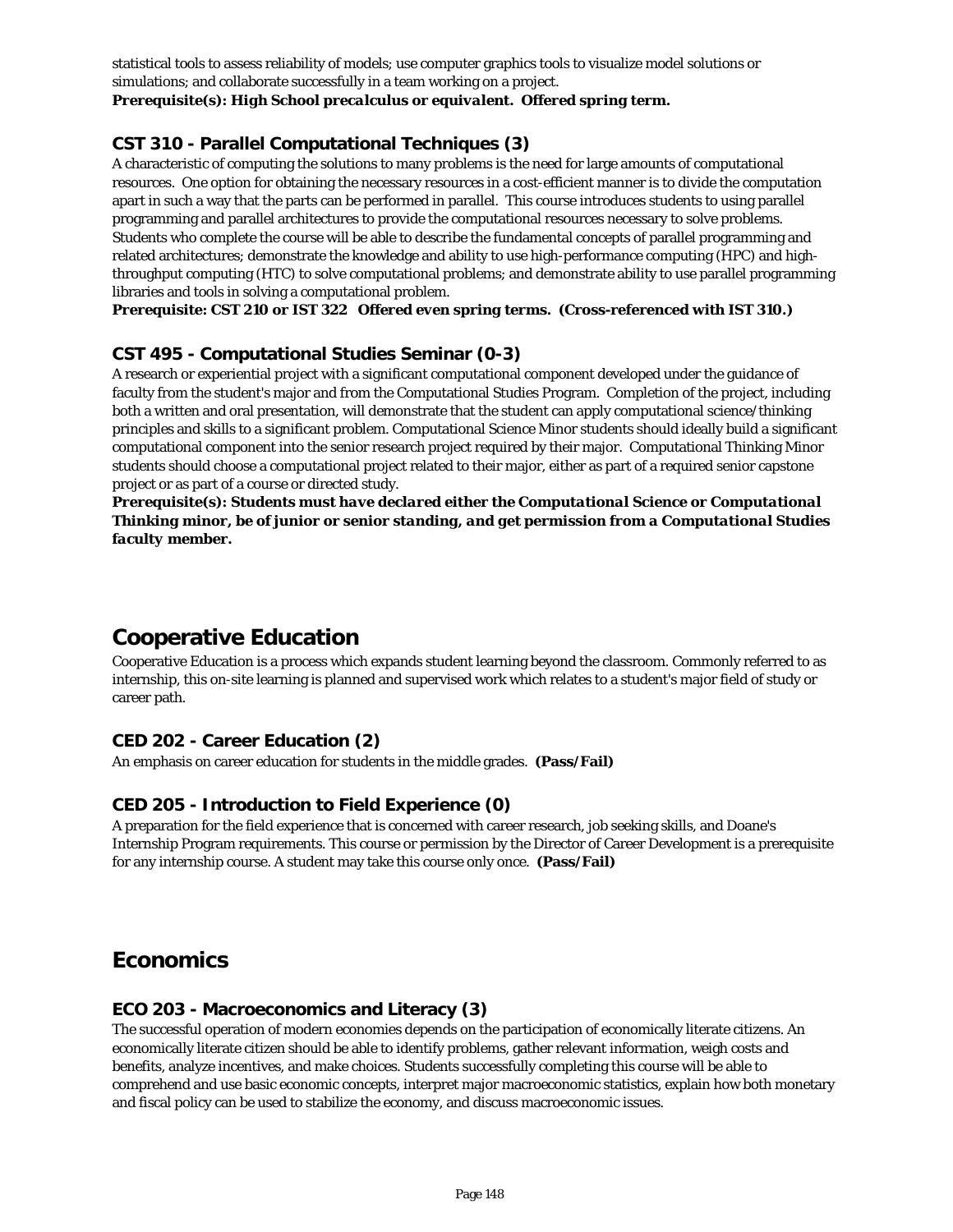# **ECO 204 - Microeconomics and Business (3)**

An introduction to basic concepts governing the operation of the microeconomy, with specific emphasis placed on understanding microeconomic theory, policy, and issues as they relate to business decision-making. Students successfully completing this course will be able to comprehend the workings of the supply and demand model from both a graphical and mathematical perspective, explain the role that elasticity plays in the supply and demand model and know how to calculate and interpret various elasticities, understand utility maximization and the theory of consumer behavior, explain how cost structures differ in the short run and the long run, analyze various market structures in terms of their economic performance, and understand the workings of the various factor markets. *Prerequisite: ECO 203.*

#### **ECO 271/371/471 - Selected Topics (1-3)**

An investigation of topics not offered in other courses, selected on the basis of student interest and available instruction.

#### **ECO 290/390/490 - Directed Study (1-3)**

An opportunity for supervised, independent study of a particular topic based on the interest of the student, and the availability and approval of the faculty.

#### **ECO 303 - Intermediate Macroeconomics (3)**

An examination of the major theories developed to explain the functioning of the macroeconomy and the determination of national income in a market-oriented system. Students successfully completing this course will be able to: 1) discuss both the long run classical model and macroeconomic growth theory; 2) describe various macroeconomic measurement techniques and issues; 3) explain the short run Keynesian model; 4) discuss the difficulties inherent in macroeconomic policy-making, both monetary and fiscal, and 5) understand the role of presidential leadership in economic policy making. *Prerequisite: ECO 203. Offered odd spring terms.*

#### **ECO 304 - Intermediate Microeconomics (3)**

An examination of the theory of individual consumer behavior and the theory of the firm. Students successfully completing this course will be able to: 1) use indifference curve analysis to understand utility maximization; 2) explain cost theory and use production isoquants in microeconomic analysis; 3) discuss the theory of the firm in competition, monopoly, and oligopoly; and 4) explain the functioning of resource markets. *Prerequisite: ECO 204. Offered even fall terms.*

#### **ECO 307 - Money and Banking (3)**

An examination of the history of the U.S. banking system, with special emphasis on the history, purpose, and functions of the Federal Reserve System. The tools and techniques of monetary policy will also be addressed. Students completing this course will be able to: 1) understand basic monetary concepts and frameworks including the role of money and financial institutions and financial markets; 2) critically examine and analyze the business of banking and the role of government regulation of the banking industry; and 3) describe and evaluate Federal Reserve monetary policy in both a domestic and international setting. *Prerequisite: ECO 203. Offered odd fall terms.*

#### **ECO 309 - Environmental Economics (3)**

An examination of the relationship between economic analysis and the quality of the natural environment in which we live. Students successfully completing this course will be able to: 1) understand economic theory and terminology as they relate to issues of environmental quality; 2) apply economic theory, where appropriate, to various environmental problems; 3) comprehend the interactions between both the private and public sectors in the struggle to find workable solutions to environmental problems; 4) appreciate the global dimension of environmental issues; and 5) analyze and evaluate environmental policy proposals to determine feasible solutions. *Prerequisite: ECO 203. Offered odd fall terms.*

#### **ECO 315 - Economic Thought (3)**

This course examines the development of economic ideas from ancient Greece to the modern era. Of particular interest is how various perspectives, both orthodox and heterodox, have contributed to the evolution of modern economic thought. It is also important to relate the emergence of economic ideas to the economic conditions prevailing at the time the ideas were developed. Upon completion of this course, students will be able to explain the significance of particular economic ideas to the development of economic theory and the broader implications of theory for the formulation of economic and social policy. *Prerequisite: ECO 203 Offered even fall terms.*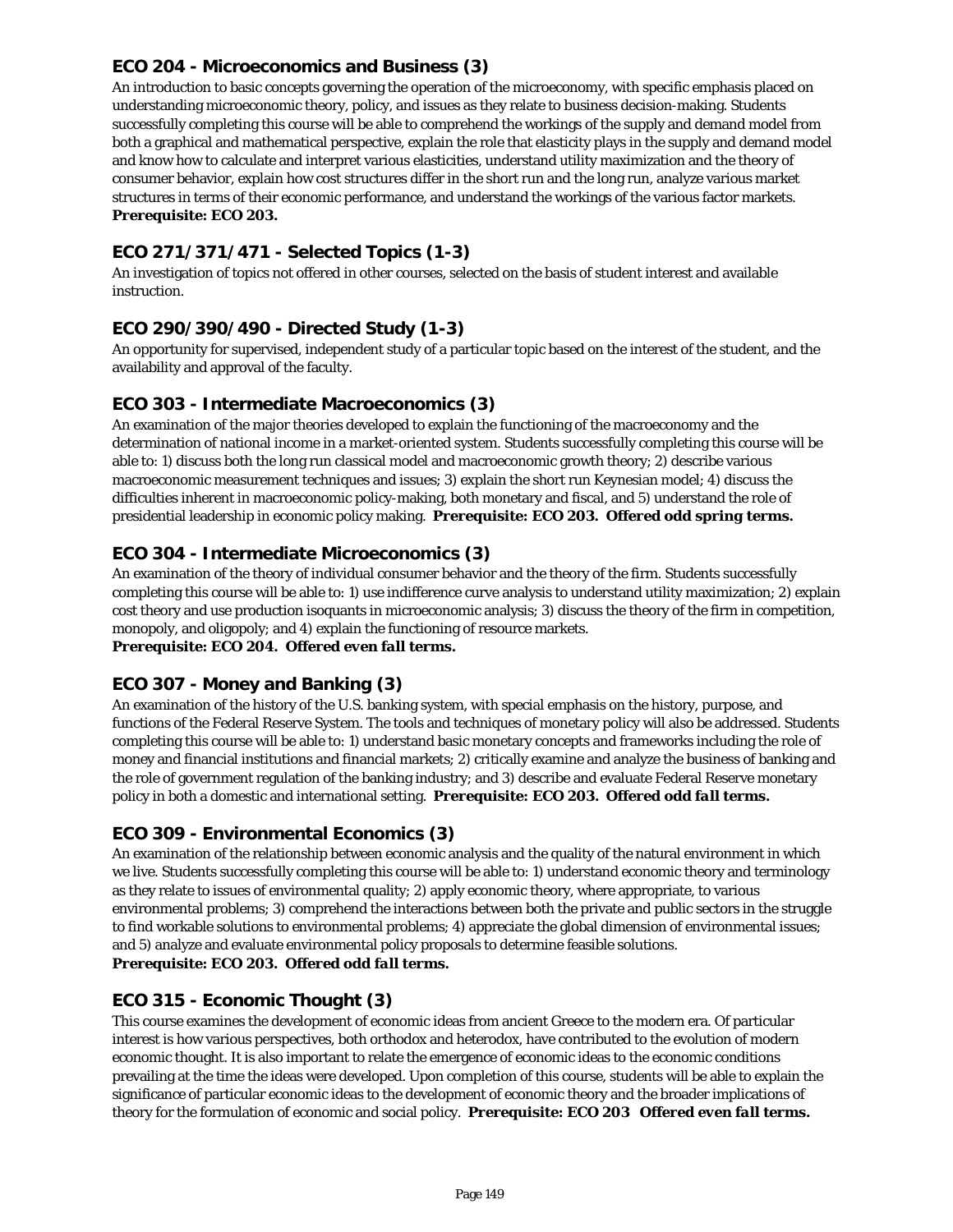# **ECO 327 - Globalization and Transnationalism (3)**

In recent decades, international affairs have been increasingly influenced by non-state actors whose actions and impact cross national boundaries. This class explores this contemporary trend toward increased global interconnectedness, examining the political, cultural, and economic effects of transnational interactions. Major debates about the global economy and international political economy will receive particular attention. Upon completion, students will demonstrate an understanding of globalization as a multifaceted phenomenon, encompassing political globalization, the globalization of communications and culture, and economic globalization. *Offered even spring terms.* **(Cross-referenced with PSI 327.)**

#### **ECO 329 - Health Care Economics (3)**

The U.S. health care system continues to experience problems in the financing, organization, and delivery of health care services. Costs are increasing at unsustainable rates while fewer employers are offering health insurance to their employees. While the U.S. leads the world in money spent on health care, it ranks low on most measures of health status. This course will examine how economic analysis can be applied to health care. Students successfully completing this course will be able to: 1) understand economic theory and terminology as they relate to health care; 2) apply economic theory to health care problems and issues; 3) comprehend the interactions between both the private and public sectors in the struggle to find workable solutions to health care problems and issues; and 4) analyze and evaluate various health care policy proposals to determine feasible solutions.

#### *Prerequisite: ECO 203. Offered even fall terms.*

#### **ECO 330 - Economic Development (3)**

This course examines the economic development problems and policies of countries around the world, with particular focus on Africa, Asia, and Latin America. Emphasis is placed on issues such as planning for growth, income distribution, sustainability and resource use, population growth, agricultural production, savings and capital formation, and international economic relationships. Students successfully completing this course will be able to: 1) understand economic theory and terminology as they relate to the problems of economic development; 2) apply economic theory to the problems of economic development; 3) comprehend the interactions between both the private and public sectors in the struggle to find workable solutions to economic development problems; 4) understand global economic perspectives and interactions, especially among countries of the world struggling with resource allocation issues; and 5) analyze and evaluate various economic development policy proposals to determine feasible solutions. *Prerequisite: ECO 203. Offered odd fall terms.*

#### **ECO 340 - Econometrics (3)**

In most economics courses, common economic results are presented as theory. Econometrics allows students to test those theories by using regression analysis on economic data. In this course, students will learn basic econometric techniques and methods, apply those techniques and methods to economic data, and interpret the numerical results. Students successfully completing this course will be able to: 1) understand simple and multiple linear regressions, 2) test economic theory through the use of econometric methods; 3) analyze economic data and forecast change; and 4) effectively communicate econometric results utilizing appropriate presentation methodology. *Prerequisite: BUS 215 or SSI 217 or MTH 356. Offered even spring terms.*

#### **ECO 358 - International Trade and Finance (3)**

An examination of current theories of international trade and finance. Emphasis is placed upon understanding financial decision-making in a global setting. Students successfully completing this course will be able to: 1) demonstrate understanding and application of partial- and general- equilibrium models of international trade; 2) explain the concept of comparative advantage and its determinants; 3) evaluate the effects of international trade policies on economic welfare and relevant markets; 4) identify risks associated with doing business globally; 5) recommend financial tools that can be used to reduce risk, and 6) apply the theoretical material to critically evaluate real world issues in international trade and finance. *Prerequisite: ECO 203. Offered even spring terms.*

#### **ECO 360 - Research in Business and Economics (3)**

In this course, students will learn how to use and create research. First, students will learn how to find, read, and critique journal articles. Then they will learn how to conduct their own research. Students will work on a research project throughout the semester. At the end of the course, students will be able to: 1) identify a research question, 2) learn what others have studied about similar questions, 3) define a testable hypothesis, 4) develop a research method, 5) collect data, 6) use statistical methods to analyze data, 7) explain results, 8) draw conclusions, 9) write a research paper, and 10) present at Mind Expo. *Prerequisite: BUS 215. Offered even fall terms.*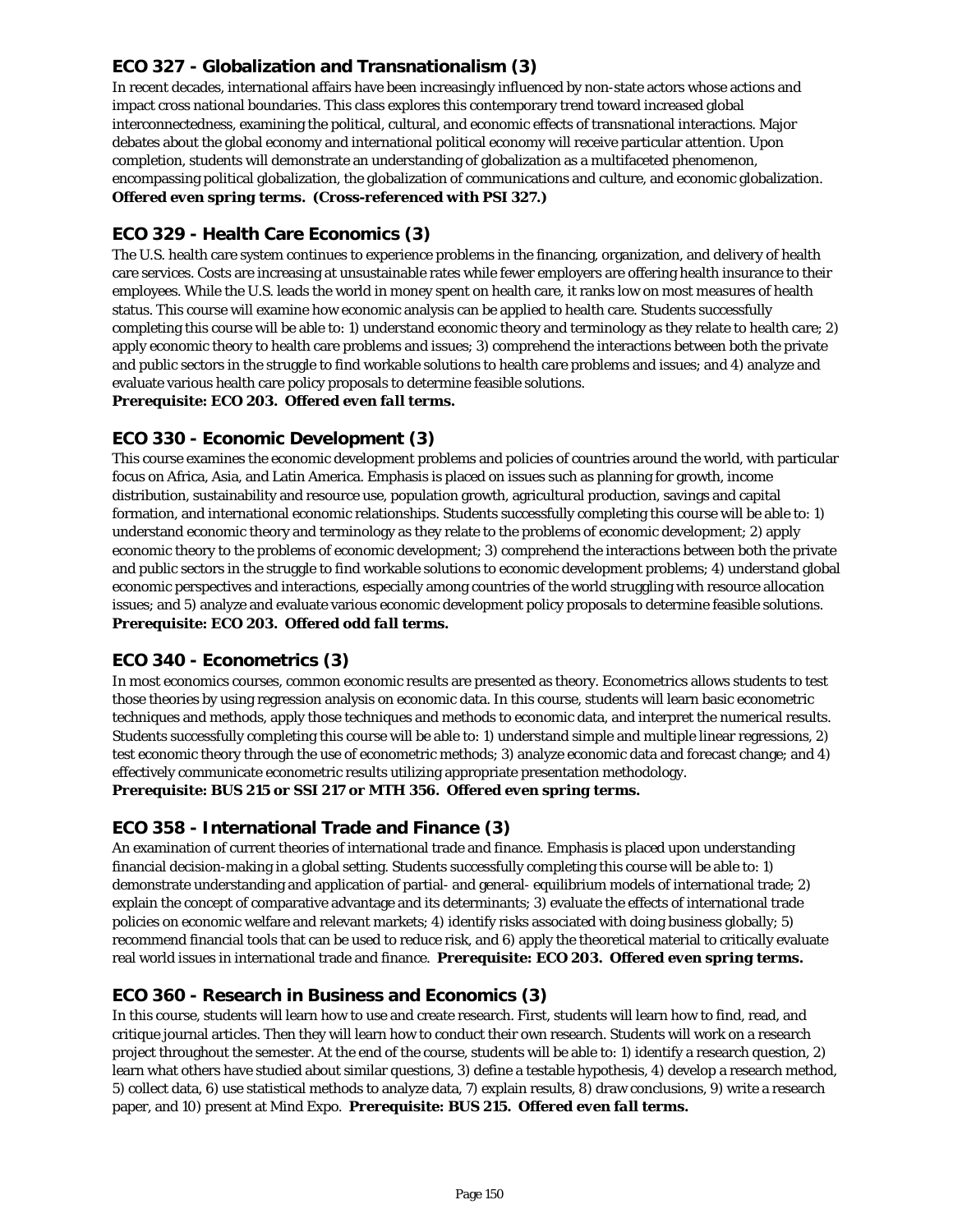# **ECO 421 - Economics Internship (0-12)**

Designed to offer students a professional experience in the field of economics in an institutional setting such as a government or financial institution. *Prerequisite: CED 205 and Economics faculty permission.*  **(Pass/Fail)**

#### **ECO 495 - Seminar in Economics (3)**

This course examines how economic tools and techniques can be effectively utilized to conduct economic research. In addition, recent contributions to economic thought and current controversies in economics are discussed. Upon completion of this course students will: 1) understand contributions to economic theory and policy in the post-World War II era along with controversies currently being debated in the discipline, 2) learn how to conduct research in economics, and 3) complete a research project in economics.

*Prerequisite: Junior or senior economics major or minor. Offered odd spring terms.*

# **Education**

#### **EDU 101 - Introductory Education Seminar (1)**

A course designed to prepare future educators with a framework to understand the implications of multicultural education as they enter the classroom. Students focus on self-clarification in order to understand their own culture first before they are exposed to multiple perspectives. Through field experiences, writing, discussions and readings, students analyze their beliefs, attitudes and behaviors while preparing to become competent multicultural educators.

#### **EDU 211 - Practicum IA (3)**

An examination of the primary education theories and social forces that have shaped American education with emphasis upon writers whose philosophical thought has had a particularly strong impact upon contemporary educational practices. Educational practices surveyed include the learning process, instructional design, teaching strategies, classroom management, diversity within the classroom, history and philosophy of education, and national/state K-12 content standards. The course includes clinical field experience in elementary, middle, and secondary schools. Course content provides exploratory activities for students to develop an interest in and commitment to teaching.

*Prerequisite: Sophomore standing and minimum cumulative grade point average of 2.30.*

#### **EDU 221 - Practicum IB (3)**

A course examining theories, principles, and characteristics of human development from conception to young adulthood. Upon successful completion of the course, students will have an understanding of the study of the teaching and learning processes and the implications for planning educational experiences in terms of behavioral and cognitive psychological principles. Students will also investigate intelligence theories and their application to lesson design and presentation, classroom management, multiculturalism and national and state K-12 content standards. The course includes clinical field experiences in elementary, middle, and secondary schools. *Prerequisite: EDU 211.*

# **EDU 250 - Curriculum and Teaching Methodology in the Middle Grades I (3)**

A course designed to provide a knowledge base about current research and best practice for working with adolescent learners, including their physical, intellectual, emotional and social development. Students acquire strategies for developing positive relationships with and among young adolescents with differing adolescent needs, cultures, learning styles, and intelligences. This course explores using learner interests and questions when designing curriculum. Students learn how classroom curriculum is affected by a variety of grouping strategies that emphasize interdependence, cooperation and individual responsibility. Field experiences in the schools allow practical demonstrations and application of the theoretical base about students at this age and assist with the formulation of a personal philosophy of middle grades education. *Prerequisite: Sophomore standing. Offered spring term.*

#### **EDU 290/390/490 - Directed Study (1-3)**

An opportunity for supervised, independent study of a particular topic based on the interest of the student, and the availability and approval of the faculty.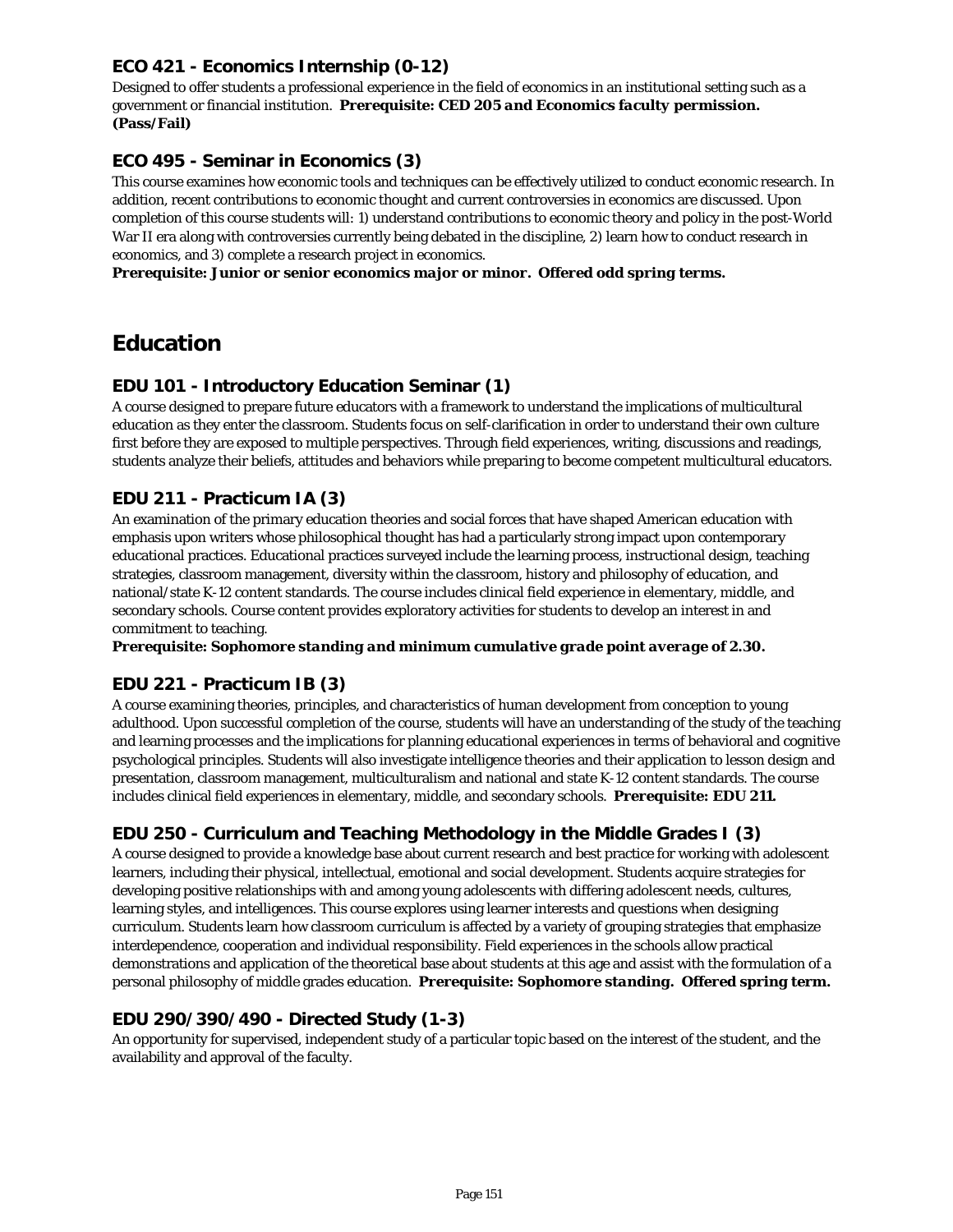# **EDU 311 - Language Arts and Reading I (3)**

A methods course focusing on the discovery and investigation of language arts, reading methods and materials for the elementary (including early childhood K-3) and middle grade settings, including handwriting, spelling, listening, creative dramatics, grammar, language development, oral language, writing as a process approach and the six traits of analytical writing. Students become acquainted with literature for children and adolescents, including the different genres, storytelling, oral reading, choral reading and its application for teaching language arts skills. Emphasis will be placed on implementing state and national reading and language arts standards. *Prerequisite: EDU 211.*

## **EDU 312 - Language Arts and Reading II (3)**

A methods course building upon the foundation laid in Language Arts and Reading I. It familiarizes elementary (including early childhood K-3) and middle grade educators with the current information about the process of teaching reading through a balanced approach. Students will explore instructional approaches including direct instruction teaching strategies such as systematic phonics instruction and mini-lessons on reading strategies, shared reading, guided reading, literature groups, as well as different management strategies for setting up an effective reading program. Children's and adolescents' literature is reviewed as to its application for teaching reading. Emphasis will be placed on implementing state and national reading and language arts standards. *Prerequisite: EDU 211 and EDU 311, or permission.*

#### **EDU 318 - Mathematics Methods (3)**

A methods course with the central focus on methodologies in teaching mathematics and the use of manipulatives within the content of mathematics that is developmentally appropriate for the elementary (including early childhood K-3) and middle grades setting. Students use problem solving as an approach to learn mathematics, identify curricular sequences within common instructional topics, and plan appropriate learning activities and evaluation procedures. *Prerequisite: MTH 217 or permission.*

#### **EDU 321 - Practicum IC (2)**

A field-based learning experience in which the student studies the principles for developing and improving the teaching-learning process. The emphasis is on implementing the theories of instructional design and assessment of learning introduced in Education 211 and Education 221 into the student's teaching repertoire. *Prerequisite: EDU 221 or permission.*

#### **EDU 322 - Science Methods (2)**

A methods course focusing on methodologies in teaching science that are developmentally appropriate, integrated and interdisciplinary for the elementary (including early childhood K-3) and middle grades settings. Students apply current research in the areas of science education, design lessons and curricular sequences, integrate technology, plan evaluation procedures, and explore concepts and local environments through inquiry activities. This course is based upon the National Science Literacy Standards and the Nebraska State Science Standards.

#### *Prerequisite: EDU 211 or permission, Elementary Education major or middle grades endorsement.*

#### **EDU 323 - Social Studies Methods (2)**

A methods course focusing on methodologies in teaching social studies that are developmentally appropriate, integrated and interdisciplinary for elementary (including early childhood K-3) and middle grade settings. Students apply current research in the area of social studies education, design lessons and curricular sequences, integrate technology, plan evaluation procedures, and examine relationships between current issues and historical events. Special emphasis is placed on Nebraska history and geography. This course is based upon the National Curriculum Standards for Social Studies and the Nebraska State Social Studies Standards.

*Prerequisite: EDU 211 or permission, Elementary Education major or middle grades endorsement.*

# **EDU 325 - Methods in Secondary Education (2)**

A secondary methods course designed to acquaint students with strategies for teaching in a middle/high school setting. Students will be able to understand issues related to curriculum development, instructional practices in the content areas, national and state standards, assessment, and classroom management. Emphasis is placed on practical application through role play, applied research and lesson presentation and critique. This course encompasses and supports the concurrent practicum experiences and special methods experiences.

*Prerequisite: EDU 211 or permission. Offered fall term.*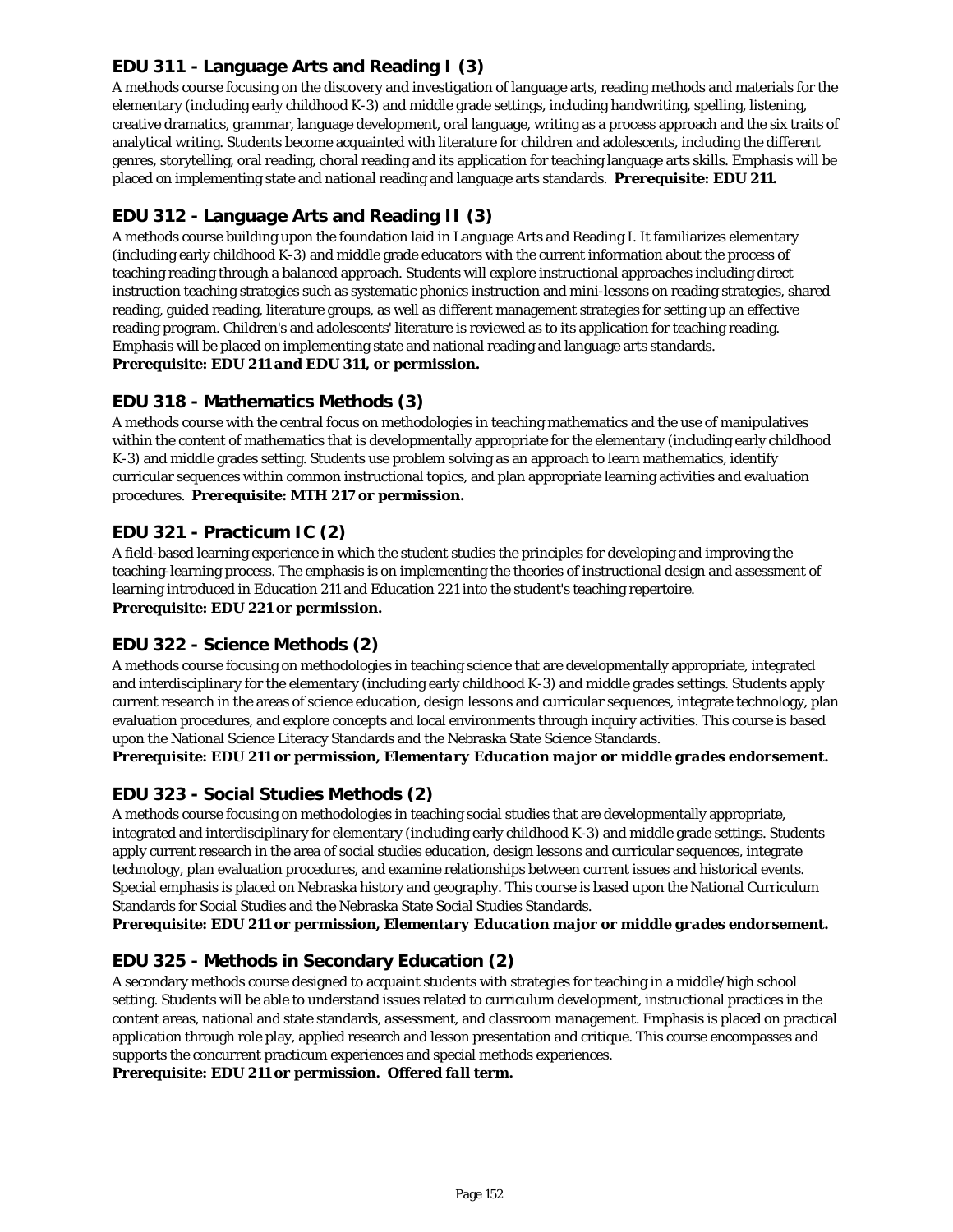# **EDU 330 - Language Arts and Reading III (5)**

A methods course focusing on an in-depth study and analysis of methods, materials and assessments used by elementary (including early childhood K-3) and middle grades teachers for the teaching of reading and language arts. Instruction centers on teaching reading, writing, listening and speaking in an integrated format. Emphasis is placed on developing effective organizational and management skills for the classroom. In preparation for the student teaching experience, students combine theory, knowledge and skills, practical application, and hands-on materials as they develop their own personal philosophy of teaching reading and language arts. Emphasis will also be placed on implementing state and national reading and language arts standards.

*Prerequisite: Enrollment in the professional term or permission.*

#### **EDU 338 - Children, Youth and the Family (3)**

A study of human development based on the theory that primary caregivers have the greatest influence on the growth and development of both children and adolescents. The course covers human development of children and youth with a strong orientation to the contexts of family, parenting styles, school programs, and other vehicles of socialization. Students participate in a field-based observation project.

#### **EDU 341 - Practicum ID (2)**

A field-based learning experience in which the student studies the principles for developing and improving the teaching-learning process. The emphasis in this course is implementing into the student's teaching repertoire the theories of classroom management and motivation that were introduced in EDU 211 and EDU 221. *Prerequisite: EDU 221 or permission.*

#### **EDU 350 - Curriculum and Teaching Methodology in the Middle Grades II (3)**

A course building on the foundation laid in Education 250. Students examine physical, intellectual, emotional, and social growth patterns that affect healthy development of young adolescents. Emphasis is placed on developing appropriate methodologies and multiple strategies for planning instruction, teaching, integrating, and assessing core subject areas in the middle grades. Strategies are presented for modifying instruction to meet the diverse needs and interests of adolescent learners. Students participate in collaborative experiences to combine theory, research, practical application, inquiry, and reflection as they expand their personal philosophy of teaching in the middle grades. *Prerequisite: Enrollment in the professional term, or permission. Offered fall term.*

#### **EDU 361 - Seminar in Secondary Education (2)**

A seminar course in preparation of secondary pre-service teachers. Students will be able to understand issues related to curriculum development, national and state standards, assessment, classroom management strategies, school law, special needs students, multiculturalism, applications of technology in the classroom, parent-community relations, and other related topics. This course supports the concurrent practicum experiences and special methods courses. *Prerequisite: EDU 211, EDU 221, EDU 325 or permission. Offered spring term.*

#### **EDU 421 - Education Internship (0-12)**

On-the-job experience in education. *Prerequisite: CED 205 or permission.* **(Pass/Fail)**

#### **EDU 451 - Student Teaching (Elementary) (8)**

Student teaching done in accordance with the Professional Term Plan. The student teaching experience occurs during the last 10 weeks of the term, during which time the student is assigned a school where he/she devotes full-time to his/her teaching assignment. *Prerequisite: Acceptance by Teacher Education Committee.*

#### **EDU 453 - Student Teaching (Secondary) (8)**

Student teaching arranged on an individual basis depending upon the program in which the student is enrolled. This professional term experience is designed to place the student into a school setting in which he/she can be given firsthand experiences in parent conferencing, student evaluation, classroom management and teacher in-service. Involves 14 weeks in the classroom. *Prerequisite: Acceptance by Teacher Education Committee.*

#### **EDU 455 - Student Teaching (K-12) (8)**

Student teaching arranged on an individual basis depending upon the program in which the student is enrolled. This professional term experience is designed to place the student into a school setting in which he/she can be given firsthand experiences in parent conferencing, student evaluation, classroom management and teacher in-service. Involves a minimum of 14 weeks in the classroom. *Prerequisite: Acceptance by Teacher Education Committee.*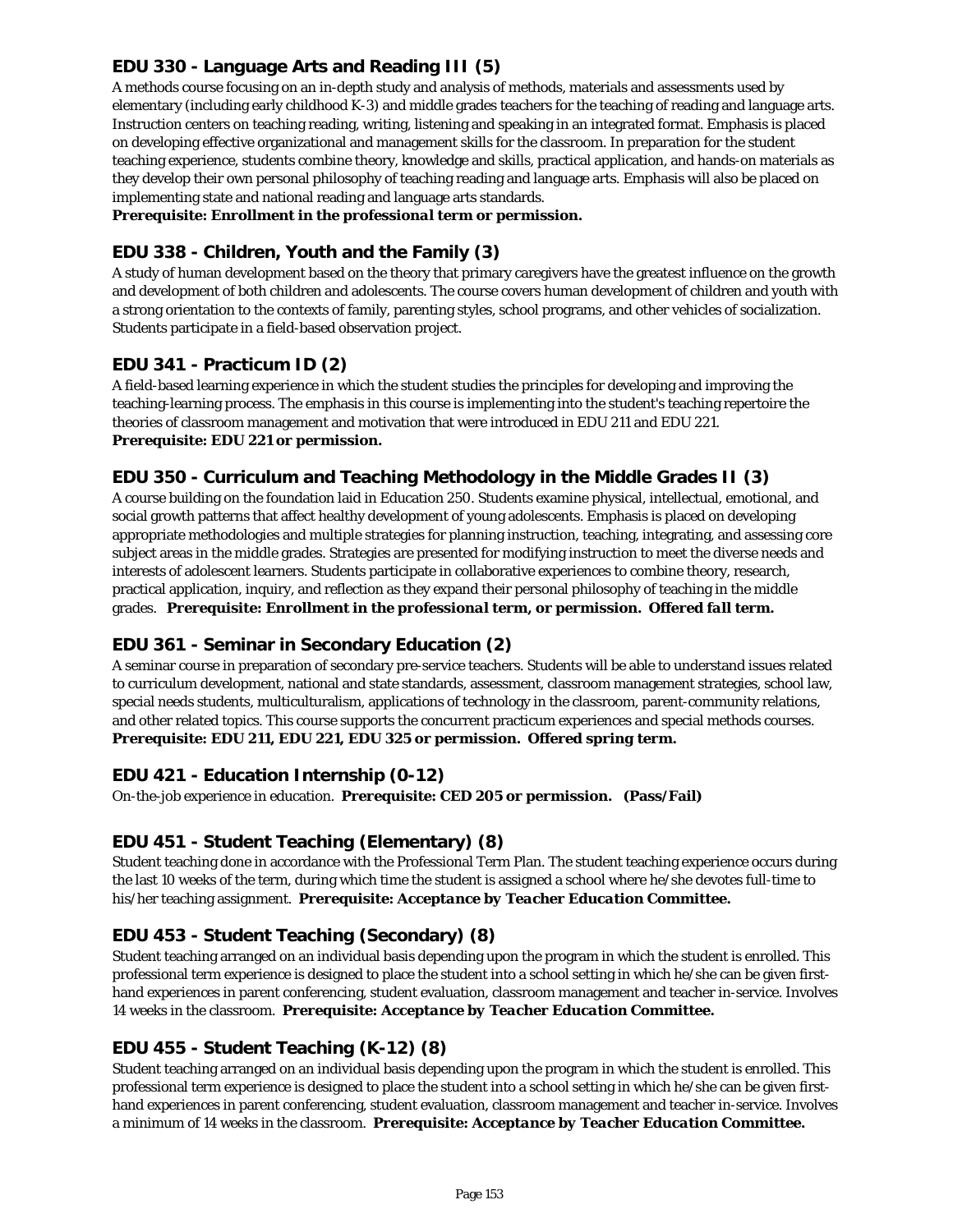## **EDU 458 - Student Teaching (Middle Grades) (8)**

Student teaching arranged on an individual basis. This professional term experience, which requires completion of eight credits, is designed to place the student into a school setting in which he/she can be given first-hand experiences in parent conferencing, student evaluation, classroom management and teacher in-service within a middle school setting. The student teaching experience occurs during the last 10 weeks of the term.

*Prerequisite: Acceptance by Teacher Education Committee.*

# **Early Childhood Education**

#### **EDC 201 - Introduction to Early Childhood Education (3)**

An introductory study of young children with an emphasis on developmentally appropriate practices, philosophical approaches to instruction, curriculum based theories, and history and trends in early education. Students will explore the implications of developing experiences based upon meetings the needs of the whole child. The students will use their understanding of young children's characteristics and needs to create environments that are healthy, respectful, supportive, and challenging for each child. The roles of the teacher in Early Childhood settings will be explored as students design ways to effectively communicate and involve families in their child's development and learning. *Prerequisite: Major in Elementary Education or Special Education, EDU 211 or permission. Offered spring term.* 

#### **EDC 425 - Methods for Young Children I (3)**

A methods course building upon the foundations laid in EDC 201, focusing on effective instructional strategies and curriculum for young children (PreK-3). Students will be able to design developmentally appropriate instruction and materials using active learning strategies in the academic disciplines: language and literacy; social studies; physical activity; and health/cooking and safety. The students will also be able to effectively manage programs, observe and conduct appropriate assessments and effectively use technology in Early Childhood settings. A field experience in a preschool setting is also required. *Prerequisite: Major in Elementary Education or Special Education, EDU 211 and EDC 201 or permission. Offered fall term.*

#### **EDC 427 - Methods for Young Children II (3)**

A methods course building upon the foundations laid in EDC 201 and EDC 425, focusing on effective instructional strategies and curriculum for young children (PreK-3). Students will be able to design developmentally appropriate instruction and materials using active learning strategies in the academic disciplines: language and literacy; the arts music, creative movement, dance, drama, visual arts; mathematics; science; and physical activity. The students will also be able to effectively manage programs, observe and conduct appropriate assessments and effectively use technology in Early Childhood settings. A field experience in an Early Childhood setting, preschool to third grade, is also required. *Prerequisite: Major in Elementary Education or Special Education, EDC 425, or permission. Offered spring term.*

#### **EDC 447 - Seminar in Early Childhood Education (3)**

A methods seminar exploring practical and philosophical issues in early childhood education including special needs and inclusion, research in child behavior, legislation pertaining to young children, enriching environments for young children, discipline techniques, parent communication and conferences, working with other teachers, integration of learning experiences, grouping for learning, designing curriculum, technology, and assessing and recording children's behaviors. In preparation for the student teaching experience, students combine theory, knowledge and skills as they develop their own personal philosophy of early childhood education. *Prerequisite: Enrollment in the professional term or permission. Offered fall term.*

#### **EDC 457 - Practicum in Early Childhood Education (8)**

Student teaching done in accordance with the Professional Term Plan. The student teaching experience occurs during the last half of the term during which time the student is assigned a school where he/she devotes full-time to his/her teaching assignment.

#### *Prerequisite: Major in Elementary Education and permission. Offered fall term as needed.*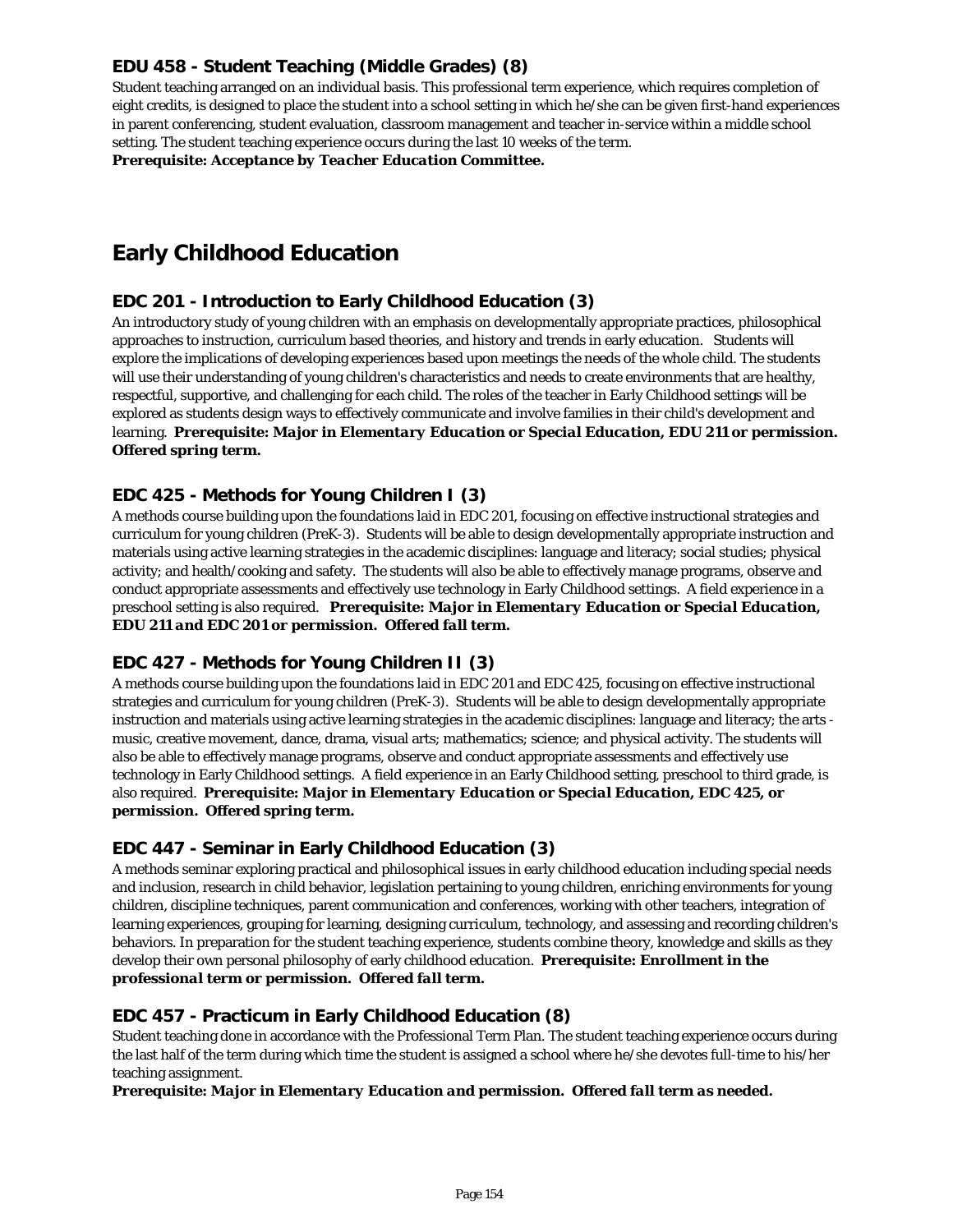# **Special Education**

#### **EDS 207 - Introduction to Exceptional Children (3)**

An introductory study of children with exceptional needs for the prospective special educator. Students examine the field of special education for an overview of relevant issues. At the completion of this course, students are able to relate significant historical and legal issues, and discuss causes and remediation of handicapping conditions. Emphasis is placed on the four primary areas of exceptional need: mild/moderate learning disabilities, mental handicaps, behavioral/emotional disabilities, and orthopedic handicaps. The student also participates in a field-based observation project. *Prerequisite: Co-enrollment in EDU 211, or permission.*

#### **EDS 236 - Curricula and Collaboration in Special Education (3)**

A beginning methods course focusing on curricular modifications for students with mild to moderate learning disabilities, mental handicaps, behavioral/emotional disabilities, or orthopedic handicaps (LD, MH, BD, OH). As a result of this course, the student is able to promote the learning of social skills by K-12 students, develop and implement classroom management techniques, use standardized and authentic assessment of student needs and performance levels, modify curriculum for learners with moderate disabilities, use effective communication techniques for collaboration, and plan instruction based on the students' learning styles. *Prerequisite: EDU 211, EDS 207, or permission.*

#### **EDS 328 - Assessment and Verification, and Management (3)**

A continuation of the development of the student's skills in classroom management, and formal and informal assessment leading to application of federal and state rules for verification as a student with special needs (LD, BD, MH, or OH) or other accommodations. As a result of this course, the student is able to implement an expanded set of classroom management strategies to prevent crisis and to respond in supportive processes when crises do occur, and apply assessment information to Nebraska verification rules. *Prerequisite: EDS 236 or permission.*

#### **EDS 332 - Methods for Secondary Special Education (3)**

A junior-level methods course, with a secondary school emphasis. Upon completion, students demonstrate skill in making lesson modifications, conducting conferencing procedures, developing transition and vocational options, demonstrating IEP writing competency, and successful classroom management strategies. The course examines the above issues from a secondary resource room perspective as a component of inclusionary practice. *Prerequisite: EDS 236 or permission.*

#### **EDS 426 - Integration of Special Education Competencies I (3)**

A methods course in the professional block. As a result of this course, students are able to conduct action research to answer their own questions about best professional practice, apply the life space intervention process and appropriate alternatives, and use an expanded set of formal assessments in the verification process. *Prerequisite: Enrolled in professional term.*

#### **EDS 428 - Integration of Special Education Competencies II (3)**

A senior methods course reviewing major issues in special education prior to student teaching. At the completion of this course, students demonstrate proficiency in special education instructional strategies, classroom management, colleague collaboration, and special education documentation. Students conclude final preparation for their individual field experiences and complete their studies with an integrated project derived from the student teaching experience. *Prerequisite: Enrolled in the professional term.*

#### **EDS 456 - Student Teaching: Mildly/Moderately Handicapped (10)**

Full-time student teaching in the area of special education with K-12 experiences. *Prerequisite: Acceptance by Teacher Education Committee.*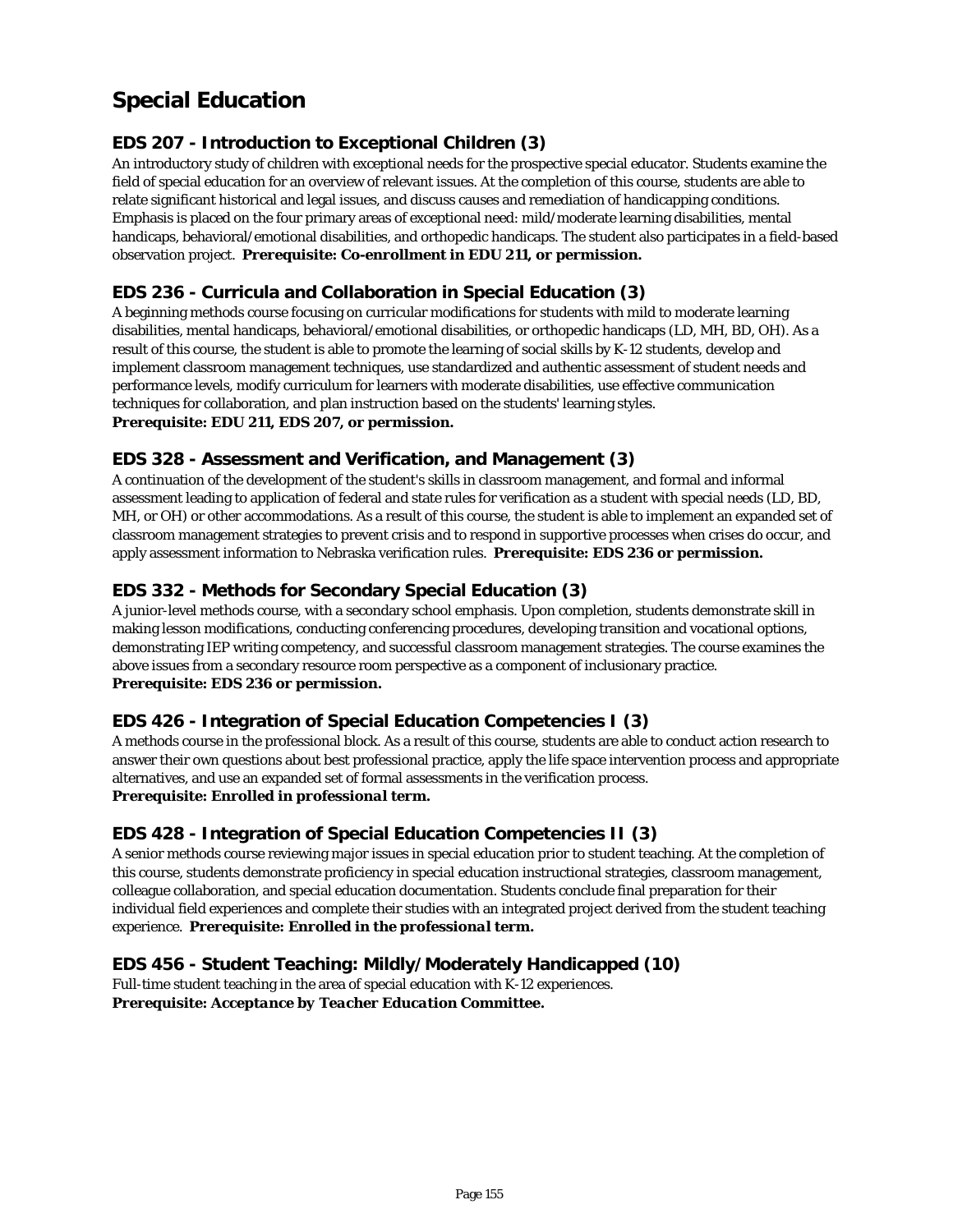# **Education (Graduate)**

#### **EDU 600 - Improvement of Instruction (3)**

A treatment of the forces influencing instructional planning and emergent instructional practices. The current research base serves as a foundation for the examination of topics such as models of teaching, peer coaching, and reflectivity. Also included is an emphasis on current trends/issues in the student's area of teaching (e.g., natural science, social science, art).

#### **EDU 602 – Assessment of Learning (3)**

This course provides an examination of authentic assessment procedures used in K-12 classrooms. Attention is given to the examination, construction, interpretation and use of authentic assessments for measuring student learning in areas of the K-12 curriculum. Students will move from theory to practice as they develop an evaluation plan with an emphasis on using portfolios and authentic assessment measures in the classroom. (Education 602 and 645 may not both be used by a student for completion of the Master of Education degree.)

#### **EDU 645 - Assessment of Literacy (3)**

An examination of authentic assessment procedures used in the assessment of literacy in the elementary and middle grades classrooms. Attention is given to the examination, construction, interpretation and use of authentic assessments for measuring student learning in reading and writing. Students will also examine the Nebraska K-12 content reading standards and develop assessments appropriate for them. Students will move from theory to practice as they develop an evaluation plan with an emphasis on using portfolios and authentic assessment measures in the classroom. Students may not use both EDU 602 and 645 for completion of the Master of Education degree program.

#### **EDU 663 - Reading and Writing in the Content Area (3)**

A course providing educators with a variety of reading, writing, speaking and listening strategies and informal assessment techniques they may utilize to improve student understanding of texts and materials in their classrooms and at home. Students will explore and utilize specific strategies which include basic processes of reading, methods of instruction, and techniques for identifying materials appropriate for all readers. These strategies can be adapted for 7- 12 students to help them become more reflective thinkers as well as active and purposeful learners. The strategies introduced in this course are appropriate for all content areas, and participants will be actively involved in using the strategies. Participants will also review the Nebraska 7-12 reading standards to explore opportunities to extend the reading standards across the curriculum. Students will use both electronic and print resources and critique their application in the content classrooms.

#### **EDU 664 - Seminar For Beginning Teachers I (3)**

A course required of students completing initial certification for elementary and middle grades, education or special education. Students will explore issues for the first-year teacher. Students will begin planning for their teaching positions, developing curriculum and making final decisions concerning classroom organization and management. In addition, students will review the topics of parent conferencing, school law, the Nebraska K-12 content standards, crisis intervention, and effective teaching of mainstreamed students. Other current topics in education will be addressed as they relate to the beginning teacher.

#### **EDU 665 - Seminar For Beginning Teachers II (3)**

A course required of students completing initial certification for secondary education. Students will explore issues for the first-year teacher. Students will begin planning for the teaching positions, developing curriculum and making final decisions concerning classroom organization and management. In addition, students will review the topics of parent conferencing, school law, the Nebraska K-12 content standards, crisis intervention, and effective teaching of mainstreamed students. Other current issues in education will be addressed as they relate to the beginning teacher.

#### **EDU 699 - Selected Topics (3)**

Course work of specific interest to the individual graduate student may be selected within this category. Such courses will be offered on the basis of student needs.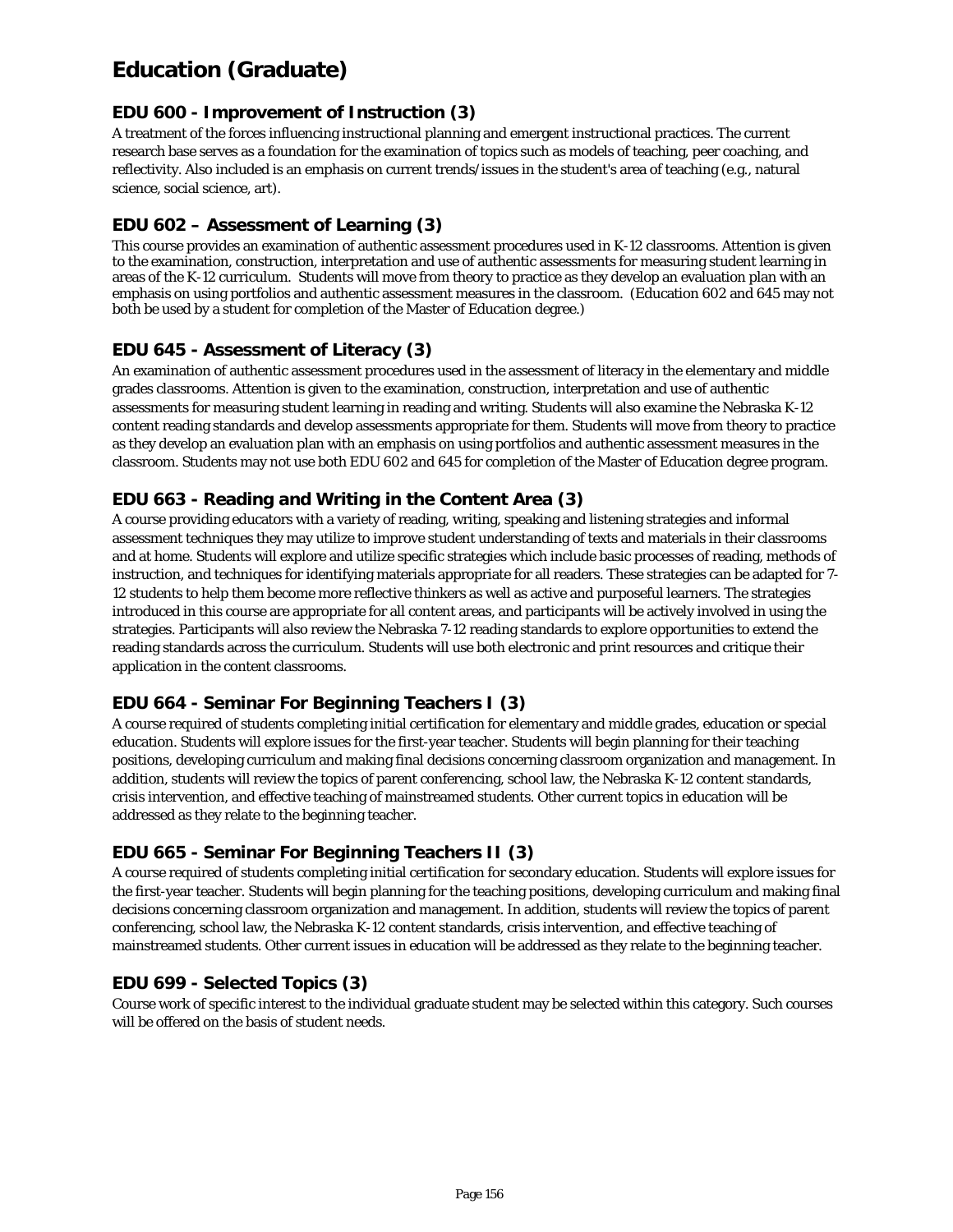# **Special Education (Graduate)**

#### **EDS 620 - Exceptional Children (3)**

The study of children and youth with exceptionalities, and the implications of serving those students in K-12 schools, are the foci of this course for regular educators. An examination of federal, state and local policies is completed so that classroom procedures can be developed and implemented in compliance with existing regulations. The course experiences also prepare regular educators for their collaborative roles with mainstreamed students and consultative special educators.

## **EDS 622 - School Programming for Exceptional Youth (3)**

An examination of a variety of techniques for instruction in academic, social and vocational curricula to youth with exceptionalities in today's schools. This course considers classroom settings ranging from self-contained classrooms for students with learning disabilities, mental handicaps, or behavioral disorders to regular classes with collaborative teaching.

## **EDS 626 - Advanced Instructional Modifications and Accommodations for Students with Special Needs (3)**

A course to prepare participants to diagnose student needs and make appropriate individualized instructional accommodations in all areas consistent with IDEA and NE Rule 51. Learning resulting from this course will also qualify those involved to collaborate with paraprofessionals, parents, and regular educators. The focus of adaptations will be primarily for students with learning disabilities, behavioral disorders, and mental handicaps. Students will utilize technology in making modifications for learners with special needs.

# **English**

## **ATV 136 - Journalistic Activity - Xanadu (0-1)**

Participation in writing for the college literary publication. **(Pass/Fail)**

#### **ENG 100 - Writing English as a Second Language (3)**

A course designed for students of English as a Second Language to provide exposure to readings and writing in the liberal arts disciplines. Students write expository essays with additional work on reports, summaries, research techniques and argumentation.

#### *Prerequisite: Permission.*

#### **ENG 101 - Writing Seminar (3)**

A writing intensive course designed to enhance the quality of critical thinking and the knowledge of writing. A variety of texts are interpreted, and critical responses are written using one or more literary forms. The student increases breadth and depth of critical thinking and knowledge of writing.

*Prerequisite: The student must demonstrate adequate basic skills before enrolling in ENG 101.*

#### **ENG 113 - Basic News Writing and Reporting (3)**

An introduction to journalistic writing, including news values and sources, and problems and issues in news reporting. Students completing this course will have developed interviewing, note taking and writing skills, especially for print media. *Offered fall term.* **(Cross-referenced with JOU 113.)**

#### **ENG 201 - Intermediate Writing (3)**

Experience and instruction for students seeking further development of expository writing skills. *Prerequisite: ENG 101 or permission. Offered fall term.*

#### **ENG 202 - Introduction to Poetry Writing (3)**

An introduction to basic descriptive and critical terminology having to do with the writing of poetry. Students will become familiar with free verse and a limited number of fixed forms. Upon successful completion of the course, students will be able to identify a number of different kinds of poetry and will have written poems of their own. *Prerequisite: ENG 101. Offered fall term.*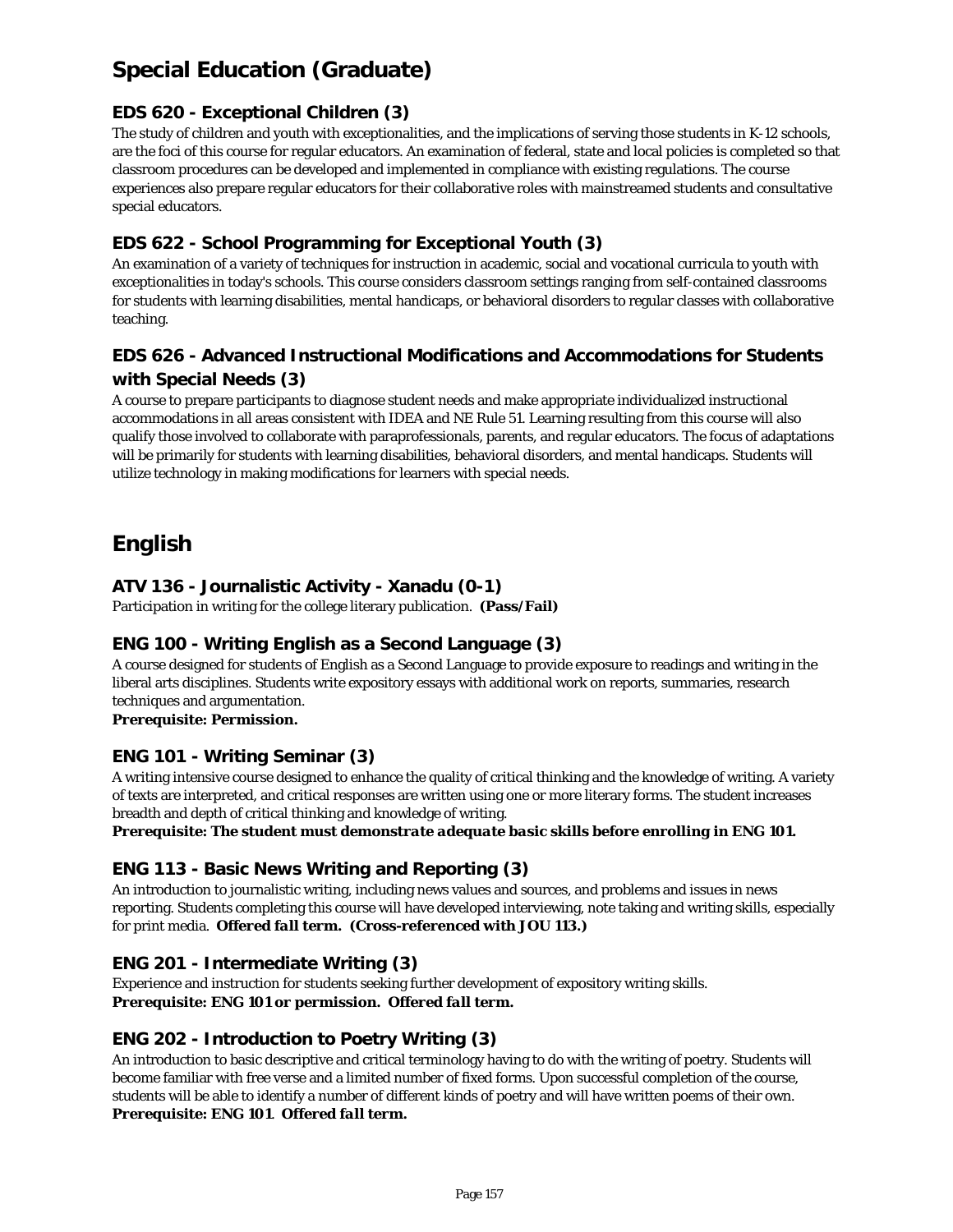## **ENG 205 - World Literature I (3)**

Selected major works of world literature, from Hebrew and Greek times through the Renaissance. *Offered fall term.*

#### **ENG 206 - World Literature II (3)**

Selected major works of world literature from the Enlightenment to the Modern Period. *Offered spring term.*

#### **ENG 210 - Film Studies (3)**

This course involves the critical study of film art. Through readings, study of selected films, lectures, written assignments, and class discussion, students will investigate the elements of film art, such as film language, editing, cinematography, sound, narrative structure, and special effects. The course also emphasizes the relationship of film to historical and social contexts, cultural trends, and national ideologies. Particular attention will be paid to film analysis, film theory, and film technique. Students who successfully complete this course will understand the many ways in which films produce meaning and will be able to write and speak knowledgeably about film, using standard critical vocabulary. *Offered even fall terms.*

#### **ENG 213 - Beat Reporting (3)**

Students study the fundamentals of news gathering, interviewing, cultivating sources, developing beats and in-depth reporting. The student who successfully completes this course will demonstrate a competency in covering an assigned topic area. The student also will develop skills in public affairs reporting and be able to articulate the social responsibilities of a reporter as well as the obstacles to communicating information to the public. The Doane Owl serves as a laboratory for student writing.

#### *Prerequisite: JOU 113/ENG 113. Offered spring term.* **(Cross-referenced with JOU 213.)**

#### **ENG 231 - Linguistics (4)**

A study of the structure and usage of English, with attention to both traditional grammar and modern linguistic analysis and theory, including morphology, phonology syntax, and semantics. Students will be able to apply their understanding of the structure and usage of English. They will be able to recognize and apply both traditional grammar and modern linguistic analysis and theory, including morphology, phonology, syntax, and semantics, thereby strengthening their command of the English language.

#### **ENG 237 - Introduction to Fiction (3)**

Reading and study of various authors and forms of fiction (such as short story, novella, novel), with attention to historical development and critical terminology.

#### **ENG 238 - Introduction to Fiction Writing (3)**

This course provides students with a critical and practical foundation in the writing of fiction. Students are introduced to appropriate terminology and the various types of short fiction. Upon successful completion of the course students will be able to discuss fiction intelligently and will have written or drafted work of their own. *Prerequisite: ENG 101.*

#### **ENG 271/371/471 - Selected Topics (1-3)**

An investigation of topics not offered in other courses, selected on the basis of student interest and available instruction. Only one selected topics course may be counted toward the English or English/Language Arts major.

#### **ENG 285 - Introduction to Writing Creative Nonfiction (3)**

This course will provide students with a critical and practical foundation in the writing of creative nonfiction. Creative nonfiction includes many forms and variations of the essay, though the boundaries among them are not rigid, and writing in one form will often include elements of other forms. Students will study this diversity and the characteristics of these forms, with special emphasis on literary journalism. Through analysis of exemplary texts and through their own creative writing, students will address issues of craft, examining literary tools at the disposal of the creative nonfiction writer. In so doing, students will also consider the importance of research, accurate reportage, and the writer's responsibilities regarding memory and truth versus invention.

#### *Prerequisite: ENG 101. Offered fall term***. (Cross referenced with JOU 285)**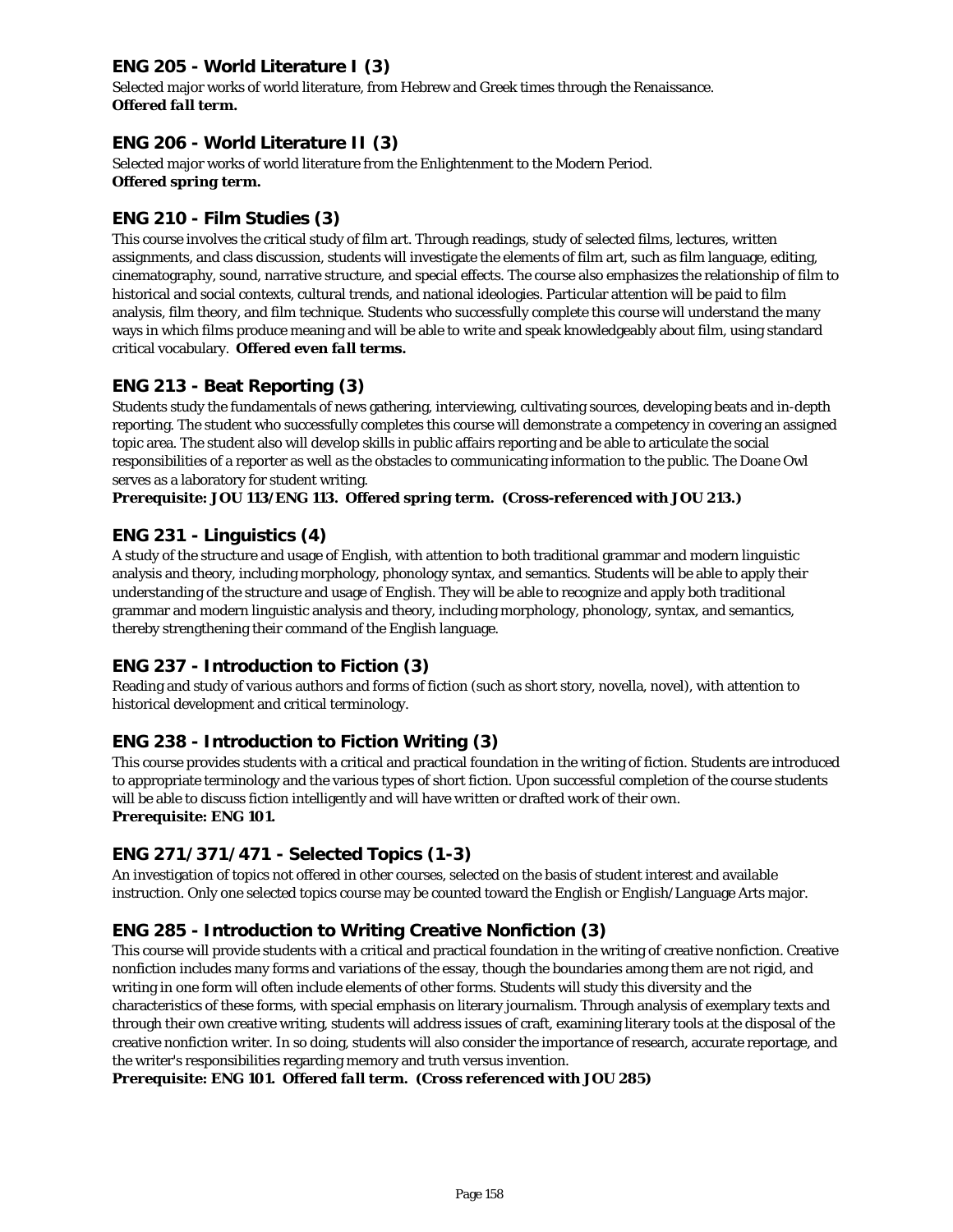## **ENG 290/390/490 - Directed Study (1-3)**

An opportunity for supervised, independent study of a particular topic based on the interest of the student and the availability and approval of the faculty.

#### **ENG 301 - Women Writers (3)**

Poetry, fiction, diaries, letters, plays from ancient times to the present and from several cultures, including 11th and 20th century Japan. *Offered even spring terms.*

#### **ENG 302 - Advanced Writing (3)**

Experience and instruction in writing poetry, short story, essay, and editorial, as suits the student's interest. *Prerequisite: ENG 201 or permission. Offered spring term.*

#### **ENG 305 - Nineteenth Century American Literature (3)**

Studies in American authors from Cooper through Twain. *Offered fall term.*

#### **ENG 306 - Modern American Literature (3)**

Studies in American authors from Henry James to the present. *Offered spring term.*

#### **ENG 312 - The Novel (3)**

Studies in novels from throughout the world, from early novels to the present. *Offered even fall terms.*

#### **ENG 316 - Modern Poetry (3)**

Studies in poetry, British, American, and European in translation. *Offered odd spring terms.*

#### **ENG 318 - Environmental Literature (3)**

An examination of diverse literary responses to the environment. Through poetry, fiction and non-fiction, students explore the role of the environment in the development of human language and literature. Even as environmental literature seeks to explain human relationships with the physical world, students will be able to identify, categorize and interpret the literary meanings of various environments. Moreover, by examining "Ecocriticism," an approach that emphasizes the role of the natural environment in literature, students will be able to recognize and use important environmental concepts in their own critical writing. *Offered odd spring terms.*

#### **ENG 323 - The Teaching of English I (0)**

An examination of topics in the teaching and evaluation of the English curriculum. Students will explore writing for the secondary school English classroom. The major emphases include utilizing techniques of writing for multiple audiences, coordination and direction of curricular activities in journalism, and the evaluation and revision of writing and assessment techniques for writing. Students will also explore the Nebraska K-12 content standards for writing. *Generally taken during the sophomore year. Offered spring term.*

#### **ENG 324 - The Teaching of English II (0)**

Begins the transition from student of English to teacher of English. The major emphasis is on innovative teaching methods for facilitating learning in English in the secondary schools and the methods and procedures for evaluating student learning. Students will be able to demonstrate processes and methods of reading instruction, identify reading abilities, select appropriate adolescent and young adult literature, and apply the techniques of grammar descriptions to the English language for students in the secondary school classroom. Students will also explore the Nebraska K-12 content standards for reading.

#### *Generally taken during the junior year. Prerequisite: ENG 323 or permission. Offered fall term.*

#### **ENG 325 - The Teaching of English III (0)**

An examination of topics in the teaching and evaluation of English in the secondary school curriculum. Students will explore a variety of strategies for the teaching of literature. Class participants study the literary elements of poetry, fiction, and non-fiction writing and evaluate professional and non-professional writing found in secondary school classrooms. Students will understand and be able to apply the appropriate use of dictionaries and library resources, both print and non-print, in the study of literature for the secondary school classroom.

*Generally taken during the junior year. Prerequisite: ENG 324 or permission. Offered spring term.*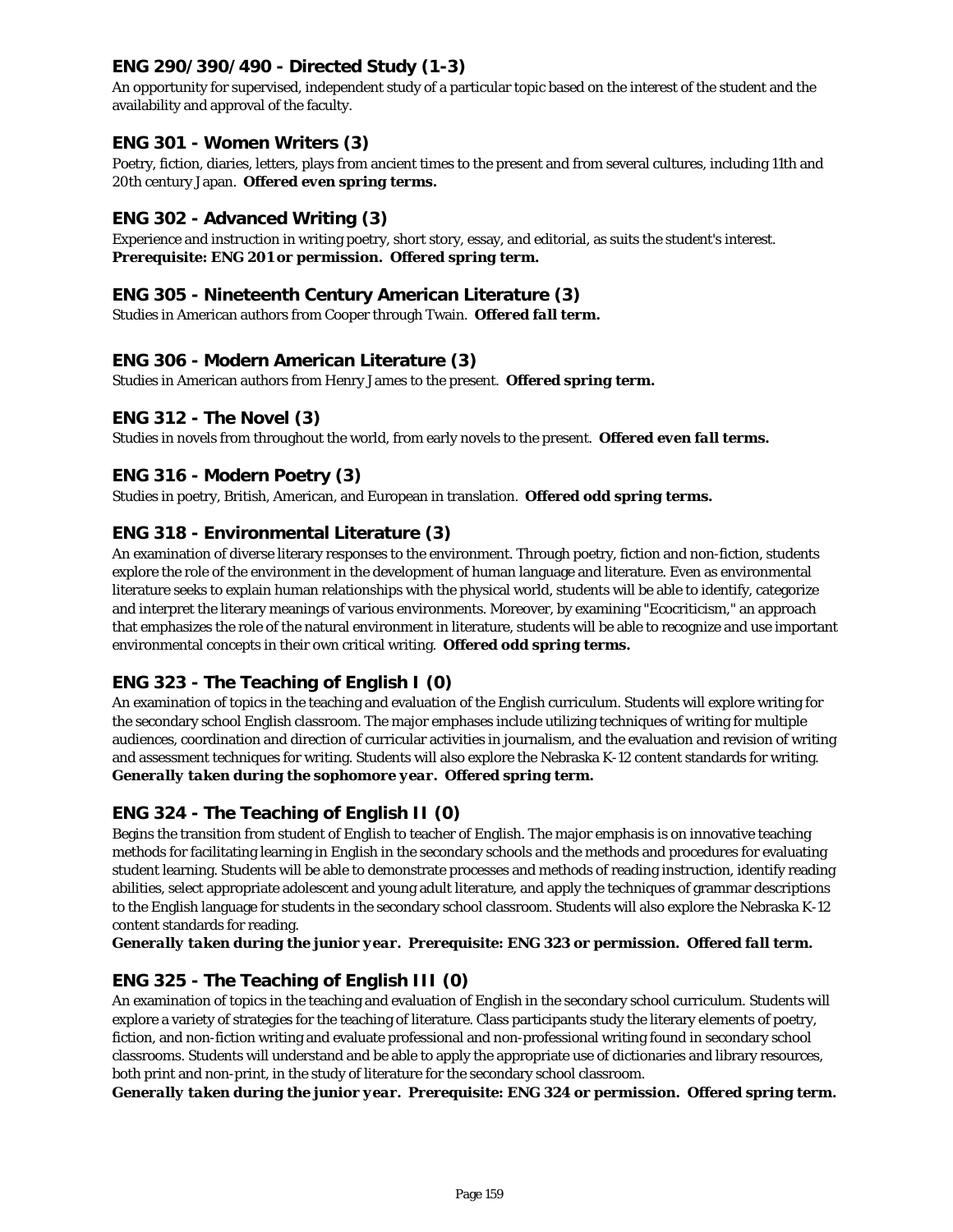# **ENG 326 - The Teaching of English IV (3)**

Completes the study and experience in the methods and materials of teaching English in the secondary schools. The focus of this course includes components for oral communication, including speaking and listening. Class participants will explore appropriate materials for the 7-12 student for the delivery of literary passages for oral presentation, study teaching strategies such as discussion and conversation techniques for oral presentation of material in the classroom, and develop effective communication teaching methods for group presentations. Students will develop skill in the direction and production of school theatre and speech activities. In addition, students will participate in activities to include components of the Nebraska State K-12 Content Standards.

*Prerequisite: ENG 323, ENG 324, ENG 325, English or English/Language Arts major and enrolled in the professional term, or permission. Offered fall term.*

#### **ENG 329 - Great Plains Studies (3)**

An interdisciplinary examination of the cultures of the Great Plains, including Canada, through discussions of literature, arts (including architecture), history, religions, mythology, and folklore. The geography, which gives the Great Plains its sense of place as well as its current issues concerning future development, is also examined. The outcome for students of the course should be an enhanced perspective on this part of North America, where Doane College is located. *Offered odd fall terms.*

#### **ENG 342 - The Romantic Era (3)**

Poetry and prose of the late 18th and early 19th centuries, with emphasis on English literature from Blake through the Victorian writers. *Offered even spring terms.*

#### **ENG 351 - Renaissance Literature (3)**

Studies in the writings of Spenser, Milton, Donne, Johnson, and other major writers of the 16th and 17th centuries. *Offered odd spring terms.*

#### **ENG 392 - Shakespeare (4)**

A study of the Renaissance world-view through representative comedies, histories, tragedies, romances, and sonnets. *Offered fall term.*

#### **ENG 393 - Chaucer and the English Language (4)**

A study of Chaucer's work, its milieu, and of pre-modern English. By reading the complete Canterbury Tales in Middle English and by class study of pre-modern English, the student gains substantial familiarity with the history of the language as well as the world-view of an ancestral though different culture. Special emphasis is given to the classical heritage through the reading of Robert P. Miller's Chaucer: Sources and Backgrounds and to the history of English through W. Nelson Francis' The History of English and Knapp and Snortum, The Sounds of Chaucer's English. *Offered spring term.*

#### **ENG 421 - Internship in Teaching English as a Second Language (0-12)**

Practical experience in teaching English as a second language. *Prerequisite: ENG 231 or one year of a foreign language and permission.*

#### **ENG 485 - Seminar in Writing Creative Nonfiction (3)**

This course builds on the students' experience in ENG 285, Introduction to Writing Creative Nonfiction. Students consider more deeply the techniques of creative nonfiction and the variations within the genre, with emphasis on their own writing and a critical response to that of their classmates. Upon successful completion of the course, students will be conversant with the common forms of creative nonfiction and will have produced a portfolio of their own work. *Prerequisite: ENG 285 or permission.*

#### **ENG 495 - English Seminar (5)**

A course devoted to guided preparation and writing of papers on individual topics. These papers are based on the intensive study of a given author, genre, or literary topic. Students refine their writing abilities while they develop research techniques and acquire more sophisticated knowledge of library resources. *Offered spring term.*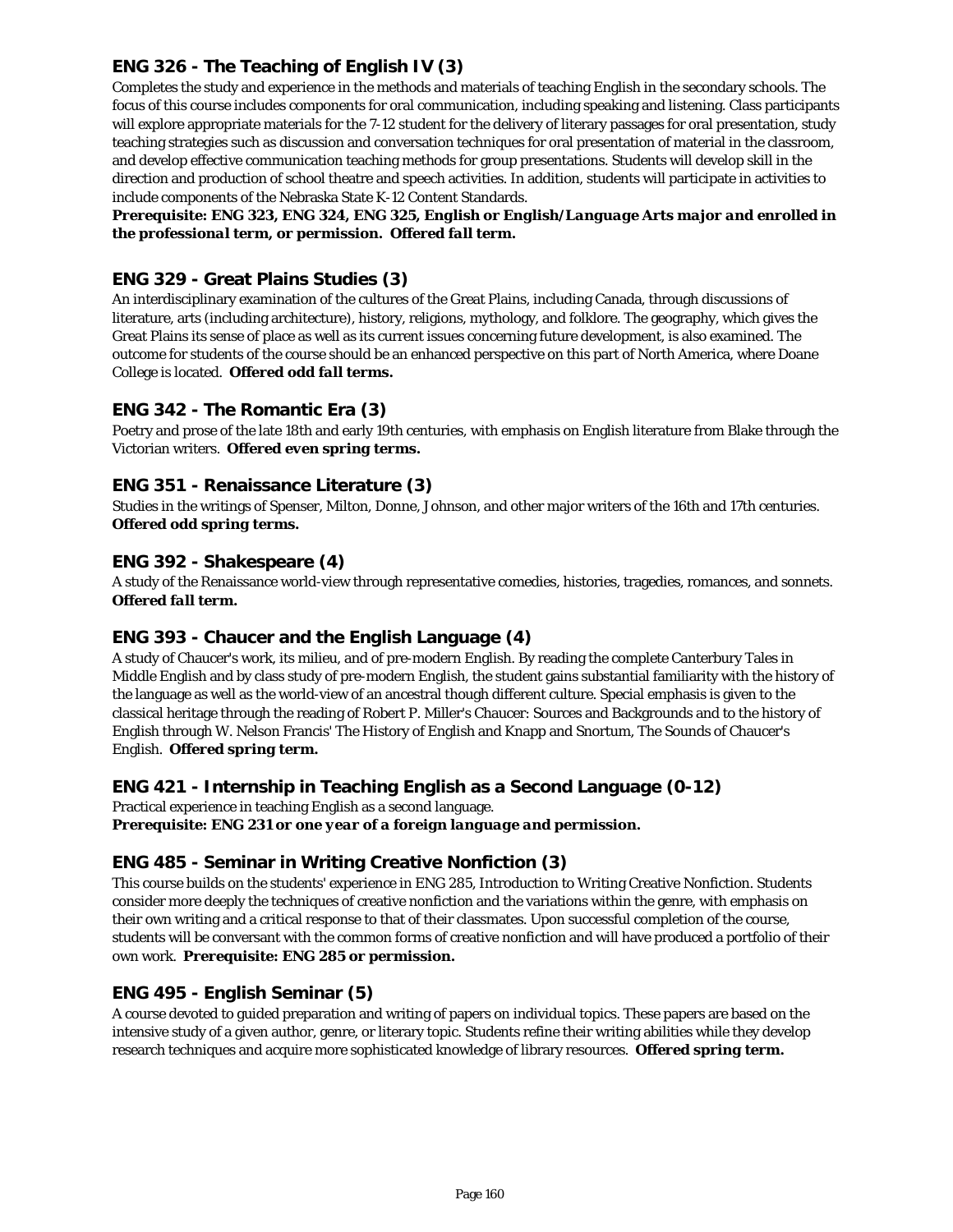#### **ENG 496 - Seminar in Poetry Writing (3)**

This course builds on the students' experience in ENG 202, Introduction to Poetry Writing. Students are exposed to a wider variety of forms and terminology, while emphasis is placed on their own writing and a critical response to that of their classmates. Upon successful completion of the course, students will be conversant with major types of poetry and will have produced a portfolio of their own work.

#### *Prerequisite: ENG 202 or permission. Offered spring term.*

#### **ENG 497 - Seminar in Fiction Writing (3)**

This course builds on the students' experience in ENG 238, Introduction to Fiction Writing. Students gain a deeper exposure to fictional techniques, with emphasis on their own writing and a critical response to that of their classmates. Upon successful completion of the course, students will be conversant with major types of short fiction and will have produced a portfolio of their own work.

*Prerequisite: ENG 238 or permission. Offered spring term.*

# **English as a Second Language**

#### **ESL 211 - Practicum IA (3)**

A consideration of the primary educational theories and social forces which have shaped education; the study of theories, principles and characteristics of human development; and the study of teaching in terms of psychological principles are the primary areas of study in this course. Field experience in elementary and secondary schools and English as a Second Language classrooms are a major component of the course.

#### **ESL 325 - Methods I (3)**

An examination of current theory, methods and materials used for English as a Second Language instruction as well as a survey of assessment instruments and measurements appropriate for use with the English as a Second Language student to aid in the diagnosis and treatment of problems associated with learning English as a Second Language.

#### **ESL 326 - Methods II (3)**

A survey of the methods of teaching English as a Second Language. Topics to be covered include materials, selection, objective writing, materials preparation, test construction, and classroom management.

#### **ESL 421 - Internship in Teaching English as a Second Language (0-12)**

A field experience centering around teaching in an English as a Second Language classroom, with full responsibility to plan and teach classes for a period of four weeks.

#### **ESL 455 - Student Teaching (English as a Second Language) (10)**

Full-time student teaching in the area of English as a Second Language with K-12 experiences. Students will carry out all responsibilities to plan and teach classes for the second language learner. *Prerequisite: ESL 211, ESL 325, and ESL 326, or permission.*

# **Entrepreneurship**

#### **ENT 201 - Introduction to Entrepreneurship (3)**

This course offers a framework for understanding the entrepreneurial process and exposes students to the challenges, problems, and issues faced by entrepreneurs. Designed to help students develop basic entrepreneurial and business skills in a format that encourages dialogue, develops critical thinking skills, and promotes self-awareness and personal development; students will be encouraged to evaluate problems and explore solutions using an interdisciplinary approach. Students successfully completing this course will be able to identify and evaluate business opportunities, develop a business concept, assess and obtain required resources, and manage the growth of new and existing ventures. *Offered spring term.*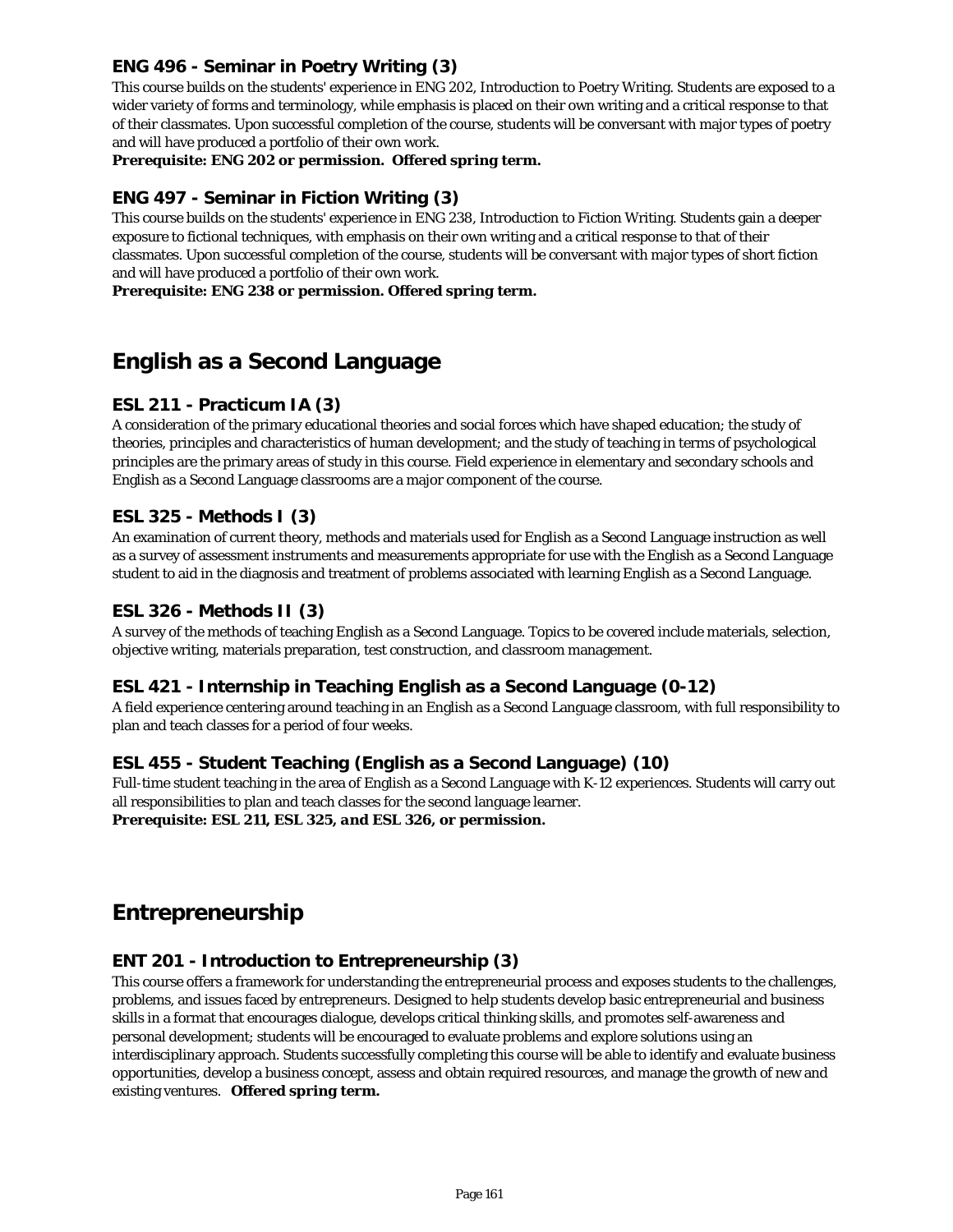## **ENT 301 - Creating and Managing an Entrepreneurial Venture (4)**

This course explores the process of starting, managing, and growing an entrepreneurial venture. It is designed to provide exposure to topics critical to the success of a venture in startup and early growth. Topics include, but are not limited to, business planning; growth management and strategic planning; marketing and financial strategies; exit strategies; and different modes of venturing, such as franchising, venture acquisition, and technology licensing. Students successfully completing this course will be able to identify and fully explain a value proposition, complete a market and financial analysis of an opportunity, evaluate the resource requirements for the venture, and create and present a successful elevator pitch.

*Prerequisite: ENT 201 and Sophomore standing, or permission. Offered fall term.*

#### **ENT 350 - Business Plan Development (2)**

This course provides rigorous training in business plan writing. Students work in teams to develop a complete plan for an actual business idea. Issues of skill-balancing and developing effective team dynamics are addressed to complement work on the plan itself. Students successfully completing this course will be able to conceptualize, develop, and write a business plan and present it to potential investors. Additionally, they will enhance their critical writing and teamwork skills. **Prerequisite: ENT 301 or permsission.** *Offered spring term.*

# **Environmental Science**

#### **EVS 101 - Environmental Education (1)**

A course designed to provide an understanding of the earth's natural systems and the human role in those systems. Basic teaching methods specific to this educational field include completion of environmental education programs such as Project WILD. Upon successful completion of this course, students will demonstrate the understanding and exhibit the skills needed to teach concepts related to human interdependence with ecological systems.

*Prerequisite: BIO 101 or BIO 111 or BIO 112 or GEO 101, Environmental Science major or Environmental Studies minor, or permission of instructor. Offered fall term.*

#### **EVS 271/371/471 - Selected Topics (1-3)**

An investigation of topics not offered in other courses, selected on the basis of student interest and available instruction.

#### **EVS 290/390/490 - Directed Study (1-3)**

An opportunity for supervised, independent study of a particular topic based on the interest of the student and the availability and approval of the faculty.

#### **EVS 301 - Environmental Science (4)**

An examination of the role of humans in altering the quality of the environment. Topics include pollution, population, global warming, wildlife conservation, and environmental politics. Topics related to basic ecosystem structure and function are explored, as well as the human impact on ecosystems. Upon successful completion of this course, students will demonstrate an understanding of environmental issues, science content, and the interdisciplinary nature of environmental science.

*Prerequisite: BIO 101 or BIO 111 or BIO 112 or GEO 101. Offered even fall terms.*

#### **EVS 320 - Introduction to Geographic Information Systems (3)**

Geographic Information Systems (GIS) are computer methods used to collect, organize, analyze, and present spatial data. Emphasis will be on GIS mapping, spatial analysis, and database development. Students complete hands-on computer activities using ArcGIS Desktop software and will develop skills and a knowledge base from which to use spatial information effectively as a professional. Upon completion, students will be able to create and edit spatial data, produce maps and conduct spatial analysis.

#### *Prerequisite: Fundamental computer skills (Windows operating system, spreadsheets, word processors), junior or senior standing or permission. Offered alternate fall terms.* **(Crossreferenced with IST 320.)**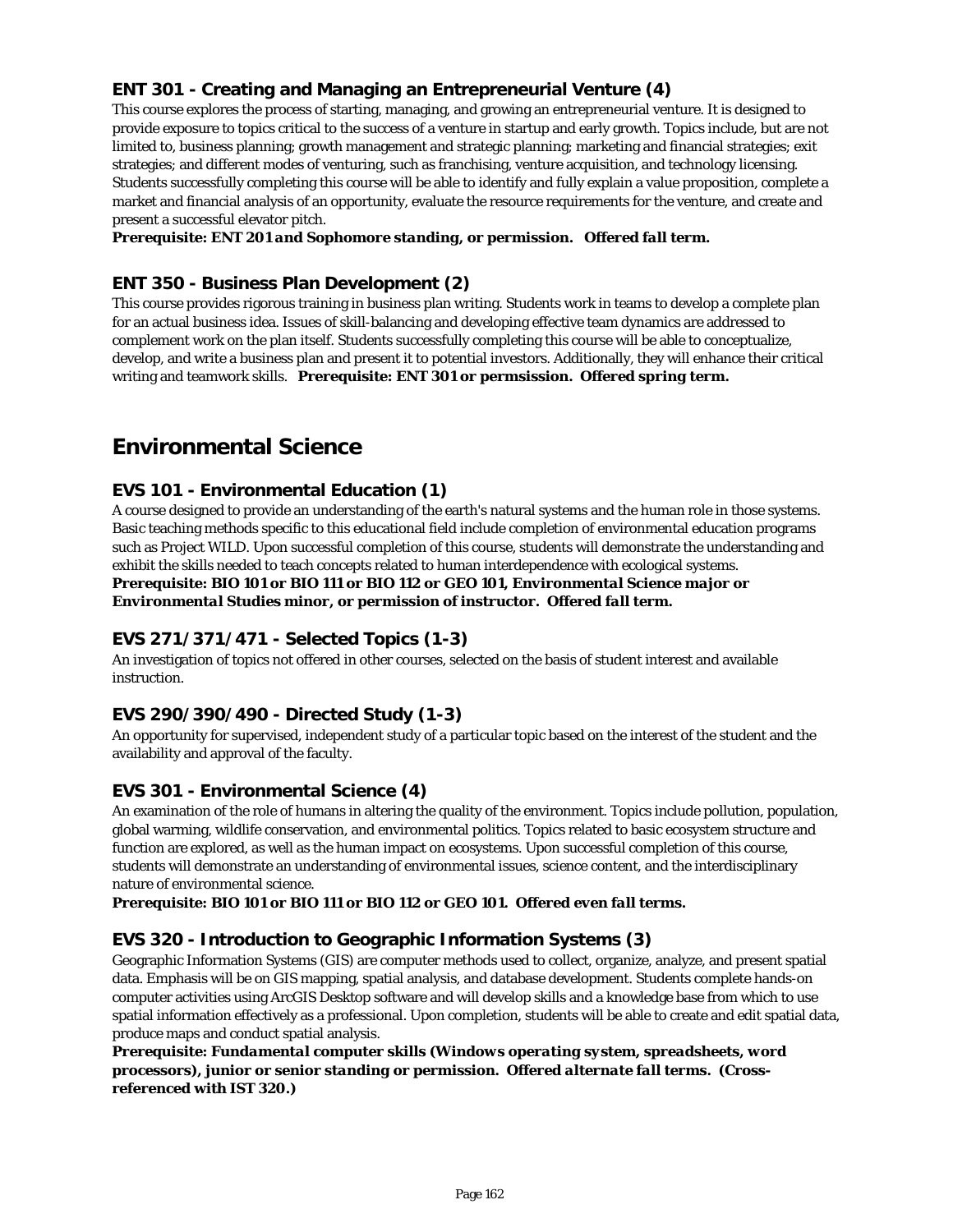# **EVS 325 - Soil Systems and Sustainability (3)**

An introduction to the properties and nature of soils as the foundation of sustainable agroecosystems. This course will provide a basic understanding of soil science terminology, soil formation, and the chemical, biological and physical properties of soil. The effects of soil properties on plant growth in crop production, turf management, and ecosystems will be investigated. Upon completion, students will demonstrate an understanding of the importance of soils as they relate to water, plant nutrition, ecosystems and agriculture.

*Prerequisite: One Doane Core laboratory science class. Offered odd fall terms.*

# **EVS 330 - Earth, Climate, and Energy (3)**

An examination of current understandings regarding climate science and energy within an earth systems context. Current energy-producing practices will be examined as well as technological alternatives to fossil fuels. Study will include the roles institutions have on climate policy. Upon successful completion of this course students will demonstrate an understanding of basic earth systems as they relate to climate change, the natural and humaninduced origins and impacts of climate change, and how societies are developing climate solutions. *Prerequisite: One Doane Core science course or permission of instructor.*

## **EVS 351 - Environmental Science Research I (2)**

In this introduction to research, each student chooses an environmental topic, investigates it thoroughly in the scientific literature, and presents both a written and a formal report in a formal setting. The report will include a proposal for further research. The topic will then be investigated during the student's senior research project. Upon successful completion of this course, the student will have developed information retrieval skills in regard to primary scientific literature and will have developed skills in formal scientific writing, speaking, and experimental design. *Prerequisite: Environmental Science major and junior standing.*

#### **EVS 392 - Environmental Policy and Sustainability (3)**

A study of the challenges and processes involved in developing, implementing, and evaluating environmental policy as well as the impact of policy on sustainability efforts including energy, transportation, waste disposal, and natural resources. Study will include examinations of the National Environmental Policy Act, Energy Policy and Conservation Act, Clean Water and Clean Air Acts and the Endangered Species Act. Upon completion, students will demonstrate an understanding of how environmental policies are developed, the impact of these policies, and the interrelationships between environmental policy, sustainability, and science.

#### *Pre/Co-requisite PSI 101*

#### **EVS 421 - Environmental Science Internship (0-12)**

On-the-job experience in environmental science. *Prerequisite: CED 205 or permission.* **(Pass/Fail)**

#### **EVS 495 - Environmental Research II (2)**

A two-semester laboratory or field project required of all senior environmental science majors. This course is a continuation of the student's EVS 351 Environmental Science I topic. Students conduct an environmental study concluding with a report in an appropriate format. Upon successful completion of this course, students will have developed skills in experimentation, scientific writing, presentation, and critical thinking. *Prerequisite: Senior Environmental Science major, EVS 351. Offered fall term*

## **EVS 496 - Environmental Research III (2)**

A two-semester laboratory or field project required of all senior environmental science majors. This course is a continuation of the student's EVS 351 - Environmental Science Research I (2) topic. Students conduct an environmental study concluding with a report in an appropriate format. Upon successful completion of this course, students will have developed skills in experimentation, scientific writing, presentation, and critical thinking. *Prerequisite: Senior Environmental Science major, EVS 351. EVS 496 offered spring term*

# **Geography**

#### **GEG 112 - Physical Geography (3)**

An introduction to the living and non-living environments of the earth. Topics addressed include the weather and climate, land forms, solar energy, seasons, the hydrologic cycle, biogeography, and natural hazards. Upon successful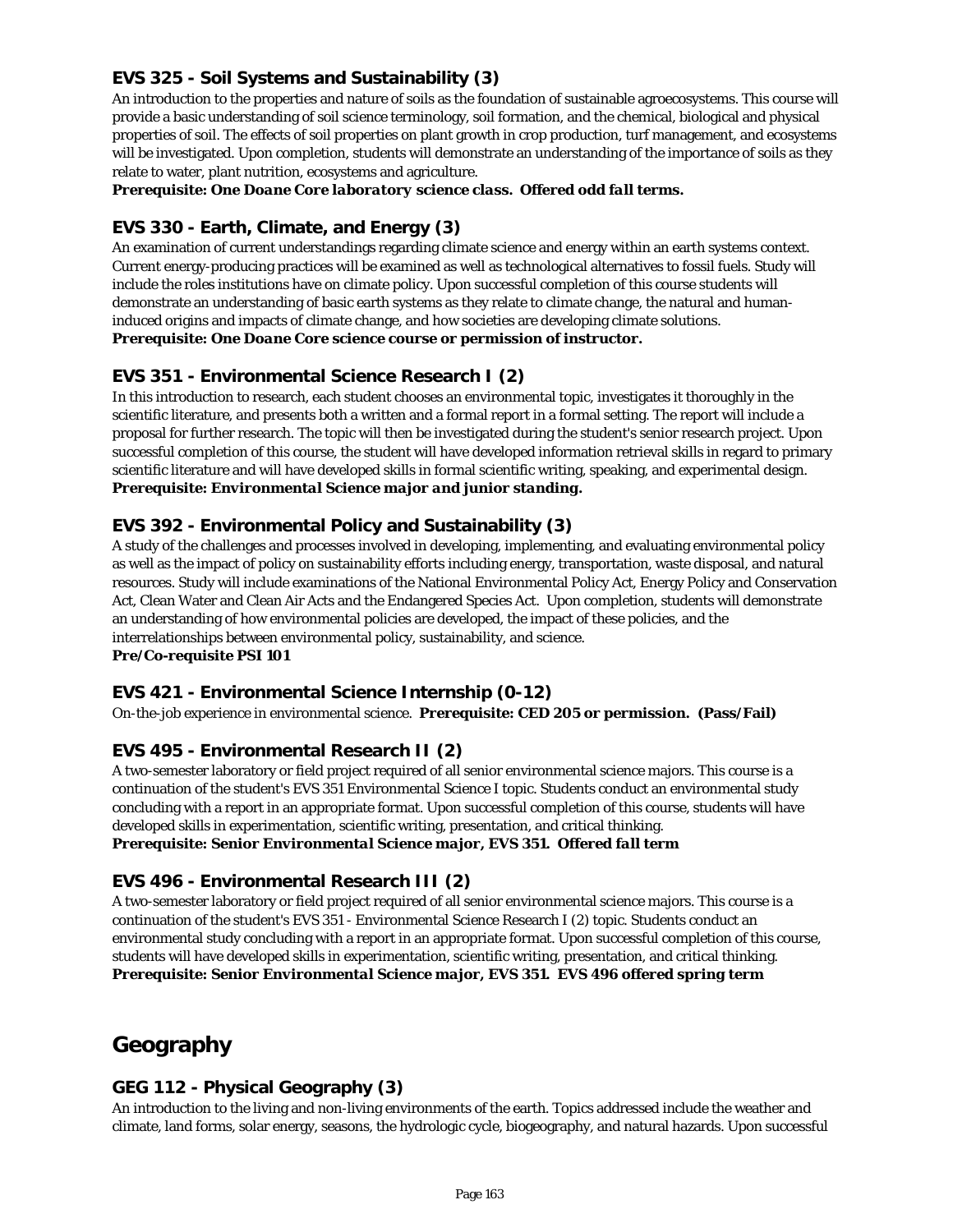completion of this course, students will have an understanding of the principles that govern the circulation of the atmosphere, the processes that produce the physical landscape, and the role of both in contributing to the distribution of living things upon the earth. *Offered spring terms.*

#### **GEG 301 - Social-Cultural Geography (3)**

A course that examines the social, cultural, economic, and political interests and topics of geography. Its content provides integration for all of the social sciences and the necessary spatial and systems viewpoints.

#### **GEG 320 - Geography of Agriculture (3)**

An examination of the people, patterns, processes and places involved in agricultural activity within the United States and around the globe. Topics include exploration of agriculture as a fully integrated agroecosystem and the distribution of agricultural systems globally. This course examines the impact on crops and livestock of soil and water distribution, climate, and human activity. Topics related to trade and food security, such as availability, access, sustainability, and use, will be included. Upon successful completion of this course students will understand the history of the development of agriculture, the distribution and types of crops, livestock, and agricultural regions, as well as issues related to food availability. *Offered even fall terms.*

# **Geology**

#### **GEO 101 - Environmental Geology (4)**

An examination of how geologic processes and hazards influence human activities. The geologic aspects of earth resources and environmental issues related to water, soils, minerals, and fossil fuels are investigated. Hazards such as earthquakes, landslides, flooding, volcanism, and surface deformation are included. A geologic framework for environmental issues, including rocks and minerals, tectonic processes, and geologic time is provided. Upon successful completion of this course, student will demonstrate an understanding of the structure and dynamism of geology as well as the natural and human-induced changes in geologic systems. Lecture and Laboratory.

#### **GEO 103 - Physical Geology (4)**

A study of the Earth including earth materials, processes of weathering and erosion, and processes acting to elevate earth surfaces. Lecture and laboratory. Study includes oceanography.

#### **GEO 107 - Introduction to Meteorology (3)**

An introduction to the principles of meteorology. Study of weather, climate, paleoclimate, and instruments used in the field. Work at the Doane College Weather Station may be included in the course. Upon successful completion of this course, students will have an understanding of the principles that govern the circulation of the atmosphere and the short and long term sequences of weather events.

#### **GEO 107L - Introduction to Meteorology Laboratory (1)**

An examination of day-to-day weather events and the circulation of the atmosphere by laboratory demonstrations, exercises, and problem solving. Basic concepts of weather forecasting are introduced. Investigations will include examination of precipitation processes, severe weather, circulation systems, and air pollution. Upon successful completion of this course, students will have an understanding of the physical factors that affect the atmosphere as well as experience analyzing meteorological data and forecasting weather. *Must be concurrently enrolled in GEO 107.*

# **Fine Arts**

#### **FAR 103 - Introduction to Fine Arts: Music (3)**

An introduction to the art of music as an expression of the cultures of civilizations, both East and West, through selected examples of music literature.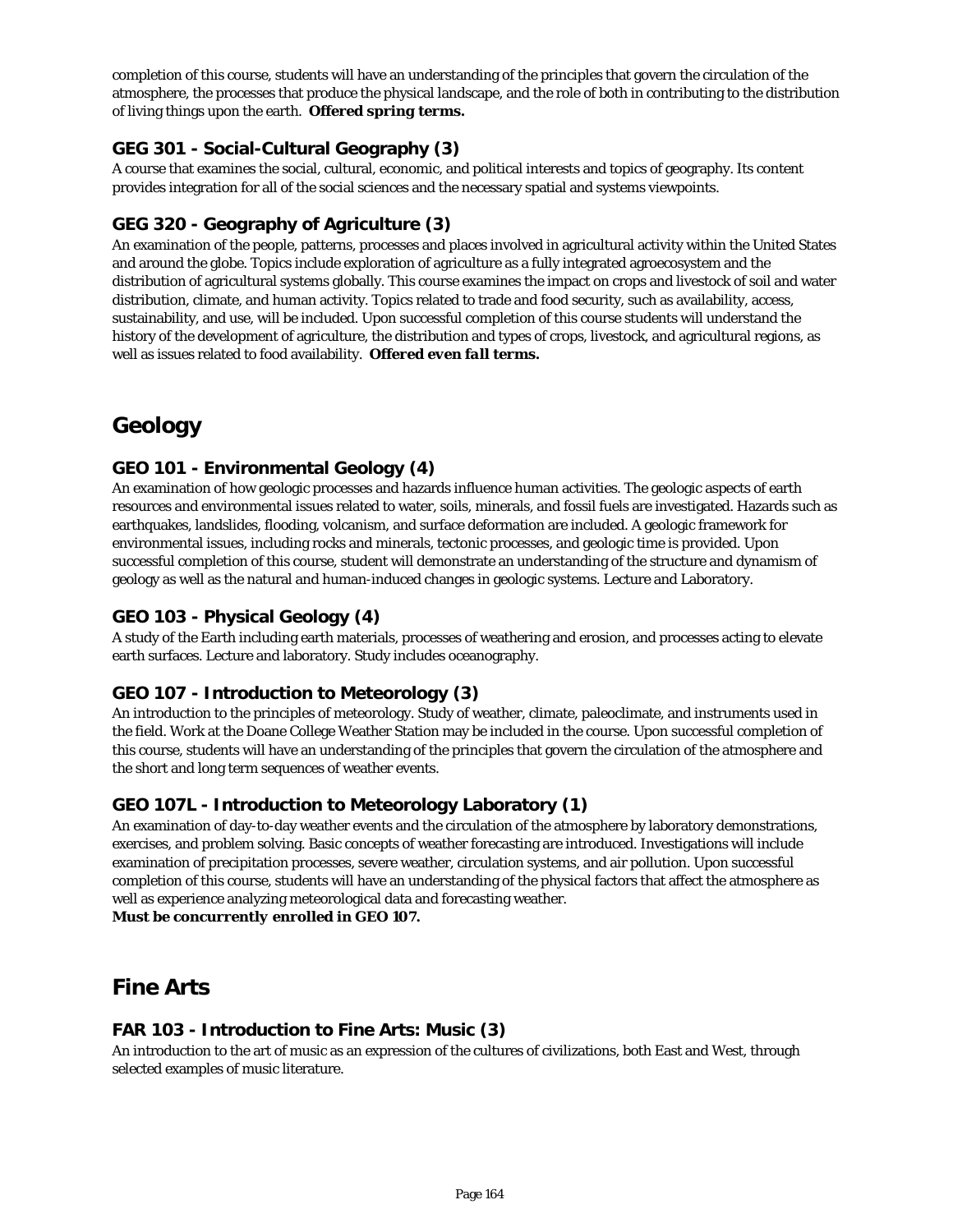### **FAR 104 - Fundamentals of Music (3)**

A study of the nature of musical intelligence, aptitude and sensitivity; basic rhythmic, pitch, and intervallic skills. This course also emphasizes the development of individual musical potential, as well as the understanding of music as an art form. Required of all first-year students planning a music or music education major or minor and of students who receive a substantial music special ability scholarship.

*This course should be taken in the fall of the first year.*

# **French**

#### **FRE 101 - Elementary French (3)**

A sequential introduction to basic spoken and written French and French culture. Upon completion, the student will be able to communicate at an elementary level in spoken and written French and will demonstrate an introductory knowledge of the French culture. FRE 101 and FRE 102 do not count toward the French major or minor.

#### **FRE 102 - Elementary French (3)**

A sequential introduction to basic spoken and written French and French culture. Upon completion, the student will be able to communicate at an elementary level in spoken and written French and will demonstrate an introductory knowledge of the French culture. FRE 101 and 102 do not count toward the French major or minor. *Prerequisite: For FRE 102, either FRE 101 or one year of high school French.*

#### **FRE 203 - Intermediate French (3)**

Intermediate conversation and reading combined with a review and continuation of grammar study. Upon completion, the student will be able to communicate at an intermediate level in spoken and written French and will demonstrate enhanced understanding of the French culture.

*Prerequisite: For FRE 203, either FRE 102 or equivalent*

#### **FRE 204 - Intermediate French (3)**

Intermediate conversation and reading combined with a review and continuation of grammar study. Upon completion, the student will be able to communicate at an intermediate level in spoken and written French and will demonstrate enhanced understanding of the French culture.

*Prerequisite: For FRE 204, either FRE 203 or equivalent.*

#### **FRE 271/371/471 - Selected Topics (1-3)**

An investigation of topics not covered in other courses, selected on the basis of student interest and available instruction.

#### **FRE 290/390/490 - Directed Study (1-3)**

An opportunity for supervised, independent study of a particular topic based on the interest of the student and the availability and approval of the faculty.

#### **FRE 302 - French Language Enrichment (1)**

A course designed to encourage interdisciplinary study in French. It is taken in conjunction with a second course in a discipline other than French. The student reads materials relating to the second course, which are selected by the faculty teaching it. The student also reads additional material in French, under the guidance of a faculty member qualified to teach that language, and demonstrates course learning by preparing a report or project in French, based on the reading. *Prerequisite: Permission of both faculty involved.*

#### **FRE 310 - Advanced Composition and Conversation (3)**

A course focusing on the development of writing skills and on increasing the student's conversational skills and ability to understand the spoken language. *Prerequisite: FRE 204 or equivalent.Offered even fall terms.*

#### **FRE 312 - French Civilization and Culture (3)**

A study of modern day French and Francophone culture and their origins in French civilization. *This course is taught in English. French majors and minors must co-enroll in FRE 302 or FRE 402. Offered odd spring terms.*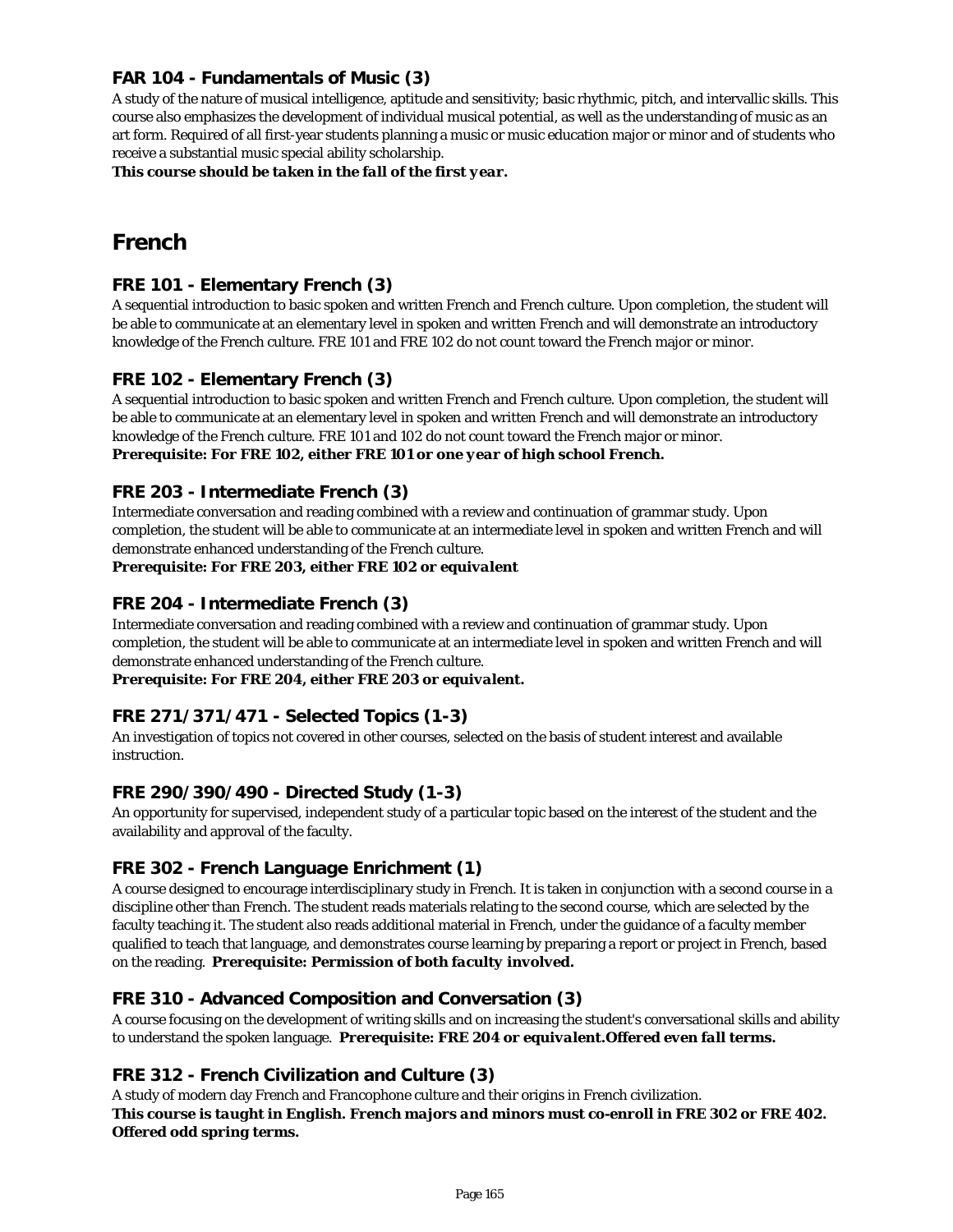# **FRE 319 - The Teaching of French I (0)**

This course begins the transition from student of French to teacher of French. Students will engage in pedagogical practices intended to create environments that encourage active engagement in learning foreign languages. Students will select and utilize authentic foreign language instruction materials, including the literature of the target language appropriate for all levels of learners. Students will plan, implement, teach, and assess foreign language curriculum in the target language to demonstrate an understanding of the relationships among central concepts of learning and teaching foreign languages, including the ability to communicate high expectations and create meaningful learning experiences for all students. *Generally taken during the sophomore year. Offered spring term.*

#### **FRE 321 - The Teaching of French II (0)**

This course continues the transition from student of French to teacher of French. Topics focus on the teaching of French in the middle school. Students will engage in pedagogical practices intended to create environments that encourage active engagement in learning foreign languages. Students will select and utilize authentic foreign language instruction materials, including the literature of the target language appropriate for all levels of learners. Students will plan, implement, teach, and assess foreign language curriculum in the target language to demonstrate an understanding of the relationships among central concepts of learning and teaching foreign languages, including the ability to communicate high expectations and create meaningful learning experiences for all students. *Generally taken during the junior year. Prerequisite: FRE 319 or permission. Offered fall term.*

#### **FRE 322 - Introduction to French Literature (3)**

A survey of French literature from the Middle Ages to contemporary French and Francophone literature. The course emphasizes developing reading skills as well as oral expression and written skills. *Prerequisite: FRE 204 or permission. Offered odd fall terms.*

#### **FRE 324 - The Teaching of French III (0)**

This course continues the transition from student of French to teacher of French. Topics focus on the teaching of French in the high school. Students will engage in pedagogical practices intended to create environments that encourage active engagement in learning foreign languages. Students will select and utilize authentic foreign language instruction materials including the literature of the target language appropriate for all levels of learners. Students will plan, implement, teach and assess foreign language curriculum in the target language to demonstrate an understanding of the relationships among central concepts of learning and teaching foreign languages, including the ability to communicate high expectations and create meaningful learning experiences for all students. *Generally taken during the junior year. Prerequisite: FRE 321 or permission. Offered spring term.*

#### **FRE 325 - The Teaching of French IV (2)**

The student will participate in a setting where foreign language instruction is occurring. Students will foster relationships and collaborative skills with students, families, colleagues, and community agencies to support foreign language acquisition. Students will seek appropriate multicultural connections and integrate those perspectives into the foreign language and other curricular areas where appropriate to prepare students for participation in a diverse world. Students will become actively involved in leadership opportunities that promote professional growth in the foreign language area. Students will demonstrate the ability to promote career opportunities in the target language. *Prerequisite: FRE 324, French major and enrolled in professional term, or permission. Offered fall term.*

#### **FRE 402 - French Language Enrichment (1)**

A course designed to encourage interdisciplinary study in French. It is taken in conjunction with a second course in a discipline other than French. The student reads materials relating to the second course, which are selected by the faculty teaching it. The student also reads additional material in French, under the guidance of a faculty member qualified to teach that language, and demonstrates course learning by preparing a report or project in French, based on the reading. *Prerequisite: Permission of both faculty involved.*

#### **FRE 421 - French Internship (0-12)**

On-the-job experience in French. *Prerequisite: CED 205 or permission.* **(Pass/Fail)**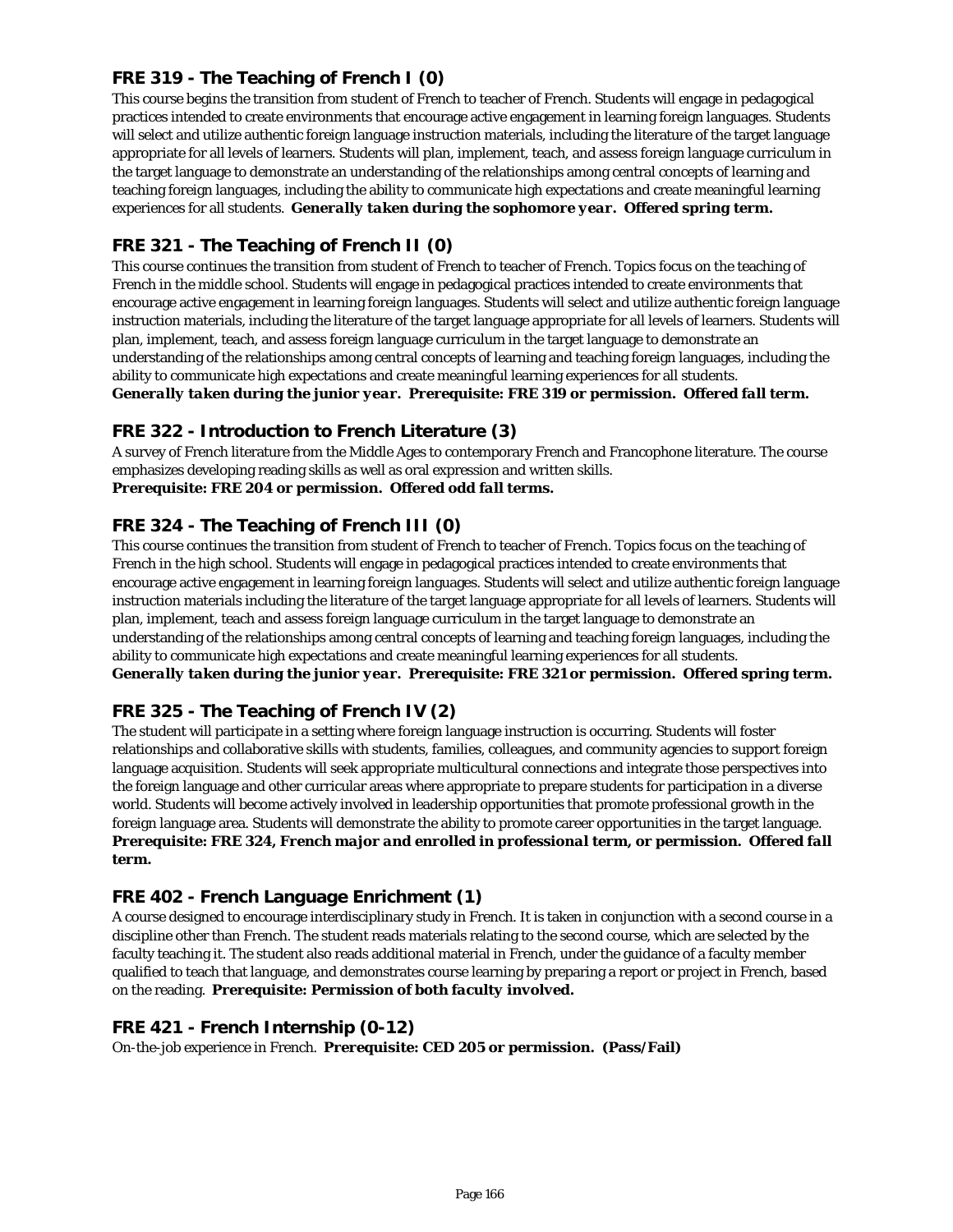# **FRE 423 - Twentieth Century French Literature (3)**

Representative works of 20th century French and Francophone literature by authors such as Gide, Camus, Sartre, Beckett, Ionesco and others. In addition, the course emphasizes oral and written expression. *Prerequisite: FRE 204 or permission. Offered even spring terms.*

# **German**

#### **GER 101 - Elementary German (3)**

A sequential introduction to basic spoken and written German and German culture. Upon completion, the student will be able to communicate at an elementary level in spoken and written German and will demonstrate an introductory knowledge of the German culture. German 101 and GER 102 do not count toward the major or minor.

#### **GER 102 - Elementary German (3)**

A sequential introduction to basic spoken and written German and German culture. Upon completion, the student will be able to communicate at an elementary level in spoken and written German and will demonstrate an introductory knowledge of the German culture. GER 101 and 102 do not count toward the major or minor. *Prerequisite: For GER 102, either GER 101 or one year of high school German.*

#### **GER 203 - Intermediate German (3)**

Intermediate conversation and reading combined with a review and continuation of grammar study. Upon completion, the student will be able to communicate at an intermediate level in spoken and written German and will demonstrate enhanced understanding of the German culture.

*Prerequisite: for GER 203, either GER 102 or equivalent.*

#### **GER 204 - Intermediate German (3)**

Intermediate conversation and reading combined with a review and continuation of grammar study. Upon completion, the student will be able to communicate at an intermediate level in spoken and written German and will demonstrate enhanced understanding of the German culture.

*Prerequisite: for GER 204, either GER 203 or equivalent.*

#### **GER 290/390/490 - Directed Study (1-3)**

An opportunity for supervised, independent study of a particular topic based on the interest of the student and the availability and approval of the faculty.

#### **GER 302 - German Language Enrichment (1)**

A course designed to encourage interdisciplinary study in German. It is taken in conjunction with a second course in a discipline other than German. The student reads materials relating to the second course, which is selected by the faculty teaching it. The student also reads additional material in German, under the guidance of a faculty member qualified to teach that language, and demonstrates course learning by preparing a report or project in German, based on the reading. *Prerequisite: Permission of both faculty involved.*

#### **GER 310 - Oral German (3)**

A course on understanding the spoken language and increasing the student's conversation skills. *Prerequisite: GER 204 or equivalent. Offered even fall terms.*

#### **GER 311 - Reading and Composition (3)**

A course emphasizing reading comprehension and writing skills. Grammar is reviewed as necessary. *Prerequisite: GER 204 or equivalent. Offered odd fall terms.*

#### **GER 322 - The Teaching of German I (0)**

This course begins the transition from student of German to teacher of German. Students will engage in pedagogical practices intended to create environments that encourage active engagement in learning foreign languages. Students will select and utilize authentic foreign language instruction materials including the literature of the target language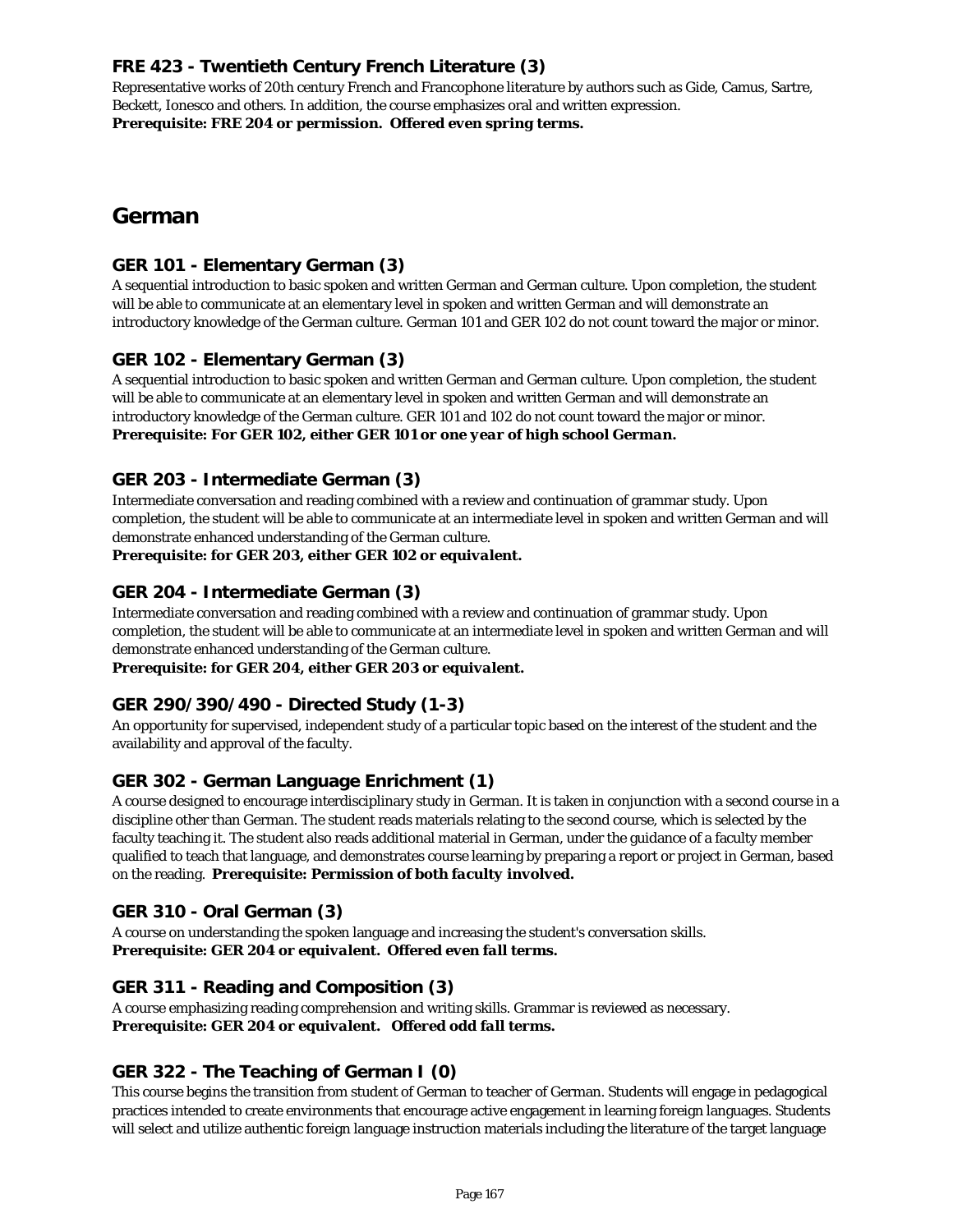appropriate for all levels of learners. Students will plan, implement, teach, and assess foreign language curriculum in the target language to demonstrate an understanding of the relationships among central concepts of learning and teaching foreign languages, including the ability to communicate high expectations and create meaningful learning experiences for all students. *Generally taken during the sophomore year. Offered spring term.*

# **GER 323 - The Teaching of German II (0)**

This course continues the transition from student of German to teacher of German. Topics focus on the teaching of German in the middle school. Students will engage in pedagogical practices intended to create environments that encourage active engagement in learning foreign languages. Students will select and utilize authentic foreign language instruction materials including the literature of the target language appropriate for all levels of learners. Students will plan, implement, teach, and assess foreign language curriculum in the target language to demonstrate an understanding of the relationships among central concepts of learning and teaching foreign languages, including the ability to communicate high expectations and create meaningful learning experiences for all students. *Generally taken during the junior year. Prerequisite: GER 322 or permission. Offered fall term.*

#### **GER 324 - The Teaching of German III (0)**

This course continues the transition from student of German to teacher of German. Topics focus on the teaching of German in the high school. Students will engage in pedagogical practices intended to create environments that encourage active engagement in learning foreign languages. Students will select and utilize authentic foreign language instruction materials, including the literature of the target language appropriate for all levels of learners. Students will plan, implement, teach, and assess foreign language curriculum in the target language to demonstrate an understanding of the relationships among central concepts of learning and teaching foreign languages, including the ability to communicate high expectations and create meaningful learning experiences for all students. *Generally taken during the junior year. Prerequisite: GER 323 or permission. Offered spring term.*

## **GER 325 - The Teaching of German IV (2)**

The student will participate in a setting where foreign language instruction is occurring. Students will foster relationships and collaborative skills with students, families, colleagues, and community agencies to support foreign language acquisition. Students will seek appropriate multicultural connections and integrate those perspectives into the foreign language and other curricular areas, where appropriate, to prepare students for participation in a diverse world. Students will become actively involved in leadership opportunities that promote professional growth in the foreign language area. Students will demonstrate the ability to promote career opportunities in the target language. *Prerequisite: GER 324, German major and enrolled in professional term, or permission. Offered fall term.*

#### **GER 402 - German Language Enrichment (1)**

A course designed to encourage interdisciplinary study in German. It is taken in conjunction with a second course in a discipline other than German. The student reads materials relating to the second course, which is selected by the faculty teaching it. The student also reads additional material in German, under the guidance of a faculty member qualified to teach that language, and demonstrates course learning by preparing a report or project in German, based on the reading. *Prerequisite: Permission of both faculty involved.* 

#### **GER 415 - German Civilization and Culture (3)**

Germany and the Germans in present and past. Taught in German. *Prerequisite: GER 310 or GER 311 or permission. Offered odd spring terms.*

#### **GER 421 - German Internship (0-12)**

An opportunity to use German in the real life situation of an internship in Germany. The internship may be in business-related areas, secondary education, or mass communication. *Prerequisites: CED 205 and German language faculty permission.* **(Pass/Fail)**

#### **GER 429 - Introduction to German Literature (3)**

Selected works by German-speaking authors are read and discussed. *Prerequisite: GER 310 or GER 311 or permission. Offered even spring terms.*

# **Health and Society**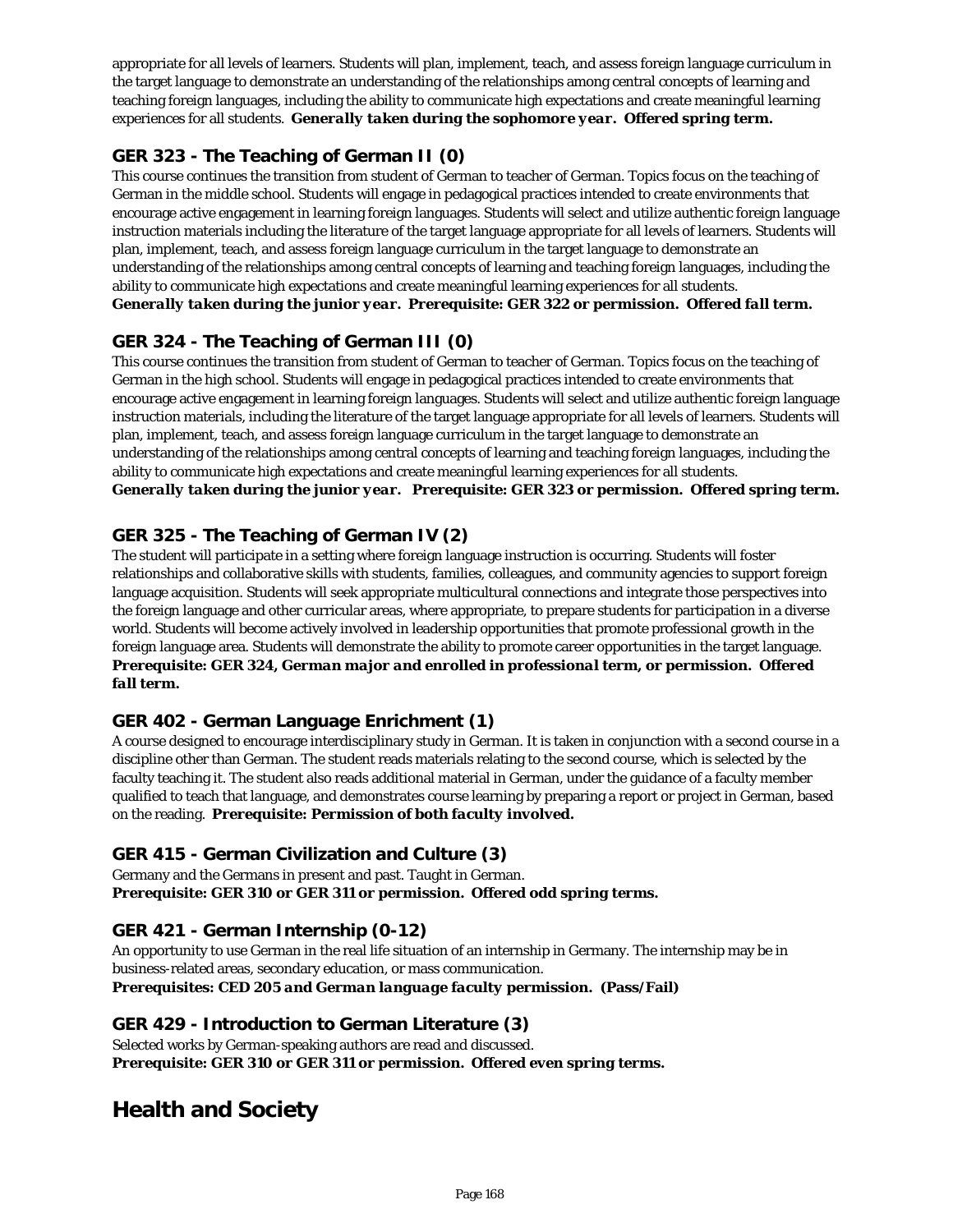## **HSC 201 - Introduction to Health and Society (3)**

In this course students will critically examine many of the current issues in health and society and develop an awareness of those issues from multiple perspectives. Students will also be introduced to various career paths in health and society and acquire a deeper understanding of the health and society major. *Offered fall term.*

#### **HSC 495 - Capstone Experience in Health and Society (1)**

This course constitutes the capstone experience for the Health and Society major. Students will develop a capstone experience plan which may include a combination of internships, travel abroad, research, or thesis, plus the HSC capstone course. The capstone experience will complement the student's theme. *Prerequisite: HSC 201, senior standing.* 

# **History**

#### **HIS 105 - History of Civilization I (3)**

An analysis of the development of civilization in Europe and elsewhere from 1300 to 1815. Particular attention will be paid to the evolution of a modern mind set. This course focuses on the theme of how human perceptions changed over time-a key component of the very notion of "civilization." As a result of these courses, students will gain an understanding of the Western and non-Western heritages in terms of their origins, development, values, and distinctive qualities. Students will also gain an understanding of the nature of social, political, economic, and psychological forces and how they affect us.

#### **HIS 106 - History of Civilization II (3)**

An analysis of the development of civilization in Europe and elsewhere from 1800 to the present. Particular attention will be paid to the evolution of a modern mind set. This course focuses on the theme of how human perceptions changed over time-a key component of the very notion of "civilization." As a result of these courses, students will gain an understanding of the Western and non-Western heritages in terms of their origins, development, values, and distinctive qualities. Students will also gain an understanding of the nature of social, political, economic, and psychological forces and how they affect us.

#### **HIS 205 - History of the United States I (3)**

A survey of the American colonial and U.S. national experience prior to 1877, this course is designed for the general student with emphasis on politics and society. Students successfully completing this course will demonstrate knowledge of the major themes and chronological periods of American history. They will also demonstrate a deeper understanding of historical method, and the role of interpretation and perspective in constructing historical narratives. *Offered fall term*

#### **HIS 206 - History of the United States II (3)**

A survey of the American colonial and U.S. national experience since 1865, this course is designed for the general student with emphasis on politics and society. Students successfully completing this course will demonstrate knowledge of the major themes and chronological periods of American history. They will also demonstrate a deeper understanding of historical method, and the role of interpretation and perspective in constructing historical narratives. *Offered spring term*

#### **HIS 220 - Introduction to Historical Methods (2)**

An introduction to the study of history, students will examine the methodologies used by professional historians to interpret the past and will learn the techniques needed to gather, analyze, and interpret a variety of historical data. Students who successfully complete this course will gain a better understanding of history and of the work of historians and will develop the analytical and research skills needed for history and the social sciences. In addition, students will gain a deeper understanding of the development and values of Western and non-Western cultures and the interrelations between people, systems, and social forces.

#### *Prerequisite: Sophomore standing; History majors or Social Science Teaching majors only. Offered fall term.*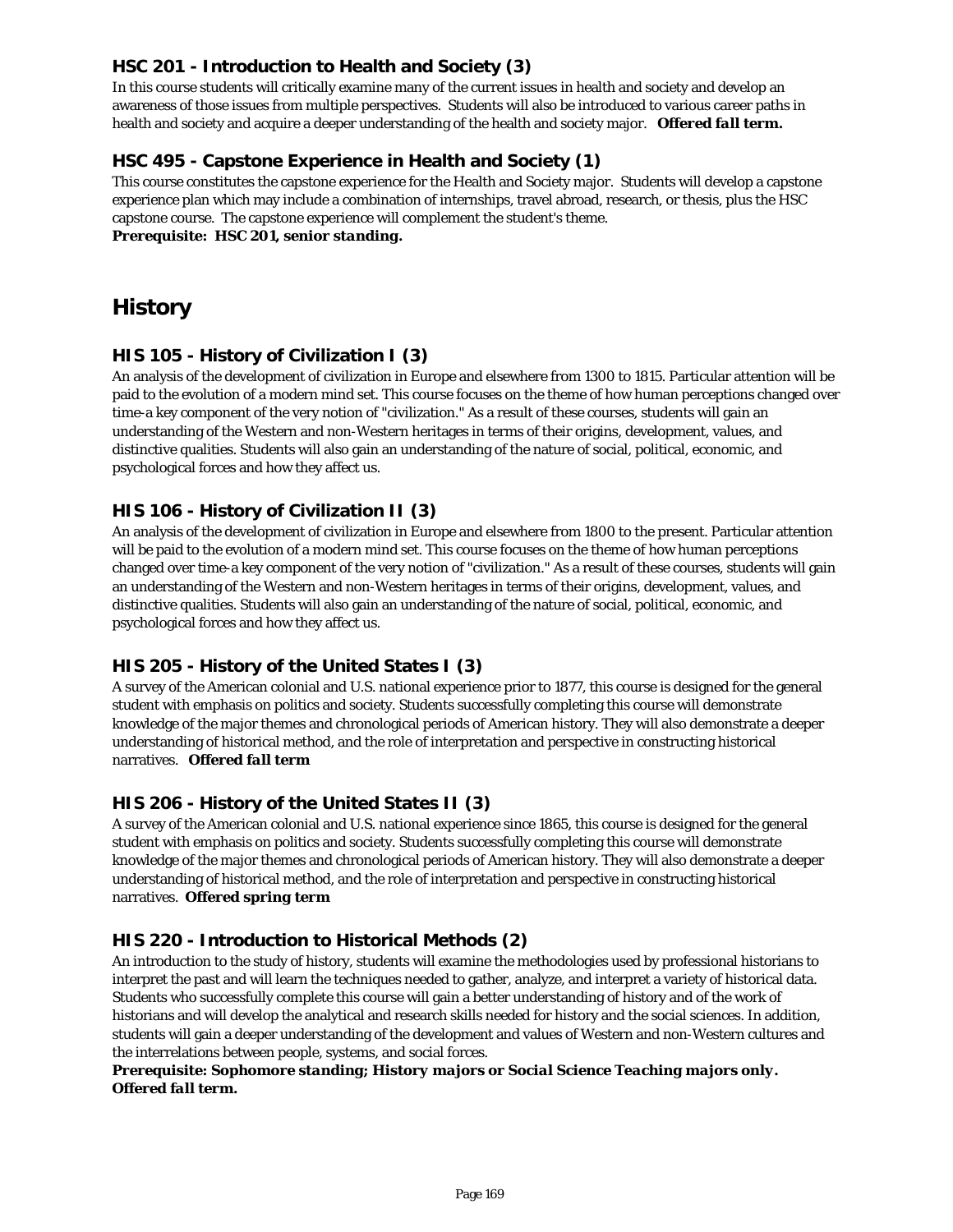## **HIS 271/371/471 - Selected Topics (1-3)**

An investigation of topics not offered in other courses, selected on the basis of student interest and available instruction.

#### **HIS 290/390/490 - Directed Study (1-3)**

An opportunity for supervised, independent study of a particular topic based on the interest of the student, and the availability and approval of the faculty.

#### **HIS 298 - Honors in History (1-3)**

Advanced academic preparation for students who have demonstrated outstanding academic performance in the discipline. Opportunities may take several forms: reading projects, teaching and tutorial assistance in courses, research and writing. Students successfully completing an honors project will demonstrate increased professional knowledge and a deeper understanding of disciplinary conventions. Students may complete two courses at each level. *Prerequisite: Permission.*

#### **HIS 302 - Native American History (3)**

A survey of Native American social, cultural and political history, circa 1492 to the present, with a particular emphasis on the history of Native peoples living in the Great Plains area. Students who successfully complete this course will understand the diversity of Native American cultures as they developed over more than 500 years of living with Europeans and the new Americans of the United States. Students will also acquire knowledge about the major themes and issues of debate in the field of Native American history.

*Offered odd spring terms.*

#### **HIS 304 - Military History (3)**

This course will cover the evolution of warfare from ancient times until the present. The course divides military history into four distinct periods: ancient, medieval, early modern, and modern. The course will focus on both leaders and ordinary soldiers. Evaluation techniques will include both counterfactual analysis and simulated combat as well as more traditional exams and papers. Students who complete this course will develop an understanding of both the evolution of warfare in world history and also recognition of war's enduring brutal commonalities. Students will gain a deeper understanding of the development and values of Western and non-Western cultures and the interrelations between people, systems, and social forces. *Offered odd fall terms.*

#### **HIS 305 - Recent History of the United States (3)**

Examines selected topics in U.S. history, from the 1950s to present. Students will gain a deeper understanding of Cold War culture, popular culture, gender roles, the modern civil rights movement(s) and other social movements. Particular attention is paid to domestic politics, from the rise of Lyndon B. Johnson's "Great Society" to Ronald Reagan and the rise of the "New Right." Students who successfully complete this course also will gain a deeper understanding of the interplay of culture, politics, and society (and the analytical constructs of race, gender, and class), as they study the origins of issues relevant to contemporary society. *Offered even spring terms.*

#### **HIS 306 - U.S. Interwar Years (3)**

Provides an in-depth examination of political, social and cultural history, from the 1920s to the early 1940s. Students who successfully complete this course will demonstrate knowledge of the background to the economic collapse of the Great Depression, the rise of Franklin D. Roosevelt's "New Deal," and the beginnings of the Second World War. Students also will gain a deeper understanding of U.S. diversity, from region to race, from rural to urban, and from liberal to conservative strains of political thought.

#### *Offered odd spring terms.* **(Cross-referenced with PSI 306.)**

#### **HIS 307 - Nebraska History (3)**

A survey of Nebraska history in the nineteenth and twentieth centuries with an emphasis on political, social, and cultural history, students who successfully complete this course will understand how Nebraska history is reflected in and has influenced the general course of U.S. history. Students will gain a deeper understanding of the development and values of Western and non-Western cultures and the interrelations between people, systems, and social forces. *Offered odd fall terms.*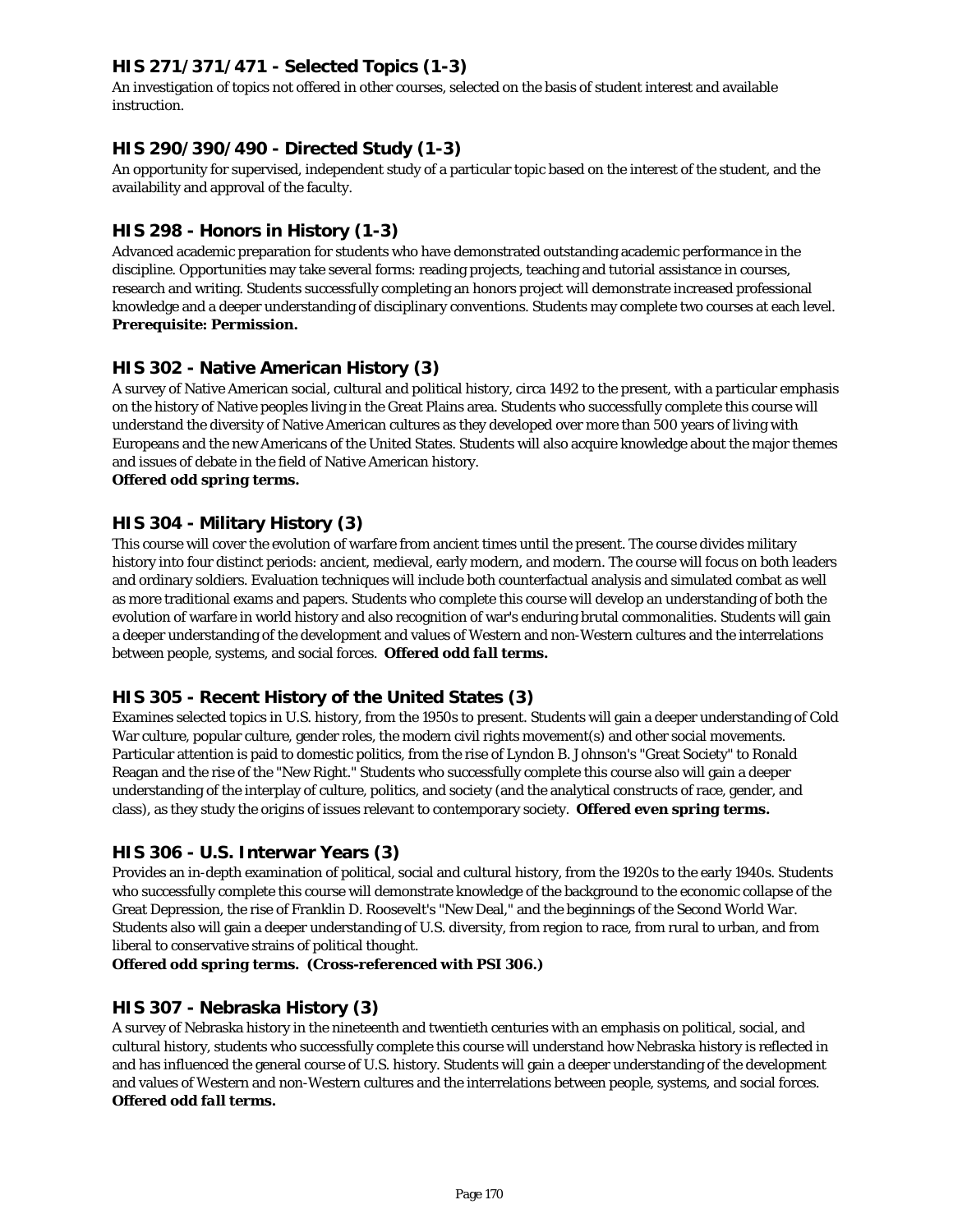# **HIS 312 - The Gilded Age and Progressive Era (3)**

An in-depth examination of the cultural, social, economic and political history of the United States from circa 1870 to 1920. Students who successfully complete this course will demonstrate knowledge of the main themes of industrialization, urbanization, and immigration and the rise of programs of various social-political reformers. Attention is given to the culture of the Victorian or Gilded Age and the Progressive and Modern critique of that culture. Students will also gain a deeper understanding of the interplay of culture, politics, and society (and gender, race, and class) as they study industrialists, reformers, laborers, and presidents. *Offered as needed.*

## **HIS 314 - History of the Vietnam War and the 1960's (3)**

A course designed to provide an overview of the Vietnam War as well as the social, political and cultural context of the 1960s. Effects of the Vietnam War and the 1960s on U.S. culture and politics today are also emphasized. *Offered as needed. (Cross-referenced with INT 314.)*

#### **HIS 315 - The Civil War and Reconstruction (3)**

Examines the causes, character, and consequences of two great American tragedies: the Civil War and Reconstruction, from the mid-19th century to 1877. Students who successfully complete this course will demonstrate knowledge about the failure of antebellum political mechanisms, the growth of sectionalism, justifications for and against secession, and the methods and implications of war. Students will also gain a deeper understanding of the different constitutional systems underpinning the conflict, efforts to eradicate Southern separatism, and the promises, failures, and continuing legacy of the Reconstruction Era. *Offered as needed.* 

#### **HIS 317 - Twentieth Century European Culture: Fascism (3)**

An examination of fascism as an ideology which dominated the political and cultural life of Europe in the first half of the century. Readings in various disciplines, such as economics, sociology, education, art, psychology, philosophy, religion, and music, augment the investigation of this totalitarian ideology. The legacy of fascism in current political developments, both in Europe and in other areas of the world, is also examined.

*Offered odd fall terms.* **(Cross-referenced with INT 317.)**

#### **HIS 318 - Germany After Hitler (3)**

Germany in the second half of the 20th century. The course begins at the end of World War II, and progresses through the cold war years and the split into two states - West Germany and the GDR - to the fall of the wall and unification. This course is taught in English. *Offered even fall terms.* **(Cross-referenced with INT 318.)**

#### **HIS 320 - American Environmental History (3)**

Examines American Environmental History from colonial times to the present. Students who successfully complete this course will gain a deeper understanding of topics such as changing interpretations of nature and resources, the conservation and environmental movements, the roles of art, literature, and culture in American visions of nature, as well as issues of public health, government interaction with the environment, and more recent environmental debates. The primary objective of this course is to explore the question "What is environmental history?" Students will also demonstrate knowledge of major authors and their works and will demonstrate the complexity and interdisciplinary nature of environmental history and its interpretations of human interactions with the environment. *Offered even fall terms.*

#### **HIS 321 - American Race Relations (3)**

Surveys events in United States history, from the colonial era to the present, that suggest the racial underpinnings of American culture and society and explores how race interacts with class, gender, ethnicity, religion and culture. Students will gain a deeper understanding of the historical reality of American multiculturalism. Students examine the history of Native "Indian" Americans, African-Americans, Asian and Western and Eastern European immigrants and their descendants, in colonial and national contexts. Topics covered include conquest, assimilation, slavery, ethnicity, eugenics, and the modern civil rights movements. Students also will gain a deeper understanding of the development and values of Western and non-Western cultures and the interrelations between people, systems, and social forces. *Offered even spring terms.*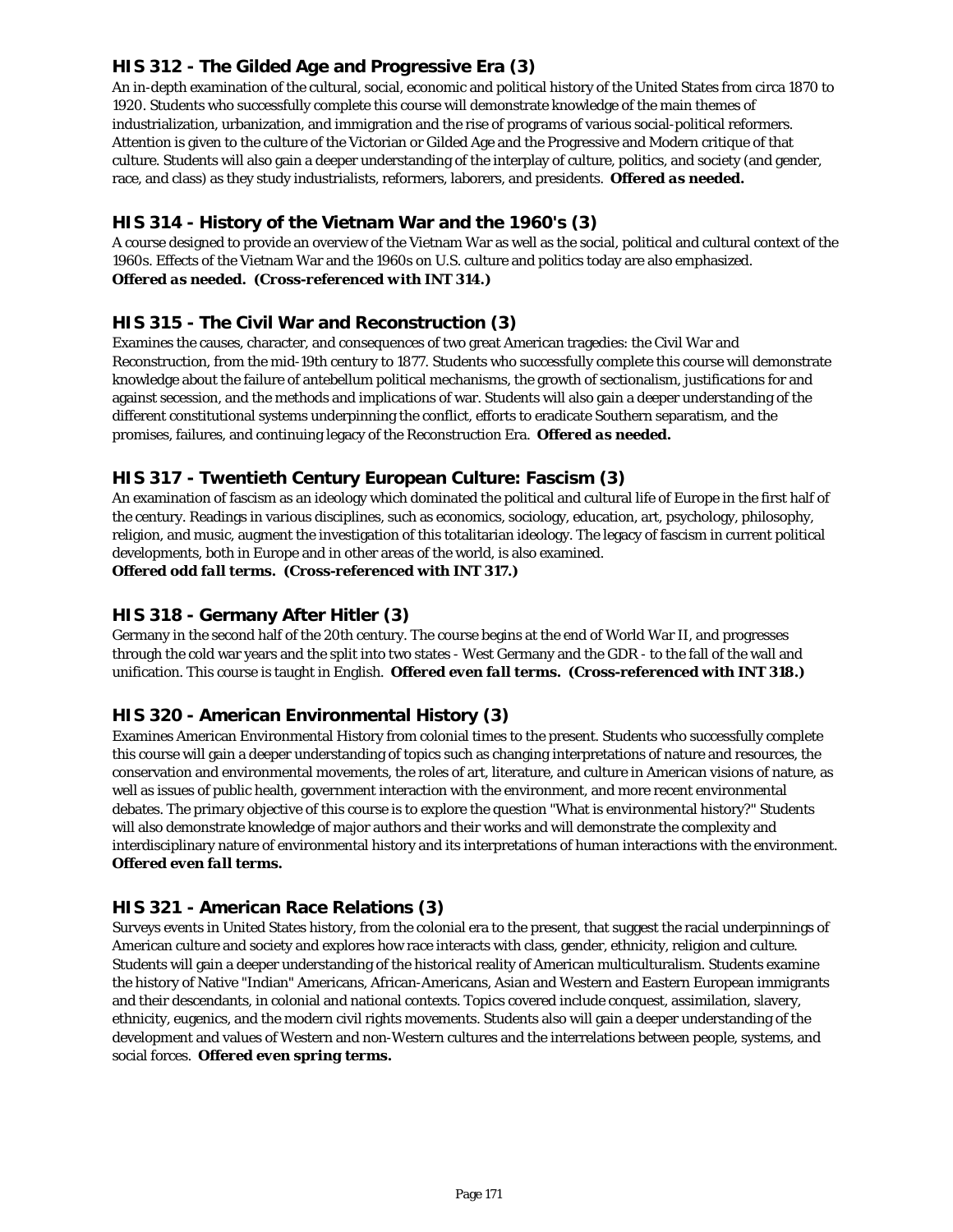## **HIS 326 - Modern Asian History (3)**

Emphasis on China and Japan with some coverage of the Korean peninsula. Themes include modernization, imperialism, relations with the West, Sino-Japanese relations, and economic development. As a result of this course, students will gain an understanding of the Western and non-Western heritages in terms of their origins, development, values, and distinctive qualities. Students will also gain an understanding of the nature of social, political, economic, and psychological forces and how they affect us. *Offered as needed. (***Cross-referenced with PSI 326.)**

## **HIS 329 - The U.S. Revolutionary Era (3)**

An examination of the U.S. colonial revolution and early national period. Students who successfully complete this course will demonstrate knowledge of the social, cultural and political history of Great Britain's North American colonies on the eve of the Revolution; the military course of the Revolutionary War; the formation of the U.S. Constitution; and selected topics in early national politics and culture. Students will also gain a deeper understanding of social diversity, from Native Americans, African-Americans, women, and the common soldier to well-known leaders such as Benjamin Franklin, Thomas Jefferson, Alexander Hamilton, and George Washington. *Offered odd fall terms.* **(Cross-referenced with PSI 329.)**

#### **HIS 335 - Modern French History 1815-Present (3)**

A review of the history of France from the end of the Napoleonic Era onwards. While grounded in political history, the course will emphasis French cultural contributions and social change and innovation. Students will gain knowledge of the cultural, political and social history of France. Offered as needed. *Offered odd spring terms.* 

#### **HIS 337 - American Women's History (3)**

A general survey of U.S. women's history, from the colonial period to the present. Students successfully completing this course will demonstrate knowledge of the major themes and problems of women in American history and women's contributions to American political, social, and cultural life. Students examine how women are connected and divided by region, race and class. Students will also gain a deeper understanding of the role of gender and sex in American history and how such themes/ideologies affect men as well as women. *Offered odd fall terms.*

#### **HIS 338 - Modern Russia (3)**

Russia from 1855 and the Great Reforms of Tsar Alexander II through the Bolshevik Revolution, the Stalin period, the decline and fall of the USSR, and the troubled emergence of the "New Russia" and the other post-Soviet successor states. As a result of this course, students will gain an understanding of Western and non-Western heritages in terms of their origins, development, values, and distinctive qualities. Students will also gain an understanding of the nature of social, political, economic, and psychological forces and how they affect us.

#### *Offered even fall term.* **(Cross-referenced with PSI 338.)**

#### **HIS 339 - History of India 3**

This course traces the History of Indian civilization from its Indus Valley origins through the complex imperial realities of Mughal and British rule of the Indian subcontinent. This course will also explore both India's emergence as an independent nation-state in the 20th century and conclude with a detailed review of the complex globalized realities of 21st-century India. *Offered even spring terms.* 

#### **HIS 340 - The United States and Latin America (3)**

An overview of the history and current state of Latin American politics and United States-Latin American relations. The course will examine the major developments that have shaped Latin American politics from independence to the present day, the influence of United States foreign policy on that history, and the reactions of Latin American countries to United States influence. Upon completion of the course, students will demonstrate an understanding of the major issues in current Latin American politics and United States-Latin American relations, and of the past and present trends that have influenced interactions within the hemisphere.

*Offered odd fall terms.* **(Cross-referenced with PSI 340.)**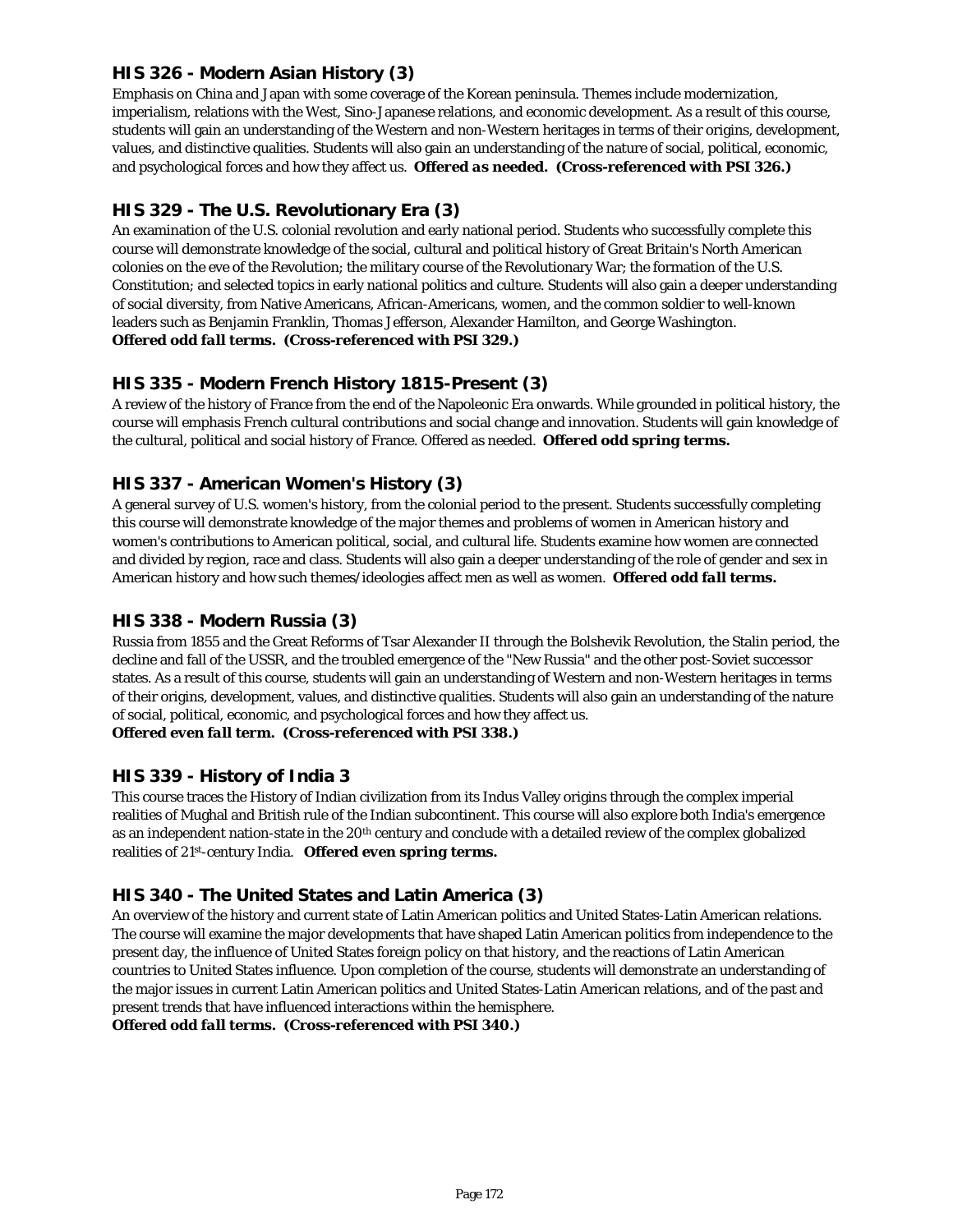## **HIS 341 - Modern British History (3)**

An examination of the evolution of English, politics, economics, society and culture. Special attention will be paid to issues such as the industrial revolution, the British class system, suffrage and feminism, and the worldwide influence of British culture and the English language. As a result of taking this course, students will gain an understanding of crucial parts of Western and non-Western heritages in terms of their origins, development, values, and distinctive qualities. Students will also gain an understanding of the nature of social, political, economic and psychological forces and how they affect us. *Offered even fall terms.*

#### **HIS 342 - The United States and the Middle East (3)**

A focus on the history of the Islamic Middle East and the relationship between the United States and the broader Middle East from the 18th century to the present, through an examination of selected countries, including Egypt, Iran, Iraq, Israel and Palestine. Students who successfully complete the course will demonstrate knowledge of the rise of Islam in the Arabian Peninsula; the history of the Ottoman Empire and the mandate system; U.S. foreign policy in the Middle East; the Gulf Wars; and the Middle East and the media. Students also will gain a deeper understanding of the development and values of Western and non-Western cultures and the interrelations between people, systems, and social forces. *Offered even spring terms.* **(Cross-referenced with PSI 342).**

## **HIS 348 - History of the Roman Empire (800 BCE-- 476 CE) (3)**

Focus is on the rise of Roman civilization. Students who successfully complete this course will demonstrate knowledge of the cultural, military, political, and economic aspects of Roman civilization. Students also will gain a deeper understanding of the political transformation from the Roman Republic to the Roman Empire, as well as why this amazing civilization, which would serve as a model for so many future empires, eventually collapsed. *Offered odd fall terms.*

#### **HIS 350 - The Medieval World (3)**

This course is an overview of the history and culture of medieval western Europe and the Middle East from approximately 500 CE to 1500 CE. Through the examination of primary and secondary sources, students will gain insight into the events and ideas that influenced the political, economic, religious, social, and cultural developments of the medieval world. By focusing attention on both western and eastern medieval civilizations, students will be introduced to a more global perspective of the Middle Ages in particular and of world history in general. *Offered even spring terms***.**

#### **HIS 352 - American West (3)**

In this survey of the American West, students examine the major themes of conquest, migration, water, agriculture, urbanization, government, myth, race, region, class, and gender, with special emphases on the Great Plains region and environmental history. Students will gain a deeper understanding of social, racial and cultural diversity in the West, with emphasis on Native American "Indian" cultures. Students also will gain a deeper understanding of the significance of region and the environment as forces in history and the West as a source of themes in U. S. history. *Offered even fall terms.*

#### **HIS 353 - Modern World History (3)**

This course will examine the twentieth century world from non-western and western perspectives. It will integrate the history of Europe, the Americas, the Middle East, Africa, and Asia through discussion of the significant social, political, cultural and economic forces that shaped and continue to influence the global society in which we live today. Students who successfully complete this course will gain an understanding of the historical contexts of such concepts as colonialism, imperialism, nationalism, political revolution, global conflict, and peace building. Students will gain a deeper understanding of the development and values of Western and non-Western cultures and the interrelations between people, systems, and social forces. *Offered odd spring terms.*

#### **HIS 398 - Honors in History (1-3)**

Advanced academic preparation for students who have demonstrated outstanding academic performance in the discipline. Opportunities may take several forms: reading projects, teaching and tutorial assistance in courses, research and writing. Students successfully completing an honors project will demonstrate increased professional knowledge and a deeper understanding of disciplinary conventions. Students may complete two courses at each level. *Prerequisite: Permission.*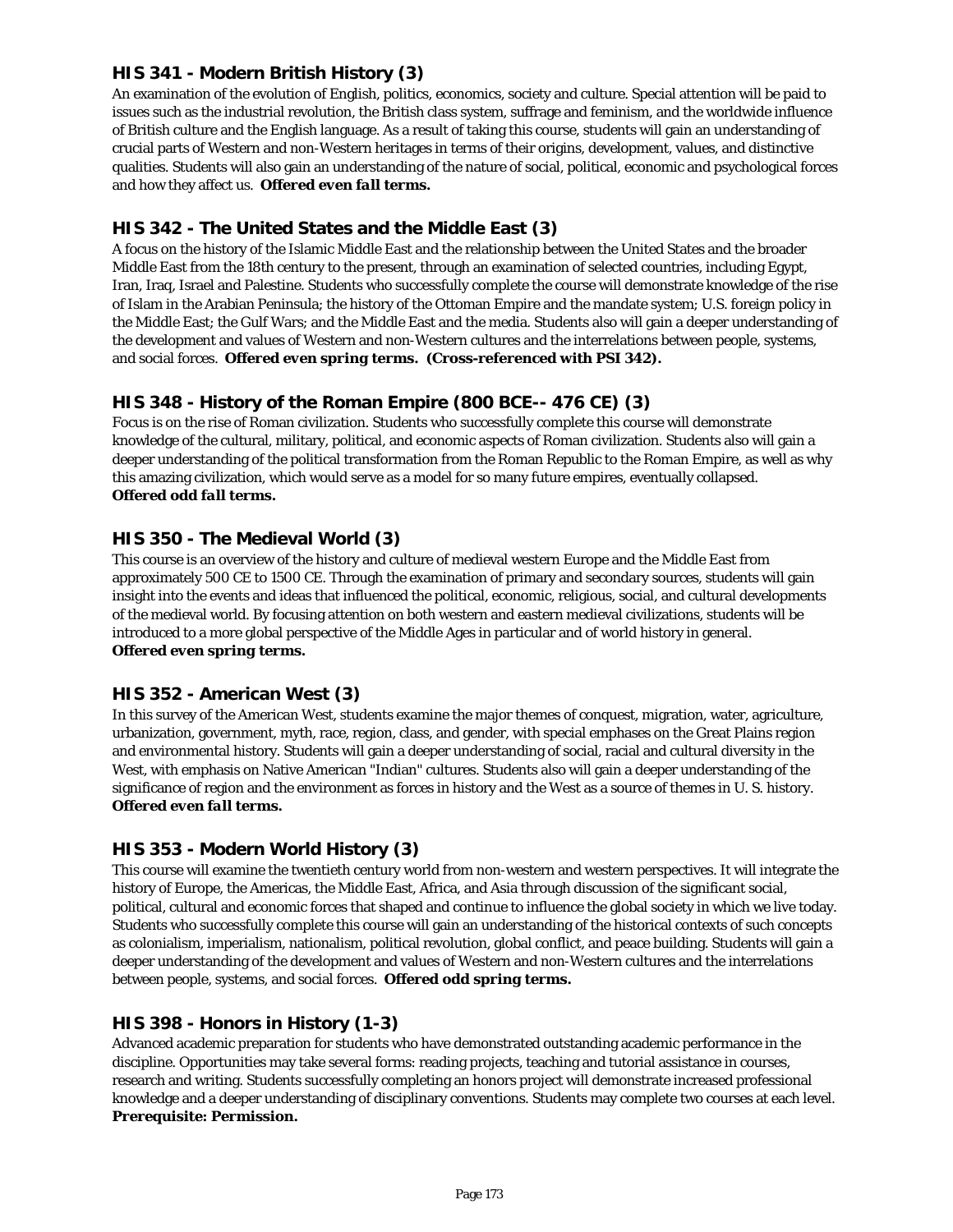#### **HIS 421 - History Internship (0-12)**

On-the-job experience in history. *Prerequisite: CED 205 or permission.* **(Pass/Fail)**

#### **HIS 496 - Writing and Research Seminar (3)**

Students will learn and apply the techniques of professional historians to produce a research paper. This will involve work with both primary and secondary sources, historiography, and the application of professional practices involving method, citation, research, and historical composition. This course will also enhance each student's ability to gather, analyze, and interpret historical data. Through successful completion of this course, students will gain a deeper understanding of the development and values of Western (and non-Western) cultures and the interrelations between people, systems, and social forces. *Prerequisite: Permission. Offered spring terms.*

#### **HIS 498 - Honors in History (1-3)**

Advanced academic preparation for students who have demonstrated outstanding academic performance in the discipline. Opportunities may take several forms: reading projects, teaching and tutorial assistance in courses, research and writing. Students successfully completing an honors project will demonstrate increased professional knowledge and a deeper understanding of disciplinary conventions. Students may complete two courses at each level. *Prerequisite: Permission.*

# **Honors Program**

#### **HNR 200 - Introduction to Honors (1)**

An introduction to the concept of honors study and an investigation of thematic topics. This course is open only to first-year students in the Honors program. *Prerequisite: First year status. Offered spring term.*

#### **HNR 302 - Honors Seminar (1)**

An investigation of topics not offered in other courses, honors seminars are taught at an accelerated pace and centered on topics selected on the basis of student interest and instructor availability. Honors students will take an honors seminar during every semester they are on campus (except for their first and final spring semesters).

#### **HNR 402 - Honors Seminar Project (1)**

This is a collaborative research project undertaken during an honors student's final spring semester at Doane College. This course is open only to graduating seniors and third-year students planning to graduate early. *Prerequisite: Junior or Senior status. Offered spring term.*

# **Humanities**

#### **HUM 201 - Archival and Museum Studies (2)**

This course provides an introduction to the field of archival work that includes the related areas of museum studies, historic preservation, and conservation utilizing the Doane College Archives and Collections housed in Perkins Library. Students will gain hands-on experience in working with manuscripts, photographs, rare books, and other historical artifacts. The practical experience will include collecting, organizing, and cataloging items. Other work may include answering research requests from patrons and preparing exhibits. Students will meet professionals working in these disciplines via site visits to area museums and archives, including the Nebraska State Historical Society collections, archival and historic preservation departments, the Nebraska State Capitol Archives, and the local Benne Memorial Museum. Readings in archival and museum practices and Doane history will be included. Upon completion of the course, students will understand basic skills in researching and handling historical collections, and will understand career opportunities available in the above fields. The course can be tailored to give focus in the abovelisted subjects that directly interest the individual student, and subsequently, internships can be arranged. *Prerequisite: Permission.* **(Cross-referenced with SSI 201.)**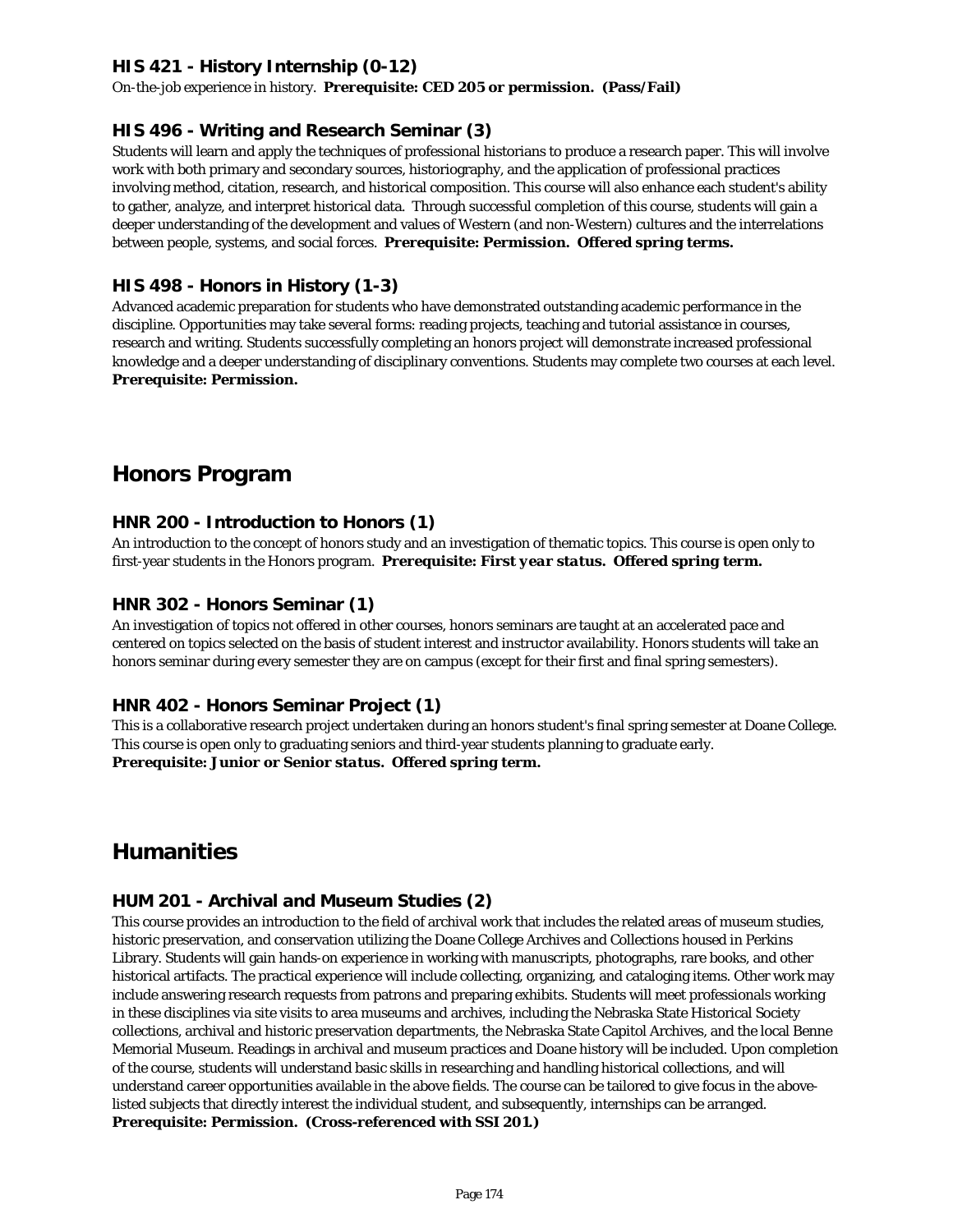#### **HUM 290/390/490 - Directed Study (1-3)**

An opportunity for supervised, independent study of a particular topic based on the interest of the student and the availability and approval of the faculty.

#### **HUM 302 - Foreign Language Enrichment (1)**

A course designed to encourage interdisciplinary study in foreign language. It is taken in conjunction with a second course in some discipline other than the foreign language. The student reads materials relating to the second course, which is selected by the faculty teaching it. The student does, however, read the materials in their original language and under the guidance of a faculty member qualified to teach that language. *Prerequisite: Permission of both faculty involved*

# **HUM 402 - Foreign Language Enrichment (1)**

A course designed to encourage interdisciplinary study in foreign language. It is taken in conjunction with a second course in some discipline other than the foreign language. The student reads materials relating to the second course, which is selected by the faculty teaching it. The student does, however, read the materials in their original language and under the guidance of a faculty member qualified to teach that language.

*Prerequisite: Permission of both faculty involved*

# **Information Science and Technology**

#### **ATV 137 - Doane Information Solutions Cadre (DISC) (0-1)**

Provides students with an experience that will allow them to apply their understanding of information systems and applications in creating an information system solution. Students will be assigned to a project team and given responsibilities as part of that team. The team will be given a project that will involve analyzing a user's needs, designing a solution, and implementing that solution. *Prerequisite: Permission.* **(Pass/Fail)**

#### **IST 140 - Introduction to Information Science and Technology (3)**

An introduction to information science and technology by exploring a breadth of topics in the areas of computer science and information systems. Upon successful completion of the course, students will be able to articulate the similarities and differences of the majors in information science and technology, identify and generally discuss the major topics in each major and their relationships, and discuss differing views on several ethical questions related to the computing industry. Through examination of the disciplines and research of computing careers, this course will provide information that will assist students in deciding whether or not to pursue an information science and technology major and career. *Offered fall terms.*

#### **IST 145 - Introduction to Programming and Problem-Solving (3)**

An introduction to the science and art of implementing solutions to problems using a high-level programming language. Upon completion of this course, the student will be able to design solutions to a variety of problems using top-down and structured design techniques and implement those solutions using programming constructs such as branching, loops, arrays, and functions or procedures.

*Prerequisite: Two years of high school algebra or MTH 107 or MTH 108.*

#### **IST 146 - Programming and Problem-Solving II (3)**

A continuation of IST 145. This course further examines data and procedural abstraction and the design, implementation and analysis of algorithms. Upon completion of this course, the student will have gained experience with the object-oriented paradigm, a more modern program design technique, as an alternative to top-down and structured design. In addition, students will learn basic searching and sorting algorithms, sequential and random access file algorithms, dynamic memory allocation techniques, and basic data structures such as linked lists and binary trees. *Prerequisite: IST 145. Offered spring terms.*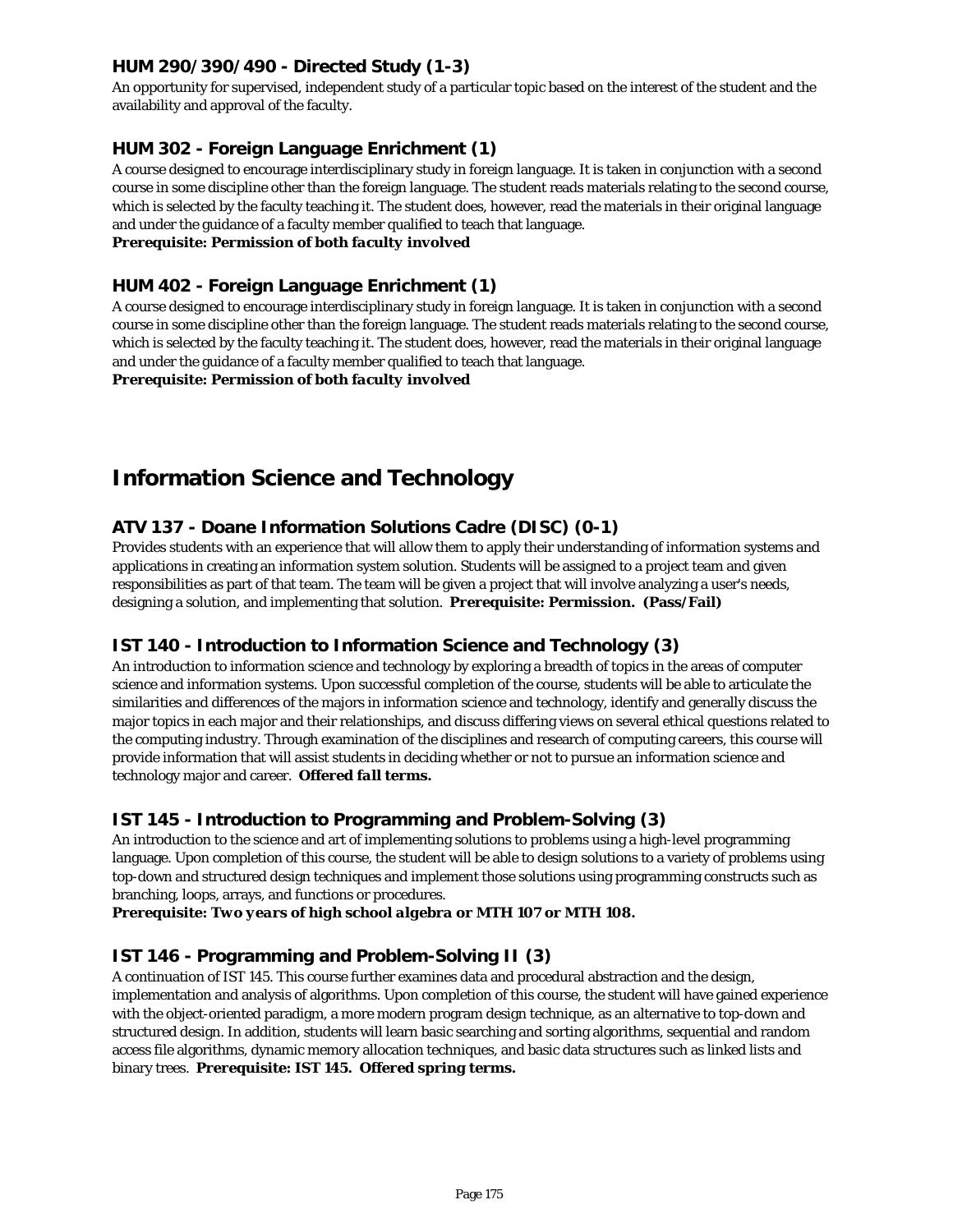## **IST 201 - Instructional Technology (3)**

A course consisting of a series of experiences related to using educational technology in the classroom. Teaching about technology, teaching with technology, and integrating technology in the classroom are topics of this course. Course experiences provide an awareness of the educational uses of technology and the skills necessary to use and integrate technology in the classroom. Competency will be demonstrated in the use of application software relevant to the classroom. *Prerequisite: Major in Elementary Education, Special Education, or completing secondary certificate.*

#### **IST 217 - Information Systems Theory and Practice (3)**

Provides an introduction to the field of information systems and an understanding of the decision process and how information is used for decision support in organizations. Students will develop an understanding of decision theory and practice essential for providing viable information to the organization and will be able to identify the various types of information systems. *Prerequisite: IST 145. Offered spring terms.*

#### **IST 246 - Data Structures and Algorithms (3)**

A course focusing on abstract data types, such as linear lists, linked lists, stacks, queues, graphs, and trees, and the design, implementation, and efficiency of the algorithms for processing these structures. More advanced searching and sorting techniques will be introduced and analyzed. Upon completion of this course, the student will be able to utilize data abstraction to solve a wide variety of computational problems using various data structures and to analyze the efficiency of their solutions. *Prerequisite: IST 146. Offered fall terms.*

#### **IST 252 - Principles of Digital Logic & Computer Organization (3)**

A study of the computer as a physical device. Upon completion of the course, students will understand the basic principles of digital logic and how it is used to build useful hardware components, understand the basic organization of a computer system in terms of digital hardware components and how instructions are executed using those components, and have the knowledge and skills necessary to implement high-level language constructs in assembly language. *Prerequisite: IST 146 or permission. Offered fall terms.*

#### **IST 271/371/471 - Selected Topics (1-3)**

An investigation of topics not offered in other courses, selected on the basis of student interest and available instruction. *Prerequisite: Permission.*

#### **IST 290/390/490 - Directed Study (1-3)**

An opportunity for supervised, independent study of a particular topic based on interest of the student, and availability and approval of the faculty.

#### **IST 310 - Parallel Computational Techniques (3)**

A characteristic of computing the solutions to many problems is the need for large amounts of computational resources. One option for obtaining the necessary resources in a cost-efficient manner is to divide the computation apart in such a way that the parts can be performed in parallel. This course introduces students to using parallel programming and parallel architectures to provide the computational resources necessary to solve problems. Students who complete the course will be able to describe the fundamental concepts of parallel programming and related architectures; demonstrate the knowledge and ability to use high-performance computing (HPC) and highthroughput computing (HTC) to solve computational problems; and demonstrate ability to use parallel programming libraries and tools in solving a computational problem.

*Prerequisite: CST 210 or IST 322 Offered even spring terms.* **(Cross-referenced with CST 310.)**

#### **IST 314 - Design and Analysis of Algorithms (3)**

Students will apply combinatorial mathematics, studied throughout the course, to the application of complexity theory, searching and sorting, and techniques of algorithm design (including greedy, divide and conquer, dynamic programming, and backtracking methods) in designing algorithms to solve problems. Upon completion of this course, the student will be able to design algorithms applying these techniques and be able to analyze the efficiency of these algorithms. *Prerequisite: IST 246, MTH 250. Offered even spring terms.*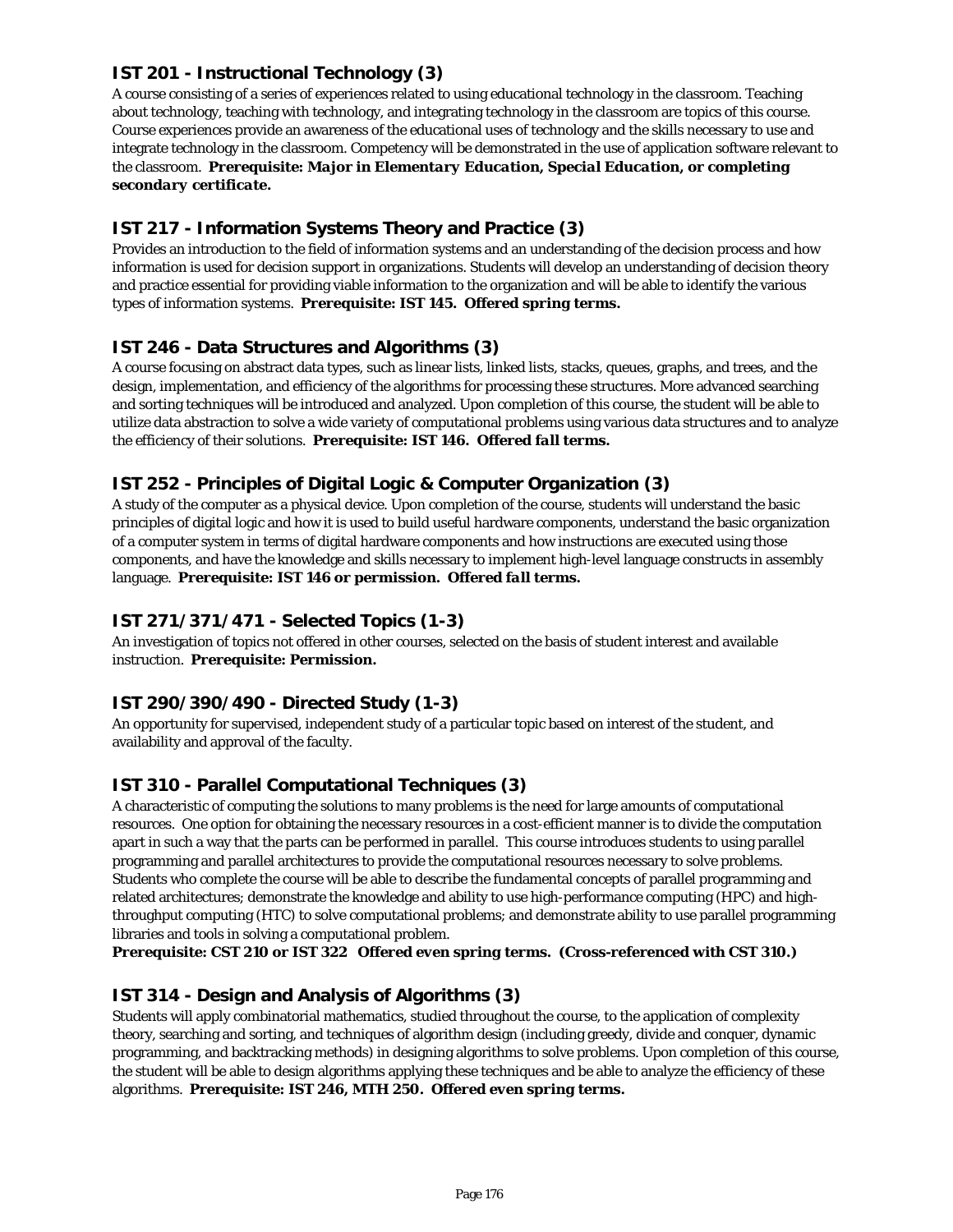# **IST 315 - Theory of Computation (3)**

A study of the basic theoretical principles embodied in formal languages and automata. Topics include finite automata, context-free grammars, Turing machines, computability, and the halting problem. Upon completion of this course, the student will be able to apply theoretical models to the solution of computational problems. *Prerequisite: IST 145, MTH 250. Offered odd spring terms.*

## **IST 320 - Introduction to Geographic Information Systems (3)**

Geographic Information Systems (GIS) are computer methods used to collect, organize, analyze, and present spatial data. Emphasis will be on GIS mapping, spatial analysis, and database development. Students complete hands-on computer activities using ArcGIS Desktop software and will develop skills and a knowledge base from which to use spatial information effectively as a professional. Upon completion, students will be able to create and edit spatial data, produce maps and conduct spatial analysis. *Prerequisite: Fundamental computer skills (Windows operating system, spreadsheets, word processors), junior or senior standing or permission. Offered alternate fall terms.* **(Cross-referenced with EVS 320.)**

## **IST 322 - Computer Networking I (3)**

Provides students with the knowledge of data communications and networking concepts, including telecommunications architectures, protocols, hardware, and software. In addition, the analysis, design, and implementation of networks in organizations such as businesses and schools will be examined and experienced. *Prerequisite: IST 146. Offered even fall terms.*

#### **IST 325 - Electronics (3)**

A study of AC and DC circuits, solid state devices, and digital logic devices. Elements of network analysis are introduced. Basic building blocks of modern analog and digital circuits including diodes, transistors, op amps, logic gates, analog-to-digital and digital-to-analog converters are studied. All topics are developed through extensive laboratory experience. Completion of the course allows the student to design, build, and debug circuits that solve instrumentation problems arising in physical measurements. *Prerequisite: PHY 201, PHY 202 (or PHY 107, PHY 108). Offered odd fall terms. (***Cross-referenced with PHY 325.)**

#### **IST 355 - Web Application Design and Development (3)**

This course investigates techniques to develop applications designed for the Web. Upon completion of this course, students will have the skills to design and develop Web applications using a number of different techniques and tools, and will design and develop a Web application using these techniques and tools.

*Prerequisite: IST 146 or permission. Offered odd spring terms.*

#### **IST 356 - Software Engineering (3)**

This course will survey techniques and tools used in the application of engineering principles to the development of software systems. From those surveyed, a software lifecycle model will be utilized in developing a modern software product. Upon completion of this course students will have gained the knowledge and skills necessary to apply engineering principles, techniques, and tools in the development of software.

*Prerequisite: IST 146 or permission. Offered even spring terms.*

#### **IST 401 - Information Science and Technology Honors Research (1)**

With the guidance of a faculty mentor, each student will identify a research area of interest, perform a literature review, identify a specific research project, perform the research, develop a paper, and present the results in a public forum. *Prerequisite: Acceptance into the IST Honors Program.*

#### **IST 421 - Information Science and Technology Internship (0-12)**

Practical experience in an information systems environment (industry or research). *Prerequisite: CED 205 or permission.* **(Pass/Fail)**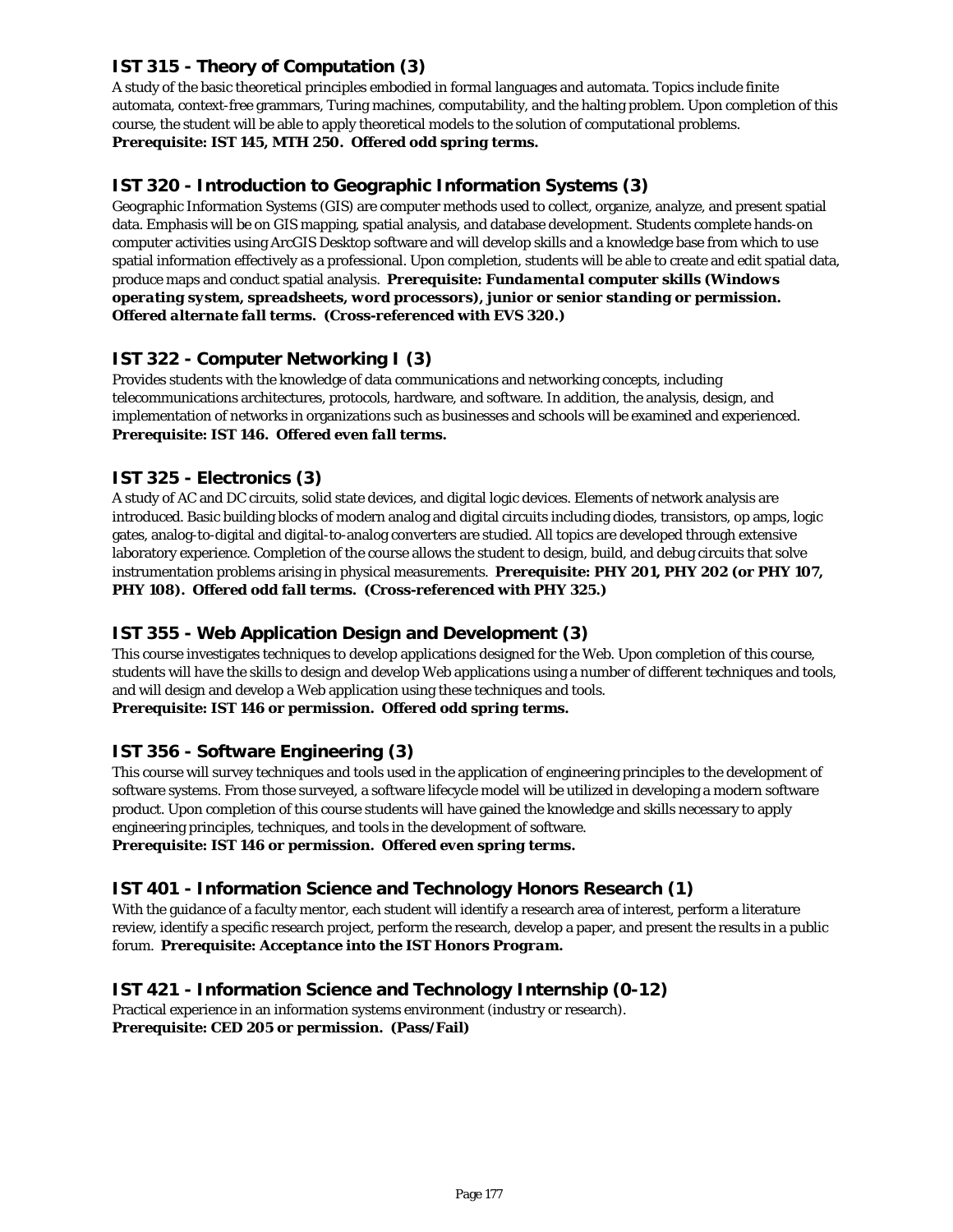### **IST 422 - Computer Networking II (3)**

A continuation of IST 322 - Computer Networking I (3), students will examine how the fundamentals of computer networking are implemented in a modern network environment. Topics will include network architecture, configuration, management, and security, among others. *Prerequisite: IST 322. Offered odd spring terms.*

## **IST 495 - Information Science and Technology Seminar (1)**

A research or experiential project developed under the guidance of a department faculty member to culminate a student's study of information science and technology. Completion of the project, including a written and oral presentation, demonstrates the skills expected of a Doane information science and technology student, including a solid understanding of information science and technology concepts; the confidence and skills to 1) work with existing and emerging computing technology; 2) efficiently research and learn an unknown topic or solve an unknown problem; and 3) effectively communicate, including writing, speaking, and listening. This course may be taken twice. *Prerequisite: Information Science and Technology student with junior or senior standing and permission.*

# **Interdisciplinary Studies**

#### **IDS 301 - Power Up in a Technological World (3)**

This course identifies and describes tool that promote the design and delivery of presentations and individual curricular projects including the application software that facilitates interaction among students and content. Additionally, it will explore the potential learning affordances of new Web 2.0 Internet technologies and the ways in which they might be used to promote communication and collaboration and to support authentic learning environments. Students will continue development of critical thinking skills and will learn how to use digital media to communicate and work collaboratively, use digital tools for research, and develop an understanding of the legal and ethical use of digital media.

#### **IDS 496 - Interdisciplinary Studies Culminating Project (3-4)**

Students complete a project as part of their planned program to bring their academic experience to a conclusion and synthesize the experience between their two concentration areas. The project must be carried out under the guidance of a faculty member in one of the two areas of concentration. Upon the completion of the course, students will be able to demonstrate their knowledge in their concentration areas. *Prerequisite: Senior status, final semester.*

# **International Studies**

#### **INT 101 - Global Issues (3)**

The course provides an introduction to political, economic, and social issues and conditions in the contemporary world. The course will begin with an overview of the division between developed and developing countries and the nature of global inequalities, and will examine issues prevalent in each category of countries. The course will then discuss issues and concerns that cross national borders; these include migration, global environmental issues, international security and conflict, and the international human rights agenda. Students who complete this course will be able to knowledgeably analyze and discuss important contemporary international issues, and will be able to draw connections between those issues and the global social, economic, and political context.

#### **INT 271/371/471 - Selected Topics (1-3)**

An investigation of topics not offered in other courses, selected on the basis of student interest and available instruction.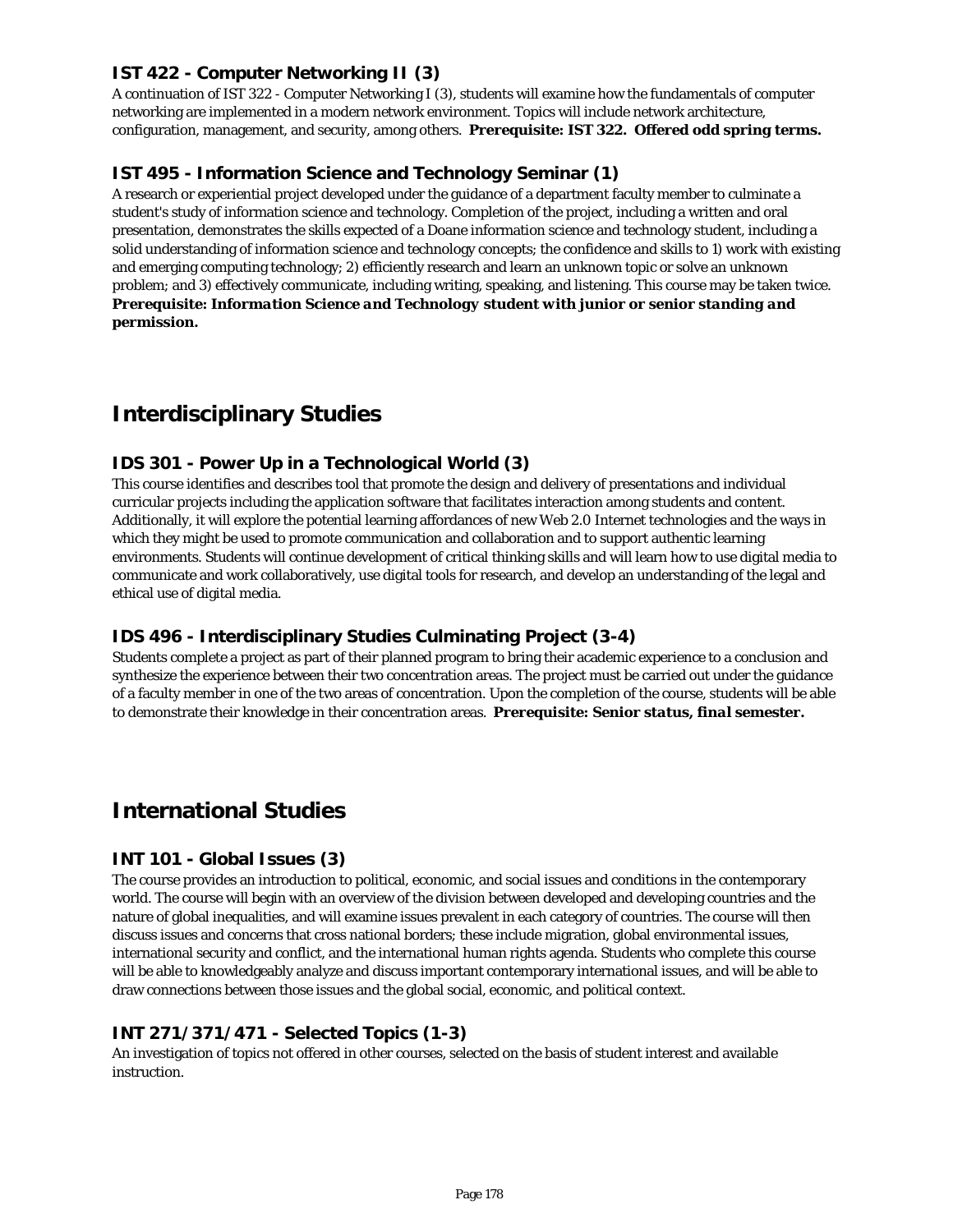#### **INT 290/390/490 - Directed Study (1-3)**

An opportunity for supervised, independent study of a particular topic based on the interest of the student, and the availability and approval of the faculty.

#### **INT 310 - Survey of African Studies (3)**

An introduction to the richness of the African continent and its peoples. From a multidisciplinary perspective, the student is exposed to dimensions of the African experience through discussions of its cultures, social structures, literature, art, music, history, economic processes and politics. Current issues concerning its future development and African leadership are studied. *Offered odd fall terms.*

#### **INT 314 - History of the Vietnam War and the 1960s (3)**

A course designed to provide an overview of the Vietnam War as well as the social, political and cultural context of the 1960s. Effects of the Vietnam War and the 1960s on U.S. culture and politics today are also emphasized. **(Cross-referenced with HIS 314.)**

#### **INT 317 - Twentieth Century European Culture: Fascism (3)**

An examination of fascism as an ideology which dominated the political and cultural life of Europe in the first half of the century. Readings in various disciplines, such as economics, sociology, education, art, psychology, philosophy, religion, and music, augment the investigation of this totalitarian ideology. The legacy of fascism in current political developments, both in Europe and in other areas of the world, are also examined. *Offered odd fall terms.* **(Cross-referenced with HIS 317.)**

#### **INT 318 - Germany After Hitler (3)**

Germany in the second half of the 20th century. The course begins at the end of World War II, and progresses through the cold war years and the split into two states - West Germany and the GDR - to the fall of the wall and unification. This course is taught in English. *Offered even fall terms.* **(Cross-referenced with HIS 318.)**

#### **INT 325 - International Relations in the Modern Era (3)**

A study of the dynamics of the international system with emphasis on issues of conflict, security, interdependence, and the global commons. Upon completion, students will demonstrate an understanding of both realist and liberal conceptions of the international system. *Offered odd spring terms.* **(Cross-referenced with PSI 325.)**

#### **INT 421 - International Studies Internship (0-12)**

Supervised, on-the-job experience, preferably in an international setting. Students are encouraged, where possible, to engage in an internship in a foreign country. *Prerequisite: CED 205 and permission.* **(Pass/Fail)**

#### **INT 496 - Seminar in International Relations (3)**

A course designed to focus attention on the broad aspects of international problems while inviting each seminar member to probe in-depth an issue or area of particular interest. Use is made of resource materials drawn from various academic disciplines. *Prerequisite: Major or permission.*

# **Journalism and Media**

#### **JOU 105 - Introduction to Journalism and Media (3)**

This introductory course acquaints students with the history, nature and impact of media on individuals and society. Students who successfully complete this course will recognize and appreciate both historical and contemporary relationships between media and political, economic and social institutions, and the professional practices common to principal journalism and media industries. Students will also be able to demonstrate critical media literacy skills. *Offered fall term.*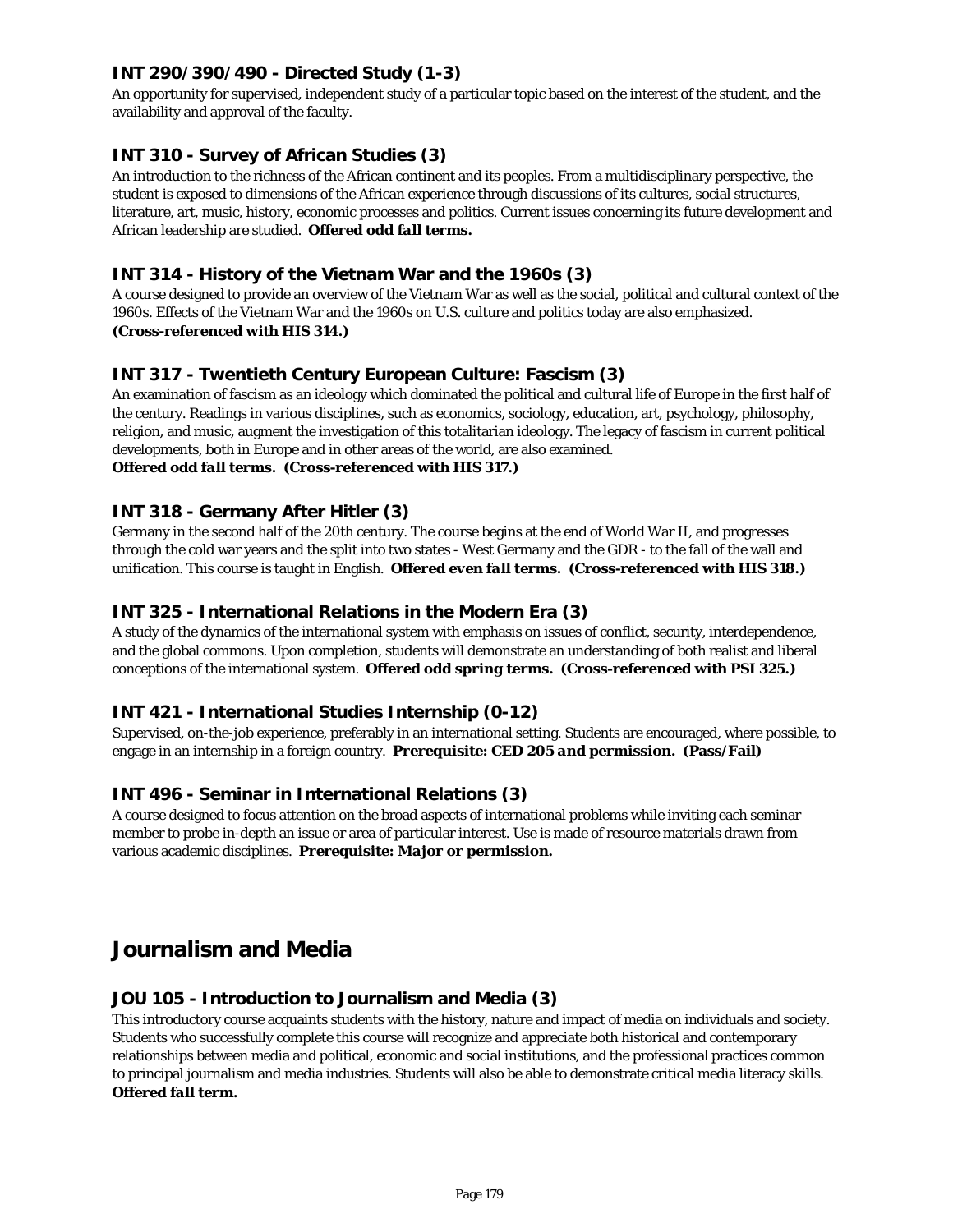# **JOU 113 - Basic News Writing and Reporting (3)**

An introduction to journalistic writing, including news values and sources, and problems and issues in news reporting. The student who successfully completes this course will have developed interviewing, note taking and writing skills, especially for print media. The Doane Owl serves as a laboratory for student writing. *Offered fall term.* **(Cross-referenced with ENG 113.)**

#### **JOU 135 - Broadcast Journalism Writing (3)**

Building on basic writing skills, this course emphasizes forms, styles and requirements of electronic media. Students will write copy, individually and collaboratively, for actualities, packages and news readers. The student who successfully completes this course will be able to demonstrate competency in writing copy in formats commonly used by electronic media to a level of effectiveness necessary to achieve journalistic objectives.

#### *Prerequisite: JOU 113/ENG 113. Offered spring term.*

#### **JOU 213 - Beat Reporting (3)**

Students study the fundamentals of news gathering, interviewing, cultivating sources, developing beats and in-depth reporting. The student who successfully completes this course will demonstrate a competency in covering an assigned topic area. The student also will develop skills in public affairs reporting and be able to articulate the social responsibilities of a reporter as well as the obstacles to communicating information to the public. The Doane Owl serves as a laboratory for student writing.

*Prerequisite: JOU 113/ENG 113. Offered spring term. (Cross-referenced with ENG 213.)*

#### **JOU 214 - Photojournalism (3)**

An introduction to the principles of photojournalism, including capturing, processing, and presenting images in finished form for visual and electronic media. Students will develop the skills necessary to shoot on deadline while examining various techniques for photographing sports, and general, spot, and feature news events. The student who successfully completes this course will demonstrate proficiency in producing photographs and exhibit the professional conduct necessary among editors, reporters, and photojournalists. The student must provide a manualfocus camera. *Offered fall term.*

#### **JOU 223 - Editing and Design (3)**

An introduction to the theory and practice of copy editing and design for print. The student who successfully completes this course will demonstrate competency in editing the written word, writing headlines and cutlines and practicing sound news judgment. The student will also be able to apply industry-standard software in designing pages and displaying photographs and other art. This class includes a zero-credit laboratory. *Prerequisite: JOU 113/ENG 113.* **Offered fall term.**

#### **JOU 230 - Introduction to Magazine Publishing (3)**

Course description including outcome statement: This class will explore how a magazine is created. Students will learn how to start a magazine by studying such elements as the intended audience, the editorial product, contemporary magazine publishing trends, publication design, production methods, photography and artwork and content creation in the form of feature writing. Upon completion of the course, students will be able to articulate a working knowledge of magazine staffing, structure and duties and be able to help publish a student-produced magazine, including production, design and content. *Offered fall term. (***Cross-referenced with ART 230)**

#### **JOU 236 - Basic Audio Production (3)**

An introduction to the terminology, concepts, and practices of audio production. Students perform typical audio studio responsibilities such as microphone placement, console operation, recording, mixing and editing. They also develop and produce radio announcements and programs. Students who successfully complete this course will be able to recognize and identify the elements of effective audio production as well as display a working knowledge of the production process which includes recording and pre- and post-production with a range of industry standard audio technologies. *Offered fall term.*

#### **JOU 238 - Basic Video Production (3)**

An orientation to the terminology, concepts, and practices applied to various functions of televisual media. Students learn the basics of videography. In addition, they will also learn practical applications of shooting with current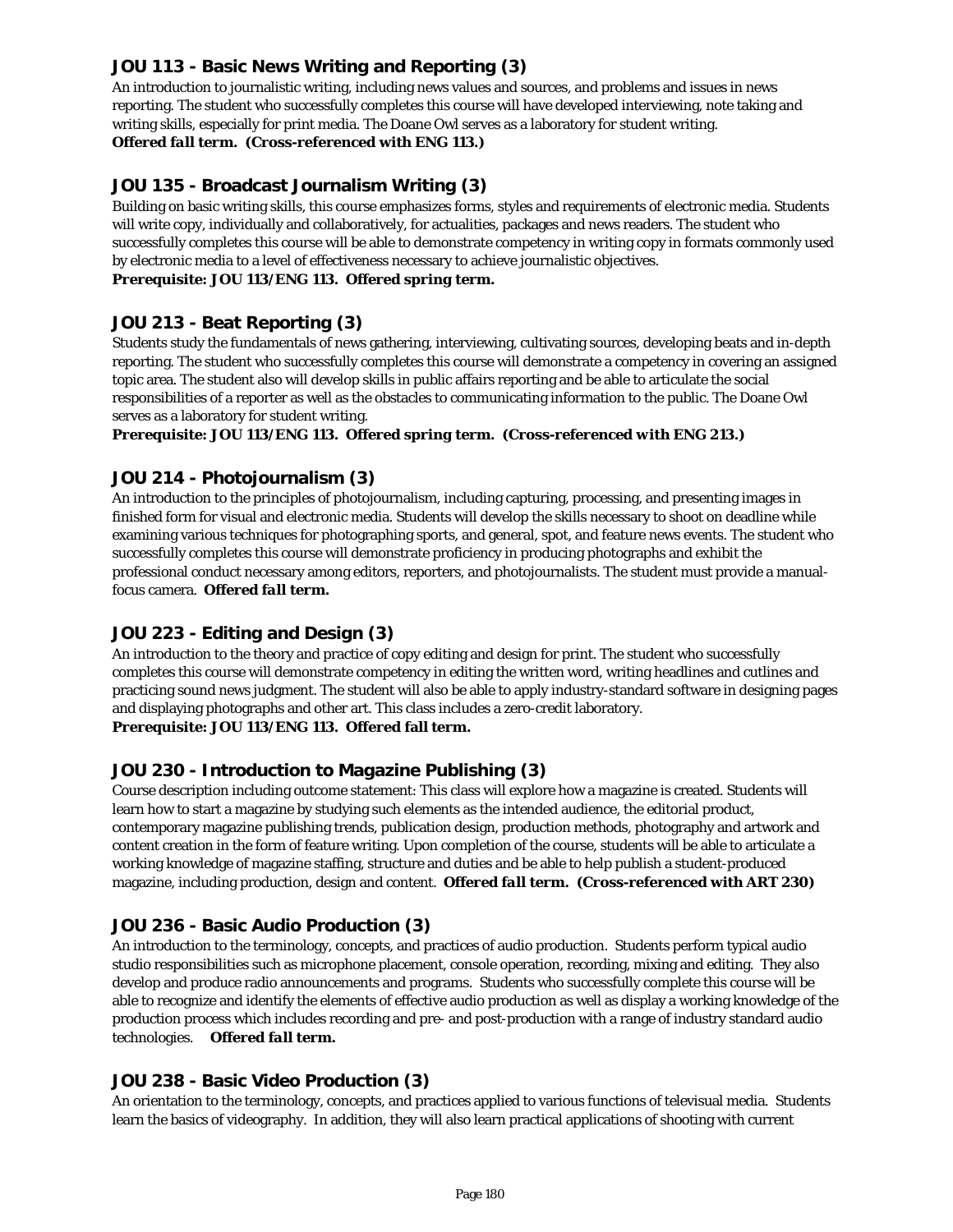technology digital cameras in both studio and field settings, nonlinear editing, and professional production values. Students who successfully complete this course will be able to demonstrate production skills and techniques required in professional video production environments. *Offered spring term.*

## **JOU 245 - Broadcast Performance (3)**

Introduces students to field and studio performance techniques for announcers, news anchors and reporters. The course emphasizes presentations before microphones and cameras, and examines dress, movement, and delivery in such major journalism performance situations as interviews, discussions and newscasts. This course combines both classroom lectures and demonstrations with a variety of practical exercises in both audio and video performance. Students who complete this course will be able to demonstrate competence in on-air reporting in the principal venues of broadcast journalism. *Offered fall term.*

## **JOU 271/371/471 - Selected Topics (1-3)**

An investigation of topics not offered in other courses, selected on the basis of student interest and available instruction.

## **JOU 285 - Introduction to Writing Creative Nonfiction (3)**

This course will provide students with a critical and practical foundation in the writing of creative nonfiction. Creative nonfiction includes many forms and variations of the essay, though the boundaries among them are not rigid, and writing in one form will often include elements of other forms. Students will study this diversity and the characteristics of these forms, with special emphasis on literary journalism. Through analysis of exemplary texts and through their own creative writing, students will address issues of craft, examining literary tools at the disposal of the creative nonfiction writer. In so doing, students will also consider the importance of research, accurate reportage, and the writer's responsibilities regarding memory and truth versus invention.

#### *Prerequisite: ENG 101. Offered fall term.* **(Cross referenced with ENG 285)**

### **JOU 290/390/490 - Directed Study (1-3)**

An opportunity for supervised, independent study of a particular topic based on the interest of the student, and the availability and approval of the faculty.

## **JOU 295 - Television Practicum (1)**

Supervised work experience in the broadcast facility of Doane Television. The student gains practical hands-on experience and develops a sense of professionalism. The student who successfully completes this course will be able to incorporate and practice duties and responsibilities of working in video electronic media. *Prerequisite: JOU 238* 

#### **JOU 315 - The Electronic Journalism Program (3)**

The fundamental vehicle for delivery of electronic news is the program, in the form of radio/television newscast or Podcast. This course brings together the elements of electronic news for production of a cohesive whole as newscast, long form interview or discussion, combining field and studio techniques. Students plan, edit, assemble and produce news programs for KDNE and Doane College Television. Those successfully completing this course will be able to produce electronic newscasts in their various forms.

*Prerequisite: JOU 113 (JOU 105 may be taken concurrently with JOU 315). Offered spring terms.*

#### **JOU 353 - Contemporary Issues (3)**

An examination of the principal social, economic, political and global forces influencing the nature and development of journalism and mass media, including new technologies. Relationships between journalism, media and social, economic and government institutions are explored. The student who successfully completes this course will be able to articulate and explain underlying causes of issues facing journalism and the media and identify the conflicting forces that shape policies and practices influencing their behavior. *Offered spring term.*

## **JOU 355 - Advanced Electronic Production (3)**

An advanced course in the techniques and theory of television and audio production. Students will refine and apply basic media production practices in the execution of various types of video programs. Shooting and editing production values will be emphasized, including shot composition and lighting and video and audio manipulation in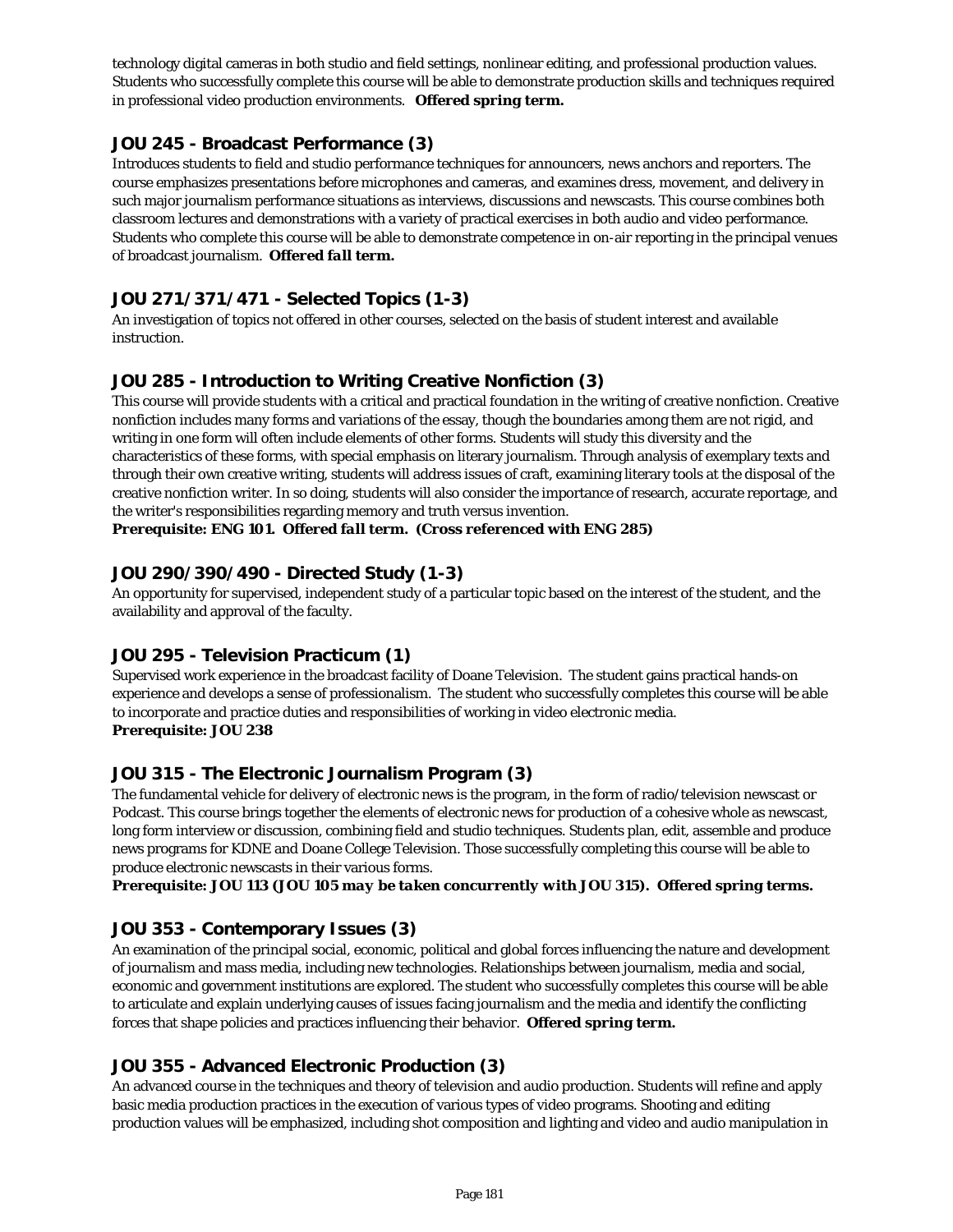editing. Upon completion of this course, students will be able to produce news, sports and other videos for broadcast and/or online. *Prerequisite: JOU 105, JOU 236, and JOU 238 . Offered fall term.*

### **JOU 360 - Multiplatform Journalism (3)**

Students learn to make decisions about how to tell a news story in the most effective format and how to complete news story packages for publication on a news Web site or other emerging technologies. Students will write stories, prepare slide shows, gather and post audio and collect and post video to a news Web site. They also learn how to prepare news for other delivery systems by using emerging technologies. Students who successfully complete this class will know how to create multiplatform news packages for publication on the Internet and create news to be delivered by other emerging technologies.

**Prerequisite: JOU 113 and JOU 236 JOU 238 . Offered spring term.**

## **JOU 370 - Journalism Topics (3)**

Students will learn and practice writing feature stories or opinion. The class will be offered on a rotational basis. Students who successfully complete this course will be able to write profiles, in-depth features and enterprise stories or editorials, columns and reviews. *Prerequisite: JOU 213/ENG 213. Offered spring term.*

#### **JOU 421 - Journalism Internship (0-12)**

A course offering students a structured professional experience in media fields. The nature and location of this experience is arranged in cooperation with the Director of Career Development and must be approved by the Journalism faculty. *Prerequisite: CED 205* **(Pass/Fail)**

### **JOU 445 - Legal and Ethical Issues (3)**

Study of statutes and significant case law affecting journalism, including libel, copyright, rights of privacy, First and Fourth Amendments, and regulations and procedures of federal regulatory agencies. A case study approach is used to examine significant ethical issues related to advertising, news gathering and reporting. The student who successfully completes this course will recognize and understand the key laws and regulations governing journalistic institutions and their employees and will be able to identify significant areas of contention regarding them. They will also develop a foundation for articulating a personal code of ethics to guide their future professional activities in mass media. *Offered fall term.*

#### **JOU 495 - Capstone Seminar and Workshop (3)**

This course is designed to synthesize the knowledge, values and skills acquired in the Journalism major. Assignments include completion of the final journalism portfolio and an advanced project, a culminating collaborative experience in which students may specialize in their medium of choice while maintaining a convergence perspective in reporting, writing, editing and performance. Students who complete this course will demonstrate the competence for entry into the journalism profession. *Offered spring term.*

#### **ATV 131 - KDNE (0-1)**

Practical work experience with the FCC-licensed campus radio station. The student who successfully completes this course will demonstrate knowledge and skills in selecting, preparing, and presenting material on the air, according to accepted professional and regulatory standards.

#### **ATV 132 - Doane Owl (0-1)**

Students benefit from supervised hands-on work experience with the campus newspaper. The student who successfully completes this activity will be able to articulate and demonstrate the skills needed to function as a news reporter, editor, photographer or designer.

#### **ATV 133 - 1014 Magazine (0-1)**

Students benefit from supervised hands-on work experience with the student-produced campus magazine. The student who successfully completes this activity will be able to articulate and demonstrate the skills needed to function as a writer, editor, photographer, designer or graphics artist with a magazine.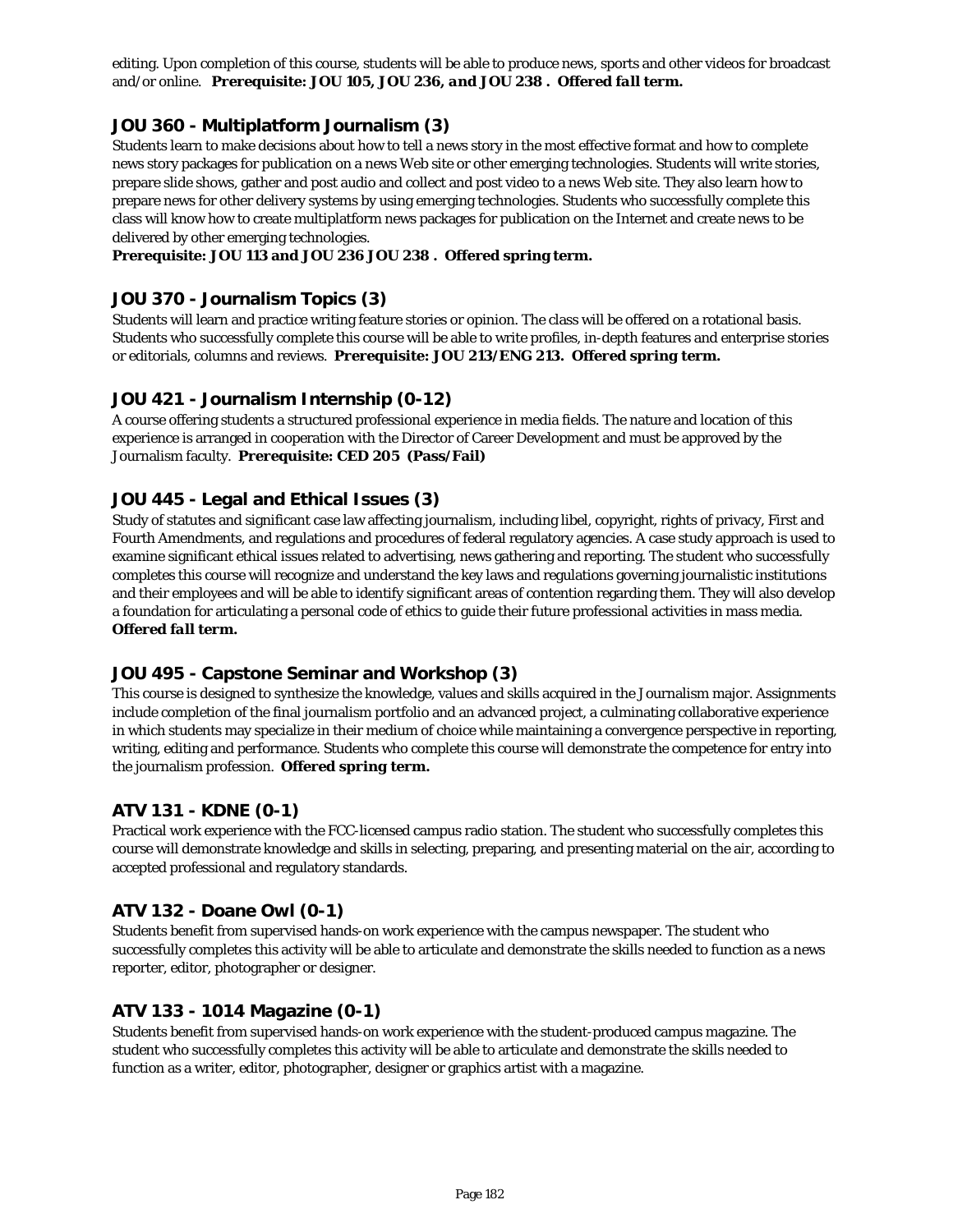## **Law, Politics, and Society**

#### **LPS 101 - Introduction to Law, Politics, and Society (3)**

In this course, students will be introduced to the intersections of Law, Politics, and Society. Students will compare and analyze concepts such as ideology, justice and injustice, jurisprudence, globalization, inequality and equality, equity, community and authority. Students will also engage in the study of concepts key to understanding the major and its significance. *Offered fall term.*

#### **LPS 271/371/471 - Selected Topics (1-3)**

An investigation of topics not offered in other courses, selected on the basis of student interest and available instruction.

#### **LPS 290/390/490 - Directed Study (1-3)**

An opportunity for supervised, independent study of a particular topic based on the interest of the student, and the availability and approval of the faculty.

#### **LPS 421 - Law, Politics, and Society Internship (0-12)**

On-the-job experience in law, politics, and society. *Prerequisite: CED 205 or permission.* **(Pass/Fail)**

#### **LPS 496 - Seminar in Law, Politics, and Society. (3)**

This is the capstone course for the Law, Politics, and Society major. In this course students will thoughtfully and intentionally consider the interrelatedness of the relevant content areas associated with the major. These ideas will be expressed in a final project.

**Prerequisite: Senior major in Law, Politics and Society or permission. Offered spring term.**

## **Leadership Studies**

#### **ATV 140 - Directions Leadership Program (0-1)**

A study of the basic theory and practices of leadership development. Based upon the six tenets of the Hansen Leadership program, this course invites participants to attain leadership skills and evaluate effective behavior of leaders with whom they interact. Upon completion of this course, students will be able to apply HLP's six tenets of leadership (Accountability, Empowerment, Inclusiveness, Integrity, Proactivity, and Service) into their own leadership style, and assess the degree to which they find the tenets in various setting throughout their communities. *Prerequisite: Admission into the HLP Directions Program* **(Pass/Fail)**

#### **LDR 101 - Introduction to Leadership Studies (1)**

Students are introduced to the idea of "studying" leadership, and the universal tenets and concepts of leadership. Upon successful completion of this course, students will demonstrate an understanding of leadership studies versus their own leadership potential, and will have formulated an academic plan for developing their minor experience.

## **LDR 201 - Introduction to Leadership History & Theory (3)**

An examination of the historical development of leadership studies theory, including trait theory, behavioral and situational leadership, and leadership identity development theory. Students completing this course will have a full understanding of the theories and research guiding the field, and will be prepared to use the lens of leadership theory to consider historical and contemporary contexts. *Prerequisite: LDR 101 or successful completion ATV 140*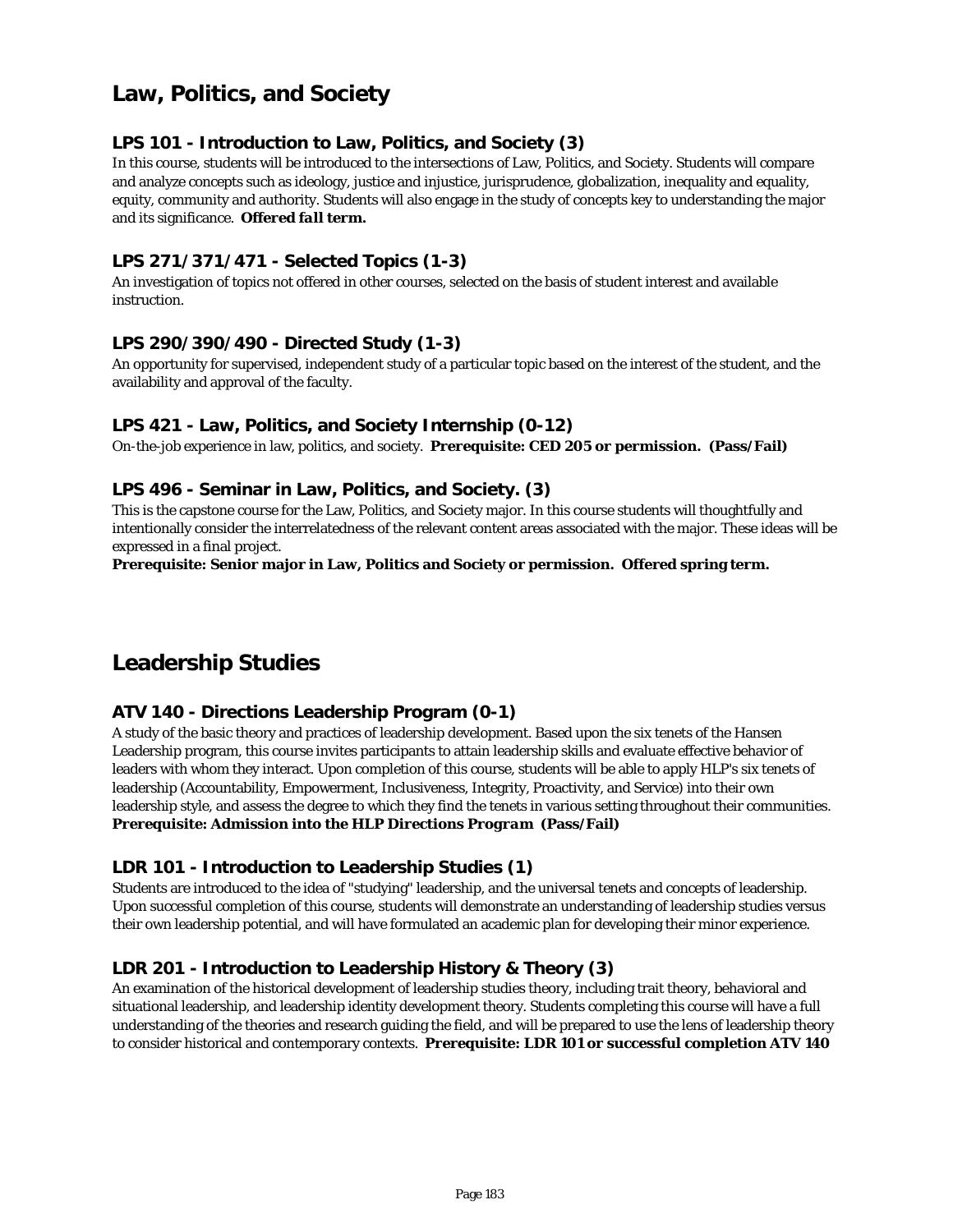## **LDR 401 - Leadership Practicum Seminar (3)**

This seminar synthesizes the leadership studies minor experience through analysis of case studies and completion of the experiential portfolio. Students will examine their leadership studies elective courses and generate reflection of their own leadership and the leadership they observe in alternate settings. Upon successful completion of this course, students will appreciate the breadth and depth of the leadership field, and be able to place themselves within the field both with the campus community, as well as anticipate their own contributions to their profession and society. This focused seminar requires students to: 1) participate in on-campus leadership or community service and 2) reflect on their experiences. *Prerequisite: Completion or co-registration with LDR 201* 

## **Learning Communities**

Courses with a Learning Communities (LCM) prefix are interdisciplinary by definition, engaging students and faculty with experiences that explicitly make connections across the liberal arts and sciences. In addition, learning community experiences focus on developing students and faculty as critical and creative thinkers, and effective communicators.

### **LCM 271/371/471 - Selected Topics (0-12)**

Due to the unique educational experience they provide, learning communities are offered as selected topics. Each learning community will have a unique title, description, experience, and will satisfy the requirements for other catalog courses, appearing as those courses on students' transcripts.

### **LCM 301 - Teaching Assistant (0-3)**

The Learning Communities teaching assistant develops leadership and communication skills working with faculty and students in learning community experiences. The TA demonstrates professionally ethical behavior, attends learning community sessions, may independently facilitate one or more of these by leading discussions or meeting with small groups, may edit early drafts of student writing, supports service-learning projects, and meets regularly with learning community faculty. The TA is expected to complete training activities before and during the term and all reading assignments just as the faculty members do. selection.

*Prerequisite: Sophomore status, faculty*

## **Liberal Arts Studies**

#### **LAR 101 - Inquiry Seminar: Learning the Art of Inquiry (3)**

A course designed to introduce students to college-level writing, discussion, critical thinking, and critical reading. Faculty will choose a topic for each section in order to help students learn information research skills, to work collaboratively, and to gain an appreciation for interdisciplinary study and multiple perspectives. Each year, the instructors identify a guiding question, with related common student readings and experiences. Students will begin to engage in ongoing reflection about their educational experience.

Students will work to 1) engage in discovery; 2) gather and evaluate facts and assumptions; 3) support conclusions with relevant evidence; and 4) practice effective communication.

#### **LAR 101L - Laboratory (0)**

The liberal arts seminar laboratory provides support to first-year students adjusting to the academic and co-curricular expectations of college. The lab is intended to facilitate access to college resources and guidance on developing college-level learning skills as well as offering peer advice on such topics as college etiquette, time, money and stress management. *Must be concurrently enrolled in LAR 101.*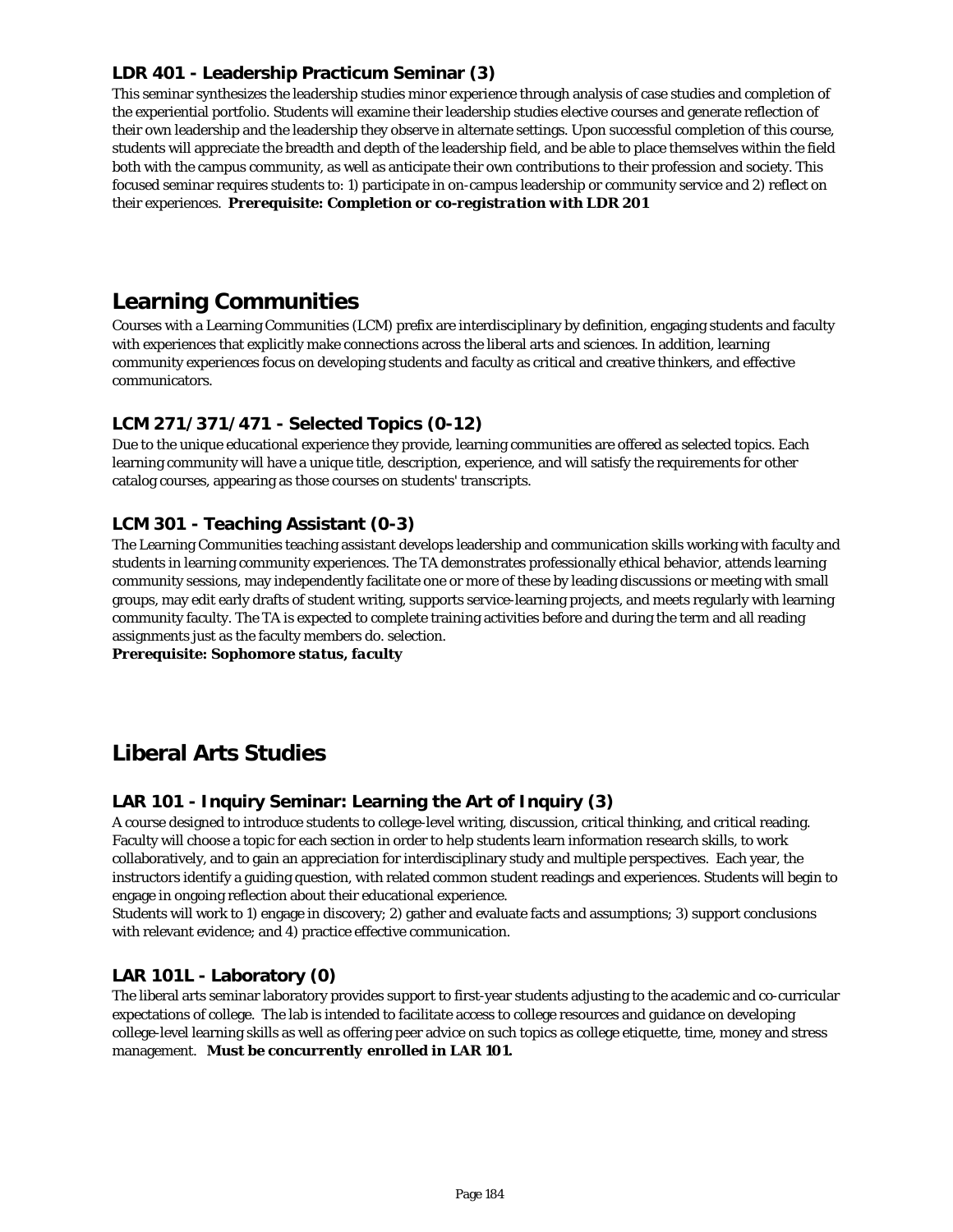## **LAR 202 - Integrative Seminar: Democracy and Diversity (3)**

In a collaborative setting, students will apply and integrate knowledge and experiences to examine complex questions related to democracy and diversity from multiple perspectives. This course can address far-reaching issues that are enduring or contemporary in areas such as culture and values, science and society, global interdependence, citizenship, or human dignity and freedom.

Students will work to: 1) connect the methods and research of more than one field of study to address complex issues. 2) recognize multiple social, political, religious, cultural or global perspectives on complex issues. 3) develop collaborative skills which may include research and presentation of knowledge. 4) use reflection to examine their distinctive voices and to explore how they will connect knowledge across disciplines and experiences to shape their values and goals. *Prerequisite: Sophomore status, and successful completion of LAR 101.*

### **LAR 271/371/471 - Selected Topics (0-3)**

An investigation of topics not offered in other courses, selected on the basis of student interest and available instruction.

### **LAR 301 - Teaching Assistant (0-3)**

The Liberal Arts Seminar teaching assistant develops leadership and communication skills working with faculty and students of the Liberal Arts Seminar. The TA demonstrates professionally ethical behavior, attends seminar sessions, may independently facilitate one or more of these by leading discussions or meeting with small groups from the Liberal Arts Seminar section, may edit early drafts of student writing, supports service learning projects, and meets regularly with the Liberal Arts Seminar faculty. The TA is expected to complete training activities before and during the term, and all reading assignments just as the faculty member does.

#### *Prerequisite: minimum junior status, faculty recommendation following TA application, interview and selection.*

### **LAR 301L - Teaching Assistant Seminar (0)**

The LAR 301L course is a seminar course that complements the experiential work conducted through LAR 301. Upon completion of the course, students will better understand and demonstrate the skills needed to be effective LAR teaching assistants. *Co-requisite is LAR 301. Offered fall terms.*

#### **LAR 303 - Impact Seminar: Connecting Knowledge to Choices and Actions (3)**

This course will develop students' teamwork and leadership skills to prepare for citizenship or work as they connect theory, practice and experience. Students, drawn from multiple fields of specialized study, will collaboratively analyze a complex real-world problem, develop an empathetic understanding of multiple perspectives needed to comprehend the issue, and propose possible solutions. Students will be engaged through experiential pedagogies selected as appropriate by the LAR 303 instructors. Students will publically present work.

Students will work to: 1)construct a reasoned understanding of a problem with evidence of relevant contextual factors, including ethical, logical, and cultural dimensions of the problem. 2)articulate multiple approaches for solving the problem and propose one or more solutions/hypotheses that indicate a deep comprehension of the problem. 3) engage all participants to foster a constructive team climate. 4) reflect on their progress on the essential learning outcomes, drawing on their specialized studies (majors/minors), foundational areas of knowledge, liberal arts seminars, and experiential activities in order to express their distinctive voices, define their own ethical values, and understand and prepare for their multiple roles in a just society.

*Prerequisite: Junior or senior status, and successful completion of LAR 202.*

## **Mathematics**

#### **MTH 107 - Problem Solving (3)**

This is a basic problem-solving course suitable for students in any major. A survey of a wide variety of problem solving strategies. Students successfully completing this course will effectively communicate mathematically, utilize various strategies in analyzing problems, and increase problem-solving persistence and sharpen problem-solving skills.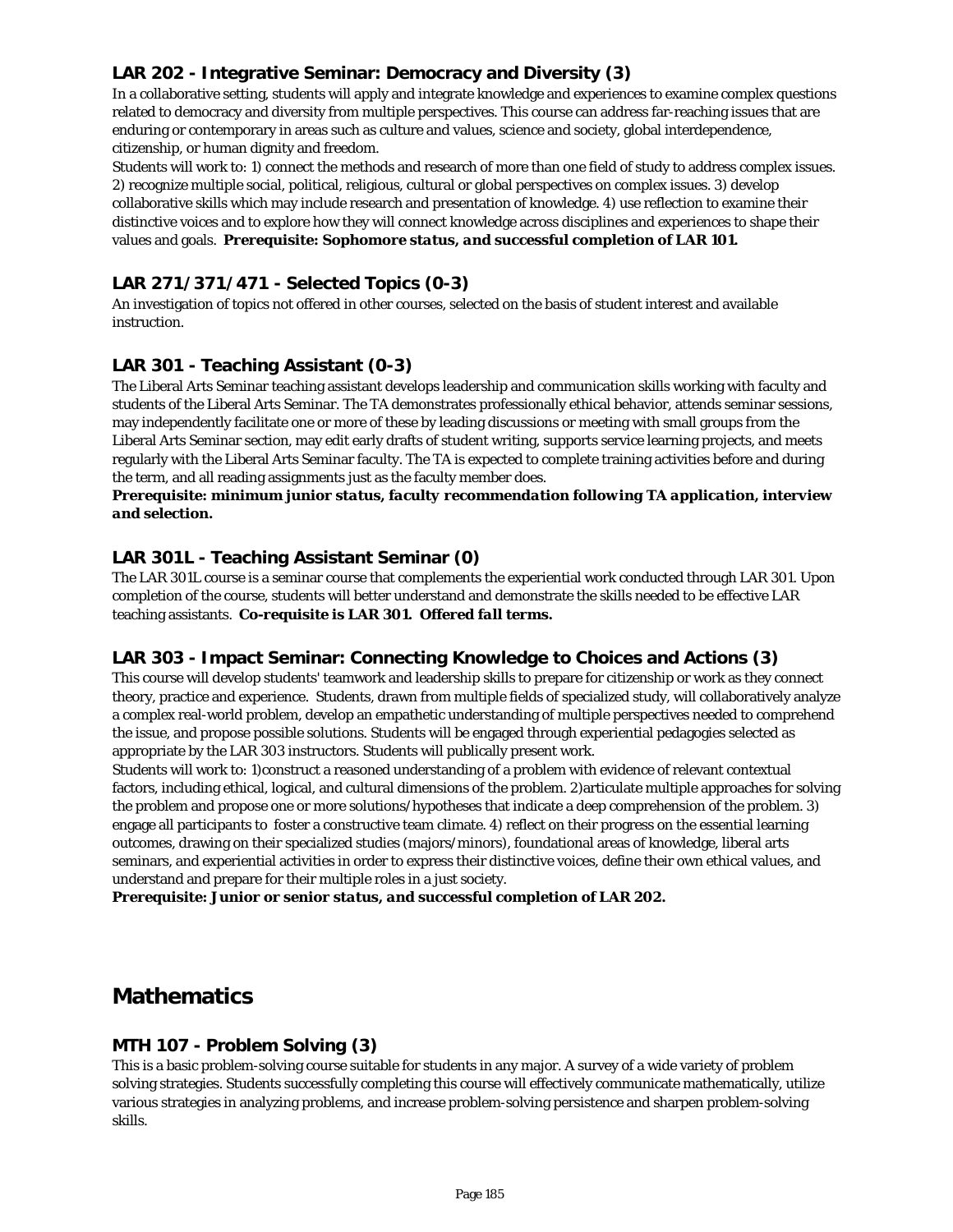## **MTH 108 - Modeling & Applications (3)**

This is an algebra-based course with an emphasis on practical applications. An examination of real-life models and their applications using algebra as a foundation. Students successfully completing this course will effectively use algebra and technology to analyze models of real-world phenomena; effectively read, interpret and analyze problems; and gain quantitative literacy and confidence.

## **MTH 115 - Finite Mathematics (3)**

Matrices, systems of linear equations, linear programming using geometric and simplex methods, set theory, probability, Markov chains, and game theory.

*Prerequisite: Two years of high school algebra or MTH 107 or MTH 108.*

## **MTH 125 - Precalculus (4)**

A study of topics in algebra and trigonometry that are used in calculus. Topics include functions, advanced algebra, logarithmic and exponential functions, and trigonometry. Students who successfully complete this course will have the mathematics background needed to study calculus.

*Prerequisite: Two years of high school algebra or MTH 107 or MTH 108. Offered fall term.*

## **MTH 144 - Introduction to the Mathematics Major (1)**

This course provides an introduction to the world of mathematics beyond calculus. Students will be introduced to a variety of problem solving strategies ideal for complex mathematical questions, develop an aesthetic appreciation for the discipline through exposure to important mathematical ideas, and explore opportunities that will prepare them for senior research projects, graduate school and/or future careers. *Prerequisites: MTH 235 or MTH 236, concurrently enrolled in MTH 235 or MTH 236, or by permission. Offered spring terms.*

## **MTH 217 - Mathematics for Elementary Teachers (3)**

This course explores mathematics for elementary and middle grades teachers. Topic include sets, functions, logic, numeration, algorithms for basic computation, integers, rational numbers and their application, algebra concepts, probability and statistics. The course also introduces the NCTM standards and the Nebraska content standards for K-12 students. Upon successful completion, students will be able to present mathematics from a problem-solving perspective and integrate exploration and communication as methods of presenting mathematics to elementary and middle grades students. *Prerequisite: Junior standing or permission. Offered fall term.*

## **MTH 218 - Geometry for Teachers (3)**

A study of geometric topics encountered in middle school and high school mathematics. Topics include the van Hiele theory, measurement, congruence and similarity, fractals, polyhedra, coordinate geometry, transformational geometry, and applications. Students who successfully complete this course will be able to teach the geometric topics at all levels covered in public schools.

#### *Prerequisite: Two years of high school algebra or MTH 107 or MTH 108. Offered spring term.*

## **MTH 235 - Calculus I (4)**

An examination of the fundamentals of limits and differentiation, and an introduction to integration. Students successfully completing this course will be able to: 1) conceptually understand the definitions of limit, derivative and integral, 2) apply the concepts of limits and differentiation to a variety of theoretical and real-life questions and 3) decisively utilize paper/pencil and technology-based problem-solving techniques.

#### *Prerequisite: High school precalculus (algebra and trigonometry) or MTH 125. (MTH 125 is recommended if ACT math score is 22 or lower.)*

## **MTH 236 - Calculus II (4)**

A continuation of MTH 235 focusing on integration and infinite series. Students successfully completing this course will be able to: 1) solve integration problems using a variety of techniques, 2) conceptually understand infinite sequences and series, 3) apply these concepts to a variety of theoretical and real-life questions and 4) decisively utilize paper/pencil and technology-based problem-solving techniques.

*Prerequisite: MTH 235. Offered spring term.*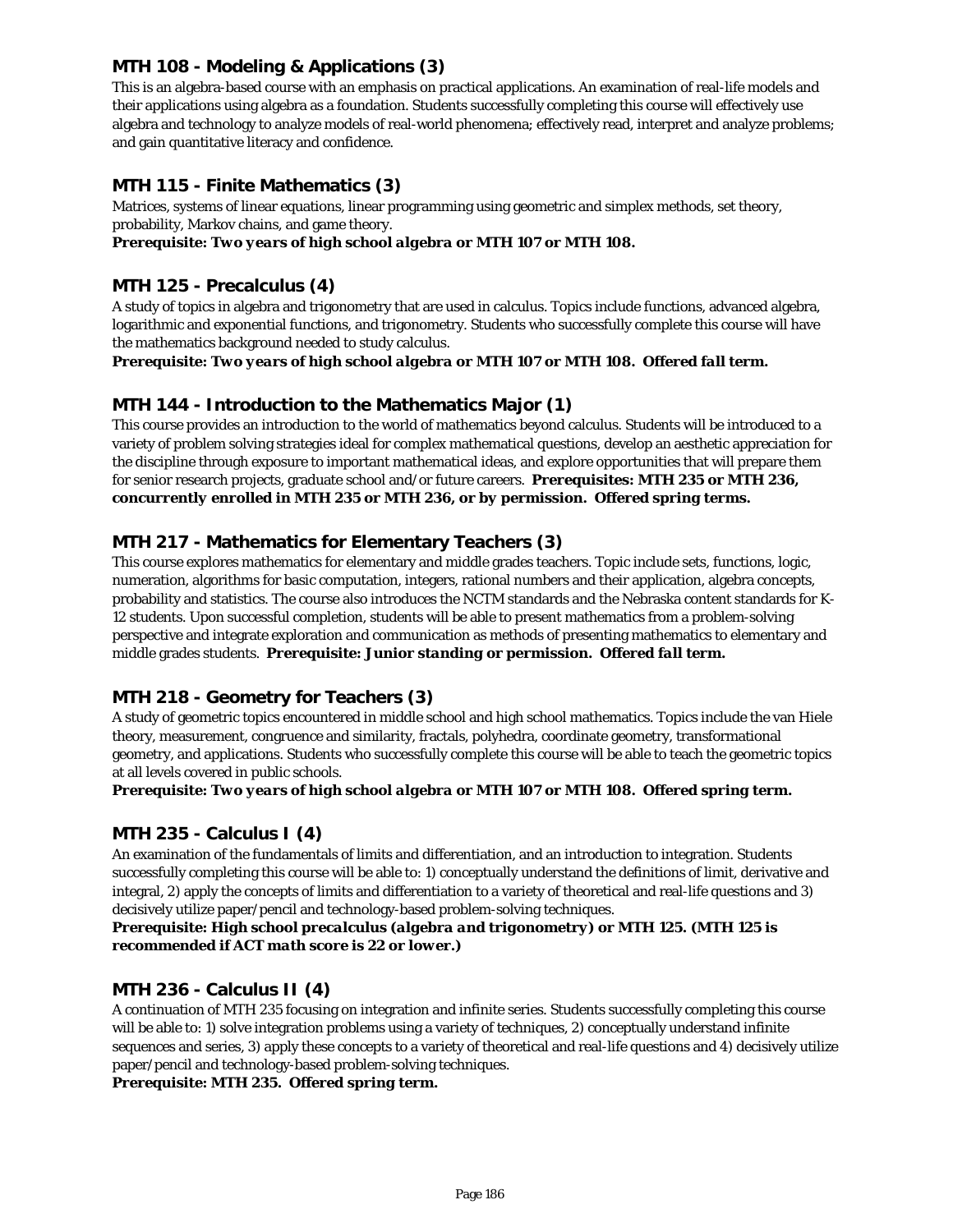## **MTH 250 - Foundations of Mathematics (3)**

An introduction to understanding and constructing the different types of mathematical proofs, inductive and deductive reasoning, functions, cardinality and the real number system. *Prerequisite: MTH 235. Offered spring term.*

## **MTH 271/371/471 - Selected Topics (1-3)**

An investigation of topics not covered in other courses, selected on the basis of student interest and available instruction.

## **MTH 290/390/490 - Directed Study (1-3)**

An opportunity for supervised, independent study of a particular topic based on the interest of the student and the availability and approval of the faculty. Students desiring advanced course work in areas not regularly offered may do so by enrolling in a directed study. Topics could include, for example, actuarial mathematics, computer mathematics, topology, or advanced topics in abstract algebra, analysis, geometry, or mathematical statistics. Seniors planning to pursue graduate study in mathematics are especially encouraged to consider this option.

### **MTH 303 - Linear Algebra (3)**

Vector spaces, systems of linear equations, linear transformations, matrices, determinants, eigenvalues and eigenvectors.

*Prerequisite: Sophomore standing, MTH 235 (may be taken concurrently). Offered fall term.*

### **MTH 323 - Teaching of Mathematics I (0)**

This course represents the beginning of the transition from student of mathematics to teacher of mathematics. Students successfully completing this course will: 1) understand philosophically the difference between teacher and student of mathematics, 2) know the difference between conceptual understanding and procedural knowledge, and 3) become familiar with using manipulatives and hands-on activities in a mathematics classroom.

*Generally taken during the sophomore year. Offered spring term.*

## **MTH 324 - Teaching of Mathematics II (0)**

This course involves developing planning skills and sequencing tasks for selected mathematics courses for grades 7- 12.Students successfully completing this course will:1)write daily objectives and develop questions and assessments to determine if those objectives were met, 2)write daily lesson plans complete with course appropriate activities, 3)write unit lesson plans, complete with an assessment plan.

#### *Generally taken during the junior year. Offered fall term.*

#### **MTH 325 - Teaching of Mathematics III (0-1)**

Changes that are continually occurring in mathematics education are discussed and appropriate techniques for the teaching of mathematics in the public schools are presented. Topics include teaching from a constructivist point of view, and utilizing and integrating current technology. Students successfully completing this course will: 1) use content-specific pedagogy for numerous math courses in grades 7-12, 2) integrate and utilize technology into the mathematics curriculum, and 3) have field experiences that may include visitations to observe master teachers, curriculum specialists, contract negotiators, and administrators.

*Generally taken during the junior year. Offered spring term.*

## **MTH 326 - Teaching of Mathematics IV (4)**

This course involves critical examination of personal educational philosophy and how it influences classroom practice, and covers topics not included in MTH 323, MTH 324, or MTH 325. Students successfully completing this course will: 1) clarify their personal philosophy of teaching, 2) recognize and use higher order thinking and questioning, and 3) be prepared for student teaching in a mathematics classroom. *Prerequisite: MTH 323, MTH 324, and MTH 325, enrolled in professional term, or permission. Offered fall term.*

## **MTH 327 - Middle School Methods (2)**

An examination of topics, concepts, and teaching strategies appropriate for Middle School mathematics courses. Students successfully completing this course will 1) develop effective teaching strategies appropriate for general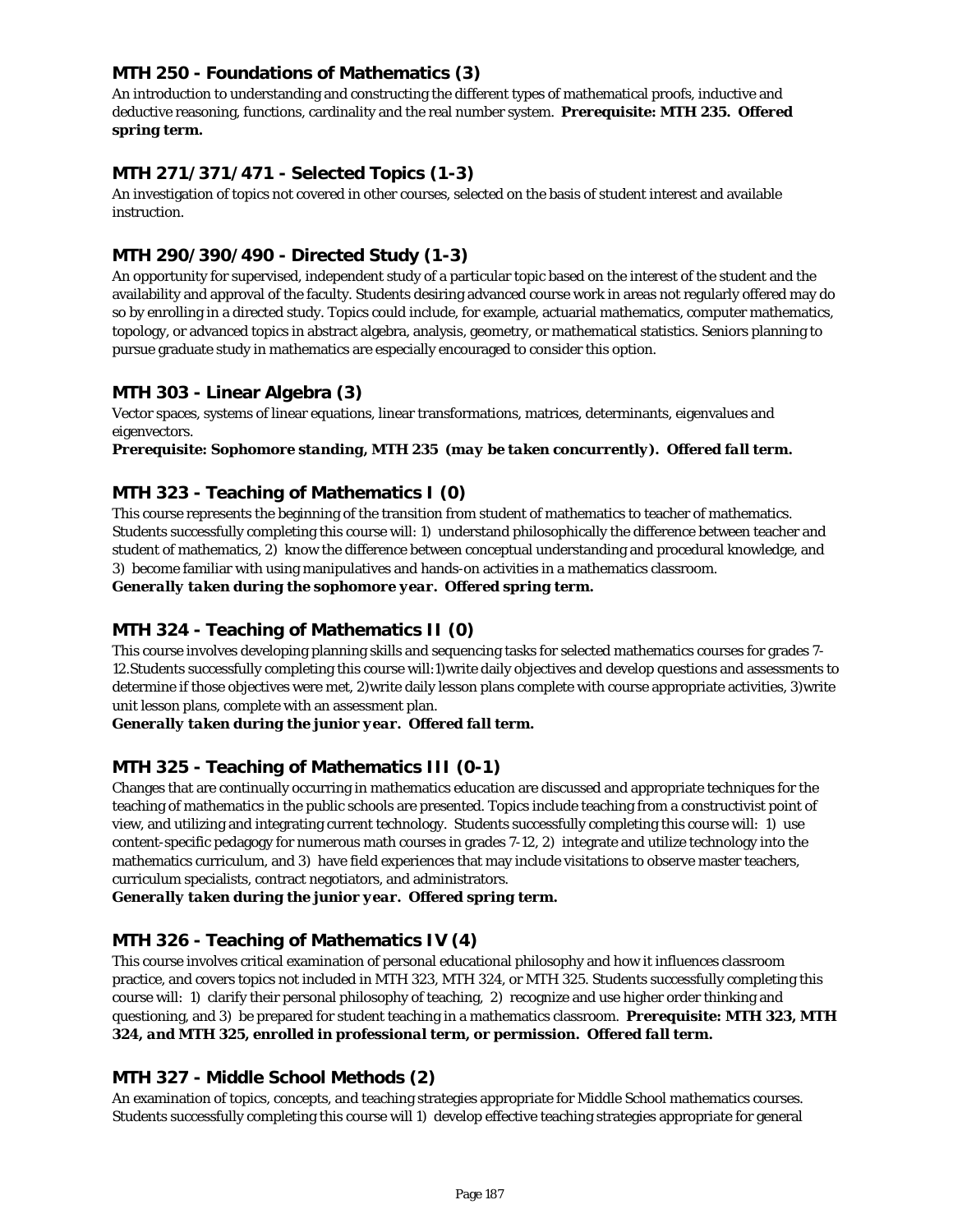mathematics curriculum at the Middle School level; 2) become familiar with pedagogy that develops conceptual understanding of algebraic topics that are appropriate for students in their first full year of algebra; 3) analyze the various geometric relationships to develop different techniques for teaching Euclidean geometry typically present in a year-long geometry course. *Offered even spring terms.*

## **MTH 329 - Differential Equations (3)**

First-order equations, linear differential equations, series solutions, systems of linear differential equations, Laplace transforms, applications. *Prerequisite: MTH 236. Offered spring term.*

## **MTH 334 - Complex Variables (3)**

A study of complex numbers, functions of a complex variable, complex limits, complex differentiation and integration, series, residues and poles. Students successfully completing this course will demonstrate a mastery of the fundamentals by performing a wide variety of computations which develop the concepts and apply the techniques developed in the course. *Prerequisite: MTH 236 and MTH 250. Offered even fall terms.*

### **MTH 337 - Multivariate Calculus (4)**

An examination of differentiation and integration techniques appropriate for functions of multiple variables. Students successfully completing this course will be able to: 1) conceptually understand the multiple-variable expansion of single-variable calculus concepts, 2) apply these multivariate concepts to a variety of theoretical and real-life questions and 3) decisively utilize paper/pencil and technology-based problem-solving techniques. *Prerequisite MTH 236. Offered spring terms.*

#### **MTH 347 - Number Theory (3)**

Divisibility, congruences, primitive roots, quadratic residues, Diophantine equations, continued fractions. *Prerequisite: MTH 236 and MTH 250. Offered even spring terms.*

### **MTH 351 - Geometries (3)**

Survey of Euclidean geometry, study of selected topics in non-Euclidean and other geometries. *Prerequisite: Sophomore standing. MTH 236 (may be taken concurrently) and MTH 250. Offered even spring terms.*

#### **MTH 355 - Probability (3)**

Random variables, conditional probability and independence, expectation, moment generating functions, special distributions. *Prerequisite: MTH 236 and MTH 250. Offered fall term.*

#### **MTH 356 - Statistics (3)**

A continuation of MTH 355. Sampling distributions, hypothesis testing, nonparametric methods, linear statistical models. *Prerequisite: MTH 355. Offered spring term.*

#### **MTH 358 - Actuarial Mathematics (2)**

An examination of calculus and probability tools applied in finance and insurance providing preliminary preparation for the Society of Actuaries Exam P. Students successfully completing this course will: 1) be capable of determining probability and calculus tools applicable to financial and insurance problems, and 2) become adept at solving multiple-choice questions typical to S.O.A. exams.

*Prerequisite: MTH 236 and MTH 355. Offered spring term.*

#### **MTH 403 - Abstract Algebra (3)**

Introduction to properties of groups, rings, integral domains, and fields. *Prerequisite: MTH 250 and MTH 303. Offered odd spring terms.*

**MTH 421 - Mathematics Internship (0-12)** 

On-the-job experience in mathematics. *Prerequisite: CED 205 or permission.* **(Pass/Fail)**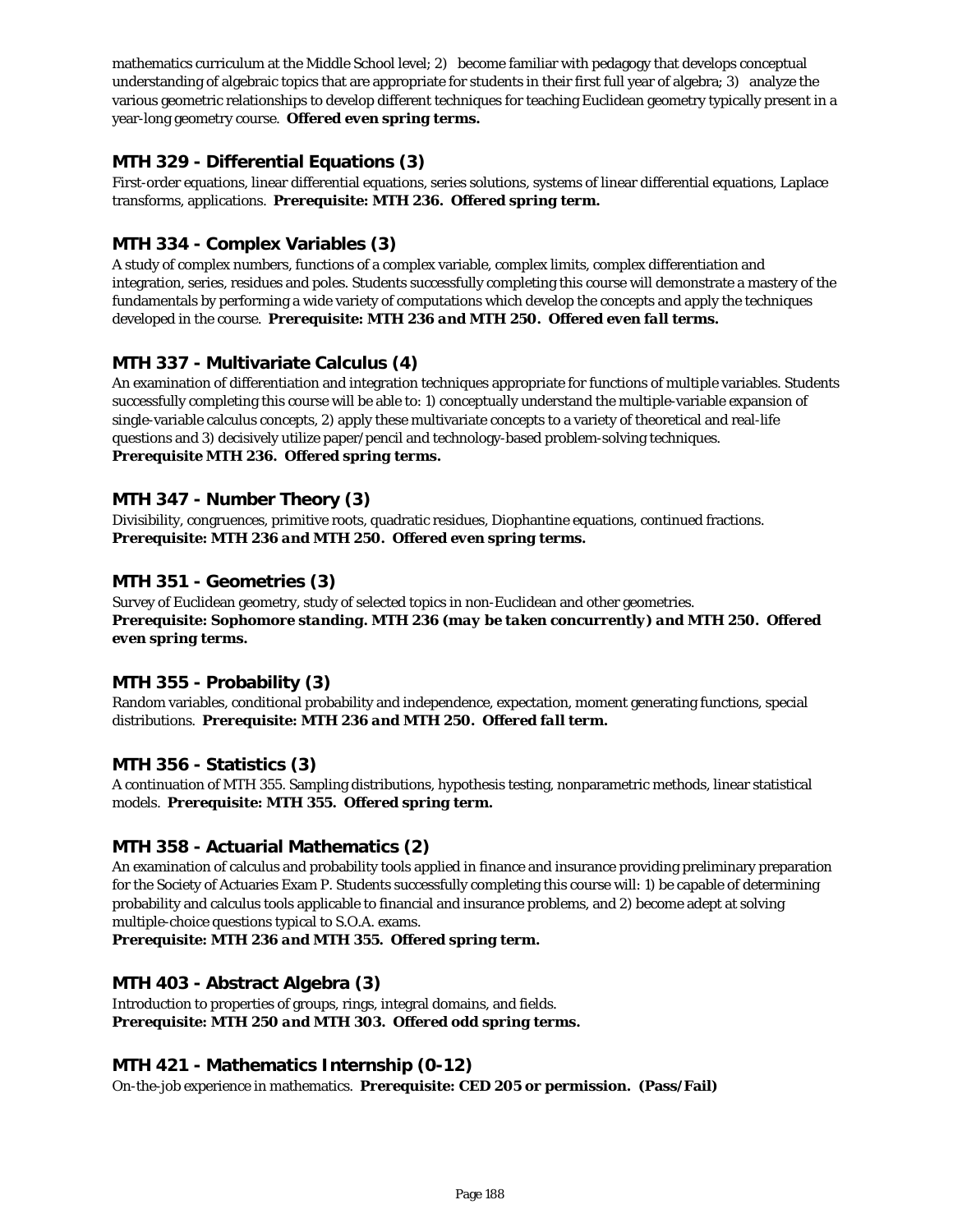## **MTH 433 - Introductory Analysis (3)**

An introduction to the theoretical foundations of calculus. Students successfully completing this course will: 1) understand the development of elementary calculus tools, 2) be familiar with the history, theorems and conjectures of traditional mathematical analysis, and 3) communicate mathematically through a variety of proof techniques. *Prerequisite: MTH 236 and MTH 250. Offered odd fall terms.*

## **MTH 435 - Mathematical Methods for Physics (4)**

A course designed to integrate mathematics into a coherent foundation for problem solving for upper-level physics and engineering courses. Topics include Laplace and Fourier transformations, Fourier series, vector operators, ordinary and partial differential equations, and orthogonal functions. Emphasis is given to the solution (analytical and numerical) of problems from both physics and engineering. Completion of the course allows the student to define important aspects of each mathematical topic, to describe the relevance of each topic to physics and engineering problems, and to work both formal and physics/engineering problems involving each topic. *Prerequisite: MTH 236***. (Cross-referenced with PHY 435.)**

### **MTH 496 - Mathematics Seminar I (1)**

An introduction to research in a selected area of mathematics, mathematics education, or an application in mathematics. The course increases the students' abilities to communicate their explorations in mathematics. Each student explores possible topics and develops a plan of action for his/her Mathematics Seminar II project. The student also develops research, writing, and presentation skills to carry out an independent research project. *Prerequisite: Junior or senior mathematics major and 12 credits at the 300 level or above, or permission. Offered spring term.*

### **MTH 497 - Mathematics Seminar II (2)**

In consultation with a faculty member, the student executes the plan of action created in Mathematics Seminar I. The project culminates in a formal paper and oral presentation demonstrating the student's ability to independently research a topic and effectively communicate mathematics.

*Prerequisite: MTH 496 or permission. Offered every term.*

## **Military Science/ROTC**

## **Army**

**MSI 111 - Foundations of Officership (1)** 

## **MSI 111L - Leadership laboratory (0)**

Course description available in the UNL catalog.

**MSI 121 - Basic Leadership (1)** 

## **MSI 121L - Leadership Laboratory (0)**

Course description available in the UNL catalog.

## **MSI 212 - Individual Leadership Studies (2)**

## **MSI 212L - Leadership Laboratory (0)**

Course description available in the UNL catalog.

#### **MSI 222 - Leadership and Teamwork (2)**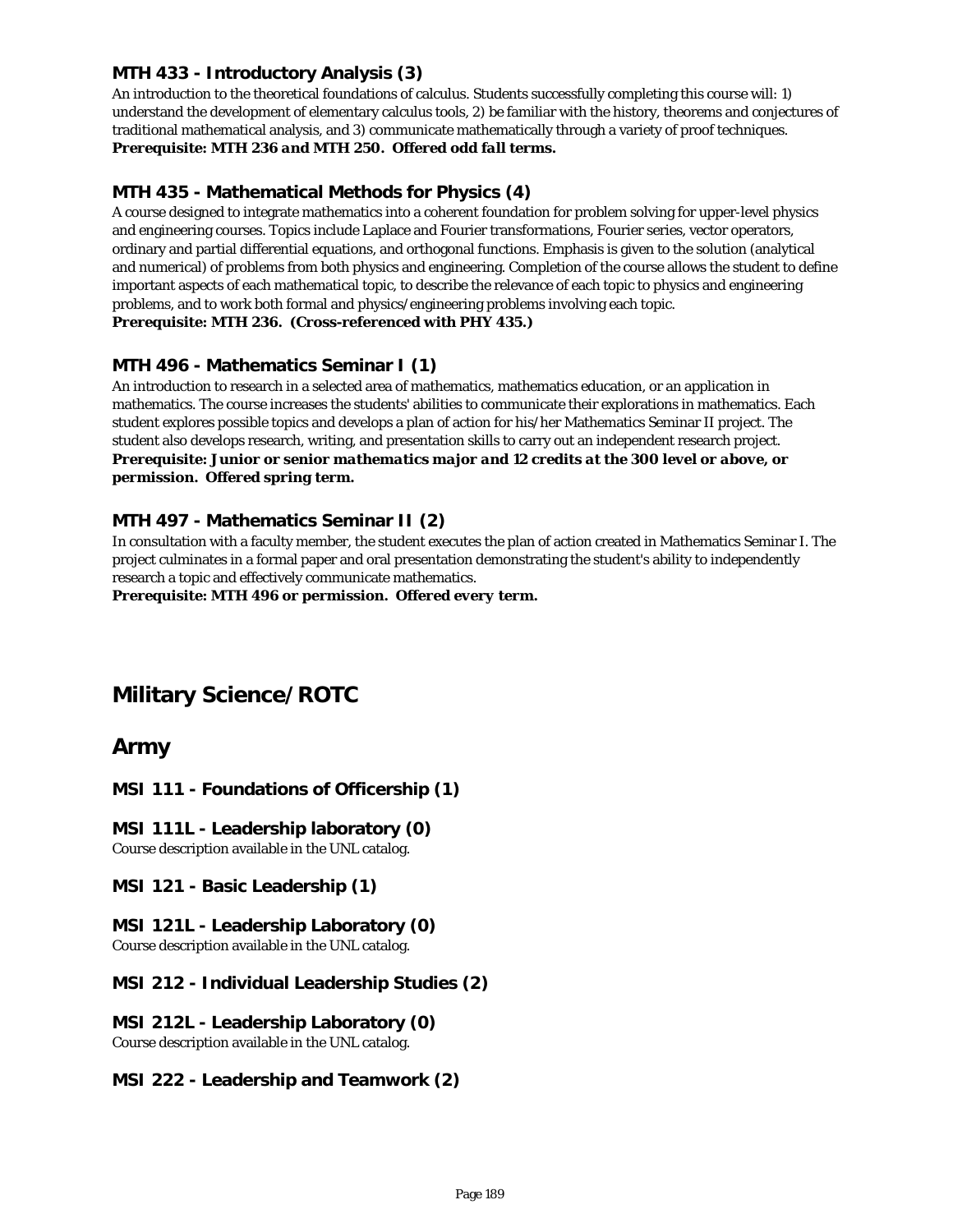### **MSI 222L - Leadership Laboratory (0)**

Course description available in the UNL catalog.

## **MSI 313 - Leadership and Problem Solving (3)**

**MSI 313L - Leadership Laboratory (0)**  Course description available in the UNL catalog.

**MSI 323 - Leadership and Ethics (3)** 

**MSI 323L - Leadership Laboratory (0)**  Course description available in the UNL catalog.

**MSI 413 - Leadership and Management (3)** 

**MSI 413L - Leadership Laboratory (0)**  Course description available in the UNL catalog.

**MSI 423 - Officership (3)** 

**MSI 423L - Leadership Laboratory (0)**  Course description available in the UNL catalog.

## **Air Force**

**MSI 102 - Foundation of the United States Air Force I (1)** 

**MSI 102L - Leadership Laboratory (0)**  Course description available in the UNL catalog.

**MSI 105 - Foundation of the United States Air Force II (1)** 

**MSI 105L - Leadership Laboratory (0)**  Course description available in the UNL catalog.

**MSI 210 - The Evolution of US Air and Space Power I (1)** 

**MSI 210L - Leadership Laboratory (0)**  Course description available in the UNL catalog.

**MSI 211 - The Evolution of US Air and Space Power II (1)** 

**MSI 211L - Leadership Laboratory (0)**  Course description available in the UNL catalog.

**MSI 325 - Air Force Leadership Studies I (3)** 

**MSI 325L - Leadership Laboratory (0)**  Course description available in the UNL catalog.

**MSI 339 - Air Force Leadership Studies II (3)** 

**MSI 339L - Leadership Laboratory (0)**  Course description available in the UNL catalog.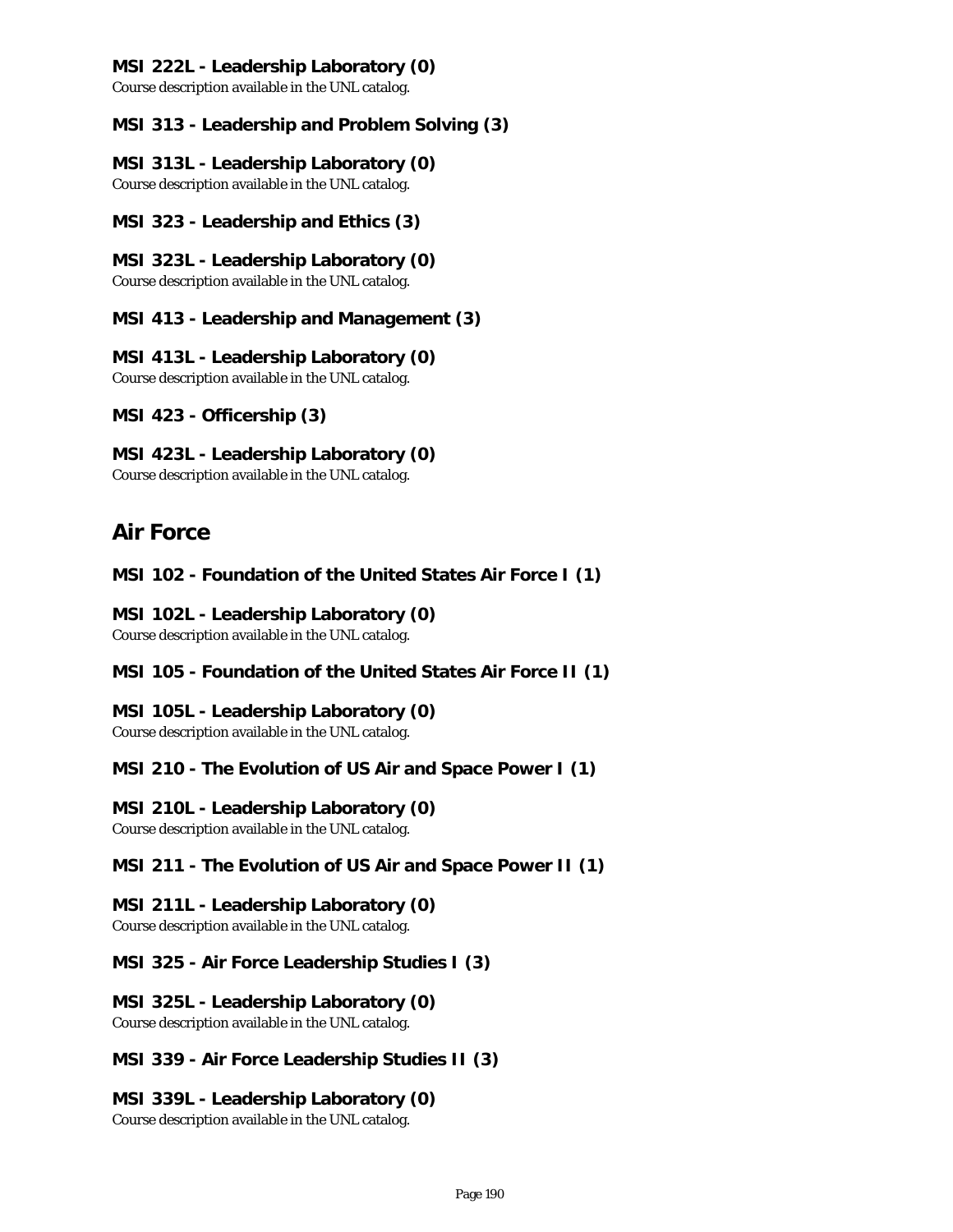## **MSI 435 - National Security Affairs and Preparation for Active Duty I (3)**

#### **MSI 435L - Leadership Laboratory (0)**

Course description available in the UNL catalog.

## **MSI 436 - National Security Affairs and Preparation for Active Duty II (3)**

#### **MSI 436L - Leadership Laboratory (0)**

Course description available in the UNL catalog.

## **Music Performance**

## **MUS 105/106/107/108 A - Class Piano (0-1)**

Class instruction in piano providing proficiency in the basic keyboard skills. Completion of the piano proficiency examination with a grade of "B" or above on each part of the exam fulfills the music major piano proficiency requirement.

### **MUS 105/106 B - Class Voice (1)**

Class instruction in basic pedagogical skills for the voice. These skills include breath control and vocal health, beginning interpretation and artistry, diction technique and musicianship. Successful completion of the beginning skills elevates the student to MUS 111 (applied voice). All first-year voice students should enroll in class voice unless they have received permission to enroll in MUS 111 (applied voice).

## **MUS 111/112/211/212/311/312/411/412 A - Piano (1-2)**

First year private instruction. *Prerequisite: Permission.*

**MUS 111/112/211/212/311/312/411/412 B - Voice (1-2)**  First year private instruction. *Prerequisite: Permission.*

**MUS 111/112/211/212/311/312/411/412 C - Instruments (1-2)**  First year private instruction. *Prerequisite: Permission.*

## **MUS 111/112/211/212/311/312/411/412 I - Improvisation Lessons (1)**

Lessons for students interested in the art of musical improvisation. Students will demonstrate proficiency in the skills and techniques required to create improvised musical ideas. Students may, after consultation with the instructor, choose to focus on vocal or instrumental improvisation. *Prerequisite: FAR 104.*

# **MUS 111/112/211/212/311/312/411/412 S - Composition and Song Writing**

### **Lessons (1)**

Private instruction in the art of composing and/or songwriting. Students will demonstrate proficiency in the skills required to properly notate musical ideas and concepts and be able to accurately transfer their aural image of musical ideas into written form. *Prerequisite: MUS 215 or permission.*

#### **MUS 301 - Half Recital (0)**

A public performance event demonstrating a musical competency with faculty-approved literature. Music education and music performance majors are required to present a prepared program of 25 minutes of music. Other majors and minors may request permission to give a half recital. Half recitals may, at the discretion of the music faculty, require a recital preview (both singers and pianists should be fully memorized) two weeks prior to the recital date.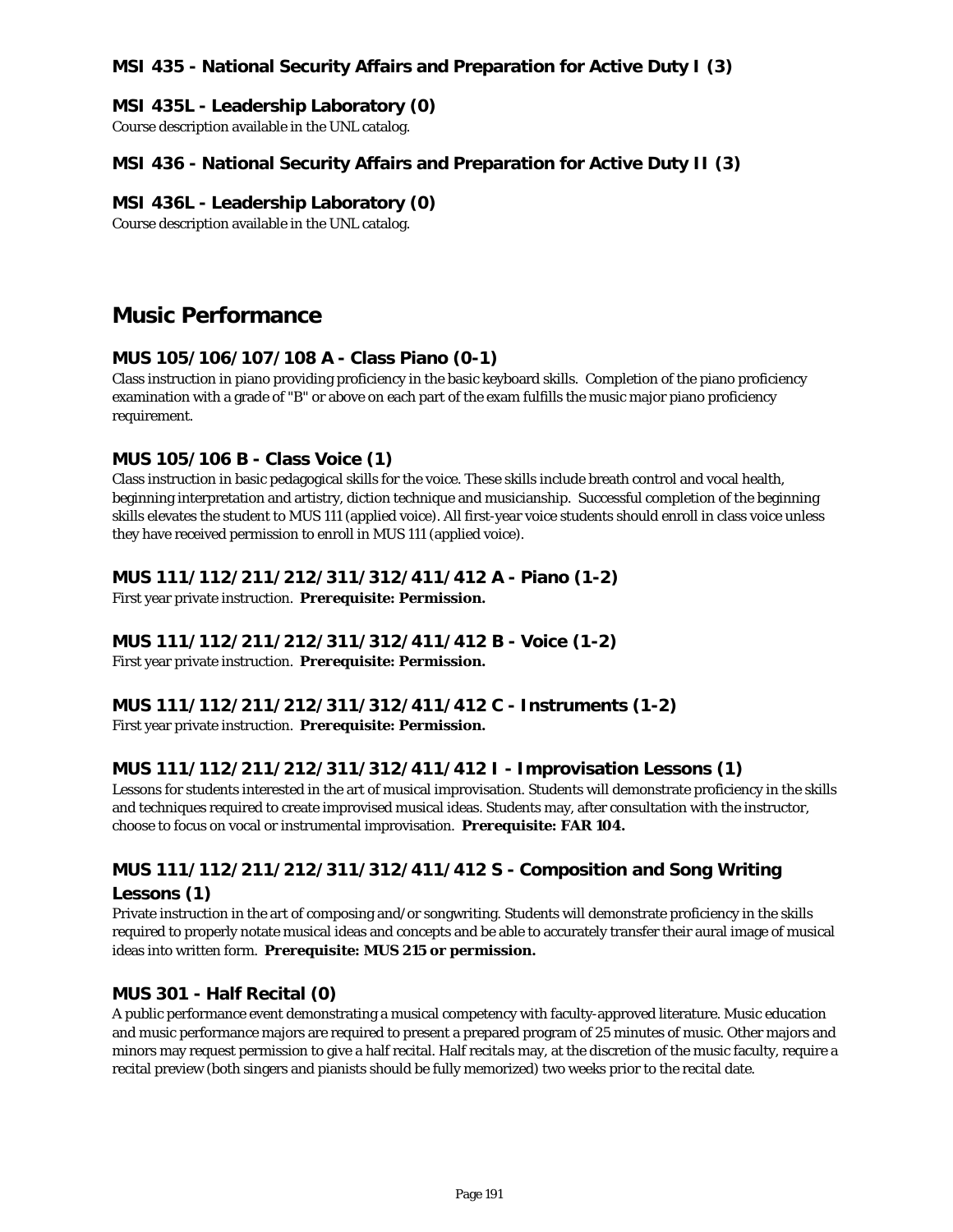## **MUS 401 - Full Recital (1)**

A capstone event demonstrating a mature performance level with faculty-approved literature. Music (Performance Emphasis) majors are required to present a prepared program of 50 minutes of music. Full recitals require a recital preview (singers and pianists should be fully memorized) two weeks prior to the recital date. Performance majors may repeat course if desired. *Prerequisite: Permission.*

## **Music Pedagogy**

## **MUS 100 - Piano Proficiency (0)**

All music majors are required to pass a piano-playing proficiency exam. Completion of the piano proficiency examination with a grade of "B" or above on each part of the exam fulfills the music major piano proficiency requirement. The examination includes basic piano skills such as scales, simple improvised accompaniment, sight reading and selected prepared works. Students may fulfill the piano proficiency requirement any time before the end of the second semester of their junior year. *Students will not be allowed to student teach or graduate until this requirement has been fulfilled.* **(Pass/Fail)**

## **MUS 121 - Introduction to Music Education (1)**

A course designed to provide an overview and framework for study of music education. Students will become familiar with the basic concepts of music education through reading, writing, discussion and experiences. Students will also assess their attitudes, skills, and appreciation of music as an art form and education as a means by which one enriches the lives of young people in grades K-12. *Offered spring term.*

### **MUS 204 - Basic Conducting (2)**

An introduction to the basic grammar of conducting. Objectives include the mastery of basic beat patterns, beat styles, cuing and other interpretive gestures. Upon successful completion, students will have an understanding of the basic conducting gestures, patterns, position, and style. *Prerequisite: FAR 104. Offered spring term.*

#### **MUS 205 - Percussion/String Methods (2)**

A pragmatic approach to the study of instrumental performance. Students develop a basic playing proficiency on string and percussion instruments.

## **MUS 207 - Brass Techniques (1)**

An experiential course in the techniques of playing brass instruments for all future music educators. Students will be able to successfully demonstrate 1) familiarity with and nomenclature of each instrument, 2) proper playing position, 3) proper embouchure formation, 4) basic technical proficiency and 5) an awareness of how to teach beginning students. *Offered spring term.*

#### **MUS 208 - Woodwind Techniques (1)**

An experiential course in the techniques of playing woodwind instruments for all future music educators. Students will be able to successfully demonstrate 1) familiarity with and nomenclature of each instrument, 2) proper playing position, 3) proper embouchure formation, 4) basic technical proficiency and 5) an awareness of how to teach beginning students. *Offered spring term.*

## **MUS 221 - Elementary Music Methods (3)**

This course examines developmentally appropriate techniques and approaches to teaching music in the elementary grades. Dalcroze, Kodaly, Orff, as well as other music learning approaches, are examined. Students have the opportunity to develop and collect resources and materials to support a comprehensive music program in the elementary schools. At the completion of this course, students will be able to successfully administer and teach in a general music program. *Offered fall term.*

## **MUS 226 - Music and Movement for Young Children (3)**

A study of the elementary principles of music and methods of developing the child and adolescent's (including early child, elementary, and middle grade settings) musical growth through various phases of musical activity. The course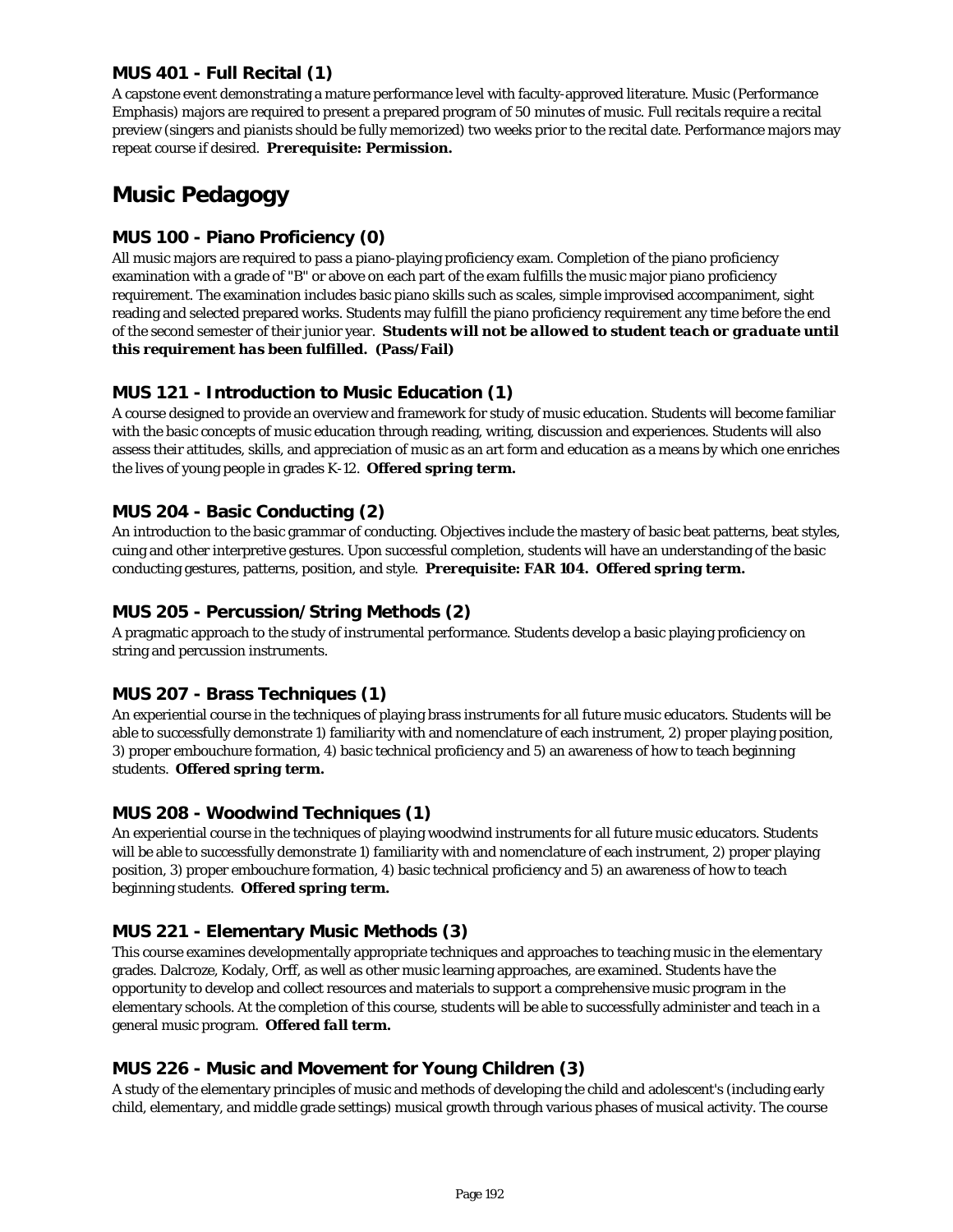is designed for prospective elementary teachers with little or no technical music background. Not open to music majors. *Prerequisite: Enrollment in professional term, or permission.*

### **MUS 231 - Accompanying (2)**

The study of the role of accompanist as co-artist. Standard vocal and instrumental repertoire is studied and performed, with emphasis on the development of sight reading and ensemble skills. *Prerequisite: Intermediate pianist skill level and permission.*

#### **MUS 305 - Advanced Conducting (2)**

Refining the basic conducting skills, with emphasis on the development of score reading, skills, rehearsal preparation and techniques, and the development of interpretive skills. *Prerequisite: MUS 204 and MUS 215.*

#### **MUS 309 - Diction (2)**

The study of Italian, English, German and French diction as applied to the interpretation of and instruction in vocal and choral music. *Offered odd spring terms.*

### **MUS 316 - Foundations of Music Teaching and Learning (0)**

This course presents strategies for planning and teaching a comprehensive middle school and high school music program based on the MENC National Standards. Planning, curriculum development, administration and organization of music programs, technology related to music teaching, historical perspectives in music education, and the research of issues related to music education will be focus topics of study. Students will learn to incorporate the National Standards and Comprehensive Musicianship curricular structures into both general music settings as well as performance-based courses through a variety of learning activities. *Prerequisite: MUS 221 or permission. Offered spring term.*

#### **MUS 331 - Choral Methods (3)**

A survey of quality repertoire for solo voice and a variety of vocal ensembles, music from the common practice period suitable for use in the public schools, and choral music teaching methods at the middle and secondary levels with an emphasis on various teaching strategies, rehearsal techniques, practical organization skills, and current trends will be the focus of this course. Upon successful completion of this course, students will be able to successfully administer and instruct in grades 5-12 choral program. *Co-requisite: MUS 215 or permission. Offered fall term.*

#### **MUS 332 - Piano Pedagogy (2)**

A study of beginning piano instruction involving current pedagogical theories and teaching methods and materials. *Prerequisite: Permission.* 

#### **MUS 341 - Instrumental Methods (3)**

This course examines a body of literature for teaching 5-12 grade instrumental programs with a focus on administrative approaches, rehearsal techniques, and modern comprehensive teaching styles for the elementary, middle school and secondary instrumental teacher. At the completion of this course, students will be able to successfully administer and instruct in grades 5-12 instrumental program in the schools. *Prerequisite: MUS 215 or permission. Offered fall term.*

#### **MUS 421 - Music Internship (0-12)**

On-the-job experience in music. *Prerequisite: CED 205 or permission.* **(Pass/Fail)**

## **MUS 426 - Seminar in Music Teaching (4)**

This course provides opportunities for students to share common problems and solutions during the student teaching experience. A review and continued examination of organizational strategies, management techniques, teaching methodologies, and practices are discussed as students are in their student teaching semester. Upon successful completion of this course, students will be prepared to teach in their first year.

#### **Prerequisite: MUS 316 and enrolled concurrently in EDU 455. Offered fall term.**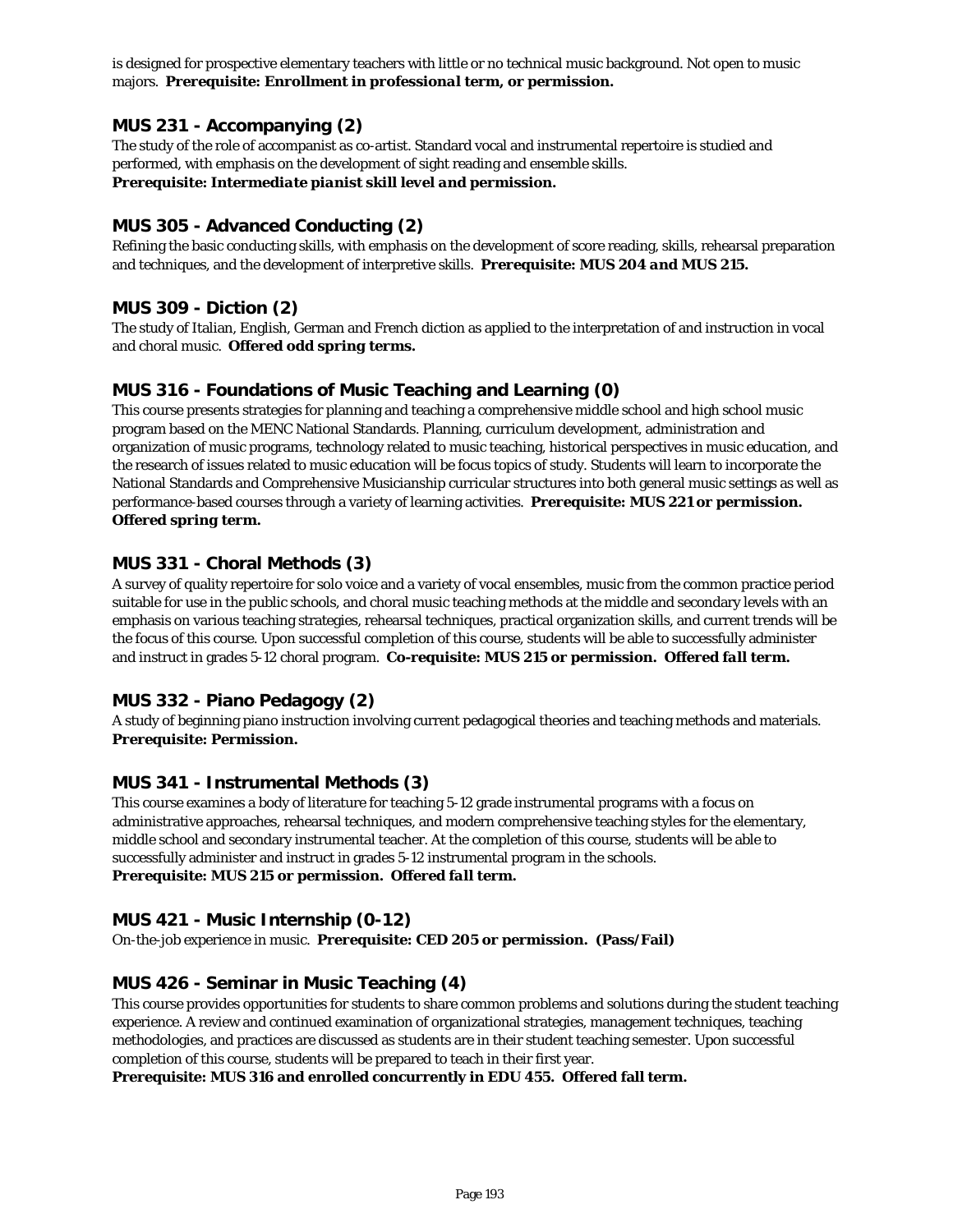## **MUS 431 - Advanced Topics in Music Education (2)**

This course will provide students an opportunity to enhance learning and skills in discrete areas of interest for each student based on projected classroom teaching needs. Students will have the opportunity to select two options from several 1 credit hour courses to take in the spring semester of their senior year.

*Prerequisite: Senior standing or permission. Offered spring term.*

## **Music Theory, History and Literature**

## **MUS 115 - Theory of Music I (4)**

A study of the elements of music, including melody, harmony, and rhythm, and of four-part writing, including aural perception of materials written. Upon successful completion, students will be able to analyze, notate, and identify, both visually and aurally, triads in root position and inversions, cadences, harmonic progressions, figured bass realization, and non-harmonic tones. *Prerequisite: FAR 104. Offered spring term.*

### **MUS 116 - Theory of Music II (3)**

A continuation of the aural and written study of the common harmonic practices of the 18th and 19th centuries. Upon successful completion, students will be able to analyze, notate and identify, both visually and aurally, seventh chords, secondary dominants, borrowed chords, and modulations.

*Prerequisite: MUS 115 or permission,* **co-requisite MUS 235.** *Offered fall term.*

### **MUS 125 - History of Rock and Roll (3)**

Rock and Roll is the music of youth, rebellion, and of the common spirit that ties all that together. Rock and Roll music tells the story of the human spirit involving controversy, tragedy, self-indulgence, love, sex, peace, and tranquility. This class will trace the history of Rock and Roll music from its rise as a blending of White and African-American music traditions amidst the youth oriented culture of post-World War II America to its subsequent diversification and internationalization. This history will be viewed in the context of the political, historical, economical, demographical, cultural and technological forces at work in the modern and post-modern world. Students who successfully complete this course will be able to: 1) Demonstrate an awareness of the major factors involved in the development of Rock and Roll from its roots to the present; 2) Develop an aural awareness of the changing sounds of Rock and Roll over time; 3) Classify the subject of a pop song into cultural/social categories such as environment, peace/antiwar, sports, social upheaval, justice/injustice, civil rights, economics, gender roles in society, romantic love, sex, alienation, introspection, counter culture, etc.; 4) Demonstrate the art of song writing using music technology. *Offered summer online.*

#### **MUS 215 - Theory of Music III (2)**

A continuation of the aural and written study of the common harmonic practices of the 18th and 19th centuries. Upon successful completion, students will be able to analyze, notate, and identify, both visually and aurally, augmented sixth chords, Neapolitan sixth chords, chromatic thirds, and 9th, 11th, and 13th chords. *Prerequisite: MUS 116 or permission co-requisite MUS 307. Offered spring term.*

#### **MUS 235 - Survey of Musical Literature (2)**

A general survey of the literature of Western music. Upon successful completion, students will have an understanding of the major style periods of musical history, important forms and procedures in musical composition, basic analytical and score-reading skills, and a variety of important musical compositions.

*Prerequisite: MUS 115 or permission co-requisite MUS 116. Offered fall term.*

## **MUS 271/371/471 - Selected Topics (1-3)**

An investigation of topics not offered in other courses, selected on the basis of student interest and available instruction.

#### **MUS 290/390/490 - Directed Study (1-3)**

An opportunity for supervised, independent study of a particular topic based on the interest of the student and availability and approval of the faculty.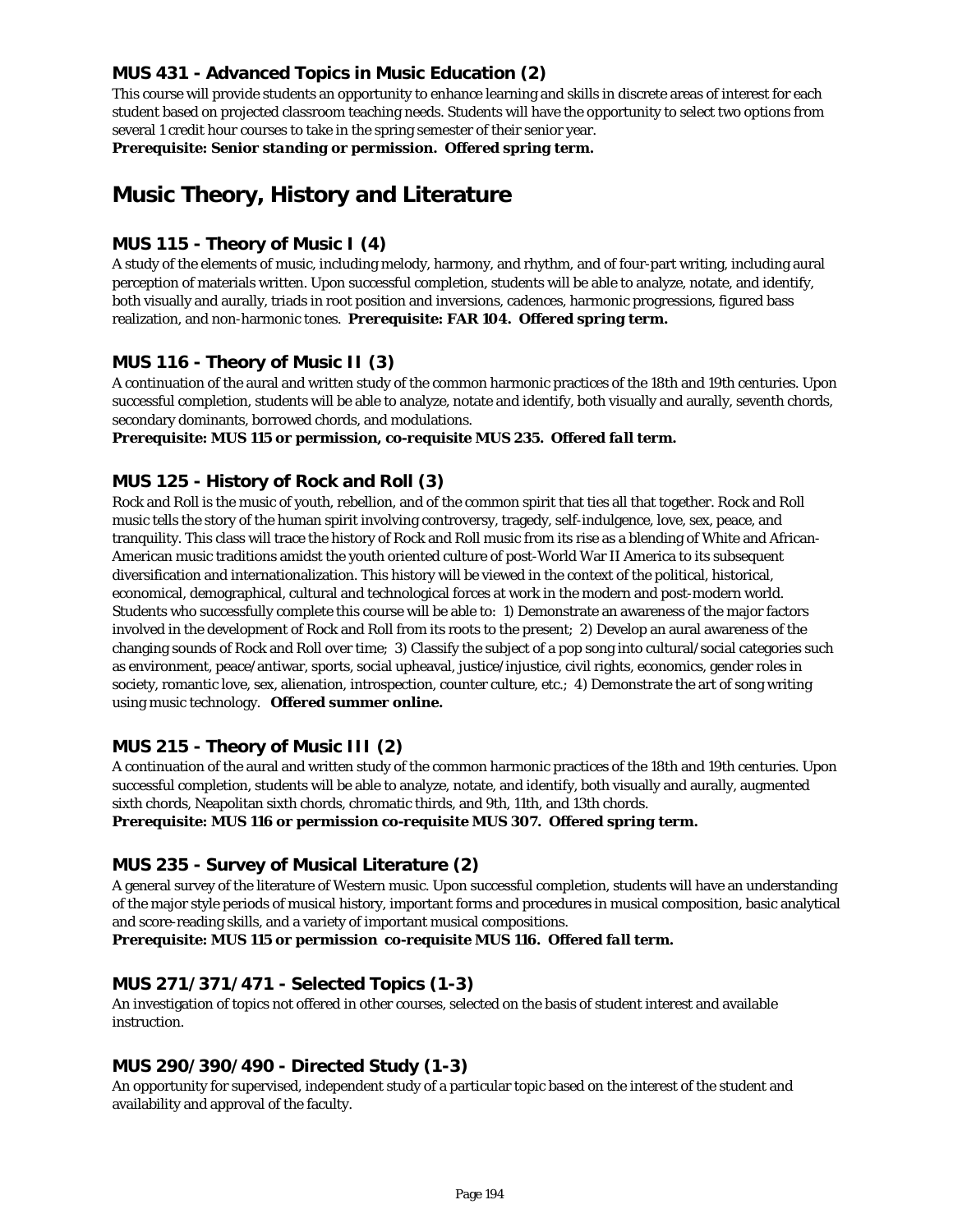## **MUS 307 - History of Music I (3)**

A survey of the history and literature of Western music from c. 1600 to 1900. Upon successful completion, students will be familiar with the numerous important styles, genres, and composers of this period, and will be able to place this information within the context of cultural history. Important musical compositions will be analyzed for musical content and cultural impact.

*Prerequisite: MUS 116, MUS 235 co-enrollment in MUS 215. Offered spring term.*

#### **MUS 308 - History of Music II (2)**

A survey of 20th century music, with analysis of selected representative compositions. Upon successful completion, students will become aware of the many cultural and stylistic strains in the music of the 20th century and begin to study ways in which this music is organized and communicates meaning.

#### *Prerequisite: MUS 215 and MUS 307. Offered fall term.*

#### **MUS 335 - World Music (3)**

A survey/appreciation course to stimulate interest in music of other cultures, including Eastern, Latin American, African, and Spanish civilizations.

#### **MUS 496 - Senior Seminar (2)**

A capstone event that combines skills in analysis, historical research and writing. Topics for inquiry include the detailed analysis of significant works in the repertoire.

## **Music Performance Ensembles**

#### **MUS 190 - Concert Band (0-1)**

An all-college instrumental ensemble. The concert band presents several concerts throughout the year. *Prerequisite: Audition.*

#### **MUS 191 - Doane Choir (0-1)**

Doane's premier choral ensemble. The choir presents several concerts throughout the year and tours annually. *Prerequisite: Audition.*

#### **MUS 192 - Collegiate Chorale (0-1)**

An all-college choral ensemble. The Collegiate Chorale presents several concerts throughout the year. *Prerequisite: Permission.*

#### **MUS 193 - Jazz Band (0-1)**

A jazz combo of select instrumentalists. Jazz Band is the vehicle for learning improvisation. **Prerequisite: Audition.**

#### **MUS 194 - Jazz Unlimited (0-1)**

A small, highly select group of singers with a repertoire of music from all periods. Upon successful completion, students will be able to perform solo and ensemble music from musical theater, jazz classics, and operetta. *Prerequisite: Audition.*

#### **MUS 195 - Symphonic Wind Ensemble (0-1)**

The premier wind organization of the college. The Symphonic Wind Ensemble presents several concerts throughout the school year and makes an annual tour. *Prerequisite: Audition.*

#### **MUS 196 - String Chamber Music (0-1)**

This course provides an opportunity for string players to perform chamber music in both small and larger ensembles. *Prerequisite: Audition.*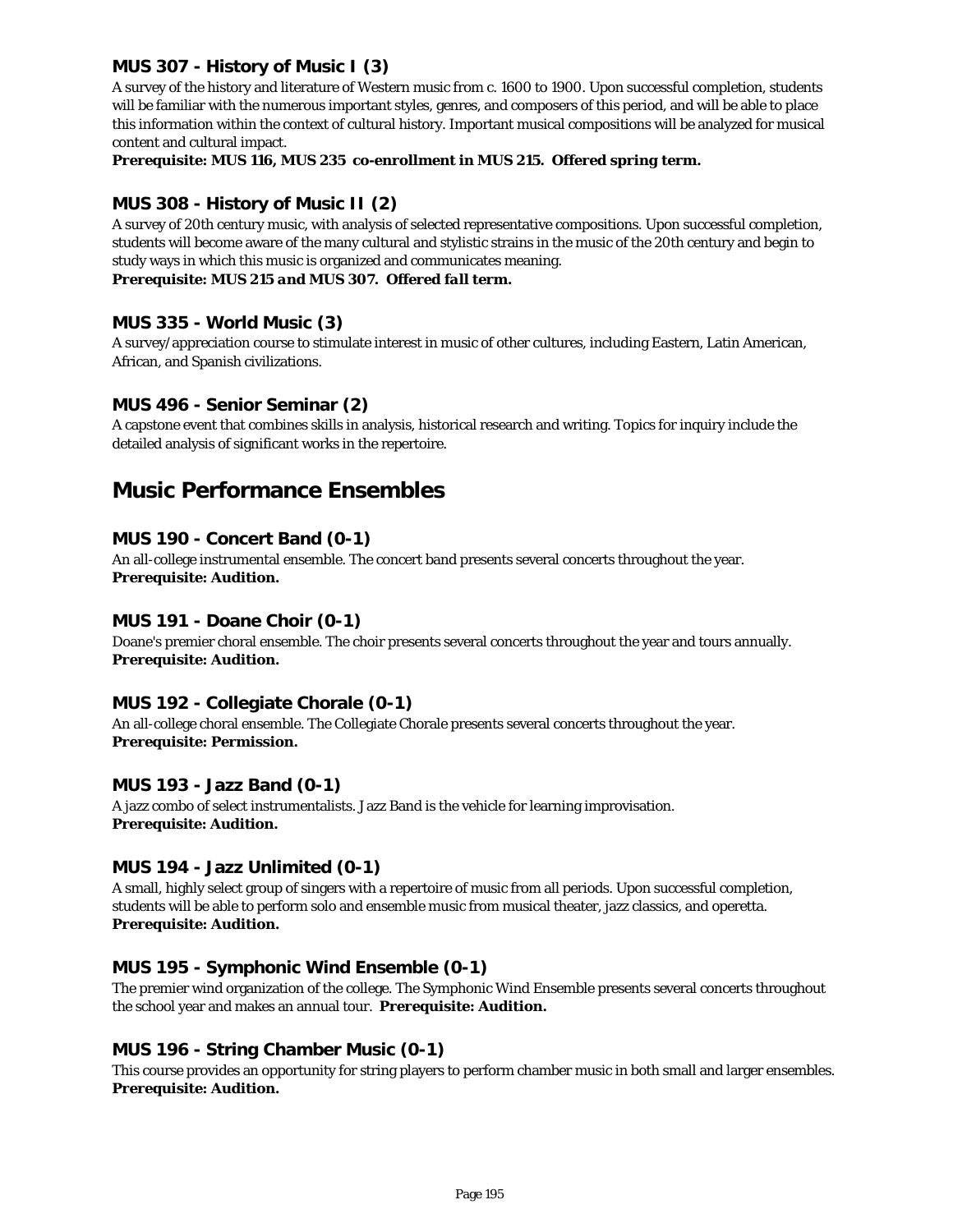### **MUS 197 - Doublewide (0-1)**

A highly select ensemble of tenor and bass voices who perform music in all genres, including classical, doo-wop, barbershop, vocal jazz, gospel, and spiritual styles. *Prerequisite: Fall audition.*

### **MUS 198 - Women's Chorale (0-1)**

A choral ensemble open to all female students. The Women's Chorale presents several concerts throughout the year. Students will learn the elements of musical performance as they relate to choral singing in a variety of styles, genres and historical periods.

## **Music Performance Activities**

### **ATV 106 - Tiger Marching Band (0-1)**

Tiger Marching Band is open to all students. The marching band performs at selected football games during the course of the semester. Students will learn to march with a uniform style and play a variety of music in various styles. **(Pass/Fail)** *Offered fall semester.*

## **Philosophy-Religion**

#### **PRE 110 - Philosophical Problems (3)**

An investigation of the nature, methods, and core problems in philosophy. Students will be exposed to select canonical figures in philosophy including Plato, Aristotle, Locke, Hume, Kant, and Sartre. Upon completion, students will be able to describe typical solutions to the core problems in philosophy and also synthesize arguments of their own. *Offered spring term.*

#### **PRE 111 - Ethics (3)**

An examination of philosophical theories on the foundations, principles, and applications of ethics. Upon completion, students will be able to describe the theories of Egoism, Virtue Ethics, Utilitarianism, the Social Contract, and Kantian Ethics. Also, students will be able to apply the insights of these theories to contemporary moral issues. *Offered fall term.*

#### **PRE 115 - Comparative Religions (3)**

This course is designed as an introduction to the major religious traditions of our world. Attention will be paid to primary sources as well as secondary literature, as well as history, culture, and aesthetic issues. The student should, by completion of the course, be aware of the major tenets, aesthetic expressions, and lived practices in each tradition. *Offered fall term*

#### **PRE 120 - Introduction to the Old Testament (3)**

This course is designed as a one-semester introduction to the history and culture reflected in and the literature contained in the Old Testament. We will read large portions of this library in order to understand the culture(s) that produced it, as well as its impact on our culture today. For students, the objectives of the course are: 1) to be familiar with as well as appreciate the literature in the Old Testament; 2) to understand this literature in terms of its historical and cultural context (i.e., events, movements, values, ideologies, and self-understandings), as well as to engage it as literature; 3) to examine the influence these texts have and continue to have on our culture(s) and thought(s); and 4) to develop both study skills and time-management talents as well as an informed view of the subject matter through reading primary and secondary sources and in-class discussion. *Offered fall terms.*

#### **PRE 121 - Introduction to the New Testament (3)**

This course is designed as a one-semester introduction to the history and culture reflected in and the literature contained in the New Testament. We will read this entire library in order to understand the culture(s) that produced it, as well as its impact on our culture today. For students, the objectives of the course are: 1) to be familiar with as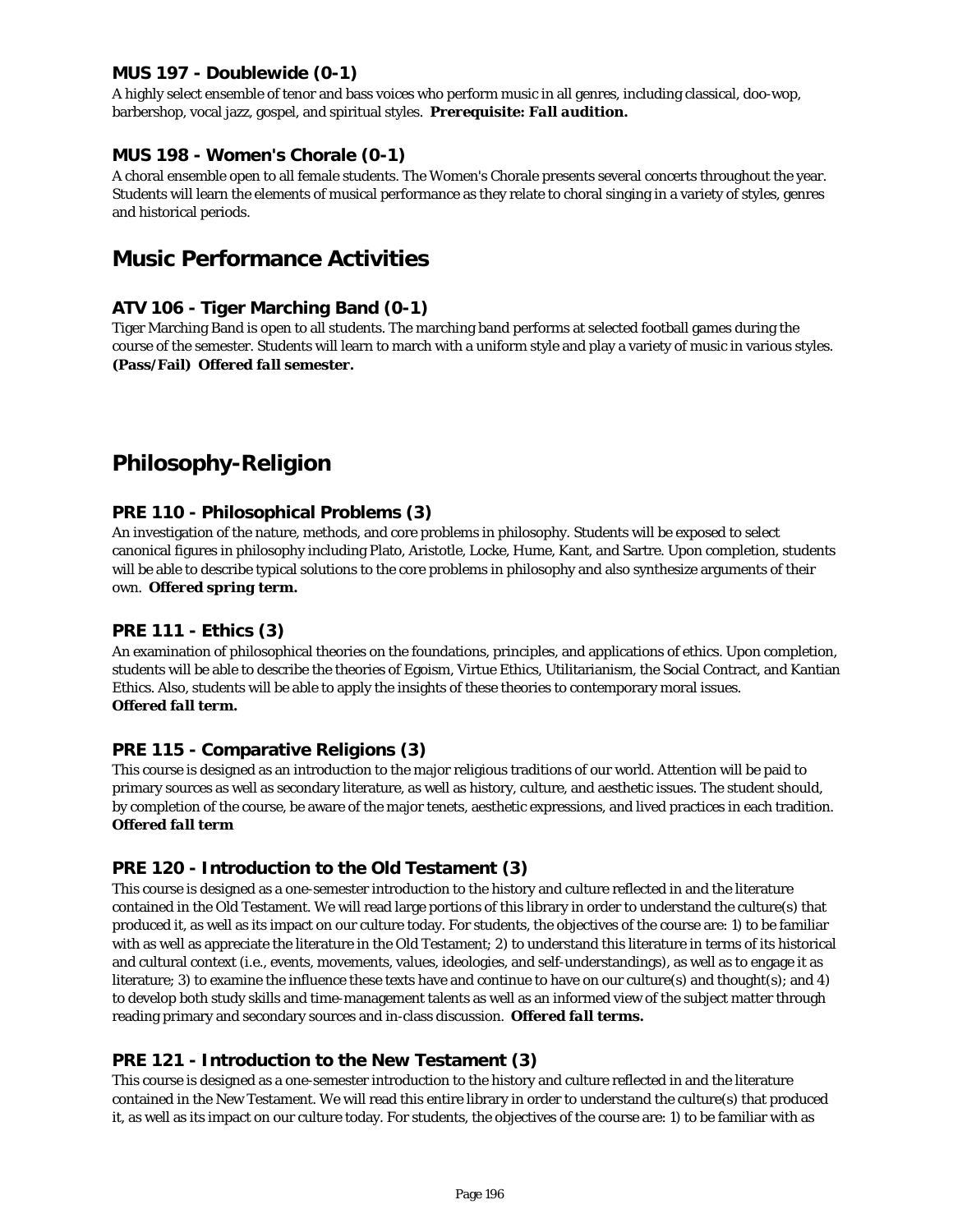well as appreciate the literature in the New Testament; 2) to understand this literature in terms of its historical and cultural context (i.e., events, movements, values, ideologies, and self-understandings), as well as to engage it as literature; 3) to examine the influence these texts have and continue to have on our culture(s) and thought(s); and 4) to develop both study skills and time-management talents as well as an informed view of the subject matter through reading primary and secondary sources and in-class discussion. *Offered spring terms.*

## **Philosophy**

## **PHI 105 - Logic and Critical Thinking (3)**

This course provides students the opportunity to develop the skills needed for careful analytic reasoning and problem solving. Students will examine the nature and structure of arguments, the argumentative categories of induction and deduction, the criteria of validity and soundness, fallacies, and the fundamentals of formal symbolic logic. Upon completion, students will be able to evaluate and construct arguments in both prose and symbolic formats. This course is particularly recommended for any student who anticipates taking an advanced test for admission to graduate or professional programs. *Offered odd fall terms.*

## **PHI 210 - Ancient and Medieval Philosophy (3)**

An examination of Greek philosophy, concentrating on Plato's Republic and ending with Aristotle. This is followed by a brief study of the spiritual renaissance seen in Plotinus and culminating in the works of St. Augustine. *Offered odd spring terms.*

## **PHI 212 - Modern and Contemporary Philosophy (3)**

This course provides an overview of western Philosophy from the Renaissance to the present, with special emphasis on a selected few of the more important philosophers and the schools of thought they represent. Upon completion, students will be able to identify and define rationalism, empiricism, idealism, pragmatism, positivism and existentialism. Students will also be able to analyze and evaluate each school of thought, constructing arguments both in favor of and against each. *Offered even spring terms.*

## **PHI 271/371/471 - Selected Topics (1-3)**

An investigation of topics not offered in other courses, selected on the basis of student interest and available instruction.

## **PHI 290/390/490 - Directed Study (1-3)**

An opportunity for supervised, independent study of a particular topic based on the interest of the student and the availability and approval of the faculty.

## **PHI 310 - Comparative Philosophy (3)**

A comparison of western and non-western philosophies, paying particular attention to the traditions of India, China, Africa, Latin America, and Native America. These traditions will be studied along with the Analytic (Anglo-American) tradition and the Continental (European) tradition. Upon completion, students will be able to describe the major differences and similarities between and among these regional philosophical traditions. Furthermore, students will be able to apply their understanding of these differences and similarities to contemporary intercultural interactions. *Offered odd spring terms.*

## **PHI 315 - Philosophy of Science & Technology (3)**

An examination of the philosophical questions raised by science and technology, particularly the ways that areas such as biology, physics, information technology and robotics affect our understandings of knowledge and knowers. Also, the social and moral implications of varied understandings will be explored. Upon completion, students will be able to trace the history of Western science and technology. They will also be able to describe our shifting understanding of what constitutes science, technology, and truth. They will master the application of terms such as: falsifiability, explanation, anomaly, paradigm, scientific revolution, multiple realizability. They will also be able to characterize the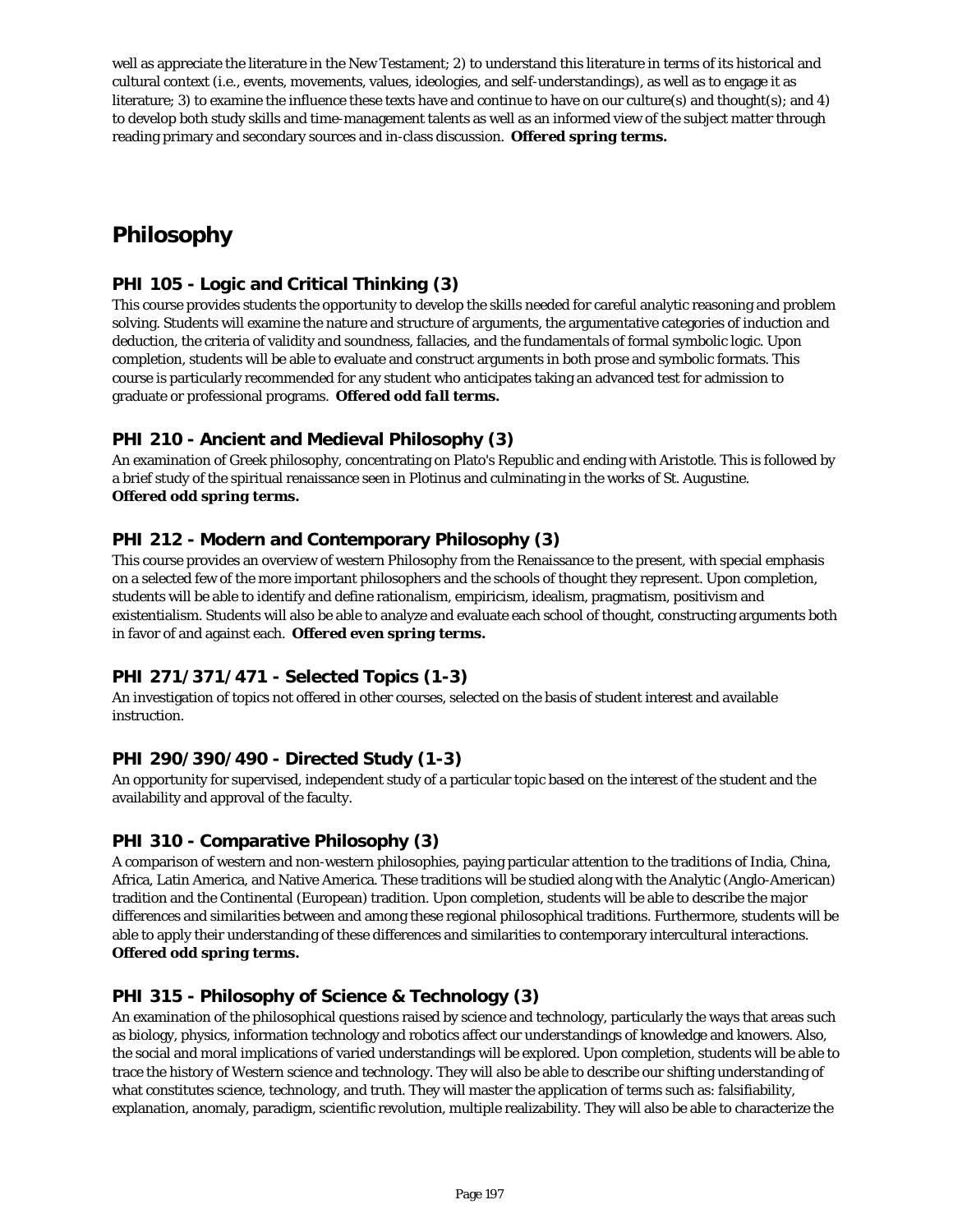thought of prominent figures such as Einstein, Darwin, Kuhn, Arendt, and others. *Prerequisite: One course in Philosophy or Religious Studies or Permission. Offered even fall terms.*

#### **PHI 337 - Political Thought (3)**

Analysis of the most prominent political writers from Plato to the present. Compares the ideas of those men with recent studies of political behavior. *Offered even fall terms.* **(Cross-referenced with PSI 337.)**

#### **PHI 395 - Proseminar I (1)**

A course to supplement a student's background in the history of philosophy. Students independently watch a previously agreed upon number of videotapes on the history of philosophy and complete essays reviewing them. Videos will be supplemented by various readings, by resources from the Internet, and by regular discussions with the professor. Upon successful completion of this course, students will demonstrate the ability to continue learning about philosophy on their own, with minimal guidance from a professor.

#### *Prerequisite: Philosophy or Religious Studies major or minor.*

#### **PHI 396 - Proseminar II (1)**

A concentrated examination of current journal literature in philosophy. Students read from, and do research in, specified journals on a given topic. The work is reviewed regularly by the course professor. Upon successful completion of this course, students will be able to identify the major journals in their area of interest, and articulate the major positions in the journal literature on an area of their interest.

*Prerequisite: Philosophy or Religious Studies major or minor.*

#### **PHI 421 - Philosophy Internship (0-12)**

On-the-job experience in philosophy. *Prerequisite: CED 205 or permission.* **(Pass/Fail)**

## **PHI 495 - Examination and Thesis (3)**

A comprehensive examination, emphasizing depth and interrelationships among ideas, is required of every major. An individually chosen thesis is read to the faculty and other students. *Prerequisite: One course in philosophy.*

## **Religious Studies**

#### **RST 271/371/471 - Selected Topics (1-3)**

An investigation of topics not offered in other courses, selected on the basis of student interest and available instruction.

#### **RST 290/390/490 - Directed Study (1-3)**

An opportunity for supervised, independent study of a particular topic based on the interest of the student and the availability and approval of the faculty.

#### **RST 305 - Christianity (3)**

This course is designed as an introduction to Christian history, theology, culture, practice, and belief. We will survey the history of Christianity in various geographical contexts, as well as examine different areas of thought. We will read primary and secondary texts in order to: 1) gain an appreciation for and understanding of Christianity through examining its historical development; 2) discuss various theologies, beliefs, values, self understandings, aesthetic expressions, and intellectual claims of Christians and Christian thinkers throughout the ages; 3) experience Christian practice through reading and discussion, as well as a field trip and other practical experiences; 4) engage how Christianity has impacted and continues to impact our world today; 5) engage Christianity via fictional representations; and 6) develop students' own informed view(s) of the subject matter through reading primary and secondary sources; in-class discussion; firsthand experience; and independent research. Upon successful completion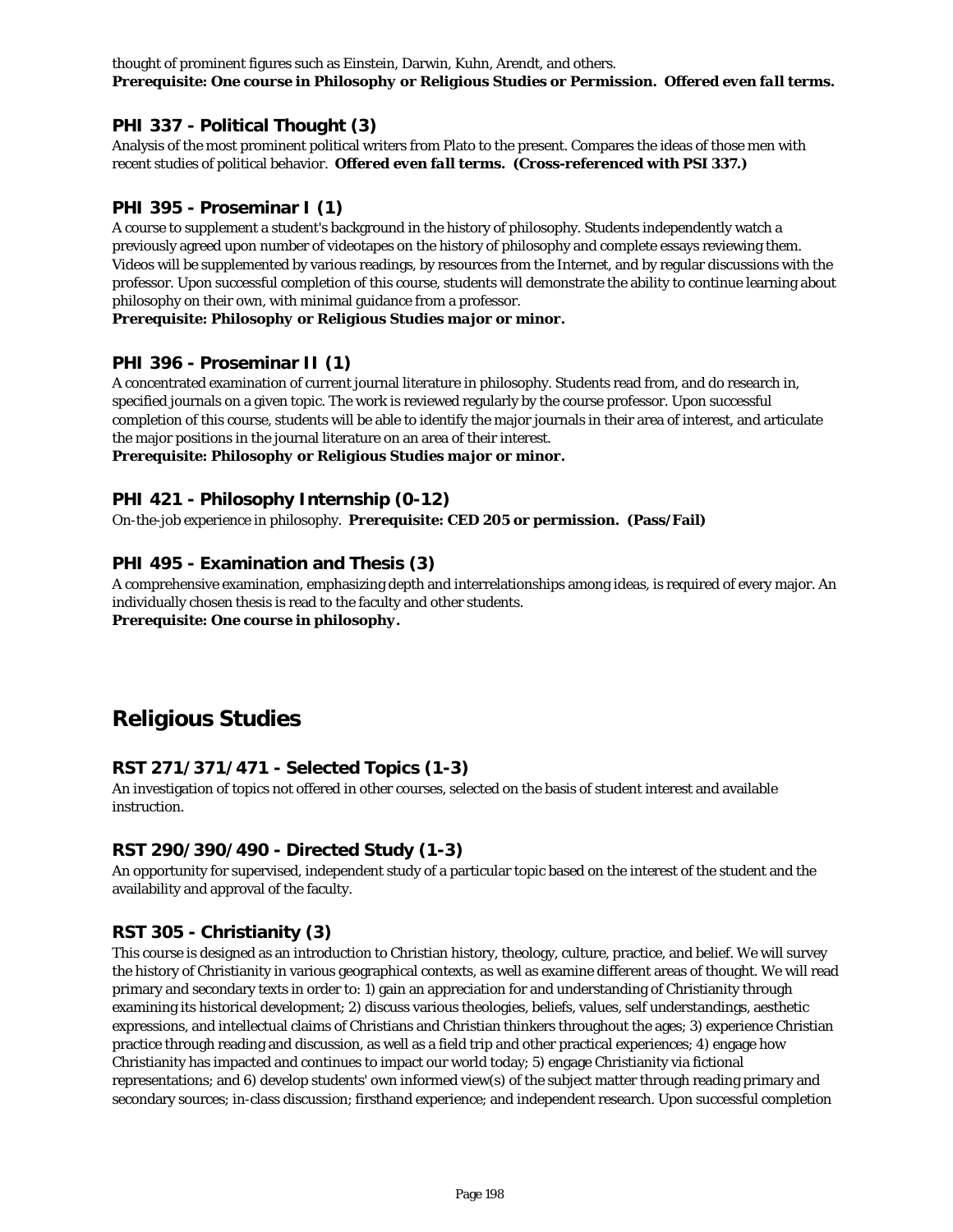of the course, students will have an understanding of 1) Christian thought and history; 2) the influence of Christianity on the arts and history; and 3) Christian practice. *Offered odd fall terms.*

## **RST 309 - Judaism (3)**

This course is designed as an introduction to Jewish history, theology, culture, practice, and belief. We will survey the history of Judaism in various geographical contexts, as well as examine different areas of thought. We will read primary and secondary texts in order to: 1) gain an appreciation for and understanding of Judaism through examining its historical development; 2) discuss various theologies, beliefs, values, self understandings, aesthetic expressions, and intellectual claims of Jews and Jewish thinkers throughout the ages; 3) experience Jewish practice through reading and discussion, as well as a field trip and other practical experiences; 4) engage how Judaism has impacted and continues to impact our world today; 5) engage Judaism via fictional representations; and 6) develop students' own informed view(s) of the subject matter through reading primary and secondary sources, in-class discussion, firsthand experience, and independent research. Upon successful completion of the course, students will have an understanding of 1) Jewish thought and history, 2) the influence of Judaism on the arts and history, and 3) Jewish practice. *Offered even fall terms.*

## **RST 310 - Jesus: History and Afterlives (3)**

The first half of this course will focus on a) the historical and religious context of Jesus' life and teachings; b) the primary texts about Jesus; and c) scholarly reconstructions of Jesus' life and teachings. The second half of this course will examine how Jesus has been interpreted in cultural discourses such as art, literature, film, and other popular cultural genres. Upon successful completion of the course, students will a) be conversant with the primary texts about Jesus; b) have engaged various scholarly understandings of Jesus' life and message; c) have examined the continuing reciprocal influence that exists between Jesus and the western aesthetic tradition; and d) have started to form their own informed view(s) of the subject matter through reading primary and secondary sources, in-class discussion, firsthand experience, and independent research. *Offered even fall terms.*

## **RST 315 - Buddhism (3)**

This course is designed as an introduction to Buddhist history, religious thought, culture, practice, and belief. We will survey the history of Buddhism in various geographical contexts, as well as examine different areas of thought. We will read primary and secondary texts in order to: 1) gain an appreciation for and understanding of Buddhism through examining its historical development; 2) discuss various religious views, beliefs, values, self understandings, aesthetic expressions, and intellectual claims of Buddhists and Buddhist thinkers throughout the ages; 3) experience Buddhist practice through reading and discussion, as well as a field trip and other practical experiences; 4) engage how Buddhism has impacted and continues to impact our world today; 5) engage Buddhism via fictional representations; and 6) develop students' own informed view(s) of the subject matter through reading primary and secondary sources; in-class discussion; firsthand experience; and independent research. Upon successful completion of the course, students will have an understanding of 1) Buddhist thought and history; 2) the influence of Buddhism on the arts and history; and 3) Buddhist practice. *Prerequisite: None for RST 315 Offered even spring terms.*

## **RST 316 - The Book of Genesis (3)**

This course is designed as a one-semester seminar that will examine the book of Genesis. We will read and discuss this text, as well as Jewish and Christian works based on it, in order to understand it as sacred literature and its impact on religion and culture today. For students, the objectives of the course are: 1) to be familiar with as well as have an appreciation of the book of Genesis; 2) to understand this literature in terms of its historical and cultural context (i.e., events, movements, values, ideologies, and self-understandings), as well as have engaged it as literature; 3) to explore the influence this text has had and continues to have on our culture(s) and thought(s) through engaging aesthetic and popular cultural interpretations; and 4) to develop study skills and time-management talents as well as an informed view of the subject matter through reading primary and secondary sources, in-class discussion, and independent research. *Offered even spring terms.*

## **RST 318 - Islam (3)**

This course is designed as an introduction to Islamic history, theology, culture, practice, and belief. We will survey the history of Islam in various geographical contexts, as well as examine different areas of thought. We will read primary and secondary texts in order to: 1) gain an appreciation for and understanding of Islam through examining its historical development; 2) discuss various theologies, beliefs, values, self understandings, aesthetic expressions, and intellectual claims of Muslims and Islamic thinkers throughout the ages; 3) experience Islamic practice through reading and discussion, as well as guest speakers and other practical experiences; 4) engage how Islam has impacted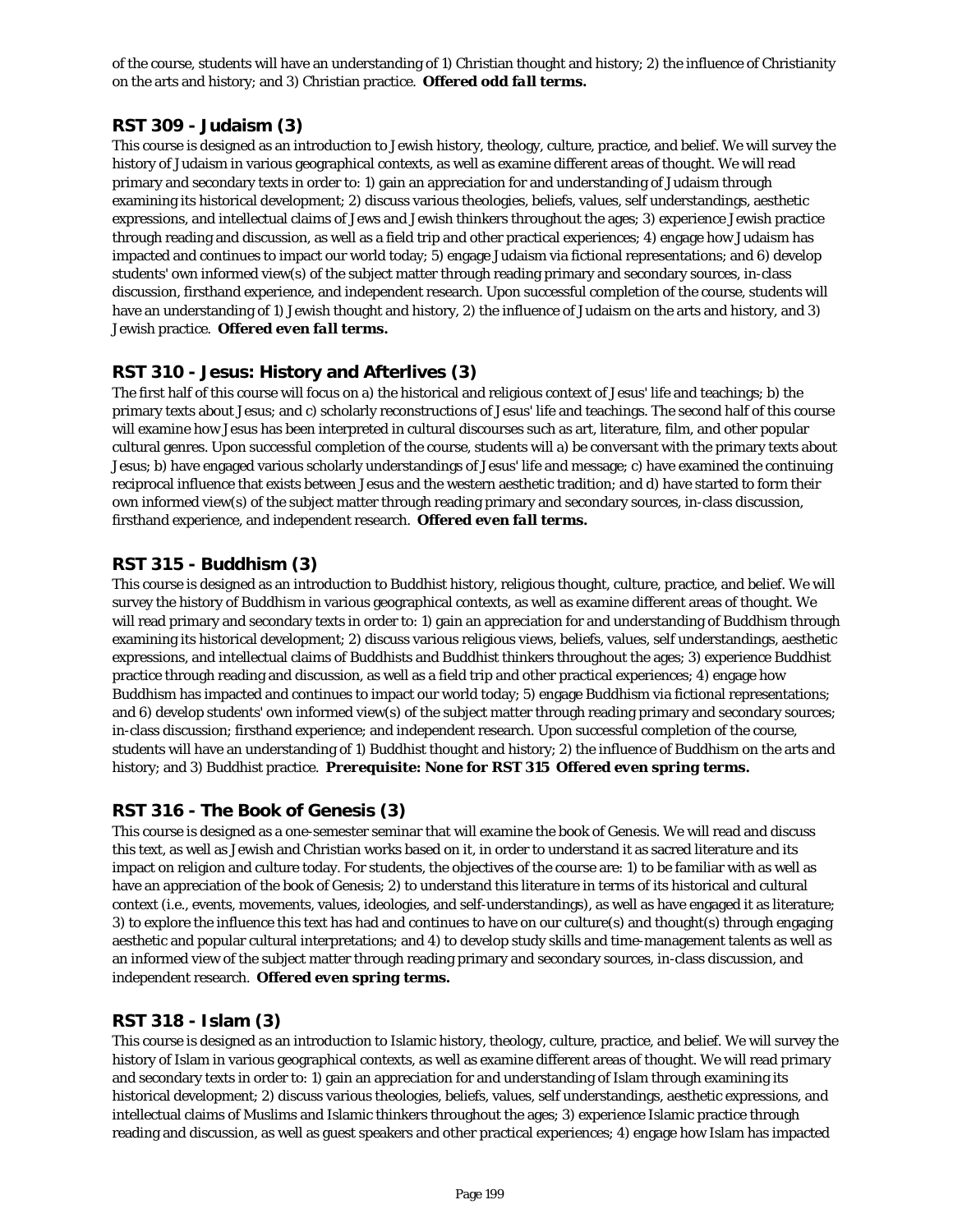and continues to impact our world today; 5) engage Islam via fictional representations; and 6) develop students' own informed view(s) of the subject matter through reading primary and secondary sources; in-class discussion; firsthand experience; and independent research. Upon successful completion of the course, students will have an understanding of 1) Muslim thought and history; 2) the influence of Islam on the arts and history; and 3) Muslim practice. *Offered odd spring terms.*

## **RST 319 - Gender, Sexuality, Race, and the Bible (3)**

This course examines the presence(s), result(s), and interpretation(s) of gender and race in biblical literature and the issues and problems those categories present to the reader. The objectives of the course are: 1) to alert ourselves to implicit and/or explicit ideologies of race and/or gender in biblical literature; 2) to awaken ourselves to various ways in which those ideologies have been and continue to be used to maintain various politics of oppression, as well as the status quo in differing contexts; 3) to engender critical reflection on and academic study of biblical literature, as well as challenge students to reflect upon their own position(s) within the ideologies of race found therein; 4) to reflect upon the way(s) in which these ideologies have contributed to both gender and racial inequalities, and in so doing examine how biblical literature has influenced our various modern understandings of race and gender; and 5) for students to develop their own view(s) of the subject matter through reading primary and secondary sources, in-class discussion, and independent research. *Offered odd fall terms.*

## **RST 325 - Religion and Popular Culture (3)**

This course is designed as an introduction to the reciprocal relationship of religion and popular culture. More specifically, we will address the influence and impact religious ideas, themes, and texts have had on four species of media within our North American context: film, television, literature, and music; and also discuss how various spaces, places, and groupings function religiously. For students, the objectives of the course are: 1) to develop a critical vocabulary to examine and understand both religion and popular culture through reading and engaging theoretical writings; 2) to become familiar with selected central and/or current examples of popular culture influenced by religion; and 3) to develop their own view(s) of the subject matter through reading primary and secondary sources, inclass discussion, and independent research. *Offered odd spring terms.*

## **RST 405 - Christianity (3)**

This course is designed as an introduction to Christian history, theology, culture, practice, and belief. We will survey the history of Christianity in various geographical contexts, as well as examine different areas of thought. We will read primary and secondary texts in order to: 1) gain an appreciation for and understanding of Christianity through examining its historical development; 2) discuss various theologies, beliefs, values, self understandings, aesthetic expressions, and intellectual claims of Christians and Christian thinkers throughout the ages; 3) experience Christian practice through reading and discussion, as well as a field trip and other practical experiences; 4) engage how Christianity has impacted and continues to impact our world today; 5) engage Christianity via fictional representations; and 6) develop students' own informed view(s) of the subject matter through reading primary and secondary sources; in-class discussion; firsthand experience; and independent research. Upon successful completion of the course, students will have an understanding of 1) Christian thought and history; 2) the influence of Christianity on the arts and history; and 3) Christian practice.

*Prerequisite: junior or senior standing. Offered odd fall terms.*

## **RST 409 - Judaism (3)**

This course is designed as an introduction to Jewish history, theology, culture, practice, and belief. We will survey the history of Judaism in various geographical contexts, as well as examine different areas of thought. We will read primary and secondary texts in order to: 1) gain an appreciation for and understanding of Judaism through examining its historical development; 2) discuss various theologies, beliefs, values, self understandings, aesthetic expressions, and intellectual claims of Jews and Jewish thinkers throughout the ages; 3) experience Jewish practice through reading and discussion, as well as a field trip and other practical experiences; 4) engage how Judaism has impacted and continues to impact our world today; 5) engage Judaism via fictional representations; and 6) develop students' own informed view(s) of the subject matter through reading primary and secondary sources, in-class discussion, firsthand experience, and independent research. Upon successful completion of the course, students will have an understanding of 1) Jewish thought and history, 2) the influence of Judaism on the arts and history, and 3) Jewish practice.*Prerequisite: junior or senior standing. Offered even fall terms.*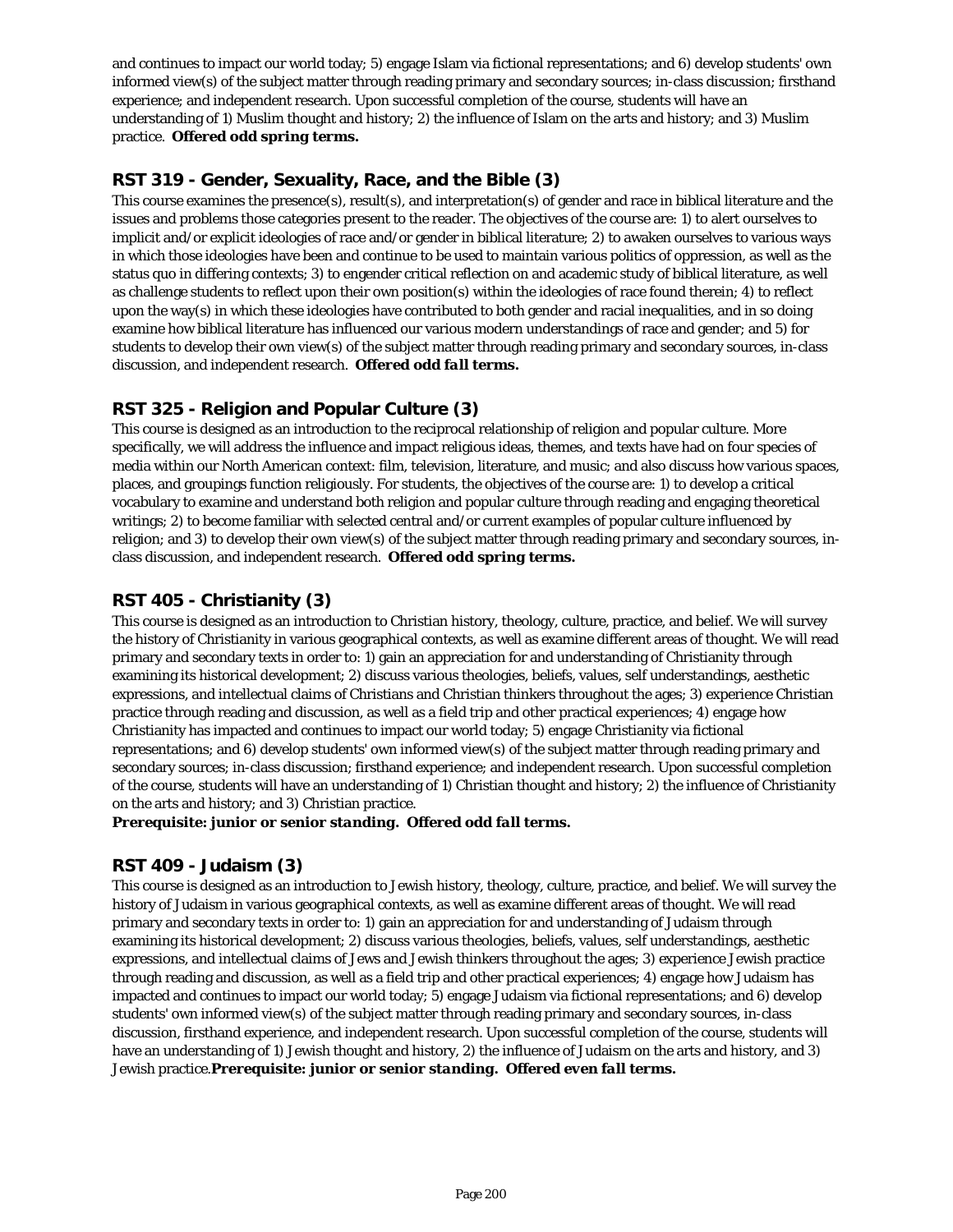## **RST 415 - Buddhism (3)**

This course is designed as an introduction to Buddhist history, religious thought, culture, practice, and belief. We will survey the history of Buddhism in various geographical contexts, as well as examine different areas of thought. We will read primary and secondary texts in order to: 1) gain an appreciation for and understanding of Buddhism through examining its historical development; 2) discuss various religious views, beliefs, values, self understandings, aesthetic expressions, and intellectual claims of Buddhists and Buddhist thinkers throughout the ages; 3) experience Buddhist practice through reading and discussion, as well as a field trip and other practical experiences; 4) engage how Buddhism has impacted and continues to impact our world today; 5) engage Buddhism via fictional representations; and 6) develop students' own informed view(s) of the subject matter through reading primary and secondary sources; in-class discussion; firsthand experience; and independent research. Upon successful completion of the course, students will have an understanding of 1) Buddhist thought and history; 2) the influence of Buddhism on the arts and history; and 3) Buddhist practice. *Prerequisite: junior or senior standing. Offered even spring terms.*

## **RST 416 - The Book of Genesis (3)**

This course is designed as a one-semester seminar that will examine the book of Genesis. We will read and discuss this text, as well as Jewish and Christian works based on it, in order to understand it as sacred literature and its impact on religion and culture today. For students, the objectives of the course are: 1) to be familiar with as well as have an appreciation of the book of Genesis; 2) to understand this literature in terms of its historical and cultural context (i.e., events, movements, values, ideologies, and self-understandings), as well as have engaged it as literature; 3) to explore the influence this text has had and continues to have on our culture(s) and thought(s) through engaging aesthetic and popular cultural interpretations; and 4) to develop study skills and time-management talents as well as an informed view of the subject matter through reading primary and secondary sources, in-class discussion, and independent research. *Offered even spring terms.*

### **RST 418 - Islam (3)**

This course is designed as an introduction to Islamic history, theology, culture, practice, and belief. We will survey the history of Islam in various geographical contexts, as well as examine different areas of thought. We will read primary and secondary texts in order to: 1) gain an appreciation for and understanding of Islam through examining its historical development; 2) discuss various theologies, beliefs, values, self understandings, aesthetic expressions, and intellectual claims of Muslims and Islamic thinkers throughout the ages; 3) experience Islamic practice through reading and discussion, as well as guest speakers and other practical experiences; 4) engage how Islam has impacted and continues to impact our world today; 5) engage Islam via fictional representations; and 6) develop students' own informed view(s) of the subject matter through reading primary and secondary sources; in-class discussion; firsthand experience; and independent research. Upon successful completion of the course, students will have an understanding of 1) Muslim thought and history; 2) the influence of Islam on the arts and history; and 3) Muslim practice. *Prerequisite: junior or senior standing. Offered odd spring terms.*

## **RST 419 - Gender, Sexuality, Race, and the Bible (3)**

This course examines the presence(s), result(s), and interpretation(s) of gender and race in biblical literature and the issues and problems those categories present to the reader. The objectives of the course are: 1) to alert ourselves to implicit and/or explicit ideologies of race and/or gender in biblical literature; 2) to awaken ourselves to various ways in which those ideologies have been and continue to be used to maintain various politics of oppression, as well as the status quo in differing contexts; 3) to engender critical reflection on and academic study of biblical literature, as well as challenge students to reflect upon their own position(s) within the ideologies of race found therein; 4) to reflect upon the way(s) in which these ideologies have contributed to both gender and racial inequalities, and in so doing examine how biblical literature has influenced our various modern understandings of race and gender; and 5) for students to develop their own view(s) of the subject matter through reading primary and secondary sources, in-class discussion, and independent research. *Offered odd fall terms.*

## **RST 421 - Religious Studies Internship (0-12)**

On-the-job experience in religious studies. *Prerequisite: CED 205 or permission.* **(Pass/Fail)**

## **RST 425 - Religion and Popular Culture (3)**

This course is designed as an introduction to the reciprocal relationship of religion and popular culture. More specifically, we will address the influence and impact religious ideas, themes, and texts have had on four species of media within our North American context: film, television, literature, and music; and also discuss how various spaces,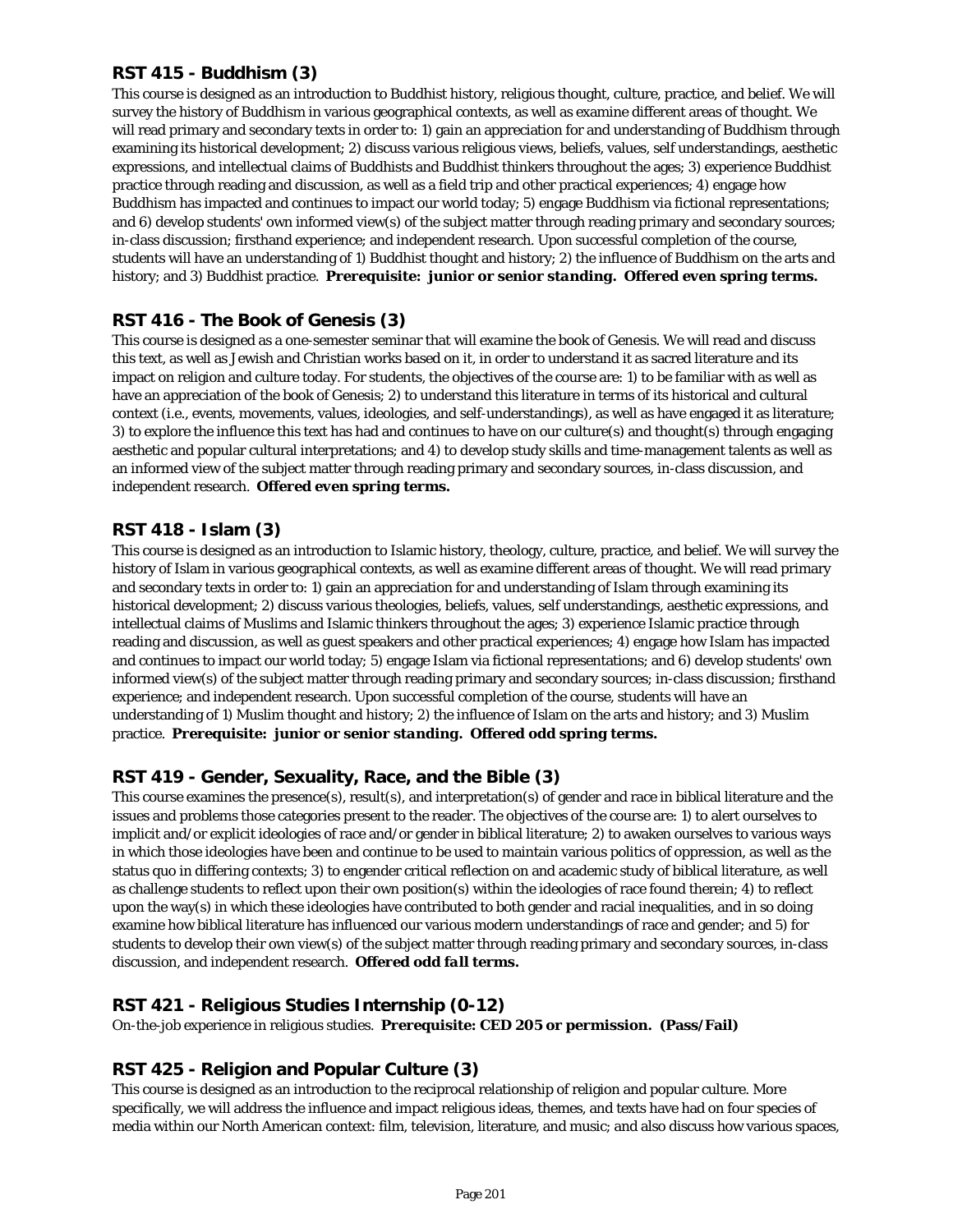places, and groupings function religiously. For students, the objectives of the course are: 1) to develop a critical vocabulary to examine and understand both religion and popular culture through reading and engaging theoretical writings; 2) to become familiar with selected central and/or current examples of popular culture influenced by religion; and 3) to develop their own view(s) of the subject matter through reading primary and secondary sources, inclass discussion, and independent research. *Offered odd spring terms.*

## **RST 495 - Examination and Thesis (3)**

A comprehensive examination, emphasizing depth and interrelationships among ideas, is required of every major. An individually chosen thesis is read to the faculty and other students. **Prerequisite: One course in religious studies.**

## **RST 498 - Honors in Religious Studies (3)**

Students who have demonstrated outstanding performance in religious studies are offered opportunities for academic enrichment, such as: reading projects, research and writing, teaching and tutorial assistance in courses. Upon successful completion of this experience, students will have gained a better understanding of research, professional writing, or instruction within the context of the discipline. *Prerequisite: Permission of instructor.*

## **Physical Education**

## **PED 101 - Physical Activity Course (1)**

A course offering choices from a list of physical activities. The student will actively participate in such activities as net and racquet sports, golf, aerobic activities, weight training, aquatics, creative movement, jazz dance, kick-boxing, and outdoor leisure pursuits.

## **PED 104 - Theory of Lifetime Fitness (1)**

A half-semester course providing students an understanding of concepts for living a healthful lifestyle. The student will demonstrate an understanding of concepts regarding nutrition, the design of physical fitness routines, and underlying principles of physical fitness.

## **PED 106 - Cardiopulmonary Resuscitation, First Aid, and First Responder (2)**

successful completion, students qualify for a "completion card" in basic CPR and first aid, using the guidelines of the National Safety Council. In addition, students receive more in-depth instruction in preparation for the associated certifying examination, also using the guidelines of the National Safety Council.

## **PED 117 - Organization and Administration I (2)**

A study of career opportunities and of practical problems of instructional organizations, supervision, financial and departmental organization of physical education and athletic programs, as well as public and private recreation programs.

## **PED 118 - Organization and Administration II (3)**

Studies which include the historical, philosophical, sociological, psychological, and administrative factors which form the basis for the construction of physical education, recreation, and athletic programs in school and communities.

## **PED 201 - Issues of Health and Safety (3)**

A general view of personal health and safety concerns. Student will acquires an understanding of the process for selection, planning, teaching and the evaluation of comprehensive school health education programs. This includes demonstrating an awareness of objectives of a comprehensive school health program and applying the knowledge of personal and community health care and physical education activities to school health education programs. Personal health issues to be presented include disease prevention, drug/substance abuse, and emotional/mental health.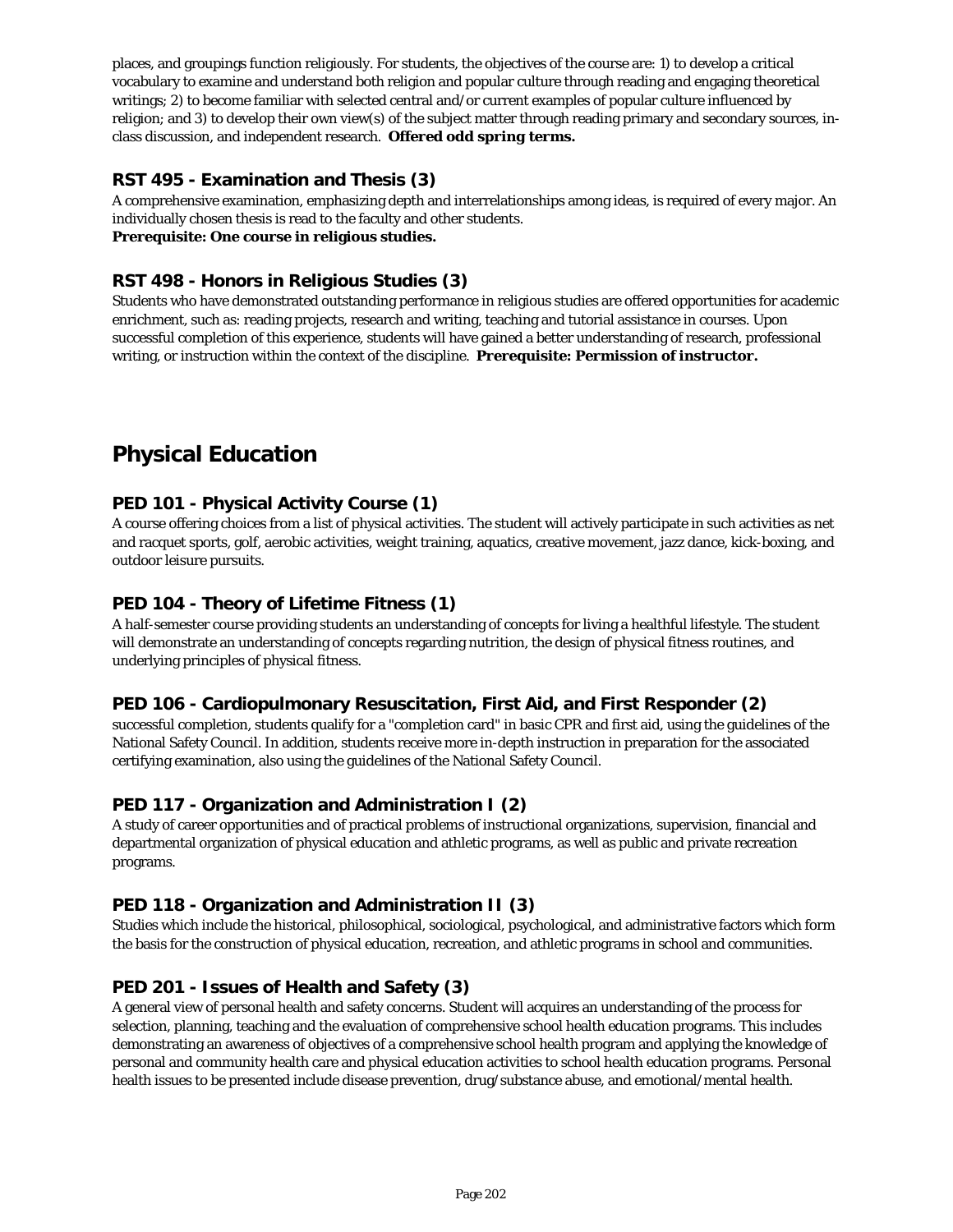## **PED 209 - Nutrition (3)**

An introduction to basic principles of human nutrition with emphasis on nutrients, food sources, and function of nutrients within the human body. Nutritional requirements throughout the lifespan are addressed, as well as the impact of cultural, psychological, and personal health factors on an individual's nutritional status. Upon completion of the course, students will know how to assess nutritional status and provide preventive and therapeutic dietary teaching based on an individual's nutritional needs and developmental, cultural, psychological, and physiological dimensions. *Offered spring term.*

## **PED 221 - Fundamentals in Athletic Training (2)**

The study and application of appropriate procedures in the prevention and care of injuries generally associated with normal physical activity in secondary school (7-12) physical education programs, as well as those associated with injury related to sports participation.

### **PED 228 - Movement and Rhythmics for Young Children (2)**

A study of the elementary principles of rhythmical movement and methods of developing and assessing elementary (K-6) school-aged children's motor rhythmic performance.

### **PED 233 - Personal Performance Competencies I (1)**

Provides experiences which will allow the student to demonstrate competency in specified motor skills, including aquatics for adults and secondary school (7-12) aged children.

### **PED 234 - Personal Performance Competencies II (1)**

Provides experiences which will allow the student to demonstrate competency in specified motor skills, including gymnastics for adults and secondary school (7-12) aged children.

## **PED 271/371/471 - Selected Topics (1-3)**

An investigation of topics not covered in other courses, selected on the basis of student interest and available instruction.

## **PED 290/390/490 - Directed Study (1-3)**

An opportunity for supervised, independent study of a particular topic based on the interest of the student and the ability and approval of the faculty.

#### **PED 308 - Coaching Basketball (2)**

An examination of methods of coaching offensive and defensive styles of play as well as rule interpretations, considerations for athletes' psychological characteristics and needs, and equipment needed in secondary school interscholastic basketball programs.

## **PED 309 - Coaching Volleyball (2)**

An examination of methods of coaching offensive and defensive styles of play as well as rule interpretations, consideration for athletes' psychological characteristics and needs, and equipment needed in secondary school interscholastic volleyball programs.

## **PED 310 - Coaching Track and Field (2)**

An examination of theory and methodology of coaching all of the standard track and field events, including considerations for athletes' psychological characteristics and needs, and the planning and conducting of track meets.

## **PED 311 - Coaching Football and Wrestling (2)**

An examination of methods of coaching offensive and defensive styles of playing football and all basic techniques of wrestling as well as scouting, rule interpretations, considerations for athletes' psychological characteristics and needs, and equipment needed in secondary school interscholastic football and wrestling programs.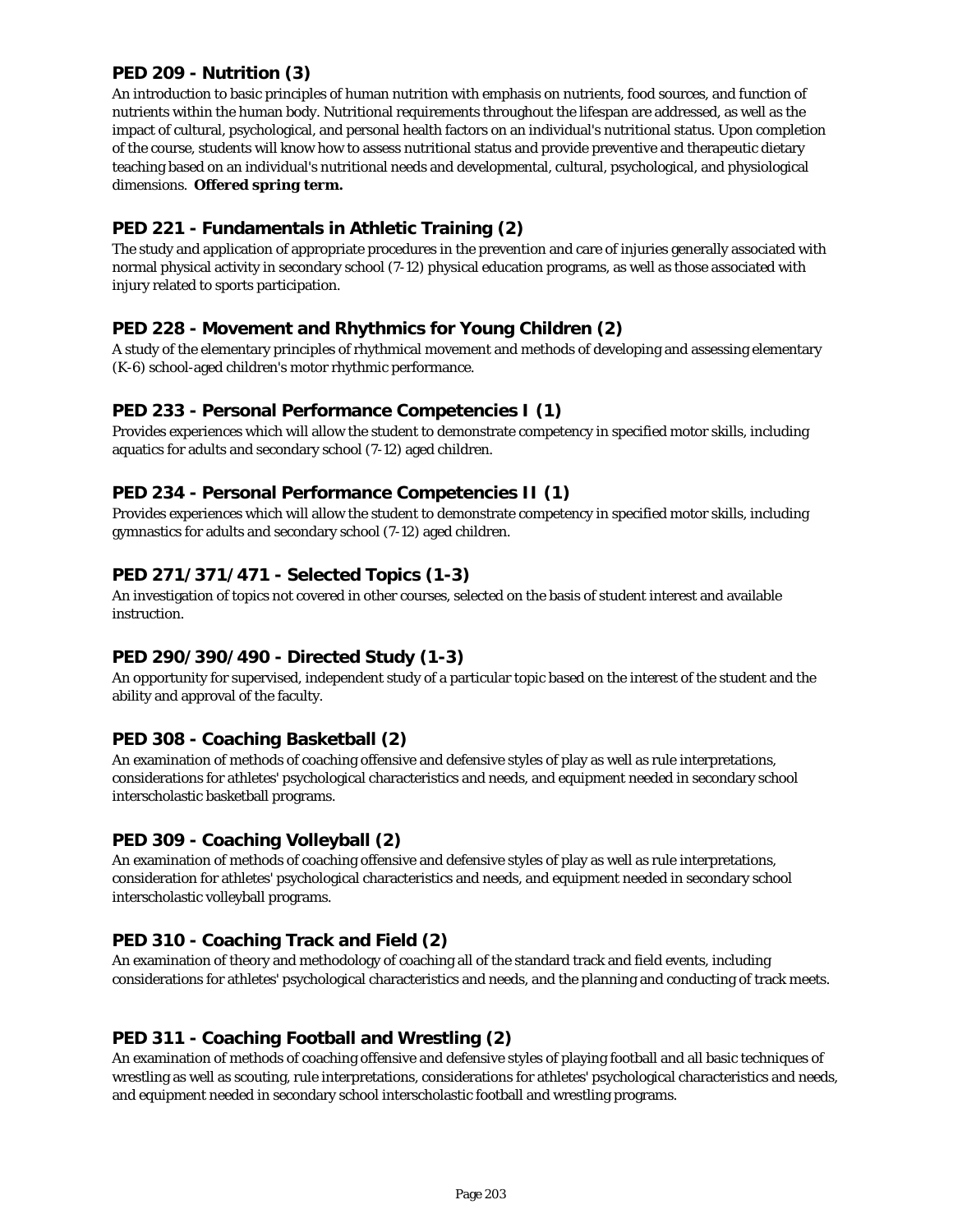## **PED 312 - Coaching Tennis and Golf (2)**

An examination of methods of coaching as well as rule interpretations, considerations for athletes' psychological characteristics and needs, and equipment needed in secondary school interscholastic tennis and golf programs. *Offered odd spring terms.*

### **PED 314 - Coaching Baseball and Softball (2)**

An examination of methods of coaching as well as rule interpretations, considerations for athletes' psychological characteristics and needs, and equipment needed in secondary school interscholastic baseball and softball programs. *Offered even spring terms.*

### **PED 321 - Techniques for Orthopedic Evaluation (3)**

A course that allows the student to develop the ability to apply concepts and principles used to perform a thorough orthopedic evaluation on injured athletes. Emphasis is placed on assessment techniques and involves practical experience as well as classroom lecture. *Prerequisite: BIO 111, PED 221.*

### **PED 345 - Exercise Physiology (4)**

Serves to nurture an understanding of the physiology of exercise and of nutrition pertaining to physical/athletic activity of secondary school (7-12) aged children and adults. Students will also demonstrate an ability to apply theory of appropriate procedures in the physical training and conditioning for competition and general fitness. Spreadsheet competency recommended.

### **PED 346 - Kinesiology/Applied Biomechanics (3)**

Provides information for the potential coach, physical educator, therapist, and/or sport/fitness manager. Course concepts will involve those factors which identify limitations to human locomotor and non-locomotor movement. The student will understand gross skeletal/musculature anatomy, neuromuscular concepts, and physical laws of motion as they apply to human movement. The student will be able to apply theory of acquisition of motor skills and will be able to assess common musculoskeletal disorders as well as identify the etiology and therapeutic exercise for such conditions. *Offered spring term.*

## **PED 352 - Perceptual Motor Development and Movement Experiences for School-Aged Children (3)**

The fundamental study of growth and perceptual motor development in school-aged children, including K-12. Special emphasis is placed on components of perceptual motor efficiency and the application of appropriate physical education activities for perceptual motor development. Included are the theories and practices for evaluating perceptual motor development with practical application of perceptual motor tests. *Offered spring term.*

#### **PED 355 - Adaptive Physical Education (3)**

A course designed to provide students with an understanding of the etiology of prevalent disabilities which influence motor performance of school-aged students (K-12). Students will also be able to develop curriculum, understand instructional delivery, and apply classroom management strategies, which are specific to the delivery of adapted physical education instruction.

#### **PED 421 - Physical Education Internship (0-12)**

This course is designed to offer a structured professional experience in sport/fitness management settings. The nature and location of this experience is arranged in cooperation with the Director of Career Development and must be approved by the physical Education Coordinator. A maximum of nine credits may be applied to graduation requirements. *Prerequisite: CED 205 or permission***. (Pass/Fail)**

#### **PED 425 - Fitness Management (3)**

A capstone course which focuses on the standards for the certifying examinations of the National Strength and Conditioning Association and on managing fitness settings. The student will demonstrate an ability to evaluate diets and construct appropriate eating plans, assess cardiorespiratory fitness and construct appropriate aerobic training regimens, assess body composition and understanding the considerations of human body fat distribution, and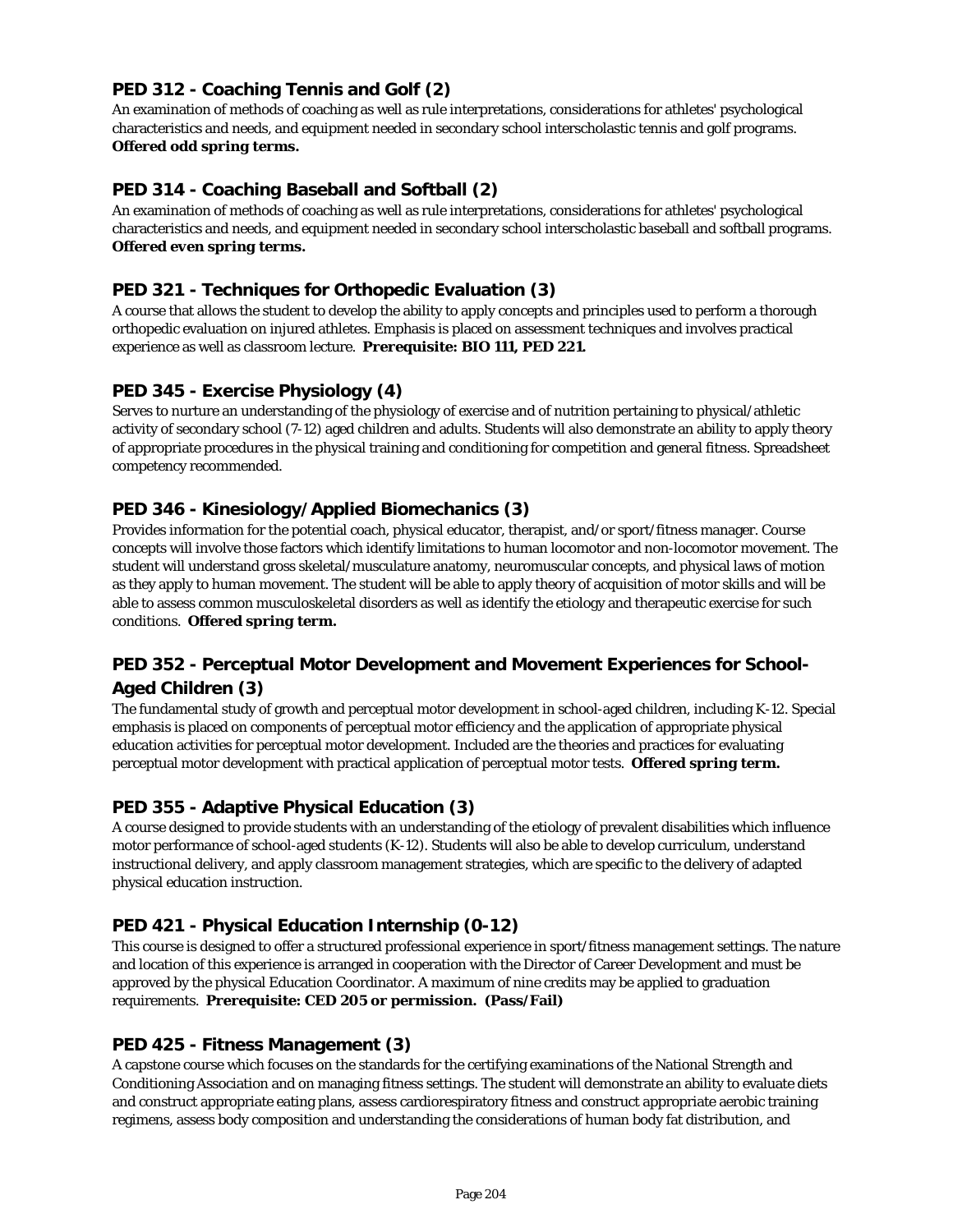understanding the concepts of strength training and construct appropriate resistance training regiments. *Prerequisite: PED 345 or permission.*

### **PED 448 - Therapeutic Modalities/Exercise (3)**

A presentation of the physiological rationale for appropriate and effective use of modalities and therapeutic exercise in the rehabilitation on athletic injuries. Students will design and implement rehabilitation programs based on the individual athlete, applicable modalities, and related sport participation. *Prerequisite: PED 221 or permission.*

### **PED 450 - Structuring Movement Activities for Elementary-Aged Children (2)**

A course offered to those who are not seeking Teaching Certification in physical education. Course work includes strategies for teaching games, movement activities for skill acquisition, and health/wellness measures appropriate for elementary-aged children (K-8) in school and recreational settings.

#### **PED 457 - Techniques of Teaching Physical Education I (7-12) (4)**

A course including competencies in various teaching models for the normal as well as the atypical child, and interpretation of a variety of testing and measurement devices appropriate for any selected objective. The primary emphasis is on secondary school (7-12) physical education programs.

*Prerequisite: PED 233 or PED 234, or permission. Spreadsheet competency recommended.*

#### **PED 458 - Techniques of Teaching Physical Education II (K-6) (4)**

A course providing information and techniques related to planning, developing, implementing and administering a curriculum for elementary school, physical education programs including strategies in various teaching models for the normal and atypical child (K-6).

*Prerequisite: PED 233 (or PED 234), PED 352, PED 355 or permission.*

#### **PED 459 - Techniques of Teaching Physical Education III (K-12) (4)**

A course providing a review and an opportunity to implement the various teaching concepts provided in EDC 457 and EDU 458 in preparation for the experiences of the professional semester. It also includes materials which deal more specifically with the administrative and organizational issues of classroom work.

*Prerequisite: Enrolled in professional term, or permission.*

## **Activities**

- **ATV 108 Doane Dance Team (0-1)** (Pass/Fail)
- **ATV 109 Doane Cheerleading (0-1)** (Pass/Fail)
- **ATV 151 Intercollegiate Football (0-1)** (Pass/Fail)
- **ATV 152 Intercollegiate Track and Field (0-1)** (Pass/Fail)
- **ATV 153 Intercollegiate Basketball (0-1)** (Pass/Fail)
- **ATV 154 Intercollegiate Baseball (0-1)** (Pass/Fail)
- **ATV 155 Intercollegiate Cross Country (0-1)** (Pass/Fail)
- **ATV 158 Intercollegiate Golf (0-1)** (Pass/Fail)
- **ATV 159 Intercollegiate Volleyball (0-1)** (Pass/Fail)
- **ATV 162 Intercollegiate Tennis (0-1)** (Pass/Fail)
- **ATV 163 Intercollegiate Softball (0-1)** (Pass/Fail)
- **ATV 165 Intercollegiate Soccer (0-1)** (Pass/Fail)
- **ATV 167 Intercollegiate Wrestling (0-1)** (Pass/Fail)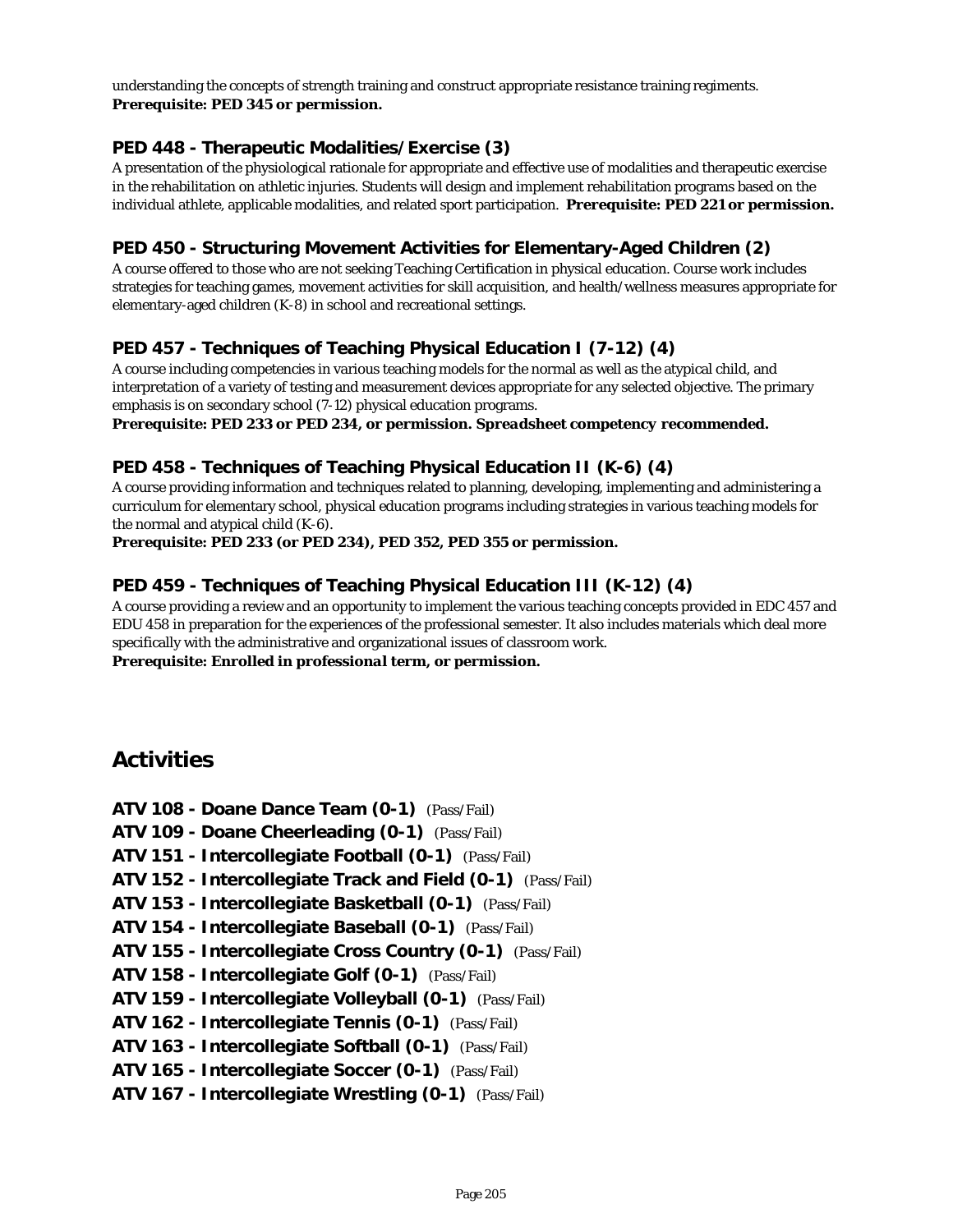## **Physical Science**

## **PHS 105 - Principles of Physical Science (4)**

A survey of topics selected from physics and chemistry designed for the non-science major. Some of the physics topics to be studies include the nature of light and color, electrical phenomena, heat and energy, as well as other topics necessary for understanding much of the phenomena associated with everyday life. Chemistry topics include describing the nature of matter at a macroscopic level and at an atomic level. Social issues with a scientific or technological component are discussed. All topics are developed through laboratory exercises. Does not apply to any science major.

#### **PHS 421 - Physical Science Internship (0-12)**

On-the-job experience in physical science. *Prerequisite: CED 205 or permission.* **(Pass/Fail)**

## **Physics**

#### **PHY 107 - Introductory Physics (4)**

A course designed to meet the needs of the preprofessional student and the science major as well as providing an introduction to physics for all students. Topics covered include mechanics, optics, thermodynamics, sound, electricity and magnetism, electronics, and selected areas of modern physics. Lecture and laboratory. *Prerequisite: MTH 107 or MTH 108 (or equivalent). Offered fall term.*

### **PHY 108 - Introductory Physics (4)**

A course designed to meet the needs of the preprofessional student and the science major as well as providing an introduction to physics for all students. Topics covered include mechanics, optics, thermodynamics, sound, electricity and magnetism, electronics, and selected areas of modern physics. Lecture and laboratory. *Prerequisite: MTH 107 or MTH 108 (or equivalent). Offered spring term.*

#### **PHY 201 - General Physics (4)**

A calculus-based introduction to physics. Topics include mechanics, optics, thermodynamics, sound, electricity and magnetism, electronics, and selected areas of modern physics. Lecture and laboratory. Successful completion of these courses allows a student to describe important definitions and relationships for each topic, describe experimental observations that support theory, use modern data collection and analysis techniques, and execute calculations using theoretical relationships studied. *Prerequisites; MTH 235, MTH 236 (may be taken concurrently). Offered fall term.*

#### **PHY 202 - General Physics (4)**

A calculus-based introduction to physics. Topics include mechanics, optics, thermodynamics, sound, electricity and magnetism, electronics, and selected areas of modern physics. Lecture and laboratory. Successful completion of these courses allows a student to describe important definitions and relationships for each topic, describe experimental observations that support theory, use modern data collection and analysis techniques, and execute calculations using theoretical relationships studied.

*Prerequisites; MTH 235, MTH 236 (may be taken concurrently). Offered spring term.*

## **PHY 205 - Calculus Topics in General Physics (2)**

A course surveying calculus-related topics selected from the areas of mechanics, wave phenomena, thermodynamics, electricity, and magnetism and optics. An introduction to numerical techniques for the solution of problems will also be given. *Prerequisites: PHY 107, MTH 235. May be taken concurrently with PHY 108 and MTH 236. Offered spring term.*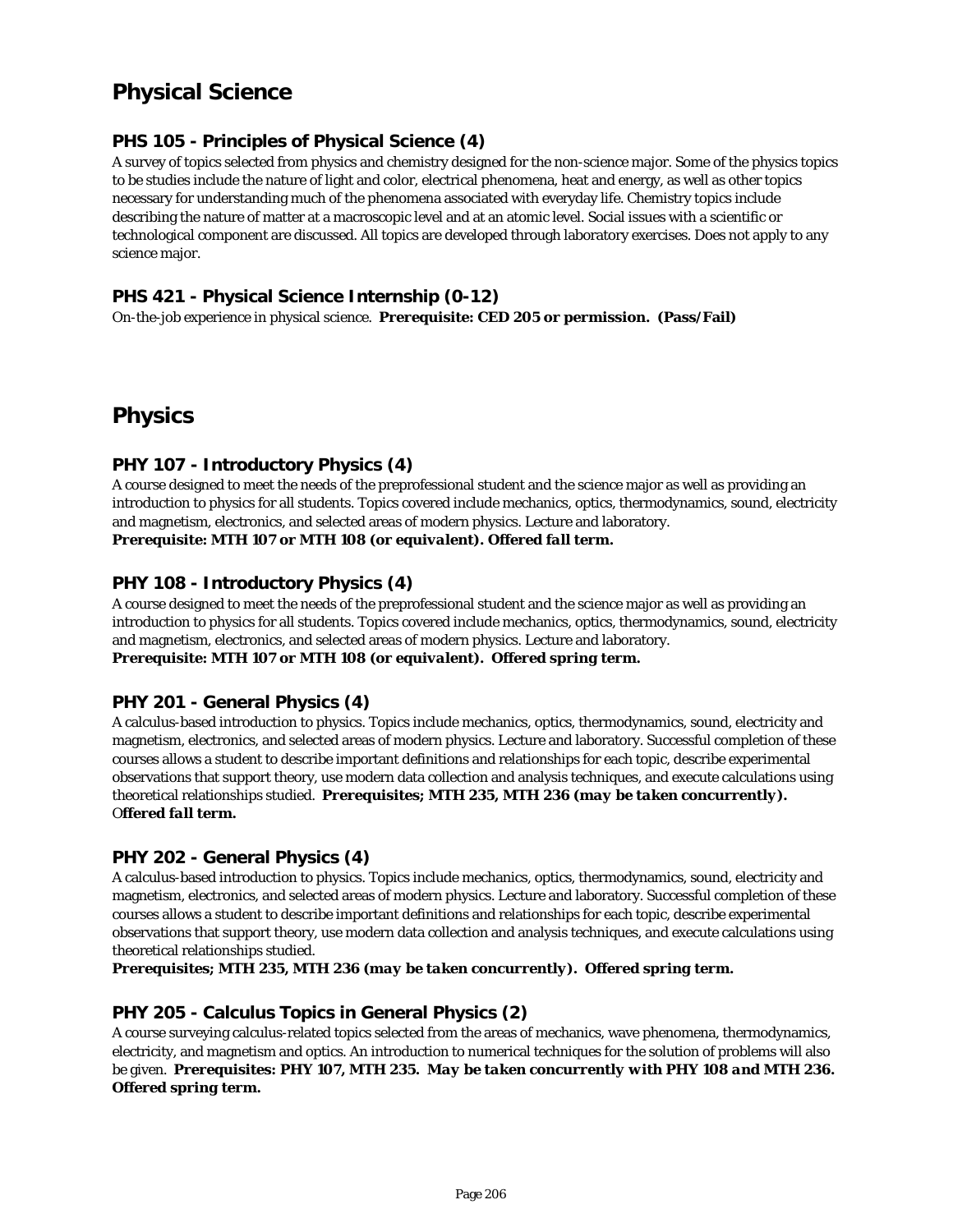## **PHY 225 - Sophomore Exam (0)**

A departmentally administered examination covering topics from the entire introductory physics sequence: PHY 107, PHY 108, PHY 205. The examination provides an opportunity for students to review and integrate the knowledge gained in the introductory sequence. It demonstrates long-term mastery of topics. Generally taken fall semester of the sophomore year. Physics majors must pass the exam with a minimum score of 50% (the examination may be repeated). *Prerequisite: PHY 107, PHY 108, PHY 205.* **(Pass/Fail)**

#### **PHY 271/371/471 - Selected Topics (1-3)**

An investigation of topics not covered in other courses, selected on the basis of student interest and available instruction.

#### **PHY 290/390/490 - Directed Study (1-3)**

An opportunity for supervised, independent stud of a particular topic based on the interest of the student and the availability and approval of the faculty.

#### **PHY 302 - Electricity and Magnetism (4)**

A study of the interaction of charged particles with electric and magnetic fields. The topics which are studied include fields due to stationary charges or steady currents, basic dielectric properties of materials, the vector potential, Faraday's law, the motion of charged particles in fields, basic magnetic properties of materials, Maxwell's equations, and an introduction to electromagnetic waves. Completing the course allows the student to describe important definitions and relationships for each topic studied, describe the experimental observations that suggest or support the descriptions, make predictions using classical electromagnetic theory in each of the areas studied, and use analytical and numerical techniques to aid in the solution of problems posed by electromagnetic theory. *Prerequisite: PHY 201, PHY 202 (or PHY 107, PHY 108); MTH 235, MTH 236, MTH 337, or permission. Offered even spring terms.*

#### **PHY 306 - Mechanics (4)**

A study of the classical mechanics of a particle, systems of particles, and rigid bodies. The course includes study of particle dynamics, central force problems, Lagranigian and Hamiltonian formulations of mechanics, and the description of rigid body motion. Experimental work in selected areas is performed. Completing the course allows the student to describe important definitions and relationships in each area studied, discuss the importance of classical mechanics to contemporary physics and engineering, work problems in each of the areas studied, and design and carry out experiments testing descriptions and relationships in selected areas.

#### *Prerequisite: PHY 201, PHY 202 (or PHY 107, PHY 108); MTH 235, MTH 236, MTH 337, or permission. Offered odd spring terms.*

#### **PHY 308 - Heat and Thermodynamics (4)**

A study of temperature, heat and work, the laws of thermodynamics, entropy, the Carnot cycle, and introduction to statistical mechanics. Experimental work in selected areas is performed. Completing the course allows the student to describe important definitions and relationships for each of the topics covered, discuss experimental evidence for each relationship or law, design and carry out experiments in selected areas, and do calculations involving theoretical relationships studied. *Prerequisite: PHY 201, PHY 202 (or PHY 107, PHY 108); MTH 235, MTH 236, MTH 337, or permission. Offered even spring terms.*

#### **PHY 312 - Optics (4)**

A survey of geometric and physical optics. The course includes study of the nature of light, production and measurement of light, lenses, mirrors, lens systems, aberration theory, interference phenomena, optical interferometry, and diffraction phenomena. Experimental work in selected areas is performed. Completing the course allows the student to design simple optical systems, recognize limitations due to aberrations, analyze a variety of interference and diffraction phenomena using appropriate analytical and numerical techniques, and design and perform experiments in selected areas. *Prerequisite: PHY 201, PHY 202 (or PHY 107, PHY 108); MTH 235, MTH 236, MTH 337, or permission. Offered even spring terms.*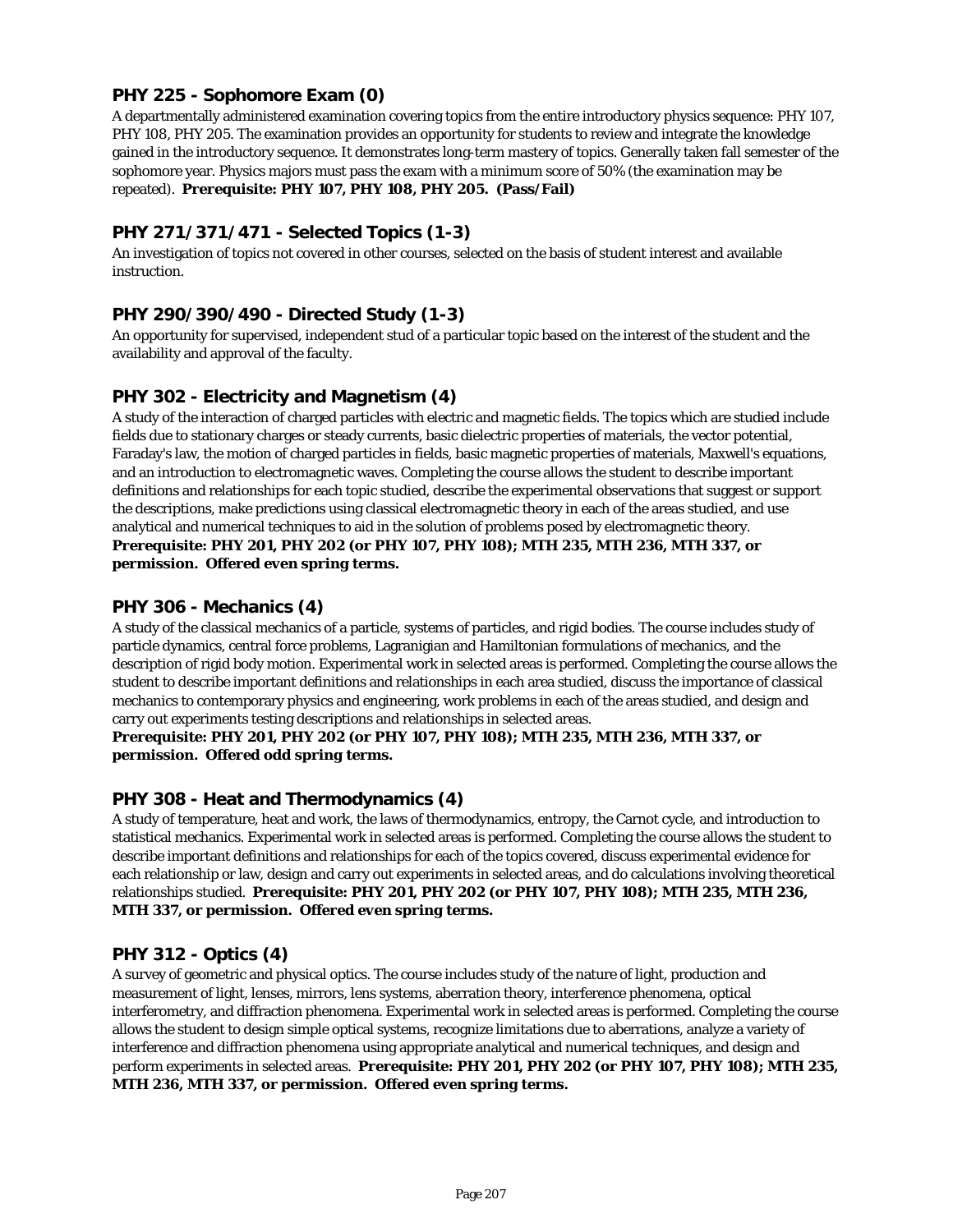## **PHY 314 - Modern Physics (4)**

An introduction to fundamental principles of physics used in describing molecules, atoms and nuclei. The course includes study of special relativity, introductory quantum mechanics, and applications of these theories. Experimental work in selected areas is performed. Completing the course allows the student to describe important definitions and relationships in each of the areas studied, understand historically important experiments which suggested each of the major theories, and perform calculations which apply the major theories discussed. *Prerequisite: PHY 201, PHY 202 (or PHY 107, PHY 108); MTH 235, MTH 236. Offered even fall terms.*

#### **PHY 318 - Statics (4)**

Statics is a study of forces and movements of forces on rigid bodies in equilibrium, and is a fundamental course for all engineering students. The course includes a detailed examination of the forces and movements acting on various structures from both an experimental and theoretical standpoint. Computer-modeling packages will be used to provide students with a working knowledge of important tools for problem solving and drafting software to help visualize the projects. Both analytical and numerical solutions will be developed and used to enhance the students' problem-solving skills. Upon successful completion of the course, students will have produced a free-body diagram of an object, analyzed free-body diagrams and solved force problems using vector algebra, determined the loads (forces) on elements of a structure (e.g., a bridge) and how those loads are transmitted to other elements of the structure, demonstrated facility in numerical problem solving, and demonstrated the ability to gather and analyze data in selected areas of the topics covered. *Prerequisite: PHY 201 or PHY 107. Offered even spring terms.*

## **PHY 325 - Electronics (4)**

A study of AC and DC circuits, solid state devices, and digital logic devices. Elements of network analysis are introduced. Basic building blocks of modern analog and digital circuits including diodes, transistors, op amps, logic gates, analog-to-digital and digital-to-analog converters are studied. All topics are developed through extensive laboratory experience. Completion of the course allows the student to design, build, and debug circuits that solve instrumentation problems arising in physical measurements. *Prerequisite: PHY 201, PHY 202 (or PHY 107, PHY 108). Offered odd fall terms***. (Cross-referenced with IST 325.)**

#### **PHY 395 - Physics Research I (1)**

All physics majors complete a research project that encourages them to integrate knowledge from previous coursework. The chosen project is designed to promote understanding of basic research methods by their application. In this course, students become familiar with possible areas of research in the department, practice methods of doing a literature review, and learn about the expectations for the senior project. Students will choose a research topic, write a research proposal, and complete a literature search. Upon completion of this course, students will be able to discuss the steps require to plan a research project, will have produced a literature search summarized in a bibliography, and will have written a research proposal. *Prerequisite: Physics Major and junior standing. Offered spring term.*

#### **PHY 405 - Quantum Mechanics (4)**

An in-depth development of the theory of non-relativistic quantum mechanics with supporting experimental and computational investigations. The course includes developing the Schrödinger formulation, methods of solving the Schrödinger equation, applications to one-dimensional problems, quantum theory of angular momentum, the hydrogen atom, and systems of identical particles. Selected supporting experiments and computational projects will be performed. Completing the course allows the student to describe interpretation issues of quantum theory, make theoretical calculations involving the Schrödinger equation, and describe the experimental evidence supporting nonrelativistic quantum theory. *Prerequisites: PHY 107, PHY 108 or PHY 201, PHY 202, MTH 337.*

#### **PHY 421 - Physics Internship (0-12)**

On-the-job experience in physics. *Prerequisite: CED 205 or permission***. (Pass/Fail)**

#### **PHY 435 - Mathematical Methods for Physics (4)**

A course designed to integrate mathematics into a coherent foundation for problem solving for upper-level physics and engineering course. Topics include Laplace and Fourier transformations, Fourier series, vector operators,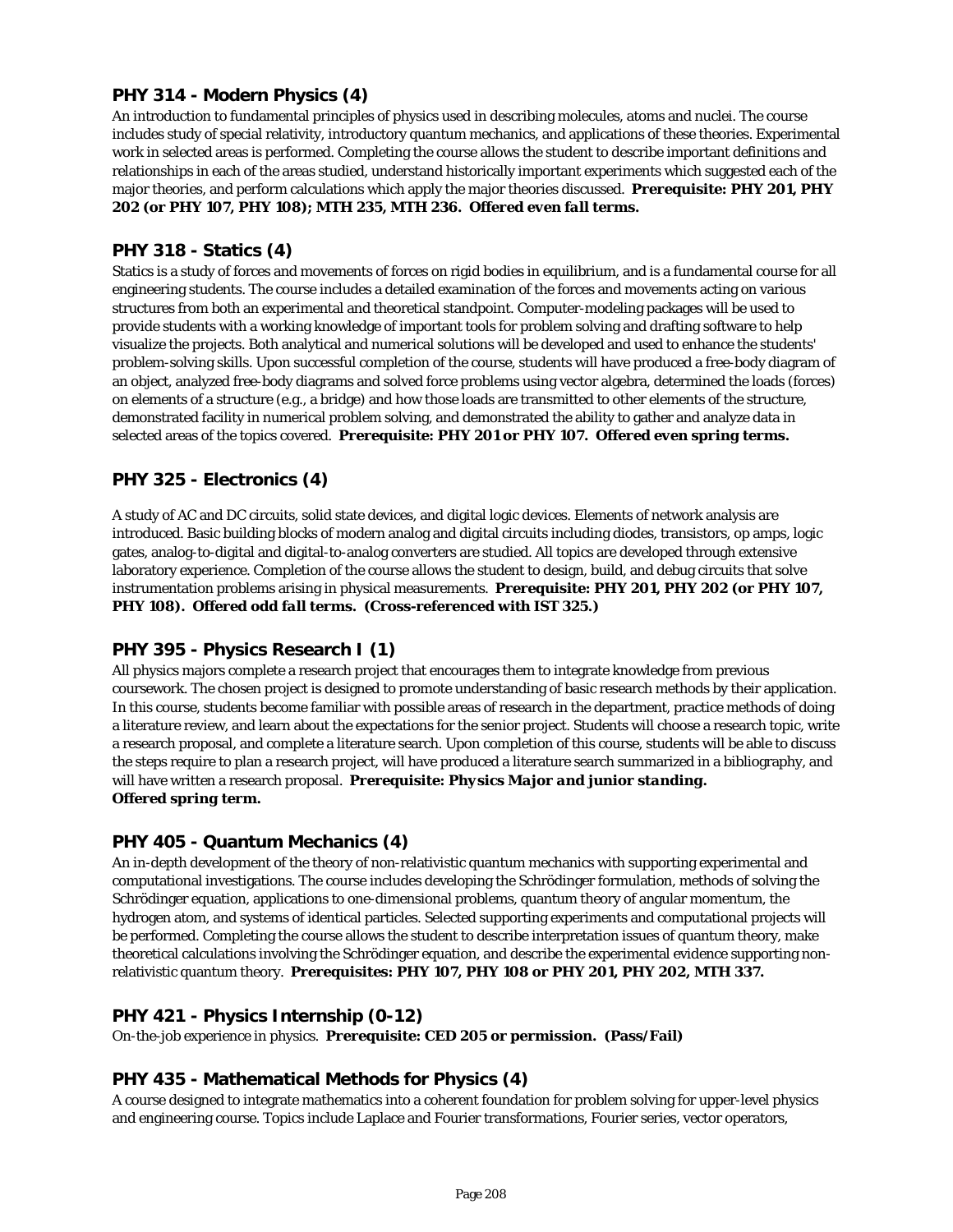ordinary and partial differential equations, and orthogonal functions. Emphasis is given to the solution (analytical and numerical) of problems from both physics and engineering. Completion of the course allows the student to define important aspects of each mathematical topic, to describe the relevance of each topic to physics and engineering problems, and to work both formal and physics/engineering problems involving each topic. *Prerequisite: MTH 236. Offered odd fall terms.* **(Cross-referenced with MTH 435.)**

#### **PHY 495 - Physics Research II (1)**

This course is a continuation of PHY 395. Students perform the required experimental and/or theoretical research for their senior project. Upon completion of this course, students will have produced an organized record of the required experimental and/or theoretical research for their senior project. *Prerequisite: PHY 395. Offered fall term.*

## **PHY 496 - Senior Seminar (1)**

This course completes the three semester sequence for developing, conducting, and reporting the senior project. In this capstone course, students write the senior thesis and create an oral presentation about the research project. Students are encouraged to present the research at an off-campus meeting. Upon completion of this course, students will have gained experience in producing a scientific paper and presenting their research in a public forum. *Prerequisite: PHY 495.*

## **Political Science**

### **PSI 101 - American Politics (3)**

An analysis of American political institutions and behavior.

### **PSI 105 - Comparative Governments (3)**

An examination of political systems beyond American borders. Topics include a comparison of various political systems and may also include elementary international relations and/or American foreign policy. Upon completion, students will demonstrate an understanding of the alternatives that exist to American democracy and the advantages and disadvantages of alternate systems.

#### **PSI 213 - Political Attitudes and Behavior (3)**

A study of public opinion, political participation, voting behavior, candidate selection, political party organization, media coverage of politics, and campaigns. Upon completion, students will demonstrate an understanding of the attitudes and behaviors of the American electorate and the basics of public opinion polling. *Offered even fall terms.*

## **PSI 215 - The Politics of the Developing World (3)**

This course provides an introduction to major social and economic challenges facing developing countries, and examines the nature of government and political change in that context. Issues considered will include colonial experiences, economic dependency, poverty and inequality, modernization, democracy and authoritarianism, and ethnic conflict. In addition to discussion of these broad issues, the class will include a selection of illustrative case studies from Latin America, Asia, and sub-Saharan Africa. Upon completion, students will demonstrate an understanding of the forces that have shaped political realities throughout the developing world, and how those forces have affected specific countries. *Offered even fall terms.*

## **PSI 234 - Legislative and Executive Behavior (3)**

Policy-making processes and behavior at the national and state levels. Includes the presidency, Congress, and bureaucratic politics. *Offered even spring terms.*

#### **PSI 243 - Contemporary Political Issues (3)**

A course in policy analysis. Includes selected policy issues facing government. *Offered odd fall terms.*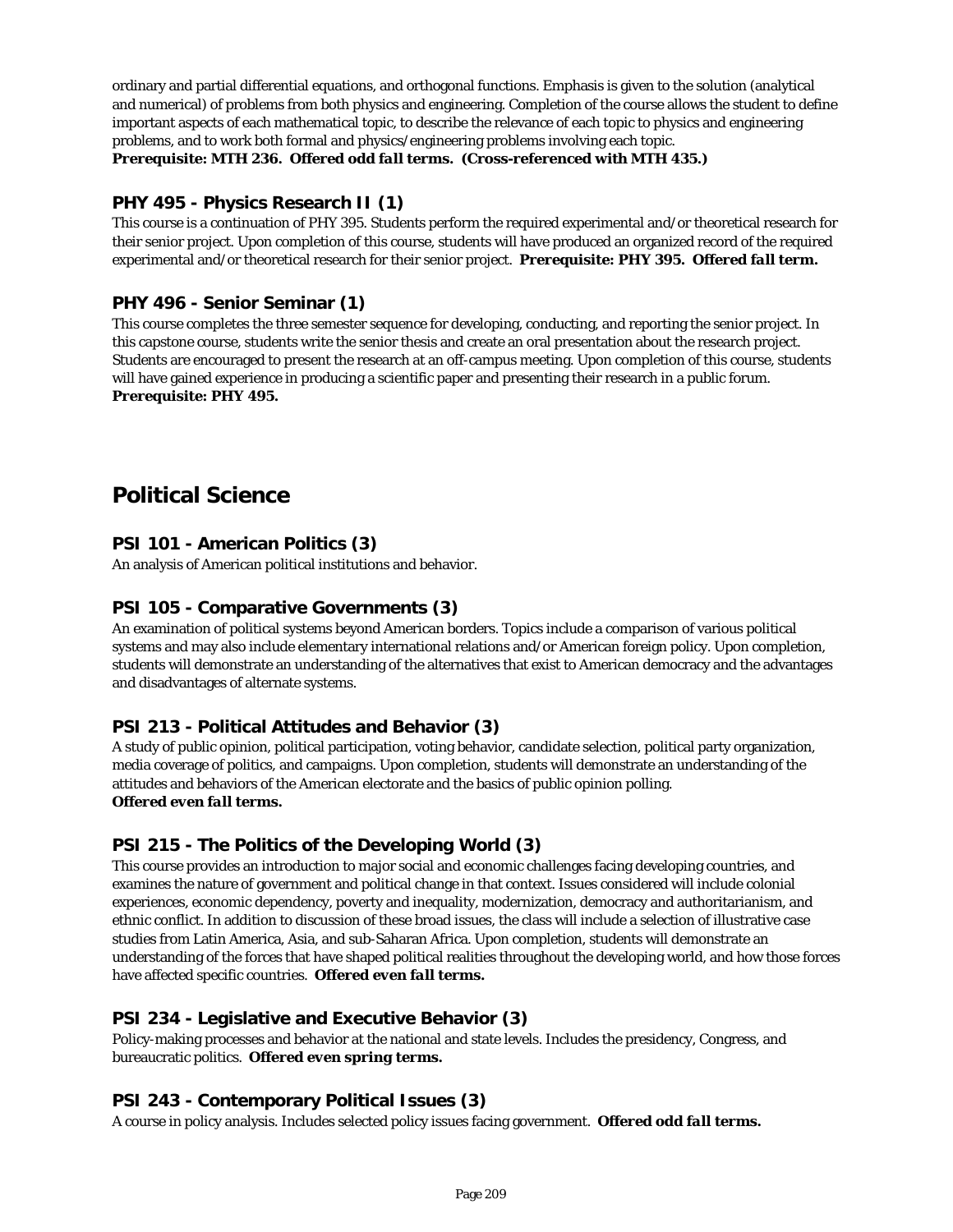## **PSI 271/371/471 - Selected Topics (1-3)**

An investigation of topics not covered in other courses, selected on the basis of student interest and available instruction.

### **PSI 290/390/490 - Directed Study (1-3)**

An opportunity for supervised, independent study of a particular topic based on the interest of the student and the availability and approval of the faculty.

#### **PSI 306 - U.S. Interwar Years (3)**

Provides an in-depth examination of political, social and cultural history, from the 1920s to the early 1940s. Students who successfully complete this course will demonstrate knowledge of the background to the economic collapse of the Great Depression, the rise of Franklin D. Roosevelt's "New Deal," and the beginnings of the Second World War. Students also will gain a deeper understanding of U.S. diversity, from region to race, from rural to urban, and from liberal to conservative strains of political thought.

*Offered odd spring terms.* **(Cross-referenced with HIS 306.)**

#### **PSI 313 - Political Parties and Interest Groups (3)**

A study of how political parties and interest groups link citizens to government. Upon completion, students will demonstrate an understanding of the mechanics of parties and interest groups and the role each has in a democratic society. *Offered odd fall terms.*

#### **PSI 325 - International Relations in the Modern Era (3)**

A study of the dynamics of the international system with emphasis on issues of conflict, security, interdependence, and the global commons. Upon completion, students will demonstrate an understanding of both realist and liberal conceptions of the international system. *Offered odd spring terms.* **(Cross-referenced with INT 325.)**

#### **PSI 326 - Modern Asian History (3)**

Emphasis on China and Japan with some coverage of the Korean peninsula. Themes include modernization, imperialism, relations with the West, Sino-Japanese relations, and economic development. As a result of this course, students will gain an understanding of the Western and non-Western heritages in terms of their origins, development, values, and distinctive qualities. Students will also gain an understanding of the nature of social, political, economic, and psychological forces and how they affect us. *Offered odd spring terms.* **(Cross-referenced with HIS 326.)**

#### **PSI 327 - Globalization and Transnationalism (3)**

In recent decades, international affairs have been increasingly influenced by non-state actors whose actions and impact cross national boundaries. This class explores this contemporary trend toward increased global interconnectedness, examining the political, cultural, and economic effects of transnational interactions. Major debates about the global economy and international political economy will receive particular attention. Upon completion, students will demonstrate an understanding of globalization as a multifaceted phenomenon, encompassing political globalization, the globalization of communications and culture, and economic globalization. *Offered even spring terms.* **(Cross-referenced with ECO 327.)**

#### **PSI 328 - Constitutional Law (3)**

A study of the constitution through an analysis of Supreme Court decisions. Includes distribution of powers, the commerce clause, intergovernmental relations, state powers, and substantive due process. *Offered even spring terms.*

#### **PSI 329 - The U.S. Revolutionary Era (3)**

An examination of the U.S. colonial revolution and early national period. Students who successfully complete this course will demonstrate knowledge of the social, cultural and political history of Great Britain's North American colonies on the eve of the Revolution; the military course of the Revolutionary War; the formation of the U.S. Constitution; and selected topics in early national politics and culture. Students will also gain a deeper understanding of social diversity, from Native Americans, African-Americans, women and the common soldier to well-known leaders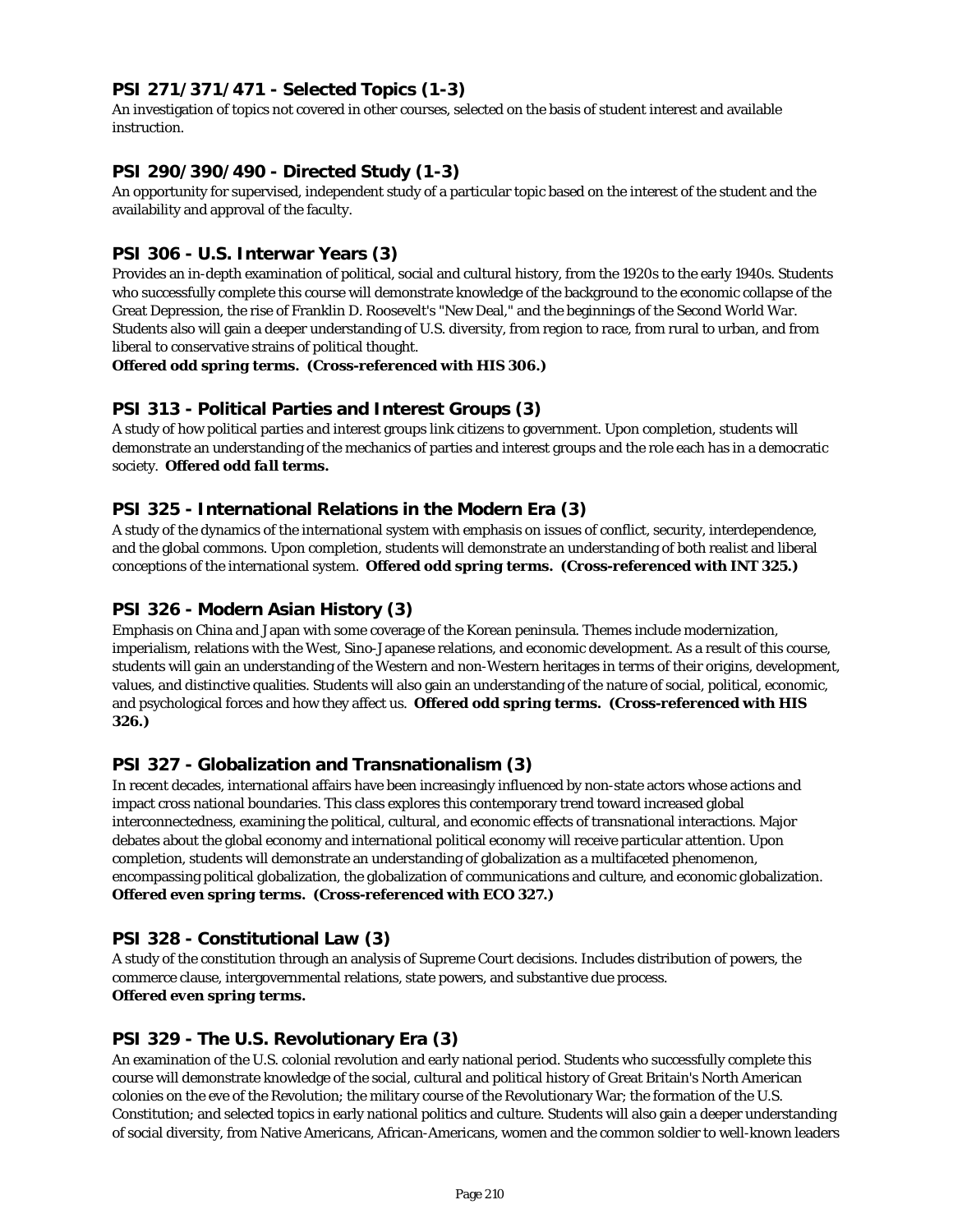such as Benjamin Franklin, Thomas Jefferson, Alexander Hamilton, and George Washington. *Offered odd fall terms.* **(Cross-referenced with HIS 329).**

#### **PSI 330 - Religion in Politics (3)**

A study of the influence of religion on politics, focusing primarily but not exclusively on the present-day US. Topics will include the church-state relationship, America's diverse religio-political traditions, and religious fundamentalism as a political ideology. Upon completion, students will demonstrate a deeper understanding of how religious values influence the political world. *Offered odd spring terms.*

#### **PSI 332 - Current Legal Issues (3)**

An analysis of recent Supreme Court decisions on the subject of constitutional rights and liberties. Includes litigation under the selected amendments to the constitution. *Offered even spring terms.*

#### **PSI 337 - Political Thought (3)**

Analysis of the most prominent political writers from Plato to the present. Compares the ideas of those men with recent studies of political behavior. *Offered even fall terms.* **(Cross-referenced with PHI 337.)**

#### **PSI 338 - Modern Russia (3)**

Russia from 1855 and the Great Reforms of Tsar Alexander II through the Bolshevik Revolution, the Stalin period, the decline and fall of the USSR, and the troubled emergence of the "New Russia" and the other post-Soviet successor states. As a result of this course, students will gain an understanding of Western and non-Western heritages in terms of their origins, development, values, and distinctive qualities. Students will also gain an understanding of the nature of social, political, economic, and psychological forces and how they affect us. *Offered even fall terms.* **(Cross-referenced with HIS 338.)**

#### **PSI 340 - The United States and Latin America (3)**

An overview of the history and current state of Latin American politics and United States-Latin American relations. The course will examine the major developments that have shaped Latin American politics from independence to the present day, the influence of United States foreign policy on that history, and the reactions of Latin American countries to United States influence. Upon completion of the course, students will demonstrate an understanding of the major issues in current Latin American politics and United States-Latin American relations, and of the past and present trends that have influenced interactions within the hemisphere.

*Offered odd fall terms.* **(Cross-referenced with HIS 340.)**

#### **PSI 342 - The United States and the Middle East (3)**

A focus on the history of the Islamic Middle East and the relationship between the United States and the broader Middle East from the 18th century to the present, through an examination of selected countries, including Egypt, Iran, Iraq, Israel and Palestine. Students who successfully complete the course will demonstrate knowledge of the rise of Islam in the Arabian Peninsula; the history of the Ottoman Empire and the mandate system; U.S. foreign policy in the Middle East; the Gulf Wars; and the Middle East and the media. Students also will gain a deeper understanding of the development and values of Western and non-Western cultures and the interrelations between people, systems, and social forces. *Offered even spring terms.* **(Cross-referenced with HIS 342.)**

#### **PSI 351 - Nature, Function, and Limits of the Law (3)**

Students in this course will study the means and ends of social ordering through law. That is, the class will explore what law is and is not and what it is capable of doing within the social context. Upon completion, students will demonstrate an understanding of the law as an instrument for remedying grievances, as an instrument for defining and punishing crimes, as an administrative-regulatory instrument, as a facilitator of private arrangements between people, and as a way of promoting safety and human rights. *Offered even spring terms.*

#### **PSI 421 - Governmental Internship (0-12)**

An internship in a governmental agency designed to provide experience with public management skills. *Prerequisite: CED 205 or permission.* **(Pass/Fail)**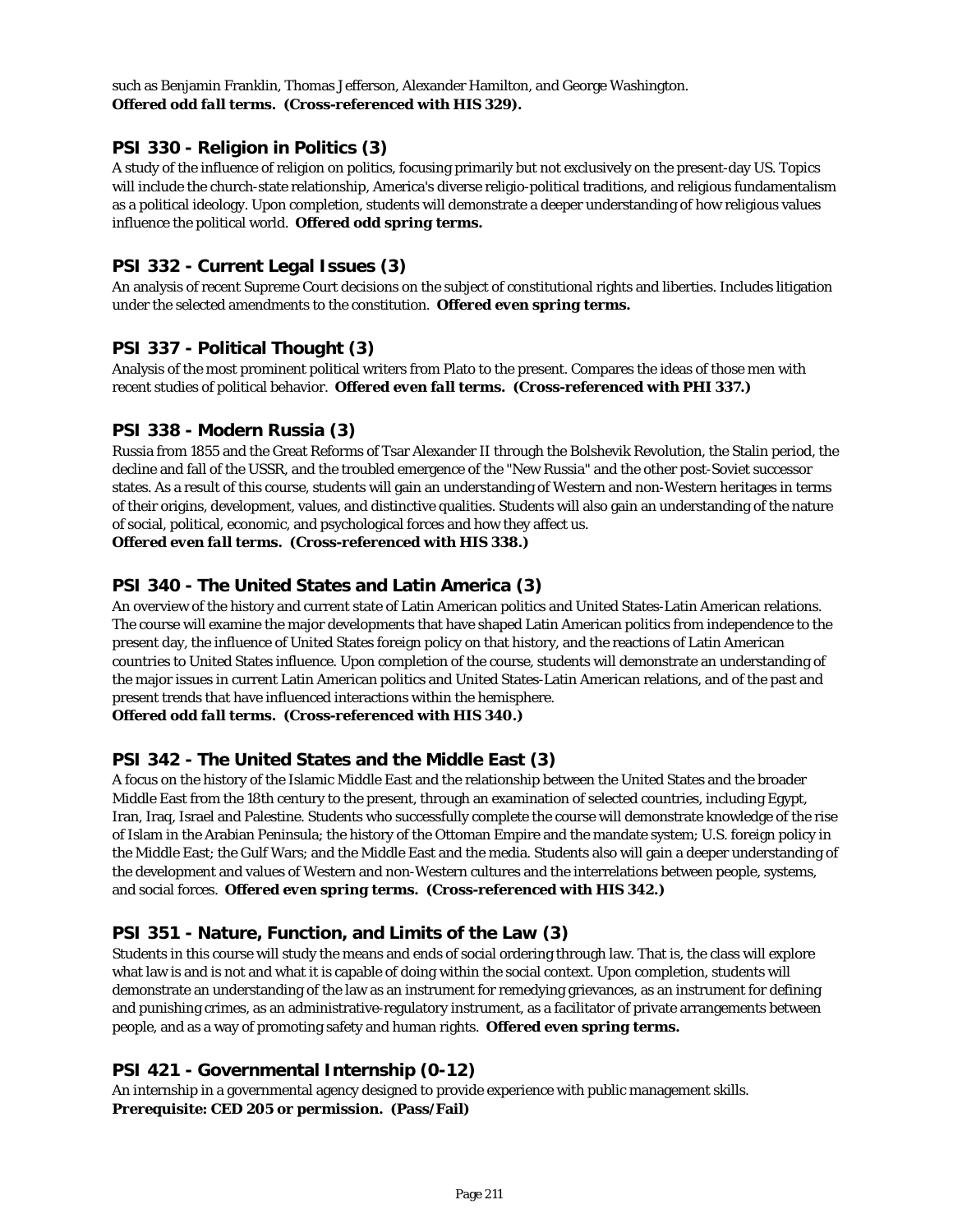## **PSI 425 - Encountering Washington: Internship (9)**

An individualized internship experience in our nation's capital organized through the Washington Internship Institute. Students will live in Washington, working for their employers 32 hours a week. Students will gain hands-on experience in a real-world setting, while doing substantive work in a field that interests them. Upon completion, students will demonstrate an understanding of their field, generally (but not necessarily) including a political context. *Prerequisites: Acceptance into Encountering Washington program, as determined by the program's director at Doane and the faculty of WII. Co-requisite: Enrollment in PSI 426 and PSI 427.*

## **PSI 426 - Encountering Washington: Experiential Learning Seminar (3)**

A seminar designed to get students to think critically about their Washington internships, the organizations at which they are placed, and their jobs within those organizations. All students participating in the Encountering Washington program are required to take this seminar. Seminar will be taught by faculty at the Washington Internship Institute, by contract with Doane College. Upon completion, students will demonstrate an understanding of experiential learning theory and the relationship between their specific internship and their daily lives.

#### *Prerequisite: Acceptance into Encountering Washington program, as determined by the program's director at Doane and the faculty of WII. Co-requisite: Enrollment in PSI 425 and PSI 427.*

## **PSI 427 - Encountering Washington: Policy Seminar (3)**

Students have a choice of policy-related classes to take while in Washington, though specific choices vary depending on the current offerings at the Washington Internship Institute. Recent course offerings have included Modern American Society, Inside Washington, and Foreign Policy. All seminars incorporate discovery of the city as much as possible into the curriculum. Upon completion, students will demonstrate an understanding of the substance of the material in their particular course.

*Prerequisites: Acceptance into Encountering Washington program, as determined by the program's director at Doane and the faculty of WII. Co-requisite: Enrollment in PSI 425 and PSI 426.*

## **PSI 496 - Seminar (3)**

A major research project in political science culminating in the presentation of a research paper. *Prerequisite: Senior major in political science.*

## **Psychology**

#### **PSY 117 - Introduction to Psychology (3)**

An introduction to the systematic study of human cognition, emotion, and behavior with an emphasis on the scientific method. Fundamentals of behavior, learning, conditioning, development, cognitive processes, perception, emotion, personality, and psychopathology are among the content areas studied. Particular emphasis is placed on the use of the scientific method for the study of human nature. Students successfully completing the course will demonstrate a general understanding of the knowledge established in these areas, as well as the methods used by psychologists to acquire that knowledge.

#### **PSY 219 - Addiction (3)**

A basic survey of chemical and non-chemical addictions. Students successfully completing the course will demonstrate their understanding of the various types of addictions, theories of causation, and methods of prevention and control. *Prerequisite: PSY 117 or permission.*

#### **PSY 225 - Introduction to Human Services (3)**

A course designed to enable the student to utilize a framework to understand the dynamic interaction of society, institutions, social welfare programs and the social work profession in the process of human need fulfillment. Specific topics covered include social work philosophy, values, skills areas of practice, careers and history. *Prerequisite: SOC 109 or PSY 117. Offered odd spring terms.* **(Cross-referenced with SOC 225.)**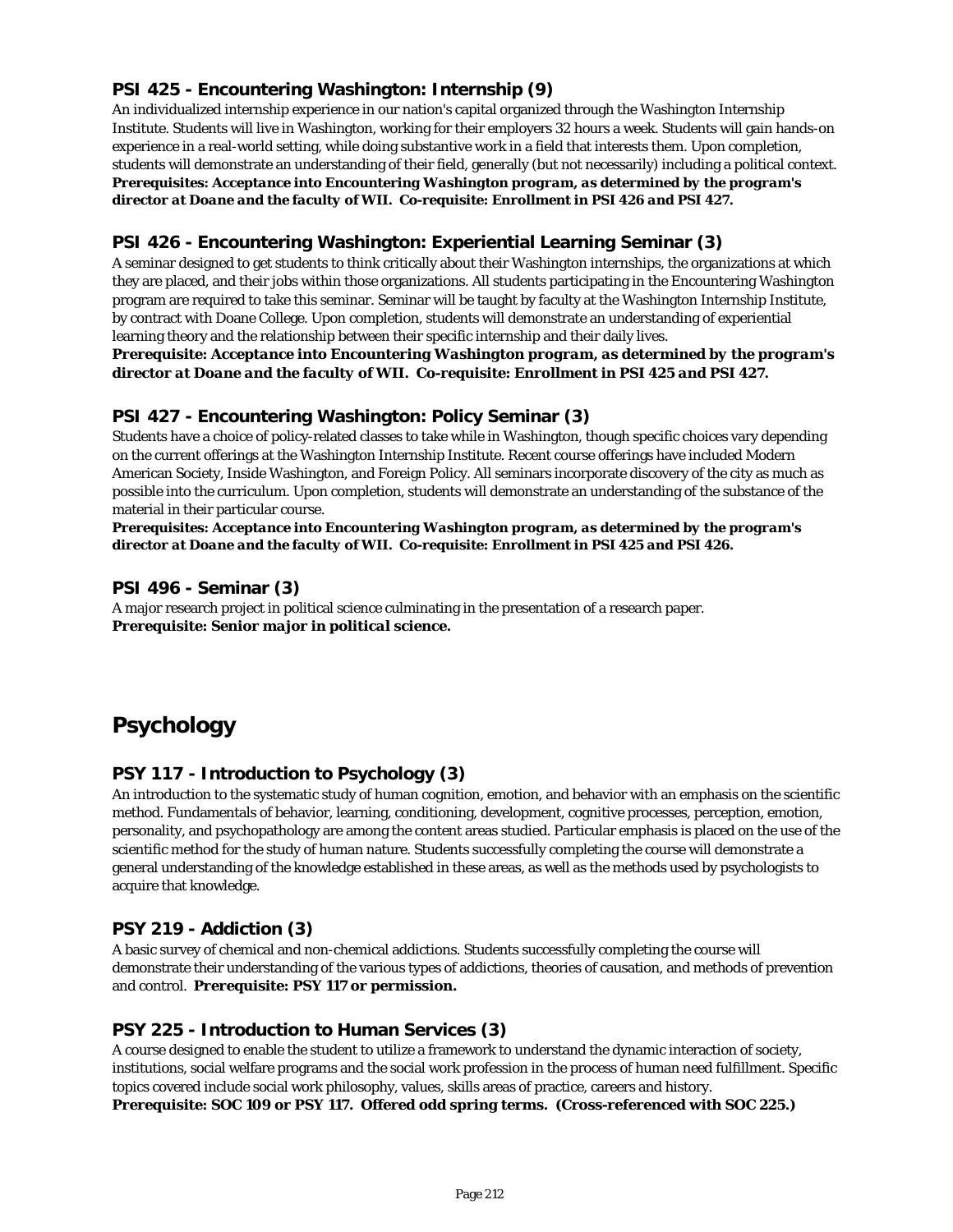## **PSY 234 - Introduction to Counseling Theories and Techniques (3)**

A course primarily for individuals who plan to use listening and attending skills in helping professions, such as mental health counseling, human services, criminal justice, teaching, and health fields. This course is introductory in nature and includes consideration of theoretical approaches and in-class practice of skills used in counseling. Students successfully completing the course will demonstrate their understanding of the assumptions, strengths, and limitations that accompany different approaches to counseling. Students will also demonstrate their ability to practice specific techniques and skills derived from these approaches.

*Prerequisite: PSY 117, declared major or minor in education or psychology or declared major in sociology with criminal justice emphasis, or permission. Offered fall term.*

## **PSY 245 - Career Planning for Psychology Majors (1)**

An examination of psychology related careers and areas of study. Upon successful completion of this course, students should be able to identify careers and specialties within and relating to the field of psychology; increase awareness of their own career interests, values, and skills; and gain information to prepare for entrance into specific psychology careers such as graduate/professional school preparation. *Offered fall term.*

### **PSY 252 - Research Method in Psychology (3)**

An introduction to research methodology, with an emphasis on the advantages and disadvantages of experimental, correlational, and case study methods. Students who successfully complete this course will be able to explain how studies are designed with each approach. They will also demonstrate their understanding of independent variables, dependent variables, random assignment to conditions, the third variable problem, reverse causation, and other methodological concepts that are essential to the discipline.

*Prerequisite: PSY 117 and SSI 217. Offered spring term.*

#### **PSY 255 - Child and Adolescent Development (3)**

A study of human development from the prenatal period through adolescence. Cognitive, emotional, and social development are considered. Students who successfully complete the course will demonstrate their understanding of how physical, psychological, and social factors influence development; the research techniques used to study development; and the practical applications of developmental research.

*Prerequisite: PSY 117 or EDU 211, or permission. Offered spring term.*

#### **PSY 256 - Adult Development (3)**

A study of human development from young adulthood through old age. Cognitive, emotional and social development are considered. . Students who successfully complete the course will demonstrate their understanding of physical, psychological, and social factors that influence development during adulthood; the research techniques used to study development; and the particular challenges faced by individuals as they age.

*Prerequisite: PSY 117 or EDU 211, or permission. Offered odd fall terms.*

#### **PSY 271/371/471 - Selected Topics (1-3)**

An investigation of topics not offered in other courses, selected by the instructor on the basis of student interest. *Prerequisites: for 271, one course in psychology; for PSY 371, two courses in psychology; for PSY 471, three courses in psychology.*

#### **PSY 290/390/490 - Directed Study (1-3)**

An opportunity for supervised, independent study of a particular topic based on the interest of the student and the ability and approval of the faculty.

#### **PSY 305 - Principles of Behavior Modification (3)**

A study of basic principles and theories underlying behavior modification as well as the use of behavior modification in applied settings. Special attention is given to ethical issues and common misconceptions associated with the area. Students who successfully complete this course will demonstrate their understanding of key conditioning principles and their application in areas such as token economies, parenting, and cognitive behavioral therapy *Prerequisite: PSY 117.*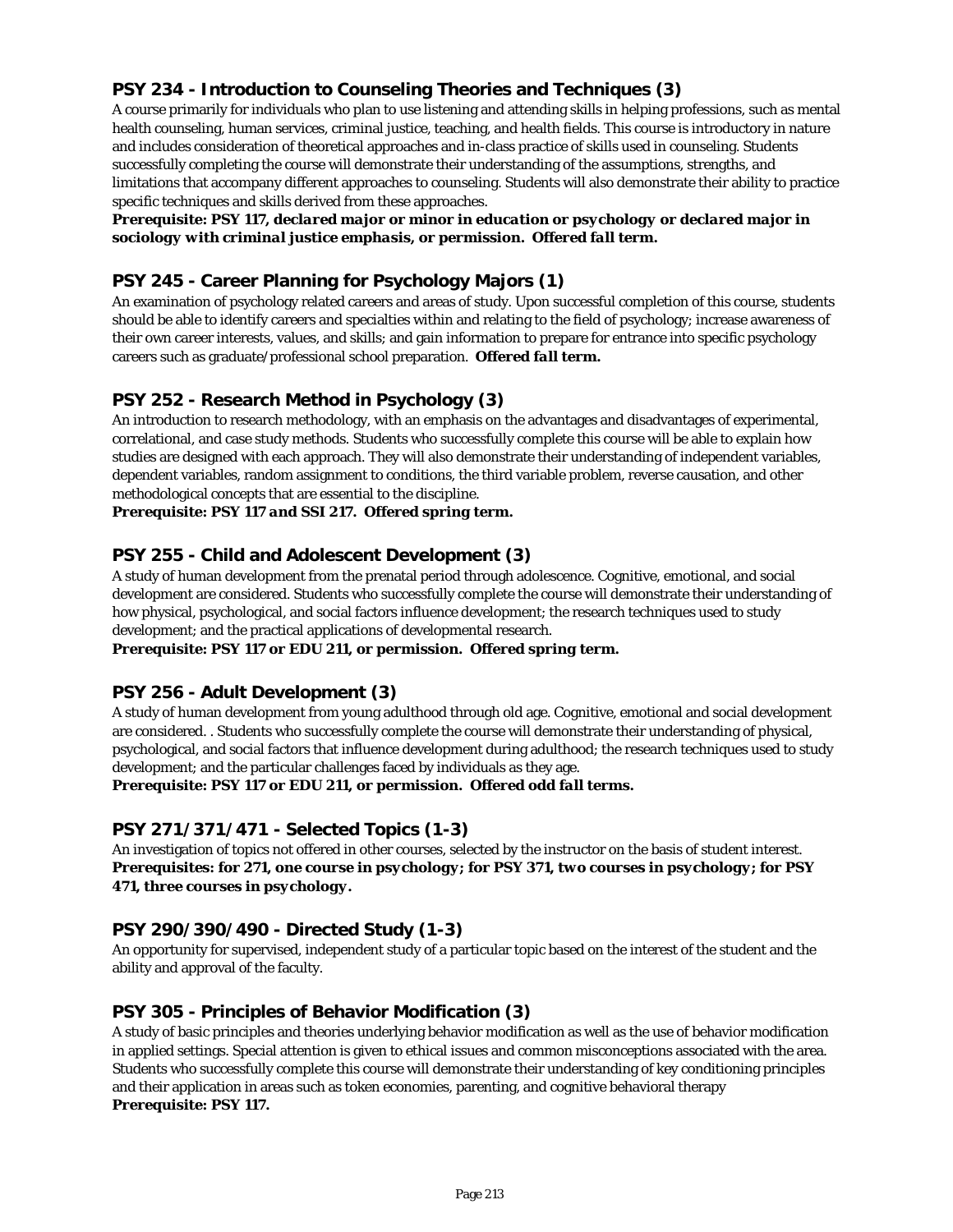### **PSY 310 - Human Sexuality (3)**

A study of the psychological, biological, social, cultural, anthropological and ethical aspects of human sexuality. Students successfully completing this course will be able to critically discuss multiple domains of human sexuality from several theoretical and empirical perspectives. Furthermore, students will also demonstrate an increased awareness and appreciation of different views concerning sexuality in relation to one's gender, age, sexual orientation, and religious, racial and/or ethnic background. *Prerequisite: PSY 117 or permission. Offered spring term.*

## **PSY 314 - Physiological Psychology (3)**

The study of human cognition, emotion, and behavior as it is influenced by factors such as brain structures, neurotransmission, genetics, and hormones. Topics typically covered include gene-environment interactions in selected psychological disorders and behaviors, stress as a psychological and physical phenomenon, the relationship between brain development and cognitive activity, and the relationship between neurotransmission and addictive behaviors. Students successfully completing the course will demonstrate an understanding of the empirical findings in the topics mentioned, the major theoretical explanations for these findings, and in general, the degree to which current psychological explanations of human behavior can be related to biological factors. *Prerequisite: PSY 117. Offered even fall terms.*

### **PSY 336 - Social Psychology (3)**

The study of human thought and behavior as it is influenced by the presence of other people. Topics include conformity to social norms, persuasion, self-justification, group processes, and aggression. Students successfully completing the course will demonstrate their understanding of the major empirical findings on these topics as well as the major theories and concepts which help us understand the processes by which social factors, as opposed to stable personality traits, influence human thought and behavior. *Prerequisite: PSY 117 (or SOC 109), and sophomore standing. Offered spring term.* **(Cross-referenced with SOC 336.)**

### **PSY 344 - Memory and Cognition (3)**

This course explores the fundamental processes of memory and cognition. Topics include attention, shortterm/working memory, long term memory, and retrieval. Students who successfully complete this course will demonstrate their knowledge of these topics, the research methods by which such knowledge is obtained, and the practical implications of this knowledge for settings such as school and work.

## *Prerequisite: PSY 117. Offered odd fall terms.*

#### **PSY 345 - Tests and Measurement in Psychology (3)**

Psychological tests attempt to assess a wide range of intangible constructs in order to describe, explain, and predict multiple aspects of human nature. The increased use of psychological tests in mental health, education, and other areas has resulted in substantive controversies as well as misunderstandings about testing in general. This course will address strengths and weaknesses in psychological testing in domains such as intelligence, personality traits, psychological disorders, personnel selection, and academic achievement. Students successfully completing this course will demonstrate their understanding of the methods by which such tests are initially developed; the strategies for assessing test validity and reliability; the nature of test bias and measurement error; the nature of empirical prediction, and the historical, political, and social contexts in which testing occurs.

*Prerequisite: PSY 117 and SSI 217. Offered even spring terms.*

#### **PSY 346 - Multicultural Psychology (3)**

This course explores the role culture plays in explaining human behavior and examines the cultural bias that is inherent in many of the psychological constructs and content areas of psychology. Students will gain an awareness of how their own values and behaviors have been shaped by cultural factors. Upon successful completion of this course, students will be able to: 1) identify psychological aspects of culture and how they affect behavior; 2) recognize the role of culture and cultural bias in psychology; and 3) understand cultural practices and challenge the notion that psychological principles of human functioning are universal.

*Prerequisite: PSY 117 or permission. Offered odd spring terms.*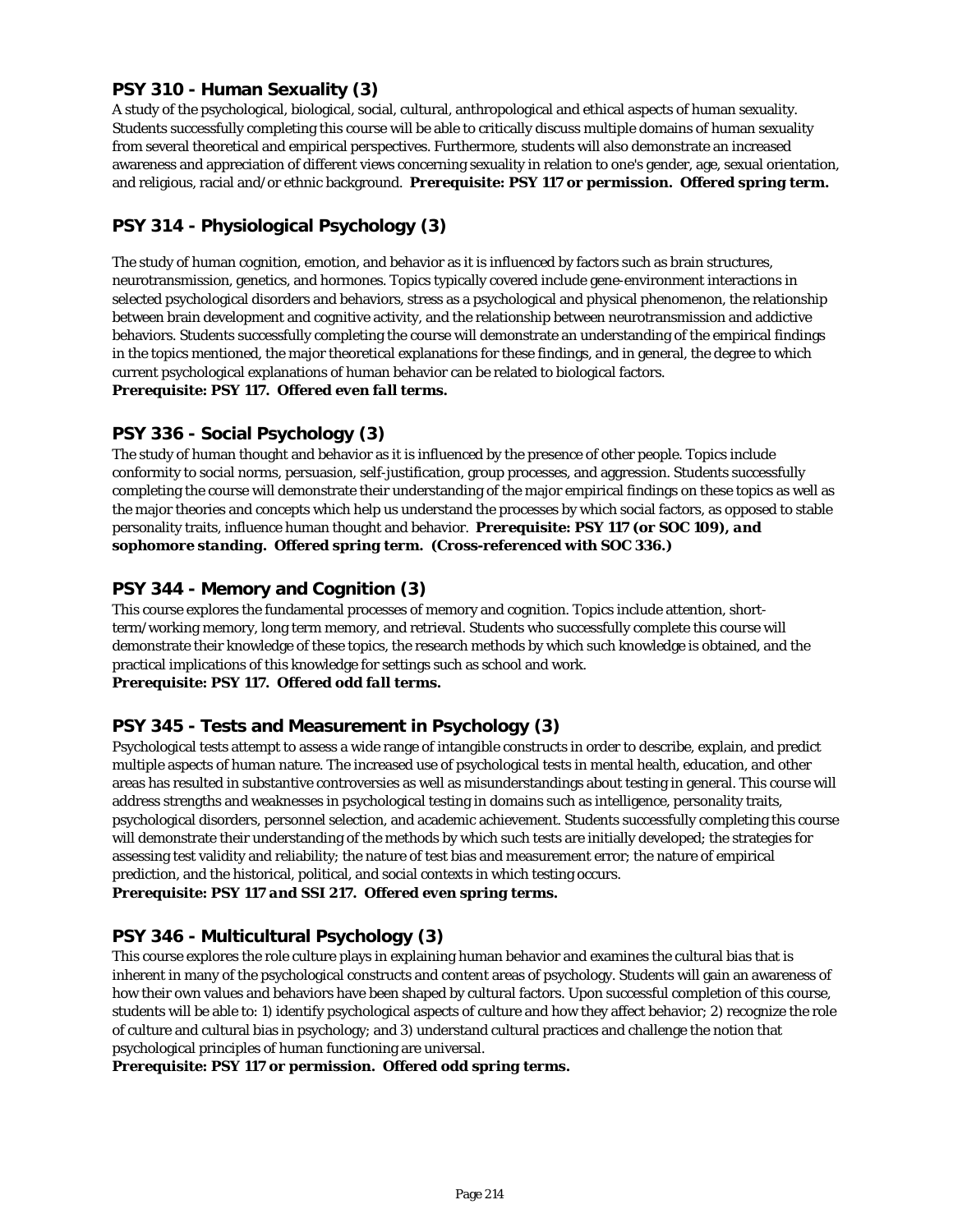## **PSY 348 - Psychology of Gender (3)**

An examination of topics and theories relating to the psychology of gender. The construction of gender and gender bias in traditional research, theories and perspectives in psychology will be investigated. Students successfully completing this course will demonstrate an understanding of: 1) the psychological, biological, sociological, and cultural influences on gender development and identity; 2) the influence of race, class, culture, ethnicity, sexism, ageism and other areas of privilege in relation to gender; and 3) current literature and research in the field of the psychology of gender. *Prerequisite: PSY 117 or permission. Offered even spring terms.*

## **PSY 355 - Applied Psychology and Sociology (1)**

An integrative proseminar with special attention given to the relationship between theory and practice. Students will enroll concurrently in PSY 421 - Psychology Internship (0-12), or SOC 421 - Sociology Internship (0-12), for three credits. Students successfully completing this course should be able to : 1) articulate ways in which psychological and sociological theories apply in field settings; 2) apply knowledge gained in the classroom to field settings; and 3) utilize empirical research and evidence in field settings. *Prerequisite: PSY 117 or SOC 109, PSY 234, one additional course in psychology or sociology, or permission. Co-requisite: PSY 421 or SOC 421. Offered spring term.* **(Cross-referenced with SOC 355.)**

## **PSY 365 - Psychology of Personality (3)**

A study of human individuality from various theoretical and empirical orientations. The course will typically address personality from biological, humanistic, trait, psychoanalytic and other approaches. Students successfully completing the course will demonstrate an understanding of the approaches' priorities for studying personality, their relative strengths and weaknesses, and their underlying assumptions about human nature.

#### *Prerequisite: PSY 117 and sophomore standing, or permission. Offered odd spring terms.*

## **PSY 380 - Psychology Research Assistantship (0-3)**

Students will assist a supervising faculty member with ongoing research projects. The specific responsibilities (and thus the learning outcomes) of the student will vary as a function of the project, but may include project design, data collection, data analysis, library research, writing, or other activities as necessary.

#### *Prerequisite: Instructor permission.*

#### **PSY 396 - Pre-seminar (1)**

Students will begin working on their senior research project under the supervision of the instructor. Upon completion of the course, students will have conducted a literature review on a topic of their choice and will have identified possible hypotheses to be tested in their research. The study will be completed the following semester in PSY 496 - Senior Research Seminar (3). *Prerequisite: PSY 252. Offered spring term.*

## **PSY 416 - Abnormal Psychology (3)**

This course examines abnormal behavior and psychopathology, including diagnoses, causes, and treatments. The role of society and culture in determining definitions of abnormal behavior and approaches to treatment is also addressed. Students successfully completing the course will be able to demonstrate sufficient knowledge of the etiology, prevalence rates, and treatment of a variety of major psychological disorders and critically discuss social and cultural factors relevant to psychopathology.

*Prerequisite: Two courses in psychology and junior standings, or permission. Offered spring term.*

## **PSY 421 - Psychology Internship (0-12)**

Supervised on-the-job experience in psychology. *Prerequisite: CED 205 (or PSY 245) and permission.*  **(Pass/Fail)**

## **PSY 445 - History of Psychology (3)**

Study of historical events, dominant figures, and systems of thought in modern psychology. Special emphasis is placed on the historical development of modern psychology. Students who successfully complete the course will demonstrate their understanding of how major emphases in psychology such as behaviorist, cognitive, biological,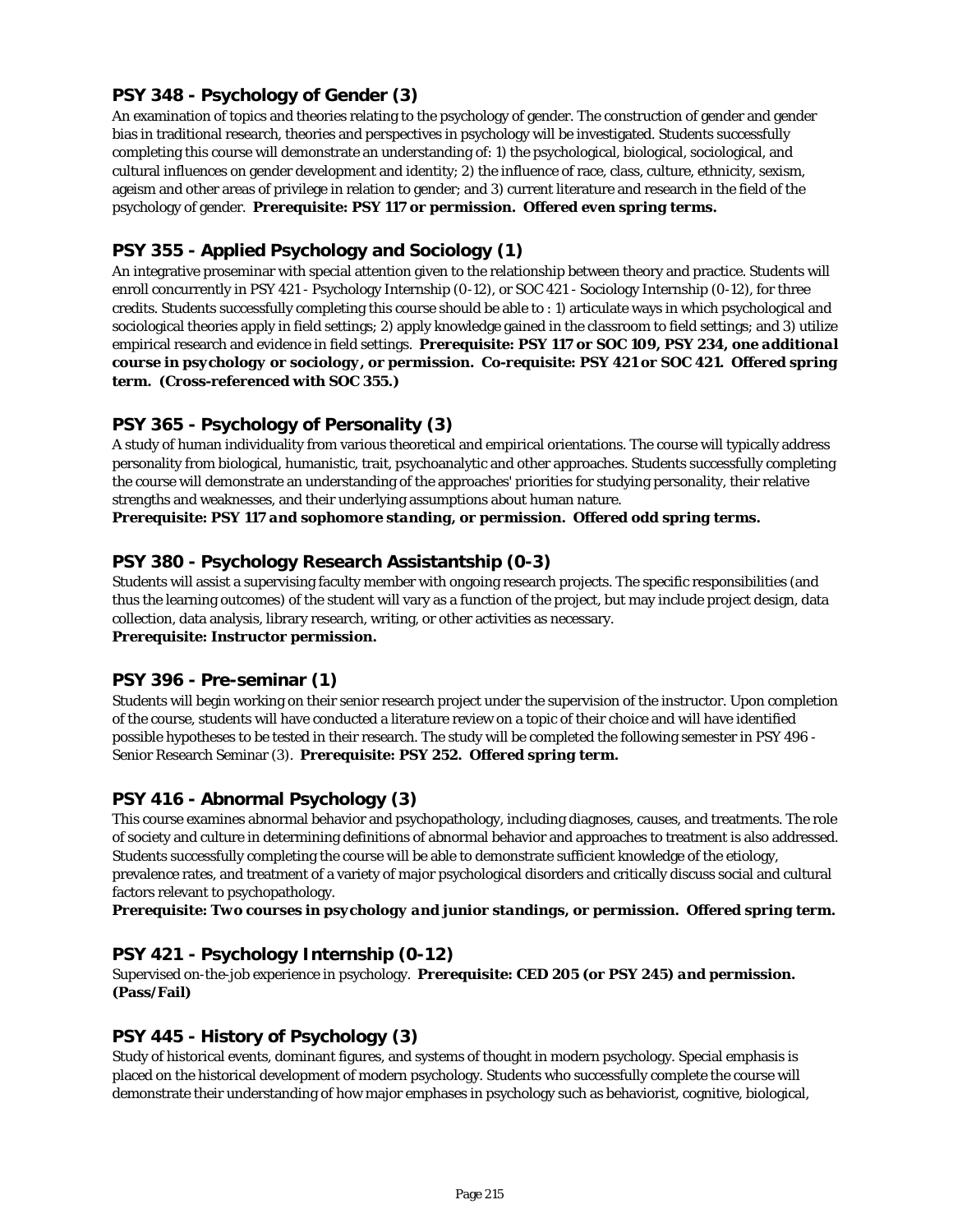psychoanalytic and others developed within a historical context and how that history continues to influence contemporary psychology.

*Prerequisite: Three courses in psychology or permission. Offered even fall terms.*

## **PSY 496 - Senior Research Seminar (3)**

An in-depth investigation of a psychological phenomenon. Students who successfully complete this course will be able to design and conduct studies dealing with human behavior, as well as write up the results of their research in a manner consistent with the American Psychological Association Publication Manual. *Prerequisite: SSI 217, PSY 252 and PSY 396. Offered fall term.*

## **Public Administration**

#### **PAD 421 - Public Administration Internship (0-12)**

On-the-job experience in public administration. *Prerequisite: CED 205 or permission.* **(Pass/Fail)**

### **PAD 493 - Public Administration Seminar (4-12)**

A seminar for people who desire administrative careers in government. Students are placed in federal, state, or local agencies to work on specific research and administrative tasks. The course also involves periodic seminar meetings to discuss work experiences, present papers, and develop a term project.

*Prerequisite: Senior public administration major or permission***.**

## **Research**

#### **RES 495 - Research II (1-2)**

A two-semester, interdisciplinary, laboratory or field research project to be used for partial completion of the senior research requirement for majors within the Math, Science and IST Division, as part of the major requirements. RES 495-RES 496 is an option for those research areas that are interdisciplinary. Specific requirements for completion of the courses will be at the discretion of the research advisor but are intended to follow as closely as possible the specific requirements as stated elsewhere in the catalog within the major requirements.

## **RES 496 - Research III (1-2)**

A two-semester, interdisciplinary, laboratory or field research project to be used for partial completion of the senior research requirement for majors within the Math, Science and IST Division, as part of the major requirements. RES 495-496 is an option for those research areas that are interdisciplinary. Specific requirements for completion of the courses will be at the discretion of the research advisor but are intended to follow as closely as possible the specific requirements as stated elsewhere in the catalog within the major requirements.

## **Science**

## **SCI 322 - The Teaching of Laboratory Sciences I (0-1)**

This course begins the transition from student of the natural sciences to teacher of the natural sciences. Major emphasis on laboratory safety, innovative methods for facilitating learning in the natural sciences in the public schools and the methods and procedures for evaluating student learning. *Generally taken during the sophomore year. Offered spring term.*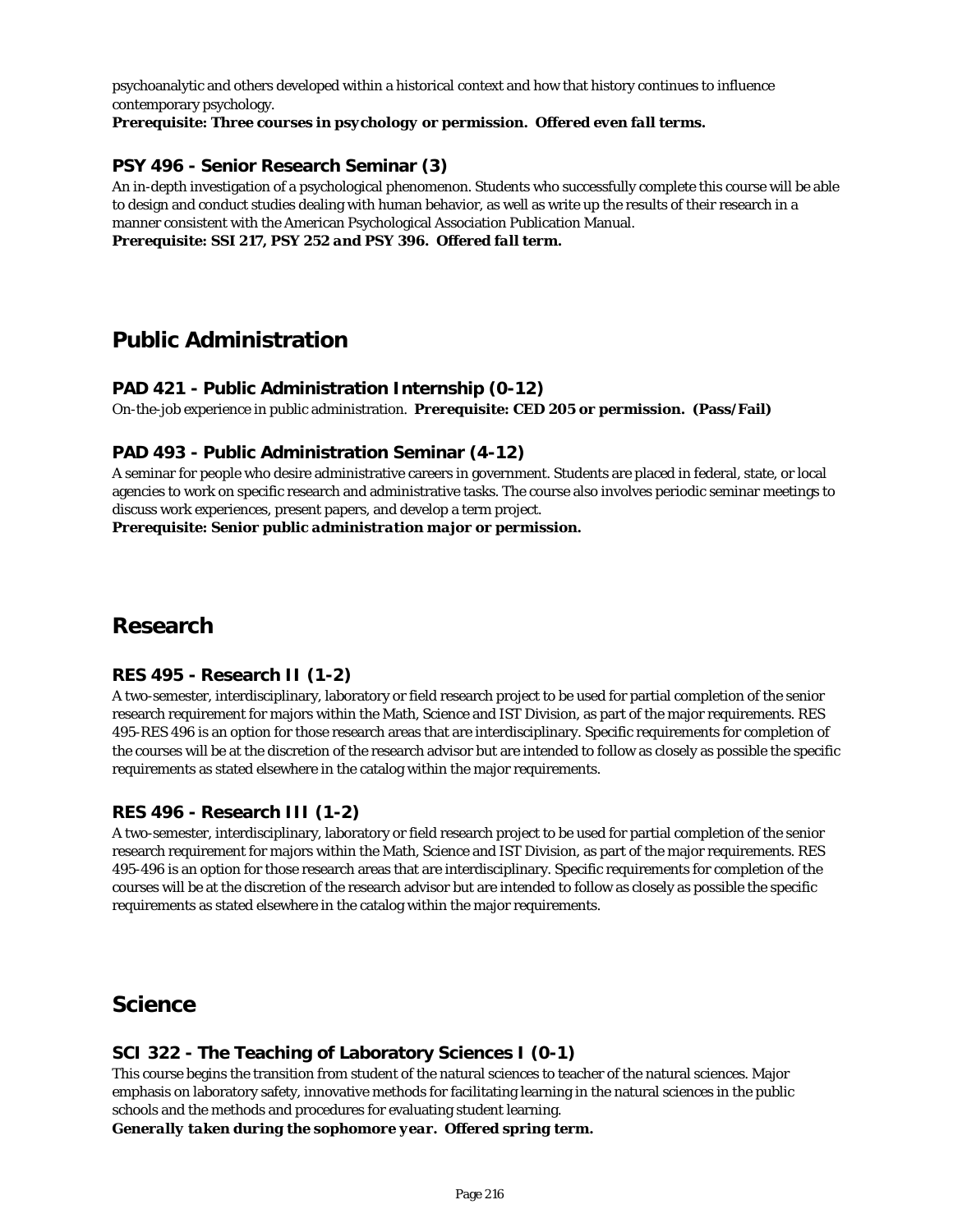#### **SCI 324 - The Teaching of Laboratory Sciences II (0-1)**

Examines topics in the teaching and evaluation of natural science curriculum. *Generally taken during the junior year. Prerequisite: SCI 322 or permission. Offered fall term.*

#### **SCI 326 - The Teaching of Laboratory Sciences III (0-1)**

Examines topics in the teaching and evaluation of natural science curriculum. *Generally taken during the junior year. Prerequisite: SCI 324 or permission. Offered spring term.*

#### **SCI 327 - The Teaching of Laboratory Sciences IV (4)**

Includes topics not covered in SCI 322, SCI 324, SCI 326. Various teaching approaches and methods are examined. Focus is on the Nebraska K-12 Science Standards and the use of the Internet/World Wide Web for natural science teaching and research. *Prerequisite: Major in the sciences, enrolled in the professional term, SCI 322, SCI 324, SCI 326, or permission. Offered fall term.*

#### **SCI 421 - Natural Science Internship (0-12)**

On-the-job experience in natural science. *Prerequisite: CED 205 or permission***. (Pass/Fail)**

### **Social Science**

#### **SSI 201 - Archival and Museum Studies (2)**

This course provides an introduction to the field of archival work that includes the related areas of museum studies, historic preservation, and conservation utilizing the Doane College Archives and Collections housed in Perkins Library. Students will gain hands-on experience in working with manuscripts, photographs, rare books, and other historical artifacts. The practical experience will include collecting, organizing, and cataloging items. Other work may include answering research requests from patrons and preparing exhibits. Students will meet professionals working in these disciplines via site visits to area museums and archives, including the Nebraska State Historical Society collections, archival and historic preservation departments, the Nebraska State Capitol Archives, and the local Benne Memorial Museum. Readings in archival and museum practices and Doane history will be included. Upon completion of the course, students will understand basic skills in researching and handling historical collections, and will understand career opportunities available in the above fields. The course can be tailored to give focus in the abovelisted subjects that directly interest the individual student, and subsequently, internships can be arranged. *Prerequisite: Permission.* **(Cross-referenced with HUM 201.)**

#### **SSI 217 - Applied Statistics for Social Science (3)**

An introduction to descriptive and inferential statistics. Areas of study include data collection and organization, measures of central tendency and variability, percentiles, probability, binomial and normal distributions, correlation, t-tests, analysis of variance, and nonparametric statistics. Application is oriented toward the social sciences.

#### **SSI 322 - The Teaching of the Social Sciences I (0)**

Begins the transition from student of the social sciences to teacher of the social sciences. The major emphasis is on innovative methods for facilitating learning in the social sciences in the public and private schools and the methods and procedures for evaluating student learning.

*Generally taken during the sophomore year. Offered spring term.*

#### **SSI 323 - The Teaching of the Social Sciences II (0)**

An examination of topics in the teaching and evaluation of the middle school social science curriculum. *Generally taken during the junior year. Prerequisite: SSI 322 or permission. Offered fall term.*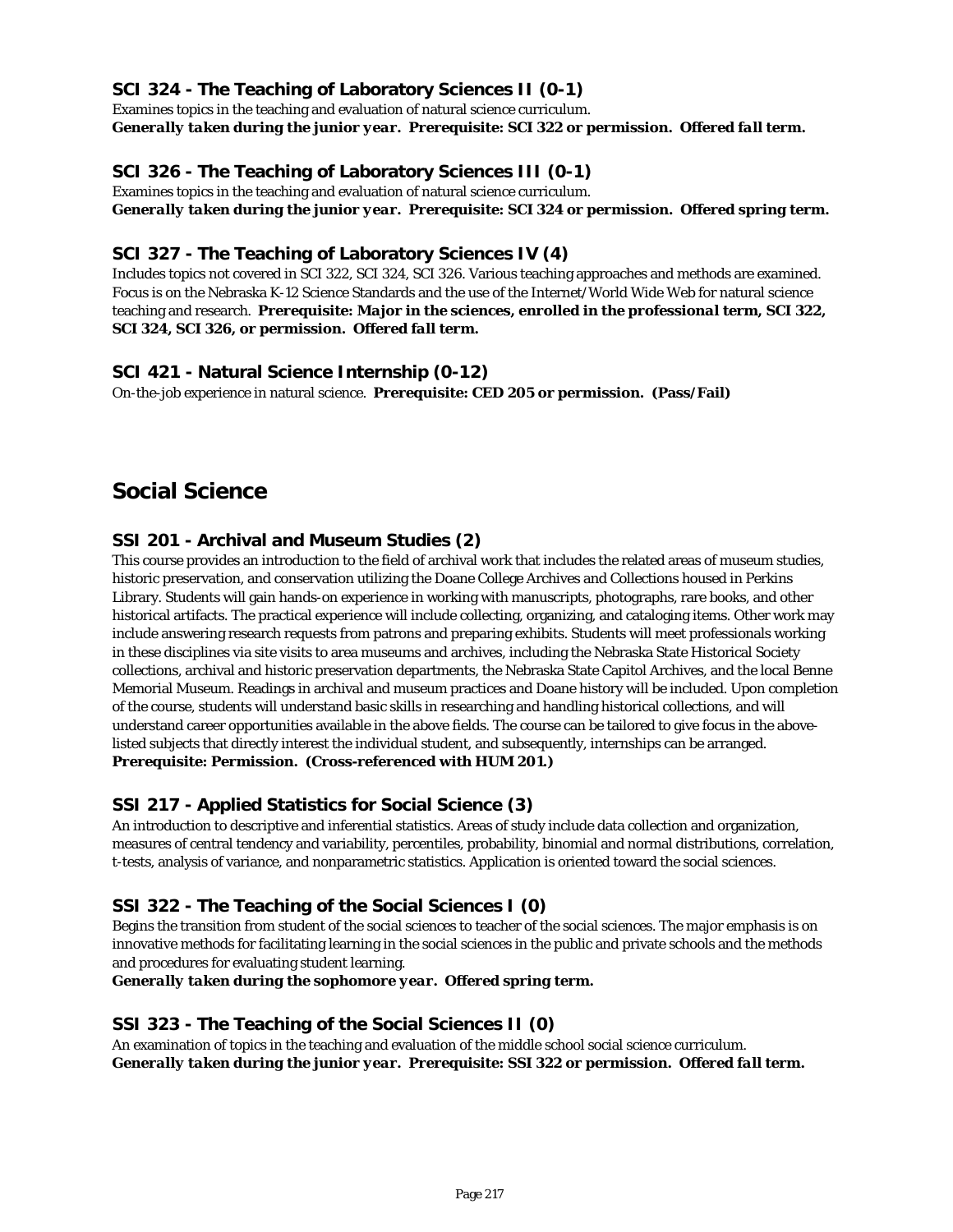#### **SSI 324 - The Teaching of the Social Sciences III (0)**

An examination of topics in the teaching and evaluation of social science curriculum. The focus is on the teaching of American history and American government.

*Generally taken during the junior year. Prerequisite: SSI 323 or permission. Offered spring term.*

#### **SSI 325 - The Teaching of the Social Sciences IV (2)**

Includes topics not covered in SSI 322, SSI 323, 324. Various teaching approaches and methods are examined. Focus is on the Nebraska K-12 Social Studies Standards, History Standards, Geography, Civics and Government Standards, and the use of the Internet/World Wide Web for social science teaching and research.

#### *Prerequisite: SSI 322, SSI 323, SSI 324 or permission and enrolled in the professional term. Offered fall term.*

#### **SSI 421 - Social Science Internship (0-12)**

On-the-job experience in social science. *Prerequisite: CED 205 or permission.* **(Pass/Fail)**

### **Sociology**

#### **SOC 109 - Introduction to Sociology (3)**

An introduction to the systematic study of society in terms of social organization, processes, institutions, and relationships among individuals and groups.

#### **SOC 210 - Introduction to Criminal Justice (3)**

A study of the criminal justice system including theories of crime and criminal justice, the causes of crime, purpose of law enforcement, and the role of the police, courts, penal institutions, probation and parole. *Prerequisite: SOC 109.*

#### **SOC 225 - Introduction to Human Services (3)**

This course is designed to enable the student to utilize a framework to understand the dynamic interaction of society, institutions, social welfare programs and the social work profession in the process of human need fulfillment. Specific topics covered include social work philosophy, values, skills, areas of practice, careers and history. *Prerequisite: SOC 109 or PSY 117.**Offered even spring terms.* **(Cross-referenced with PSY 225.)**

#### **SOC 271/371/471 - Selected Topics (1-3)**

An investigation of topics not offered in other courses, selected on the basis of student interest and available instruction.

#### **SOC 285 - Social Research (4)**

An introduction to research in social phenomena as a science and craft, formulation of research problems, datagathering, analysis, and statement of findings. *Prerequisite: SOC 109.*

#### **SOC 288 - Deviance (3)**

Inquiry leading to knowledge of social disorganization, criminal behavior, delinquency, and power relationships in social control. *Prerequisite: One course in sociology or psychology.*

#### **SOC 290/390/490 - Directed Study (1-3)**

An opportunity for supervised, independent study of a particular topic based on the interest of the student and the availability and approval of the faculty.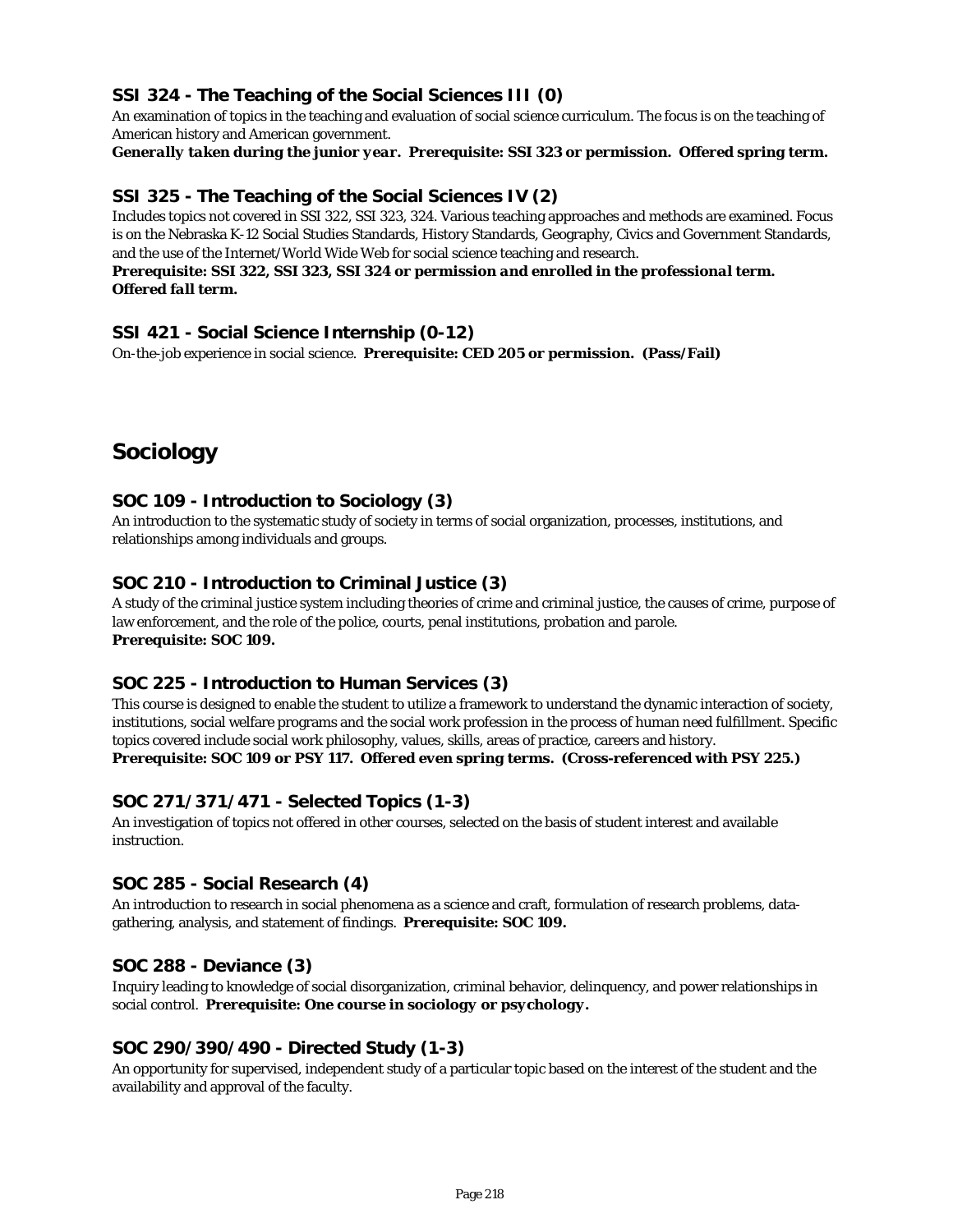#### **SOC 298 - Honors in Sociology (1-3)**

Opportunities for enrichment are offered to students who have demonstrated outstanding academic performance in the discipline. These opportunities may take several forms: reading projects, teaching and tutorial assistance in courses, research and writing. Students may complete two courses at each level.

#### **SOC 308 - Cultural Anthropology (3)**

An anthropological investigation of the meaning, content, and acquisition of the ways of thinking, doing and behaving as individuals in society. **(Cross-referenced with ANT 308.)**

#### **SOC 310 - Corrections (3)**

A course including the historical development of corrections in Europe and America. Theories of punishment, prison development, administration and programming of corrections, and probation and parole will be discussed. In addition, contemporary institutions and treatment styles are examined by touring correctional institutions.

#### **SOC 312 - Juvenile Delinquency (3)**

A course examining the historical societal response to delinquency and the types of behavior defined as delinquent. Also examined are theories of causation, the family and delinquency, gang delinquency, the school and delinquency, police handling of delinquency, detention and juvenile court treatment. *Prerequisite: SOC 109.*

#### **SOC 314 - Criminal Law and Procedure (3)**

An overview of the law which governs the United States criminal justice system, including policy procedures, criminal offenses, common law crimes and criminal defenses. *Prerequisite: Sophomore standing. Offered fall term.*

#### **SOC 324 - Race and Nationality (3)**

A study of racial and cultural minorities with a special emphasis on intergroup, racial, and ethnic relations. This course examines myths, doctrines, and movements, and reviews the processes and consequences of conflict, discrimination and prejudice.

#### **SOC 336 - Social Psychology (3)**

Studies in the relationships between individual and social spheres with attention to such issues as conformity, persuasion, self-justification, aggression, prejudice, and attraction.

*Prerequisite: PSY 117 (or SOC 109), and sophomore standing.* **(Cross-referenced with PSY 336.)**

#### **SOC 355 - Applied Psychology and Sociology (1)**

An integrative proseminar with special attention given to the relationship between theory and practice. Readings, discussion and written assignments are used to develop an understanding of a field agency in which students are completing an internship. Students will enroll concurrently in PSY 421 - Psychology Internship (0-12), or SOC 421 - Sociology Internship (0-12), for three credits. Students who successfully complete this course will be able to articulate ways in which psychological and sociological theories apply in field settings. *Prerequisite: PSY 117 or SOC 109, PSY 234, one additional course in sociology or psychology, or permission. Co-requisite: SOC 421 or PSY 421. Offered spring term.* **(Cross-referenced with PSY 355.)**

#### **SOC 366 - Marriage and Family Relationships (3)**

A study of human kinship processes and the various communal forms associated with intimacy, marital bonding, and parenthood. *Offered odd spring terms.*

#### **SOC 370 - Social Stratification (3)**

The study of dimensions of social stratification, including theories of social class, social mobility, the structural determinants of social inequality, and the relationship of stratification to issues such as gender inequality, poverty, ageism and elitism.

#### *Prerequisite: SOC 109. Offered even spring terms.*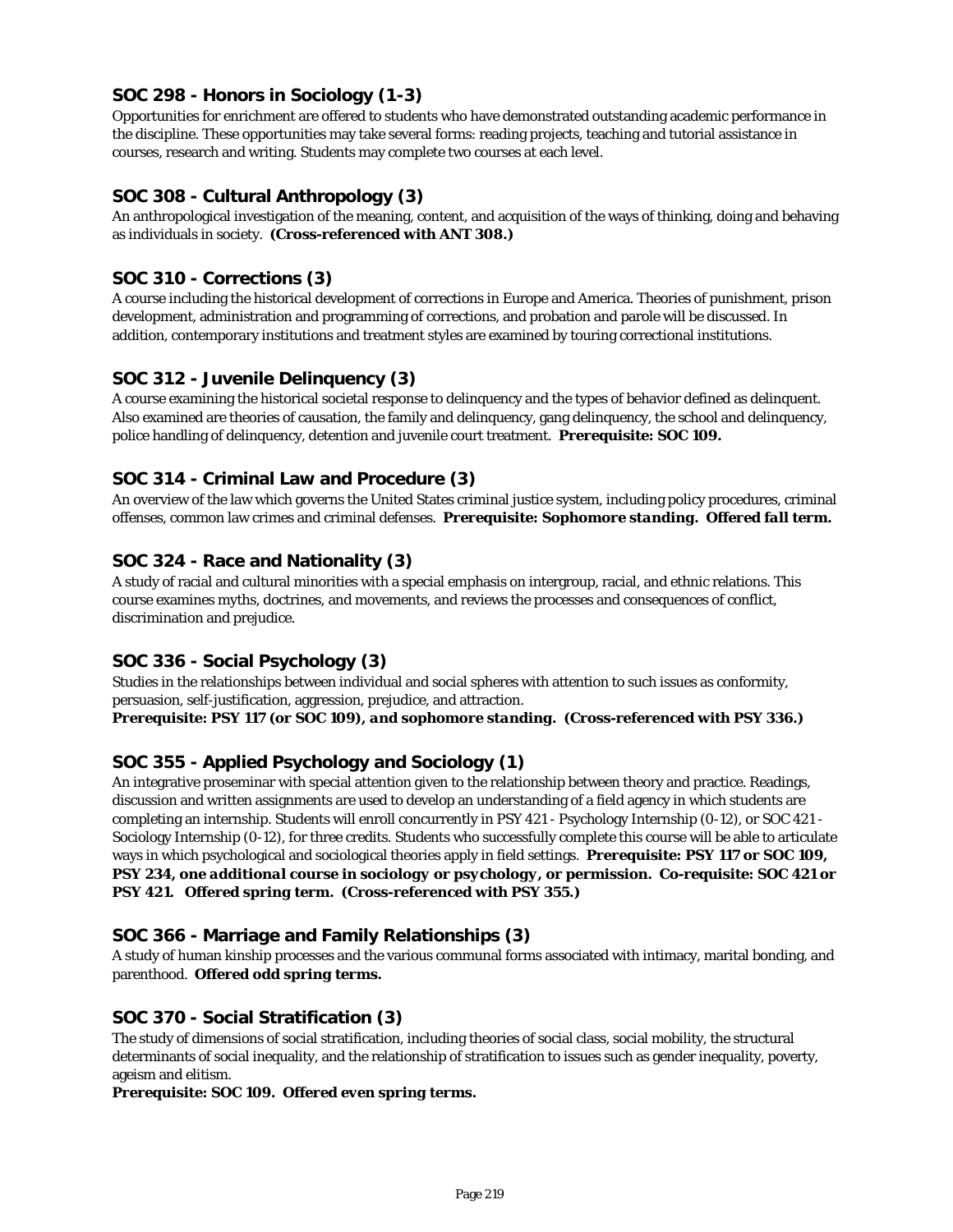#### **SOC 398 - Honors in Sociology (1-3)**

Opportunities for enrichment are offered to students who have demonstrated outstanding academic performance in the discipline. These opportunities may take several forms: reading projects, teaching and tutorial assistance in courses, research and writing. Students may complete two courses at each level.

#### **SOC 415 - Social Theory (3)**

A course concentrating on the history of sociological thought from the 19th century to the present day. The focus is on major sociological theories including functionalism, conflict, exchange, interactionism, ethnomethodology, and feminist and post-modernist thought. *Prerequisite: SOC 109. Offered even spring terms.*

#### **SOC 421 - Sociology Internship (0-12)**

On-the-job experience in sociology. *Prerequisite: CED 205 or permission.* **(Pass/Fail)**

#### **SOC 496 - Seminar in Sociology (3)**

A terminal and integrating course for majors in the discipline. *Prerequisite: Senior major in sociology or permission.*

#### **SOC 498 - Honors in Sociology (1-3)**

Opportunities for enrichment are offered to students who have demonstrated outstanding academic performance in the discipline. These opportunities may take several forms: reading projects, teaching and tutorial assistance in courses, research and writing. Students may complete two courses at each level.

### **Spanish**

#### **SPA 101 - Elementary Spanish (3)**

A sequential introduction to basic spoken and written Spanish and Hispanic culture. Upon completion, the student will be able to communicate at an elementary level in spoken and written Spanish and will demonstrate an introductory knowledge of Spanish-speaking cultures. Not open to native speakers of Spanish. SPA 101 and SPA 102 do not count toward the major or the minor.

#### **SPA 102 - Elementary Spanish (3)**

A sequential introduction to basic spoken and written Spanish and Hispanic culture. Upon completion, the student will be able to communicate at an elementary level in spoken and written Spanish and will demonstrate an introductory knowledge of Spanish-speaking cultures. Not open to native speakers of Spanish. SPA 101 and 102 do not count toward the major or the minor.

*Prerequisite: For SPA 102, either SPA 101 or one year of high school Spanish.*

#### **SPA 203 - Intermediate Spanish (3)**

Intermediate conversation and reading combined with a review and continuation of grammar study. Upon completion, the student will be able to communicate at an intermediate level in spoken and written Spanish and will demonstrate enhanced understanding of Spanish-speaking cultures.

*Prerequisite: For SPA 203, either SPA 102 or equivalent*

#### **SPA 204 - Intermediate Spanish (3)**

Intermediate conversation and reading combined with a review and continuation of grammar study. Upon completion, the student will be able to communicate at an intermediate level in spoken and written Spanish and will demonstrate enhanced understanding of Spanish-speaking cultures.

*Prerequisite: for SPA 204, either SPA 203, or equivalent.*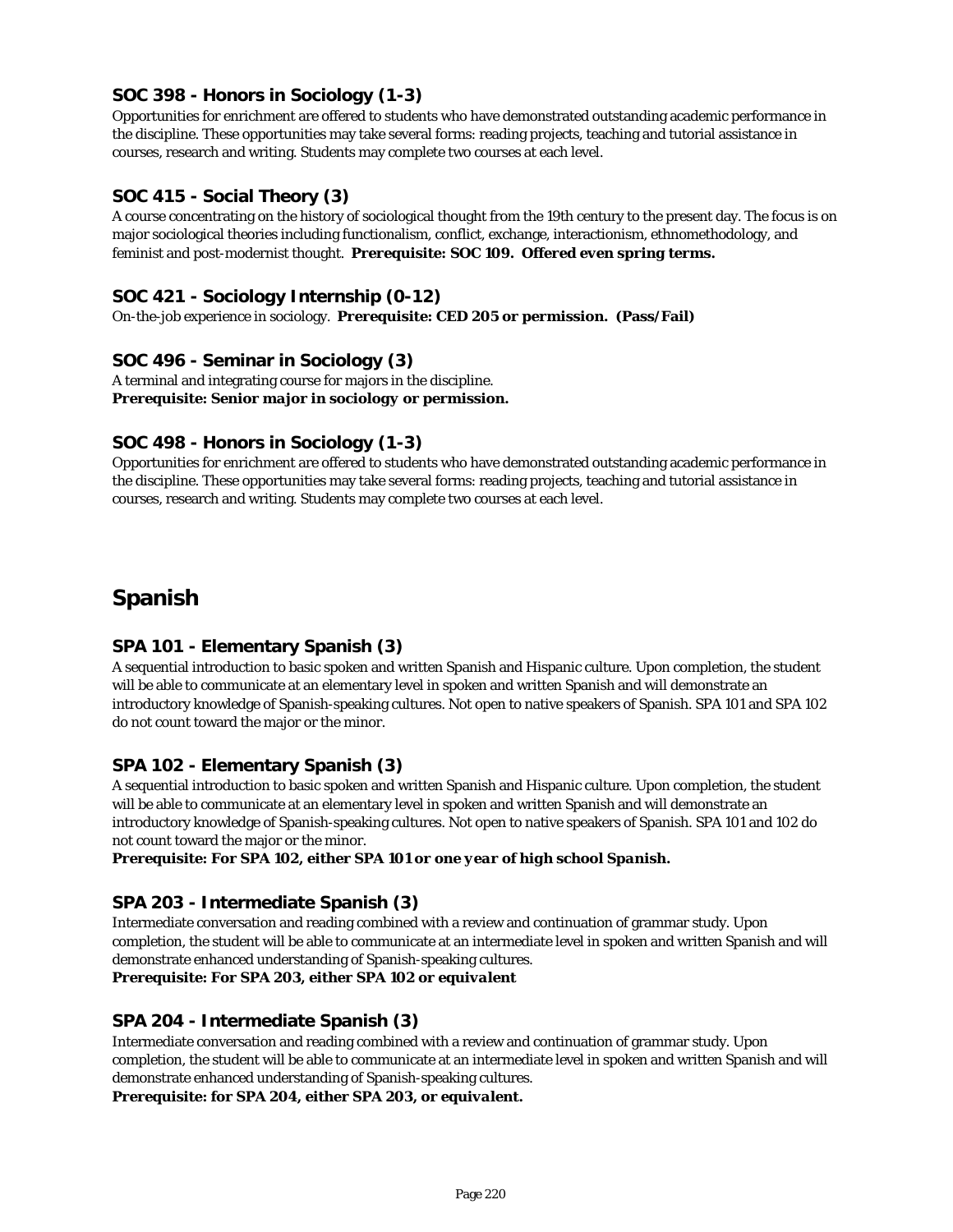#### **SPA 210 - Medical Spanish (3)**

This course will involve intermediate conversation and reading with review of grammar focusing on medical terminology. Upon completion of the course, students will be able to engage in translation and interpretation relative to various health issues. *Prerequisite: SPA 203 or equivalent. Offered spring term.*

#### **SPA 271/371/471 - Selected Topics (1-3)**

An investigation of topics not covered in other courses, selected on the basis of student interest and available instruction.

#### **SPA 290/390/490 - Directed Study (1-3)**

An opportunity for supervised, independent study of a particular topic based on the interest of the student and the availability and approval of the faculty.

#### **SPA 302 - Spanish Language Enrichment (1)**

A course designed to encourage interdisciplinary study in Spanish. It is taken in conjunction with a second course in a discipline other than Spanish. The student reads materials relating to the second course, which is selected by the faculty teaching it. The student also reads additional material in Spanish, under the guidance of a faculty member qualified to teach that language, and demonstrates course learning by preparing a report or project in Spanish, based on the reading. *Prerequisite: Permission of both faculty involved.*

#### **SPA 305 - Spanish Conversation and Composition (3)**

Spanish 305 is primarily designed to increase the student's ability to communicate orally at an advanced level; upon completion, the student will demonstrate marked improvement in vocabulary, Spanish pronunciation, and oral proficiency. *Prerequisite: SPA 204 or equivalent, or permission. (May be taken in reverse sequence.) SPA 305 offered fall term*

#### **SPA 306 - Spanish Conversation and Composition (3)**

SPA 306 is primarily designed to increase the student's ability to communicate in writing at an advanced level. Upon completion, the student will demonstrate the ability to write narrative, letters, and expository and argumentative essays with increased accuracy in vocabulary use and grammar structures *Prerequisite: SPA 204 or equivalent, or permission. (May be taken in reverse sequence.) Offered spring term.*

#### **SPA 312 - Spanish Civilization and Culture (3)**

Spain in past and present. Taught in Spanish. Students will recognize regional differences in Spain, identify key historical and cultural events, and understand current issues. *Prerequisite: SPA 305 or SPA 306, or permission. Offered even fall terms.*

#### **SPA 314 - Spanish-American Civilization (3)**

Survey of Spanish-American culture and civilization from 1492 to the present. This class gives students a broader knowledge of the Hispanic world. *Prerequisite: SPA 305, SPA 306. Offered odd fall terms.*

#### **SPA 317 - The Teaching of Spanish I (0)**

This course begins the transition from student of Spanish to teacher of Spanish. Students will engage in pedagogical practices intended to create environments that encourage active engagement in learning foreign languages. Students will select and utilize authentic foreign language instruction materials, including the literature of the target language appropriate for all levels of learners. Students will plan, implement, teach, and assess foreign language curriculum in the target language to demonstrate an understanding of the relationships among central concepts of learning and teaching foreign languages, including the ability to communicate high expectations and create meaningful learning experiences for all students. *Generally taken during the sophomore year. Offered spring term.*

#### **SPA 319 - The Teaching of Spanish II (0)**

This course continues the transition from student of Spanish to teacher of Spanish. Topics focus on the teaching of Spanish in the middle school. Students will engage in pedagogical practices intended to create environments that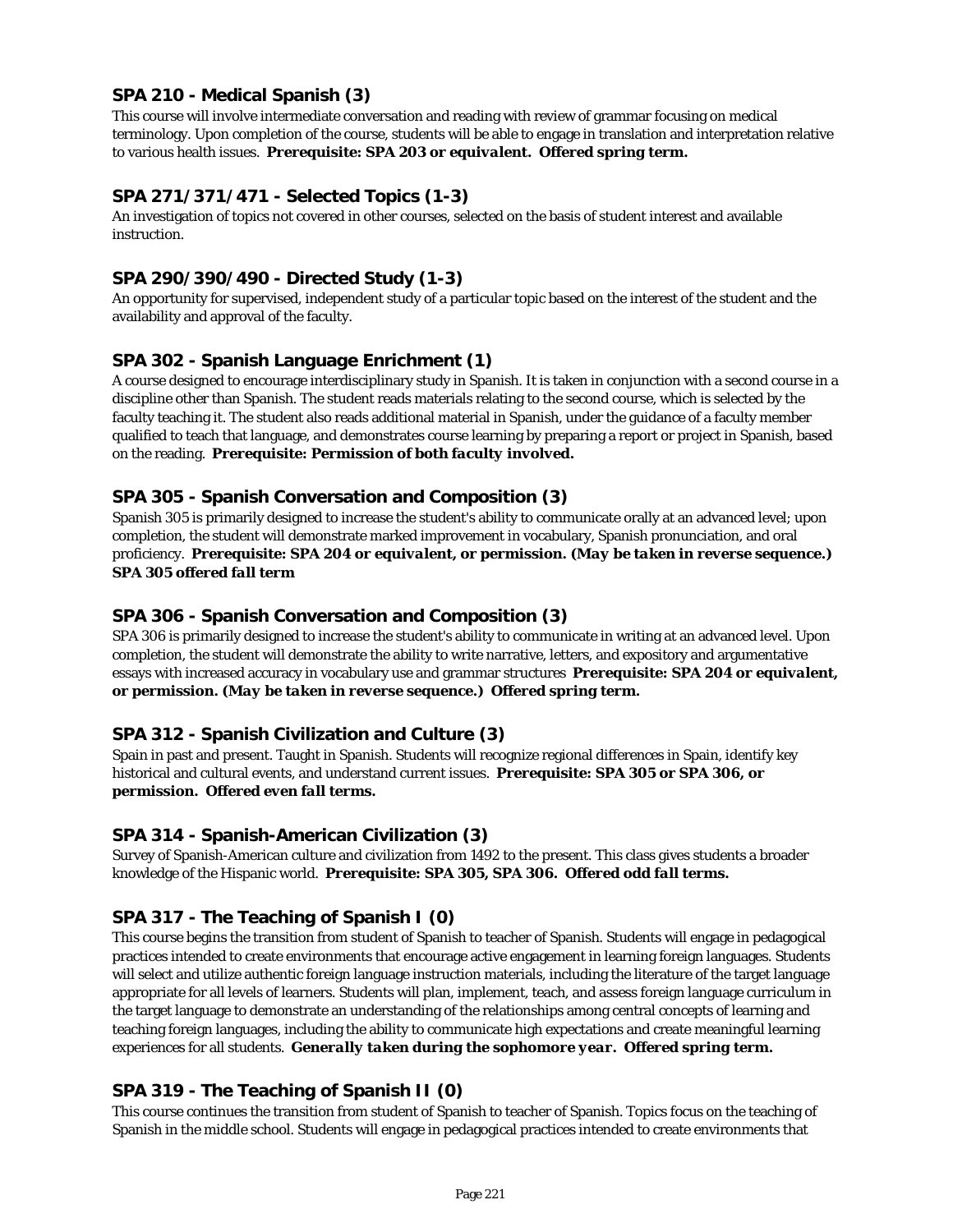encourage active engagement in learning foreign languages. Students will select and utilize authentic foreign language instruction materials, including the literature of the target language appropriate for all levels of learners. Students will plan, implement, teach, and assess foreign language curriculum in the target language to demonstrate an understanding of the relationships among central concepts of learning and teaching foreign languages, including the ability to communicate high expectations and create meaningful learning experiences for all students. *Generally taken during the junior year. Offered fall term.*

#### **SPA 321 - The Teaching of Spanish III (0)**

This course continues the transition from student of Spanish to teacher of Spanish. Topics focus on the teaching of Spanish in the high school. Students will engage in pedagogical practices intended to create environments that encourage active engagement in learning foreign languages. Students will select and utilize authentic foreign language instruction materials, including the literature of the target language appropriate for all levels of learners. Students will plan, implement, teach and assess foreign language curriculum in the target language to demonstrate an understanding of the relationships among central concepts of learning and teaching foreign languages, including the ability to communicate high expectations and create meaningful learning experiences for all students. *Generally taken during the junior year. Prerequisite: SPA 319 or permission. Offered spring term.*

#### **SPA 325 - The Teaching of Spanish IV (2)**

The student will participate in a setting where foreign language instruction is occurring. Students will foster relationships and collaborative skills with students, families, colleagues, and community agencies to support foreign language acquisition. Students will seek appropriate multicultural connections and integrate those perspectives into the foreign language and other curricular areas, where appropriate, to prepare students for participation in a diverse world. Students will become actively involved in leadership opportunities that promote professional growth in the foreign language area. Students will demonstrate the ability to promote career opportunities in the target language. *Prerequisite: SPA 321, Spanish major and enrolled in professional term, or permission. Offered fall term.*

#### **SPA 402 - Spanish Language Enrichment (1)**

A course designed to encourage interdisciplinary study in Spanish. It is taken in conjunction with a second course in a discipline other than Spanish. The student reads materials relating to the second course, which is selected by the faculty teaching it. The student also reads additional material in Spanish, under the guidance of a faculty member qualified to teach that language, and demonstrates course learning by preparing a report or project in Spanish, based on the reading. *Prerequisite: Permission of both faculty involved.*

#### **SPA 421 - Spanish Internship (0-12)**

On-the-job experience in Spanish. *Prerequisite: CED 205 or permission***. (Pass/Fail)**

#### **SPA 424 - Literature of Spain (3)**

A study of the most outstanding authors from Spain, from the Golden Age to the modern period. Upon completion of this course, the student will be familiar with literary periods and key authors from Spain, and will be able to read and discuss fiction, poetry, and drama in Spanish.

*Prerequisite: SPA 312 or SPA 314, or permission. Offered odd spring terms.*

#### **SPA 425 - Latin American Literature (3)**

A study of the most outstanding Latin American writers in Spanish, focusing mainly on the modern period. Upon completion of this course, the student will be familiar with literary periods and key authors from Latin American countries and Hispanic U.S., and will be able to read and discuss fiction, poetry, and drama in Spanish. *Prerequisite: SPA 312 or SPA 314, or permission. Offered even spring terms.*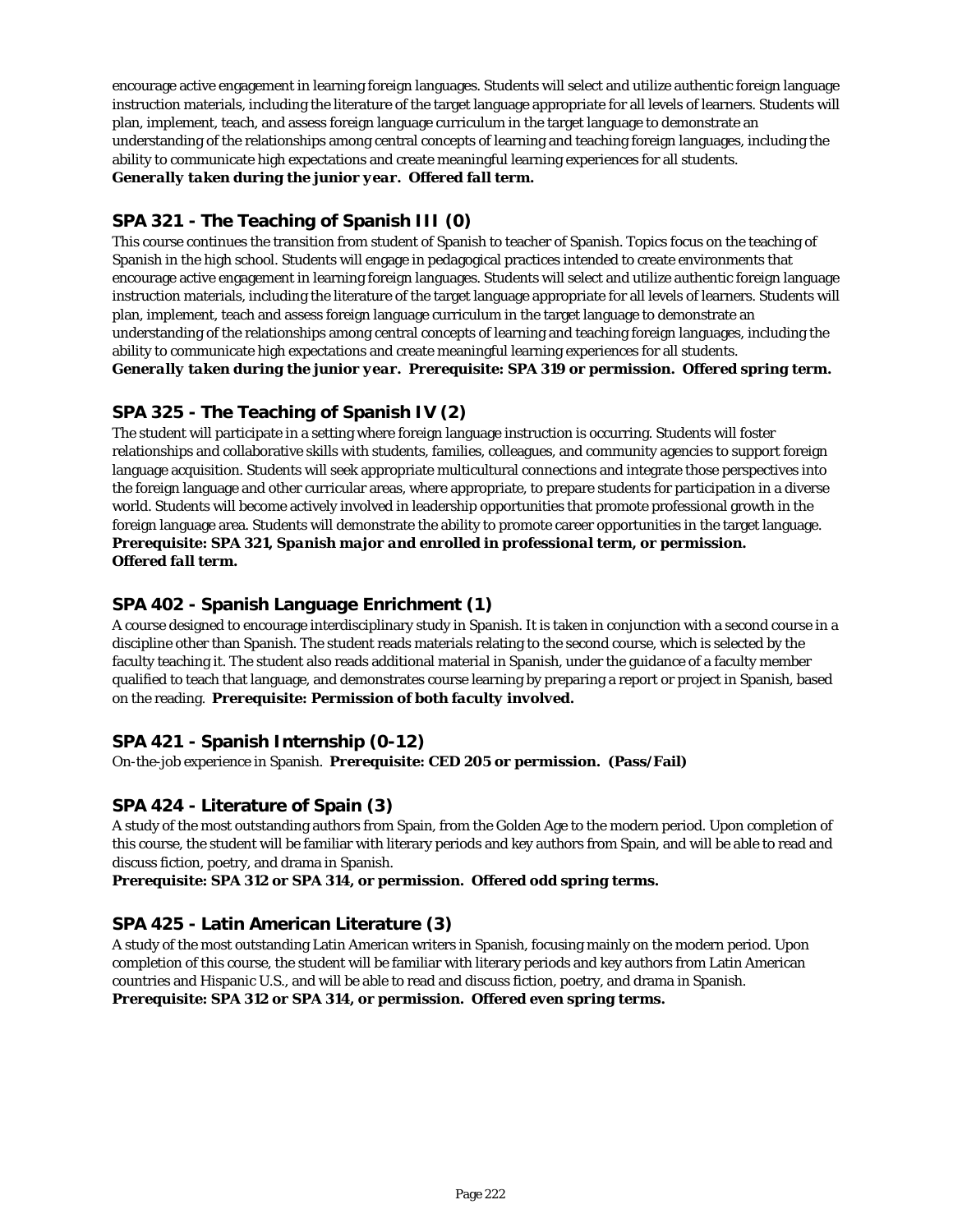### **Theatre**

#### **THE 101 - Introduction to the Theatre (3)**

A survey of the theatre as it relates to the viewer of today with investigation of theatre forms and traditions, film, and television.

#### **THE 103 - Acting I (3)**

An introduction to the tools of acting, concentrating on the skills of voice, movement, improvisation, and the oral interpretation of literature. *Offered fall term.*

#### **THE 108 - Introduction to Stagecraft (3)**

A study of the basic technical theatre practices with regard to scenery construction and painting, properties, lighting and sound. Practical experience with productions. *Offered fall term.*

#### **THE 109 - Introduction to Costumes (3)**

Concentration in history of costuming and basic construction techniques. Also includes crafts for the costumer. Practical experience with productions. *Offered spring term.*

#### **THE 115 - Makeup for the Stage (1)**

Design and process of makeup application for the theatre. Also includes wig and hair techniques. Students are required to supply their own makeup. *Offered odd spring terms.*

#### **THE 207 - Advanced Acting (3)**

A concentration on the acting process and character interpretation. The course builds on the skills that have developed in THE 103. Recommended for students majoring in theatre or with a strong desire to develop their acting skills. *Prerequisite: THE 103 or permission. Offered spring term.*

#### **THE 210 - Script Analysis (3)**

In this course students will survey some diverse ways of analyzing scripts for dramatic production. This class focuses on reading a script theatrically with a view to mounting a coherent production. Through careful, intensive reading of a variety of plays from different periods and different aesthetics, a pattern emerges for discerning what options exist for interpretation of a script. Upon completion of the course, the student will be able to assess a script's components, develop critical thinking skills in the analysis and interpretation of scripts, and use script analysis techniques. *Prerequisite: THE 101. Offered spring term.*

#### **THE 211 - Film Making (3)**

Through the techniques explored during the semester, the student will acquire the procedures and methodology applicable to work in both amateur and professional production. Upon completion of the course, students will be able to: conceive and develop ideas that will lead to compelling, authentic, personally meaningful films; facilitate the expression and development of their own unique artistic identity, cinematic voice and point of view through an exploration of personal experience, interests, concerns, values and inherent taste; develop ideas for stories and characters through observation of, research into, and direct experience with real life; introduce connections between cinematic creativity and liberal arts education, drawing from a broad range of cultural sources; encourage awareness of the infinite possibilities for creative expression inherent in cinema, including documentary and experimental forms; enhance their collaborative skills through group discussion, giving and responding to feedback, and collective brainstorming; and enable them to create a diverse portfolio of project ideas, outlines, synopses, and real film projects that they can draw on in future production classes and life experiences. *Prerequisite: JOU 240 . Offered spring term.*

#### **THE 212 - Scenic Design (3)**

This course will examine the principles, stylistic considerations and process of designing scenery for the stage. Work includes hand drafting, model building, portfolio preparation and image editing via computer graphics programs.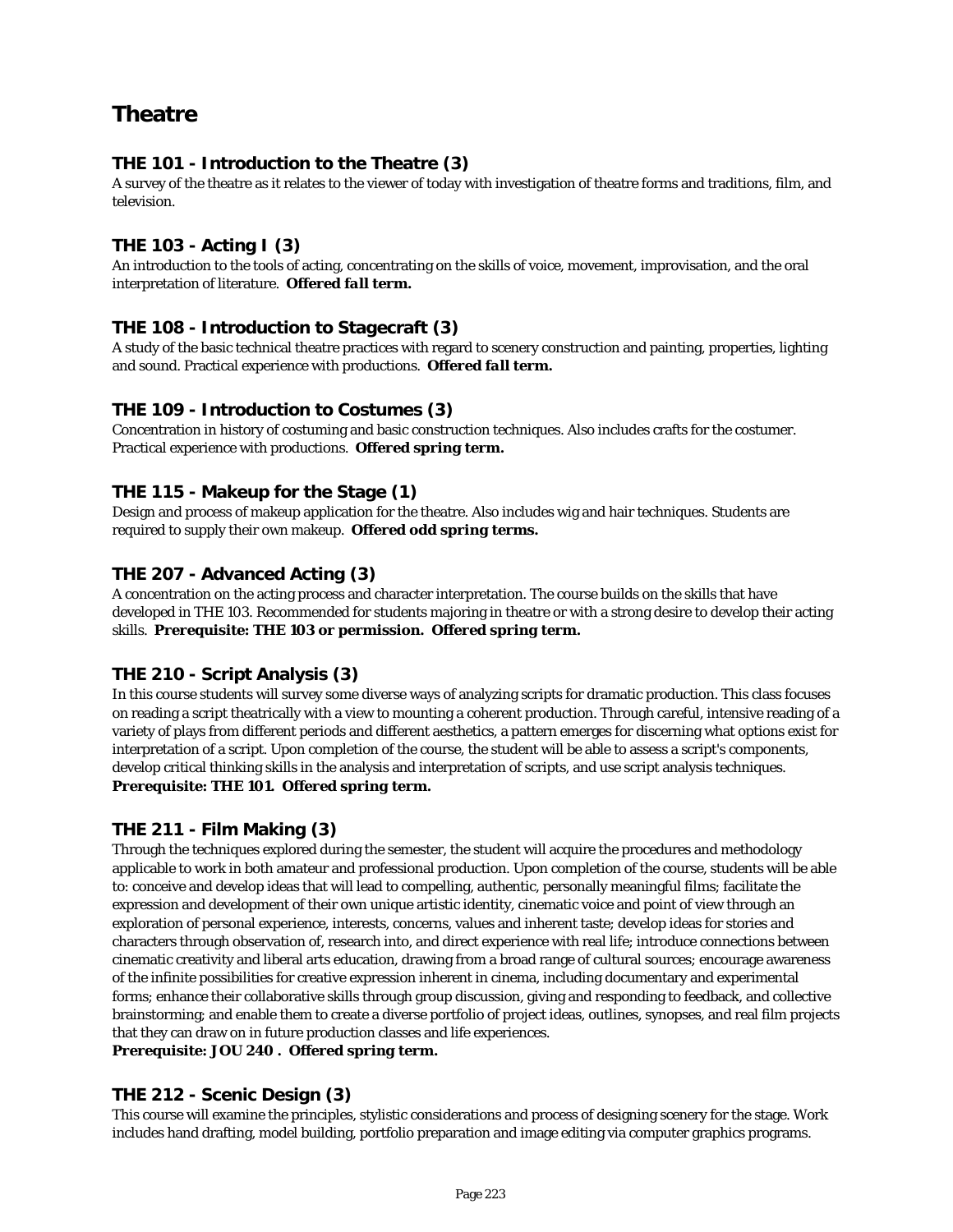Upon completion of the course, the student will be able to understand the principles of two-dimensional and threedimensional design aesthetics as applied to the theatre art of scenic design, demonstrate sensitivity to, knowledge of, and aptitude for the art, craft, and process of moving the script onto the stage, and demonstrate the ability to apply a conceptual approach to production. *Prerequisite: THE 101, THE 108. Offered even spring terms.*

#### **THE 217 - Fundamentals of Play Directing (3)**

An introduction to the basic elements and strategies of directing through discussion and scene work. *Prerequisite: THE 101 or permission. Offered even fall terns.*

#### **THE 224 - Summer Stock Experience (3)**

Provides an introduction to working professionally in theatre. Depending upon the strengths of the students, they will be either acting or doing technical work with a company for the length of the summer season. Some companies will ask students to perform in both areas. Students will have various opportunities to audition for companies during the academic year. Upon completion of this experience, students will have a firm grasp of the expectations for entering the professional market. Theatre majors are highly encouraged to take the summer stock experience during their first year, or as sophomores or juniors. Students need permission from the theatre faculty to participate in the summer stock experience.

#### *Prerequisite: Permission of the theatre faculty and acceptance into summer stock auditions. Deadlines for acceptance vary (usually February and March).*

#### **THE 271/371/471 - Selected Topics (1-3)**

An investigation of topics not offered in other courses, selected on the basis of student interest and availability of instruction.

#### **THE 290/390/490 - Directed Study (1-3)**

Supervised, independent study of a particular topic based on interest of the student and availability and approval of the faculty.

#### **THE 303 - History of the Theatre I (3)**

A survey of early theatre history and its drama to 1640. Students develop critical thinking skills in an aesthetic perspective. Through course assignments, students develop research techniques and reading and writing skills in the context of drama. *Prerequisite: THE 101. Offered odd fall terms.*

#### **THE 304 - History of the Theatre II (3)**

A survey of the development of theatre history from 1640 to the present. Students apply critical thinking skills in an aesthetic perspective. Through course assignments, students enhance research techniques and reading and writing skills in the context of drama. *Prerequisite: THE 101. Offered even spring terms.*

#### **THE 307 - Advanced Acting (3)**

A concentration on the acting process and character interpretation. The course builds on the skills that have developed in THE 103 and THE 207. This course is recommended for students majoring in Theatre or with a strong desire to develop their acting skills. *Prerequisite: THE 103, THE 207 or permission. Offered fall term.*

#### **THE 309 - Theatre Management (3)**

A study of a variety of areas relating to front-house management, including: advertising, marketing, crisis management, ticket sales, working with volunteers, communication among production staff members, and techniques for developing leadership and effective managing skills. Upon completion of this course, students will have a greater understanding of how publicity works in the theatre, how an efficient box office operates, the role of marketing in the financial success of the production, how effective leadership facilitates structure and organization, and relationships between commerce and artistic product. Students begin to develop the knowledge and skills needed for a career in theatre management. *Prerequisite: Junior standing, THE 103, THE 108; or permission of instructor. Offered odd fall terms.*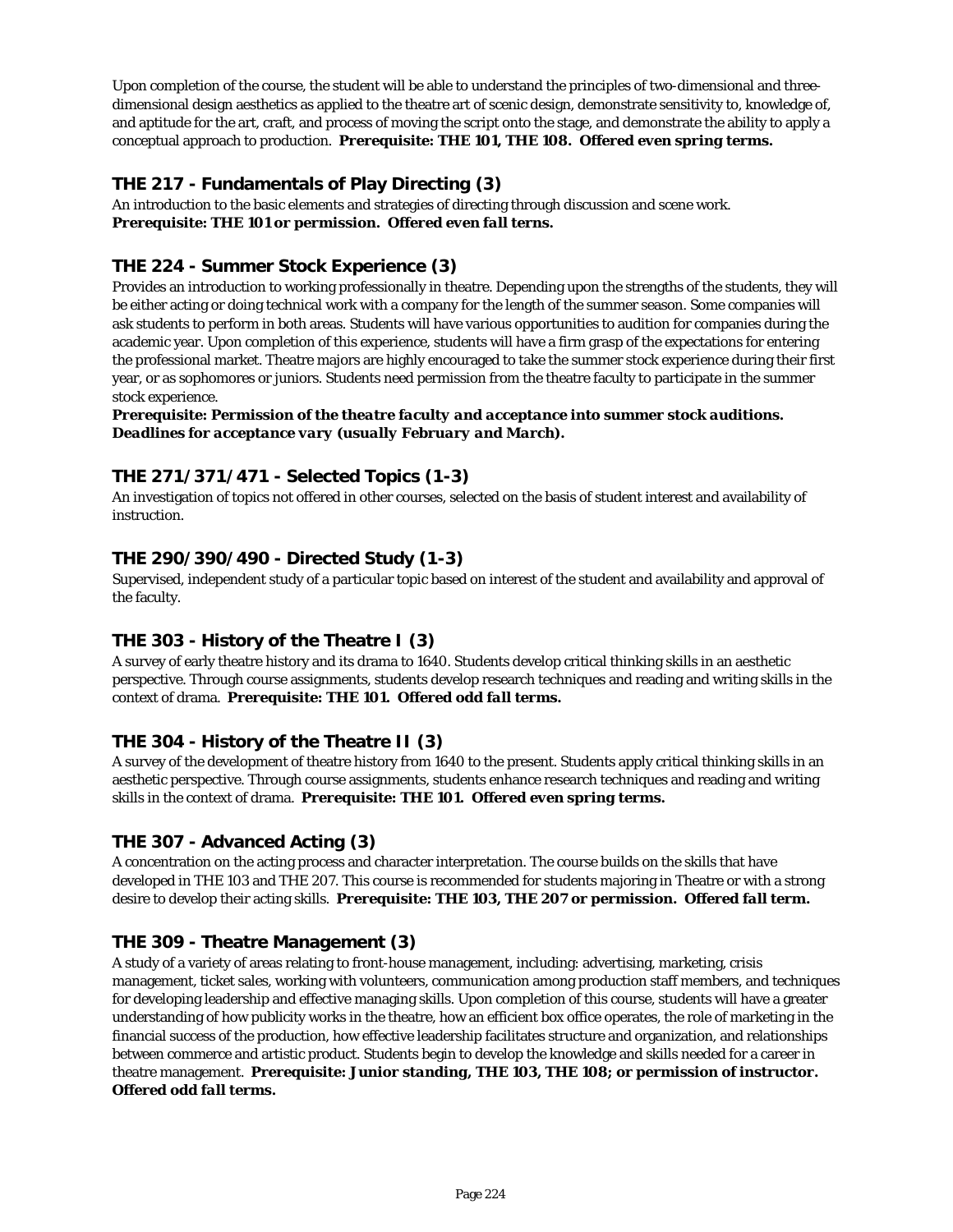#### **THE 311 - Advanced Scenic and Costume Design (3)**

A practical exploration of stage set and costume design. Work includes rendering, model building, drafting, and portfolio preparation. Practical experiences with productions. *Prerequisite: THE 108, THE 109, or permission. Offered even fall terms.*

#### **THE 312 - Light and Sound for the Stage (3)**

A concentration on specific materials and methods employed in the design, production and management of theatrical lighting and sound. Practical experience with productions.

*Prerequisite: THE 108 or permission. Offered odd fall terms.*

#### **THE 314 - Actors and Playwrights (3)**

An investigation of playwriting from an actor's point of view. Students create a variety of scenes, monologues and dialogue from sources including adaptation of non-dramatic text, improvisation, and creative dramatics. Students participate in all written and performance activities and begin to identify a personal technique and writing style. A 10 minute play is completed, edited through a series of drafts, and submitted as a final project. *Prerequisite: THE 101 or THE 103 or permission. Offered even spring terms.*

#### **THE 318 - Advanced Directing (3)**

A course expanding and clarifying the basic techniques learned in the fundamentals course through discussion, reading, advanced scene work, and the staging of a one-act play. *Prerequisite: THE 103, THE 108, and THE 217, or permission. Offered odd spring terms.*

#### **THE 320 - The Teaching of Theatre I (0)**

Begins the transition from student of theatre and drama to teacher of theatre and drama, with emphasis on innovative methods for facilitating learning theatre and drama in the public and private schools and methods and procedures for evaluating student learning. *Generally taken during the sophomore year. Offered spring term.*

#### **THE 322 - The Teaching of Theatre II (0)**

An examination of topics in the teaching and evaluation of middle school theatre and drama curriculum. *Generally taken during the sophomore year. Prerequisite: THE 320 or permission. Offered fall term.*

#### **THE 324 - The Teaching of Theatre III (0)**

An examination of topics in the teaching and evaluation of theatre and drama in the high school curriculum. *Generally taken during the junior year.* **Prerequisite: THE 322 or permission**. *Offered spring term.*

#### **THE 325 - The Teaching of Speech and Theatre (2)**

A study of the building of an effective speech classroom and/or speech activity program in junior and senior high schools, with emphasis on the production and direction of reader's theatre, creative dramatics, contests, plays, debate, and methodology. *Prerequisite: Enrolled in professional term, or permission.*

#### **THE 326 - The Teaching of Theatre IV (2)**

A study of the building of an effective theatre classroom and/or theatre activity in junior and senior high schools. Emphasis is on the production and direction of reader's theatre, creative dramatics, contests, debate, plays, and methodology. Includes topics not covered in THE 320, THE 322, or THE 324. Various teaching approaches and methods are examined. *Prerequisite: THE 320, THE 322, THE 324, enrolled in professional term, or permission. Offered fall term.*

#### **THE 407 - Advanced Acting (3)**

A concentration on the acting process and character interpretation. The course builds on the skills that have developed in THE 103, THE 207, and THE 307. This course is recommended for students majoring in Theatre or with a strong desire to develop their acting skills.

*Prerequisite: THE 103, THE 207, THE 307, or permission. Offered spring term.*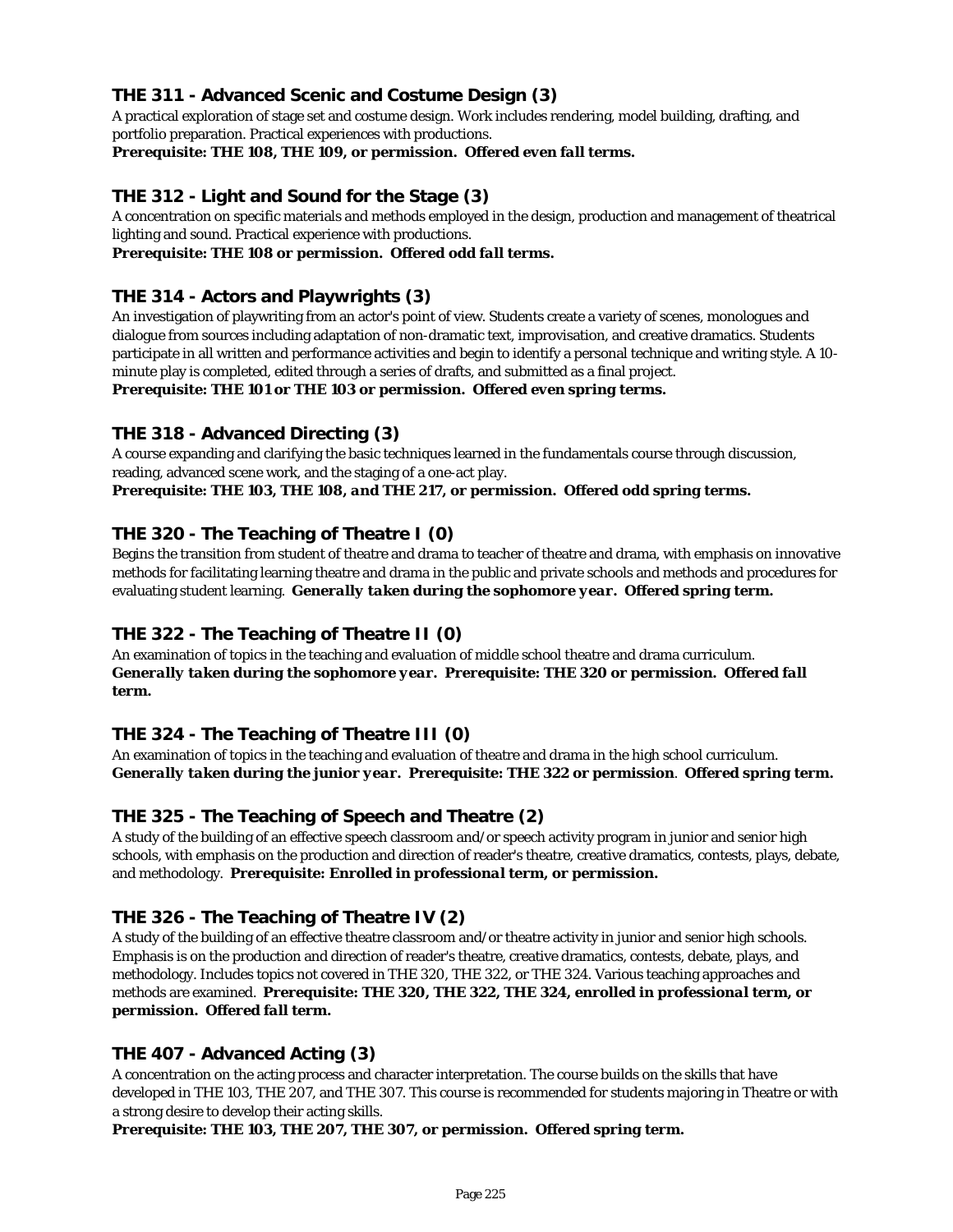#### **THE 421 - Theatre Internship (0-12)**

This course offers a field experience in professional theatre. Students will intern with professional companies, learning professional practices and studying current trends in the workplace. They will gain a hands-on understanding of expectations in professional theatre. Students may complete an internship in any area of theatre production. Theatre majors are highly encouraged to take an internship during their junior or, preferably, senior year. Internships may be performed during the school year or over the summer.

*Prerequisite: CED 205 and permission of two theatre faculty.* **(Pass/Fail)**

#### **THE 495 - Senior Project (1-3)**

The student initiates and develops a project in one of the following areas: acting, design (scenic, costume, or lighting), directing or research. The student works closely with a faculty adviser in researching, designing/writing, and completing the project. Evaluation includes a public presentation or performance in Crete, a post-presentation discussion with the theatre faculty and other appropriate cross-disciplinary faculty, and final assignment of grades by the project adviser. Planning should begin in the junior year and application must be made in writing within the first four weeks of the semester preceding the project. Three credits are required.

#### *Prerequisite: Senior theatre major and permission.*

**ATV 173 - Theatre (0-1)** (Pass/Fail)

### **Travel**

#### **TVL 300 - The Travel Course Experience (1)**

This two-part course, taught by faculty sponsoring off-campus trips, prepares students for the Travel Course experience in either January or May. The first part, the on-campus portion of this course, takes place during the semester before the travel portion of the course, and will introduce students to the scope of the course content including cultural experiences and the logistics and realities of the travel process. This time should be used to complete all pre-travel paperwork that is required by the college. This course also provides time for the faculty sponsor and the students to get to know each other and to build a sense of community before the travel experience occurs. The second part, the off-campus travel portion of the course, follows the on-campus experience and will include guided reflection activities and assignments for student participants. **(Pass/Fail)**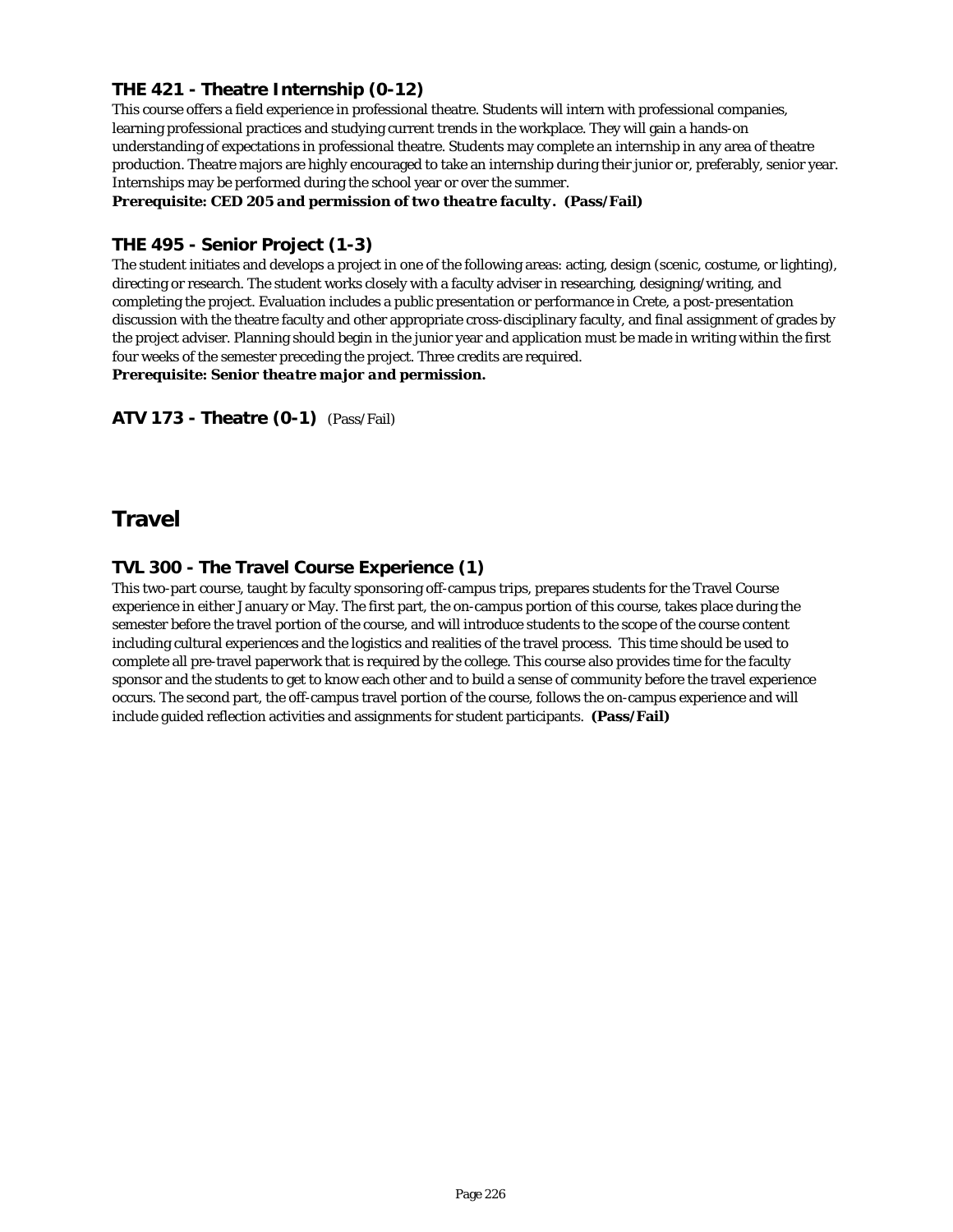### **Doane Learning Center**

The Doane Learning Center provides instruction in college reading efficiency and writing. A student may register for any DLC course at the beginning of a term or any time prior to the first day of each session. Students receive letter grades in these courses.

#### **DLC 090 - Computational Skills (3)**

An accelerated algebra program designed to bring students who are weak in mathematical skills to a competency level allowing for college success. Upon successful completion of the course, students will demonstrate adequate basic computational skills. *Prerequisite: Permission. (Does not apply to minimum degree requirements.)*

#### **DLC 103 - Reading Effectiveness (1)**

A developmental mini-course designed to improve reading efficiency at the college level. Emphasis is on analyzing arguments, writing essays related to readings, and applying active reading and study techniques to texts used in college courses. Appropriate for any student interested in improving reading and study techniques for reading-based college courses.

#### **DLC 107 - Speed Reading Techniques (1)**

A mini-course introduction to rapid reading theory and techniques. In-class drills focus on correct methods of rapid reading. Includes application of appropriate reading strategies to texts used in college courses. Special attention given to the importance of varying speed and technique depending on the reading and the reader's background knowledge. Appropriate for any student interested in application of paced reading techniques to college texts.

#### **DLC 116 - Writing Skills (3)**

An intensive writing course designed to improve basic skills in college-level composition. *Offered fall term.*

### **Doane Student Support Services**

The DSS program provides instruction in college-level study skills, writing, and basic computational mathematics. **Students must be eligible for the Student Support Services program to enroll in these courses. Eligible students may register for any DSS course at the beginning of a term or any time prior to the first day of each session. Students receive letter grades in these courses.**

*NOTE: All students must demonstrate adequate basic computational skills before enrolling in any mathematics course numbered 100 or above. This requirement is met in one of the following ways:*

- 1. By attaining an Enhanced ACT math score of 19 or higher
- 2. By attaining an SAT math score of 500 or higher
- 3. By passing Doane's Computational Skills Test
- 4. By completing DSS 090 with a grade of C- or higher
- 5. By transferring credits that are equivalent to DLC 090/DSS 090 or college-level mathematics

#### **DSS 090 - Pre-Algebra (3)**

An introductory algebra course that takes students' basic skills to the level of beginning college algebra. Does not count toward minimum degree requirements. *Requirement: DSS program eligibility.*

#### **DSS 117 - Thinking Skills for Writing (3)**

A course dealing with the thinking skills which underlie college-level writing and designed to improve basic writing skills through intensive practice. *Requirement: DSS program eligibility. Offered fall term.*

#### **DSS 118 - College Reading and Study Techniques (3)**

An introduction to the active learning techniques and critical thinking skills fundamental to college success. Topics include: establishing academic goals, managing time, preparing for exams, using active reading and study strategies, analyzing arguments, writing essays, and coping with stress. Study techniques are applied to courses in which students are enrolled. *Requirement: DSS program eligibility.*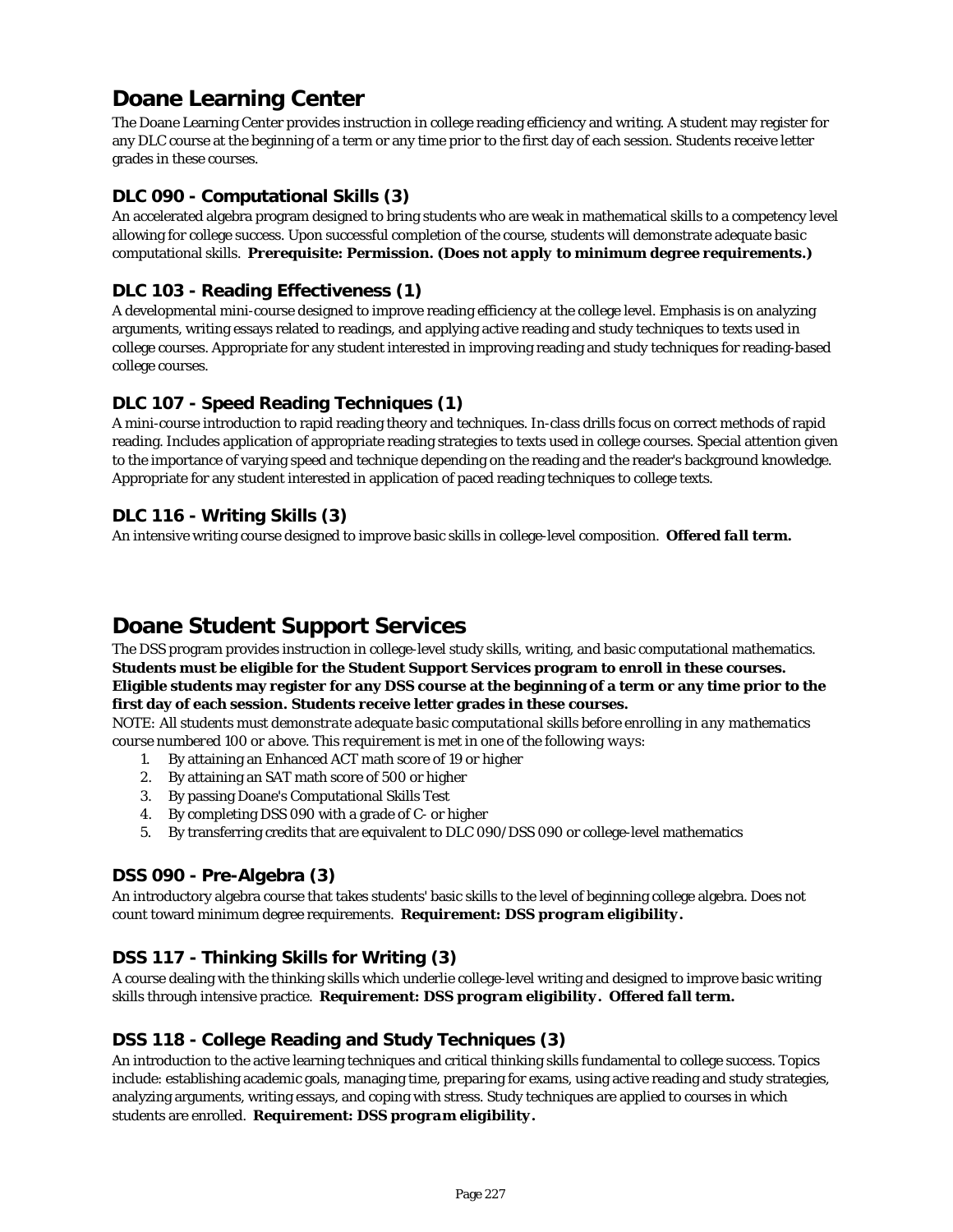# **Special Programs and Opportunities**

### **The Zenon C.R. Hansen Leadership Program**

The Hansen Leadership Program (HLP) is the college's comprehensive approach toward leadership development. Doane College believes that leadership skills are inherent within every person, and stresses the importance of principled leadership based on core values. These core values include: Inclusiveness, Empowerment, Service, Accountability, Proactive, and Integrity.

Leadership requires responsible action in people in every part of society, not those simply in positional leadership skills. HLP's mission is to be the avenue through which strong character and leadership skills are cultivated by actively leading and serving others in order to impact all lives, now and in the future.

Students have the opportunity to participate in several components of the program, including:

- Workshops, retreats, lectures and self-assessments
- Service and volunteer opportunities
- Progressive tracking of leadership development and campus involvement
- Interactions with faculty, staff and alumni

For more information, contact the Student Leadership Office.

### **Doane College Honors Program**

The Honors Program is designed to enrich, in a variety of ways, the educational experience of selected Doane students. Specialized, interdisciplinary, one-credit honors (HNR 302) seminars form the intellectual core of the program. One other important component of the Honors Program is a study abroad experience undertaken during the junior or senior year. The culminating experience is a collaborative research project carried out by all honors students during their final spring semester at Doane. Student initiative, creativity, and leadership are expected in all phases of the program.

Honors students must take an HNR 200 seminar during the spring semester of their first year and HNR 302 during three out of the following four on-campus semesters. During their final spring semester, all honors students must take HNR 402, a collaborative research project.

### **Application**

All first-year students will be invited to apply for the Honors Program during their first fall semester at Doane College. Students must fill out an application and submit an essay. The selection process will take place during the fall semester. The new honors cohort will begin the Honors Program in the following spring semester.

### **Criteria for Admission**

Students will be selected for entry into the Honors Program by the Honors Program Committee and the Vice President for Academic Affairs. Talented students will be screened according to their academic potential, written and oral communication skills, accomplishments and talents, leadership, and commitment to academic excellence.

### **Criteria to Remain in the Honors Program**

Once in the Honors Program, the student must maintain a minimum cumulative grade point average of 3.50. A student whose grade point average falls below 3.50 may appeal to the Honors Program Committee to continue in the program.

### **Criteria to Graduate from the Honors Program**

In addition to the graduation requirements for all students, the Honors students must:

- 1. Fulfill the requirements of the program as specified in the Honors Handbook.
- 2. Have a cumulative GPA of at least 3.50.

If these criteria are met, an honors designation will appear on the student's transcript after graduation.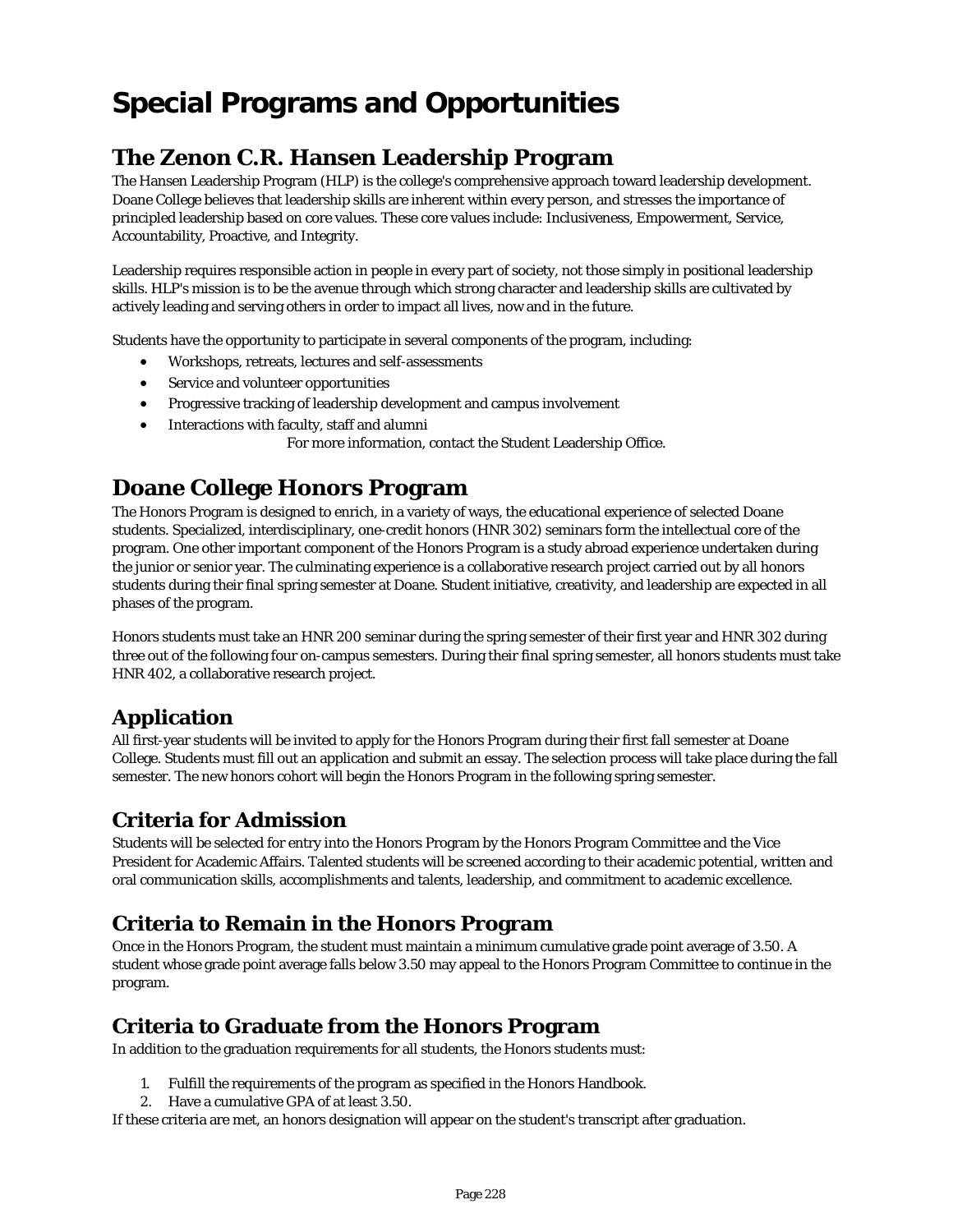### **Outcomes**

- 1. Students will demonstrate an understanding of the global dimension of each theme studied.
- 2. Students will produce a collaborative cross-discipline final project.
- 3. Students will demonstrate the ability to participate in another culture.
- 4. Students will demonstrate a commitment to intellectual endeavor as a lifelong learning goal.
- 5. Students will show evidence of having completed an intellectually challenging curriculum.
- 6. Students will demonstrate an appreciation of cultural and artistic performance.
- 7. Students will develop a sense of social responsibility toward their community.
- 8. Students will demonstrate leadership in academic endeavors, service learning and/or co-curricular activities.

For further information concerning the Honors Program at Doane College, contact the *Vice President for Academic Affairs or the director of the Honors Program.*

### **Pre-Professional Programs**

Doane College does not offer majors in many of the pre-professional programs, but it does provide foundation courses for future study at other institutions. Students who are enrolled in pre-professional programs at Doane for two or three years and complete their Doane degree elsewhere must complete all Doane Core Connection courses prior to transferring and the interterm requirement as follows:

### **Pre-Engineering**

Students may pursue an engineering degree at Doane by participating in the Doane College Dual Degree Program. This program allows students to earn two degrees: a B.A. or B.S. from Doane and a B.S. in engineering or applied science from an engineering school.

Students completing the three-year pre-professional program at Doane before transferring to the engineering school of their choice may graduate from Doane by successfully completing the first year of engineering school and all other Doane graduation requirements. Students maintaining a 3.0 GPA at Doane are guaranteed admission into affiliated programs at Columbia University and Washington University. Students also have the option of pursuing a graduate degree in engineering. Participants in the dual degree program can often complete the M.S. degree with one additional year of study at the engineering school.

### **Pre-Forestry**

Doane participates in a cooperative program run by the Nicholas School of the Environment at Duke University in Durham, North Carolina. This program includes a 3-2 arrangement with Duke, which makes it possible for Doane students to enter the School of the Environment after completing three years at Doane. After two more years at Duke, a student may qualify for a baccalaureate degree from Doane and a master's degree from the School of the Environment.

The Nicholas School of the Environment and Earth Sciences offers a Master of Forestry (M.F.) and a Master of Environmental Management (M.E.M.). The M.E.M. program offers several areas of emphasis, including Coastal Environmental Management, Environmental Economics and Policy, Water and Air Resources, Conservation Science and Policy, Ecosystem Science and Management, Environmental Health and Security, or Global Environmental Change.

### **Pre-Law**

The American Bar Association states that undergraduates can be admitted to law school from almost every academic discipline. Students are encouraged to pursue an area of study that develops research and writing skills, analytic/problem solving skills, critical reading abilities, and oral communication/ listening abilities.

Law School 3/3 Program with Accredited Law Schools, including the University of Nebraska Law School. Students may earn degrees from Doane College and an accredited law school in a 6-year period through the College's law school 3/3 program. Students who are admitted to an accredited law school, including the University of Nebraska Law School, may receive a bachelor's degree from Doane College if the student meets all graduation requirements of Doane College and successfully completes the first year of law school.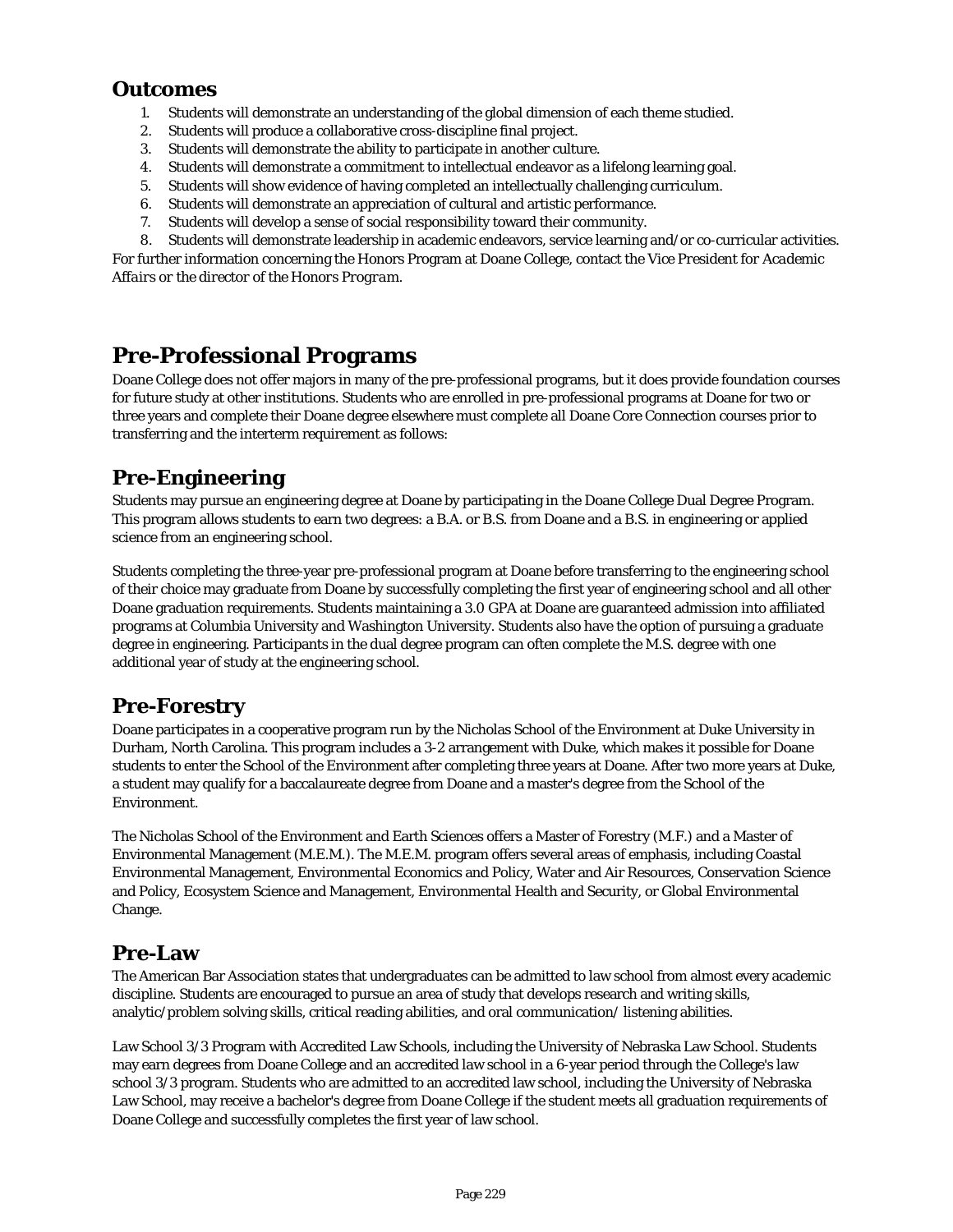Except for the final 30 hours in residence, students must complete all Doane graduation requirements including the Doane Core Connections. Students must earn a major at Doane College or transfer approved coursework from the first year of law school to complete their major. The final 30 hours in residence will be waived for students completing the first full-year of law school in the 3/3 program. Students should consult with their major department early in their program of studies about the coursework which may be transferred to complete their major.

### **Medical, Dental and Allied Health**

Doane offers pre-professional coursework in most medical areas. The most frequently requested of these programs are: Pre-Dentistry, Pre-Medical Technology, Pre-Medicine, Pre-Nursing, Pre-Optometry, Pre-Physician's Assistant, Pre-Physical Therapy, and Pre-Occupational Therapy.

Doane students can complete their professional education in these allied health programs at medical institutions across the United States and may qualify for graduation from Doane by successfully completing the first year of an approved professional program, as well as all other Doane graduation requirements. For these students, the 30-hour residency requirement is waived.

### **Pre-Ministry**

The best preparation for a career in the Christian ministry is a four-year liberal arts course preparatory to graduate work at a seminary. Students interested in religious education or missionary work, as well as pre-ministerial students, can also prepare by taking specific courses in religion, philosophy, literature, history, social studies, music, and theatre.

### **Pre-Veterinary Medicine**

Many students are interested in veterinary science, and Doane offers all pre-veterinary requirements for area veterinary schools and most schools nationwide.

### **Off-Campus and Study Abroad Options**

Doane recognizes the importance of international education to a liberal arts education. The purpose of Doane College is to educate students to serve and lead in the state, nation, and the world. Doane students are encouraged to develop a global perspective by engaging in cross-cultural learning through study abroad. Doane is committed to educating students for global citizenship and providing first-hand opportunities for our students to develop a global perspective by:

- Stimulating the quest for knowledge of global issues by integrating international perspectives into the curriculum
- Providing greater exposure to different belief systems by connecting components of the learning experience beyond the classroom
- Creating a campus environment which embraces local, national and global diversity
- Providing opportunities for our students to hone their leadership skills through meaningful cross-cultural programs
- Compelling students to challenge themselves through study abroad

### **Office of International Programs**

The Office of International Programs is charged with administering and promoting programs and activities that provide international educational opportunities. Information about services provided by the office of International Programs may be obtained by contacting Janet Willems, Director of International Programs, at 402-826-8215.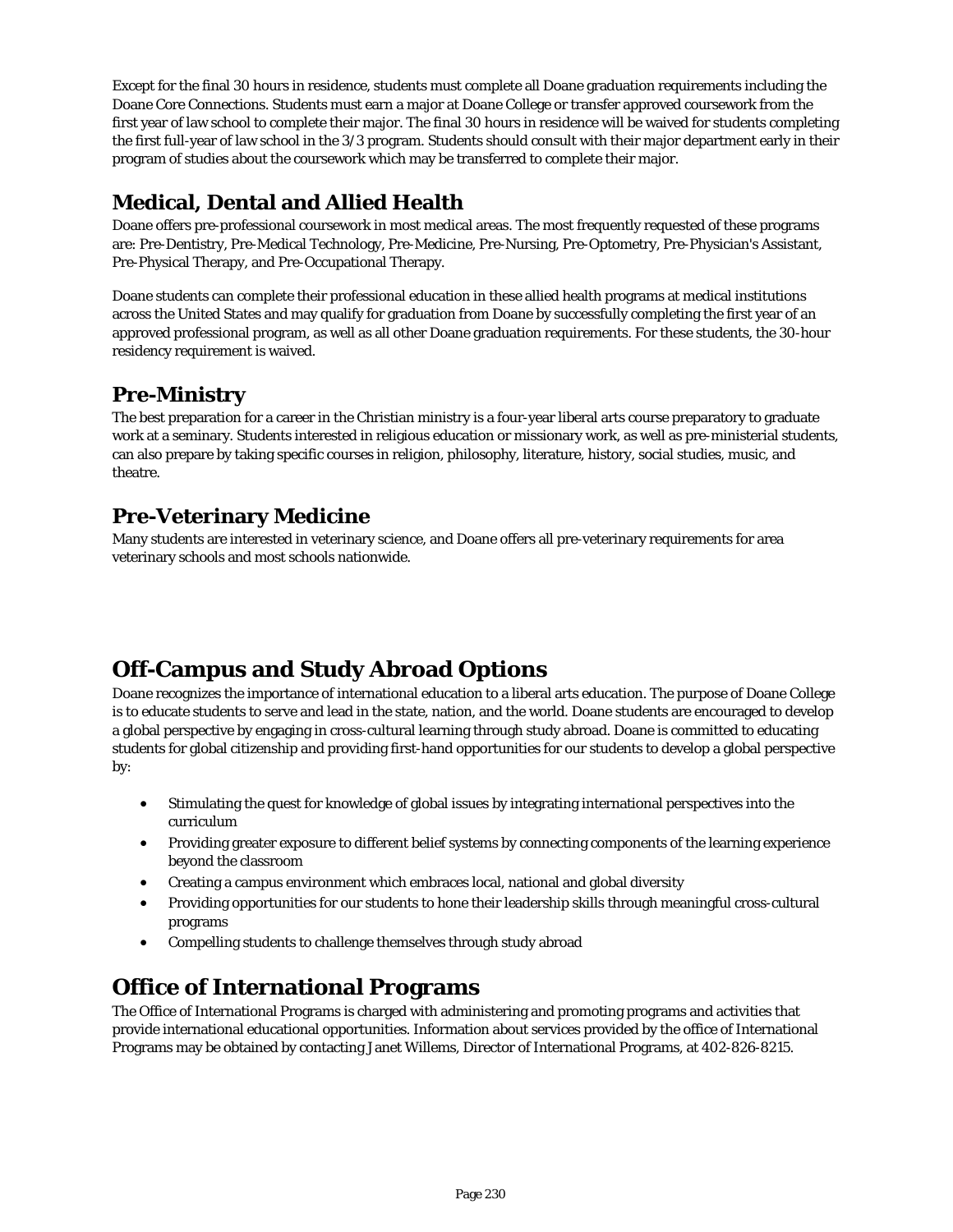#### **The office on International Programs provides the following services:**

**International Student Advising**

The International Student Advising Center provides assistance for students with issues relating to immigration and the SEVIS system.

- **Study Abroad Advising** The Study Abroad Advising Center provides assistance for students who wish to integrate study abroad into their academic program.
- **Faculty International Education Advisory Group** A select group of faculty serves as an advisory group to the office.

## **Objectives for Study Abroad**

Doane students generally apply to one semester or year-long program in order to enhance their liberal arts academic program. Students meet with their academic adviser and the study abroad adviser to determine which programs are most closely related to their educational and personal goals. Study abroad is a life-changing experience, and determining the appropriate program helps maximize the benefit of the study abroad experience. Students may choose a program to enhance their major, improve their ability in a foreign language, to gain a greater understanding of other academic subjects, or to experience life in another culture.

International programs are available in over 40 countries. Fluency in a foreign language is not required. Many programs provide instruction in English, while other programs provide instruction in a foreign language. Students interested in any of the following off-campus programs may obtain detailed information by contacting Janet Willems in the Office of International Programs.

### **Types of Programs**

Study abroad programs provide the opportunity to deepen a liberal arts education and to expand skills related to a major, emphasis or area of interest. Programs may organize coursework around a specific major such as chemistry, biology or business, or around a common theme such as gender development, the complexities of globalization and development or environmental issues. Instruction relating to the host country is generally included upon arrival.

Programs may be operated by Doane faculty, U.S.-based organizations, institutions abroad, or a consortium of cooperating institutions. Programs vary widely, and may offer traditional classroom instruction, experiential learning, community service, independent study and internships.

### **Faculty Led Programs**

Special short-term international study/travel courses are offered each year. Courses may take place in January or in May following graduation. Faculty lead international travel courses and students earn academic credit. In recent years international travel courses include trips to Africa, Australia, Belize, Brazil, Caribbean, China, Egypt, France, Germany, Greece, India, Italy, Japan, Mexico, New Zealand, Peru, Scotland, Thailand, and the United Kingdom. All participants are expected to enroll in TVL-300 the semester before traveling abroad.

### **Featured Study Semester and Year-Long Abroad Programs**

Doane is affiliated with programs throughout the world. For a complete list of programs in Africa, Asia, Australia, Central America, Europe, Middle East, North America, and South America, please visit the Office of International Programs.

### **Transfer Policy for Study Abroad Programs**

Generally, courses taken abroad which earn a C- or better are recorded on the student's transcript as "Pass" credit. (Grades below C- are not accepted.) If, however, the course is taken through an approved study abroad program in order to fulfill specific requirements of the French, German, or Spanish major, a letter grade is earned, and is recorded on the transcript as such.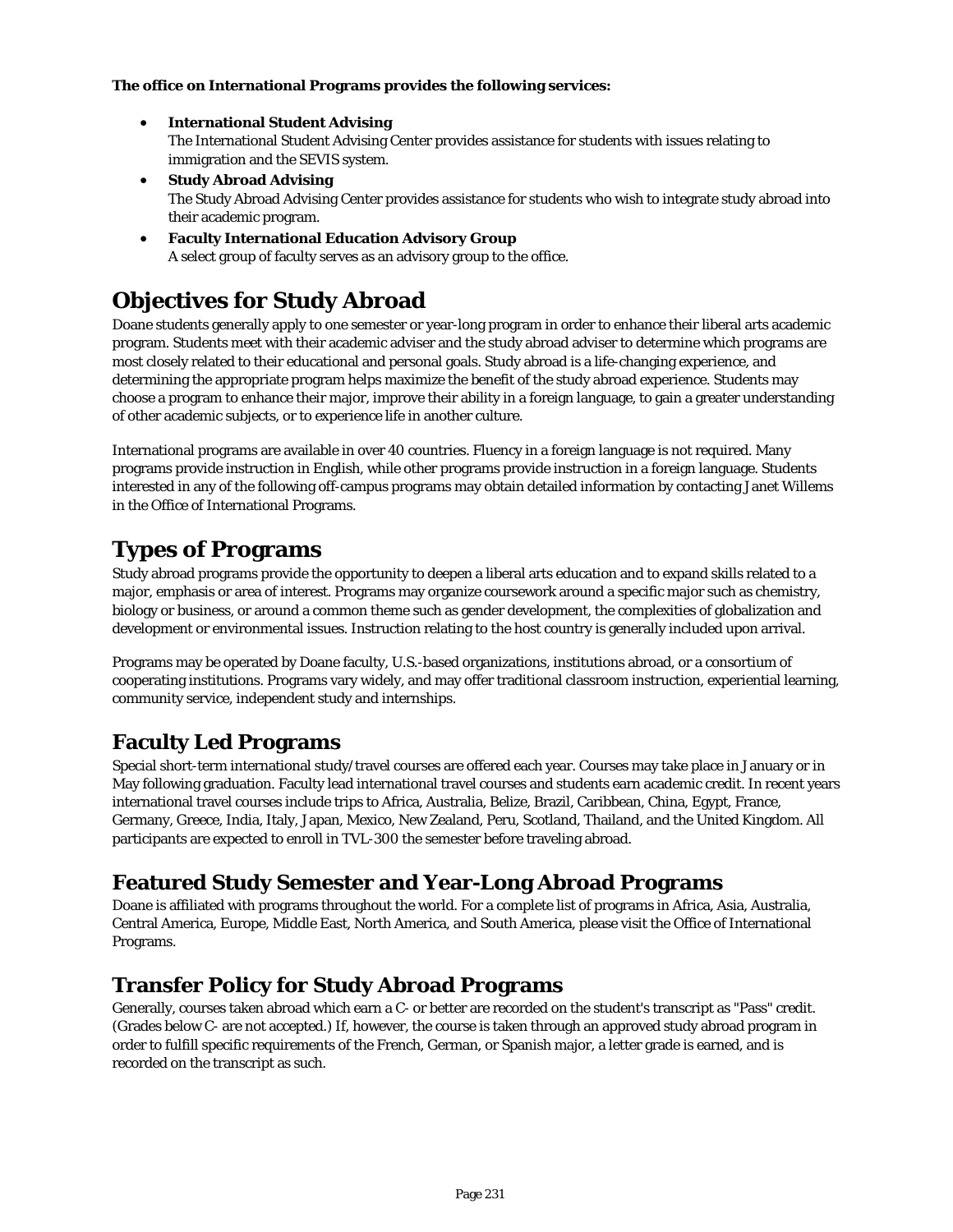### **Consortium Agreements**

### **Council on International Educational Exchange**

Through this program, students may study in a variety of programs worldwide, including Australia, Belgium, China, France, and Spain.

### **Central College**

Doane's affiliation with the International Studies Program of Central College provides options to study in Austria, China, England, France, Mexico, Spain, and Wales. General undergraduate studies are available at these universities, and intensive language study is available at most.

### **Doane Africa Semester Abroad**

Students who choose to participate in the Doane Africa semester abroad are charged the tuition rate currently in effect at Doane. If there is an overseas institution involved, the institution is reimbursed by Doane. This policy is subject to change, based on the exchange rate and the costs of the host institution. If the cost of the overseas program exceeds normal Doane charges, the student is responsible for the additional costs. Students register at Doane for their courses, and grades are determined by the instructor responsible for the overseas study.

For the above agreements, Doane is billed by the host institution, which sets tuition and fees. The student is responsible for all charges.

### **Doane Exchanges**

Through this program, students may study in a variety of programs at colleges and universities throughout the world. Visit the Office of International Programs for a list of current Doane Exchange Opportunities.

### **Goethe Institut**

Located in Germany, this institute is devoted to teaching German as a foreign language. Courses at the Goethe Institut begin at the elementary level and progress through intermediate to an advanced level. Incoming students are assigned the appropriate level of study by completing a placement test. Comprehensive exams are given after each group of levels, and certificates and credits are awarded. Students register at Doane for the courses, with the amount of credit determined by the length of the course. Students are charged the tuition rate currently in effect at Doane, and the Goethe Institut is then reimbursed. This policy is subject to change, based on the exchange rate and the costs of attending the Goethe Institut.

### **International Studies Abroad**

Doane's affiliation with International Studies Abroad provides options to study in Europe, Latin America, and Asia.

### **International Student Exchange Program: ISEP-Direct**

Through the ISEP-Direct network, Doane students may enroll in university coursework in Africa, Asia, Europe, Latin America, and Australia.

### **Summers Abroad**

Students who study abroad during the summer can use the travel scholarship as financial aid. Freshman and sophomore students may chose to participate in short-term summer study abroad in preparation for semester or year-long study abroad during their junior or senior years. Study abroad is an essential element of a well-rounded liberal arts education. Although summer study abroad is very different than a semester abroad experience, it can be an excellent alternative for students who cannot spend a semester off campus for academic, financial or extracurricular reasons. Summer study abroad programs are available in a wide variety of academic subjects in over 30 countries. Students interested in summer study abroad may obtain detailed information by contacting Janet Willems in the Office of International Programs.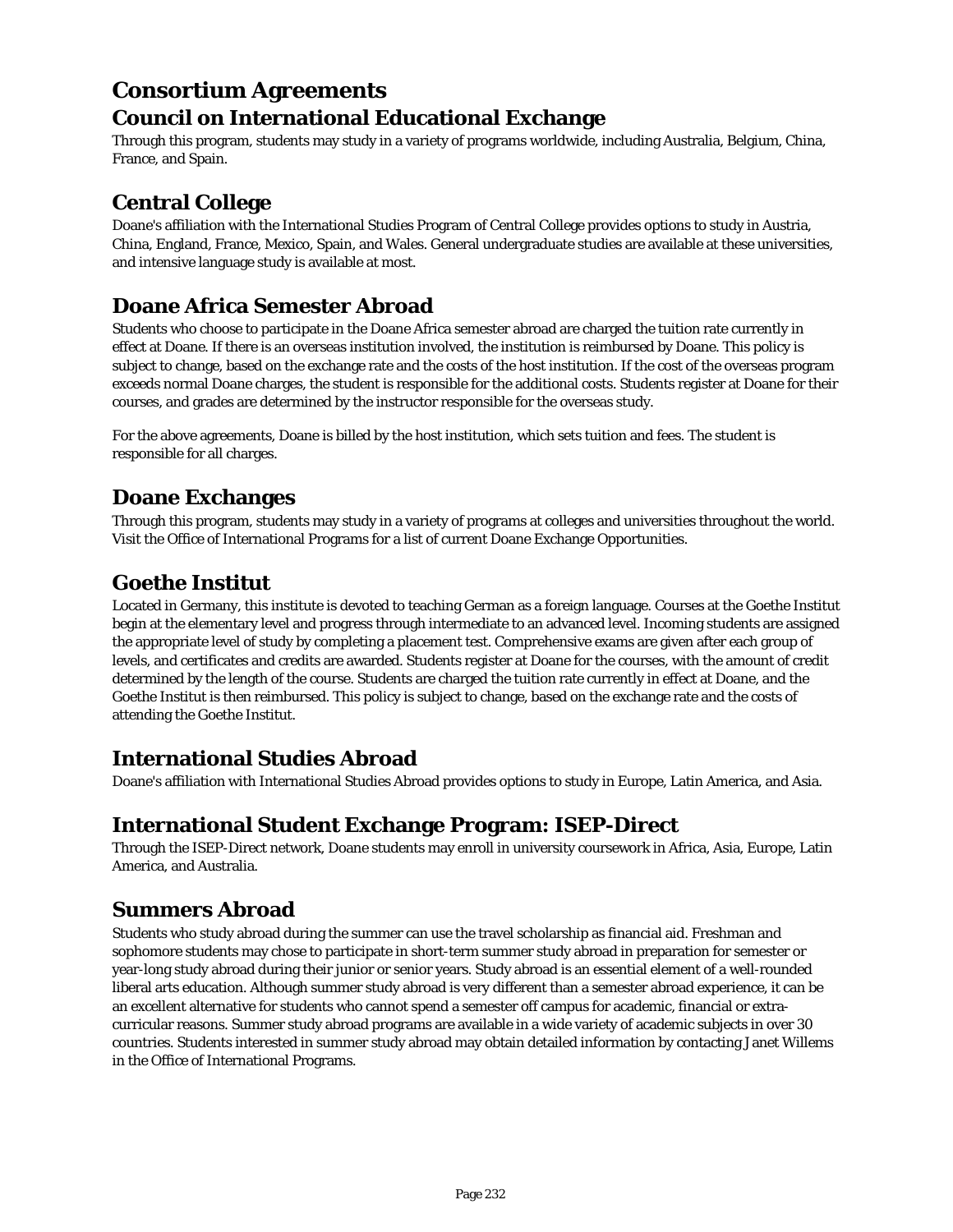### **Off-Campus Enrollments 2013-14**

#### Fall 2013

Ashlee Correll, *International Studies Abroad (ISA)*, San Jose, Costa Rica Leon Dwyer, *International Studies Abroad (ISA)*, Malaga, Spain Kurt Harders, *International Studies Abroad (ISA)*, Malaga, Spain Tyler Johnson, *Council on International Education Exchange (CIEE),* Perth, Australia Courtney Schnabel, *Veritas Study Abroad*, Sevilla, Spain

#### Spring 2014

Maggie Hubbell, *Council on International Education Exchange (CIEE),* Rennes, France Sydney Johnson, *International Studies Abroad (ISA)*, Buenos Aires, Argentina Benjamin Lawrence, *International Studies Abroad (ISA)*, Meknes, Morocco Lindsay Wilson, *International Student Exchange Program (ISEP) Direct*, Accra, Ghana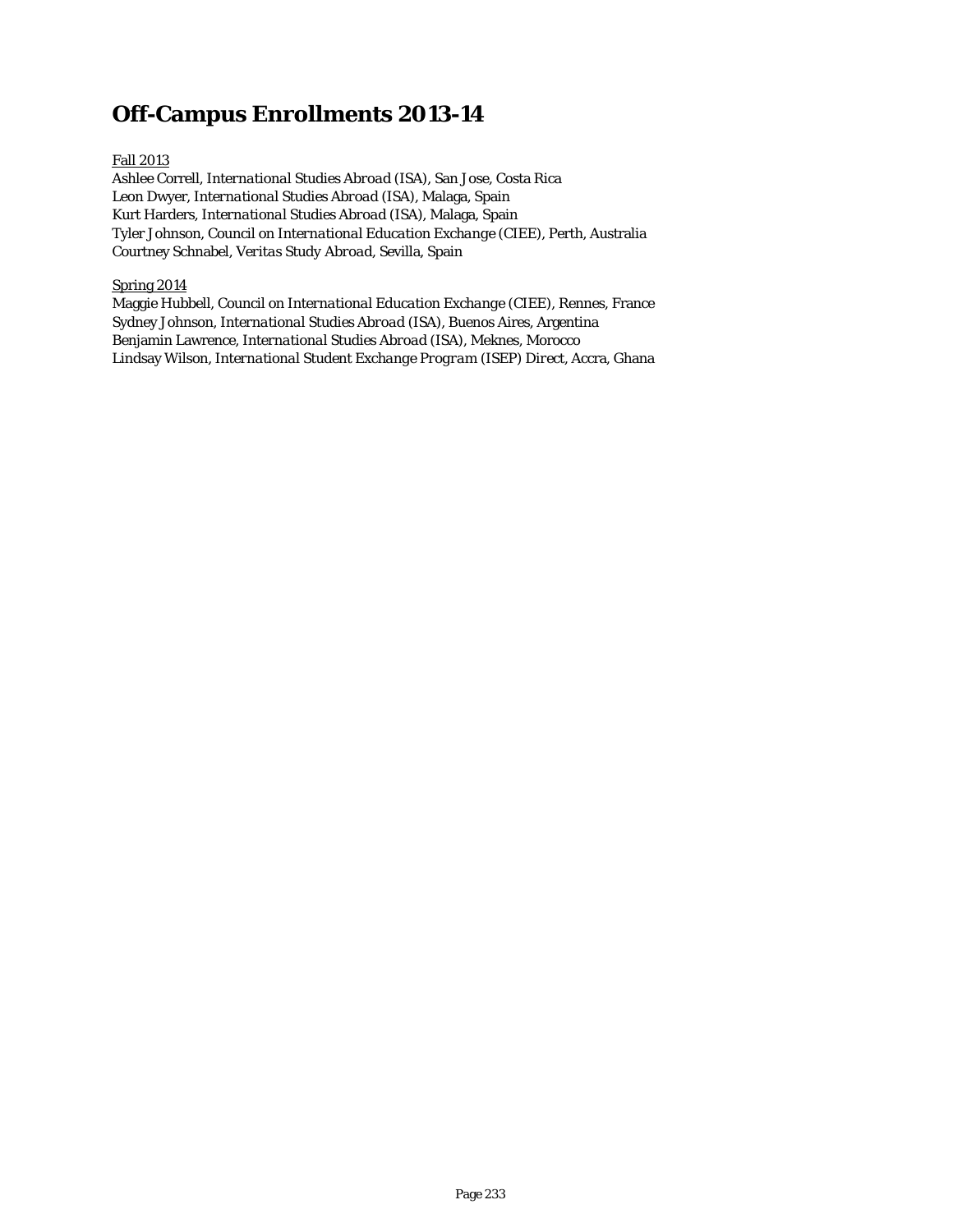# **Register of Trustees, Faculty & Administration**

### **Board of Trustees**

The government of the college is vested in a self-perpetuating Board of Trustees, whose regular members serve for four years and are eligible for re-election. Three additional members represent the alumni and serve for a single three-year term. The board meets twice a year. In the interim, the Executive Committee acts for the board. Administration of the college is by the president, the cabinet, and the faculty.

### **Officers of the Board**

**Ken E. James '69,** 1989-, *Chair,* Consultant (Retired), Hewitt & Associates, Lake Forest, Illinois **Jill Smith, J.D. '74,** 1997-, *Vice-Chair,* Senior Counsel, Mayo Clinic, Rochester, Minnesota **Allison Petersen,** 2004-, *Secretary,* Walton, Nebraska

**Kerry S. Beezley,** 2008-, *Assistant Secretary,* Executive Assistant to the President, Doane College, Crete, Nebraska **Julie Schmidt,** 2006-, *Treasurer,* Vice President for Finance and Administration, Doane College, Crete, Nebraska **Jacque Carter,** 2011-, President*,* Doane College, Crete, Nebraska

### **Trustees**

**Richard Bartlett '88,** 2007-, Principal & Co Chairman, Lone Peak Capital, Overland Park, KS **John J. Bauer '81,** 2006-, Vice President, Time Warner Business Services, LLC Tampa, Florida **Patrick Beans '79,** 2007-, Senior Vice President & Treasurer, Supertel Hospitality, Inc., Lincoln, Nebraska **C. Donald Brodie,** 2000-, Member, Doan(e) Family Association of America, Inc., Ontario, Canada **Ann Songster Cahill '72,** 2011-, Educator & Community Philanthropist St. Louis, Missouri **Donald M. Campbell '61***,* 2011-, Principal, Partners for Growth Managers, San Francisco, California **Barbara R. Cole '63,** 2008-, Director of Pediatric Nephrology (Retired), Washington University, Mt. Pleasant, South Carolina **Donn H. Crilly, M.D. '50,** 1980-, Vascular Surgeon (Retired), Superior, Nebraska **Vernon R. Daniels, J.D. '78,** 2006-, Judge, Douglas County Court, Omaha, Nebraska **George A. Drake, Ph.D.,** 1995-, Emeritus President/Professor, Grinnell College, Grinnell, Iowa **Kenneth E. Fridrich '59,** 1969-, Managing Director-Marketing/Pension Services (Retired), The Principal Financial Group, Tucson, Arizona **Judi gaiashkibos '00L, '07L,** 2012-, Executive Director, Nebraska Commission of Indian Affairs **Toni M. Ganzel, M.D.,** 2005-, Interim Dean, School of Medicine, Professor of Surgery and Otolarynology, University of Louisville School of Medicine, Louisville, Kentucky **Richard C. "Rick" Gibson '57,** 1998-, CEO, AGRO International, Inc., Council Bluffs, Iowa **George F. Haddix, Ph.D. '62,** 1999-, Member/Manager Riverton Management Resources, LLC, Ralston, Nebraska **Richard Held '70,** 2007-, Real Estate Investor Los Angeles, California **Jane Renner Hood '66,** 2011-, Ph.D. (Retired) Executive Director of the Nebraska Humanities Council, Lincoln, Nebraska **Daniel Jackman '89,** 2006-, Director, DBA International LTD, Singapore **Troy Kanter '90,** 2005-2008, 2009-, CEO & President, Kenexa, Inc., Lincoln, Nebraska **Reverend Jim Keck,** 2011-, Sr. Minister, 1st Plymouth Congregational Church (UCC) Lincoln, Nebraska **Eugene A. Klingler, Jr., M.D. '57,** 1976-, Medical Director, Manhattan Ambulatory Surgical Hospital, Manhattan, Kansas **Bill Lowe '86,** 2010-, President, Sammons Retirement Solutions, Grimes, Iowa **Kenneth J. McCumber '68,** 1999-, Sr. Vice President- Sales (Retired), Airborne Express, Bend, Oregon **John P. Nelson,** 1992-, Chairman, Silverstone Group, Omaha, Nebraska **Jack Salter '65,** 2012-, (Retired) Manufacturing Manager, Salter Labs, Keene, California **Enrique E. Sanchez '74,** 2005-, Executive Manager Purchasing Warehouses, and Inventories, Republic of Panama **Paul M. Schelstraete, J.D. '70,** 2007-, President, City Bank & Trust Co., Crete, Nebraska **Thomas Sorensen, Jr.,** 2011-, Financial Advisor, Edward Jones, Crete, Nebraska **Tom Tonniges, M.D. '72,** 1991-2006, 2012-, F.A.A.P., Medical Director United Health Care, Omaha, Nebraska **Michael A. Weston '93,** 2010-, Advisor, State Farm Insurance, Lincoln, Nebraska **Lois Chab Weyers '67,** 2005-, Educator (Retired), Green Bay Public Schools, DePere, Wisconsin **Tim Wilson '90,** 2010-, Partner, BDK, LLP, Omaha, Nebraska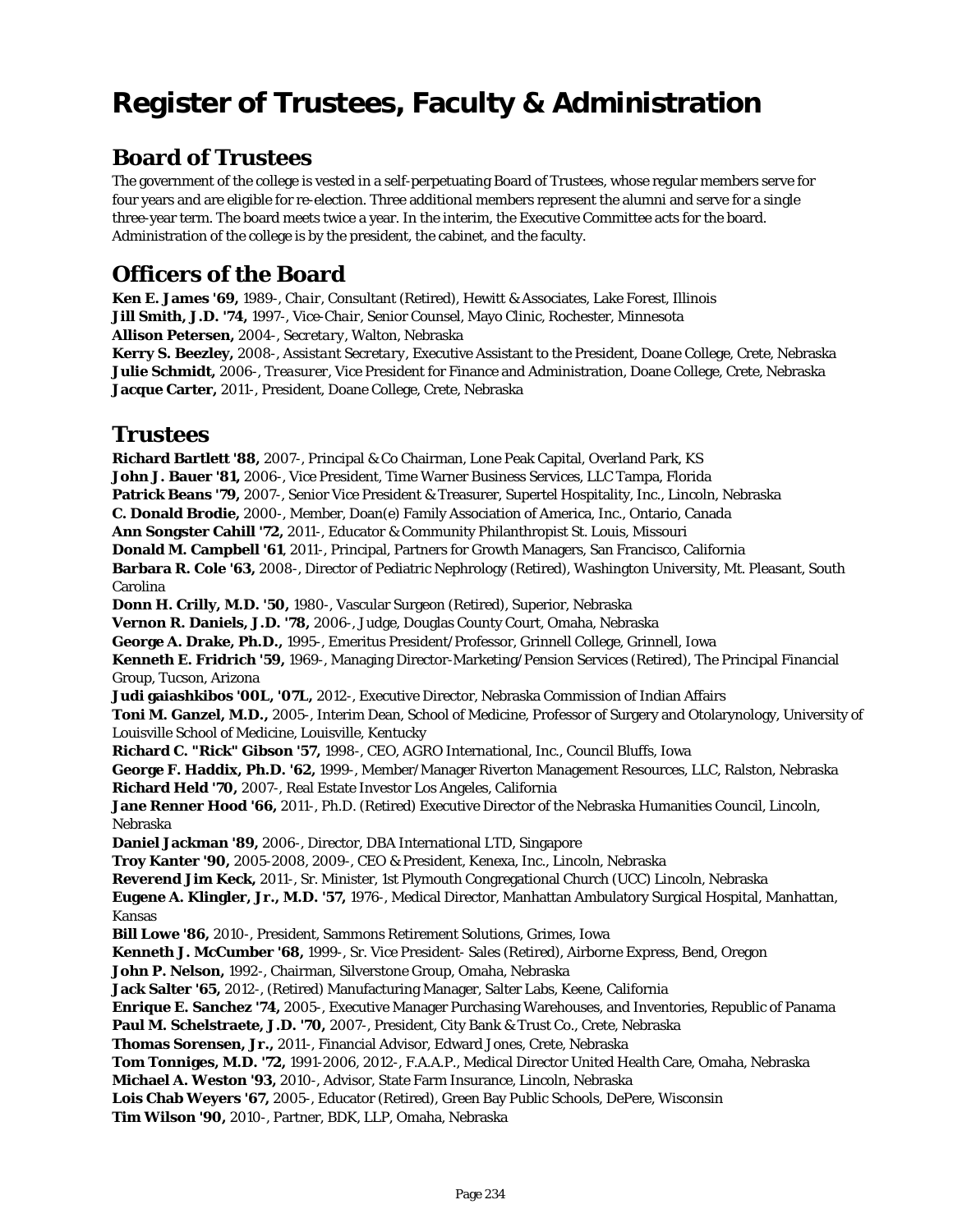### **Emeriti Trustees**

**Marian Anderson,** 1979-2010, Omaha, Nebraska **Jack E. Barker, J.D. '61,** 1996-2012, President (Retired), Mountain States Employers Council, Littleton, Colorado **Jacob H. Dering,** 1982-2008, (Retired) Pharmacist, Crete, Nebraska **Donald F. Dillon,** 1988-2007, Chairman Fiserv, Brookfield, WI **Gilbert R. Eggen '51,** 1962-1980, Former Assistant Vice-President, Northwestern Bell Telephone Co., Vancouver, Washington **Melvin E. Emeigh '58,** 1977-2001, Allstate Insurance, Sierra Vista, Arizona **William T. Griffin, M.D.,** 1998-2010 General Surgeon (Retired), Omaha, Nebraska **Robert R. Haack '51,** 1976-2006, Former Vice President of Finance and Comptroller, Northwestern Bell Telephone Co., Rio Verde, Arizona **Edward G. Heilman, J.D. '67,**1989-2012, Attorney at Law, Palm Desert, California **Mary Keef,** 1996-2005, Mary Keef - Jack Keef Ford - Lincoln-Mercury (Retired), Lincoln, Nebraska **Patricia Mazanec Mahar '67,** 1990, 1994-2009, Mahar & Associates, Inc. (Retired), Howey-in-the-Hills, Florida **Linda Mann, Ph.D.,** 2001-2007, Dean (Retired), College of Communication and Fine Arts, Grossmont College, Hillsboro, Oregon **Arleen Michael,** 1975-1995, Professor of Education (Retired), University of Nebraska at Omaha, Carmichael, California **Kim M. Robak, J.D.,** 1995-2012, Partner, Ruth Mueller and Robak, LLC, Lincoln, Nebraska **Eleanor M. "Mac" Sack '48,** 1993-2007, Crete, Nebraska **William E. Shoemaker '68,** 1975-2004, Private Investor, Cambridge, Nebraska **Peter Sura '66,** 1979-1996, Senior Management ABN AMRO Bank of Amsterdam (Retired), Konstanz, Germany **Thomas F. Tonniges, M.D. '72,** F.A.A.P., 1991-2006, Medical Director United Health Care, Omaha, Nebraska **Robert A. Wanek,** 1988-2004, Wanek Development Corporation and City Bank & Trust Company, Crete, Nebraska

### **Doane College President**

**Jacque Carter,** 2011-, B.S, M.S., Ph.D.

### **Presidents Emeriti**

**Frederic D. Brown,** 1987-2005, B.A., M.A., Ph.D. **Philip R. Heckman,** 1967-1987, B.S., M.S., Ph.D.

### **Vice President for Academic Affairs, Dean of the Faculty**

**Earl L. Wright,** 1987-2010, President & CEO, AMG National Trust Bank, NA, Englewood, Colorado

**John Burney,** 2010-, B.A., M.A., M.Phil., Ph.D.

### **Faculty Emeriti**

**Erika R. Barton,** 1969-1996, B.S., M.A., Ph.D. **Fred M. Beile,** 1961-1998, B.S., M.S., M.P.Ed. **Richard E. Dudley,** 1966-1996, A.B., M.A., Ph.D. **Marcia M. Freer,** 1976-2003, B.A., M.A., Ph.D **Chris Masters,** 1968-2008, B.A., M.S., D.A. **Edward J. McPartland,** 1970-2003, B.A., M.A., Ph.D. **Larry L. Monson,** 1989-2004, B.A., M.A. **Robert D. Muckel,** 1968-2000, A.B., M.S., Ph.D. **Carroll D. Peterson,** 1964-2001, A.B., A.M., Ph.D. **Peter Reinkordt,** 1984-2011, B.A., M.A., Ph.D. **Richard Terrell,** 1970-2009, B.F.A., M.F.A. **C. Robert Wikel,** 1979-2003, B.A., M.S., Ph.D. **Richard Wolters,** 1978-2007, B.A., Ph.D.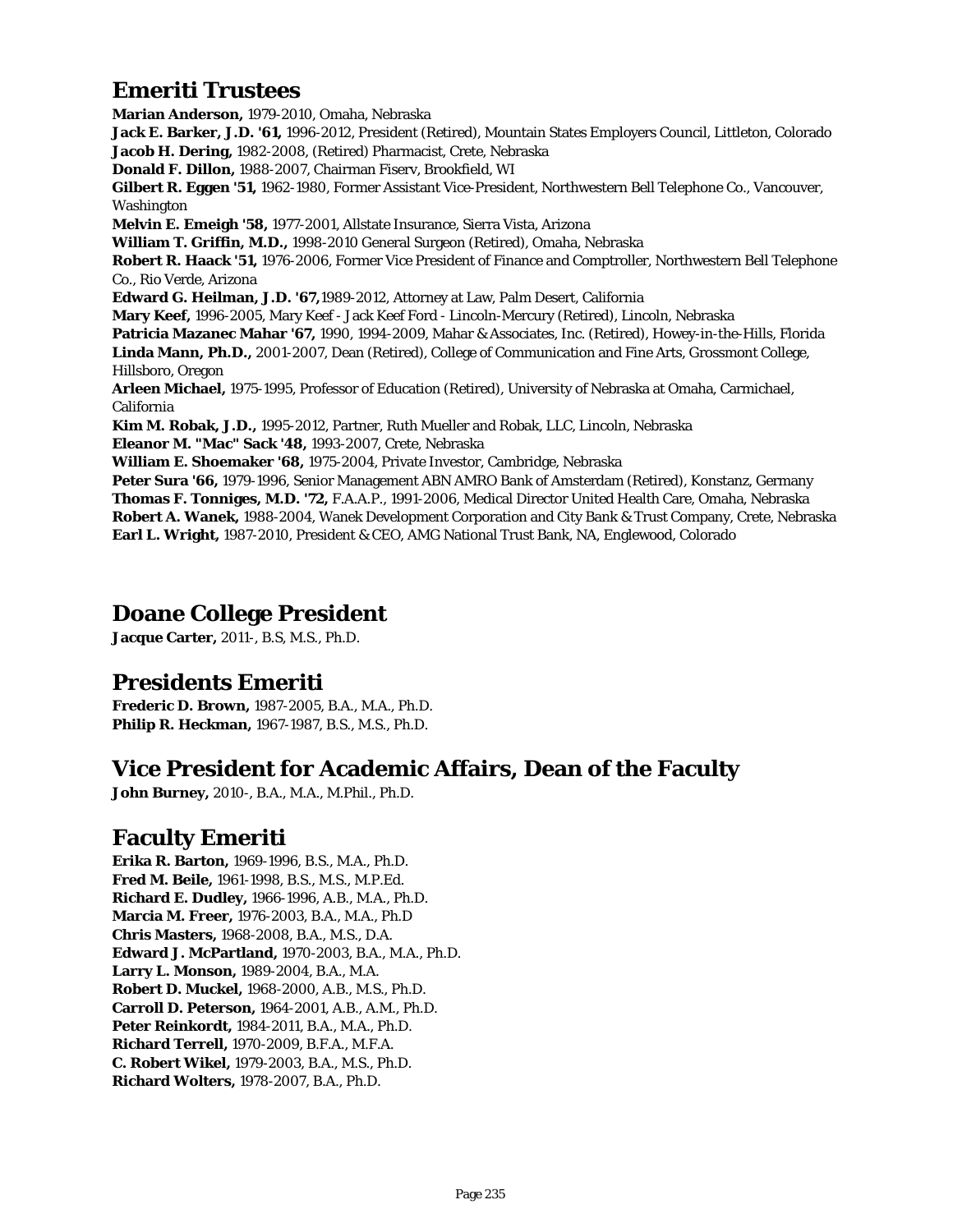### **Doane College Faculty**

**Monique Belitz,** 2012-, *Assistant Professor of Art* Ludwig-Maximilians-University of Munich, Germany, B.S.; University of New Mexico, M.F.A., M.A.

**\* Jennifer Bossard,** 2007-, *Associate Professor of Economics* University of South Dakota, B.S., B.A.; University of Nebraska-Lincoln, M.A., Ph.D.

**Tessa Durham Brooks,** 2009-, *Assistant Professor of Biology* University of Nebraska, B.S.; University of Wisconsin, Ph.D.

**Dan Clanton,** 2008-, *Associate Professor of Religious Studies; Chair, Fine Arts and Humanities Division* Hendrix College, B.A.; Iliff School of Theology, M.A., Ph.D.

**\* Barbara J. Clement,** 1998-, *Professor of Biology* University of Nebraska-Lincoln, B.S., M.S.; University of Nebraska Medical Center, Ph.D.

**David J. Clevette,** 1989-, *Professor of Chemistry* Gustavus Adolphus College, B.A.; University of Missouri, Ph.D.

**Kathie Court***,* 2014 -, *Visiting Assistant Professor of Business* University of Maryland, B.S., M.A.; Washburn University, M.B.A; Fielding Graduate University, M.A., Ph.D

**Danelle DeBoer,** 2001-, *Professor of Sociology* Bellevue University, B.A.; University of Nebraska-Lincoln, M.A., Ph.D.

**\*\* Rodney Diercks,** 1997-, *Professor of Education* Chadron State College, B.S.; Doane College, M.Ed., University of Nebraska-Lincoln, Ed.D.

**Erin Doyle,** 2013-, *Assistant Professor of Biology* The University of Tulsa, B.S.; Iowa State University, Ph.D.

**David Dunnigan,** 1986-, *Associate Professor of Physical Education* University of Nebraska-Lincoln, B.S.; United States Sports Academy, M.S.S.

**Scott Dworak,** 2014 -, *Visiting Instructor of Biology* University of Nebraska-Lincoln, B.S., M.S., Ph.D. (in progress)

**Bradley Elder,** 2004-, *Associate Professor of Biology* Adrian College, B.A., Kansas State University, Ph.D.

**Susan Enders***,* 2013-, *Assistant Professor of Physics* Martin Luther University Halle Wittenberg, Germany, Ph.D.

**Alec J. Engebretson,** 1990-, *Professor of Information Science and Technology* Buena Vista College, B.S.; University of Nebraska-Lincoln, M.S., Ph.D.

**Nathan Erickson,** 2011- *Assistant Professor of Sociology* Augsburg College, B.A.; University of Oregon, M.A., Ph.D.

**Tracee R. Fairbanks,** 1998-, *Assistant Professor of Mathematics; Head Women's Basketball Coach* Doane College, B.S., M.Ed.

**Dianne S. Ferguson,** 1977-, *Associate Professor of Music* University of Nebraska-Lincoln, B.M.E., M.M.; further study, University of Colorado

**Lyn C. Forester,** 1992-, *Professor of Education; Chair, Education Division; Dean of the Master of Education in Curriculum and Instruction Program* University of South Carolina, B.A.; University of Oklahoma, M.Ed.; Oklahoma State University, Ed.D.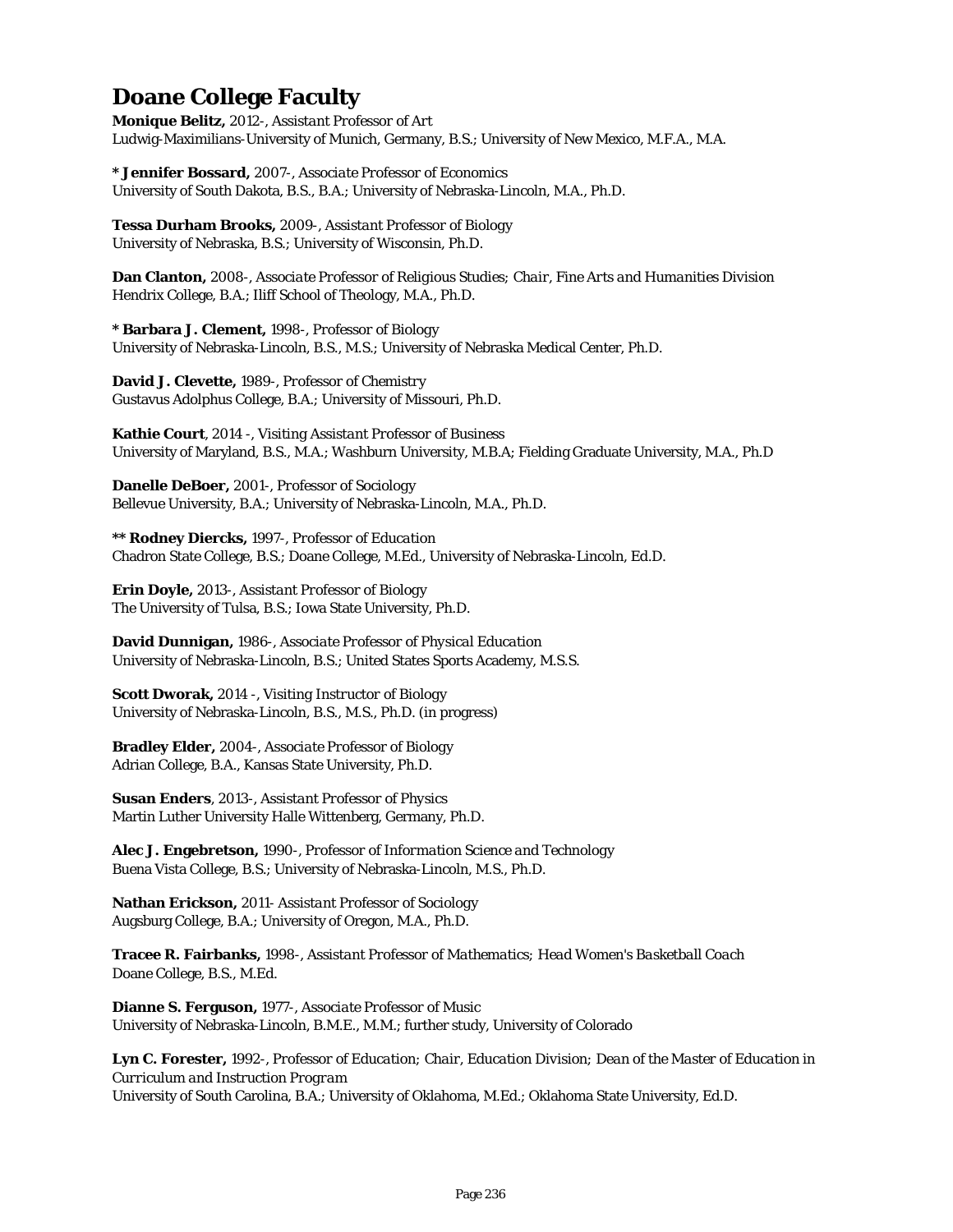**Terese Francis,** 1995-, *Reading Specialist with rank of Instructor in English* Southern Illinois University, B.S., M.A.

**Maureen F. Franklin,** 1984-, *Associate Professor of French* University of Nebraska-Lincoln, B.A.; Stanford University, M.A.; University of Nebraska-Lincoln, Ph.D.

**Tim Frey,** 2013-, *Associate Professor of Education* Doane College, B.A.; M.Ed.; Indiana University, Bloomington, IN, Ph.D.

**Meghan Gaul***,* 2014 -, *Assistant Professor of Graphic Design* Rensselaer Polytechnic Institute, B.S.; Boston University, M.F.A

**Jayne Germer,** 2007-, *Collection Development Librarian with rank of Associate Professor of Practice in Library Science* Doane College, B.A.; Emporia State University, M.L.S.

**Jay W. Gilbert***,* 1993-, *Professor of Music; Director of Bands* University of Wisconsin, B.S.; Northwestern University, M.M., D.M.

**Emily Griesch,** 2014 -, *Lecturer in Education* University of Nebraska-Lincoln, B.S., Doane College, M.Ed.

**Evelyn Harris Haller,** 1969-, *Professor of English* Barat College of Sacred Heart, A.B.; Emory University, A.M., Ph.D.

**Kathleen Hanggi,** 2013-, *Assistant Professor of English* University of Minnesota, Minneapolis, MN, B.A.; Boston College, Boston, MA, M.A.; Emory University, Atlanta, GA, Ph.D.

**Margaret "Peg" E. Hart,** 1992-, *Associate Professor of Mathematics; Chair, Science, Mathematics, and Information Science and Technology Division* University of Nebraska-Lincoln, B.S., M.S., M.S.

**Terry Haverkost,** 2014 -, *Visiting Assistant Professor of Biology* University of Nebraska-Lincoln, B.S., Ph.D.

**Kay L. Hegler,** 1974-, *Professor of Special Education* South Dakota State University, B.S.; University of Nebraska-Lincoln, M.S., Ph.D.

**Barbara Herzog,** 2012-, *Assistant Professor of Mathematics* Northern Arizona University, B.S., M.S.; University of California, Riverside,Ph.D. (in progress)

**Kristen Hetrick,** 2011-, *Assistant Professor of German* Washington and Jefferson College, B.A.; University of Cincinnati, M.A.; The Ohio State University, Ph.D.

**Timothy Hill,** 2003-, *Associate Professor of Political Science* Furman University, B.A.; The Ohio State University, M.A., Ph.D.

**Brandi Hilton-Hagemann***,* 2013-, *Assistant Professor of History* Hastings College, Hastings, NE, B.A.; University of Wyoming, Laramie, WY, M.A.; University of Oklahoma, Norman, OK, Ph.D. (in progress)

**Donna Himmelberger,** 2010-, *Assistant Professor of Theatre* Auburn University, B.A.; Michigan State University, M.F.A.

**Wendy Hind,** 2010-, *Assistant Professor of Business* Miami University-Oxford, B.A.; University of Nebraska-Lincoln, J.D., Ph.D.

**Andrea Holmes***,* 2005-, *Associate Professor of Chemistry* University of North Florida, B.S.; New York University, M.S., Ph.D.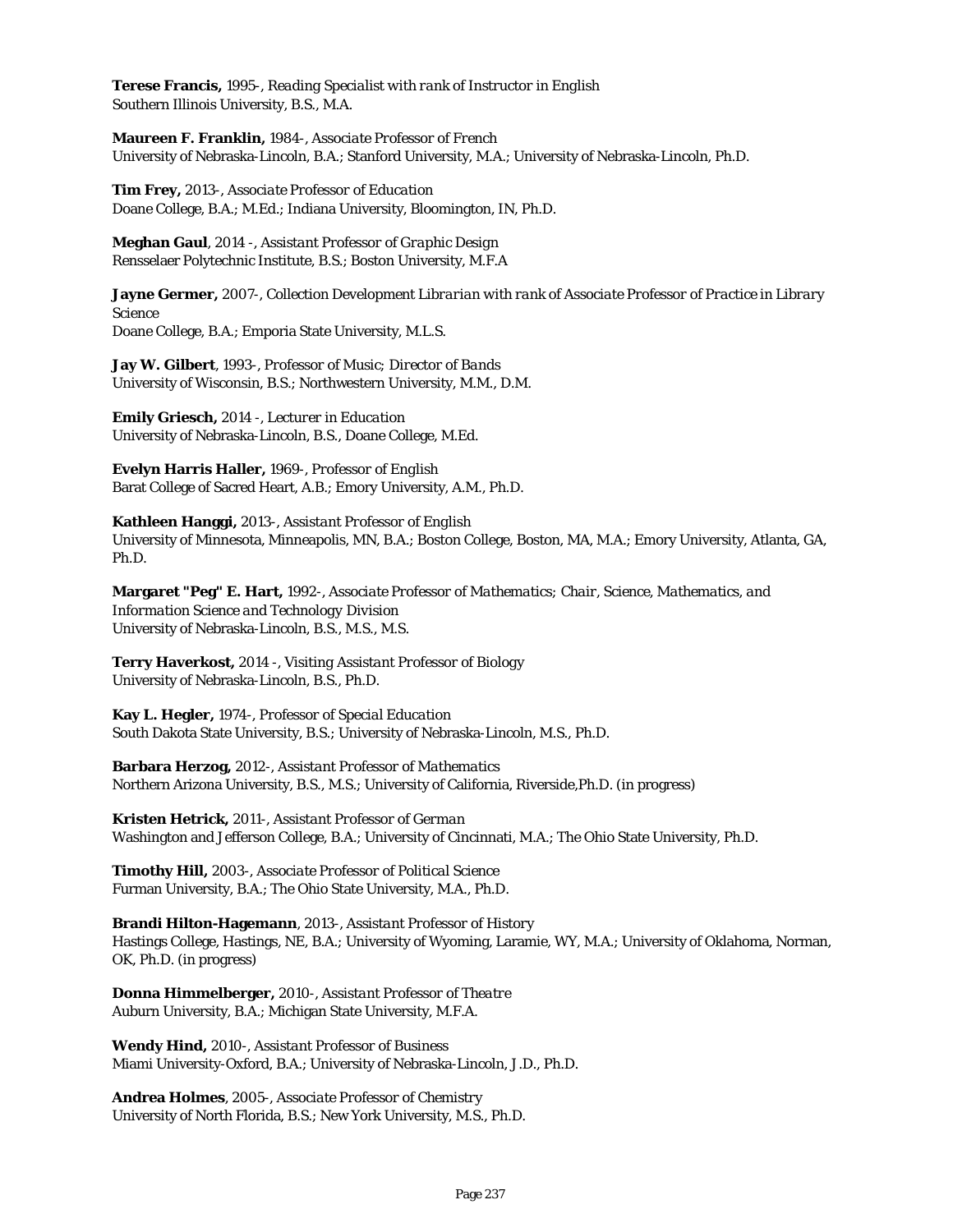**Natalie Homa,** 2013-, *Assistant Professor of Psychology* Baldwin-Wallace College, Berea, Ohio, B.S.; Saint Louis University, St. Louis, Missouri, M.S.(R), Ph.D. (in progress)

**Thomas L. Hood,** 1979-, *Associate Professor of Physical Education* Doane College, B.A.; University of Nebraska-Lincoln, M.P.Ed.

**Kimberly A. Jarvis,** 2003-, *Associate Professor of History; Chair, Social Science Division; Ardis Butler James Endowed Chair (2013-2014)* University of Connecticut, B.A.; Southern Connecticut State University, M.S.; University of New Hampshire, M.A., Ph.D.

**Janet Jeffries Beauvais,** 1987-, *Public Services Librarian/Archivist with rank of Lecturer* University of Nebraska-Lincoln, B.A., M.A.

**Bradley A. Johnson,** 2001-, *Professor of English* St. Olaf College, B.A.; Duke University, M.T.A.; University of Connecticut, M.A., Ph.D.

**James L. Johnson,** 1986-, *Professor of Mathematics* Wayne State College, B.A.; Bemidji State University, M.S.; University of New Hampshire, M.S.; University of Nebraska-Lincoln, Ph.D.

**Marilyn A. Johnson-Farr,** 1993-, *Dwight E. Porter Professor of Education* Nebraska Wesleyan University, B.A.; University of Nebraska-Lincoln, M.Ed., Ph.D.

**Linda Kalbach,** 2004-, *Associate Professor of Education* University of Northern Colorado, B.A.; Fort Hays University, M.A.; University of Nebraska-Lincoln, Ph.D.

**Thomas N. King,** 1992-, *Professor of Instructional Design* Westminster College, B.A.; Phillips University, M.Ed.; Oklahoma State University, Ed.D.

**Valerie Knobel,** 1997-, *Assistant Professor of Practice in Art* Doane College, B.A.; University of Nebraska-Lincoln, M.A.; further study International School of Drawing and Painting , Italy; Monash University, Australia, Ph.D. (in progress)

**Julie A. Kozisek,** 1980-, *Professor of Education* Doane College, B.A.; University of Nebraska-Lincoln, M.S., Ph.D.

**Matthew Kutscher,** 2012-, *Assistant Professor of Education* University of Nebraska-Lincoln, B.S., M.F.A, Ph.D.

**Heather Lambert,** 2003-, *Associate Professor of Psychology* Nebraska Wesleyan, B.A.; University of Kansas, M.S.; University of Nebraska-Lincoln, Ph.D.

**Ramesh Laungani,** 2011-, *Assistant Professor of Biology* New York University, B.A.; University of Nebraska, Ph.D.

**Jared List,** 2013-, *Assistant Professor of Spanish* Augustana College, Rock Island, Illinois, B.A.; The Ohio State University, M.A., Ph.D (in progress)

**Leslie D. Manns,** 1992-, *Professor of Economics; Chair, Economics & Business Division* University of North Dakota, B.A., M.A.; University of Nebraska-Lincoln, Ph.D.

**Robin McKercher,** 2005-, *Associate Professor of Theatre, Director of Theatre* Peru State College, B.S., B.A.; University of Nebraska-Lincoln, M.F.A.

**Deryl E. Merritt,** 1996-, *Professor of Business* University of Nebraska-Lincoln, B.S., M.B.A., Ph.D.

**Cindy L. Meyer,** 1987-, *Associate Professor of Physical Education* Wayne State College, B.A.; Kearney State College, M.A.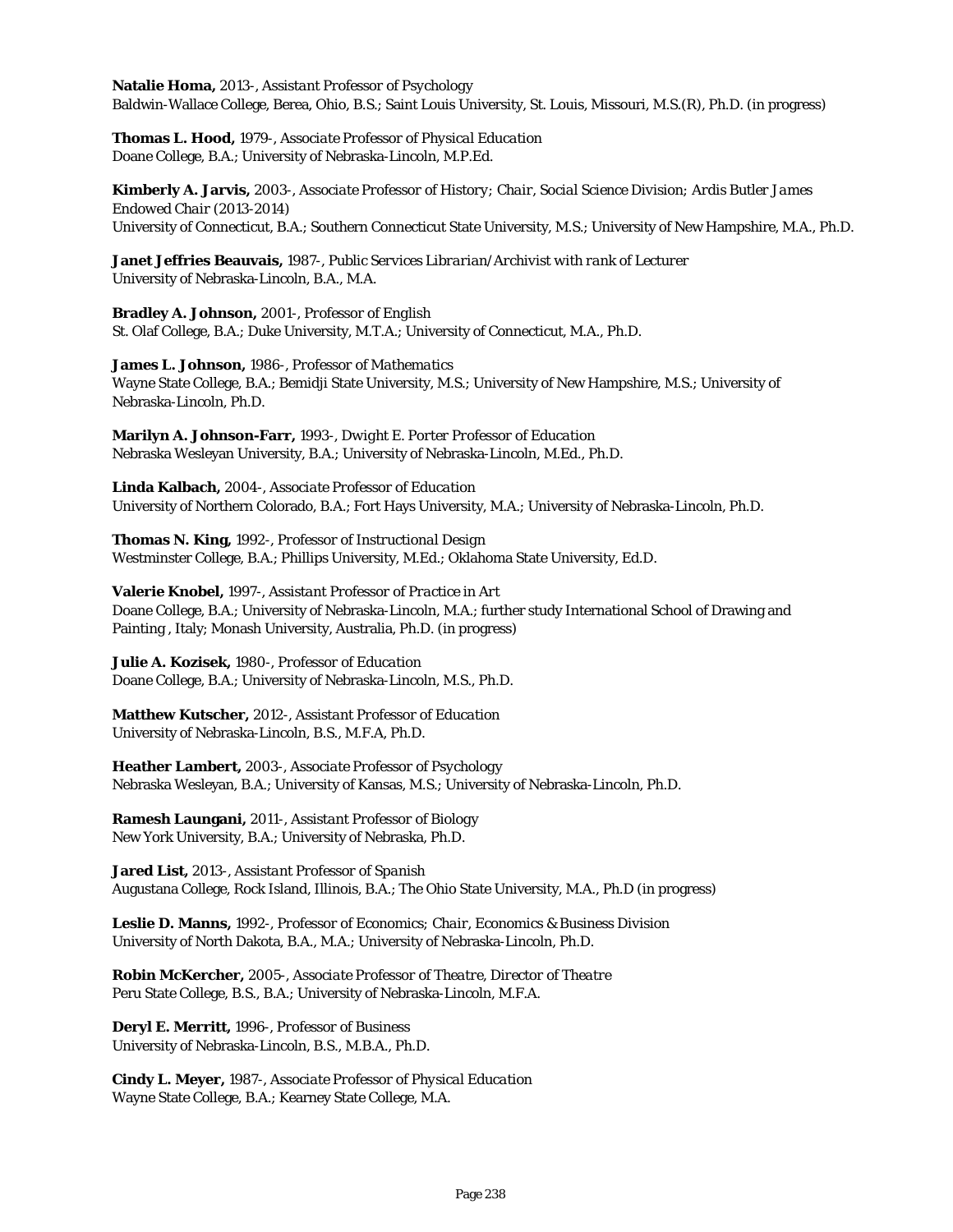**Mark M. Meysenburg,** 1998-, *Associate Professor of Information Science and Technology* Rose-Hulman Institute of Technology, B.S.; University of Idaho, M.S., Ph.D.

**Patrick Monaghan,** 2010-, *Assistant Professor of Philosophy* University of Nebraska, B.A.; Simon Fraser University, M.A., University of Iowa, Ph.D.

**Kathleen Ohlman,** 2007-, *Lecturer in Music Education* Concordia, B.S., M.Ed.; University of Nebraska-Lincoln, Ph.D. (in progress)

**\* Mark A. Orsag,** 1998-, *Professor of History* Carnegie-Mellon University, B.A.; Pennsylvania State University, M.A.; Michigan State University, Ph.D.

**Brian Pauwels,** 2002-, *Associate Professor of Psychology* Saint Norbert College, B.A.; University of Iowa, Ph.D.

**Julie Pinnell,** 2012-, *Director of Perkins Library, Chair, Academic Information Services Division* Iowa State University, B.S.; University of Iowa, M.A.

**Nikki Piper,** 2013-, *Lecturer in Education Doane College, B.A., M.A.*

**Liam O. Purdon,** 1980-, *Professor of English; Ardis Butler James Endowed Chair (2012-2013)* The Johns Hopkins University, B.A.; Rice University, M.A., Ph.D.

**Kurt Runestad,** 2004-, *Associate Professor of Music; Director of Choral Activities* St. Olaf College, B.A., University of Iowa, M.A., Ph.D.

**Roy M. Scheele,** 1985-, *Poet-in-Residence; Writing Specialist with rank of Associate Professor of English* University of Nebraska-Lincoln, B.A., M.A.

**Sharmin Sikich,** 2013-, *Assistant Professor of Chemistry* University of Nebraska, Lincoln, B.S.; University of California, San Diego. La Jolla, CA, M.S., Ph.D.

**Amanda Smith,** 2013-, *Director of the Rall Gallery and Visiting Assistant Professor of Art* The University of Puget Sound, Tacoma, WA, B.A.; University of Nebraska-Lincoln, M.F.A.

**Russell D. Souchek,** 1996-, *Professor of Environmental Science* Doane College, B.A.; Texas A & M University, M.S., M.S., Ph.D.

**Kathleen A. Springer,** 1997-, *Professor of Accounting* Hastings College, B.A.; University of Texas at Austin, M.P.A.; University of Missouri, C.P.A.

**Jeffrey Stander,** 2006-, *Associate Professor of Theatre* University of Nebraska-Lincoln, B.F.A.; San Diego State University,M.F.A.

**Eric Stearns,** 2010-, *Assistant Professor of Art* Doane College, B.A.,; Fort Hays State University, M.F.A.

**David Swartzlander,** 1999-, *Associate Professor of Practice in Journalism* Kent State University, B.A.; University of Nebraska-Lincoln, M.A.

**L. Lee Thomas,** 1995-, *Associate Professor of Journalism and Media* University of Nebraska-Lincoln, B.S., M.A., Ph.D.

**Nicholas Vaccaro***,* 2007-, *Associate Professor of Political Science* Haverford College, Pennsylvania, B.A.; University of North Carolina at Chapel Hill, M.A., Ph.D.

**James L. Vertin***,* 2001-, *Assistant Professor of Practice in Mathematics* Doane College, B.S., M.Ed.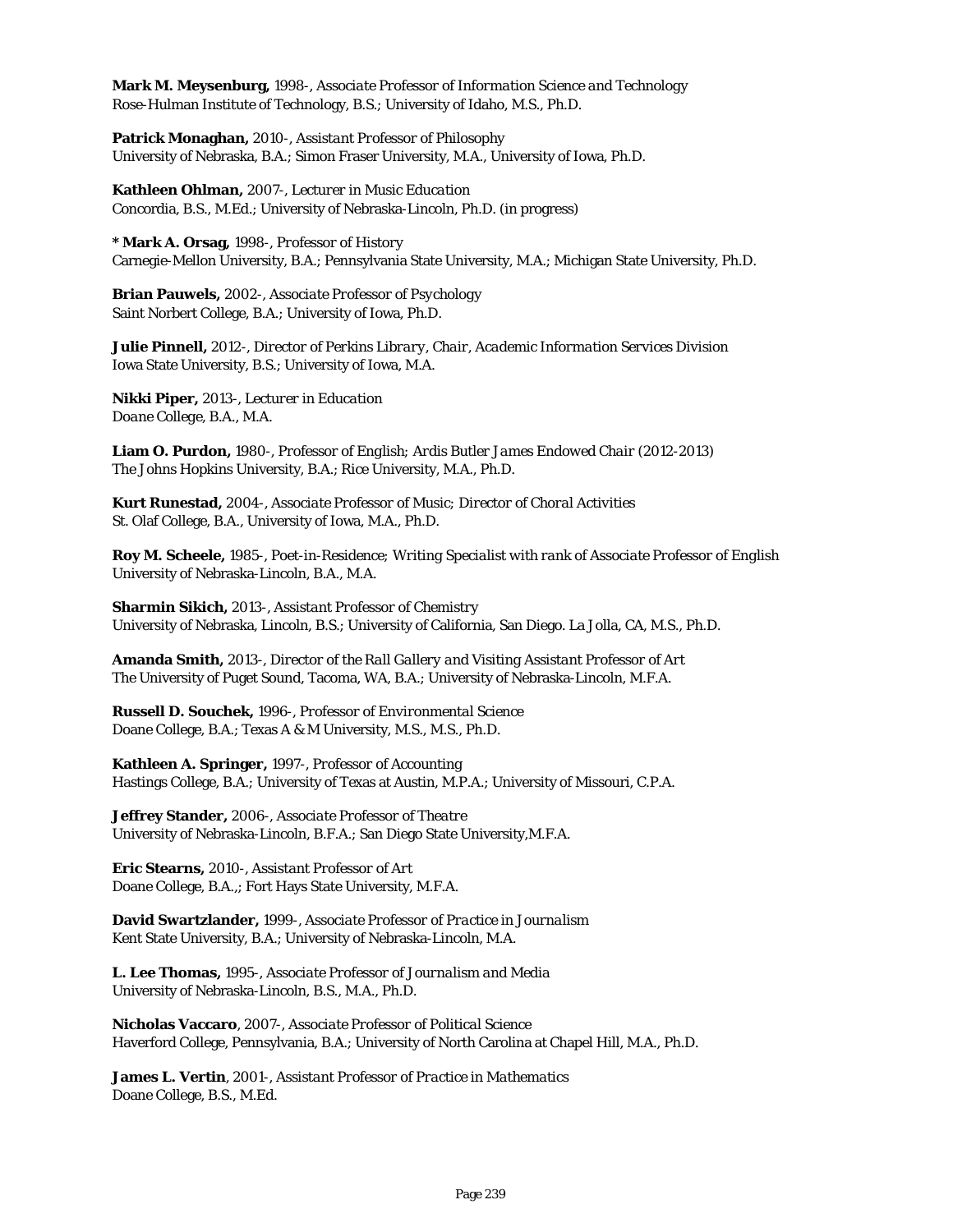**Denee L. Wehrs,** 1996-, *Instructor in Education* Doane College, B.A., M.Ed.

**Philip Weitl,** 2005-, *Associate Professor of English; Ardis Butler James Endowed Chair (2014-2015)* Hastings College, B.A., Kansas State University, M.A.; University of Nebraska-Lincoln, M.F.A.

**Christopher D. Wentworth,** 1989-, *Professor of Physics* Duke University, B.S.; Florida State University, Ph.D.

**Kris Williams,** 2011-, *Assistant Professor of Mathematics* Luther College, B.A.; University of Iowa, M.A., Ph.D.

**Erin Wilson,** 2006-, *Associate Professor of Chemistry* Kenyon College, B.A., University of Michigan, P.h.D.

**Nathaniel Wilson,** 2012-, *Instructor in Communication Studies, Director of Forensics* Hastings College, B.A.; George Mason University, M.F.A.

**Kathleen (Kitty) Wize,** 2012-, *Assistant Professor of Accounting* Northwest Missouri State University, B.A., M.A., C.P.A.

**Kathleen Zumpfe,** 2007-, *Lecturer in Business* University of Nebraska-Lincoln, B.S., M.A.

\* On leave Fall 2014

\*\* On leave Spring 2015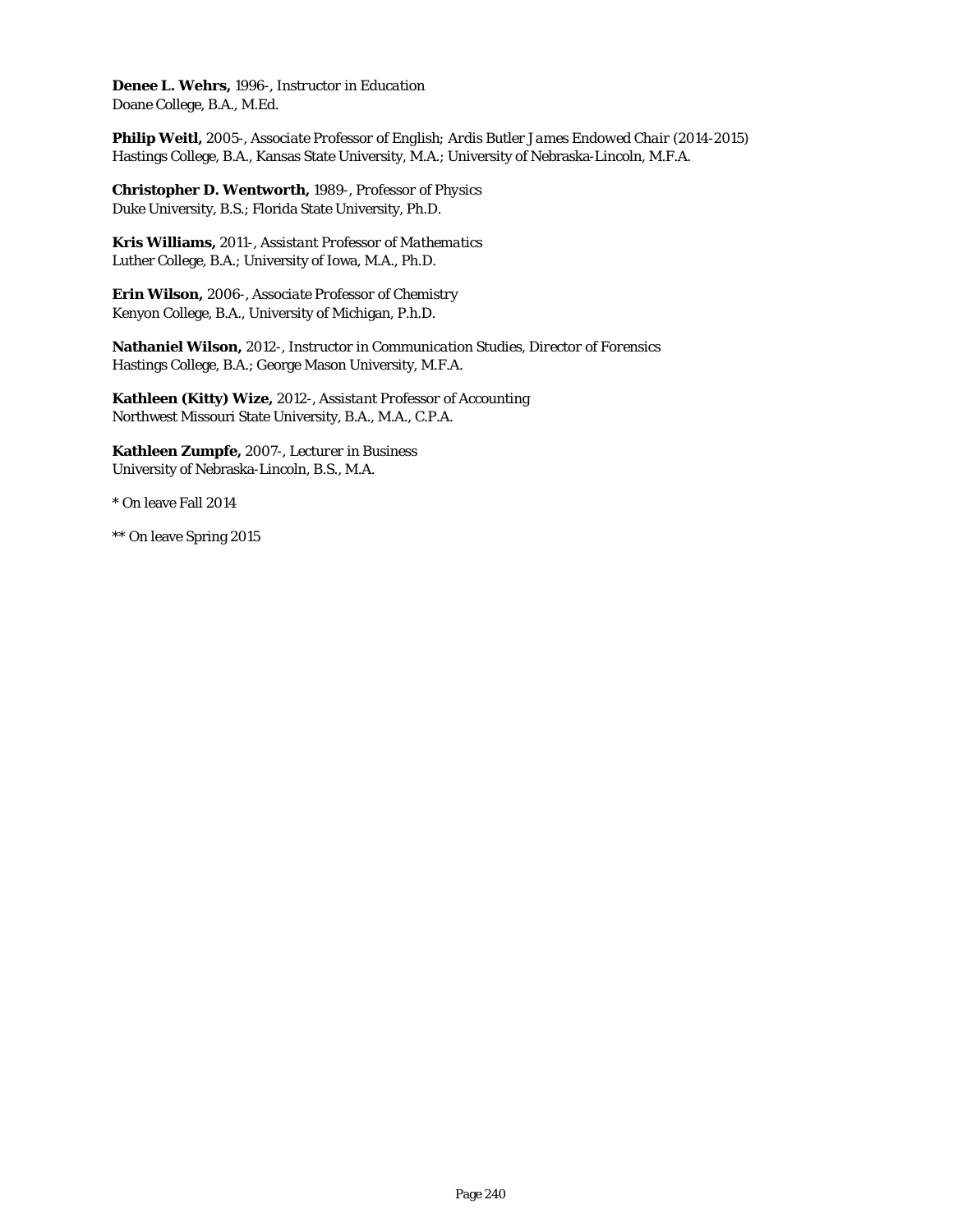# **Administration and Staff**

### **Office of the President**

**Jacque Carter,** 2011-, *President* **Karla Cooper,** 2006-, *Chaplain and Coordinator of Service Programs* **Kerry Beezley,** 1994-, *Executive Assistant to the President*

### **Academic Affairs**

**John Burney,** 2010-, *Vice President for Academic Affairs, Dean of the Faculty and Professor of History* **Katherine Marley,** 2001-, *Associate Vice President for Academic Affairs with rank of Professor* **Becky Klein Hunke,** 2001-, *Assistant Dean*  **Raychelle Burks,** 2013-, *Post Doctoral Fellow* **Lillian Dudley** 1976-International Student Local Activities Coordinator **Rhea Gill,** 1999-Director of Arts are Basic and Instructor of Dance **Kay Hegler,** 1974-, *Assessment Officer* **Abby Jackson,** 2011-, *Post Doctoral Fellow* **Rhonda Lake,** 2005-, *First Year Academic Adviser* **MacDuff Okuom,** 2012-, *Post Doctoral Fellow* **Jenei Skillett,** 2011-, *Administrative Assistant to the Vice President of Academic Affairs* **Janet Willems,** 1997-, *Director of International Programs* **Mark Wilson,** 2007-, Instrumentation Manager, Chemical Safety Officer with rank of Assistant Professor of Chemistry

### **Academic Support Center / Student Support Services**

**Sherri Hanigan,** 1986-, *Director of Student Support Services* **Terese Francis,** 1995-, *Academic Specialist* **Tami Marvin,** 1999-, *Mathematics Specialist* **Roy Scheele,** 1982-, *Writing Specialist with rank of Associate Professor* **Karen Sookram,** 1981-, *Director of Doane Learning Center, Associate Director of Student Services* **Lisa Wells,** 1990-, *Office Manager/Tutor Coordinator*

### **Admission Office**

**Joel Weyand,** 2009-, *Vice President of Enrollment Services* **Kyle McMurray,** 2008-, *Director of Admission* **Tim Moulton,** 2000-, *Assistant Director of Admission* **Suzy Cochnar,** 2007-, *Coordinator for Admission Visit Program* **Michael Dixon,** 2008-, *Admission Counselor*  **Sheri Doremus,** 2007-, *Data Coordinator Specialist* **Matt Gonzalez,** 2014-,*Admission Counselor for Recruitment and Diversity Outreach* **Dean Henson,** 2014-, *Admission Counselor* **Allison Huenemann,** 2011-, *Admission Counselor* **Nancy Nelsen***,* 1989-, *Executive Assistant for Admission* **Josh Oltmans,** 2007-, *Transfer Coordinator of Student Admission* **Carolyn Wieland,** 1994-, *Recruitment Communication Coordinator and Assistant to the Ambassador Program*

### **Athletics Department**

**Jill McCartney,** 2014-, *Athletic Director* **Chris Bessler,** 2007-, *Defensive Coordinator* **Dave Dunnigan,** 1986-, *Assistant Men's and Women's Track & Field Coach* **Gwen Egbert,** 2013-, *Head Volleyball Coach* **Tracee Fairbanks,** 1998-, *Head Women's Basketball Coach* **Pete Fiumefreddo III,** 1999-, *Head Men's and Women's Tennis Coach* **Jeannine Foster,** 2001-, *Head Women's Golf Coach* **Matt Franzen,** 2006-, *Head Football Coach*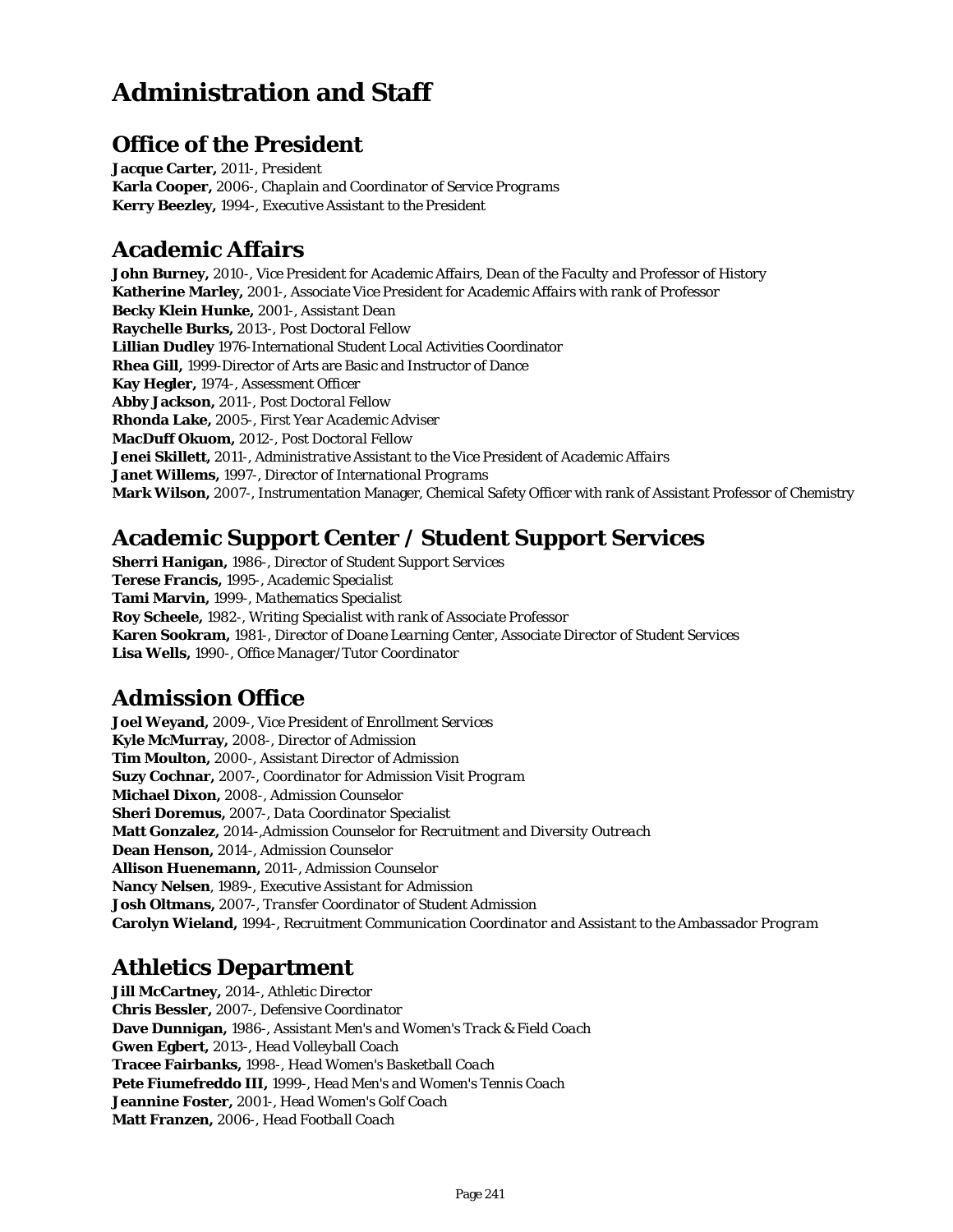**Ed Fye,** 1987-, *Head Men's and Women's Track & Field Coach* **Brad Jenny,** 2002-, *Head Men's and Women's Cross Country Coach* **Jeremy Jorgensen,** 2007-, *Head Baseball Coach/Coordinator of Athletic Field Maintenance* **Josh Littrell,** 2014-, *Offensive Coordinator*  **Renae Littrell,** 2012 - *Head Softball Coach* **Myron Parsley,** 2002-, *Head Men's Golf Coach* **Jamie Ourecky Sand,** 2009-, *Head Coach of Dance and Cheer* **Rick Schmuecker***,* 2001-, *Sports Information Director* **Tyson Springer,** 2013-, *Head Wrestling Coach* **Cody Vance,** 1982-, *Assistant Athletic Director for Athletic Outreach* **Jeff Voight,** 2012-, *Head Men's and Women's Soccer Coach* **Nathan Wahle,** 2013-, *Assistant Men's Basketball Coach*  **Faye Weber,** 2005-, *Athletic Department Secretary* **Jim Weeks,** 2012-, *Head Men's Basketball Coach* **Dave Ziola,** 2002-, *Assistant Men's and Women's Track and Field Coach/Assistant Cross Country Coach with teaching duties*

### **Athletic Training**

**Greg Seier,** 2010-, *Director of Sports Medicine with rank of Instructor of Physical Education* **Michaela Kelso,** 2010-, *Athletic Trainer* **Katrina Worley,** 2014-, *Athletic Trainer*

### **Bookstore**

**Lynette Newton,** 2001-, *Bookstore Manager* **Maridza Vasquez**, 2013-, *Bookstore Assistant* **TBA**-, *Bookstore Assistant*

### **Business Office**

**Julie Schmidt,** 2006-, *Vice President for Finance and Administration* **Norma Huls,** 1990-, *Payroll/Benefits Assistant* **Sandy Koll,** 2007-, *Accounting Assistant* **Sandi Meinke,** 1980-, *Student Loan/Office Assistant* **Cindy Nitzel,** 2009-, *Student Accounts Manager* **Donna Novak,** 1983-, *Accounts Payable Assistant* **Raquel Schmidt,** 2013-, *Student Accounts Associate* **Kelli Schweitzer,** 2012- *Human Resources Generalist* **Laura Sears,** 2006-, *Director of Human Resources* **Ned Tucker,** 2010-, *Controller* **Connie Vanourny,** 1984-, *Accounts Receivable/ Office Assistant* **TBA**-, *Executive Assistant for Financial Affairs/Human Resources Assistant*

### **Education Office**

**Debra Collins,** 2010-, *Education Office Assistant/Placement Coordinator* **Julie Kozisek,** 1980-, *Director of Career Placement for Education* **Shelley Smith,** 2000-, *Education Office Assistant* **Lisa Vargason,** 2001-, *Education Office Administrative Specialist*

### **Facilities Operations**

**Wayne Spary,** 2011-**,** *Director of Facilities Operations and Construction Projects* **Jeannine Foster,** 2001-, *Facilities Operations*  **Brian Flesner,** 2004 - *Assistant Director of Facilities Operations* **Bobbie Fye,** 2007-*, Manage*r *Custodial Services*  **Michael Hatfield,** 2012-*, Manager of Ground & Fleet Services*  **Doug Lillie,** 2007-, *Manager Maintenance Services*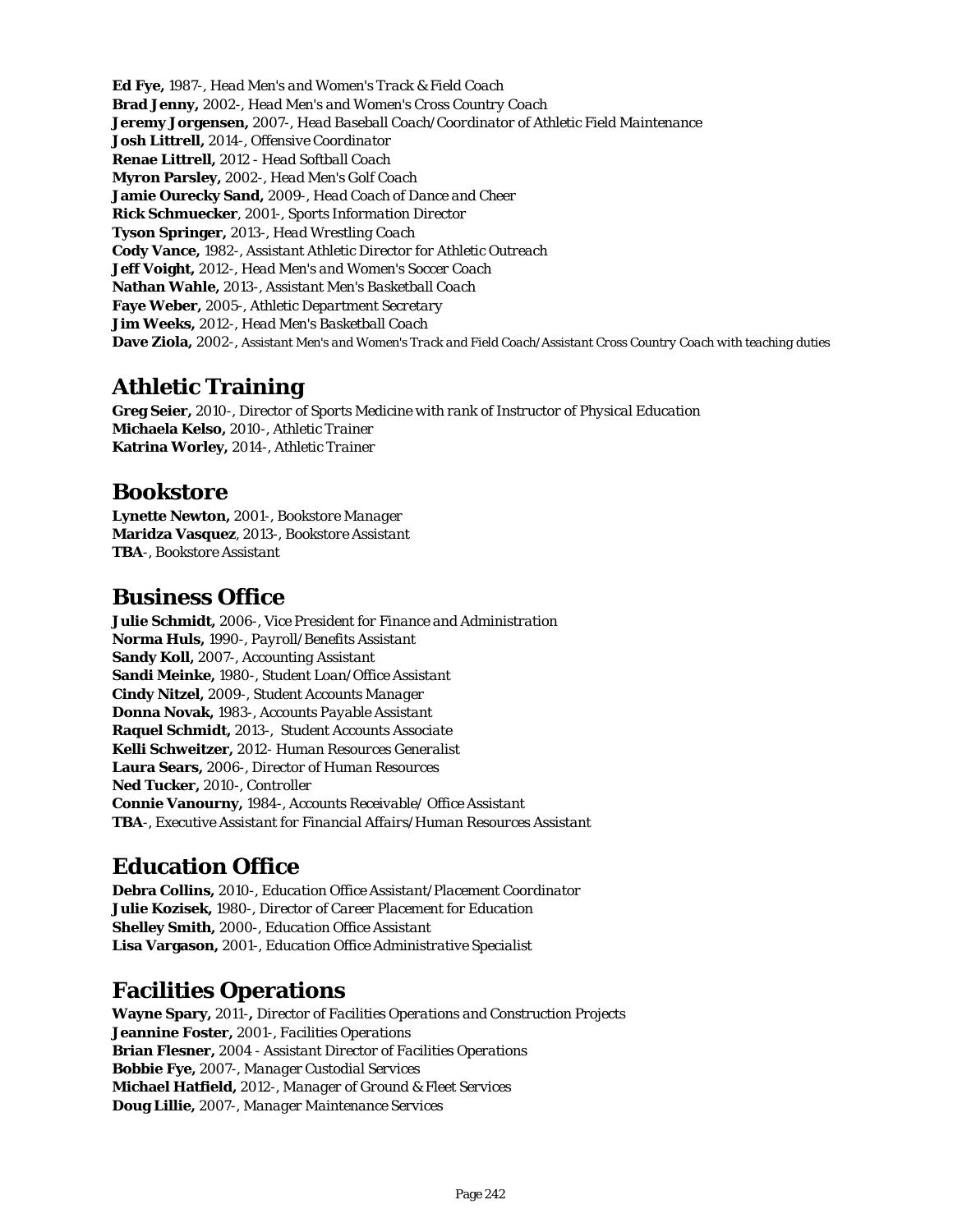**Marilea Thiem,** 2008-, *Director Campus Events*  **Lori Otte***,* 2013-, *Events Coordinator*

### **Faculty Office**

**Kathy Leishman,** 1986-, *Faculty Secretary* **Missy Persing***,* 2014-, *Faculty Office Manager*

### **Financial Aid Office**

**Peggy Tvrdy,** 2008-, *Director of Financial Aid* **Todd Keck,** 2013-, *Financial Aid Counselor* **Nancy Murphy,** 2006-, *Assistant Director of Financial Aid*

### **Information Technology Services**

**Michael Carpenter,** 2007-, *Vice President for Information Technology/ CIO* **Rod Barnes,** 2006-, *Director of Telecommunications & Infrastructure* **Corey Becker,** 2014-, *Director of Network Services* **Frank Chacon,** 2011- *Desktop Support and Helpdesk Technician* **Chris Craven,** 2012-, *Programmer Analyst* **Ryan Dorshorst,** 2007-, *Director of ITS Helpdesk*  **Chet Gassett,** 2013- , *Web Developer and Content Specialist*  **Steve Gugel,** 2002-, *Director of Administrative Systems* **Amos Joseph,** 2011-, *Web/Database Developer* **Alex Reinkordt,** 2009-, *Desktop Support and Helpdesk Technician* **Steve Thompson,** 1997-, *Business Analyst/Project Manager* **Mark Urbach,** 2014-, *Network Administrator*

### **Institutional Advancement and Alumni Office**

**Kevin Meyer,** 2013-*, Vice President for Institutional Advancement* **Gerry Allen,** 2010-, *Director of Foundation Relations* **Carol Bietz,** 1993-, *Director of Advancement Data Services* **Rick Blessen,** 2004-, *Development Officer* **Joey Fikar,** 1986-, *Assistant to the Vice President for Institutional Advancement* **Amy Jurgens,** 2014-, *Director of Annual Fund and Advancement Operations* **Steve Jurina**, 2014-*, Development Officer* **Dan Meyer,** 1993-98, 2002-, *Director of Planned Giving* **Janet Noddings,** 2008-, *Assistant to Advancement Services* **Anne Ziola,** 2009-, *Director of Alumni Relations*

### **Library**

**Julie Pinnell,** 2012-, *Director of Perkins Library with rank of Assistant Professor of Library Science* **Holly Baber,** 2000-, *Library Assistant, Cataloging* **Judy Bespalec,** 2000-, *Library Assistant, Serials* **Janet Jeffries Beauvais,** 1987-, *Public Services Librarian/Archivist with Faculty rank of Lecturer* **Janis Churchill Mitchell,** 1988-, *Library Assistant, Acquisitions* **Jayne Germer,** 2007-, *Learning and e-Resource Librarian with rank of Associate Professor in Library* **Tammy Roach,** 2005-, *Library Assistant, Interlibrary Loans*

### **Office of Strategic Communications**

**Mike Lefler,** 2013-, *Senior Director of Strategic Communications* **Eileen Chalupa,** 2014-, *Senior Graphic Designer*  **Lucas Fahrer,** 2013-, *Communications Specialist TBA, Digital Marketing Specialist*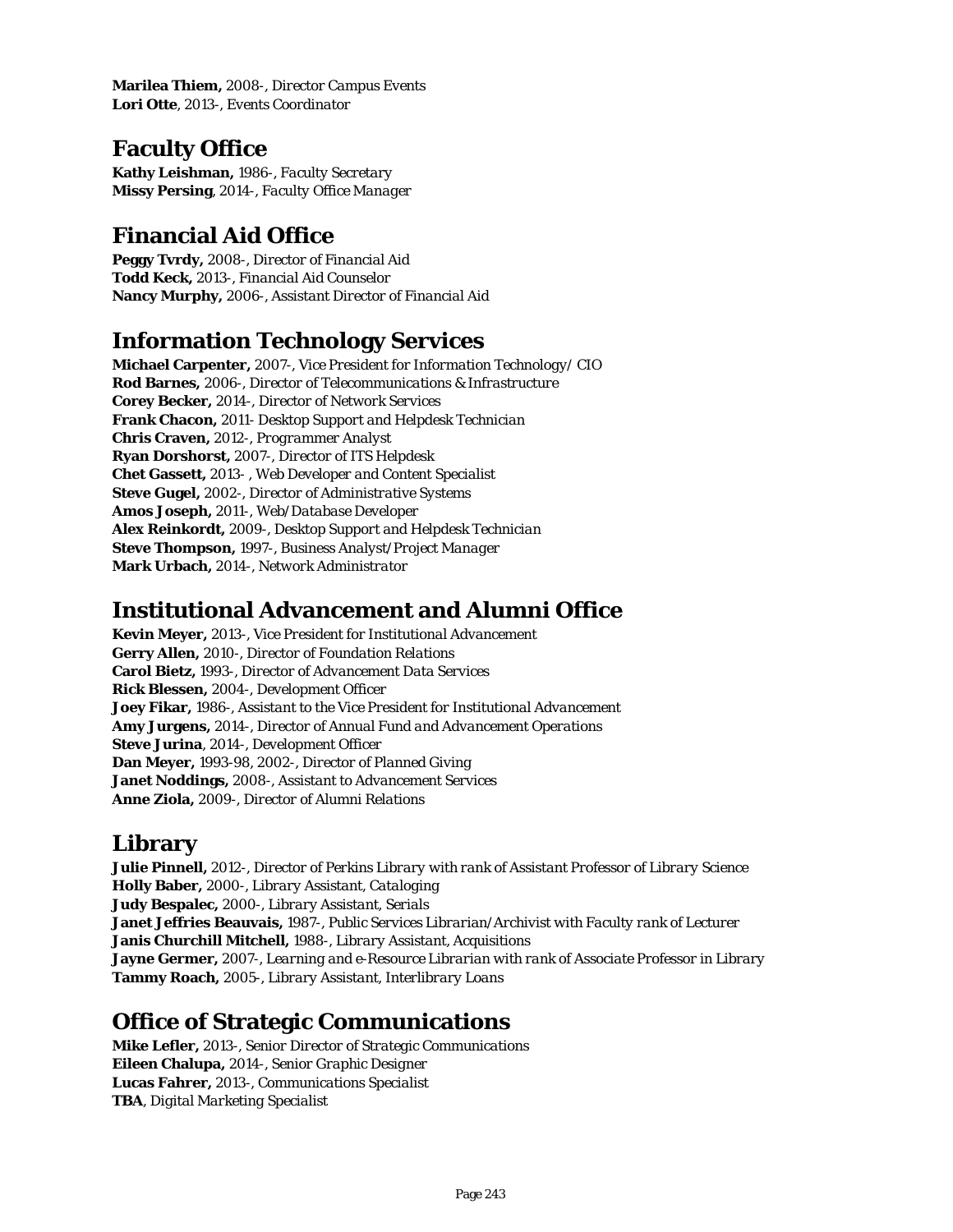### **Registrar's Office**

**Denise Ellis,** 2004-, *Registrar* **Barbara Kemper,** 1999-, *Associate Registrar* **Janet Melichar,** 1995-, *Office Associate* **Patty Stehlik,** 2001-, *Office Assistant* **Raja Tayeh,** 2006-, *Director of Institutional Research*

### **Safety Office**

**James Russell Hewitt,** 2000-, *Associate Dean of Student Leadership and Director of Campus Safety* **Chris Waldron,** 2011-, *Safety Administrator* **Michael Foster,** 2013-, *Safety Administrator*

### **Service Bureau**

**Sheryl Skala,** 1991-, *Service Bureau Supervisor* **Michael Stehlik,** 2009-, *Design and Print Production Associate*

### **Student Leadership Office**

**Kim Jacobs,** 2004-, *Vice President for Student Leadership*  **Carrie Petr,** 2009-, *Assistant Dean of Student Leadership/Director, Zenon C.R. Hansen Leadership Program* **Kevin Bollinger,** 2007-, *Director of Residence Life and Commuter Services* **Sarah Begay,** 2002-, *Assistant Director College to Career Center/Internship Coordinator*  **Megan Failor,** 2011-, *Resident Life Coordinator/Greek Life Coordinator* **Sean Griffin,** 2009- *Associate Director of Residence Life*  **Dennis Hefner,** 2014-, *Director of College to Career Center*  **Laura Lynn Horst,** 2013-, *Resident Director/ Frees Hall* **Wilma Jackson,** 2001-, *Director of Multicultural Services* **Kelly Jirovec,** 1997-, *Director of Student Health Services* **Myron Parsley,** 2002-, *Director of Counseling Services* **Caitlin Smith,** 2013-, *Resident Director/ Sheldon* **Jerri VanHorn,** 2012-, *Administrative Assistant* **Abby Vollmer,** 2009-, *Assistant Director, Zenon C.R. Hansen Leadership Program* **John Wiemer***,* 2014-, *Resident Director/Hanson Leadership Hall*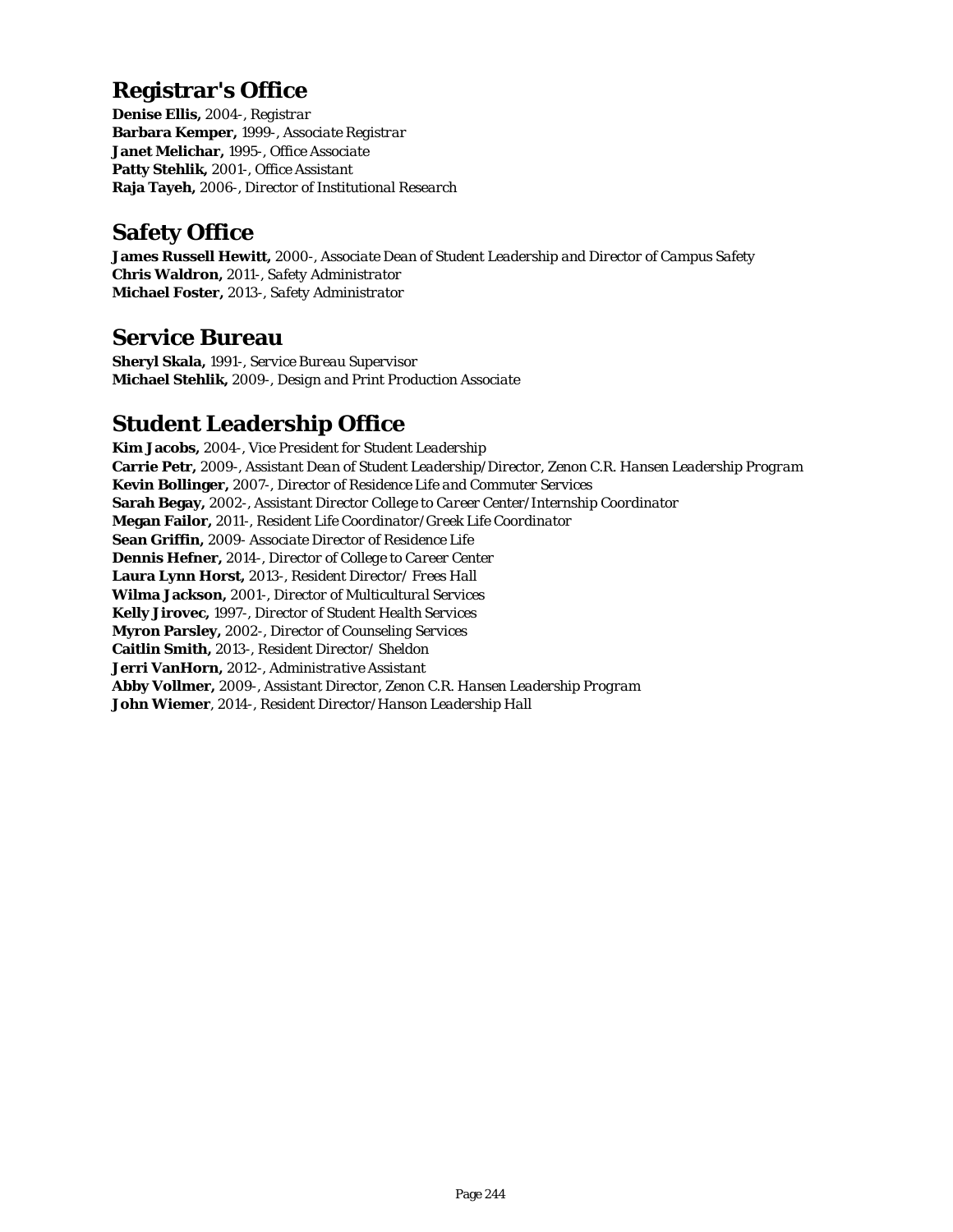# **Endowment and Resources**

Loyal support for 142 years from dedicated individuals and the prudent and attentive management of funds by Doane's trustees have resulted in an endowment fund of approximately \$93.5 million (as of March 2014). Net tuition paid by the School of Arts and Sciences students provides less than half the necessary funds to operate the college. Income from the endowment provides scholarships to students, support for faculty, and contributes to the necessary operating budget of the college. However, the need is always great for additional gifts to meet current expenses.

### **Endowed Chairs**

Katherine M. Buell-Carl O. Carlson Professor of Natural Science George B. Hastings Professor of Fine Arts Ardis Butler James Endowed Chair for the Liberal and Fine Arts A.R. Kinney Professor of Business and Economics Dwight E. Porter Professor of Education Kenneth R. Rossman Professor of History

### **Endowment and General Funds**

It is not possible to list all gifts to the endowment or restricted general funds. Most established funds, however, are given below. The income from many of these, in accordance with the donors' requests, is to be used for specific purposes.

Bernice Adams Margaret Emily Adams Lou & Jo Albrecht Margaret H. Aldrich Alexander Technique Charles L. & Iris West Aller Alpha Omega Alumni Fund Anderson Family A. W. Anderson Edna Ogden Anderson Olsie M. Anderson Artist in Residence Fund Herbert R. Atkins Athletic Directorship W. Thomas & Corinne Auld Clarinda M. Barlow Genevieve Bartlett Bates Binding Library Fund Philip Stewart Becker Award George Beitel Vernon & Joanne Cunningham Bell Lorntine Berg Kathryn Bender Boekel Charles Boswell Professorship Charles Minor Boswell Library Fund L. Lane Boutwell Memorial Scholarship John Sewall Brown Professorship James & Marlene Bruning Teaching Award (Class of 1959) Kathryn L. Buck Library Fund Mabel H. Buck Katherine M. Buell

Louisa M. Buell C.L. "Bill" & Catharine Carns Vance & Gladys Carns Conan J. & Patricia Roop Castle Chadron Academy Benjamin Chapin Mr. & Mrs. Frank H. Chickering Irene Mortensen Church City of Crete Marianne Clarke Writing Excellence Awards Sam & Janet Johnson Clarke Class of 1927 Class of 1958 Lucille S. Cobb Lectureship Robert Conner & Conner/Wettergren Human & Civil Rights Fund Dr. Carl J. Cornelius, Jr. Crete Professorship Mrs. R.W.T. Crowell Eldon E. Darrington Estate James W. Dawes Prize Rev. J.B. Dawes Prize Caroline "Carrie" Dean Edwin B. Dean Samuel Chase Dean Library Fund Doane College Alumni Professorship Doane Family Stanley R. & Faye D. Doane D. Howard Doane/Archives Fund Nancy W. Doane Faculty Enhancement Thomas Doane Dennis P. & Juanita K. Dondlinger Ron & Jean Douglas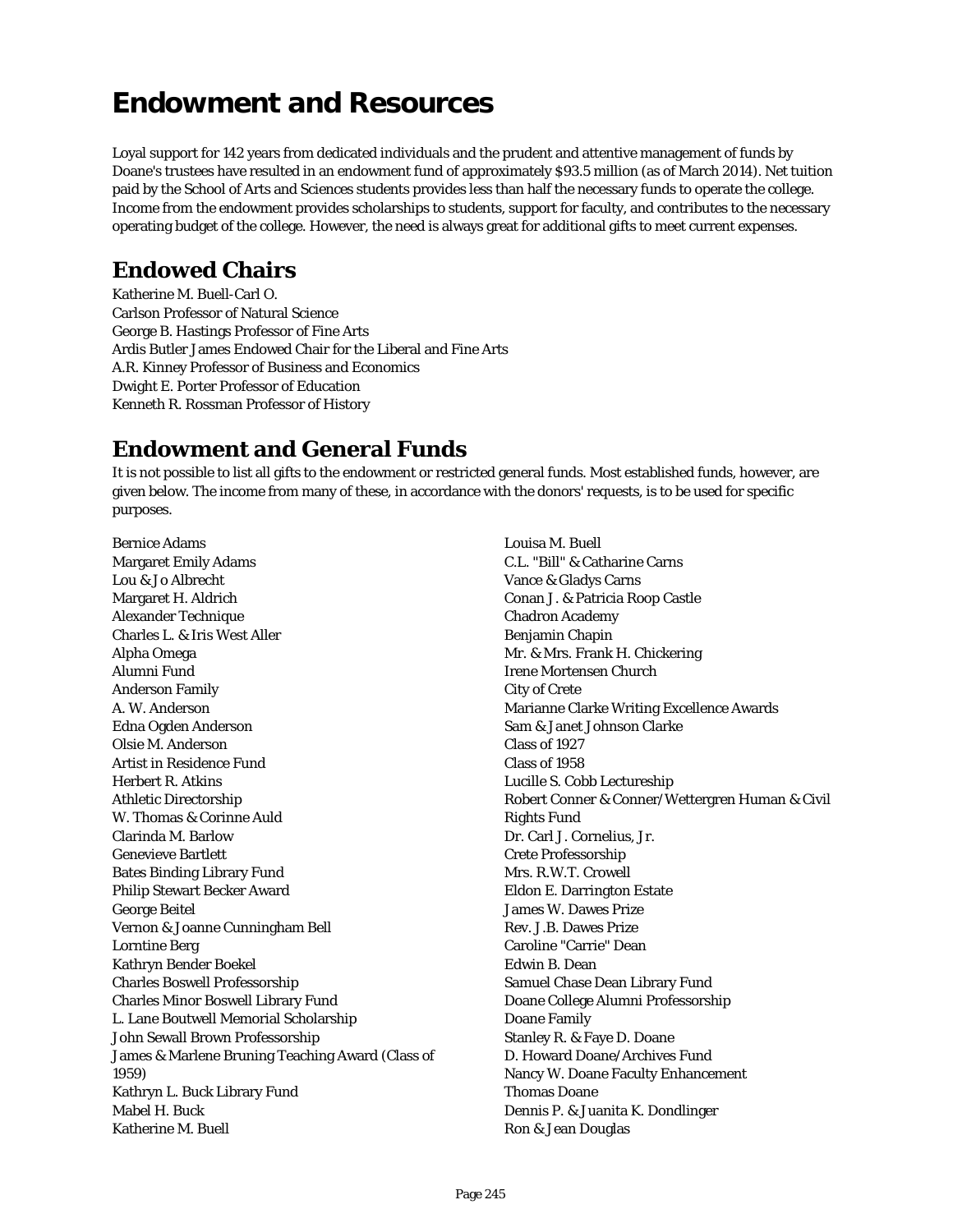Charles & Hazel Turner Drake Alberta M. Dredla & Bernice D. Sanderson Research Series Barbara Winslade Dugdale A. James & Elouise Ebel Elgin Congregational Church Arthur B. Fairchild Professorship Jason M. Farrar Dr. Jean P. Feese Rev. James B. Fiske Prize H. A. French Kenneth E. Fridrich John & Rosa Fuhrer Gamma Phi Iota Homer & Marjory Gausman Effie Geer Mrs. Louis Gellately Maurine Stiles Gettinger Robert & Clarice McLeod Goodall Helen M. Gorder Melvin & Doreen Ostrander Gottschalg C. Loren & Esther Barns Graham J. Taylor & Martha Greer Annadora F. Gregory George & Mary Foss Gregory Rev. Lewis Gregory Everett & Mildred Gross George & Sally Haddix Center Building Fund George Haddix Non-profit Management and Philanthropy Fund Mr. & Mrs. E. J. Hainer Gerald & Lynn Hallas Zenon C.R. Hansen Leadership Program Leo D. Harman, Jr. Dr. Julia M. Hawkes Ward H. Haylett Prize Edward & Mary Heilman Edward H. Hemingway Capt. Charles L. Herman Richard & Grace French Herman David & Corinne Higbee Reed & Eunice Higby Duane H. Hillmer Wallace & Janet Heilman Hood Donald M. Hosford Eleanora F. Houser Andrew & Lottie Lee Houston Mary C. Houston Mary Ellen Ingles-Farries Mrs. D. Willis James Mary E. Jeffery James E. Jones Ellen Marek Kalal Hertha I. Kayser Ann L. Kelsall Benjamin & Cora Kemp Frank B. Kennicott Alva and Grace Barragar Kinney

Henry & Mary Louise Kleinkauf Dr. Eugene A. Klingler John & Beth Klosterman Herbert & Mary Knapp Karl & Mary Tidball Koch Benjamin & Choon Sook Kremanak Harold W. Kruse Dr. Joseph Kuncl, Jr. Mildred Oberg Kuncl J. Leighton & Joyce Kunkel Winthrop B. Lane Dr. George R. LaRue Stanley H. Lawton Fred W. Leavitt Lawrence H. Lee Library Fund Literary Fund of 1896 Carl E. Lockman Fred & Mary Elizabeth Rodgers Loomis Harvey Mahloch John & Anne MacDonald Robert C. Makosky Prize Marek-Kalal Scholarship Alfred S. Martin Arthur & Elizabeth Welty Mayer John & Clarice Droullard McDermand Charles & Alys McMunn Beth Anna Mekota John E. Mekota, Jr. Elloise B. Messacar Florence & A. Max Meyer Memorial Frederick E. Meyer Henry Meyer Clarence R. & Mary A. Miles Helen N. Morrow Mary Mortensen Mougey Robert D. Muckel Tri Beta Prize Wilbert & Phyllis Johnson Myers Nebraska Quarter Centennial George L. Newton Margaret Stines Nielsen Louise Niemann Ralph & Harriet Noyce J. Chris & Dorothy Gorder Nyrop Walter & Ruth Ross Olsen Paul R. & Barbara Oppenheim M. David Osterhout Arboretum Al Papik Doane Athletic Club Mrs. D. K. Pearsons Professorship Kitty M. Perkins Foundation David Brainerd Perry Professorship Mary Stone Perry Library Fund Petersen Manufacturing Co. Martha Sprague Pierce Herman & Rhoda Platt Howard & Louise Kinney Platt Jennie E. Pool Anne Porter Vincent J. Prucha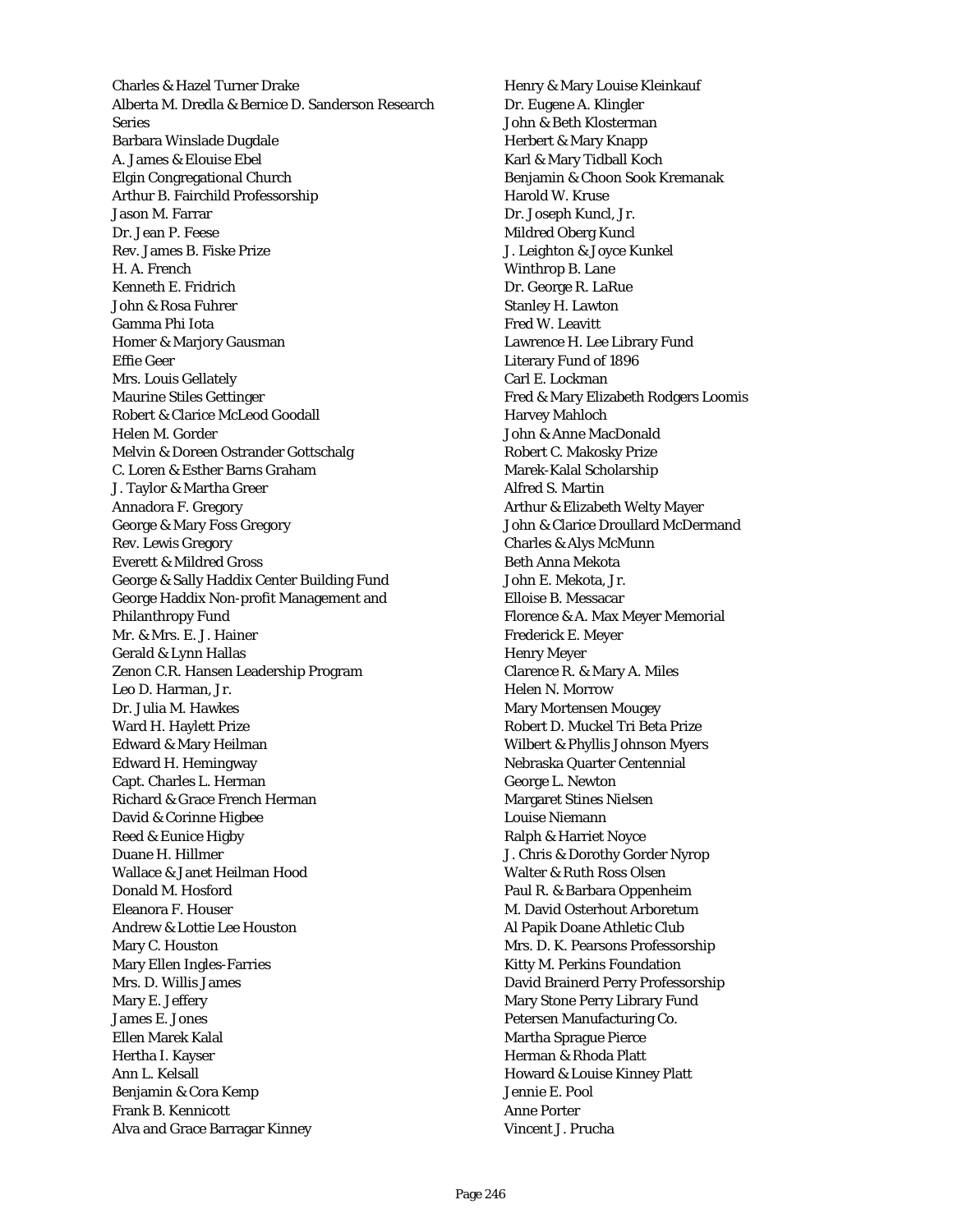Richard & Lois Duffy Quimby Reinold & Lillian Rall John C. Rapp Lloyd & Trudy Reeves Sheila A. Reiter Writing Award Howard & Patricia Platt Richoux Robert & Myra Bevins Rivett Emily F. Rorer Francis & Dorothy Blatter Ross James & Miriam Dewey Ross Kenneth R. Rossman DKP Lectureship Kenneth R. Rossman Library Endowment in History Kenneth R. Rossman Prize in History Stuart S. Rough Charles and Mara Stewart Royce Scholarship E. E. Sanborn Prize S. A. Sanderson Athletic Prize Josephine Sanford Professorship Lillian M. Boswell Schauffler Professorship Addison & Margaret Thompson Sheldon Professorship Lester & Ruth Herron Skolil Arch & Neldea Shoup Slate Charles C. Smith Dr. David H. Smith Memorial Research Award A. Elula Smith Smrha Charles C. Snow

Ruth Mary Stevens Prize Mary Gregory Stowell Frank & Marion Olsen Taylor Joseph E. Taylor Library History Fund John & Rene Burton Teague Clayton & Janet Tidball Track & Field Enhancement Fund William & Verna Trepka Trustee-Faculty Enrichment Professorship Ralph W. Tyler Lectureship Edison & Ida Padour Walker Elizabeth Walker Alice E. Wallace Gladys & Vera Warner Conrad C. Wells Wilson A. Wells Dr. Lloyd E. & Florence Fredrick West Erman & Jean Wheatcraft David Whitcomb Professorship Edward Whitin Library Fund Gustave F. Wildhaber John O. Wiley Research Fund T.F.A. Williams Josephine Darrow Wolcott Wolph Memorial Worchester Professorship Dr. John & June Yost Otis Young Ethics & Religion Lectureship

### **Scholarship Funds**

Scholarships for qualified students are available through funds in memory of, or donated by, the following:

### **Donated Scholarships**

Ethel S. Abbott Foundation BRAN, Inc. Chapman Music Dolly Brt Denney Memorial EducationQuest Foundation Terry A. Egger Memorial Kaitlyn Erickson Memorial Commander & Mrs. E.J. Fridrich Achievement Fund Red & Alice Grovert Dr. George & Sally Haddix Zenon C.R. Hansen Leadership Peter Kiewit Foundation Dorthy Knouse Koepke Memorial Michael W. Krantz Trust LIVE Doane Cindy Meyer Tiger Fund Nebraska Broadcasters Association Paul Oppenheim Wrestling Lanham-Hawlick Edward & Lida Robinson John & Elizabeth Siedhoff Southwest Nebraska

Sharon Wilch Robert A. Williams Memorial

### **Endowed Scholarships**

Oliver & Blanche Adams Frank & Lizzie Addleman Memorial Addleman Scholarship Anna Fay Albin Memorial Albion Congregational Church Lt. David F. Albrecht Memorial Bertise & Hannah Aldrich Memorial Alpha Pi Epsilon Ruth Marie Amen Frank B. Anderson Memorial Leora Carlson Anderson Anderson-Fust Gladys N. Arnold Thomas J. & Lucille Beals Aron Alice Bromwell Balzer Emma C. and Louise W. Barstow Richard & Dena Gosch Bartlett Athletic James G. Bastian John H. Bath, Jr. John & Florence Foss Bauer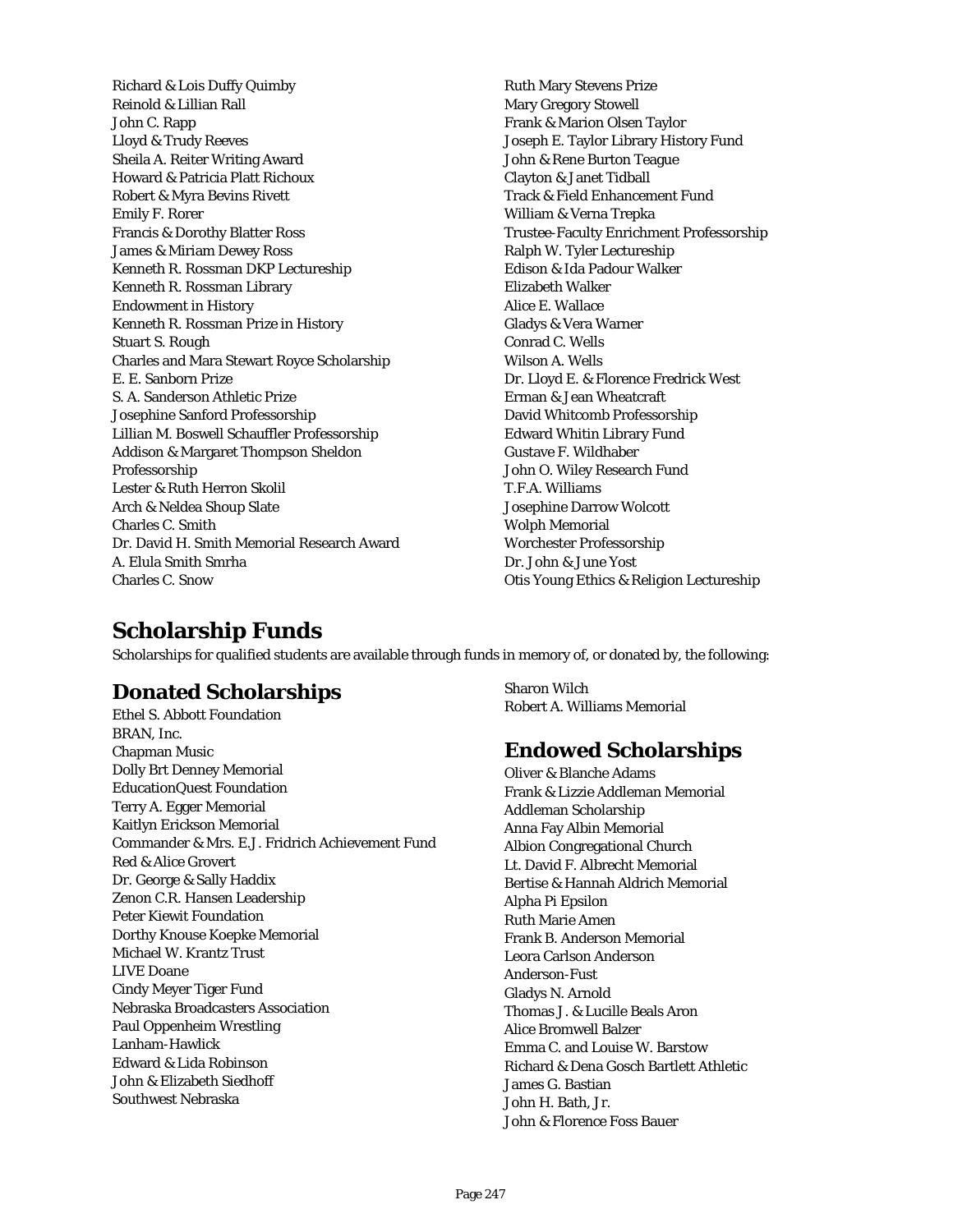Fred & Eleanor Murphey Bauer William J. Bayer Memorial Ralph W. Becker Nancy Beggs Fred M. Beile Joanne Cunningham Bell Memorial Vernon & Joanne C. Bell Memorial Vernon Bell Memorial Roger I. Blatter Memorial William & Esther Bohi Amy Howlett Borland Helen Bromwell Dorothy Catlin Brown Elizabeth Dry Brown Dr. Fred D. Brown History Elise M. Buchman C. Eugene Buell Memorial Katherine M. Buell Memorial Biology & Music B.F. & Maudlee Butler Music Fay Johnson Butler Memorial Sen. Hugh C. Butler Dr. & Mrs. M. R. Byrnes R. M. Campbell Rev. Randolph Campbell Capital Alumni Chapter Carol Olof Carlson Memorial Marjorie A. Cass Mary L. Chapin Robert E. And Wintha M. Christiansen Clarke Memorial Class of 1952 William H. Collett Craig J. and Juli L. Coppersmith Agnes Freiberg Cox Memorial Roy & Pearl Cram Memorial Crete News Athletic Czech Scholarship Michael V. Danaher Memorial Alma Grosshans Daniel Memorial B. Wayne & Harriet Dawson Rev. Frank Warren Dean Robert S. Dickinson Doane Family Association Charles Watson Doane III Joseph A. Doane Memorial Winifred J. Doane Memorial Lowell E. Dodd Memorial Evelyn & Kristie Dorr Alberta Dredla & Bernice Dredla Sanderson Ida Mae Whisinand DuBois Ray & Julena Steinheider Duncombe Ralph E. & Ida Dutch Rev. Sandra Vasel Edwards Memorial Brian English Memorial Max Farver Endowment Donald L. Fix Allen & Ruth Osterhout Franta Memorial Cora Lyons Free

Fremont Congregational Church Ida M. Fuhrer Memorial Joseph A. Galluccio Franklin R. Gardner Memorial Richard C. Gibson Athletic Burket E. Graf Grant-Hatchett Memorial James M. Gray Joe E. Green Ben Grimes Memorial Baseball John Fuller Hall Charles Frederick Harrison Marjorie Campbell Hartigan Charles B. Hastings Lumir C. Havlicek Band William Randolph Hearst Philip R. Heckman Elizabeth Anne Held B. Keith & Norma F. Heuermann Foundation Mary L. Heuerman G. Gordon Heyhoe Blanche L. Hill Amiel & Rose Hledik Robert & Eleanora Trnik Houser E. Belle Ingles Memorial Desley L. Isernhagen Ardis Butler James Jane L. Johnson Endowment Thomas B. & Fay Johnson Memorial A. Stoddard Jones Steve & Rosemary Cook Jones Karas Family Science Wilbert E. Keder/Class of 1950 George V. Kersenbrock Paul D. Kersenbrock Kiewit Foundation Scholarship Paul & Esther Farley Korff Kuhns Family Patti Kahler Kundinger Kunkel Family Paul A. Kunzman Memorial Golf Thomas J. Kuzelka Memorial Thusnelda Welsch Kuzelka Memorial LeRoy T. & Irma Nuquist Laase Memorial Wayne & Evelyn Spadt Lambertz Walter & Marie Lauritsen John E. Layton Music Sadie M. Libby Lietsch-Ziegenbein Memorial James C. Lindberg Arlen Lohmeyer Memorial Raymond Lohmeyer Memorial Mrs. Edward E. Lorensen Edna Cobb Lothrop Wilfred G. Maas Ronald C. MacDonald Laurence P. Mains Ada Corbitt Marcellus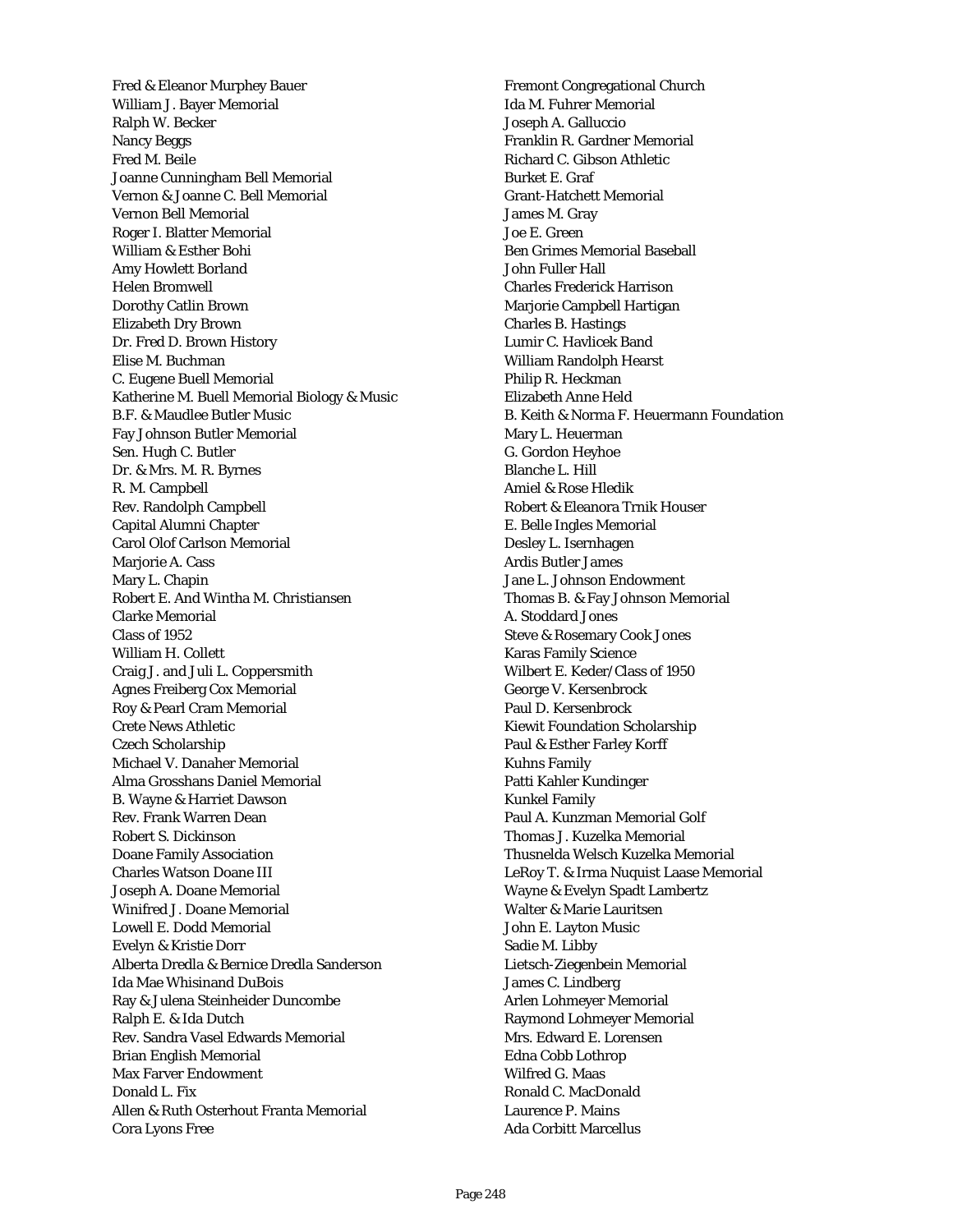Virginia Peters Marsh Melvin W. Mawhinney Charlene P. McArdle James & Mary Ann McClung Mechanical Maintenance Mekota Family Mekota-Buell Music & Science Fred & Eleanor Smatlan Meyer Louise Miller Mary Herndon Miller Marie Fritscher Mitchem Shiro & Kiyoko Kikuchi Mori Marilyn Morrison Memorial Morten & Besse Potter Mortensen William E and Dorothy J. Murphy W. Stewart Nelson Sigma Phi Theta New England Norfolk First Congregational Church Bessie E. Norton Clarence & Marjorie Hostetter Noyce Loyd & Shirley Oleson Math Omega Psi Theta Endowment Elva Kokjer Osterhout J. Edward Pallett Justus & Barbara Dotts Paul Perry Family David Brainerd Perry Phi Sigma Tau/Alyce H. Collett Genevieve Sack Phillips Howard J. & Louise Platt Memorial Platt Alumni Challenge Frank H. Porter P.D. & Evelyn Hawlick Pyle Neva L. Rall Memorial Art Liz Ridge Rawlings Elementary Education Robert E. Reed Seymour A. Reed Rocky Mountain Scholarship Rollin & M. Colleen Rohwer Kenneth R. Rossman J. S. & Frances Bates Rough Margaret Zeilinger Sabata Memorial John B. & Doris Ziegler Salter Educational Endowment

Vishnu & H. Eileen Means Saran Jeanette I. Sasek Memorial Frank & Lillian Schmitz Lewis & Florence Scott Mark T. & Margaret Lowe Seacrest Joseph W. Sedlacek Nellie V. Sexton Tillie A. Soker Memorial Dr. Miles Spalding Louise Shepherd Storer Harold "Jiggs" & DeLoris Summers Florence Benton Swanson William & Ella Swartz Scientific Tabor College Alumni Arthur & Bessie Craven Tarr Family Tidball Family Dr. Thomas & Jane Tonniges Pre-Med Marion Cass Tripp Tritt Music Gladys E. Trnik Memorial Music Leo J. Trnik Memorial Music Trobough Educational Fund Ralph W. Tyler U.S.S. Doane James H. Van Hoy Robert Van Pelt Memorial John & Bess Kilbourn Vance Memorial Jerry Vanice Emmet & Elsie Vitek Memorial Music Loyd & Grace Andrews Wallace Helen Bayer Wampler Alice Ware Dr. George & Geraldine Barber Warner Weeping Water Academy & Church Ronald B. Welch Colonel William & Florence Noyce Wertz Memorial Wayne H. Weyers Wallace & Almira Wheeler David Whitcomb R. A. & Lela Willeford Harold E. Willey Memorial Dr. Levi & Hazel Wilson Mildred P. & Neal Winn Donald and Glennys Tyser Ziegler

### **Loan Funds**

Donated revolving loan funds are administered to students by the college to provide assistance and memorialize individuals or organizations designated by the donor.

These include:

Beatrice Congregational Church Philo Sherman Bennett Delta Kappa Pi Gamma Phi Iota Mary E. Stephens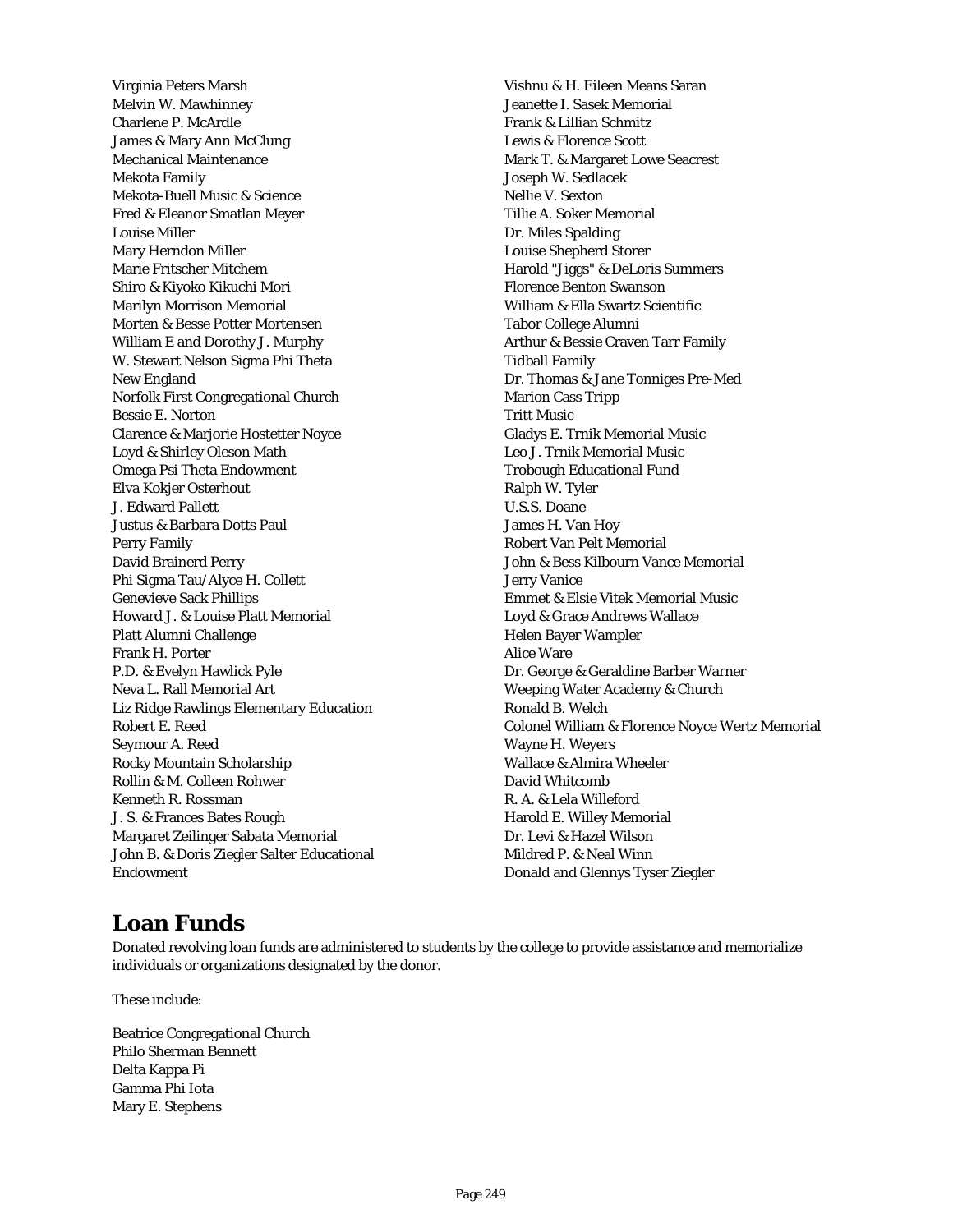# **Degrees Awarded**

- \*\*\* Summa Cum Laude (3.98 4.0)
- Magna Cum Laude (3.92 3.97)
- Cum Laude (3.80 3.91)
- # Doane College Honors Program

### **Class of 2013 - August Graduates**

August 15, 2013

*Jay I. Bartlett*, Cortland, NE, Bachelor of Arts in Physical Education *Tyler John Benal*, Beatrice, NE, Bachelor of Science in Environmental Science *Daniel Eduardo Bustamante*, El Paso, TX, Bachelor of Science in Biology *Richard Michael Creeger III*, Central City, NE, Bachelor of Arts in Journalism and Media *Lacey Jo Filipi*, Tobias, NE, Bachelor of Arts in Psychology *Kent Richard McCrimmon*, Broomfield, CO, Bachelor of Science in Physics & Spanish *Jordan Bernard Pieper*, Norfolk, NE, Bachelor of Science in Biology *Jeremy Cordero Wallace*, Omaha, NE, Bachelor of Arts in Educational Studies *Tyler John Weihe*, Lincoln, NE, Bachelor of Arts in Journalism and Media *Kacey Lynne Zajicek*, Clatonia, NE, Bachelor of Arts in Psychology

### **Class of 2014 - May Graduates**

May 18, 2014

*Nathan Douglas Achelpohl*, Fresno, CA, Bachelor of Arts in Physical Education *\*\* Abbi Anne Adkisson*, Geneva, NE, Bachelor of Arts in Elementary Education *Trent E. Albers*, Lincoln, NE, Bachelor of Arts in Sociology *Jennifer Rae Albert*, Papillion, NE, Bachelor of Arts in Elementary Education & Special Education *\* Whitney Grace Allbery*, Denver, CO, Bachelor of Arts in Accounting & Business Administration # *Heather Lorraine Anderson*, Minden, NE, Bachelor of Arts in Elementary Education & Special Education *Tanner James Andrews*, Beatrice, NE, Bachelor of Arts in Business Administration *\* Alexander Scott Arkfeld*, Gretna, NE, Bachelor of Science in Biochemistry *Samantha Rose Arlt*, Norfolk, NE, Bachelor of Science in Biochemistry *Ashley Shea Axmann*, Pleasanton, NE, Bachelor of Arts in Elementary Education *Ashley Dianne Ayres*, Hallam, NE, Bachelor of Science in Psychology *Kati Jo Backer*, Bennet, NE, Bachelor of Arts in Elementary Education *\* Lauren L. Baird*, Omaha, NE, Bachelor of Arts in Art *\*\* Caitlin Rachelle Baker*, Lincoln, NE, Bachelor of Arts in Social Science & History # *Matthew Joseph Baker*, Gibbon, NE, Bachelor of Arts in Business Administration *Dylan James Bartling*, Unadilla, NE, Bachelor of Arts in Physical Education *Courtney Leigh Bashore*, Milford, NE, Bachelor of Arts in Sociology *Elizabeth Leone Bauer*, Tampa, FL, Bachelor of Arts in Journalism and Media *Ryan Alex Baumgartner*, Holyoke, CO, Bachelor of Arts in Business Administration *Crystal Ann Becker*, Exeter, NE, Bachelor of Arts in Elementary Education & Special Education *\* Cali Lynn Bellar*, Norfolk, NE, Bachelor of Arts in Psychology *Devin A. Blankenbaker*, Lincoln, NE, Bachelor of Arts in Accounting *Devon Michael Bodenstab*, Crete, NE, Bachelor of Arts in Sociology *\* Alyssa D. Boyd*, Merna, NE, Bachelor of Arts in Psychology *Jeremy L. Brandt*, Martell, NE, Bachelor of Arts in Physical Education *Kalli Jo Brannagan*, Shelton, NE, Bachelor of Arts in Sociology *Nicholas Alexander Brudigan*, Waverly, NE, Bachelor of Arts in Spanish *Brooke Ann Burianek*, Arlington, NE, Bachelor of Science in Biology *Jordan Patrick Burrage*, Lincoln, NE, Bachelor of Arts in Art *Christopher O. Busby*, Hempstead, TX, Bachelor of Arts in Liberal Arts Studies *Sydney Rae Butler*, Milford, NE, Bachelor of Arts in Sociology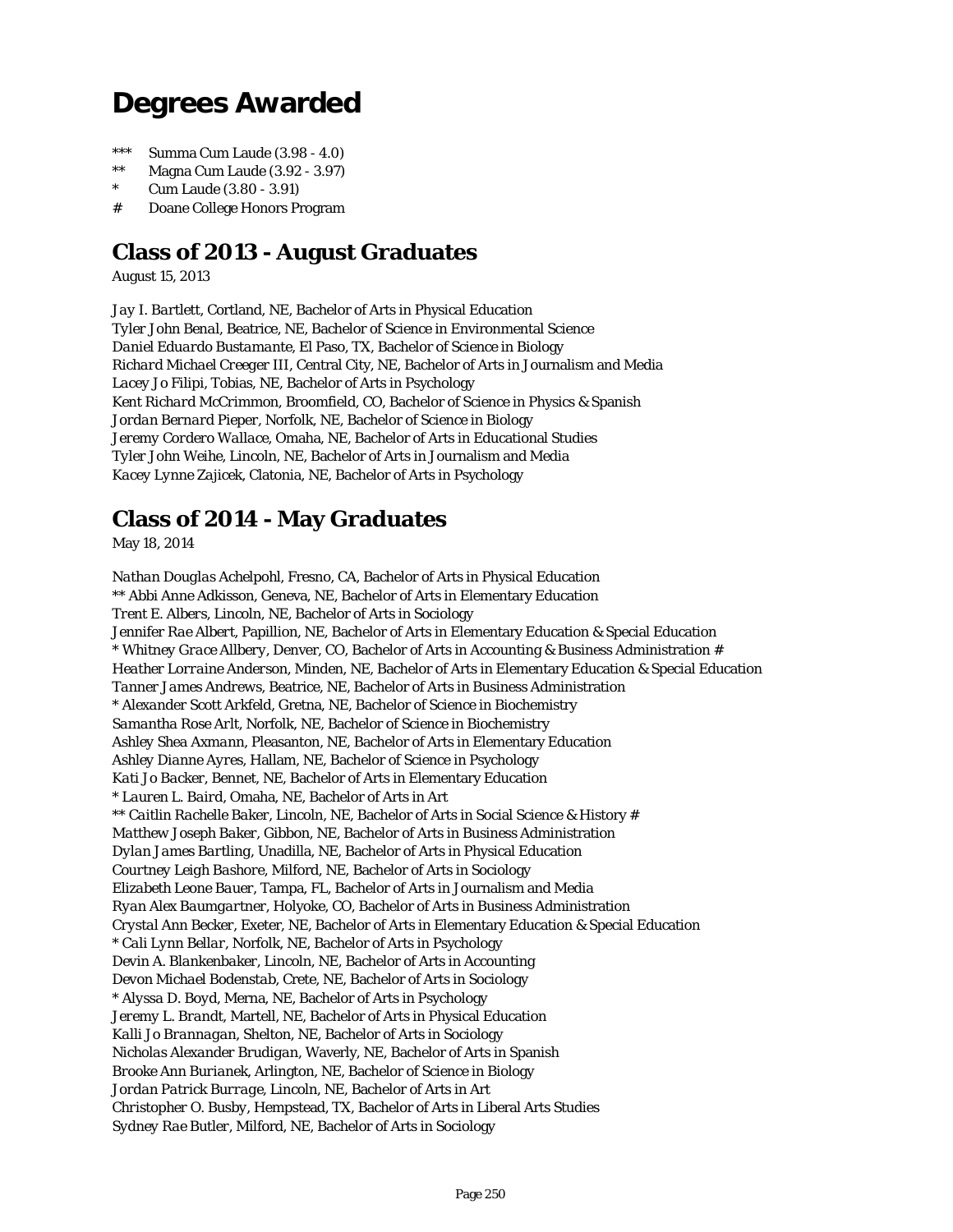*Dillon James Carmichael*, Loomis, NE, Bachelor of Arts in Physical Education *Kyle Brent Carper*, Holyoke, CO, Bachelor of Arts in Business Administration *Jesus L. Carrillo*, Douglas, AZ, Bachelor of Arts in Sociology *Darin David Cheney*, Lincoln, NE, Bachelor of Arts in Special Education *Benjamin Thomas Clausen*, Central City, NE, Bachelor of Science in Biology *\*\* Molly Louise Consbruck*, Hastings, NE, Bachelor of Arts in Elementary Education *Ashlee Rae Correll*, Paxton, NE, Bachelor of Science in Spanish *\* Courtney M. Coulter*, Columbus, NE, Bachelor of Science in Physical Education *Callie D. Cox*, Alma, NE, Bachelor of Arts in Journalism and Media & English *Naomi K. Crews*, Las Vegas, NV, Bachelor of Arts in Political Science & Sociology *Candice Kristine Crider*, Clarinda, IA, Bachelor of Science in Physical Education *Tyrone D. Curry*, Lincoln, NE, Bachelor of Arts in Sociology *Jeffrey Mark Curtsinger*, Bennington, NE, Bachelor of Arts in History *Angeline Kay Dai*, Omaha, NE, Bachelor of Arts in Music & Theatre *Kyle E. Dimitt*, Johnson City, KS, Bachelor of Science in Information Systems *Allysa Brieanne Dimmitt*, Johnstown, CO, Bachelor of Arts in English *Jocelyn C. Dittmar*, Gretna, NE, Bachelor of Arts in Psychology *Annisa Marie Dittmer*, Crete, NE, Bachelor of Arts in Psychology *\*\*\* Gentry Adam Doane*, Ansley, NE, Bachelor of Arts in Spanish & German *Morgan Sentiria Dority*, Crete, NE, Bachelor of Arts in Sociology *Alexander Michael Dose*, Hampton, NE, Bachelor of Arts in Business Administration *Rhiannon Kelsey Downes*, Council Grove, KS, Bachelor of Arts in Interdisciplinary Studies *Jessica Marie Dragoo*, Lincoln, NE, Bachelor of Arts in Elementary Education & Special Education *Leon James Dwyer*, Marion, IA, Bachelor of Arts in Business Administration *Kara A. Eide*, Lincoln, NE, Bachelor of Arts in Business Administration *Danielle Beth Ellis*, Callaway, NE, Bachelor of Arts in Special Education *Brett Robb Eyer*, Littleton, CO, Bachelor of Arts in Journalism and Media *Brady A. Firley*, Deshler, NE, Bachelor of Arts in Physical Education *\* Alisha Kay Forbes*, Crete, NE, Bachelor of Arts in Journalism and Media *Matraisha Nicole Fuchs*, Oxford, NE, Bachelor of Science in Mathematics *\* Emily C. Garcia*, Mead, NE, Bachelor of Arts in Elementary Education *\* Kendra Noelle Gardner*, Arapahoe, NE, Bachelor of Arts in Music *\*\* Kylie Rae Garrett*, Gretna, NE, Bachelor of Science in Physical Education *\* Erin Lila Garwood*, Alliance, NE, Bachelor of Arts in Psychology *Sarah Christine Genrich*, Beatrice, NE, Bachelor of Science in Biology *Muijj Rahman Ghani*, Lincoln, NE, Bachelor of Science in Biology *Weston Carl Gustafson*, Holdrege, NE, Bachelor of Science in Biochemistry *\* Natasha M. Hahn*, Lincoln, NE, Bachelor of Arts in Art *Stacy Lynn Hahn*, Omaha, NE, Bachelor of Arts in Psychology *Michael S. Handy*, Honolulu, HI, Bachelor of Arts in Public Administration *Alyssa Mae Hangman*, Omaha, NE, Bachelor of Science in Biology & Spanish *\* Megan Marie Hanna*, Thedford, NE, Bachelor of Arts in Psychology *Kurt Allen Harders*, Wood River, NE, Bachelor of Science in Biochemistry & Spanish *Jeffrey Erwin Hardy*, North Platte, NE, Bachelor of Science in Physical Education *\* Grant Allan Harms*, Crete, NE, Bachelor of Science in Biology *Caleb C. Harsin*, Omaha, NE, Bachelor of Arts in Journalism and Media *Tiffany Marie Hatch*, Omaha, NE, Bachelor of Arts in Elementary Education *Courtney Ann Adell Hedgpeth*, Lincoln, NE, Bachelor of Arts in Special Education *Karissa Marie Hile Hevelone*, Lincoln, NE, Bachelor of Science in Biology *Patrick Alan Heyen*, Lincoln, NE, Bachelor of Arts in Special Education *Preston Robert Hild*, Edgar, NE, Bachelor of Arts in Special Education *Heather M. Hildebrandt*, Crete, NE, Bachelor of Science in Physical Education *\* Broderick Hilgenkamp*, Laramie, WY, Bachelor of Arts in Journalism and Media *\*\* Bailey Barbara Hirsch*, Jefferson, WI, Bachelor of Arts in Psychology *Reed W. Hitz*, York, NE, Bachelor of Arts in History *Samuel McCanlies Housh*, Lincoln, NE, Bachelor of Science in Biology *Garrett Allen Hoyle*, Lincoln, NE, Bachelor of Arts in Physical Education *\* Heather Joyce Husen*, Newcastle, NE, Bachelor of Arts in Art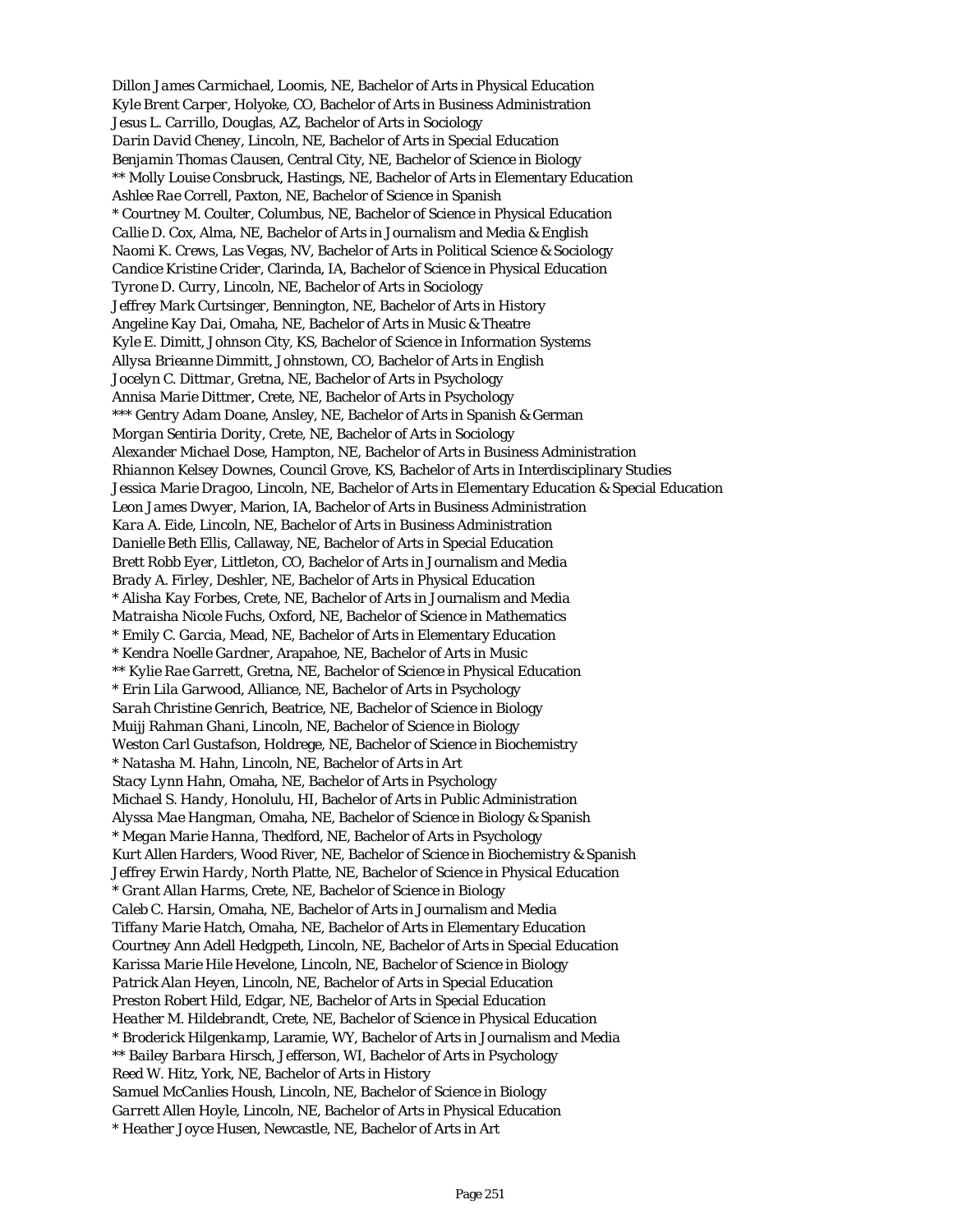*Darilyn J. Hyland*, Johnstown, CO, Bachelor of Arts in Psychology *\* Alissa Claire Jansen*, Omaha, NE, Bachelor of Science in Biology *Hannah Jean Johnke*, Littleton, CO, Bachelor of Science in Biochemistry *Sean Evan Johnson*, Omaha, NE, Bachelor of Science in Biology *Sierra Meredith Jones*, Holdrege, NE, Bachelor of Arts in Journalism and Media *Maria Gabriella Juarez*, Bellevue, NE, Bachelor of Science in Biology *Elizabeth Speakman Karabell*, Arvada, CO, Bachelor of Arts in Elementary Education *Morgan Jessica Karloff*, Omaha, NE, Bachelor of Science in Biology *Zachary Andrew Karn*, Grand Island, NE, Bachelor of Arts in International Studies & Spanish *Robert F. Keeney*, Callaway, NE, Bachelor of Arts in Sociology *Destry Rae Kenning*, Hebron, NE, Bachelor of Science in Physics *Kayla Faye Kettelson*, Albion, NE, Bachelor of Arts in English *\* Erin Hope Klein*, Papillion, NE, Bachelor of Arts in Elementary Education & Special Education *Jennifer A. Kleinschmidt*, Grafton, NE, Bachelor of Arts in Psychology *Nathaniel Erik Knobel*, Beatrice, NE, Bachelor of Arts in Art *Emily Elizabeth Koch*, Doniphan, NE, Bachelor of Arts in Psychology *Natalie Ann Korus*, Monroe, NE, Bachelor of Arts in Elementary Education & Special Education *Margaret A. Kramer*, Crab Orchard, NE, Bachelor of Arts in History *Evan Joseph Lasauskas*, Omaha, NE, Bachelor of Arts in Business Administration *Brijesh Sharmari Lawrence*, Omaha, NE, Bachelor of Arts in Sports Communication and Marketing *Karmen Lynn Ivy Lawver*, Dorchester, NE, Bachelor of Arts in Interdisciplinary Studies *Tyler Anthony Lay*, Glenvil, NE, Bachelor of Arts in Business Administration *Katherine Ann Lehman*, Boelus, NE, Bachelor of Science in English *Aaron J. Leibel*, Superior, NE, Bachelor of Arts in Social Science & History *Kameron Anthony Lenhart*, Central City, NE, Bachelor of Arts in Elementary Education *Katherine Elizabeth Leware*, Bellevue, NE, Bachelor of Arts in Theatre *Brooke Alexis Likes*, Dakota City, NE, Bachelor of Arts in Art *\* Nathan Sylvester Little*, La Vista, NE, Bachelor of Science in Computer Science Honors *Mark A. Lucas*, Sterling, NE, Bachelor of Science in Information Systems & Journalism and Media *Christopher Michael Manning*, La Habra, CA, Bachelor of Arts in Educational Studies *Kara Joy Marvin*, Plymouth, NE, Bachelor of Arts in Elementary Education *Emily Rose Max*, Gothenburg, NE, Bachelor of Arts in Psychology *Jacob Clair McCord*, Bennington, NE, Bachelor of Arts in Sociology *Alyssa Marie McDowell*, Trumbull, NE, Bachelor of Science in Physical Education *Storm Taylor Mellick*, Lincoln, NE, Bachelor of Arts in Spanish & Psychology *Alisha Marie Miller*, Sidney, NE, Bachelor of Arts in Art *Ariana Michel Miller*, Seward, NE, Bachelor of Arts in Theatre *Travis C Miller*, Lincoln, NE, Bachelor of Arts in Business Administration *Amber Suzanne Morgan*, Hastings, NE, Bachelor of Arts in Psychology & Sociology *\* Mariah Marie Morgan*, Norfolk, NE, Bachelor of Science in Biology *\*\*\* Chelsey Nicole Moyer*, Cambridge, NE, Bachelor of Arts in Music *Ryan P. Mueller*, Ralston, NE, Bachelor of Arts in Music *\*\* Ben Mulligan*, Shenandoah, IA, Bachelor of Arts in English & Philosophy *Allycia Dawn Myers*, Crete, NE, Bachelor of Science in Physical Education *Ashlyn Elizabeth Myers*, Merna, NE, Bachelor of Science in Biology *Crysta Lynn Naylor*, Saint Paul, NE, Bachelor of Science in Biochemistry *Masen Skyler Needles*, Wilber, NE, Bachelor of Arts in Physical Education *Michelle Lynn Ness*, Seward, NE, Bachelor of Arts in History # *\*\* Cali Jo Neuberger*, Omaha, NE, Bachelor of Arts in History, French & English # *Sammuel David Newmyer*, Wilber, NE, Bachelor of Arts in Elementary Education *Thai Anh Nguyen*, Crete, NE, Bachelor of Arts in Business Administration *Christopher B. Noble*, Fort Myers, FL, Bachelor of Science in Physical Education *MiKayla Ann Northup*, Grand Island, NE, Bachelor of Arts in Elementary Education & Special Education *Abigail Rae Olsen*, Lincoln, NE, Bachelor of Arts in Art *Hannah Elizabeth Pahre*, Lincoln, NE, Bachelor of Arts in Music *Stephen Fredrick Papstein*, Eureka, CA, Bachelor of Arts in Business Administration *Jade Alexis Patterson*, Lincoln, NE, Bachelor of Arts in Psychology *\*\* Kylee Ranae Pernicek*, Seward, NE, Bachelor of Science in Biology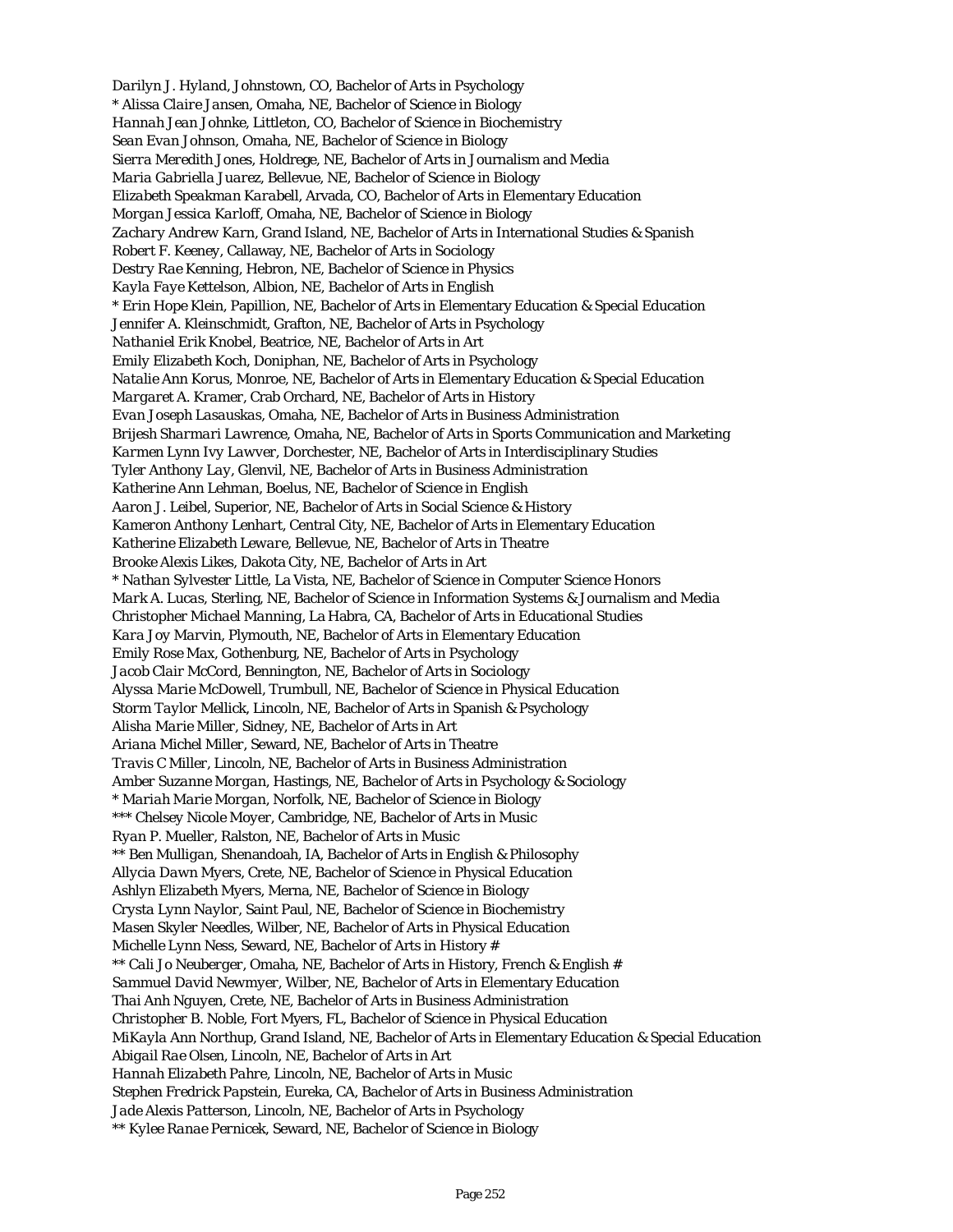*Allison Marie Pfeifer*, Lincoln, NE, Bachelor of Arts in Interdisciplinary Studies *\* Sabrina N. Plouzek*, Wilber, NE, Bachelor of Science in Psychology *Aaron L. Plugge*, Omaha, NE, Bachelor of Science in Biochemistry *\* Samantha Jo Pointer*, Sargent, NE, Bachelor of Arts in Psychology # *Robert Victor Polak*, Lincoln, NE, Bachelor of Arts in Special Education *Omar Joaquin Polanco*, Santiago, Dominican Republic, , Bachelor of Arts in Business Administration *Justin Michael Povich*, La Vista, NE, Bachelor of Arts in Business Administration *Molly Dee Pracheil*, Dorchester, NE, Bachelor of Arts in Elementary Education *\*\*\* Emily Ann Pracht*, Broken Bow, NE, Bachelor of Science in Biology # *Michael James Prokop*, Crete, NE, Bachelor of Science in Computer Science *Samantha Jo Rainforth*, Doniphan, NE, Bachelor of Arts in Elementary Education *Nicholas Alan Reed*, Syracuse, NE, Bachelor of Science in Physical Education *Luke Michael Reiff*, Plattsmouth, NE, Bachelor of Arts in Psychology *Courtney Brooke Richards*, Papillion, NE, Bachelor of Arts in Physical Education *Brittany Kay Ridder*, Fullerton, NE, Bachelor of Science in Biology *Samantha Jo Ritchie*, Riverdale, NE, Bachelor of Arts in Journalism and Media *Chelsea Nicole Rolofson*, Valparaiso, NE, Bachelor of Arts in Elementary Education *\* Nathan Andrew Roth*, Camarillo, CA, Bachelor of Science in Physics *Holly Renae Ryan*, Friend, NE, Bachelor of Arts in Art *Alicia K. Sala*, Rolling Hills, CA, Bachelor of Arts in Journalism and Media *Augustine Manuel Sanchez*, Big Springs, NE, Bachelor of Arts in History *Hillary LaRae Sander*, Columbus, NE, Bachelor of Arts in Elementary Education & Special Education *Megan Christine Sanger*, Olalla, WA, Bachelor of Arts in Music *Joshua A. Sapp*, Lincoln, NE, Bachelor of Arts in Business Administration & Economics *Shaylah Maree Schadwinkel*, Gering, NE, Bachelor of Arts in Elementary Education *Kyle Keith Schomerus*, Bennet, NE, Bachelor of Arts in Business Administration *Ethan Charles Schroeder*, Omaha, NE, Bachelor of Science in Environmental Science *Rachel Lee Schutte*, Lincoln, NE, Bachelor of Arts in Elementary Education & Special Education *Mimi Miyoshi Shirley*, Nebraska City, NE, Bachelor of Arts in English/Language Arts & Theatre *Andrew Thomas Smith*, McCook, NE, Bachelor of Science in Biochemistry *Darin Ross Smith*, Custer, SD, Bachelor of Arts in Physical Education *Whitney Nicole Sorenson*, Sidney, NE, Bachelor of Arts in Business Administration & Accounting *\* Anna Kathryn Spilker*, Beatrice, NE, Bachelor of Arts in Music *Jeffrey Lynn Starman*, Elgin, NE, Bachelor of Science in Natural Science *\*\* Elizabeth Renae Stauffer*, Lincoln, NE, Bachelor of Arts in Musical Direction for Musical Theatre *Andrea M. Steffen*, Hartington, NE, Bachelor of Arts in Music *Ashley Ellen Stehlik*, Crete, NE, Bachelor of Arts in Spanish & English *Jalynn E. Stitt*, Friend, NE, Bachelor of Arts in Art *Travis Evans Swanson*, Sterling, CO, Bachelor of Arts in Social Science & History *Zachary K. Swiec*, Burbank, IL, Bachelor of Arts in English *John Wilnes Tatum*, Lincoln, NE, Bachelor of Science in Information Systems *Coryelle Marie Thomas*, Unadilla, NE, Bachelor of Arts in Journalism and Media *Whitaker Hayes Thomas*, York, NE, Bachelor of Science in Mathematics *Philip Alexander Thramer*, Ewing, NE, Bachelor of Science in Biology *Samuel Tiemann Tipton*, Lincoln, NE, Bachelor of Arts in Sociology *Ethan Michael Tompkins*, Lincoln, NE, Bachelor of Arts in Business Administration *Aaron Robert Tracy*, Lincoln, NE, Bachelor of Arts in Interdisciplinary Studies *\*\* Megan Elizabeth Uehling*, Omaha, NE, Bachelor of Science in Biochemistry *Mitchell Blake VandenBerge*, Sioux Falls, SD, Bachelor of Arts in Accounting *\* Danielle Marie Vanicek*, Schuyler, NE, Bachelor of Science in Biochemistry *Joseph C. Vetrovsky*, McCook, NE, Bachelor of Arts in Special Education *Jenna Kaye Vogt*, Wilber, NE, Bachelor of Arts in Elementary Education & Special Education *Madison Lynette Wakefield*, Blair, NE, Bachelor of Arts in Art *\* Lauren M. Weihe*, Lincoln, NE, Bachelor of Arts in Psychology & Spanish *Trevor Dean Wells*, McCook, NE, Bachelor of Arts in Business Administration *Kelsey Marie Wieser*, Lincoln, NE, Bachelor of Arts in Elementary Education *\* Kimberly Jo Williams*, Bella Vista, AR, Bachelor of Arts in Theatre & Art *Logan S. Williams*, Lincoln, NE, Bachelor of Arts in History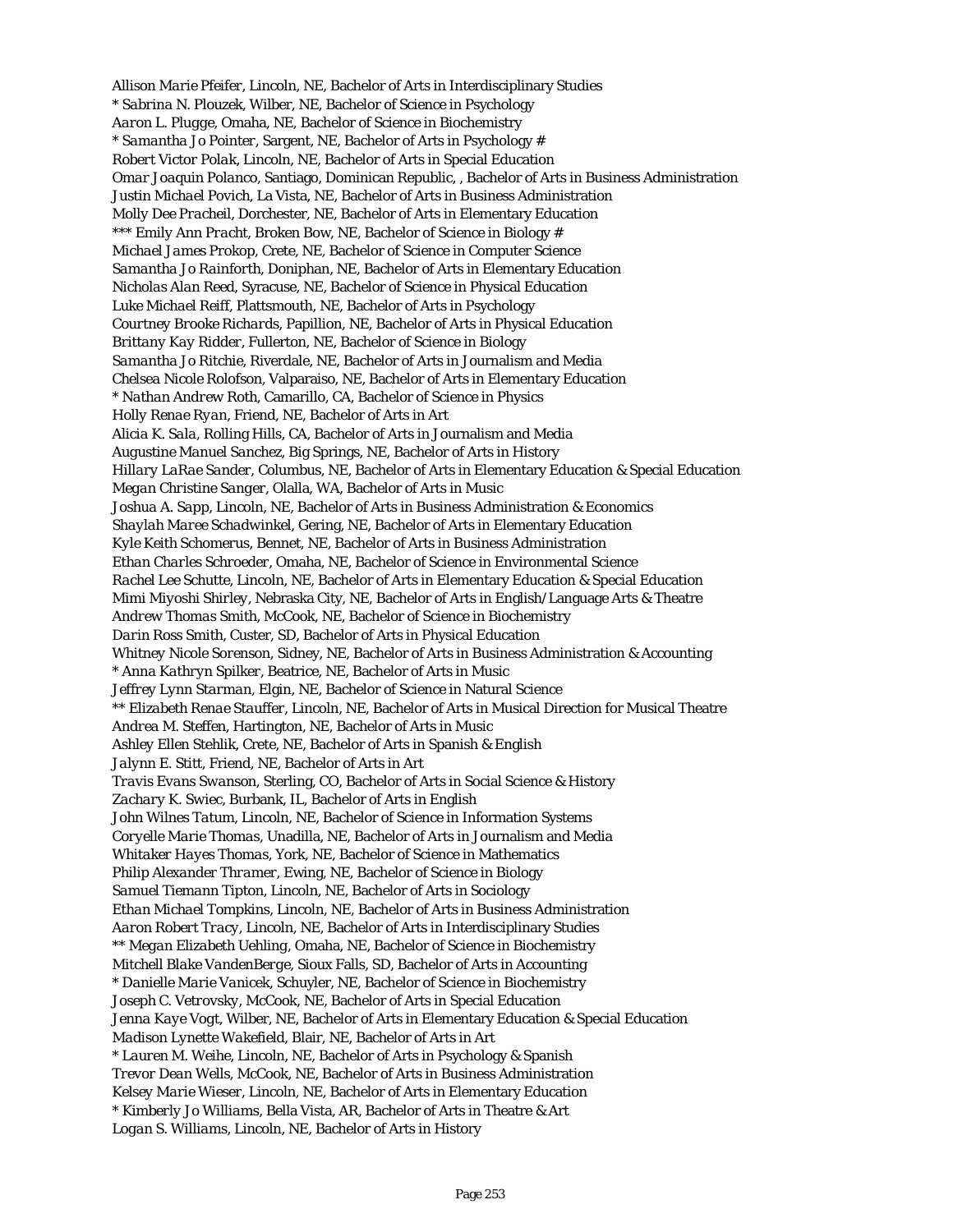*Alyssa Elizabeth Willicott*, Blue Hill, NE, Bachelor of Science in Natural Science *Arthur Charles Wisecup*, Omaha, NE, Bachelor of Science in Environmental Science *Lacey Anne Woitaszewski*, Wood River, NE, Bachelor of Arts in Elementary Education & Special Education *Teylor W. Wolfe*, Lincoln, NE, Bachelor of Science in Mathematics *Bailey A. Wollenburg*, De Witt, NE, Bachelor of Arts in Elementary Education *Zachary James Wordekemper*, North Platte, NE, Bachelor of Science in Biology *\* Julie Marie Wurdeman*, Cortland, NE, Bachelor of Science in Biology # *Mitch A. Zatizabal*, Omaha, NE, Bachelor of Science in Computer Science *Lauren Denae Zimmerman*, Beatrice, NE, Bachelor of Arts in Elementary Education *Ethan Marvin Zoerb*, Ravenna, NE, Bachelor of Science in Environmental Science

## **Honors and Awards 2013-14**

## **Doane Scholar**

Students who were awarded the title of Doane Scholar for three and half years of high scholarship at Doane include:

Gentry Adam Doane Chelsey N. Moyer

## **Honors and Awards**

- Abbi Anne Adkisson Alisha Kay Forbes Cali Jo Neuberger Lauren L. Baird Emily C. Garcia Kylee R. Pernicek Caitlin Rachelle Baker Kylie R. Garrett Emily Ann Pracht Molly L. Consbruck Bailey Barbara Hirsch Julie Marie Wurdeman Courtney M. Coulter Mariah Marie Morgan
- Alyssa D. Boyd Megan Marie Hanna Megan Elizabeth Uehling

Alpha Lambda Delta Senior Award: *Gentry Doane* Alumni Senior Awards: *Nathaniel Knobel, Cali Neuberger* Ben Grimes Memorial Baseball Scholarship: *Brandon Stennis* Bert Knapp Trophy: *Alexander Dose* Bill Bayer Memorial Scholarship: *Erin DeVries* Chemistry Award: *Kristian Kiland* David H. Smith Memorial Research Award: *Kelsey Stark* Dawes Oratorical Award: *Alyssa Bouc* Doane Band Award: *Chelsea Rohlfing* Doane Theatre Award: *Katherine Leware, Elizabeth Stauffer, Kimberly Williams* Environmental and Earth Sciences Achievement Award: *Lindsay Wilson* Fifth-Year Scholarships: *Whitney Allbery, Whitney Sorenson* General Scholarship: *Mitchell VandenBerge* John E. Makota Information Science & Technology: *Kyle Dimitt, Nathan Little* Joseph & Nancy Chapman Music Education Vocal Scholarship: *Samuel Rickert* Joseph & Nancy Chapman Music Education Instrumental Scholarship: *Andrew Votipka* Kaitlyn Erickson Pro-Musica Award: *Anna Spilker* Kaitlyn Erickson Europe Choir Scholarship: *Krista Cuton, Ellen Chamley* Kenneth R. Rossman Prize in History: *Sara Umland* Levi & Hazel Wilson Fellowship: *Alex Arkfeld* umir C. Havlicek Concert Band Scholarship: *Glen Thomas* M. David Osterhout Human Relations Award: *Whitney Allbery* Makosky Prize: *Megan Uehling* Male Athlete of the Year: *Nicholas Reed, Kale Wolken* Marianne Clarke Writing Excellence Awards: First-Year: At Large: Owl: Xanadu: Mary L. Chapin Art Award: *Lauren Baird*

Mathematics Excellence Award: *Teylor Wolfe* Mike Danaher Memorial Scholarship: *Marissa DeWispelare*

*Riley Jones. Rachel Lukowicz, Jaycie Sward*

*Alexander Dawson, Bailey Hirsch Bayley Bischof, Alexander Dawson Matt Cummins, Bailey Hirsch, Kayla Kettelson, Katlin Lang, Katherine Lehman, Mariah Ruhl, Jessica Vogt*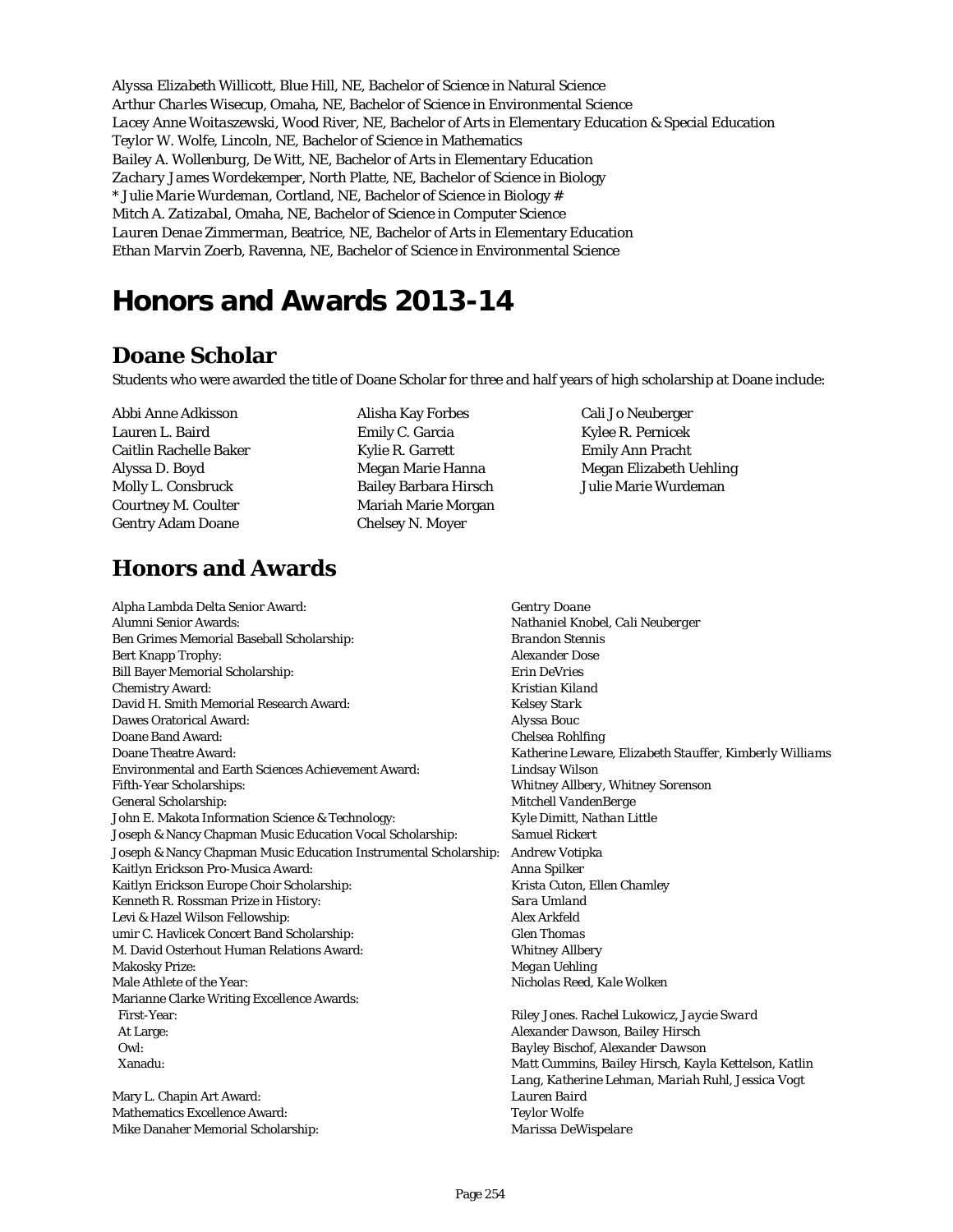Novice Speaker Award: *Caitria West-Warren* Outstanding 1st Year Calculus Student: *Kristian Kiland* Outstanding Physics Achievement Award: *Frank Mignon* Outstanding Senior in Economics & Business Award: *Whitney Allbery* Philip Stuart Becker Award: *Lauren Baird* Robert D. Muckel Tri Beta Awards: *Ali Jansen, Glen Thomas* Ruth Mary Stevens Prize: *Emily Pracht* Sanderson Prizes: *Sandrae Farquharson, Kale Wolken* Sharon Wilch Woman Athlete of the Year: *Erin DeVries* Sigma Tau Delta Outstanding Senior in English: *Ben Mulligan* Student Congress-Outstanding Teachers of the Year: Student Congress Staff Awards: *Nancy Nelsen, Jerri VanHorn* Zenon C.R. Hansen Leadership Awards: *Russ Hewitt, Kate Marley*

Modern Languages Award: *Gentry Doane, David Doedecker, Amanda Jackman, Grace Kelly*, *Kay Meysenburg, Ashley Stehlik*

#### **Distinguished Scholars**

Doane College has an impressive tradition of students who have received scholarships following graduation from Doane.

## **DAAD Dankstipendien Award**

1964 Rennie W. Brantz '64, history, Munich, Germany

#### **Danforth Graduate Fellowship**

The Danforth Graduate Fellowship was initiated in 1951 to provide fellowships and financial awards for students who are committed to teaching careers and who are seeking a doctorate or other appropriate advanced terminal degree. Danforth Fellowships are highly selective, with approximately 120 fellows awarded in the United States each year.

- 1952 Verlyn L. Barker '52, church history, Yale University, New Haven, CT
- 1954 Donald A. Tarr '54, mathematics/chemistry, Yale University, New Haven, CT
- 1964 John R. Perry '64, philosophy, Cornell University, Ithaca, NY

## **Fulbright Scholarship**

Fulbright Scholarships are awarded each year for students, teachers, and scholars to study, teach and conduct research at international sites. Administered by the U.S. Information Agency, the Fulbright Program began in 1946.

The following Doane graduates are listed with their majors and place of study:

- 1952 John W. Bohi '52, history, Vienna, Austria
- 1952 Glenna A. Buck '52, English, Southampton, England
- 1953 Donald J. Ziegler '50, history, Munich, Germany
- 1955 Lillian L. Albrecht '55, music, Stuttgart, Germany
- 1961 \*Janice L. Westover '61, French, France
- 1967 Edward G. Heilman '67, history, Münster, Germany
- 1968 Gaylen G. Kapperman '67, mathematics/German, Heidelberg, Germany
- 1972 Patricia K. Williams '72, philosophy, Tübingen, Germany
- 1973 Michael J. Reid '73, history, Marburg, Germany
- 1974 Gregg H. Siewert '74, French government, France
- 1974 Jill A. Smith '74, history, Bonn, Germany
- 1975 Gretchen E. Lerner '75, music, Cologne, Germany
- 1976 Ellen L. Bredemeier '76, German/humanities, Germany
- 1978 George S. Haskins '78, history, Göttingen, Germany
- 1980 David H. Blackmon '80, history, Heidelberg, Germany
- 1981 \*Laura J. Olsen '81, biology/math, Kiel, Germany
- 1982 John E. Juricek '82. history/philosophy/religion, Kiel, Germany
- 1984 Anne M. Seipold '84. history/political science, Freiburg, Germany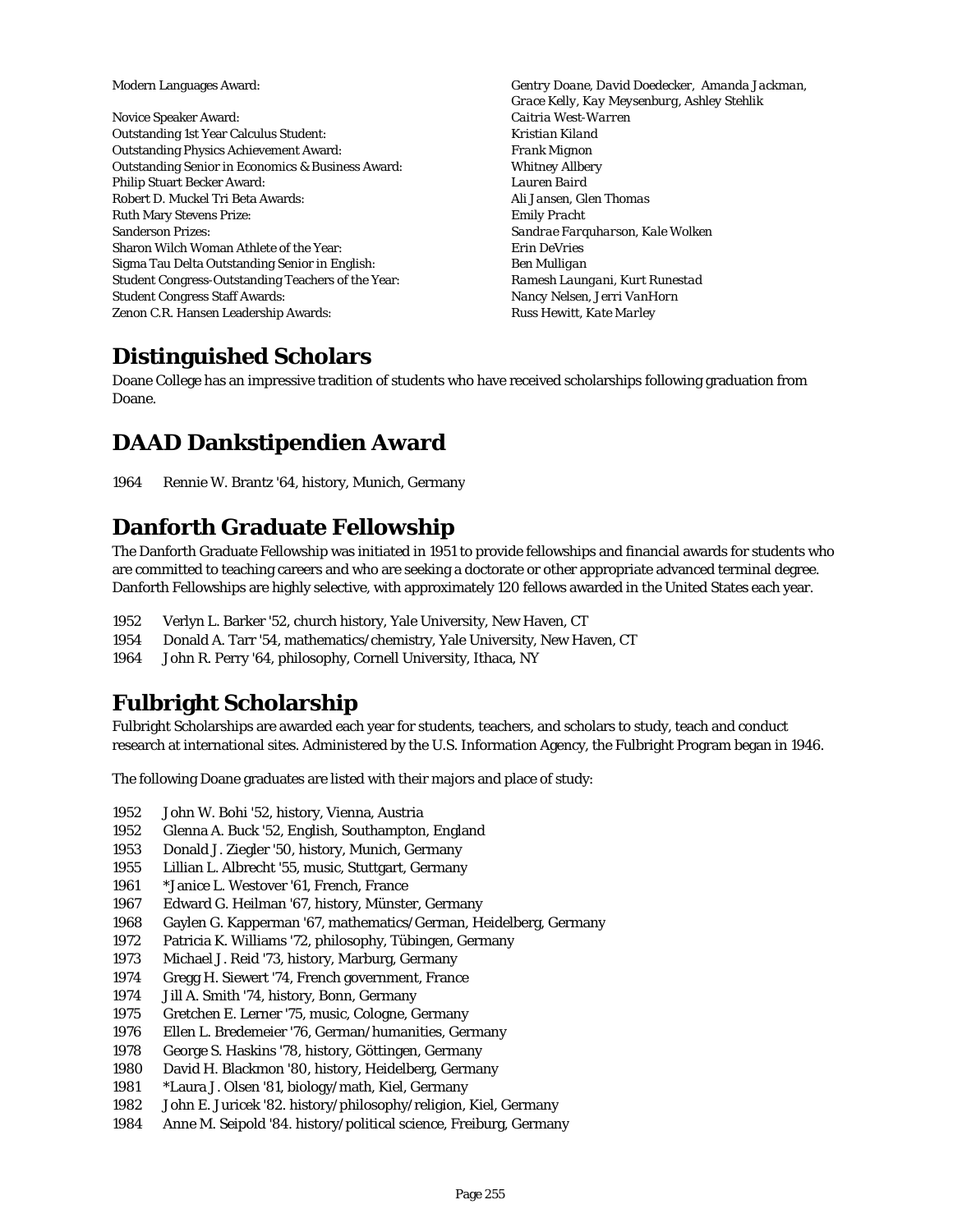- 1985 Lance W. Lippold '85. international studies/English, Osnabrück, Germany
- 1986 Mary H. Schumacher '86, natural science, Heidelberg, Germany
- 1987 Kay L. Bestol '87, history/secondary education, Kiel, Germany
- 1987 John P. Quinn '87, chemistry, Heidelberg, West Germany
- 1988 Kent R. Grote '88, economics, Bayreuth, West Germany
- 1989 Kent E. Lewis '89, economics, Mannheim, Germany
- 1989 Leslie C. Working '89, history, Bielefeld, Germany
- 1992 MaLinda D. Henry '92, biology, Göttingen, Germany
- 1992 Nancy S. Berns '92, sociology/criminology, Hamburg, Germany
- 1994 Katherine C. Jordan '94, political science, Bonn, Germany
- 1995 Heidi R. Kraus '95, German, Salzburg, Austria
- 1995 Brandon L. Kostman '95, German/Spanish, Saxony, Germany
- 1996 Shawn W. Huelle '96, English/German, Bremen, Germany
- 1996 Heather M. Thompson '96, chemistry, Marburg, Germany
- 1997 \*Janell L. Anderson '97, biology/French
- 1997 Jill K. Taylor '97, biology/German, Bonn, Germany
- 1998 Chad Egger '98, biology, France
- 1999 Kimberly Pavelka '99, biology/German, Kiel, Germany
- 1999 Lee Wilbur '99, German/French/international studies, Seoul, South Korea
- 2000 Paul Barta '00, political science/Spanish, Spain
- 2000 Julie Mitchell '00, German/business administration, Freiburg, Germany
- 2000 \*Jacquelyn Seitz '00, English/French
- 2001 Adrienne Bambach '01, honors biology/German, Berlin, Germany
- 2002 Jana Stangl '02, English/French, Nice, France
- 2002 Ginger Starks '02, German/history, Saxony, Germany
- 2003 Megan Nicholson '03, German/French, Tübingen, Germany
- 2004 Aaron Hall '04, business/German/political science, Potsdam, Germany
- 2004 Kari Quammen '04, French/English, Marseilles, France
- 2006 Kamleh Shaban '06, honors biology, Jordan
- 2007 Emily Jordening '07, German/Spanish, Hannover, Germany
- 2008 Mary Reimers '08, music, Murrhardt, Baden-Württemberg, Germany
- 2009 \*Audrey Brydl-Andrews '09, elementary education/Spanish, Alicante, Spain
- 2009 Mike Guericke '09, chemistry/German, Heidelberg, Germany
- 2009 Rachel Rasmussen '08, history/Spanish, Dresden, Saxony, Germany
- 2010 Kristen Erthum '10, political science/international studies, Port Said, Egypt
- 2010 Tyler Jackman '10, business administration/French, Saint-Quentin, France
- 2010 Kara Maize '10, elementary education/Spanish, Madrid, Spain
- 2011 Malissie Boyer '11, German/English, Hemmingen, Germany
- 2011 Marcus Lyon '11, biochemistry/German, Karlsruhe, Germany
- 2012 Aprill Bodlak '12, English as second language/German/Spanish, Peru
- 2012 Rachel Kluthe '12, elementary education/Spanish, Madrid
- 2013 Ryan Corrigan '13, environmental science/Spanish, India
- 2014 Gentry Adam Doane '14 Spanish/German, Baden-Württemberg, Germany

\* Received Fulbright Scholarship but did not participate in program

## **Rhodes Scholarship**

Rhodes Scholarships are highly selective, full scholarship awards which provide two years of graduate study at Oxford University in England. Approximately 32 scholarships are awarded each year to graduates from the United States.

1950 Henry P. Grosshans '43, English, Oxford, England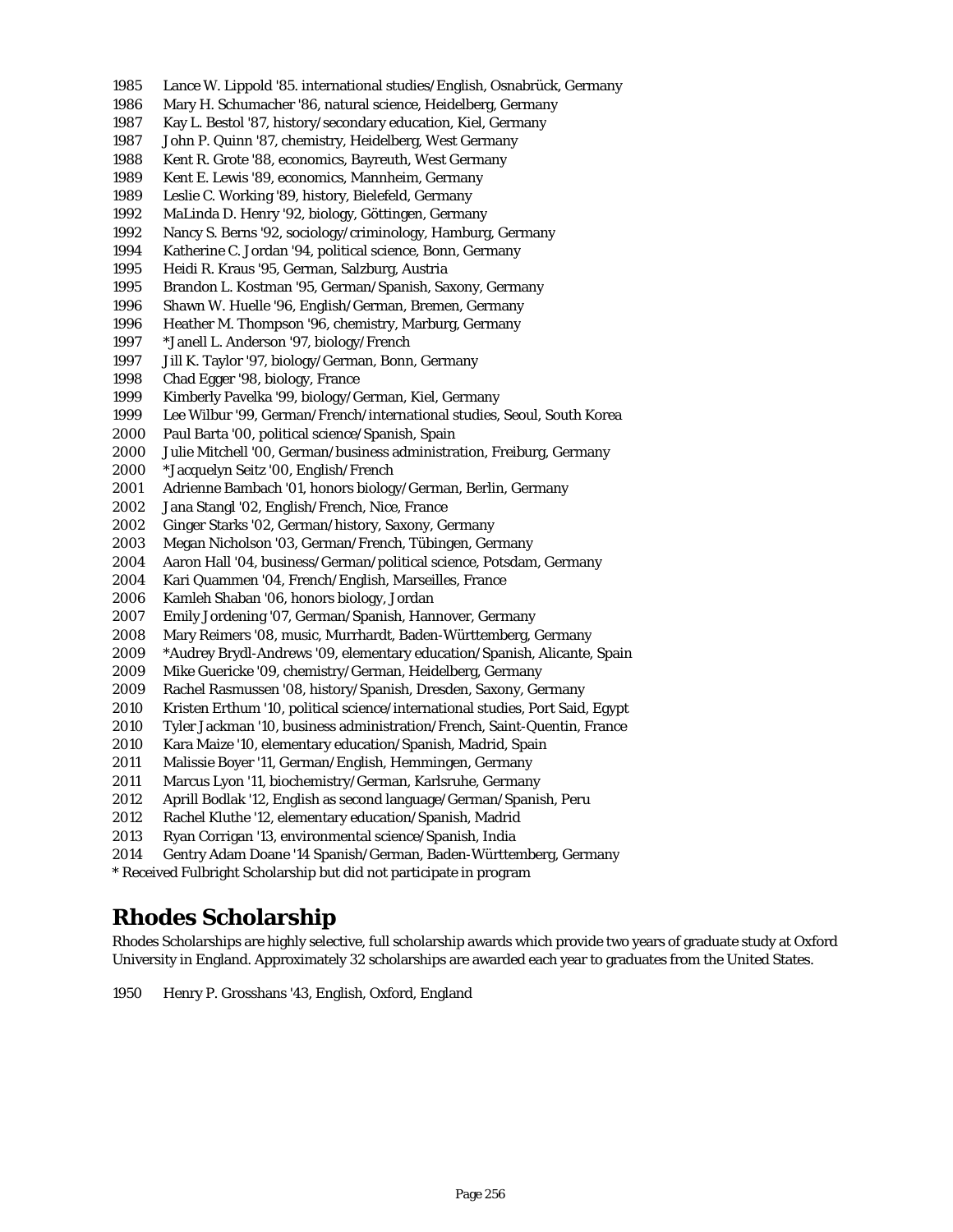# **Academic Calendar 2014-2015**

|                                                                               | FALL SEMESTER 2014 14/FAL August 25 - December 12                                                             |  |  |
|-------------------------------------------------------------------------------|---------------------------------------------------------------------------------------------------------------|--|--|
|                                                                               | Aug. 21 - 22 Th-F New Student Orientation and Advising                                                        |  |  |
|                                                                               | 25 Monday FIRST DAY of FALL SEMESTER classes                                                                  |  |  |
|                                                                               | 28 Thursday Opening Convocation 11:00 a.m.                                                                    |  |  |
|                                                                               | Sep. 1 Monday Labor Day - College CLOSED                                                                      |  |  |
|                                                                               | 3 Wednesday Last day to add a course                                                                          |  |  |
|                                                                               | 5 Friday Last day to drop a course/Fall Census                                                                |  |  |
|                                                                               | 19 Friday Final day for juniors and seniors to declare a Pass-Fail course                                     |  |  |
|                                                                               |                                                                                                               |  |  |
|                                                                               | Oct. 4 Saturday Homecoming and Family Day                                                                     |  |  |
|                                                                               | 13 - 14 M-Tu Fall Break                                                                                       |  |  |
|                                                                               | 15 Wednesday MID-TERM GRADES DUE by NOON and available on WebAdvisor                                          |  |  |
|                                                                               | 28 Tuesday Final day to withdraw from a course and receive a "W"                                              |  |  |
|                                                                               | 29 - 11/7 Student REGISTRATION and ADVISING for Spring and Summer 2015                                        |  |  |
|                                                                               | Nov. 11 Tuesday Final day to withdraw from the college without grade responsibility. Grades received are W's. |  |  |
|                                                                               | 26 - 28 W-F Thanksgiving Break - 11/27-28 College CLOSED                                                      |  |  |
|                                                                               | Dec. 8 - 12 M-F  FINAL EXAMS                                                                                  |  |  |
|                                                                               | 14 Sunday COMMENCEMENT - 1 p.m.                                                                               |  |  |
|                                                                               | 17 Wednesday. Fall Semester GRADES DUE by noon                                                                |  |  |
|                                                                               | 19 Friday Fall Semester grades available on WebAdvisor                                                        |  |  |
|                                                                               |                                                                                                               |  |  |
|                                                                               | SPRING SEMESTER 2015 15/SPR January 20 - May 7                                                                |  |  |
|                                                                               | Jan. 20 Tuesday  FIRST DAY of SPRING SEMESTER                                                                 |  |  |
|                                                                               | 28 Wednesday. Last day to add a course                                                                        |  |  |
|                                                                               |                                                                                                               |  |  |
|                                                                               | 30 Friday Last day to drop a course/Spring Census                                                             |  |  |
|                                                                               | Feb. 13 Friday Final day for juniors and seniors to declare a Pass-Fail course                                |  |  |
|                                                                               | Mar. 9 - 13 M-F Spring Break<br>MID-TERM GRADES DUE at 4:00 p.m.                                              |  |  |
|                                                                               | 16 Monday MID-TERM GRADES DUE by NOON and available on WebAdvisor                                             |  |  |
|                                                                               | 25 - 4/3.  Student REGISTRATION and ADVISING for Fall 2015                                                    |  |  |
|                                                                               | 27 Friday Final day to withdraw from a course and receive a "W"                                               |  |  |
|                                                                               | Apr. 10 Friday Final day to withdraw from the college without grade responsibility. Grades received are W's.  |  |  |
|                                                                               | May 4 - 7 M-Th FINAL EXAMS                                                                                    |  |  |
|                                                                               | 8 Friday  SENIOR GRADES DUE                                                                                   |  |  |
|                                                                               | 9 Saturday Baccalaureate Service 10:30 a.m.                                                                   |  |  |
|                                                                               | 10 Sunday COMMENCEMENT - 10 a.m. Lincoln/Grand Island Undergraduate and Graduate                              |  |  |
|                                                                               | COMMENCEMENT - 2:30 p.m. Crete Undergraduate                                                                  |  |  |
|                                                                               | 14 Thursday Spring Semester GRADES DUE by noon                                                                |  |  |
|                                                                               |                                                                                                               |  |  |
|                                                                               | 18 Monday Spring Semester grades available on WebAdvisor                                                      |  |  |
| <u>SUMMER 2015 15/SUM On-Campus: May 11 - May 29 Online: May 25 - July 25</u> |                                                                                                               |  |  |
|                                                                               | May. 11 Monday FIRST DAY of ON-CAMPUS SUMMER courses                                                          |  |  |
|                                                                               | 13 Wednesday. Last day to drop/add an on-campus course                                                        |  |  |
|                                                                               | 14 Thursday Deadline for juniors/seniors to declare an on-campus course Pass/Fail                             |  |  |
|                                                                               |                                                                                                               |  |  |
|                                                                               | 15 Friday Last day to withdraw from an on-campus course with a "W"                                            |  |  |
|                                                                               | Last day to add an online course<br>22 Friday                                                                 |  |  |
|                                                                               | 25 Monday FIRST DAY of ONLINE SUMMER Courses                                                                  |  |  |
|                                                                               | Memorial Day Holiday - College CLOSED                                                                         |  |  |
|                                                                               | 29 Friday Last day of on-campus courses                                                                       |  |  |
|                                                                               | Jun. 2 Tuesday Last day to drop an online course; 15/SUM Census                                               |  |  |
|                                                                               | 5 Friday Deadline for juniors/seniors to declare an online course Pass/Fail                                   |  |  |
|                                                                               | 19 Friday Last day to withdraw from an online course and receive a "W"                                        |  |  |
|                                                                               | July 3 Friday Fourth of July Holiday Observed - College CLOSED                                                |  |  |
|                                                                               | 25 Saturday Last day of online courses                                                                        |  |  |
|                                                                               | Aug 11 Tuesday SUMMER GRADES DUE by noon                                                                      |  |  |

14 Friday.......... Summer grades available on WebAdvisor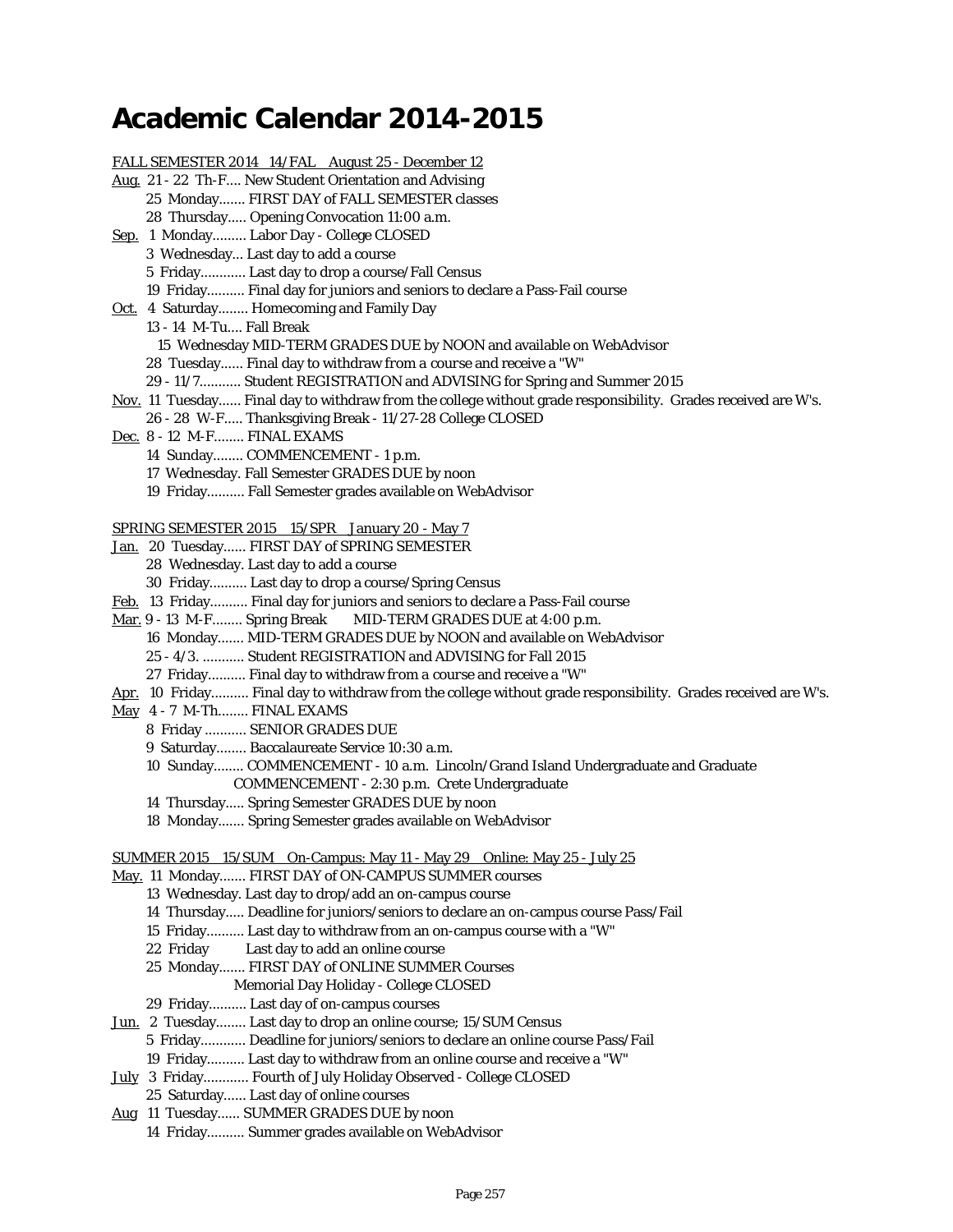# **Academic Calendar 2014-2015**

| FALL SEMESTER 2015 15/FAL August 24 - December 11 |                                                                                                               |  |
|---------------------------------------------------|---------------------------------------------------------------------------------------------------------------|--|
|                                                   | Aug. 20 - 21 Th-F New Student Orientation and Advising                                                        |  |
|                                                   | 24 Monday FIRST DAY of FALL SEMESTER classes                                                                  |  |
|                                                   | 27 Thursday Opening Convocation 11:00 a.m.                                                                    |  |
|                                                   | Sep. 2 Wednesday Last day to add a course                                                                     |  |
|                                                   | 4 Friday Last day to drop a course/Fall Census                                                                |  |
|                                                   | 7 Monday Labor Day - College CLOSED                                                                           |  |
|                                                   | 18 Friday Final day for juniors and seniors to declare a Pass-Fail course                                     |  |
|                                                   | Oct. 10 Saturday Homecoming and Family Day                                                                    |  |
|                                                   | 12 Monday  MID-TERM GRADES DUE by NOON and available on WebAdvisor                                            |  |
|                                                   | 19-20 M-Tu  Fall Break                                                                                        |  |
|                                                   | 27 Tuesday Final day to withdraw from a course and receive a "W"                                              |  |
|                                                   | 28 - 11/6 Student REGISTRATION and ADVISING for Spring and Summer 2016                                        |  |
|                                                   | Nov. 10 Tuesday Final day to withdraw from the college without grade responsibility. Grades received are W's. |  |
|                                                   | 25 - 27 W-F  Thanksgiving Break - 11/26-27 College CLOSED                                                     |  |
|                                                   | Dec. 7 - 11 M-F  FINAL EXAMS                                                                                  |  |
|                                                   | 13 Sunday COMMENCEMENT - 1 p.m.                                                                               |  |
|                                                   | 16 Wednesday. Fall Semester GRADES DUE by noon                                                                |  |
|                                                   | 18 Friday Fall Semester grades available on WebAdvisor                                                        |  |
|                                                   |                                                                                                               |  |
|                                                   | SPRING SEMESTER 2016 16/SPR January 19 - May 5<br>Jan. 19 Tuesday FIRST DAY of SPRING SEMESTER                |  |
|                                                   | 27 Wednesday. Last day to add a course                                                                        |  |
|                                                   | 29 Friday Last day to drop a course/Spring Census                                                             |  |
|                                                   | Feb. 12 Friday Final day for juniors and seniors to declare a Pass-Fail course                                |  |
|                                                   | Mar. 7 - 11 M-F Spring Break<br>MID-TERM GRADES DUE at 4:00 p.m.                                              |  |
|                                                   | 14 Monday MID-TERM GRADES DUE by NOON and available on WebAdvisor                                             |  |
|                                                   | 23 - 4/1.  Student REGISTRATION and ADVISING for Fall 2016                                                    |  |
|                                                   | 25 Friday Final day to withdraw from a course and receive a "W"                                               |  |
|                                                   | Apr. 8 Friday Final day to withdraw from the college without grade responsibility. Grades received are W's.   |  |
|                                                   | May 2 - 5 M-Th FINAL EXAMS                                                                                    |  |
|                                                   | 6 Friday  SENIOR GRADES DUE                                                                                   |  |
|                                                   | 7 Saturday Baccalaureate Service                                                                              |  |
|                                                   | 8 Sunday COMMENCEMENT - 10 a.m. Lincoln/Grand Island Undergraduate and Graduate                               |  |
|                                                   | COMMENCEMENT - 2:30 p.m. Crete Undergraduate                                                                  |  |
|                                                   | 12 Thursday Spring Semester GRADES DUE by noon                                                                |  |
|                                                   | 16 Monday Spring Semester grades available on WebAdvisor                                                      |  |
|                                                   |                                                                                                               |  |
|                                                   | SUMMER 2016 16/SUM On-Campus: May 9 - May 27 Online: May 23 - July 23                                         |  |
|                                                   | May. 9 Monday FIRST DAY of SUMMER classes                                                                     |  |
|                                                   | 11 Wednesday. Last day to drop/add an on-campus course                                                        |  |
|                                                   | 12 Thursday Deadline for juniors/seniors to declare an on-campus course Pass/Fail                             |  |
|                                                   | 13 Friday Last day to withdraw from an on-campus course with a "W"                                            |  |
|                                                   | 20 Friday Last day to add an online course                                                                    |  |
|                                                   | 23 Monday FIRST DAY of ONLINE SUMMER Courses                                                                  |  |
|                                                   | 27 Friday Last day of on-campus courses                                                                       |  |
|                                                   | 30 Monday Memorial Day Holiday - College CLOSED                                                               |  |
|                                                   | Jun. 3 Friday Deadline for juniors/seniors to declare an online course Pass/Fail                              |  |
|                                                   | 17 Friday Last day to withdraw from an online course and receive a "W"                                        |  |
|                                                   | July 4 Monday Fourth of July Holiday Observed - College CLOSED<br>23 Saturday Last day of online courses      |  |
|                                                   |                                                                                                               |  |

Aug 9 Tuesday........ SUMMER GRADES DUE by noon 12 Friday.......... Summer grades available on WebAdvisor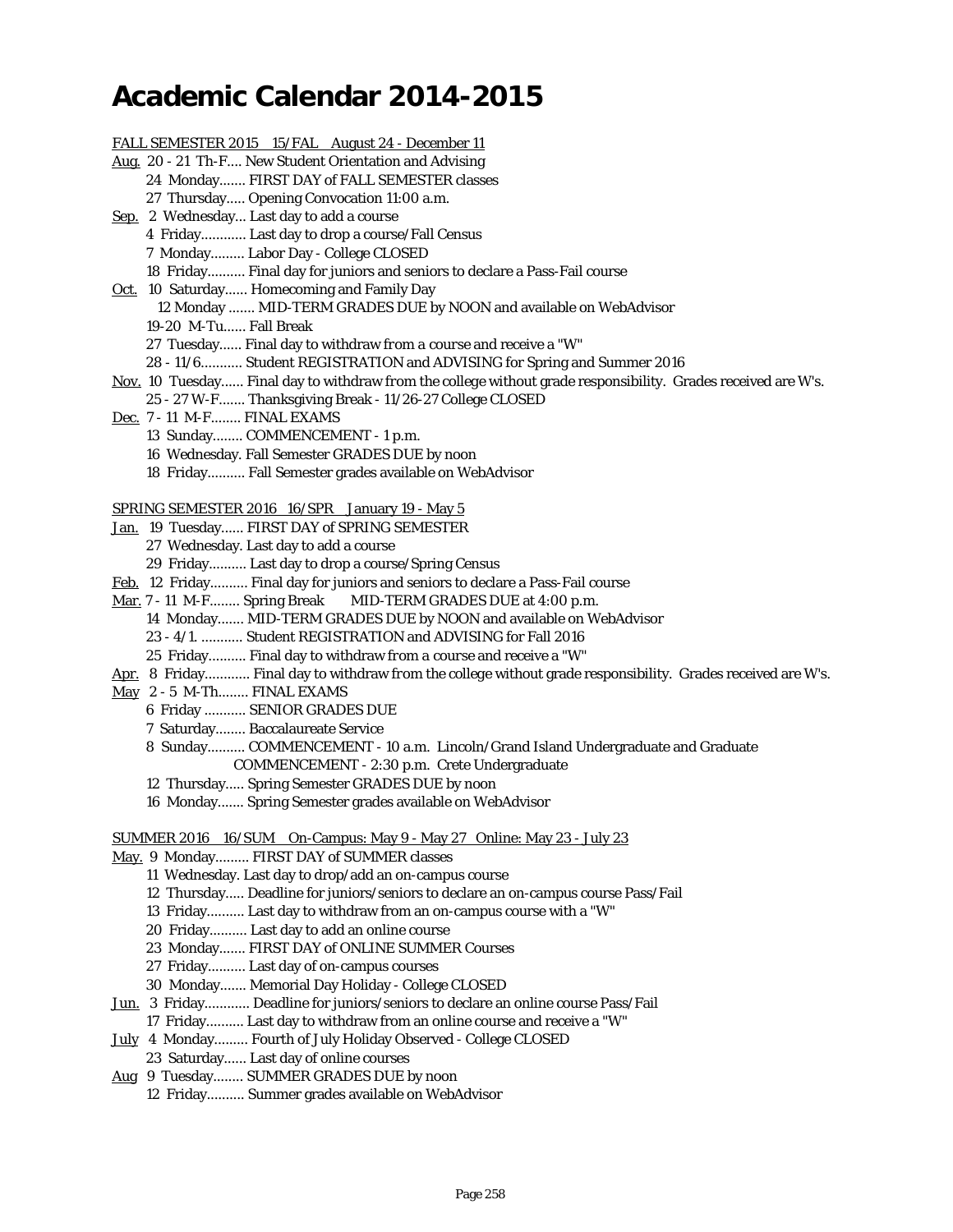# **Federal Disclosure Information**

According to federal regulations, institutions must disclose certain information to enrolled students, prospective students, parents and employees. Below is a list of available disclosures, a brief description, department to contact and phone number. Much of this information is also available on the Doane College Web site: www.doane.edu/federal-disclosure-requirements

| <b>Disclosure</b>       | Rights Under Family Education Rights and Privacy Act (FERPA)                     |
|-------------------------|----------------------------------------------------------------------------------|
| Description             | Student's right to review educational records                                    |
| Contact                 | Registrar's Office - 402.826.8251 or 402.466.4774                                |
| More Information        | Doane website, Registrar page                                                    |
| <b>Disclosure</b>       | Federal student deferments for Peace Corps or volunteer services                 |
| <b>Description</b>      | Eligibility to defer loan payments for services performed in these areas         |
| Contact                 | Financial Aid Office - 402.826.8260 or 402.466.4774                              |
| More Information        | Financial Aid Office, your student loan lender and/or student loan guarantor     |
| <b>Disclosure</b>       | Financial assistance available                                                   |
| Description             | Types of financial aid programs available at Doane College                       |
| Contact                 | Financial Aid Office - 402.826.8260 or 402.466.4774                              |
| More Information        | College catalog, Financial Aid web page                                          |
| <b>Disclosure</b>       | <b>Institutional Information</b>                                                 |
| Description             | Information about the school costs, policies and procedures                      |
| Contact                 | Office of Admission - 402.826.8222                                               |
| More Information        | College catalog, Financial Aid web page, various recruiting brochures            |
| Disclosure              | Completion rate, graduation rate                                                 |
| Description             | Number of students who start and graduate from Doane                             |
| Contact                 | Director of Institutional Research - 402.826.6776                                |
| More Information        | <b>Office of Institutional Research</b>                                          |
| <b>Disclosure</b>       | <b>Campus Security Report</b>                                                    |
| Description             | Doane College crime statistics                                                   |
| Contact                 | Associate Dean of Student Leadership and Director of Campus Safety -402.826.8295 |
| More Information        | Doane web site, Crime and Security Data                                          |
| <b>Disclosure</b>       | Doane College Code of Conduct                                                    |
| Description             | <b>Compliance of Higher Education Opportunity Act</b>                            |
| Contact                 | Financial Aid Office - 402.826.8260                                              |
| <b>More Information</b> | <b>Financial Aid web page</b>                                                    |
| <b>Disclosure</b>       | <b>Equity in Athletics</b>                                                       |
| <b>Description</b>      | Information on Doane's intercollegiate athletic teams                            |
| Contact                 | Doane College Athletic Director - 402.826.8583                                   |
| More Information        | <b>Athletic Department</b>                                                       |
| <b>Disclosure</b>       | Drug-Free Workplace and Drug-Free Awareness Program                              |
| <b>Description</b>      | Information on Doane's drug-free workplace policy                                |
| Contact                 | Office of Human Resources - 402.826.8200                                         |
| More Information        | College catalog, student handbook                                                |